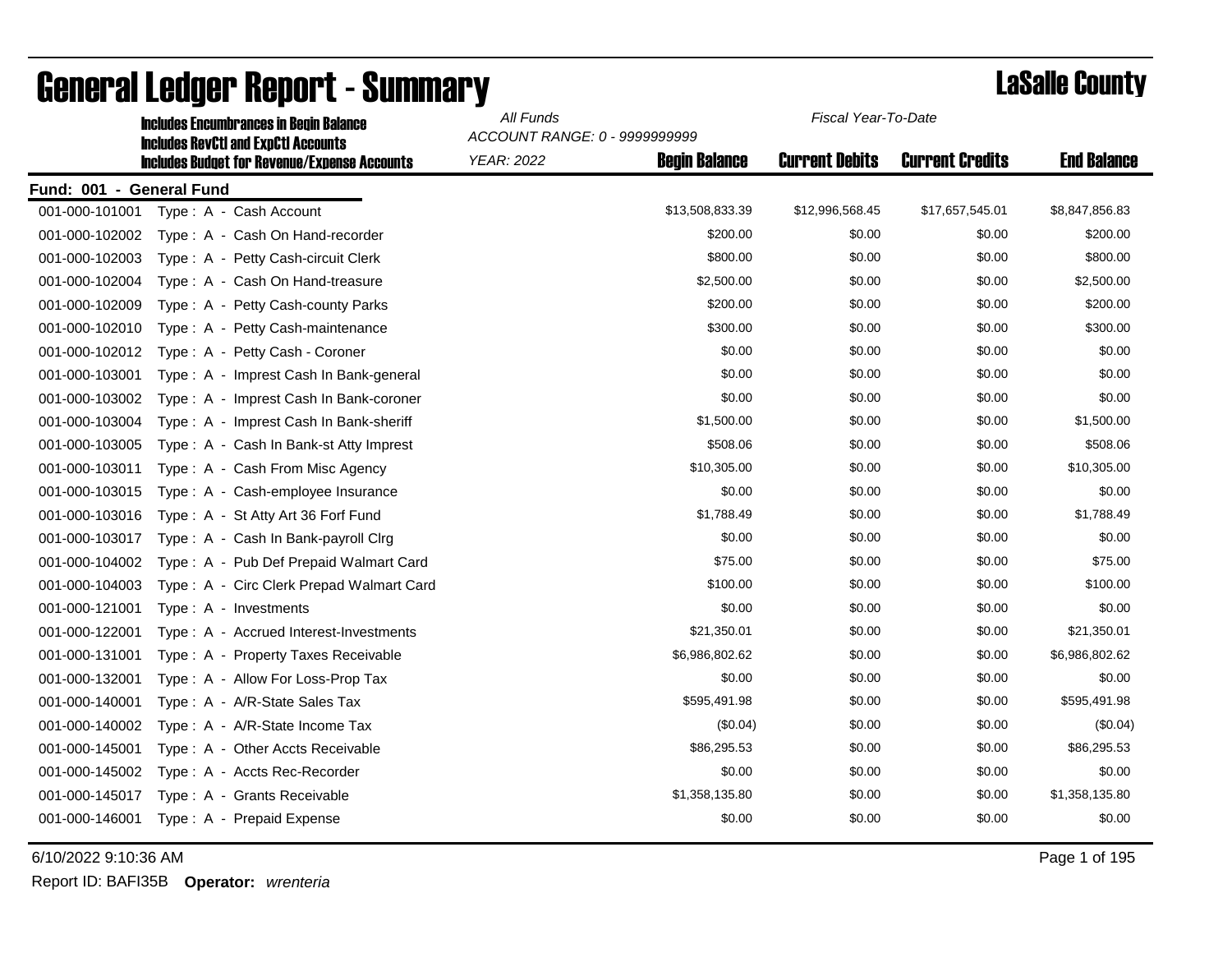|                          | <b>Includes Encumbrances in Begin Balance</b>                                                     | All Funds         | Fiscal Year-To-Date<br>ACCOUNT RANGE: 0 - 9999999999 |                       |                        |                    |
|--------------------------|---------------------------------------------------------------------------------------------------|-------------------|------------------------------------------------------|-----------------------|------------------------|--------------------|
|                          | <b>Includes RevCtI and ExpCtI Accounts</b><br><b>Includes Budget for Revenue/Expense Accounts</b> | <b>YEAR: 2022</b> | <b>Begin Balance</b>                                 | <b>Current Debits</b> | <b>Current Credits</b> | <b>End Balance</b> |
| Fund: 001 - General Fund |                                                                                                   |                   |                                                      |                       |                        |                    |
| 001-000-150001           | Type: A - Inventory                                                                               |                   | \$0.00                                               | \$0.00                | \$0.00                 | \$0.00             |
| 001-000-150002           | Type: A - Inventory-revenue Stamps                                                                |                   | \$0.00                                               | \$0.00                | \$0.00                 | \$0.00             |
| 001-000-170001           | Type: A - Due From Other Funds                                                                    |                   | \$0.00                                               | \$0.00                | \$0.00                 | \$0.00             |
| 001-000-170002           | Type: A - Due From Det Home                                                                       |                   | \$0.00                                               | \$0.00                | \$0.00                 | \$0.00             |
| 001-000-170005           | Type: A - Due From Highway                                                                        |                   | \$0.00                                               | \$0.00                | \$0.00                 | \$0.00             |
| 001-000-170008           | Type: A - Due From Tourism                                                                        |                   | \$0.00                                               | \$0.00                | \$0.00                 | \$0.00             |
| 001-000-170010           | Type: A - Due From Mental Health                                                                  |                   | \$0.00                                               | \$0.00                | \$0.00                 | \$0.00             |
| 001-000-170012           | Type: A - Due From Doc Storage(12)                                                                |                   | \$0.00                                               | \$0.00                | \$0.00                 | \$0.00             |
| 001-000-170013           | Type: A - Due From Nursing Home                                                                   |                   | \$0.00                                               | \$0.00                | \$0.00                 | \$0.00             |
| 001-000-170016           | Type: A - Due From Ins Fund                                                                       |                   | \$0.00                                               | \$0.00                | \$0.00                 | \$0.00             |
| 001-000-170020           | Type: A - Due From Veterans Assist                                                                |                   | \$0.00                                               | \$0.00                | \$0.00                 | \$0.00             |
| 001-000-170022           | Type: A - Due From Rec Equip                                                                      |                   | \$0.00                                               | \$0.00                | \$0.00                 | \$0.00             |
| 001-000-170023           | Type: A - Due From Health Dept                                                                    |                   | \$0.00                                               | \$0.00                | \$0.00                 | \$0.00             |
| 001-000-170024           | Type: A - Due From Child Support                                                                  |                   | \$0.00                                               | \$0.00                | \$0.00                 | \$0.00             |
| 001-000-170025           | Type: A - Due From St Atty                                                                        |                   | \$0.00                                               | \$0.00                | \$0.00                 | \$0.00             |
| 001-000-170031           | Type: A - Due From Environmental Serv                                                             |                   | \$0.00                                               | \$0.00                | \$0.00                 | \$0.00             |
| 001-000-170032           | Type: A - Due From Crim Vict 32-01                                                                |                   | \$0.00                                               | \$0.00                | \$0.00                 | \$0.00             |
| 001-000-170033           | Type: A - Due From Public Safety                                                                  |                   | \$0.00                                               | \$0.00                | \$0.00                 | \$0.00             |
| 001-000-190001           | Type: A - Due From Other Gov'tl Units                                                             |                   | \$0.00                                               | \$0.00                | \$0.00                 | \$0.00             |
| 001-000-200001           | Type: L - Compensated Abscences                                                                   |                   | (\$0.43)                                             | \$0.00                | \$0.00                 | (\$0.43)           |
| 001-000-201001           | Type: L - Accounts Payable                                                                        |                   | (\$439,048.45)                                       | \$3,596,007.40        | \$3,306,868.09         | (\$149,909.14)     |
| 001-000-201002           | Type: L - Accounts Payable-Patient Trust                                                          |                   | \$0.00                                               | \$0.00                | \$0.00                 | \$0.00             |
| 001-000-203001           | Type: L - Payroll Payable                                                                         |                   | (\$936,452.64)                                       | \$935,312.60          | \$0.00                 | (\$1,140.04)       |
| 001-000-203002           | Type: L - Benefits Payable                                                                        |                   | \$0.00                                               | \$2,009,040.50        | \$2,009,040.50         | \$0.00             |
| 001-000-203003           | Type: L - Deductions Payable                                                                      |                   | \$0.00                                               | \$0.00                | \$0.00                 | \$0.00             |
| 001-000-210002           | Type: L - Contracts Payable                                                                       |                   | \$0.00                                               | \$0.00                | \$0.00                 | \$0.00             |
| 001-000-231001           | Type: L - Deferred Revenue                                                                        |                   | (\$6,942,270.02)                                     | \$0.00                | \$0.00                 | (\$6,942,270.02)   |
|                          |                                                                                                   |                   |                                                      |                       |                        |                    |

6/10/2022 9:10:36 AM Page 2 of 195

Report ID: BAFI35B **Operator:** *wrenteria*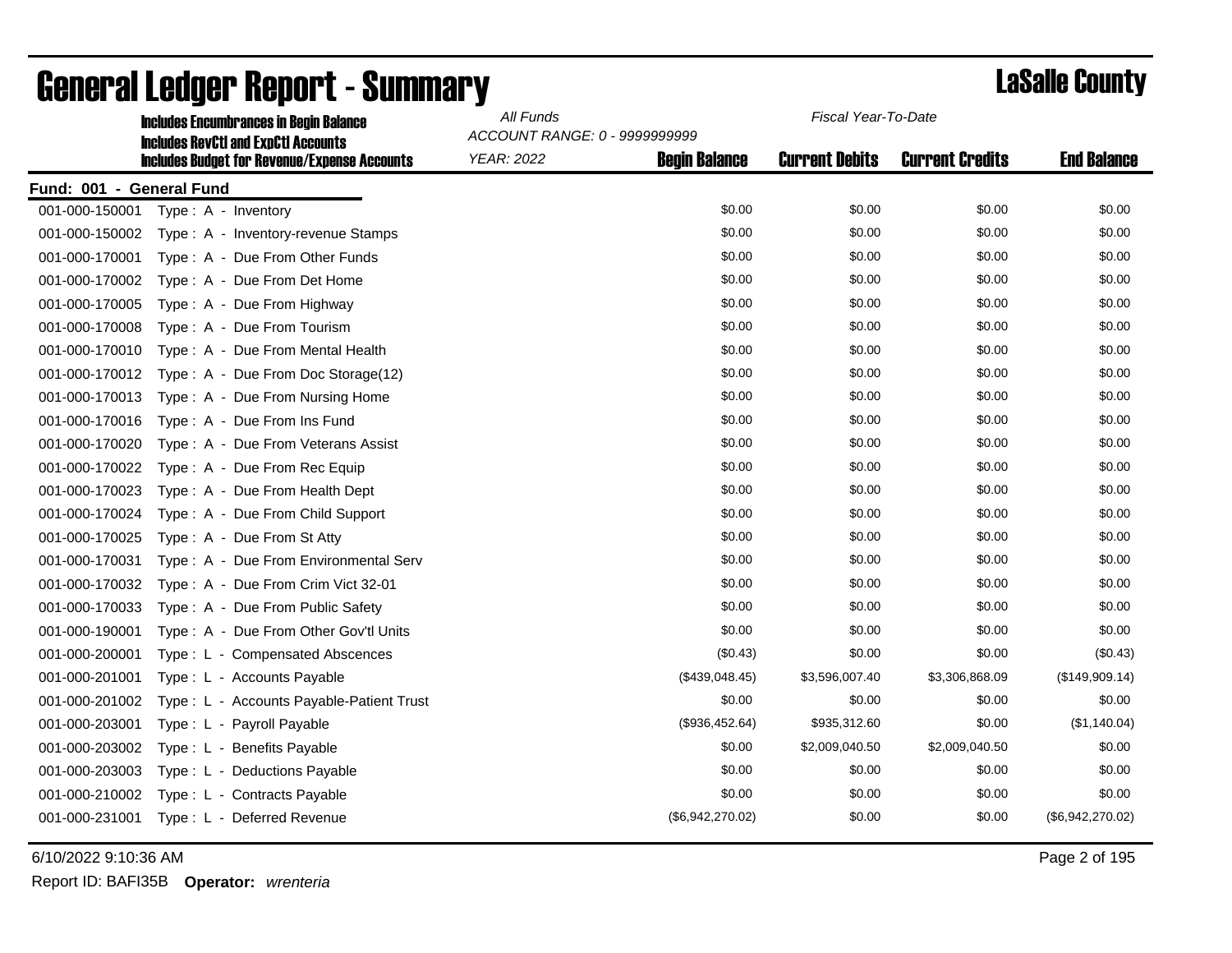| All Funds<br>Fiscal Year-To-Date<br><b>Includes Encumbrances in Begin Balance</b><br>ACCOUNT RANGE: 0 - 9999999999 |                   |                      |                       |                        |                    |
|--------------------------------------------------------------------------------------------------------------------|-------------------|----------------------|-----------------------|------------------------|--------------------|
| <b>Includes RevCtI and ExpCtI Accounts</b><br><b>Includes Budget for Revenue/Expense Accounts</b>                  | <b>YEAR: 2022</b> | <b>Begin Balance</b> | <b>Current Debits</b> | <b>Current Credits</b> | <b>End Balance</b> |
| Fund: 001 - General Fund                                                                                           |                   |                      |                       |                        |                    |
| Type: L - Due To Other Funds<br>001-000-270001                                                                     |                   | \$0.00               | \$0.00                | \$0.00                 | \$0.00             |
| Type: L - Due To Det Home<br>001-000-270002                                                                        |                   | \$0.00               | \$0.00                | \$0.00                 | \$0.00             |
| 001-000-270004<br>Type: L - Due To Imrf                                                                            |                   | \$0.00               | \$0.00                | \$0.00                 | \$0.00             |
| 001-000-270016<br>Type: L - Due To Insurance Fund                                                                  |                   | \$0.00               | \$0.00                | \$0.00                 | \$0.00             |
| 001-000-270028<br>Type: L - Due To Construction Imp                                                                |                   | \$0.00               | \$0.00                | \$0.00                 | \$0.00             |
| 001-000-271000<br>Type: L - A/R Clearing Account                                                                   |                   | \$0.00               | \$0.00                | \$0.00                 | \$0.00             |
| 001-000-275001<br>Type: L - Due To Other Taxing Entities                                                           |                   | \$0.00               | \$0.00                | \$0.00                 | \$0.00             |
| 001-000-280001<br>Type: L - Anticipation Warrants Payable                                                          |                   | \$0.00               | \$0.00                | \$0.00                 | \$0.00             |
| 001-000-291001<br>Type: L - Reserve For Employee Health                                                            |                   | \$0.00               | \$0.00                | \$0.00                 | \$0.00             |
| 001-000-291002<br>Type: L - Prior Period Adjustment                                                                |                   | \$0.00               | \$0.00                | \$0.00                 | \$0.00             |
| Type: L - Revenue Control<br>001-000-293001                                                                        |                   | \$0.00               | \$1,355,307.29        | \$12,936,267.66        | (\$11,580,960.37)  |
| 001-000-294001<br>Type: L - Expense Control                                                                        |                   | \$0.00               | \$16,080,393.66       | \$1,062,898.94         | \$15,017,494.72    |
| 001-000-295001<br>Type: L - Fund Balance                                                                           |                   | (\$14,257,414.30)    | \$0.00                | \$9.70                 | (\$14,257,424.00)  |
| 001-000-301001<br>Type: R - Tax Levy                                                                               |                   | \$7,333,275.00       | \$177,307.09          | \$177,307.09           | \$7,333,275.00     |
| 001-000-301002<br>Type: R - Personal Property Replacement                                                          |                   | \$2,250,000.00       | \$130,503.02          | \$2,970,890.09         | (\$590,387.07)     |
| 001-000-301004<br>Type: R - State Income Tax                                                                       |                   | \$3,800,000.00       | \$231,907.77          | \$2,821,466.96         | \$1,210,440.81     |
| 001-000-301005<br>Type: R - Sales Tax/rot                                                                          |                   | \$1,200,000.00       | \$137,524.64          | \$749,649.93           | \$587,874.71       |
| Type: R - County Wide Sales Tax<br>001-000-301006                                                                  |                   | \$3,900,000.00       | \$363,406.84          | \$2,134,003.34         | \$2,129,403.50     |
| 001-000-301007<br>Type: R - Use Tax                                                                                |                   | \$1,150,000.00       | \$99,276.03           | \$618,083.90           | \$631,192.13       |
| 001-000-301009<br>Type: R - Gambling Tax                                                                           |                   | \$500.00             | \$0.00                | \$0.00                 | \$500.00           |
| Type: R - Cannabis Tax<br>001-000-301012                                                                           |                   | \$350,000.00         | \$28,137.03           | \$156,157.20           | \$221,979.83       |
| Type: R - Cannibas Use Tax<br>001-000-301013                                                                       |                   | \$0.00               | \$0.00                | \$0.00                 | \$0.00             |
| 001-000-308001<br>Type: R - Interest Income                                                                        |                   | \$100,000.00         | \$495.76              | \$20,986.69            | \$79,509.07        |
| 001-000-308001-554 Type: R - Interest Income-State                                                                 |                   | \$0.00               | \$0.00                | \$0.00                 | \$0.00             |
| 001-000-308001-555    Type: R - Interest Income - Federal                                                          |                   | \$0.00               | \$0.00                | \$0.00                 | \$0.00             |
| 001-000-308015 Type: R - Treasurer Penalty Interest                                                                |                   | \$450,000.00         | \$0.00                | \$89.88                | \$449,910.12       |
| 001-000-308016    Type: R - Payroll Interest                                                                       |                   | \$30.00              | \$1.42                | \$14.80                | \$16.62            |
|                                                                                                                    |                   |                      |                       |                        |                    |

### General Ledger Report - Summary **Constants County** LaSalle County

6/10/2022 9:10:36 AM Page 3 of 195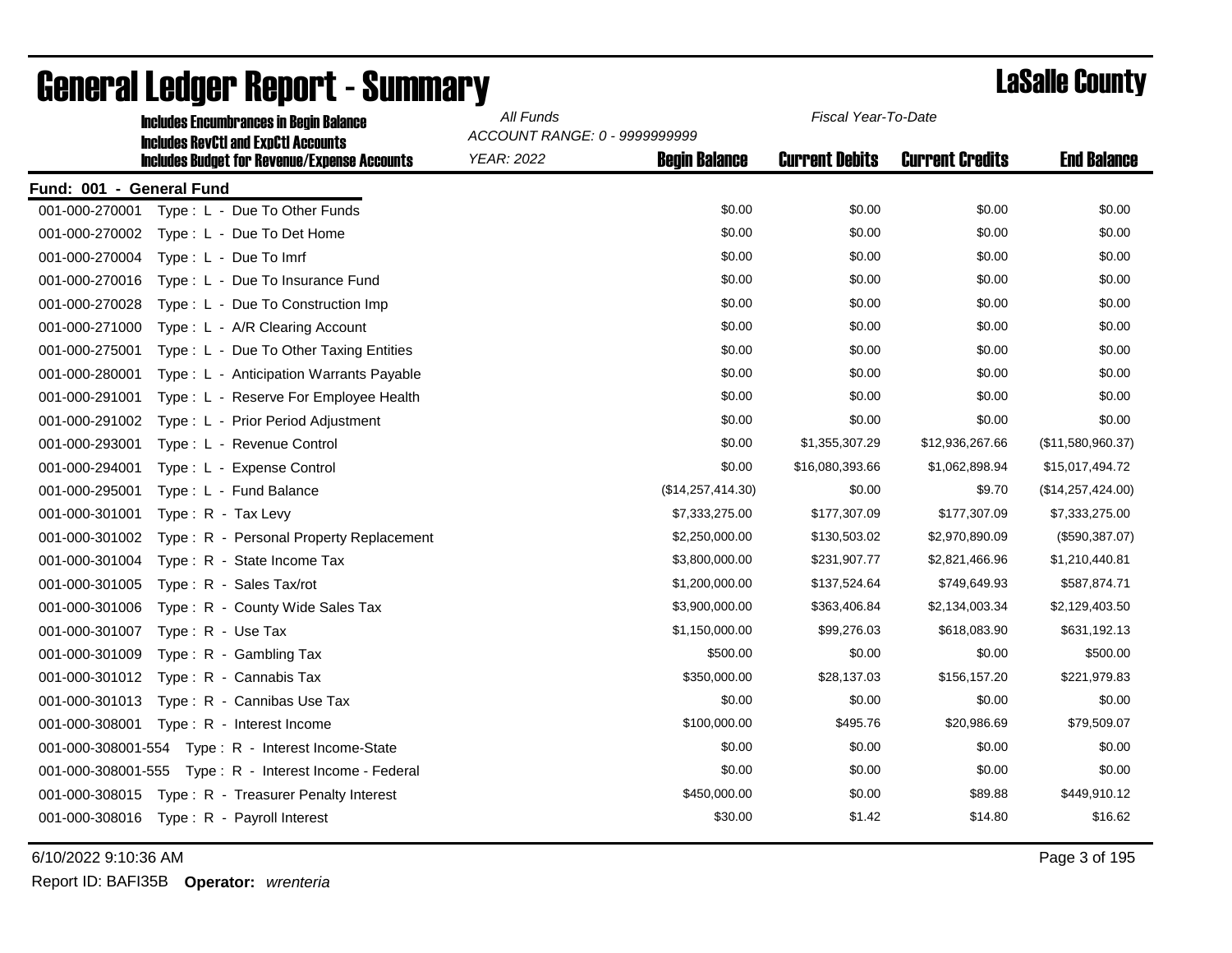|                          | <b>Includes Encumbrances in Begin Balance</b>                                                     | All Funds<br>Fiscal Year-To-Date<br>ACCOUNT RANGE: 0 - 9999999999 |                      |                       |                        |                    |
|--------------------------|---------------------------------------------------------------------------------------------------|-------------------------------------------------------------------|----------------------|-----------------------|------------------------|--------------------|
|                          | <b>Includes RevCtI and ExpCtI Accounts</b><br><b>Includes Budget for Revenue/Expense Accounts</b> | <b>YEAR: 2022</b>                                                 | <b>Begin Balance</b> | <b>Current Debits</b> | <b>Current Credits</b> | <b>End Balance</b> |
| Fund: 001 - General Fund |                                                                                                   |                                                                   |                      |                       |                        |                    |
| 001-000-310001           | Type: R - Public Defend Inc From Other C                                                          |                                                                   | \$10,000.00          | \$0.00                | \$0.00                 | \$10,000.00        |
| 001-000-310002           | Type: R - Sal Reimb Pub. Defender                                                                 |                                                                   | \$148,500.00         | \$9,170.79            | \$55,024.74            | \$102,646.05       |
| 001-000-315001           | Type: R - Fines & Fees - St. Attorney                                                             |                                                                   | \$30,000.00          | \$0.00                | \$2,311.04             | \$27,688.96        |
| 001-000-315008           | Type: R - St Atty Salary Reimb                                                                    |                                                                   | \$130,000.00         | \$13,466.93           | \$80,801.58            | \$62,665.35        |
| 001-000-315009           | Type: R - Sec 1505 Drug Forf Fund                                                                 |                                                                   | \$0.00               | \$0.00                | \$0.00                 | \$0.00             |
| 001-000-315011           | Type: R - St Atty - Collection Fees                                                               |                                                                   | \$10,000.00          | \$0.00                | \$2,833.66             | \$7,166.34         |
| 001-000-316007           | Type: R - Prob Cost Reimb Other Co.                                                               |                                                                   | \$864,200.00         | \$42,774.74           | \$369,577.23           | \$537,397.51       |
| 001-000-316008           | Type: R - Sal Reimb Prob Officers                                                                 |                                                                   | \$879,500.00         | \$83,729.25           | \$526,473.97           | \$436,755.28       |
| 001-000-316010           | Type: R - Prob Substnce Abuse Testing                                                             |                                                                   | \$1,000.00           | \$0.00                | \$420.00               | \$580.00           |
| 001-000-316013           | Type: R - Depend Child Care Social Sec                                                            |                                                                   | \$0.00               | \$0.00                | \$0.00                 | \$0.00             |
| 001-000-318004           | Type: R - Treasurer Other Fee Income                                                              |                                                                   | \$40,000.00          | \$0.00                | \$55.00                | \$39,945.00        |
| 001-000-320001           | Type: R - Co Clerk-marriage Licenses                                                              |                                                                   | \$20,000.00          | \$0.00                | \$8,715.00             | \$11,285.00        |
| 001-000-320003           | Type: R - County Clerk Fees                                                                       |                                                                   | \$100,000.00         | \$412.12              | \$55,543.21            | \$44,868.91        |
| 001-000-320004           | Type: R - County Clerk Map Fees                                                                   |                                                                   | \$0.00               | \$0.00                | \$162.00               | (\$162.00)         |
| 001-000-320005           | Type: R - County Clerk-civil Union Fees                                                           |                                                                   | \$100.00             | \$0.00                | \$0.00                 | \$100.00           |
| 001-000-320008           | Type: R - County Clerk-redemption Fees                                                            |                                                                   | \$25,000.00          | \$0.00                | \$22,435.38            | \$2,564.62         |
| 001-000-320009           | Type: R - St Reimb Election Judges Sal                                                            |                                                                   | \$35,000.00          | \$0.00                | \$0.00                 | \$35,000.00        |
| 001-000-320010           | Type: R - St Reimb Voter Reg Maint                                                                |                                                                   | \$35,000.00          | \$0.00                | \$0.00                 | \$35,000.00        |
| 001-000-321001           | Type: R - Circuit Clerk-filing Fees                                                               |                                                                   | \$200,000.00         | \$0.00                | \$121,988.67           | \$78,011.33        |
| 001-000-321004           | Type: R - Cir Clk-court Security Fee                                                              |                                                                   | \$6,000.00           | \$0.00                | \$1,149.78             | \$4,850.22         |
| 001-000-321005           | Type: R - Circuit Clerk Int Inc                                                                   |                                                                   | \$120.00             | \$0.00                | \$12,418.18            | (\$12,298.18)      |
| 001-000-321007           | Type: R - Passport Fees                                                                           |                                                                   | \$10,000.00          | \$0.00                | \$4,970.00             | \$5,030.00         |
| 001-000-321008           | Type: R - Forfeitures                                                                             |                                                                   | \$0.00               | \$0.00                | \$0.00                 | \$0.00             |
| 001-000-321011           | Type: R - Unclaimed Bail Deposits                                                                 |                                                                   | \$0.00               | \$0.00                | \$0.00                 | \$0.00             |
| 001-000-321012           | Type: R - Fines & Forfeitures                                                                     |                                                                   | \$80,000.00          | \$0.00                | \$45,836.08            | \$34,163.92        |
| 001-000-321013           | Type: R - Other Misdemnr & Felony Fines                                                           |                                                                   | \$90,000.00          | \$0.00                | \$24,998.33            | \$65,001.67        |
| 001-000-321014           | Type: R - Reimb County/appt Counsel                                                               |                                                                   | \$30,000.00          | \$0.00                | \$35,160.41            | (\$5,160.41)       |

### General Ledger Report - Summary **County County** LaSalle County

6/10/2022 9:10:36 AM Page 4 of 195

Report ID: BAFI35B **Operator:** *wrenteria*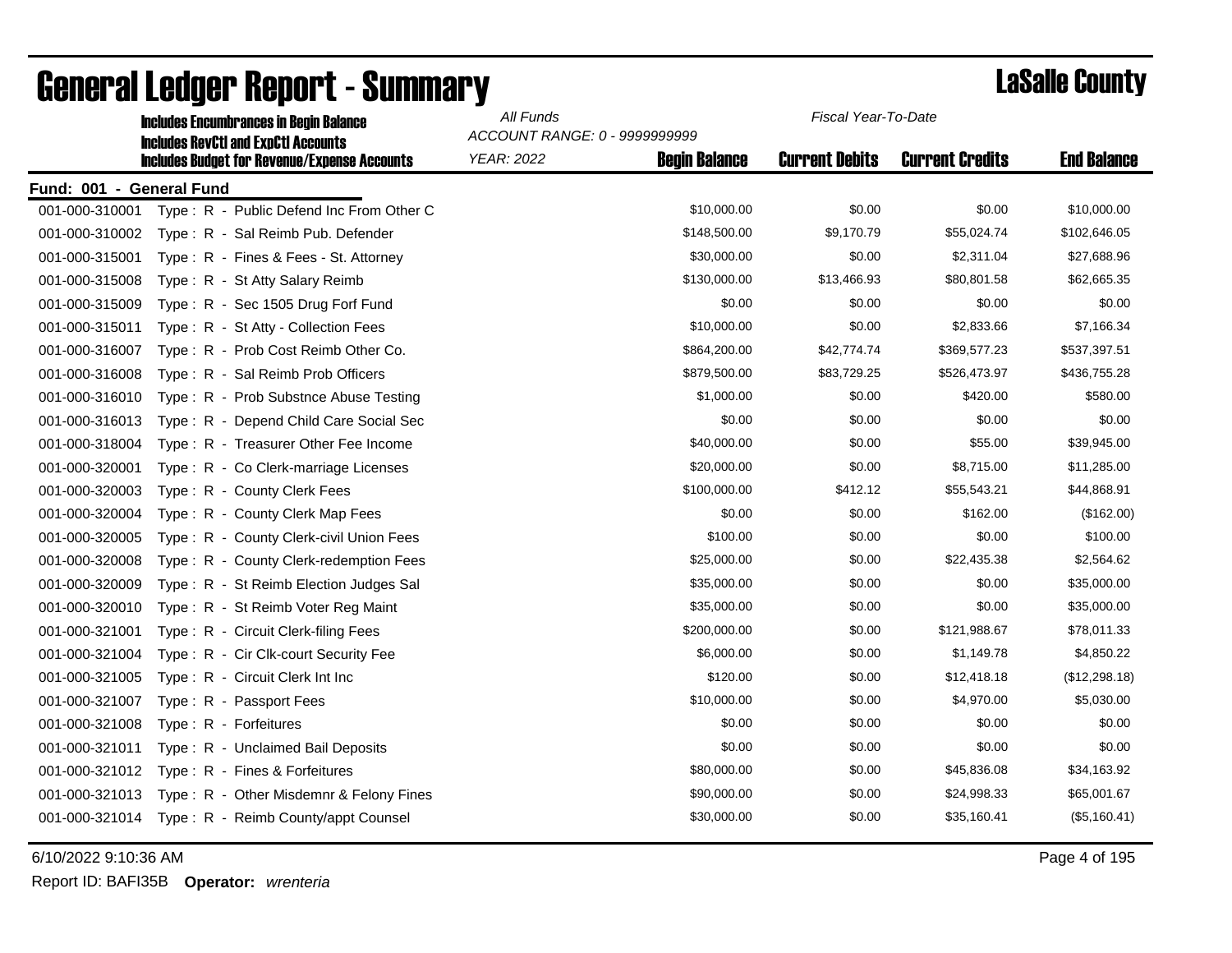|                          | <b>Includes Encumbrances in Begin Balance</b>                                                     | All Funds<br>Fiscal Year-To-Date<br>ACCOUNT RANGE: 0 - 9999999999 |                      |                       |                        |                    |
|--------------------------|---------------------------------------------------------------------------------------------------|-------------------------------------------------------------------|----------------------|-----------------------|------------------------|--------------------|
|                          | <b>Includes RevCtI and ExpCtI Accounts</b><br><b>Includes Budget for Revenue/Expense Accounts</b> | <b>YEAR: 2022</b>                                                 | <b>Begin Balance</b> | <b>Current Debits</b> | <b>Current Credits</b> | <b>End Balance</b> |
| Fund: 001 - General Fund |                                                                                                   |                                                                   |                      |                       |                        |                    |
| 001-000-321017           | Type: R - Circuit Clerk Criminal Assessm                                                          |                                                                   | \$535,000.00         | \$0.00                | \$262,992.00           | \$272,008.00       |
| 001-000-321018           | Type: R - Circuit Clerk Civil Assessment                                                          |                                                                   | \$700,000.00         | \$0.00                | \$288,366.56           | \$411,633.44       |
| 001-000-322001           | Type: R - Recorders Office-Recording Fee                                                          |                                                                   | \$410,000.00         | \$1,125.00            | \$210,683.00           | \$200,442.00       |
| 001-000-322002           | Type: R - Rec Off-Rev Stmp-Cty                                                                    |                                                                   | \$275,000.00         | \$2,334.00            | \$171,229.50           | \$106,104.50       |
| 001-000-322004           | Type: R - Rent Housing Support Fees                                                               |                                                                   | \$9,000.00           | \$25.50               | \$4,156.50             | \$4,869.00         |
| 001-000-322006           | Type: R - Rec Off - Rev Stamp - State                                                             |                                                                   | \$540,000.00         | \$4,668.00            | \$342,459.00           | \$202,209.00       |
| 001-000-323001           | Type: R - Sheriffs Office-process Fees                                                            |                                                                   | \$120,000.00         | \$0.00                | \$88,753.11            | \$31,246.89        |
| 001-000-323002           | Type: R - Sheriffs Office-misc Fees                                                               |                                                                   | \$7,000.00           | \$0.00                | \$2,511.00             | \$4,489.00         |
| 001-000-323003           | Type: R - Sheriff Ofc-boarding Prisoners                                                          |                                                                   | \$15,600.00          | \$0.00                | \$202,126.00           | (\$186,526.00)     |
| 001-000-323006           | Type: R - Sheriff-bond Post Fee                                                                   |                                                                   | \$5,000.00           | \$375.00              | \$2,590.00             | \$2,785.00         |
| 001-000-323007           | Type: R - Sheriff Fema Reimb                                                                      |                                                                   | \$0.00               | \$0.00                | \$0.00                 | \$0.00             |
| 001-000-323008           | Type: R - Sheriff Prob Trans Fees                                                                 |                                                                   | \$800.00             | \$0.00                | \$125.00               | \$675.00           |
| 001-000-323009           | Type: R - Deputy Training School Reimbur                                                          |                                                                   | \$0.00               | \$0.00                | \$0.00                 | \$0.00             |
| 001-000-323017           | Type: R - Sheriff Ins Claims & Car Sales                                                          |                                                                   | \$0.00               | \$0.00                | \$0.00                 | \$0.00             |
| 001-000-323018           | Type: R - Prisoner Transport Reimburseme                                                          |                                                                   | \$3,000.00           | \$0.00                | \$1,068.55             | \$1,931.45         |
|                          | 001-000-323019-554    Type: R - Sheriff's Grants - State                                          |                                                                   | \$0.00               | \$0.00                | \$9,709.44             | (\$9,709.44)       |
| 001-000-323021           | Type: R - Justice Benefits - Revenue                                                              |                                                                   | \$0.00               | \$0.00                | \$0.00                 | \$0.00             |
| 001-000-323022           | Type: R - Salary Reimb E911                                                                       |                                                                   | \$0.00               | \$0.00                | \$0.00                 | \$0.00             |
| 001-000-323027           | Type: R - Merit Comm Application Reimb                                                            |                                                                   | \$0.00               | \$0.00                | \$0.00                 | \$0.00             |
| 001-000-325035           | Type: R - Work Comp Reimb                                                                         |                                                                   | \$0.00               | \$0.00                | \$0.00                 | \$0.00             |
| 001-000-326001           | Type: R - Central Service-other Gov'ts                                                            |                                                                   | \$2,500.00           | \$0.00                | \$1,480.68             | \$1,019.32         |
| 001-000-326002           | Type: R - Central Service-other Depts                                                             |                                                                   | \$16,000.00          | \$0.00                | \$4,127.42             | \$11,872.58        |
| 001-000-327001           | Type: R - Sal Reimb-bailiff's                                                                     |                                                                   | \$0.00               | \$0.00                | \$100.00               | (\$100.00)         |
| 001-000-327002           | Type: R - Chief Judge-reimb Other Co                                                              |                                                                   | \$50,000.00          | \$0.00                | \$30,240.90            | \$19,759.10        |
| 001-000-327040           | Type: X - Dispatcher Reimbursement JETSB                                                          |                                                                   | \$0.00               | \$0.00                | \$0.00                 | \$0.00             |
| 001-000-327041           | Type: R - Dispatcher Reimbursement JETSB                                                          |                                                                   | \$24,200.00          | \$0.00                | \$0.00                 | \$24,200.00        |
| 001-000-329001           | Type: R - Sal Reimb-supv Of Assessments                                                           |                                                                   | \$48,564.00          | \$4,047.00            | \$24,282.00            | \$28,329.00        |

### General Ledger Report - Summary **County County LaSalle County**

6/10/2022 9:10:37 AM Page 5 of 195

Report ID: BAFI35B **Operator:** *wrenteria*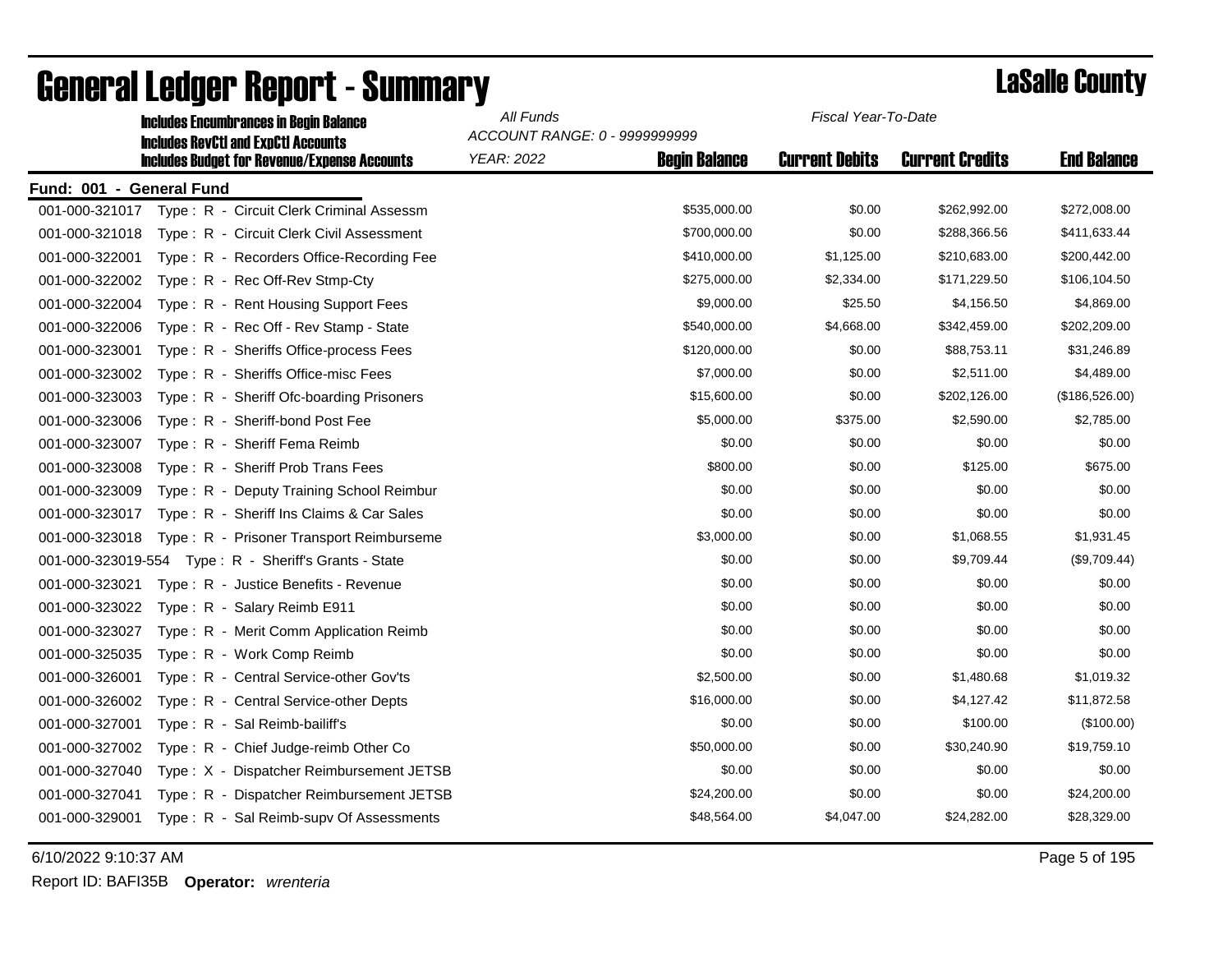| <b>Includes Encumbrances in Begin Balance</b>                                                     | All Funds<br>Fiscal Year-To-Date<br>ACCOUNT RANGE: 0 - 9999999999 |                      |                       |                        |                    |
|---------------------------------------------------------------------------------------------------|-------------------------------------------------------------------|----------------------|-----------------------|------------------------|--------------------|
| <b>Includes RevCtI and ExpCtI Accounts</b><br><b>Includes Budget for Revenue/Expense Accounts</b> | <b>YEAR: 2022</b>                                                 | <b>Begin Balance</b> | <b>Current Debits</b> | <b>Current Credits</b> | <b>End Balance</b> |
| Fund: 001 - General Fund                                                                          |                                                                   |                      |                       |                        |                    |
| 001-000-329002<br>Type: R - Assessor's Misc Fees                                                  |                                                                   | \$1,000.00           | \$0.00                | \$610.50               | \$389.50           |
| 001-000-329003 Type: R - Assessor's Map Sales                                                     |                                                                   | \$0.00               | \$0.00                | \$0.00                 | \$0.00             |
| 001-000-329004<br>Type: R - Dial-in-service/supt Of Assmt                                         |                                                                   | \$3,600.00           | \$0.00                | \$2,700.00             | \$900.00           |
| Type: R - Township Assessment Fee<br>001-000-329005                                               |                                                                   | \$0.00               | \$0.00                | \$4,564.67             | (\$4,564.67)       |
| 001-000-330001<br>Type: R - Hmep Grant                                                            |                                                                   | \$824.00             | \$0.00                | \$794.70               | \$29.30            |
|                                                                                                   |                                                                   | \$4,000.00           | \$0.00                | \$0.00                 | \$4,000.00         |
| 001-000-330002 Type: R - Homeland Security Grant                                                  |                                                                   | \$0.00               | \$0.00                | \$0.00                 | \$0.00             |
| 001-000-330002-555 Type: R - Homeland Security Grant Fed                                          |                                                                   | \$0.00               | \$0.00                | \$0.00                 | \$0.00             |
| 001-000-330003-555<br>Type: R - EMA Grant Revenue-Federal                                         |                                                                   | \$50,000.00          | \$0.00                | \$42,730.77            | \$7,269.23         |
|                                                                                                   |                                                                   | \$35,000.00          | \$0.00                | \$0.00                 | \$35,000.00        |
| 001-000-330006    Type: R - Mobile Comm Unit                                                      |                                                                   | \$0.00               | \$0.00                | \$0.00                 | \$0.00             |
| 001-000-330008<br>Type: R - Community Resilency Grant                                             |                                                                   | \$0.00               | \$0.00                | \$0.00                 | \$0.00             |
| Type: R - LEPC<br>001-000-330009                                                                  |                                                                   | \$0.00               | \$0.00                | \$0.00                 | \$0.00             |
| 001-000-331005<br>Type: R - Variance Fee                                                          |                                                                   | \$500.00             | \$0.00                | \$100.00               | \$400.00           |
| 001-000-331006<br>Type: R - Zoning Fees                                                           |                                                                   | \$72,000.00          | \$0.00                | \$24,687.27            | \$47,312.73        |
| 001-000-332001<br>Type: R - Park Fees                                                             |                                                                   | \$0.00               | \$0.00                | \$0.00                 | \$0.00             |
| 001-000-335001<br>Type: R - Rental Income-co Health Dept                                          |                                                                   | \$40,200.00          | \$0.00                | \$0.00                 | \$40,200.00        |
| 001-000-335002<br>Type: R - Reimbursement For Telephones                                          |                                                                   | \$2,500.00           | \$0.00                | \$0.00                 | \$2,500.00         |
| 001-000-335003<br>Type: R - Misc Income-desig. Gifts                                              |                                                                   | \$0.00               | \$0.00                | \$0.00                 | \$0.00             |
| 001-000-335008<br>Type: R - Lease/rental Income                                                   |                                                                   | \$25,000.00          | \$0.00                | \$29,823.25            | (\$4,823.25)       |
| 001-000-335009<br>Type: R - Farm Income                                                           |                                                                   | \$15,000.00          | \$0.00                | \$11,623.82            | \$3,376.18         |
| 001-000-335010<br>Type: R - Lease Rental (courthouse)                                             |                                                                   | \$0.00               | \$0.00                | \$0.00                 | \$0.00             |
| 001-000-335011<br>Type: R - Liquor Licenses                                                       |                                                                   | \$25,000.00          | \$0.00                | \$725.00               | \$24,275.00        |
| 001-000-335012<br>Type: R - Amusement License                                                     |                                                                   | \$15,000.00          | \$432.00              | \$6,568.00             | \$8,864.00         |
| 001-000-335013<br>Type: R - Video Gaming                                                          |                                                                   | \$175,000.00         | \$24,113.63           | \$133,852.56           | \$65,261.07        |
| 001-000-335014<br>Type: R - Income from Tifs - Surplus                                            |                                                                   | \$0.00               | \$0.00                | \$0.00                 | \$0.00             |
| 001-000-335015 Type: R - DNR-Flood Control Revenue                                                |                                                                   | \$0.00               | \$0.00                | \$0.00                 | \$0.00             |

# **General Ledger Report - Summary Lassalle County**

6/10/2022 9:10:37 AM Page 6 of 195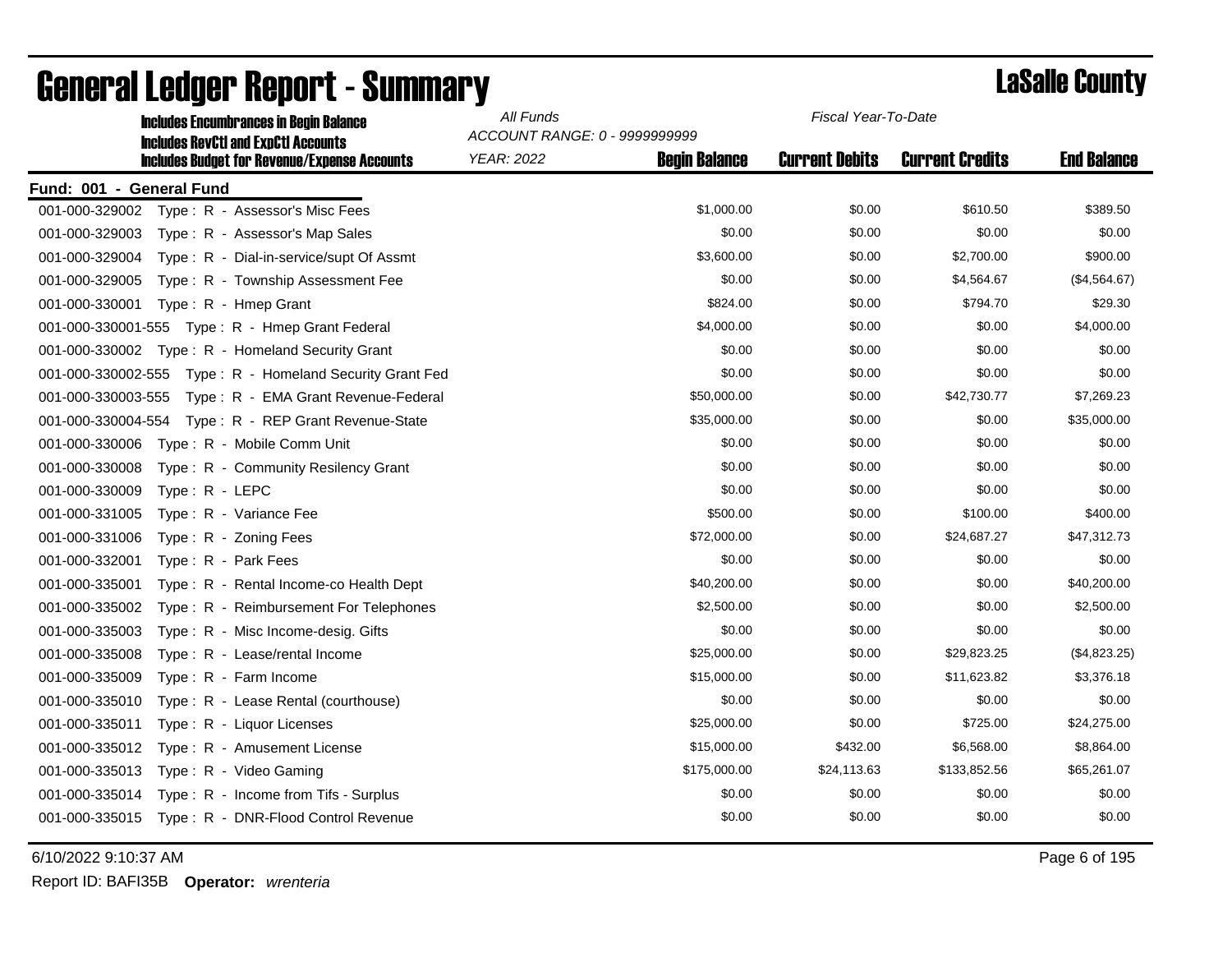| <b>Includes Encumbrances in Begin Balance</b>                                                     | All Funds<br>Fiscal Year-To-Date<br>ACCOUNT RANGE: 0 - 9999999999 |                      |                       |                        |                    |
|---------------------------------------------------------------------------------------------------|-------------------------------------------------------------------|----------------------|-----------------------|------------------------|--------------------|
| <b>Includes RevCtI and ExpCtI Accounts</b><br><b>Includes Budget for Revenue/Expense Accounts</b> | <b>YEAR: 2022</b>                                                 | <b>Begin Balance</b> | <b>Current Debits</b> | <b>Current Credits</b> | <b>End Balance</b> |
|                                                                                                   |                                                                   |                      |                       |                        |                    |
| Fund: 001 - General Fund                                                                          |                                                                   | \$15,000.00          | \$73.73               | \$10,962.32            | \$4,111.41         |
| 001-000-350001 Type: R - Miscellaneous Income                                                     |                                                                   |                      |                       |                        |                    |
| 001-000-350002 Type: R - County Svc Chgs                                                          |                                                                   | \$30.00              | \$0.00                | \$0.00                 | \$30.00            |
| 001-000-350005-555<br>Type: R - Lost Revenue (ARP) Federal Gra                                    |                                                                   | \$377,429.00         | \$0.00                | \$0.00                 | \$377,429.00       |
| 001-000-390000-181<br>Type: R - Trsf from 002 Detention Home                                      |                                                                   | \$1,920.00           | \$0.00                | \$0.00                 | \$1,920.00         |
| 001-000-390000-182<br>Type: R - Trsf from 003 Cty Jail Medical                                    |                                                                   | \$12,000.00          | \$0.00                | \$0.00                 | \$12,000.00        |
| 001-000-390000-183<br>Type: R - Trsf from 004 IMRF                                                |                                                                   | \$0.00               | \$0.00                | \$0.00                 | \$0.00             |
| 001-000-390000-184<br>Type: R - Trsf from 005 Highway                                             |                                                                   | \$12,000.00          | \$0.00                | \$0.00                 | \$12,000.00        |
| 001-000-390000-185<br>Type: R - Trsf from 006 Spec Tax Match                                      |                                                                   | \$0.00               | \$0.00                | \$0.00                 | \$0.00             |
| 001-000-390000-186<br>Type: R - Trsf from 007 Bridges                                             |                                                                   | \$0.00               | \$0.00                | \$0.00                 | \$0.00             |
| 001-000-390000-187<br>Type: R - Trsf from 008 Tourism                                             |                                                                   | \$35,000.00          | \$0.00                | \$0.00                 | \$35,000.00        |
| Type: R - Trsf from 009 Social Security<br>001-000-390000-188                                     |                                                                   | \$0.00               | \$0.00                | \$0.00                 | \$0.00             |
| 001-000-390000-189<br>Type: R - Trsf from 010 Mental Health                                       |                                                                   | \$1,400.00           | \$0.00                | \$0.00                 | \$1,400.00         |
| Type: R - Trsf from 012 Cir Clrk Doc Sto<br>001-000-390000-191                                    |                                                                   | \$0.00               | \$0.00                | \$0.00                 | \$0.00             |
| 001-000-390000-192<br>Type: R - Trsf from 013 Nursing Home                                        |                                                                   | \$42,000.00          | \$0.00                | \$0.00                 | \$42,000.00        |
| 001-000-390000-193<br>Type: R - Trsf from 014 Law Library                                         |                                                                   | \$0.00               | \$0.00                | \$0.00                 | \$0.00             |
| Type: R - Trsf from 016 Insurance Fund<br>001-000-390000-194                                      |                                                                   | \$1,865,696.00       | \$0.00                | \$0.00                 | \$1,865,696.00     |
| 001-000-390000-195<br>Type: R - Trsf from 017 Motor Fuel Tax                                      |                                                                   | \$0.00               | \$0.00                | \$0.00                 | \$0.00             |
| 001-000-390000-196<br>Type: R - Trsf from 020 Vet Asst Comm                                       |                                                                   | \$2,000.00           | \$0.00                | \$0.00                 | \$2,000.00         |
| 001-000-390000-197<br>Type: R - Trsf from 021 Cir Clrk Record                                     |                                                                   | \$0.00               | \$0.00                | \$0.00                 | \$0.00             |
| 001-000-390000-198<br>Type: R - Trsf from 022 Rec Equip Fund                                      |                                                                   | \$0.00               | \$0.00                | \$0.00                 | \$0.00             |
| 001-000-390000-199<br>Type: R - Trsf from 023 County Health                                       |                                                                   | \$161,039.00         | \$0.00                | \$0.00                 | \$161,039.00       |
| 001-000-390000-201<br>Type: R - Trsf from 025 St Atty Drug                                        |                                                                   | \$0.00               | \$0.00                | \$0.00                 | \$0.00             |
| 001-000-390000-202<br>Type: R - Trsf from 026 Probation                                           |                                                                   | \$0.00               | \$0.00                | \$0.00                 | \$0.00             |
| 001-000-390000-203<br>Type: R - Trsf from 027 Cty Clrk Recs                                       |                                                                   | \$0.00               | \$0.00                | \$0.00                 | \$0.00             |
| 001-000-390000-204<br>Type: R - Trsf from 028 Cap Improv                                          |                                                                   | \$0.00               | \$0.00                | \$0.00                 | \$0.00             |
| 001-000-390000-205<br>Type: R - Trsf from 029 Sheriff Drug Enf                                    |                                                                   | \$0.00               | \$0.00                | \$0.00                 | \$0.00             |
| Type: R - Trsf from 030 Tax Auto Fund<br>001-000-390000-206                                       |                                                                   | \$0.00               | \$0.00                | \$0.00                 | \$0.00             |
|                                                                                                   |                                                                   |                      |                       |                        |                    |

# **General Ledger Report - Summary Lassalle County**

6/10/2022 9:10:37 AM Page 7 of 195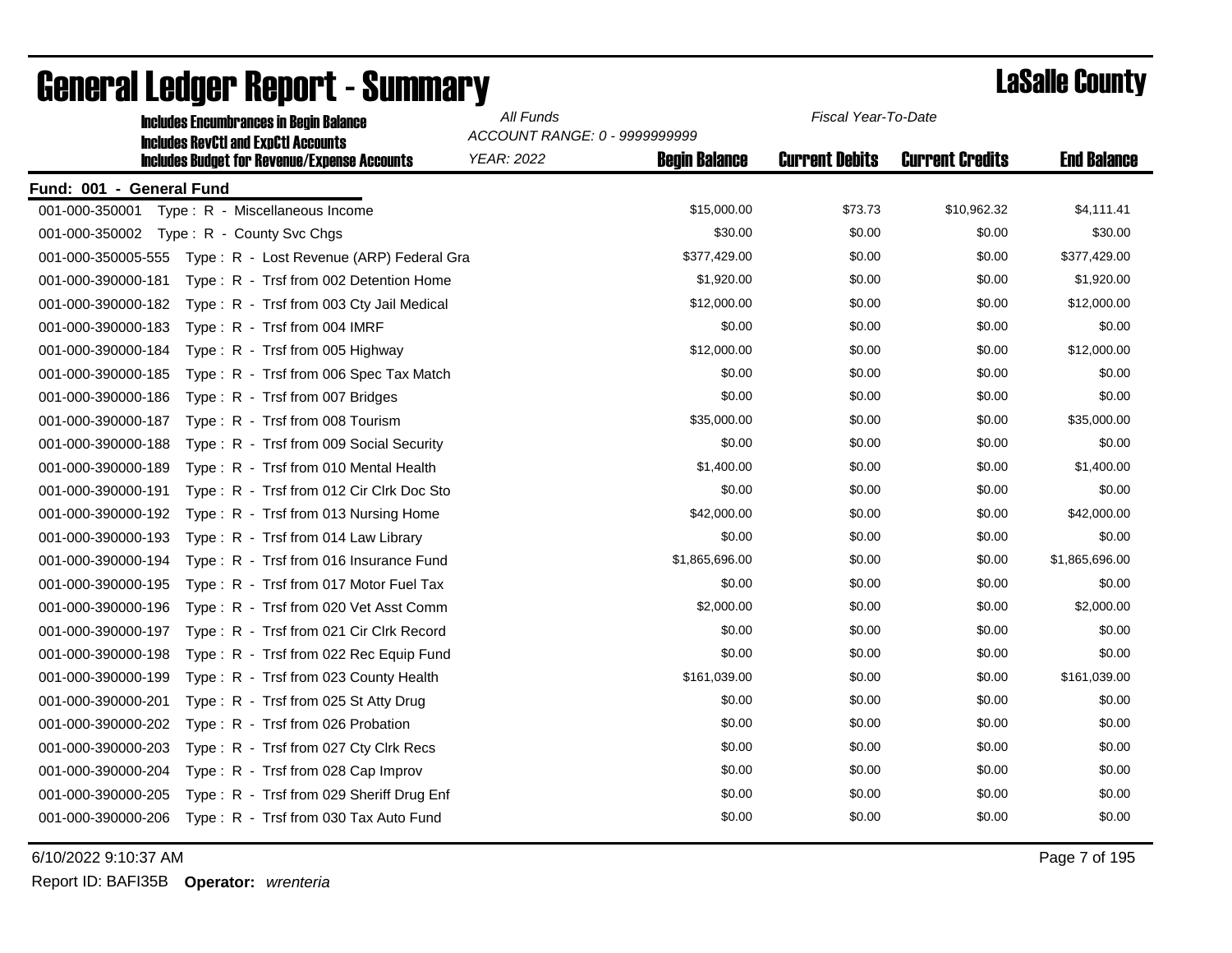| <b>Includes Encumbrances in Begin Balance</b>                  | All Funds<br>Fiscal Year-To-Date          |                       |                        |                    |  |
|----------------------------------------------------------------|-------------------------------------------|-----------------------|------------------------|--------------------|--|
| <b>Includes RevCtI and ExpCtI Accounts</b>                     | ACCOUNT RANGE: 0 - 9999999999             |                       |                        |                    |  |
| <b>Includes Budget for Revenue/Expense Accounts</b>            | <b>Begin Balance</b><br><b>YEAR: 2022</b> | <b>Current Debits</b> | <b>Current Credits</b> | <b>End Balance</b> |  |
| Fund: 001 - General Fund                                       |                                           |                       |                        |                    |  |
| 001-000-390000-207<br>Type: R - Trsf from 031 Env Services     | \$750,000.00                              | \$0.00                | \$0.00                 | \$750,000.00       |  |
| 001-000-390000-208<br>Type: R - Trsf from 032 Vict Witness     | \$0.00                                    | \$0.00                | \$0.00                 | \$0.00             |  |
| 001-000-390000-209<br>Type: R - Trsf from 033 Public Safety    | \$3,000,000.00                            | \$0.00                | \$0.00                 | \$3,000,000.00     |  |
| 001-000-390000-210<br>Type: R - Trsf from 034 DUI              | \$0.00                                    | \$0.00                | \$0.00                 | \$0.00             |  |
| 001-000-390000-211<br>Type: R - Trsf from 035 GIS              | \$3,600.00                                | \$0.00                | \$0.00                 | \$3,600.00         |  |
| 001-000-390000-212<br>Type: R - Trsf from Animal Disease       | \$0.00                                    | \$0.00                | \$0.00                 | \$0.00             |  |
| 001-000-390000-213<br>Type: R - Trsf from 040 Cty Clrk Auto    | \$0.00                                    | \$0.00                | \$0.00                 | \$0.00             |  |
| Type: R - Trsf from 042 Death Cert<br>001-000-390000-214       | \$0.00                                    | \$0.00                | \$0.00                 | \$0.00             |  |
| 001-000-390000-215<br>Type: R - Trsf from 047 Cir Clrk Admin   | \$0.00                                    | \$0.00                | \$0.00                 | \$0.00             |  |
| 001-000-390000-216<br>Type: R - Trsf from 048 Sheriff Vehicle  | \$0.00                                    | \$0.00                | \$0.00                 | \$0.00             |  |
| 001-000-390000-217<br>Type: R - Trsf from 049 Crt Svcs Grant   | \$0.00                                    | \$0.00                | \$0.00                 | \$0.00             |  |
| Type: R - Trsf from 051 Coroner Fees<br>001-000-390000-218     | \$0.00                                    | \$0.00                | \$0.00                 | \$0.00             |  |
| 001-000-390000-219<br>Type: R - Trsf from 052 Cir Clrk Elec    | \$0.00                                    | \$0.00                | \$0.00                 | \$0.00             |  |
| Type: R - Trsf from 052 Sherrif Elec Cit<br>001-000-390000-220 | \$0.00                                    | \$0.00                | \$0.00                 | \$0.00             |  |
| 001-000-390000-221<br>Type: R - Trsf from 054 St Atty Records  | \$0.00                                    | \$0.00                | \$0.00                 | \$0.00             |  |
| 001-000-390000-230<br>Type: R - Trsf from 066 Public Def Recs  | \$0.00                                    | \$0.00                | \$0.00                 | \$0.00             |  |
| 001-000-390000-232<br>Type: R - Pmt Received from E911 (IT)    | \$8,400.00                                | \$0.00                | \$0.00                 | \$8,400.00         |  |
| 001-000-390000-233<br>Type: R - Transfer from 069 St Atty      | \$480.00                                  | \$0.00                | \$0.00                 | \$480.00           |  |
| 001-000-390000-240<br>Type: R - Trsf from 067 LEPC             | \$0.00                                    | \$0.00                | \$0.00                 | \$0.00             |  |
| 001-000-390000-241<br>Type: R - Trsf from 068 Designated Gifts | \$0.00                                    | \$0.00                | \$0.00                 | \$0.00             |  |
| 001-000-390000-242<br>Type: R - Trsf from 098 Health Ins       | \$0.00                                    | \$0.00                | \$0.00                 | \$0.00             |  |
| 001-000-390000-243<br>Type: R - Trsf from 099 Insurance Trust  | \$0.00                                    | \$0.00                | \$0.00                 | \$0.00             |  |
| 001-000-390000-244<br>Type: R - Transfer from 097 Disaster Fd  | \$0.00                                    | \$0.00                | \$0.00                 | \$0.00             |  |
| 001-000-404001 Type: X - Professional Services                 | \$0.00                                    | \$0.00                | \$0.00                 | \$0.00             |  |
| 001-000-490000-204 Type: X - Trsf to 028 Cap Improv            | \$400,000.00                              | \$30,809.52           | \$0.00                 | \$369,190.48       |  |
| Type: X - Transfer to 057 CASA<br>001-000-490000-223           | \$15,500.00                               | \$0.00                | \$0.00                 | \$15,500.00        |  |
| 001-000-490000-245<br>Type: X - Transfer to 098 Health Ins     | \$157,537.00                              | \$0.00                | \$0.00                 | \$157,537.00       |  |
|                                                                |                                           |                       |                        |                    |  |

### General Ledger Report - Summary **County County** LaSalle County

6/10/2022 9:10:37 AM Page 8 of 195

Report ID: BAFI35B **Operator:** *wrenteria*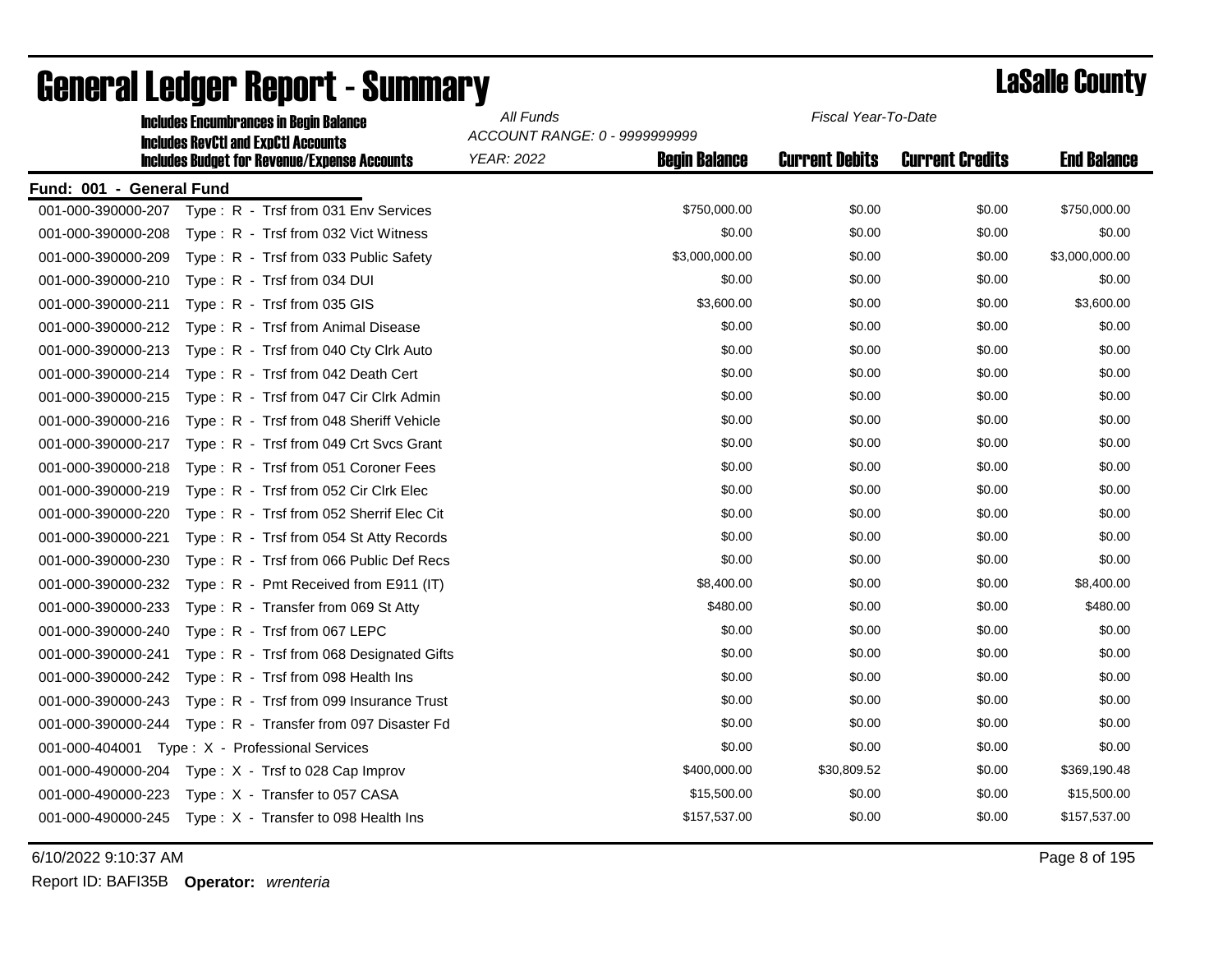| <b>Includes Encumbrances in Begin Balance</b><br><b>Includes RevCtI and ExpCtI Accounts</b> | All Funds<br>Fiscal Year-To-Date<br>ACCOUNT RANGE: 0 - 9999999999 |                      |                       |                        |                    |
|---------------------------------------------------------------------------------------------|-------------------------------------------------------------------|----------------------|-----------------------|------------------------|--------------------|
| <b>Includes Budget for Revenue/Expense Accounts</b>                                         | <b>YEAR: 2022</b>                                                 | <b>Begin Balance</b> | <b>Current Debits</b> | <b>Current Credits</b> | <b>End Balance</b> |
| Fund: 001 - General Fund                                                                    |                                                                   |                      |                       |                        |                    |
| 001-000-598001<br>Type: X - Misc Expense                                                    |                                                                   | \$0.00               | \$0.00                | \$0.00                 | \$0.00             |
| Type: X - TRANSFER TO DISASTER FUND<br>001-000-836097                                       |                                                                   | \$0.00               | \$0.00                | \$0.00                 | \$0.00             |
| 001-003-503001<br>Type: X - Travel                                                          |                                                                   | \$800.00             | \$176.67              | \$0.00                 | \$623.33           |
| 001-003-510004<br>Type: X - Telephone                                                       |                                                                   | \$1,055.00           | \$345.44              | \$0.00                 | \$709.56           |
| 001-003-541001<br>Type: X - Education                                                       |                                                                   | \$1,000.00           | \$205.00              | \$0.00                 | \$795.00           |
| 001-003-541003<br>Type: X - Publications                                                    |                                                                   | \$0.00               | \$0.00                | \$0.00                 | \$0.00             |
| 001-003-541004<br>Type: X - Dues & Subscriptions                                            |                                                                   | \$650.00             | \$0.00                | \$0.00                 | \$650.00           |
| 001-003-598001<br>Type: X - Misc Expense                                                    |                                                                   | \$0.00               | \$0.00                | \$0.00                 | \$0.00             |
| 001-003-601001<br>Type: X - Office Supplies & Expense                                       |                                                                   | \$750.00             | \$603.56              | \$223.73               | \$370.17           |
| 001-003-701001<br>Type: X - Office Equipment Expense                                        |                                                                   | \$1,000.00           | \$0.00                | \$0.00                 | \$1,000.00         |
| 001-003-704001<br>Type: X - Software Purchase/licenses                                      |                                                                   | \$0.00               | \$0.00                | \$0.00                 | \$0.00             |
| 001-003-900000<br>Type: X - Payroll                                                         |                                                                   | \$66,703.00          | \$30,859.64           | \$2,984.00             | \$38,827.36        |
| 001-003-900000-999 Type: X - Payroll Elected off/dept head                                  |                                                                   | \$67,995.00          | \$36,612.66           | \$3,138.23             | \$34,520.57        |
| 001-003-900100<br>Type: X - Part Time No Benefits                                           |                                                                   | \$0.00               | \$0.00                | \$0.00                 | \$0.00             |
| 001-003-900101<br>Type: X - Temp/Seasonal Help                                              |                                                                   | \$0.00               | \$5,040.01            | \$0.00                 | (\$5,040.01)       |
| 001-003-900103<br>Type: X - Grant Writing/Reporting                                         |                                                                   | \$4,000.00           | \$0.00                | \$0.00                 | \$4,000.00         |
| 001-003-910000<br>Type: X - Overtime                                                        |                                                                   | \$500.00             | \$6.10                | \$0.00                 | \$493.90           |
| 001-004-503001<br>Type: X - Travel                                                          |                                                                   | \$600.00             | \$5,553.86            | \$0.00                 | (\$4,953.86)       |
| 001-004-503001-130    Type: X - Mileage - Board                                             |                                                                   | \$19,600.00          | \$0.00                | \$0.00                 | \$19,600.00        |
| 001-004-503001-131 Type: X - Meals                                                          |                                                                   | \$0.00               | \$0.00                | \$0.00                 | \$0.00             |
| 001-004-503001-132<br>Type: X - Lodging                                                     |                                                                   | \$0.00               | \$0.00                | \$0.00                 | \$0.00             |
| 001-004-503001-133<br>Type: X - Airfare                                                     |                                                                   | \$0.00               | \$0.00                | \$0.00                 | \$0.00             |
| Type: X - Transportaton<br>001-004-503001-134                                               |                                                                   | \$0.00               | \$0.00                | \$0.00                 | \$0.00             |
| 001-004-510004 Type: X - Telephone                                                          |                                                                   | \$600.00             | \$175.76              | \$0.00                 | \$424.24           |
| 001-004-541001<br>Type: X - Education                                                       |                                                                   | \$400.00             | \$0.00                | \$0.00                 | \$400.00           |
| 001-004-541004<br>Type: X - Dues & Subscriptions                                            |                                                                   | \$7,700.00           | \$5,400.00            | \$0.00                 | \$2,300.00         |
| 001-004-598001<br>Type: X - Misc Expense                                                    |                                                                   | \$0.00               | \$0.00                | \$0.00                 | \$0.00             |

6/10/2022 9:10:37 AM Page 9 of 195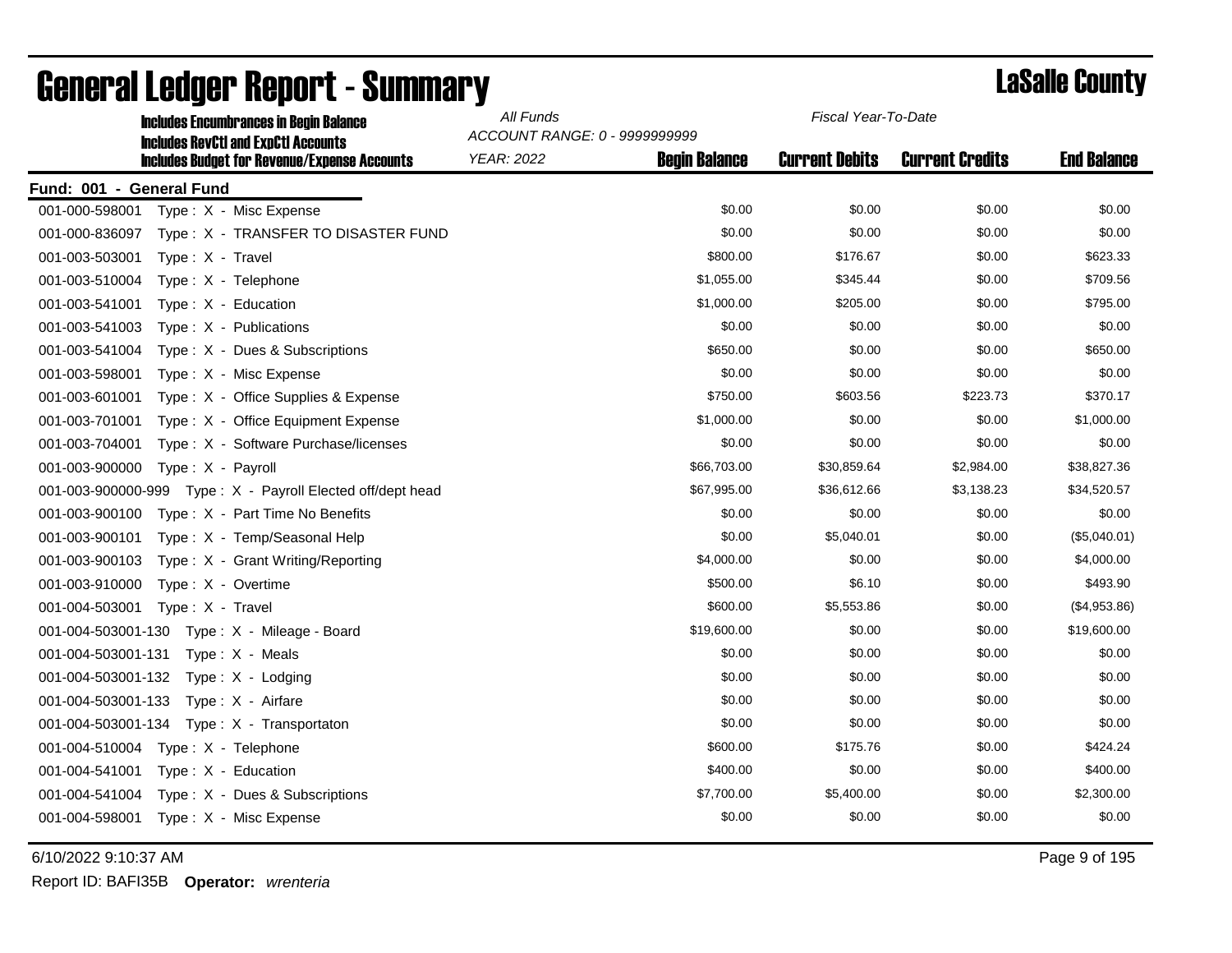| <b>Includes Encumbrances in Begin Balance</b><br><b>Includes RevCtI and ExpCtI Accounts</b> | All Funds<br>Fiscal Year-To-Date<br>ACCOUNT RANGE: 0 - 9999999999 |                      |                       |                        |                    |
|---------------------------------------------------------------------------------------------|-------------------------------------------------------------------|----------------------|-----------------------|------------------------|--------------------|
| <b>Includes Budget for Revenue/Expense Accounts</b>                                         | <b>YEAR: 2022</b>                                                 | <b>Begin Balance</b> | <b>Current Debits</b> | <b>Current Credits</b> | <b>End Balance</b> |
| Fund: 001 - General Fund                                                                    |                                                                   |                      |                       |                        |                    |
| Type: X - Office Supplies & Expense<br>001-004-601001                                       |                                                                   | \$300.00             | \$41.66               | \$0.00                 | \$258.34           |
| 001-004-701001<br>Type: X - Office Equipment Expense                                        |                                                                   | \$0.00               | \$0.00                | \$0.00                 | \$0.00             |
| 001-004-900000<br>Type: X - Payroll                                                         |                                                                   | \$49,784.00          | \$29,980.07           | \$27,990.94            | \$47,794.87        |
| 001-004-900000-999 Type: X - Payroll Elected off/dept head                                  |                                                                   | \$67,995.00          | \$36,612.66           | \$3,138.23             | \$34,520.57        |
| 001-004-900100<br>Type: X - Part Time No Benefits                                           |                                                                   | \$0.00               | \$0.00                | \$0.00                 | \$0.00             |
| 001-004-900101<br>Type: X - Temp/Seasonal Help                                              |                                                                   | \$0.00               | \$0.00                | \$0.00                 | \$0.00             |
| 001-004-900200<br>Type: X - Co Board Pay                                                    |                                                                   | \$114,660.00         | \$49,500.00           | \$0.00                 | \$65,160.00        |
| 001-004-910000<br>Type: X - Overtime                                                        |                                                                   | \$0.00               | \$0.00                | \$0.00                 | \$0.00             |
| 001-004-910001<br>Type: X - Holiday OT                                                      |                                                                   | \$0.00               | \$0.00                | \$0.00                 | \$0.00             |
| 001-005-404001-122 Type: X - Professional Services Telephon                                 |                                                                   | \$0.00               | \$0.00                | \$0.00                 | \$0.00             |
| 001-005-404008<br>Type: X - Professional/consultant Servic                                  |                                                                   | \$26,000.00          | \$9,000.00            | \$0.00                 | \$17,000.00        |
| 001-005-414001<br>Type: X - Add'l Hardware/license                                          |                                                                   | \$69,480.00          | \$7,655.60            | \$647.57               | \$62,471.97        |
| 001-005-502001<br>Type: X - Maintenance & Repair-Equipment                                  |                                                                   | \$1,000.00           | \$1,324.34            | \$439.99               | \$115.65           |
| 001-005-502007<br>Type: X - Maintenance-contracts                                           |                                                                   | \$18,167.00          | \$12,337.02           | \$0.00                 | \$5,829.98         |
| 001-005-503001<br>Type: X - Travel                                                          |                                                                   | \$1,000.00           | \$142.93              | \$0.00                 | \$857.07           |
| 001-005-503001-130 Type: X - Mileage                                                        |                                                                   | \$0.00               | \$0.00                | \$0.00                 | \$0.00             |
| 001-005-503001-131 Type: X - Meals                                                          |                                                                   | \$0.00               | \$0.00                | \$0.00                 | \$0.00             |
| 001-005-503001-132<br>Type: X - Lodging                                                     |                                                                   | \$0.00               | \$0.00                | \$0.00                 | \$0.00             |
| 001-005-503001-133<br>Type: X - Airfare                                                     |                                                                   | \$0.00               | \$0.00                | \$0.00                 | \$0.00             |
| 001-005-503001-134 Type: X - Transportation                                                 |                                                                   | \$0.00               | \$0.00                | \$0.00                 | \$0.00             |
| 001-005-510004<br>Type: X - Telephone                                                       |                                                                   | \$70,000.00          | \$24,292.89           | \$0.00                 | \$45,707.11        |
| 001-005-510005<br>Type : $X -$ Internet                                                     |                                                                   | \$29,705.00          | \$24,000.00           | \$0.00                 | \$5,705.00         |
| 001-005-541001<br>Type: X - Education                                                       |                                                                   | \$4,000.00           | \$800.00              | \$0.00                 | \$3,200.00         |
| 001-005-541004<br>Type: X - Dues & Subscriptions                                            |                                                                   | \$500.00             | \$0.00                | \$0.00                 | \$500.00           |
| 001-005-598001<br>Type: X - Misc Expense                                                    |                                                                   | \$200.00             | \$121.24              | \$0.00                 | \$78.76            |
| 001-005-600001<br>Type: X - Supplies                                                        |                                                                   | \$0.00               | \$0.00                | \$0.00                 | \$0.00             |
| 001-005-601001<br>Type: X - Office Supplies & Expense                                       |                                                                   | \$600.00             | \$39.58               | \$19.79                | \$580.21           |

### General Ledger Report - Summary **Lassing County**

6/10/2022 9:10:37 AM Page 10 of 195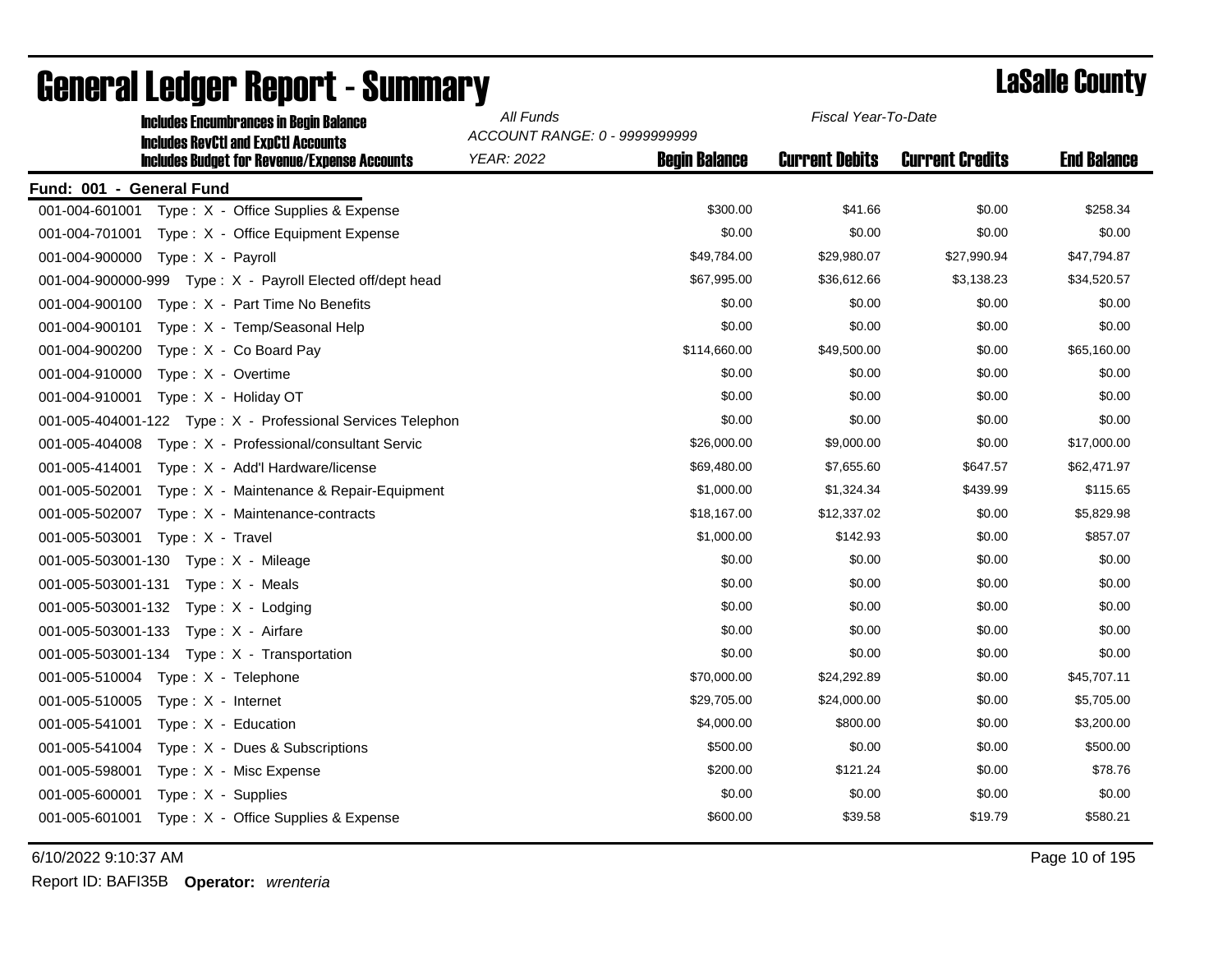| <b>Includes Encumbrances in Begin Balance</b><br><b>Includes RevCtI and ExpCtI Accounts</b> | All Funds         | Fiscal Year-To-Date<br>ACCOUNT RANGE: 0 - 9999999999 |                       |                        |                    |  |
|---------------------------------------------------------------------------------------------|-------------------|------------------------------------------------------|-----------------------|------------------------|--------------------|--|
| <b>Includes Budget for Revenue/Expense Accounts</b>                                         | <b>YEAR: 2022</b> | <b>Begin Balance</b>                                 | <b>Current Debits</b> | <b>Current Credits</b> | <b>End Balance</b> |  |
| Fund: 001 - General Fund                                                                    |                   |                                                      |                       |                        |                    |  |
| 001-005-701001<br>Type: X - Office Equipment Expense                                        |                   | \$0.00                                               | \$0.00                | \$0.00                 | \$0.00             |  |
| 001-005-704001<br>Type: X - Software Purchase/licenses                                      |                   | \$70,478.00                                          | \$31,393.72           | \$755.84               | \$39,840.12        |  |
| 001-005-900000<br>Type: X - Payroll                                                         |                   | \$217,598.00                                         | \$115,818.15          | \$18,832.54            | \$120,612.39       |  |
| 001-005-900000-999 Type: X - Payroll Elected off/dept head                                  |                   | \$79,181.00                                          | \$42,561.74           | \$3,580.24             | \$40,199.50        |  |
| 001-005-900100<br>Type: X - Part Time No Benefits                                           |                   | \$0.00                                               | \$0.00                | \$0.00                 | \$0.00             |  |
| 001-005-900101<br>Type: X - Temp/Seasonal Help                                              |                   | \$0.00                                               | \$0.00                | \$0.00                 | \$0.00             |  |
| 001-005-910000<br>Type: X - Overtime                                                        |                   | \$0.00                                               | \$0.00                | \$0.00                 | \$0.00             |  |
| 001-007-404001<br>Type: X - Professional Services                                           |                   | \$0.00                                               | \$0.00                | \$0.00                 | \$0.00             |  |
| 001-007-410001<br>Type: X - Court Reporter                                                  |                   | \$1,000.00                                           | \$0.00                | \$0.00                 | \$1,000.00         |  |
| 001-007-413001<br>Type: X - Zoning Board Of Appeals                                         |                   | \$4,000.00                                           | \$2,340.00            | \$0.00                 | \$1,660.00         |  |
| 001-007-431001<br>Type: X - Misc Committee Per Diem                                         |                   | \$0.00                                               | \$0.00                | \$0.00                 | \$0.00             |  |
| 001-007-437001<br>Type: X - Comp Plan Update                                                |                   | \$0.00                                               | \$0.00                | \$0.00                 | \$0.00             |  |
| 001-007-503001<br>Type: X - Travel                                                          |                   | \$1,400.00                                           | \$536.76              | \$0.00                 | \$863.24           |  |
| 001-007-503001-131    Type: X - Meals                                                       |                   | \$0.00                                               | \$0.00                | \$0.00                 | \$0.00             |  |
| 001-007-503001-132<br>Type: X - Lodging                                                     |                   | \$0.00                                               | \$0.00                | \$0.00                 | \$0.00             |  |
| 001-007-503001-133<br>Type: X - Airfare                                                     |                   | \$0.00                                               | \$0.00                | \$0.00                 | \$0.00             |  |
|                                                                                             |                   | \$0.00                                               | \$0.00                | \$0.00                 | \$0.00             |  |
| 001-007-505001<br>Type: X - Vehicle Expense                                                 |                   | \$0.00                                               | \$0.00                | \$0.00                 | \$0.00             |  |
| 001-007-541001<br>Type: X - Education                                                       |                   | \$0.00                                               | \$0.00                | \$0.00                 | \$0.00             |  |
| 001-007-541003<br>Type: X - Publications                                                    |                   | \$8,000.00                                           | \$3,868.63            | \$0.00                 | \$4,131.37         |  |
| 001-007-541005<br>Type: X - Library                                                         |                   | \$0.00                                               | \$0.00                | \$0.00                 | \$0.00             |  |
| 001-007-541006<br>Type: $X -$ Printing                                                      |                   | \$200.00                                             | \$0.00                | \$0.00                 | \$200.00           |  |
| 001-007-543001<br>Type: X - Misc Claims                                                     |                   | \$0.00                                               | \$0.00                | \$0.00                 | \$0.00             |  |
| 001-007-598001<br>Type: X - Misc Expense                                                    |                   | \$800.00                                             | \$0.00                | \$0.00                 | \$800.00           |  |
| 001-007-601001<br>Type: X - Office Supplies & Expense                                       |                   | \$0.00                                               | \$0.00                | \$0.00                 | \$0.00             |  |
| 001-007-701001<br>Type: X - Office Equipment Expense                                        |                   | \$0.00                                               | \$0.00                | \$0.00                 | \$0.00             |  |
| 001-007-900000<br>Type: X - Payroll                                                         |                   | \$0.00                                               | \$0.00                | \$0.00                 | \$0.00             |  |

6/10/2022 9:10:37 AM Page 11 of 195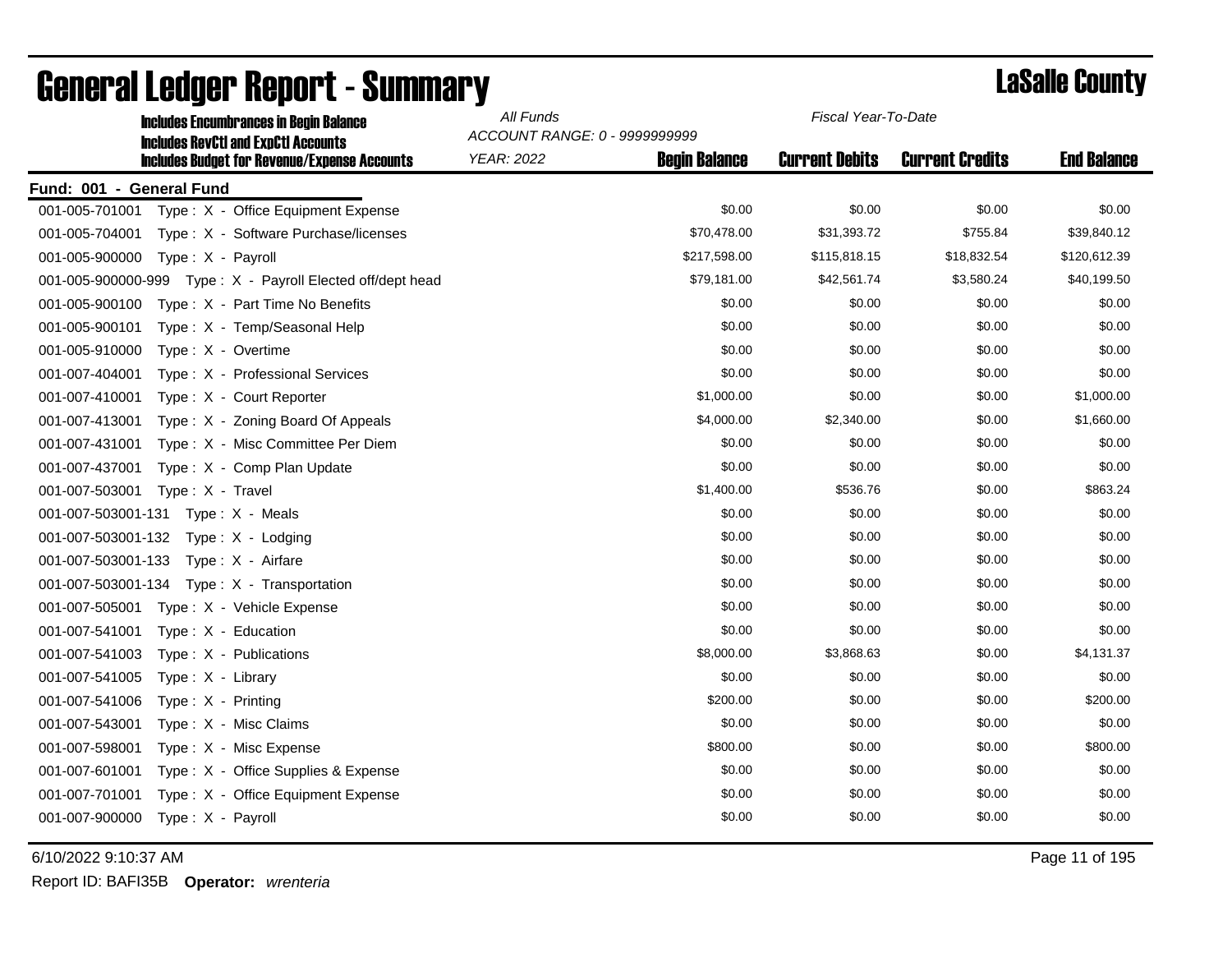| <b>Includes Encumbrances in Begin Balance</b><br><b>Includes RevCtI and ExpCtI Accounts</b> | All Funds<br>Fiscal Year-To-Date<br>ACCOUNT RANGE: 0 - 9999999999 |                      |                       |                        |                    |
|---------------------------------------------------------------------------------------------|-------------------------------------------------------------------|----------------------|-----------------------|------------------------|--------------------|
| <b>Includes Budget for Revenue/Expense Accounts</b>                                         | <b>YEAR: 2022</b>                                                 | <b>Begin Balance</b> | <b>Current Debits</b> | <b>Current Credits</b> | <b>End Balance</b> |
| Fund: 001 - General Fund                                                                    |                                                                   |                      |                       |                        |                    |
| 001-007-900000-999 Type: X - Payroll Elected off/dept head                                  |                                                                   | \$22,133.00          | \$10,710.00           | \$2,179.50             | \$13,602.50        |
| 001-007-900100 Type: X - Part Time No Benefits                                              |                                                                   | \$0.00               | \$0.00                | \$0.00                 | \$0.00             |
| 001-007-900101<br>Type: X - Temp/Seasonal Help                                              |                                                                   | \$0.00               | \$0.00                | \$0.00                 | \$0.00             |
| 001-007-910000<br>Type: X - Overtime                                                        |                                                                   | \$0.00               | \$0.00                | \$0.00                 | \$0.00             |
| 001-007-910001<br>Type: X - Holiday OT                                                      |                                                                   | \$0.00               | \$0.00                | \$0.00                 | \$0.00             |
| 001-011-404001<br>Type: X - Professional Services                                           |                                                                   | \$0.00               | \$0.00                | \$0.00                 | \$0.00             |
| 001-011-550010<br>Type: X - Other Cty State Salary Reimb                                    |                                                                   | \$353,712.00         | \$192,220.89          | \$0.00                 | \$161,491.11       |
| 001-011-900000<br>Type: X - Payroll                                                         |                                                                   | \$1,425,342.00       | \$745,365.25          | \$78,266.09            | \$758,242.84       |
| 001-011-900000-999 Type: X - Payroll Elected off/dept head                                  |                                                                   | \$126,880.00         | \$37,836.59           | \$3,182.77             | \$92,226.18        |
| 001-011-900100<br>Type: X - Part Time No Benefits                                           |                                                                   | \$0.00               | \$0.00                | \$0.00                 | \$0.00             |
| 001-011-900101<br>Type: X - Temp/Seasonal Help                                              |                                                                   | \$0.00               | \$0.00                | \$0.00                 | \$0.00             |
| 001-011-910000<br>Type: X - Overtime                                                        |                                                                   | \$6,000.00           | \$0.00                | \$0.00                 | \$6,000.00         |
| 001-013-404001<br>Type: X - Professional Services                                           |                                                                   | \$0.00               | \$0.00                | \$0.00                 | \$0.00             |
| 001-013-404015<br>Type: X - Prof Services-computer Program                                  |                                                                   | \$0.00               | \$0.00                | \$0.00                 | \$0.00             |
| 001-013-419001<br>Type: X - Appointed Atty Juvenile Def                                     |                                                                   | \$45,600.00          | \$22,800.00           | \$0.00                 | \$22,800.00        |
| 001-013-457001<br>Type: X - Juries                                                          |                                                                   | \$38,000.00          | \$8,036.00            | \$0.00                 | \$29,964.00        |
| 001-013-457002<br>Type: X - Allotment for Special Projects                                  |                                                                   | \$0.00               | \$0.00                | \$0.00                 | \$0.00             |
| 001-013-502001<br>Type: X - Maintenance & Repair-Equipment                                  |                                                                   | \$0.00               | \$0.00                | \$0.00                 | \$0.00             |
| 001-013-502006<br>Type: X - Maintenance-Software                                            |                                                                   | \$11,681.00          | \$8,351.00            | \$0.00                 | \$3,330.00         |
| 001-013-503001<br>Type: X - Travel                                                          |                                                                   | \$1,000.00           | \$163.07              | \$0.00                 | \$836.93           |
| 001-013-503001-130 Type: X - Mileage                                                        |                                                                   | \$0.00               | \$0.00                | \$0.00                 | \$0.00             |
| 001-013-503001-131 Type: X - Meals                                                          |                                                                   | \$0.00               | \$0.00                | \$0.00                 | \$0.00             |
| 001-013-503001-132<br>Type: X - Lodging                                                     |                                                                   | \$0.00               | \$0.00                | \$0.00                 | \$0.00             |
| 001-013-503001-133<br>Type: X - Airfare                                                     |                                                                   | \$0.00               | \$0.00                | \$0.00                 | \$0.00             |
| 001-013-503001-134 Type: X - Transportation                                                 |                                                                   | \$0.00               | \$0.00                | \$0.00                 | \$0.00             |
| 001-013-503003    Type: X - Mileage-jury                                                    |                                                                   | \$48,000.00          | \$11,995.77           | \$0.00                 | \$36,004.23        |
| 001-013-528001 Type: X - Court Order Child Placement                                        |                                                                   | \$235,000.00         | \$98,547.33           | \$0.00                 | \$136,452.67       |

# **General Ledger Report - Summary Lassalle County**

6/10/2022 9:10:37 AM Page 12 of 195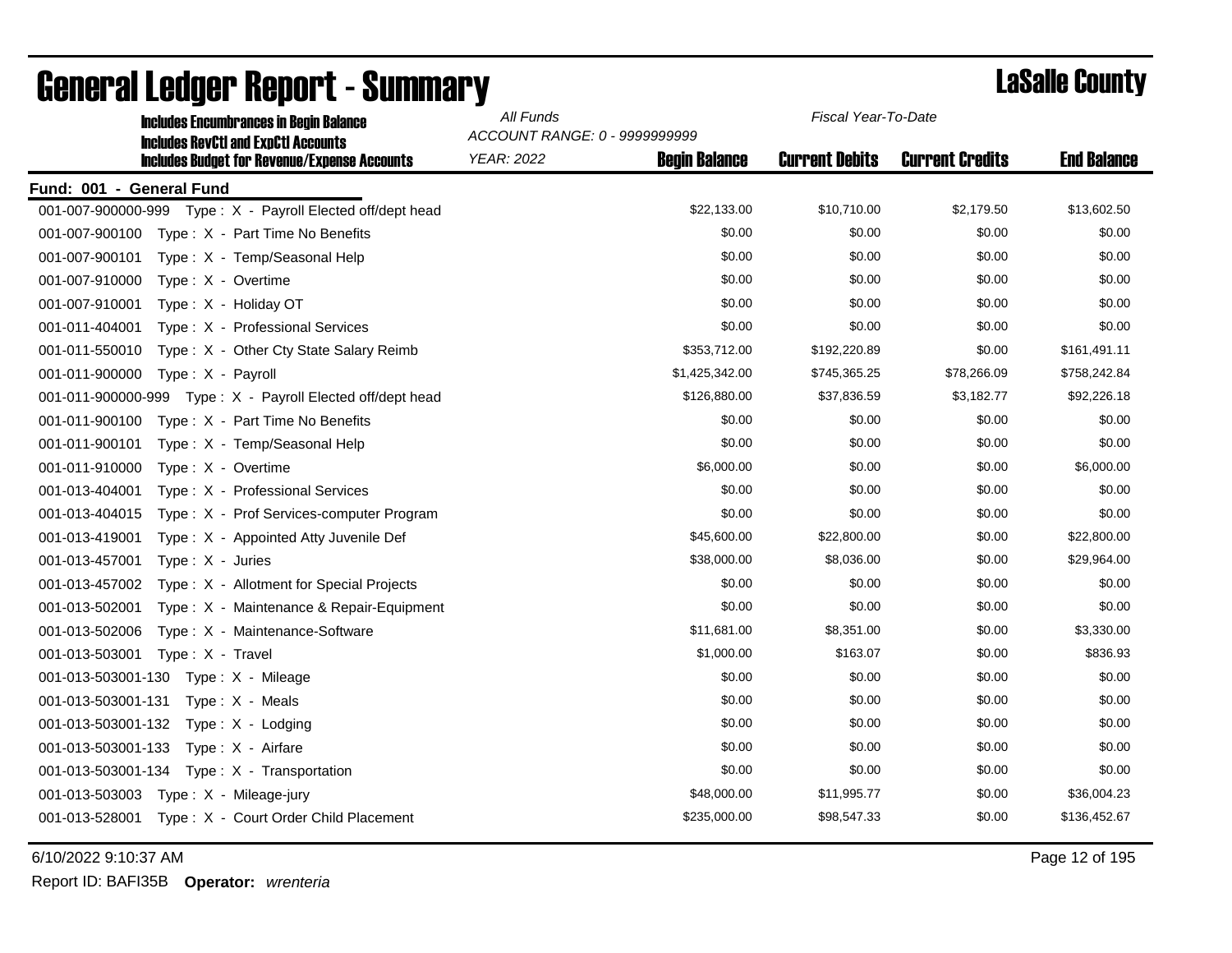| <b>Includes Encumbrances in Begin Balance</b><br><b>Includes RevCtI and ExpCtI Accounts</b> | All Funds<br>Fiscal Year-To-Date<br>ACCOUNT RANGE: 0 - 9999999999 |                      |                       |                        |                    |
|---------------------------------------------------------------------------------------------|-------------------------------------------------------------------|----------------------|-----------------------|------------------------|--------------------|
| <b>Includes Budget for Revenue/Expense Accounts</b>                                         | <b>YEAR: 2022</b>                                                 | <b>Begin Balance</b> | <b>Current Debits</b> | <b>Current Credits</b> | <b>End Balance</b> |
| Fund: 001 - General Fund                                                                    |                                                                   |                      |                       |                        |                    |
| 001-013-541001<br>Type: X - Education                                                       |                                                                   | \$750.00             | \$0.00                | \$0.00                 | \$750.00           |
| 001-013-541002<br>Type : $X -$ Lodging & Meals-Jury                                         |                                                                   | \$2,500.00           | \$216.00              | \$0.00                 | \$2,284.00         |
| 001-013-541003<br>Type: X - Publications                                                    |                                                                   | \$1,700.00           | \$0.00                | \$0.00                 | \$1,700.00         |
| 001-013-541004<br>Type: X - Dues & Subscriptions                                            |                                                                   | \$1,800.00           | \$0.00                | \$0.00                 | \$1,800.00         |
| 001-013-541005<br>Type: X - Library                                                         |                                                                   | \$28,000.00          | \$13,602.18           | \$0.00                 | \$14,397.82        |
| 001-013-541010<br>Type: X - Trial Expense                                                   |                                                                   | \$55,000.00          | \$51,691.09           | \$0.00                 | \$3,308.91         |
| 001-013-558001<br>Type: X - Prevention                                                      |                                                                   | \$8,000.00           | \$8,000.00            | \$0.00                 | \$0.00             |
| 001-013-598001<br>Type: X - Misc Expense                                                    |                                                                   | \$0.00               | \$0.00                | \$0.00                 | \$0.00             |
| 001-013-601001<br>Type: X - Office Supplies & Expense                                       |                                                                   | \$12,500.00          | \$6,344.98            | \$348.38               | \$6,503.40         |
| Type: X - Uniforms<br>001-013-613005                                                        |                                                                   | \$1,000.00           | \$898.56              | \$0.00                 | \$101.44           |
| 001-013-701001<br>Type: X - Office Equipment Expense                                        |                                                                   | \$0.00               | \$0.00                | \$0.00                 | \$0.00             |
| 001-013-900000<br>Type: X - Payroll                                                         |                                                                   | \$392,036.00         | \$201,688.50          | \$17,027.52            | \$207,375.02       |
| 001-013-900100<br>Type: X - Part Time No Benefits                                           |                                                                   | \$31,790.00          | \$6,881.76            | \$1,171.37             | \$26,079.61        |
| 001-013-900101<br>Type: X - Temp/Seasonal Help                                              |                                                                   | \$0.00               | \$0.00                | \$0.00                 | \$0.00             |
| 001-013-910000<br>Type: X - Overtime                                                        |                                                                   | \$100.00             | \$0.00                | \$0.00                 | \$100.00           |
| 001-013-910001<br>Type: X - Holiday OT                                                      |                                                                   | \$0.00               | \$0.00                | \$0.00                 | \$0.00             |
| 001-014-409001<br>Type: X - Secretary Expense                                               |                                                                   | \$0.00               | \$0.00                | \$0.00                 | \$0.00             |
| 001-014-503001<br>Type: X - Travel                                                          |                                                                   | \$200.00             | \$179.65              | \$40.51                | \$60.86            |
| 001-014-503001-130<br>Type: X - Mileage                                                     |                                                                   | \$0.00               | \$0.00                | \$0.00                 | \$0.00             |
| 001-014-503001-131<br>Type: X - Meals                                                       |                                                                   | \$0.00               | \$0.00                | \$0.00                 | \$0.00             |
| 001-014-503001-132<br>Type: X - Lodging                                                     |                                                                   | \$0.00               | \$0.00                | \$0.00                 | \$0.00             |
| 001-014-503001-133<br>Type: X - Airfare                                                     |                                                                   | \$0.00               | \$0.00                | \$0.00                 | \$0.00             |
| Type: X - Transportation<br>001-014-503001-134                                              |                                                                   | \$0.00               | \$0.00                | \$0.00                 | \$0.00             |
| 001-014-541001<br>Type: X - Education                                                       |                                                                   | \$0.00               | \$0.00                | \$0.00                 | \$0.00             |
| 001-014-541005<br>Type: X - Library                                                         |                                                                   | \$7,750.00           | \$1,587.93            | \$0.00                 | \$6,162.07         |
| 001-014-541010<br>Type: X - Trial Expense                                                   |                                                                   | \$33,000.00          | \$7,774.50            | \$0.00                 | \$25,225.50        |
| 001-014-598001<br>Type: X - Misc Expense                                                    |                                                                   | \$0.00               | \$0.00                | \$0.00                 | \$0.00             |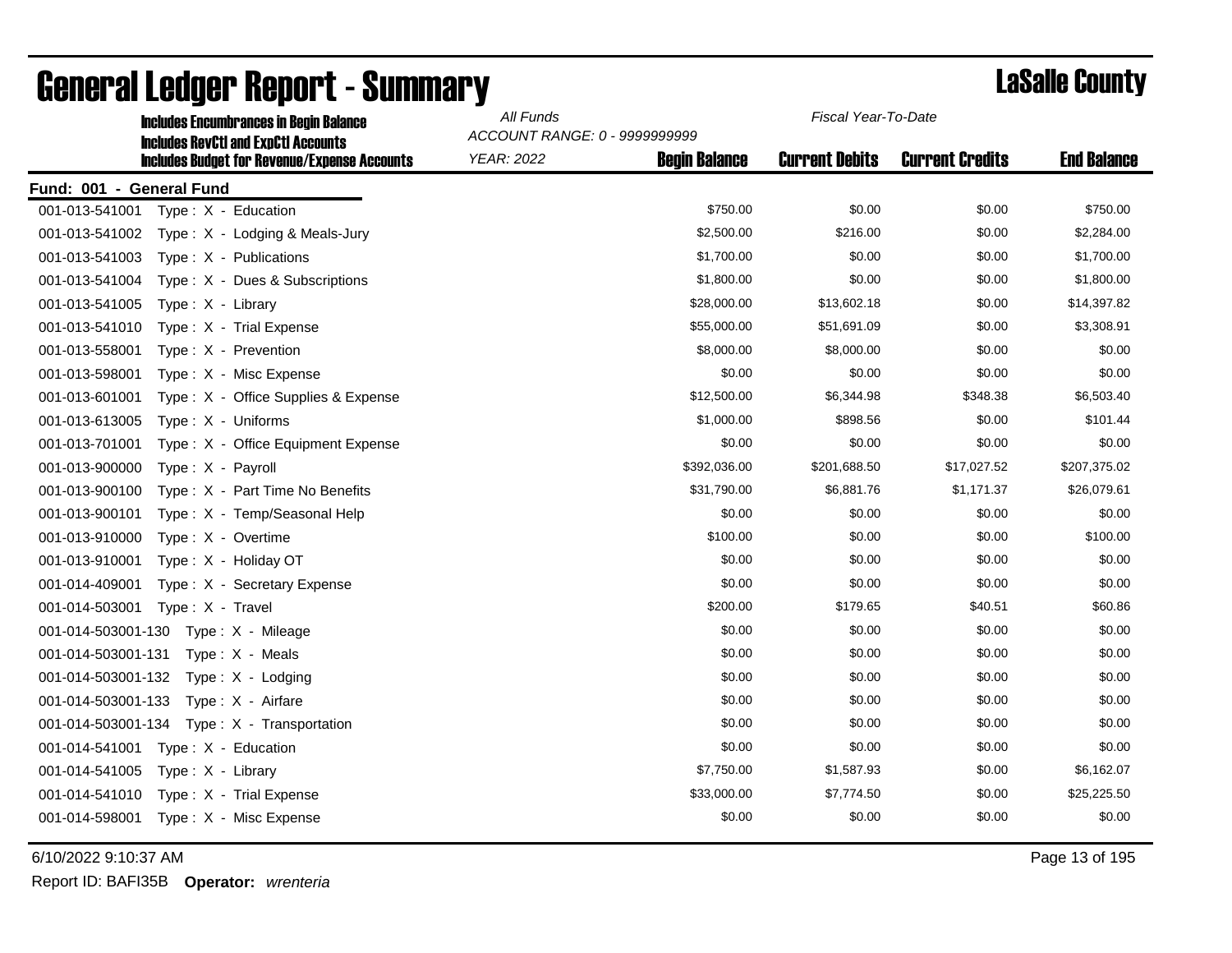| <b>Includes Encumbrances in Begin Balance</b><br><b>Includes RevCtI and ExpCtI Accounts</b> | All Funds<br>Fiscal Year-To-Date<br>ACCOUNT RANGE: 0 - 9999999999 |                      |                       |                        |                    |
|---------------------------------------------------------------------------------------------|-------------------------------------------------------------------|----------------------|-----------------------|------------------------|--------------------|
| <b>Includes Budget for Revenue/Expense Accounts</b>                                         | <b>YEAR: 2022</b>                                                 | <b>Begin Balance</b> | <b>Current Debits</b> | <b>Current Credits</b> | <b>End Balance</b> |
| Fund: 001 - General Fund                                                                    |                                                                   |                      |                       |                        |                    |
| Type: X - Office Supplies & Expense<br>001-014-601001                                       |                                                                   | \$3,000.00           | \$1,915.92            | \$80.98                | \$1,165.06         |
| 001-014-701001<br>Type: X - Office Equipment Expense                                        |                                                                   | \$0.00               | \$0.00                | \$0.00                 | \$0.00             |
| Type: X - Payroll<br>001-014-900000                                                         |                                                                   | \$353,368.00         | \$163,157.49          | \$15,477.92            | \$205,688.43       |
| 001-014-900000-999 Type: X - Payroll Elected off/dept head                                  |                                                                   | \$165,091.00         | \$88,894.96           | \$7,619.57             | \$83,815.61        |
| 001-014-900100<br>Type: X - Part Time No Benefits                                           |                                                                   | \$0.00               | \$0.00                | \$0.00                 | \$0.00             |
| 001-014-900101<br>Type: X - Temp/Seasonal Help                                              |                                                                   | \$0.00               | \$0.00                | \$0.00                 | \$0.00             |
| 001-015-404005<br>Type: X - Prof.services-board Of Review                                   |                                                                   | \$4,000.00           | \$0.00                | \$0.00                 | \$4,000.00         |
| 001-015-503001<br>Type: X - Travel                                                          |                                                                   | \$1,150.00           | \$0.00                | \$0.00                 | \$1,150.00         |
| 001-015-503001-130 Type: X - Mileage                                                        |                                                                   | \$0.00               | \$0.00                | \$0.00                 | \$0.00             |
| 001-015-503001-131<br>Type: X - Meals                                                       |                                                                   | \$0.00               | \$0.00                | \$0.00                 | \$0.00             |
| 001-015-503001-132<br>Type: X - Lodging                                                     |                                                                   | \$0.00               | \$0.00                | \$0.00                 | \$0.00             |
| 001-015-503001-133<br>Type: X - Airfare                                                     |                                                                   | \$0.00               | \$0.00                | \$0.00                 | \$0.00             |
| 001-015-503001-134<br>Type: X - Transportation                                              |                                                                   | \$0.00               | \$0.00                | \$0.00                 | \$0.00             |
| 001-015-541001 Type: X - Education                                                          |                                                                   | \$700.00             | \$610.01              | \$0.00                 | \$89.99            |
| 001-015-541003<br>Type: X - Publications                                                    |                                                                   | \$0.00               | \$0.00                | \$0.00                 | \$0.00             |
| 001-015-598001<br>Type: X - Misc Expense                                                    |                                                                   | \$0.00               | \$0.00                | \$0.00                 | \$0.00             |
| 001-015-601001<br>Type: X - Office Supplies & Expense                                       |                                                                   | \$1,500.00           | \$0.00                | \$0.00                 | \$1,500.00         |
| 001-015-701001<br>Type: X - Office Equipment Expense                                        |                                                                   | \$948.00             | \$0.00                | \$0.00                 | \$948.00           |
| 001-015-900000<br>Type: X - Payroll                                                         |                                                                   | \$38,500.00          | \$20,730.50           | \$2,961.50             | \$20,731.00        |
| 001-015-900100<br>Type: X - Part Time No Benefits                                           |                                                                   | \$0.00               | \$0.00                | \$0.00                 | \$0.00             |
| Type: X - Temp/Seasonal Help<br>001-015-900101                                              |                                                                   | \$0.00               | \$0.00                | \$0.00                 | \$0.00             |
| 001-017-502001<br>Type: X - Maintenance & Repair-Equipment                                  |                                                                   | \$0.00               | \$0.00                | \$0.00                 | \$0.00             |
| 001-017-503001<br>Type: X - Travel                                                          |                                                                   | \$3,000.00           | \$375.62              | \$0.00                 | \$2,624.38         |
| 001-017-503001-130 Type: X - Mileage                                                        |                                                                   | \$0.00               | \$0.00                | \$0.00                 | \$0.00             |
| 001-017-503001-131<br>Type: X - Meals                                                       |                                                                   | \$0.00               | \$0.00                | \$0.00                 | \$0.00             |
| 001-017-503001-132<br>Type: X - Lodging                                                     |                                                                   | \$0.00               | \$0.00                | \$0.00                 | \$0.00             |
| 001-017-503001-133<br>Type: X - Airfare                                                     |                                                                   | \$0.00               | \$0.00                | \$0.00                 | \$0.00             |

6/10/2022 9:10:37 AM Page 14 of 195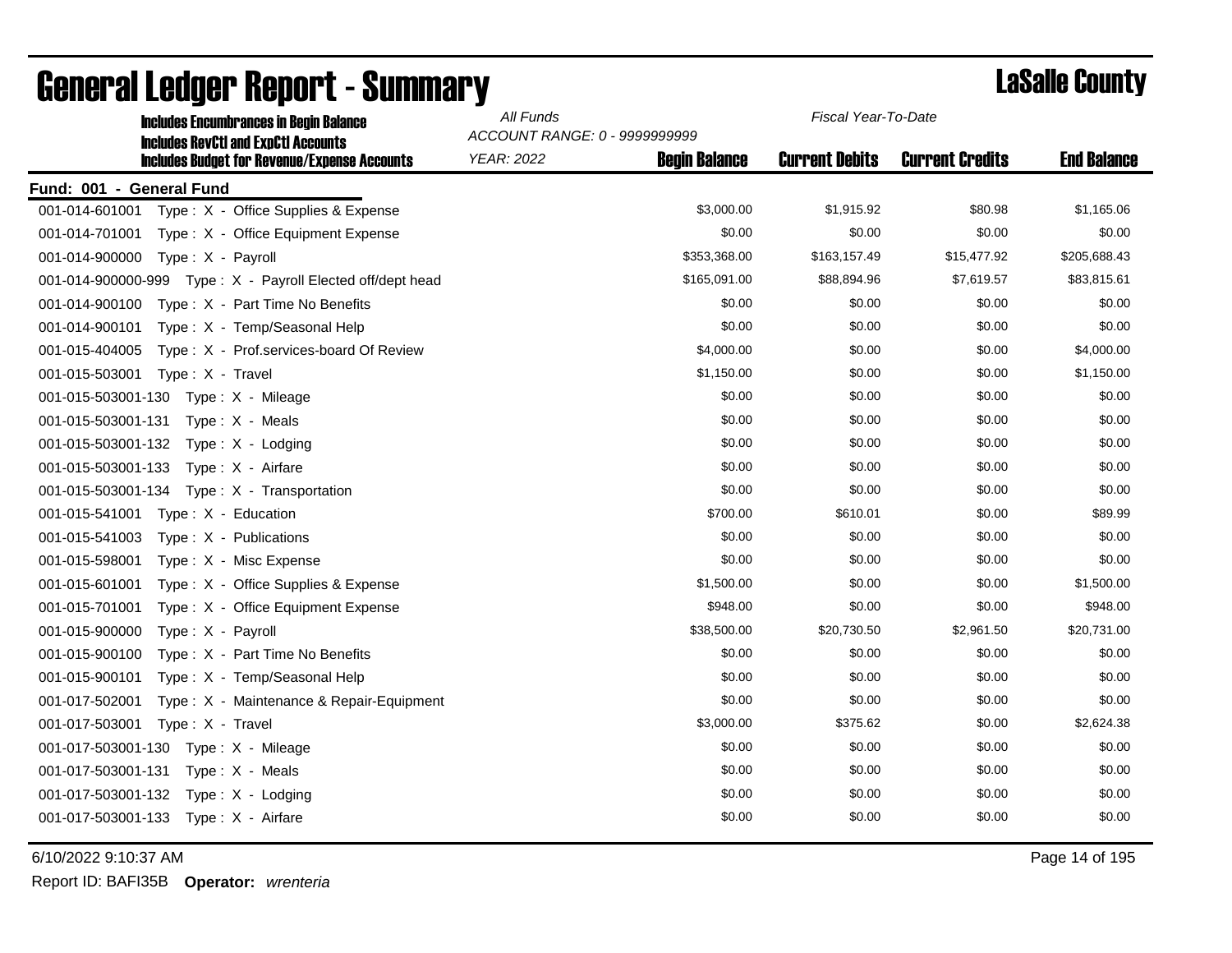| <b>Includes Encumbrances in Begin Balance</b>                                                     | All Funds                                                                  | Fiscal Year-To-Date   |                        |                    |
|---------------------------------------------------------------------------------------------------|----------------------------------------------------------------------------|-----------------------|------------------------|--------------------|
| <b>Includes RevCtI and ExpCtI Accounts</b><br><b>Includes Budget for Revenue/Expense Accounts</b> | ACCOUNT RANGE: 0 - 9999999999<br><b>YEAR: 2022</b><br><b>Begin Balance</b> | <b>Current Debits</b> | <b>Current Credits</b> | <b>End Balance</b> |
| Fund: 001 - General Fund                                                                          |                                                                            |                       |                        |                    |
|                                                                                                   | \$0.00                                                                     | \$0.00                | \$0.00                 | \$0.00             |
| Type: X - Education<br>001-017-541001                                                             | \$0.00                                                                     | \$0.00                | \$0.00                 | \$0.00             |
| 001-017-541003<br>Type: X - Publications                                                          | \$500.00                                                                   | \$0.00                | \$0.00                 | \$500.00           |
| 001-017-541004<br>Type: X - Dues & Subscriptions                                                  | \$1,200.00                                                                 | \$850.00              | \$0.00                 | \$350.00           |
| 001-017-541006<br>Type: $X -$ Printing                                                            | \$0.00                                                                     | \$0.00                | \$0.00                 | \$0.00             |
| 001-017-598001<br>Type: X - Misc Expense                                                          | \$0.00                                                                     | \$0.00                | \$0.00                 | \$0.00             |
| 001-017-601001<br>Type: X - Office Supplies & Expense                                             | \$3,000.00                                                                 | \$1,478.41            | \$0.00                 | \$1,521.59         |
| 001-017-701001<br>Type: X - Office Equipment Expense                                              | \$0.00                                                                     | \$0.00                | \$0.00                 | \$0.00             |
| 001-017-900000<br>Type: X - Payroll                                                               | \$1,348,943.00                                                             | \$605,433.47          | \$50,087.88            | \$793,597.41       |
| 001-017-900000-999 Type: X - Payroll Elected off/dept head                                        | \$67,995.00                                                                | \$36,612.66           | \$3,138.23             | \$34,520.57        |
| 001-017-900100<br>Type: X - Part Time No Benefits                                                 | \$12,500.00                                                                | \$7,260.00            | \$440.00               | \$5,680.00         |
| 001-017-900101<br>Type: X - Temp/Seasonal Help                                                    | \$0.00                                                                     | \$0.00                | \$0.00                 | \$0.00             |
| 001-017-910000<br>Type: X - Overtime                                                              | \$0.00                                                                     | \$0.00                | \$0.00                 | \$0.00             |
| 001-018-502001<br>Type: X - Maintenance & Repair-Equipment                                        | \$200.00                                                                   | \$0.00                | \$0.00                 | \$200.00           |
| 001-018-502006<br>Type: X - Maintenance-Software                                                  | \$25,000.00                                                                | \$21,790.98           | \$0.00                 | \$3,209.02         |
| 001-018-541001<br>Type: X - Education                                                             | \$500.00                                                                   | \$140.00              | \$0.00                 | \$360.00           |
| 001-018-541003<br>Type: X - Publications                                                          | \$100.00                                                                   | \$0.00                | \$0.00                 | \$100.00           |
| 001-018-541004<br>Type: X - Dues & Subscriptions                                                  | \$3,500.00                                                                 | \$790.00              | \$0.00                 | \$2,710.00         |
| 001-018-541006<br>Type: X - Printing                                                              | \$250.00                                                                   | \$0.00                | \$0.00                 | \$250.00           |
| 001-018-598001<br>Type: X - Misc Expense                                                          | \$0.00                                                                     | \$0.00                | \$0.00                 | \$0.00             |
| 001-018-601001<br>Type: X - Office Supplies & Expense                                             | \$600.00                                                                   | \$152.59              | \$0.00                 | \$447.41           |
| 001-018-701001<br>Type: X - Office Equipment Expense                                              | \$0.00                                                                     | \$0.00                | \$0.00                 | \$0.00             |
| 001-018-704001<br>Type: X - Software Purchase/licenses                                            | \$0.00                                                                     | \$0.00                | \$0.00                 | \$0.00             |
| 001-018-900000<br>Type: X - Payroll                                                               | \$269,282.00                                                               | \$130,154.70          | \$11,659.49            | \$150,786.79       |
| 001-018-900000-999 Type: X - Payroll Elected off/dept head                                        | \$71,550.00                                                                | \$38,049.28           | \$3,254.54             | \$36,755.26        |
| 001-018-900100<br>Type: X - Part Time No Benefits                                                 | \$0.00                                                                     | \$0.00                | \$0.00                 | \$0.00             |
| 001-018-900101 Type: X - Temp/Seasonal Help                                                       | \$0.00                                                                     | \$4,331.25            | \$0.00                 | (\$4,331.25)       |

### General Ledger Report - Summary LaSalle County

6/10/2022 9:10:37 AM Page 15 of 195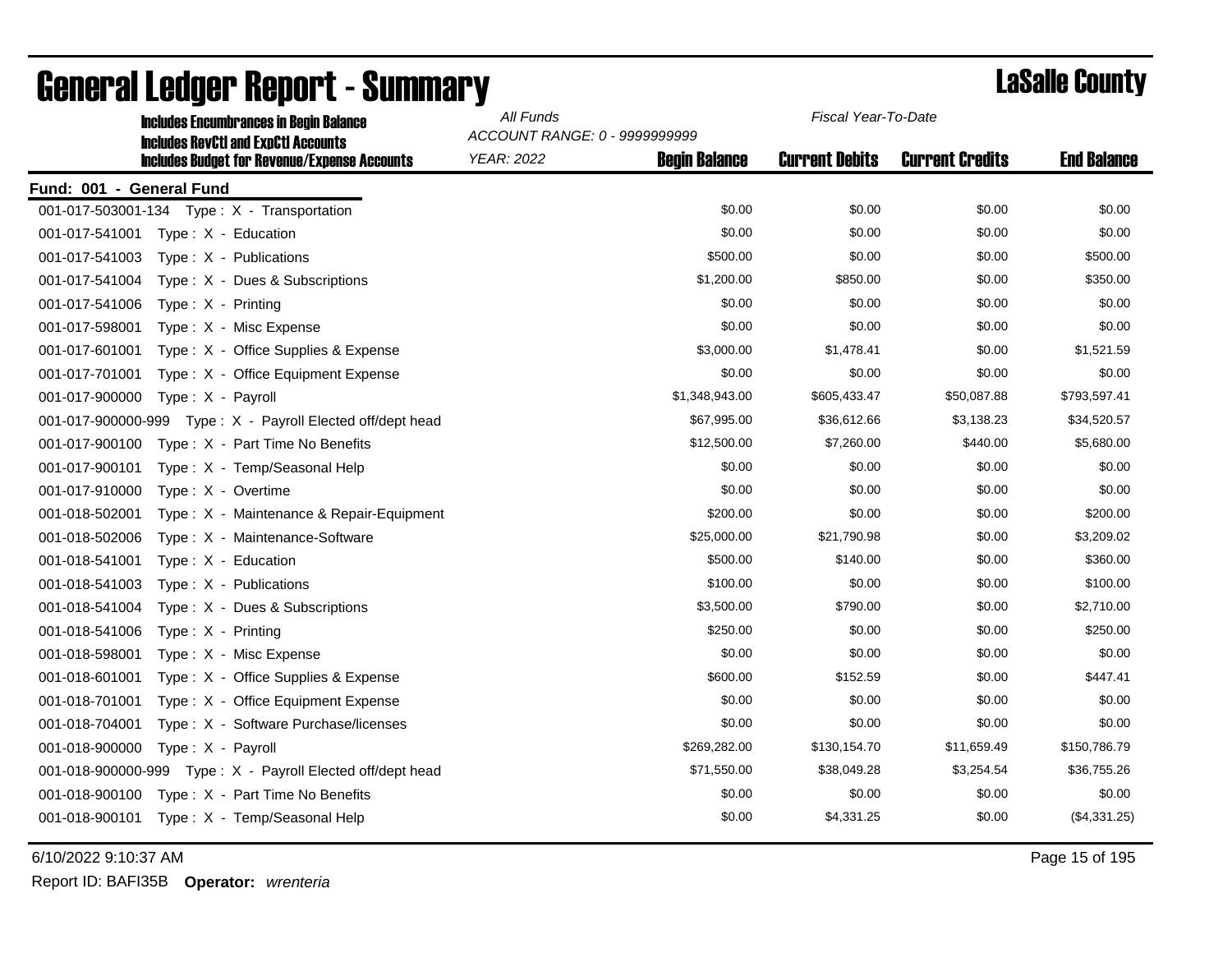| <b>Includes Encumbrances in Begin Balance</b>                                                     | All Funds<br>Fiscal Year-To-Date<br>ACCOUNT RANGE: 0 - 9999999999 |                      |                       |                        |                    |
|---------------------------------------------------------------------------------------------------|-------------------------------------------------------------------|----------------------|-----------------------|------------------------|--------------------|
| <b>Includes RevCtI and ExpCtI Accounts</b><br><b>Includes Budget for Revenue/Expense Accounts</b> | <b>YEAR: 2022</b>                                                 | <b>Begin Balance</b> | <b>Current Debits</b> | <b>Current Credits</b> | <b>End Balance</b> |
| Fund: 001 - General Fund                                                                          |                                                                   |                      |                       |                        |                    |
| 001-018-910000<br>Type: X - Overtime                                                              |                                                                   | \$100.00             | \$424.72              | \$0.00                 | (\$324.72)         |
| 001-020-102012<br>Type: A - Petty Cash - Coroner                                                  |                                                                   | \$0.00               | \$0.00                | \$0.00                 | \$0.00             |
| 001-020-404003<br>Type: X - Prof Serv-transport Fees                                              |                                                                   | \$52,250.00          | \$20,475.00           | \$0.00                 | \$31,775.00        |
| 001-020-404006<br>Type: X - Prof Services-post Mortem                                             |                                                                   | \$155,500.00         | \$54,428.28           | \$410.28               | \$101,482.00       |
| Type: X - Prof Serv Tox Lab<br>001-020-404010                                                     |                                                                   | \$26,500.00          | \$13,761.03           | \$0.00                 | \$12,738.97        |
| 001-020-502002<br>Type: X - Maintenance & Repair- Vehicles                                        |                                                                   | \$1,800.00           | \$752.44              | \$0.00                 | \$1,047.56         |
| Type: X - Maintenance-Software<br>001-020-502006                                                  |                                                                   | \$310.00             | \$0.00                | \$0.00                 | \$310.00           |
| 001-020-503001<br>Type: X - Travel                                                                |                                                                   | \$3,200.00           | \$2,006.57            | \$0.00                 | \$1,193.43         |
| 001-020-503001-130<br>Type: X - Mileage                                                           |                                                                   | \$0.00               | \$0.00                | \$0.00                 | \$0.00             |
| 001-020-503001-131<br>Type: X - Meals                                                             |                                                                   | \$0.00               | \$0.00                | \$0.00                 | \$0.00             |
| 001-020-503001-132<br>Type: X - Lodging                                                           |                                                                   | \$0.00               | \$0.00                | \$0.00                 | \$0.00             |
| 001-020-503001-133<br>Type: X - Airfaire                                                          |                                                                   | \$0.00               | \$0.00                | \$0.00                 | \$0.00             |
| 001-020-503001-134<br>Type: X - Transportation                                                    |                                                                   | \$0.00               | \$0.00                | \$0.00                 | \$0.00             |
| 001-020-503006<br>$Type: X - Mileage-deputies$                                                    |                                                                   | \$6,500.00           | \$2,299.81            | \$0.00                 | \$4,200.19         |
| 001-020-510004<br>Type: X - Telephone                                                             |                                                                   | \$6,500.00           | \$2,344.80            | \$0.00                 | \$4,155.20         |
| Type: X - Education<br>001-020-541001                                                             |                                                                   | \$4,000.00           | \$405.00              | \$100.00               | \$3,695.00         |
| 001-020-541002<br>Type: X - Meal Expense                                                          |                                                                   | \$900.00             | \$420.50              | \$0.00                 | \$479.50           |
| 001-020-541004<br>Type: X - Dues & Subscriptions                                                  |                                                                   | \$4,800.00           | \$4,937.93            | \$0.00                 | (\$137.93)         |
| 001-020-541020<br>Type: $X - Film/processing$                                                     |                                                                   | \$0.00               | \$0.00                | \$0.00                 | \$0.00             |
| Type: X - Soldiers Burial<br>001-020-545001                                                       |                                                                   | \$600.00             | \$0.00                | \$0.00                 | \$600.00           |
| Type: X - Paupers Burial<br>001-020-545002                                                        |                                                                   | \$2,400.00           | \$600.00              | \$0.00                 | \$1,800.00         |
| 001-020-598001<br>Type: X - Misc Expense                                                          |                                                                   | \$0.00               | \$0.00                | \$0.00                 | \$0.00             |
| 001-020-601001<br>Type: X - Office Supplies & Expense                                             |                                                                   | \$950.00             | \$248.92              | \$0.00                 | \$701.08           |
| 001-020-601017<br>Type: X - Supplies-coroner's                                                    |                                                                   | \$1,500.00           | \$266.60              | \$0.00                 | \$1,233.40         |
| 001-020-701001<br>Type: X - Office Equipment Expense                                              |                                                                   | \$1,000.00           | \$0.00                | \$0.00                 | \$1,000.00         |
| 001-020-900000<br>Type: X - Payroll                                                               |                                                                   | \$101,497.00         | \$54,941.13           | \$5,244.07             | \$51,799.94        |
| 001-020-900000-999 Type: X - Payroll Elected off/dept head                                        |                                                                   | \$67,995.00          | \$36,612.66           | \$2,615.19             | \$33,997.53        |

# **General Ledger Report - Summary Lassalle County**

6/10/2022 9:10:37 AM Page 16 of 195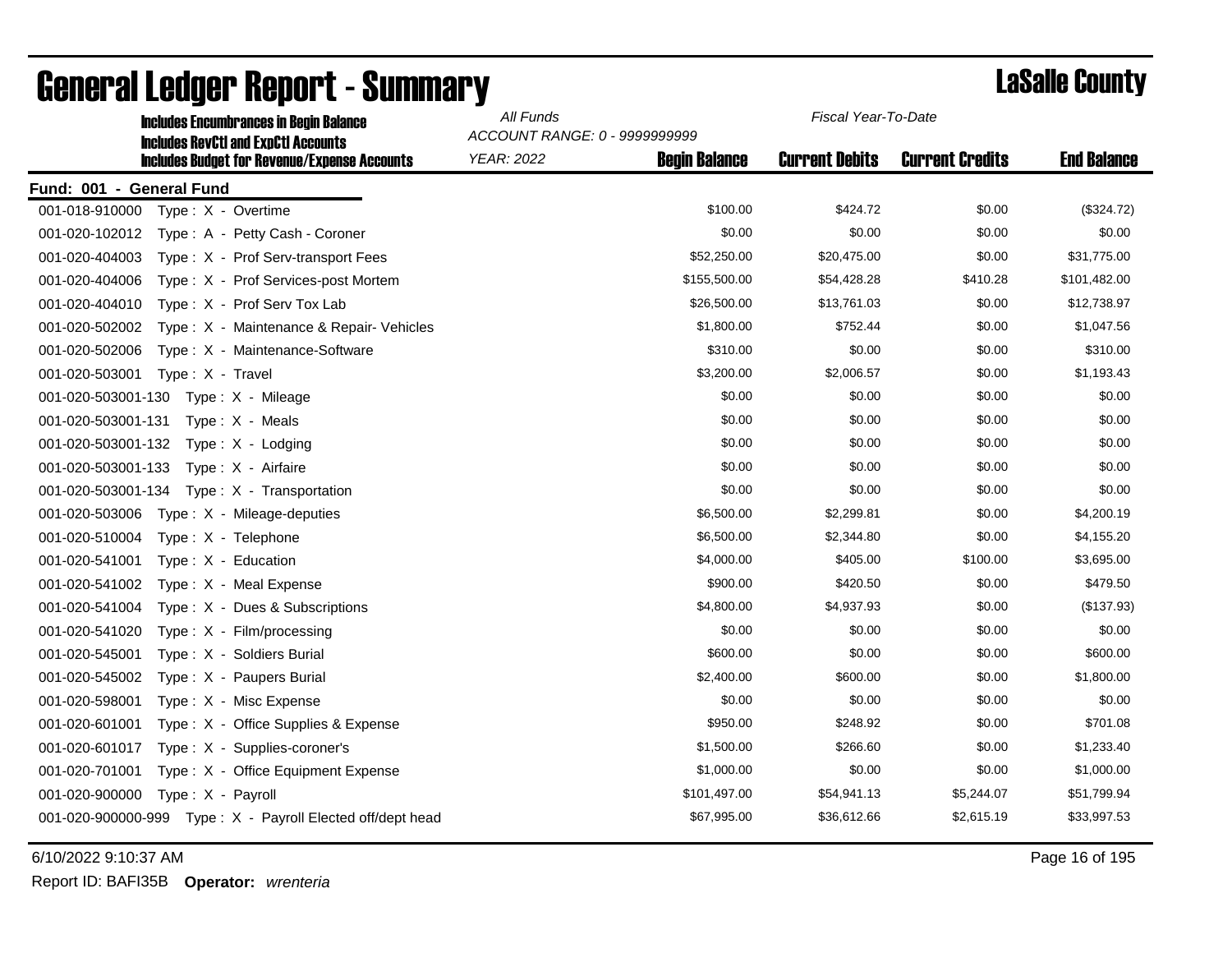| All Funds<br>Fiscal Year-To-Date<br><b>Includes Encumbrances in Begin Balance</b> |                                    |                       |                        |                    |
|-----------------------------------------------------------------------------------|------------------------------------|-----------------------|------------------------|--------------------|
| <b>Includes RevCtI and ExpCtI Accounts</b>                                        | ACCOUNT RANGE: 0 - 9999999999      |                       |                        |                    |
| <b>Includes Budget for Revenue/Expense Accounts</b>                               | YEAR: 2022<br><b>Begin Balance</b> | <b>Current Debits</b> | <b>Current Credits</b> | <b>End Balance</b> |
| Fund: 001 - General Fund                                                          |                                    |                       |                        |                    |
| 001-020-900100<br>Type: X - Part Time No Benefits                                 | \$86,500.00                        | \$42,371.54           | \$3,178.25             | \$47,306.71        |
| Type: X - Temp/Seasonal Help<br>001-020-900101                                    | \$600.00                           | \$0.00                | \$0.00                 | \$600.00           |
| Type: X - PRN/AUX/DISASTER DEPUTY<br>001-020-900102                               | \$1,000.00                         | \$325.00              | \$0.00                 | \$675.00           |
| Type: X - Overtime<br>001-020-910000                                              | \$1,000.00                         | \$392.12              | \$0.00                 | \$607.88           |
| 001-022-502001<br>Type: X - Maintenance & Repair-Equipment                        | \$500.00                           | \$0.00                | \$0.00                 | \$500.00           |
| 001-022-503001<br>Type: X - Travel                                                | \$3,950.00                         | \$1,587.05            | \$0.00                 | \$2,362.95         |
| 001-022-503001-130 Type: X - Mileage                                              | \$0.00                             | \$0.00                | \$0.00                 | \$0.00             |
| 001-022-525001<br>Type: X - Eyeglass Expenses                                     | \$0.00                             | \$155.00              | \$155.00               | \$0.00             |
| 001-022-541001<br>Type: X - Education                                             | \$950.00                           | \$130.00              | \$0.00                 | \$820.00           |
| 001-022-601001<br>Type: X - Office Supplies & Expense                             | \$1,000.00                         | \$198.98              | \$0.00                 | \$801.02           |
| 001-022-601010<br>Type: X - Supplies-nursing                                      | \$300.00                           | \$0.00                | \$0.00                 | \$300.00           |
| 001-022-900000<br>$Type: X - Payroll$                                             | \$83,082.00                        | \$44,726.62           | \$3,678.88             | \$42,034.26        |
| 001-022-900000-999 Type: X - Payroll Elected off/dept head                        | \$46,227.00                        | \$24,848.36           | \$2,090.22             | \$23,468.86        |
| 001-023-404001<br>Type: X - Professional Services                                 | \$0.00                             | \$0.00                | \$0.00                 | \$0.00             |
| 001-023-502001<br>Type: X - Maintenance & Repair-Equipment                        | \$4,100.00                         | \$501.00              | \$0.00                 | \$3,599.00         |
| 001-023-511005<br>Type: X - Rental-tower                                          | \$500.00                           | \$0.00                | \$0.00                 | \$500.00           |
| 001-023-521001<br>Type: X - Base Stations                                         | \$0.00                             | \$0.00                | \$0.00                 | \$0.00             |
| 001-023-541028<br>Type: X - 800 Mz Patrol Radio                                   | \$44,400.00                        | \$29,884.11           | \$0.00                 | \$14,515.89        |
| 001-023-598001<br>Type: X - Misc Expense                                          | \$0.00                             | \$0.00                | \$0.00                 | \$0.00             |
| 001-023-601001<br>Type: X - Office Supplies & Expense                             | \$882.00                           | \$0.00                | \$0.00                 | \$882.00           |
| 001-023-701001<br>Type: X - Office Equipment Expense                              | \$0.00                             | \$0.00                | \$0.00                 | \$0.00             |
| 001-023-900000<br>Type: X - Payroll                                               | \$0.00                             | \$0.00                | \$0.00                 | \$0.00             |
| 001-026-404001<br>Type: X - Professional Services                                 | \$750.00                           | \$0.00                | \$0.00                 | \$750.00           |
| 001-026-474001<br>Type: X - Work Study                                            | \$0.00                             | \$0.00                | \$0.00                 | \$0.00             |
| 001-026-503001<br>Type: X - Travel                                                | \$7,500.00                         | \$4,047.86            | \$0.00                 | \$3,452.14         |
| 001-026-503001-130    Type: X - Mileage                                           | \$0.00                             | \$0.00                | \$0.00                 | \$0.00             |
| 001-026-503001-131 Type: X - Meals                                                | \$0.00                             | \$0.00                | \$0.00                 | \$0.00             |
|                                                                                   |                                    |                       |                        |                    |

6/10/2022 9:10:37 AM Page 17 of 195

Report ID: BAFI35B **Operator:** *wrenteria*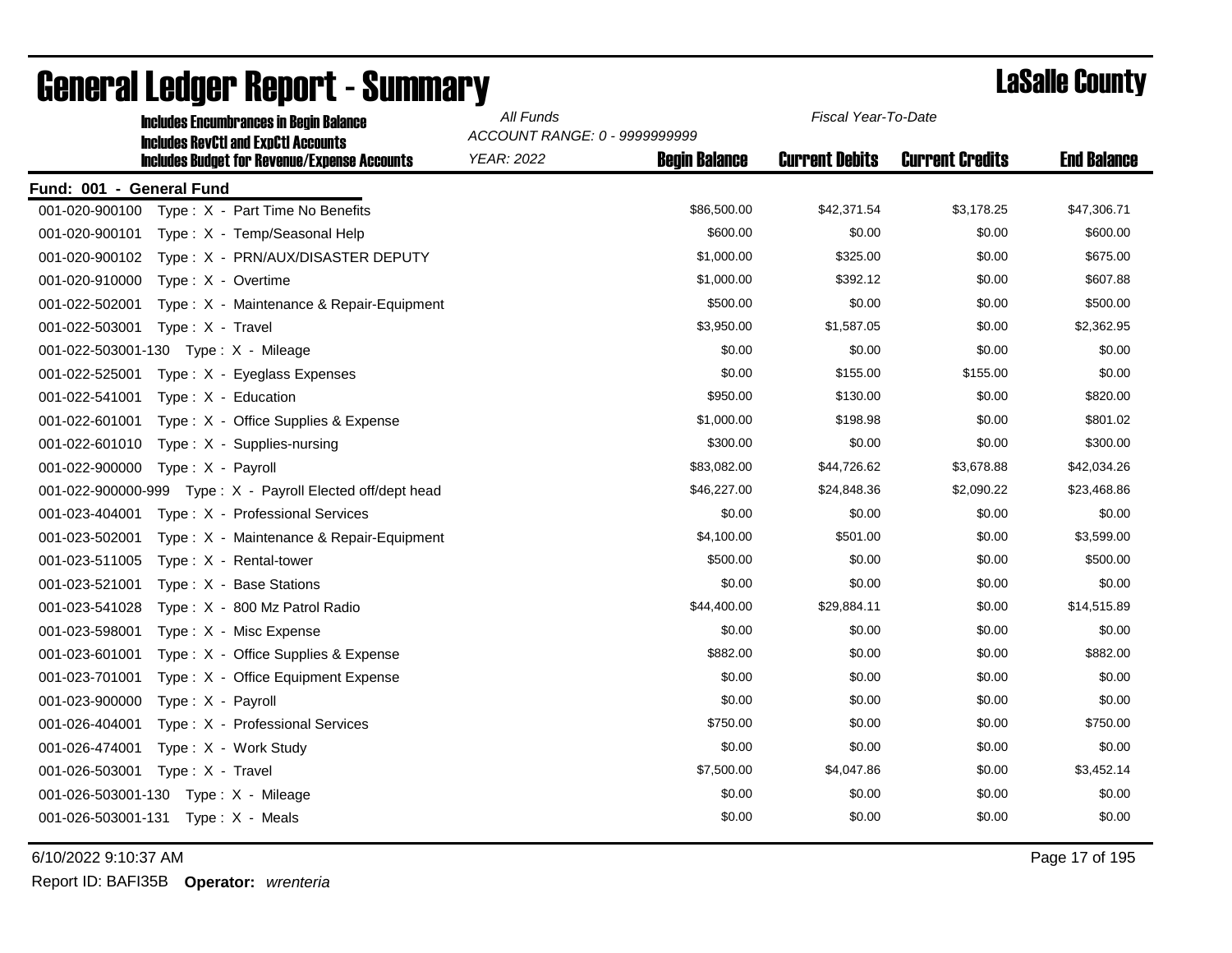| <b>Includes Encumbrances in Begin Balance</b>                                                     | All Funds                                          | Fiscal Year-To-Date  |                       |                        |                    |
|---------------------------------------------------------------------------------------------------|----------------------------------------------------|----------------------|-----------------------|------------------------|--------------------|
| <b>Includes RevCtI and ExpCtI Accounts</b><br><b>Includes Budget for Revenue/Expense Accounts</b> | ACCOUNT RANGE: 0 - 9999999999<br><b>YEAR: 2022</b> | <b>Begin Balance</b> | <b>Current Debits</b> | <b>Current Credits</b> | <b>End Balance</b> |
| Fund: 001 - General Fund                                                                          |                                                    |                      |                       |                        |                    |
|                                                                                                   |                                                    | \$0.00               | \$0.00                | \$0.00                 | \$0.00             |
| 001-026-503001-133<br>Type: X - Airfare                                                           |                                                    | \$0.00               | \$0.00                | \$0.00                 | \$0.00             |
| 001-026-503001-134 Type: X - Transportation                                                       |                                                    | \$0.00               | \$0.00                | \$0.00                 | \$0.00             |
| 001-026-541001<br>Type: X - Education                                                             |                                                    | \$750.00             | \$0.00                | \$0.00                 | \$750.00           |
| 001-026-541003<br>Type: X - Publications                                                          |                                                    | \$250.00             | \$0.00                | \$0.00                 | \$250.00           |
| 001-026-541006<br>Type: X - Printing                                                              |                                                    | \$500.00             | \$0.00                | \$0.00                 | \$500.00           |
| 001-026-598001<br>Type: X - Misc Expense                                                          |                                                    | \$0.00               | \$0.00                | \$0.00                 | \$0.00             |
| 001-026-601001<br>Type: X - Office Supplies & Expense                                             |                                                    | \$3,000.00           | \$50.00               | \$0.00                 | \$2,950.00         |
| 001-026-701001<br>Type: X - Office Equipment Expense                                              |                                                    | \$0.00               | \$0.00                | \$0.00                 | \$0.00             |
| 001-026-900000<br>Type: X - Payroll                                                               |                                                    | \$206,412.00         | \$110,939.22          | \$9,323.73             | \$104,796.51       |
| 001-026-900100<br>Type: X - Part Time No Benefits                                                 |                                                    | \$0.00               | \$0.00                | \$0.00                 | \$0.00             |
| 001-026-900101<br>Type: X - Temp/Seasonal Help                                                    |                                                    | \$0.00               | \$0.00                | \$0.00                 | \$0.00             |
| 001-029-404001<br>$Type: X - Professional Services$                                               |                                                    | \$40,000.00          | \$2,575.00            | \$0.00                 | \$37,425.00        |
| 001-029-502001<br>Type: X - Maintenance & Repair-Equipment                                        |                                                    | \$40,000.00          | \$42,176.40           | \$4,392.35             | \$2,215.95         |
| 001-029-502001-350<br>Type: X - M&R-Equip-GC-East                                                 |                                                    | \$0.00               | \$0.00                | \$0.00                 | \$0.00             |
| 001-029-502001-351<br>Type: X - M&R-Equip-GC-West                                                 |                                                    | \$0.00               | \$0.00                | \$0.00                 | \$0.00             |
| 001-029-502001-352<br>Type: X - M&R-Equip-GC-Judicial                                             |                                                    | \$0.00               | \$0.00                | \$0.00                 | \$0.00             |
| 001-029-502001-353<br>Type: X - M&R-Equip-Jail                                                    |                                                    | \$0.00               | \$0.00                | \$0.00                 | \$0.00             |
| 001-029-502001-354<br>Type: X - M&R-Equip-GC-Dhome                                                |                                                    | \$0.00               | \$0.00                | \$0.00                 | \$0.00             |
| 001-029-502001-355<br>Type: X - M&R-Equip-EMS                                                     |                                                    | \$0.00               | \$0.00                | \$0.00                 | \$0.00             |
| 001-029-502001-356<br>Type: X - M&R-Equip-Maint Bldg                                              |                                                    | \$0.00               | \$0.00                | \$0.00                 | \$0.00             |
| 001-029-502001-357<br>Type: X - M&R-Equip-Sheriff Garage                                          |                                                    | \$0.00               | \$0.00                | \$0.00                 | \$0.00             |
| 001-029-502001-358<br>Type: $X - M&R$ -Equip-Health Dept                                          |                                                    | \$0.00               | \$0.00                | \$0.00                 | \$0.00             |
| 001-029-502001-359<br>Type: X - M&R-Equip-Grounds                                                 |                                                    | \$0.00               | \$0.00                | \$0.00                 | \$0.00             |
| 001-029-502001-361<br>Type: X - M&R-Equip-Courthouse-Main                                         |                                                    | \$0.00               | \$0.00                | \$0.00                 | \$0.00             |
| 001-029-502003 Type: X - Maintenance & Repair-Bldg                                                |                                                    | \$375,000.00         | \$82,657.18           | \$343.70               | \$292,686.52       |
|                                                                                                   |                                                    | \$0.00               | \$0.00                | \$0.00                 | \$0.00             |

### General Ledger Report - Summary LaSalle County

6/10/2022 9:10:37 AM Page 18 of 195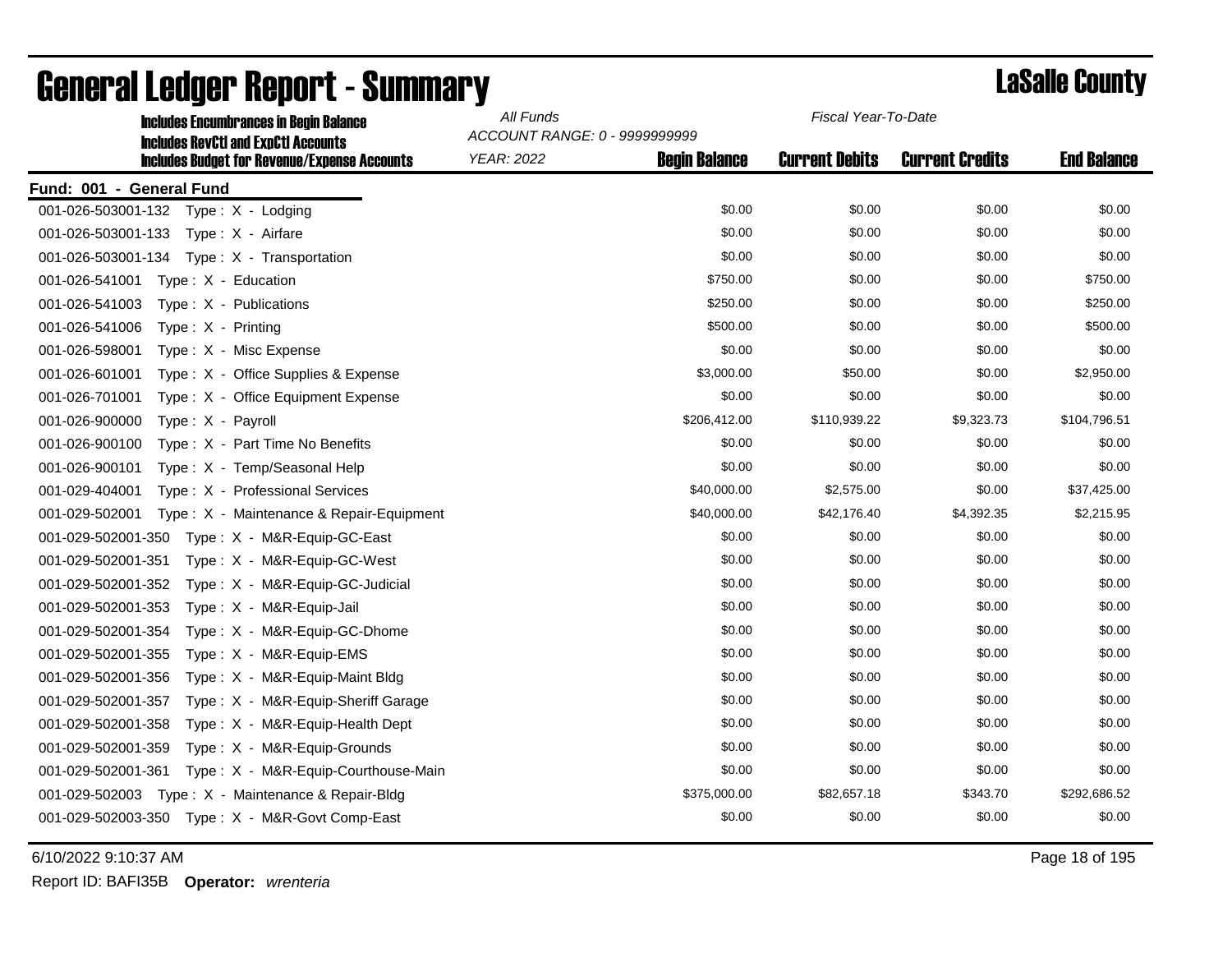| <b>Includes Encumbrances in Begin Balance</b>                                                     | All Funds                                          | Fiscal Year-To-Date  |                       |                        |                    |
|---------------------------------------------------------------------------------------------------|----------------------------------------------------|----------------------|-----------------------|------------------------|--------------------|
| <b>Includes RevCtI and ExpCtI Accounts</b><br><b>Includes Budget for Revenue/Expense Accounts</b> | ACCOUNT RANGE: 0 - 9999999999<br><b>YEAR: 2022</b> | <b>Begin Balance</b> | <b>Current Debits</b> | <b>Current Credits</b> | <b>End Balance</b> |
| Fund: 001 - General Fund                                                                          |                                                    |                      |                       |                        |                    |
| 001-029-502003-351<br>Type: X - M&R-Govt Comp-West                                                |                                                    | \$0.00               | \$0.00                | \$0.00                 | \$0.00             |
| Type: X - M&R-Govt Comp-Judicial<br>001-029-502003-352                                            |                                                    | \$0.00               | \$0.00                | \$0.00                 | \$0.00             |
| Type: X - M&R-Govt Comp-Jail<br>001-029-502003-353                                                |                                                    | \$0.00               | \$0.00                | \$0.00                 | \$0.00             |
| 001-029-502003-354<br>Type: X - M&R-Govt Comp-Dhome                                               |                                                    | \$0.00               | \$0.00                | \$0.00                 | \$0.00             |
| 001-029-502003-355<br>Type: X - M&R-Govt Comp-EMS                                                 |                                                    | \$0.00               | \$0.00                | \$0.00                 | \$0.00             |
| 001-029-502003-356<br>Type: X - M&R-Govt Comp-Shrf Garage                                         |                                                    | \$0.00               | \$0.00                | \$0.00                 | \$0.00             |
| Type: X - M&R-Govt Comp-Health Dept<br>001-029-502003-358                                         |                                                    | \$0.00               | \$0.00                | \$0.00                 | \$0.00             |
| 001-029-502003-359<br>Type: X - M&R-Govt Comp-Grounds                                             |                                                    | \$0.00               | \$0.00                | \$0.00                 | \$0.00             |
| 001-029-502003-360<br>Type: X - M&R-Govt Comp-Parking Lot                                         |                                                    | \$0.00               | \$0.00                | \$0.00                 | \$0.00             |
| 001-029-502003-361<br>Type: X - M&R-Courthouse-Main                                               |                                                    | \$0.00               | \$0.00                | \$0.00                 | \$0.00             |
| 001-029-502003-362<br>Type: X - M&R-Courthouse-Grounds                                            |                                                    | \$0.00               | \$0.00                | \$0.00                 | \$0.00             |
| 001-029-502007<br>Type: X - Maintenance-contracts                                                 |                                                    | \$140,000.00         | \$74,862.01           | \$0.00                 | \$65,137.99        |
| 001-029-505001<br>Type: X - Vehicle Expense                                                       |                                                    | \$165,000.00         | \$110,077.06          | \$0.00                 | \$54,922.94        |
| 001-029-510001<br>Type: $X -$ Electricity                                                         |                                                    | \$260,000.00         | \$122,758.11          | \$0.00                 | \$137,241.89       |
| 001-029-510002<br>Type: X - Water/sewer                                                           |                                                    | \$52,000.00          | \$23,125.76           | \$0.00                 | \$28,874.24        |
| 001-029-510003<br>Type: X - Gas                                                                   |                                                    | \$105,000.00         | \$80,494.08           | \$0.00                 | \$24,505.92        |
| 001-029-510004<br>Type: X - Telephone                                                             |                                                    | \$750.00             | \$341.85              | \$0.00                 | \$408.15           |
| 001-029-510009<br>Type: X - Janitorial                                                            |                                                    | \$122,000.00         | \$68,801.40           | \$0.00                 | \$53,198.60        |
| 001-029-541001<br>Type: X - Education                                                             |                                                    | \$0.00               | \$0.00                | \$0.00                 | \$0.00             |
| 001-029-541004<br>Type: X - Dues & Subscriptions                                                  |                                                    | \$0.00               | \$0.00                | \$0.00                 | \$0.00             |
| 001-029-598001<br>Type: X - Misc Expense                                                          |                                                    | \$0.00               | \$0.00                | \$0.00                 | \$0.00             |
| 001-029-600001<br>Type: X - Supplies                                                              |                                                    | \$0.00               | \$98.67               | \$0.00                 | (\$98.67)          |
| 001-029-601001<br>Type: X - Office Supplies & Expense                                             |                                                    | \$400.00             | \$0.00                | \$0.00                 | \$400.00           |
| 001-029-601003<br>$Type: X - Supplies-facilities$                                                 |                                                    | \$45,000.00          | \$24,921.86           | \$979.47               | \$21,057.61        |
| 001-029-601012<br>Type: $X -$ Supplies-safety                                                     |                                                    | \$5,000.00           | \$73.02               | \$0.00                 | \$4,926.98         |
| 001-029-701001<br>Type: X - Office Equipment Expense                                              |                                                    | \$0.00               | \$0.00                | \$0.00                 | \$0.00             |
| 001-029-701002<br>Type: X - Equipment Expense                                                     |                                                    | \$15,000.00          | \$6,706.22            | \$3,410.46             | \$11,704.24        |

6/10/2022 9:10:37 AM Page 19 of 195

Report ID: BAFI35B **Operator:** *wrenteria*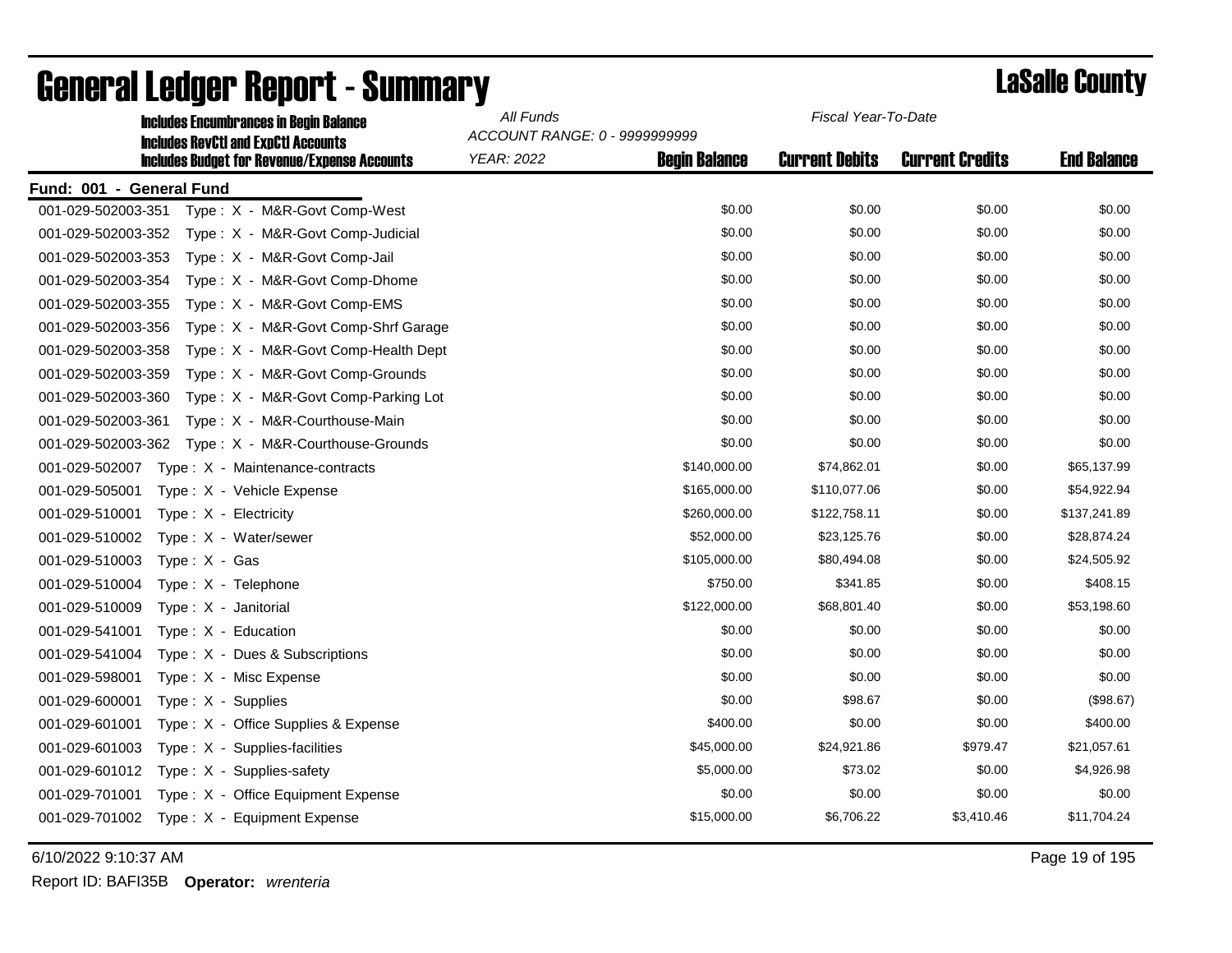| <b>Includes Encumbrances in Begin Balance</b>                 | All Funds                     | Fiscal Year-To-Date  |                       |                        |                    |  |
|---------------------------------------------------------------|-------------------------------|----------------------|-----------------------|------------------------|--------------------|--|
| <b>Includes RevCtI and ExpCtI Accounts</b>                    | ACCOUNT RANGE: 0 - 9999999999 |                      |                       |                        |                    |  |
| <b>Includes Budget for Revenue/Expense Accounts</b>           | <b>YEAR: 2022</b>             | <b>Begin Balance</b> | <b>Current Debits</b> | <b>Current Credits</b> | <b>End Balance</b> |  |
| Fund: 001 - General Fund                                      |                               |                      |                       |                        |                    |  |
| 001-029-703001<br>Type: X - Vehicles                          |                               | \$0.00               | \$0.00                | \$0.00                 | \$0.00             |  |
| Type: X - Site Improvement Expense<br>001-029-711001          |                               | \$7,500.00           | \$0.00                | \$0.00                 | \$7,500.00         |  |
| 001-029-721001<br>Type: X - Construction Expense              |                               | \$0.00               | \$0.00                | \$0.00                 | \$0.00             |  |
| 001-029-900000<br>Type: X - Payroll                           |                               | \$438,009.00         | \$234,113.50          | \$20,522.06            | \$224,417.56       |  |
| 001-029-900000-999<br>Type: X - Payroll Elected off/dept head |                               | \$91,840.00          | \$49,366.18           | \$4,152.61             | \$46,626.43        |  |
| Type: X - Part Time No Benefits<br>001-029-900100             |                               | \$0.00               | \$0.00                | \$0.00                 | \$0.00             |  |
| 001-029-900101<br>Type: X - Temp/Seasonal Help                |                               | \$0.00               | \$0.00                | \$0.00                 | \$0.00             |  |
| 001-029-900105<br>Type: X - Clerical                          |                               | \$5,000.00           | \$0.00                | \$0.00                 | \$5,000.00         |  |
| 001-029-910000<br>Type: X - Overtime                          |                               | \$18,000.00          | \$9,994.18            | \$0.00                 | \$8,005.82         |  |
| 001-035-408001<br>Type: X - Stenographer Services             |                               | \$0.00               | \$0.00                | \$0.00                 | \$0.00             |  |
| 001-035-540009<br>Type: X - Background Check                  |                               | \$0.00               | \$0.00                | \$0.00                 | \$0.00             |  |
| 001-035-598001<br>Type: X - Misc Expense                      |                               | \$0.00               | \$0.00                | \$0.00                 | \$0.00             |  |
| 001-035-601001<br>Type: X - Office Supplies & Expense         |                               | \$0.00               | \$0.00                | \$0.00                 | \$0.00             |  |
| 001-035-701001<br>Type: X - New Office Equipment              |                               | \$0.00               | \$0.00                | \$0.00                 | \$0.00             |  |
| 001-035-900000<br>Type: X - Payroll                           |                               | \$13,400.00          | \$5,950.00            | \$0.00                 | \$7,450.00         |  |
| 001-035-900100<br>Type: X - Part Time No Benefits             |                               | \$0.00               | \$0.00                | \$0.00                 | \$0.00             |  |
| 001-035-900101<br>Type: X - Temp/Seasonal Help                |                               | \$0.00               | \$0.00                | \$0.00                 | \$0.00             |  |
| Type: X - Overtime<br>001-035-910000                          |                               | \$0.00               | \$0.00                | \$0.00                 | \$0.00             |  |
| 001-035-910001<br>Type: X - Holiday OT                        |                               | \$0.00               | \$0.00                | \$0.00                 | \$0.00             |  |
| 001-036-404001<br>Type: X - Professional Services             |                               | \$14,000.00          | \$2,650.00            | \$0.00                 | \$11,350.00        |  |
| 001-036-502000<br>Type: X - Maintenece & repair-general       |                               | \$20,000.00          | \$988.93              | \$0.00                 | \$19,011.07        |  |
| 001-036-502000-113 Type: X - Maint & repair-general SHABBON   |                               | \$0.00               | \$0.00                | \$0.00                 | \$0.00             |  |
| 001-036-502003<br>Type: X - Maintenance & Repair-Bldg         |                               | \$10,000.00          | \$0.00                | \$0.00                 | \$10,000.00        |  |
| 001-036-502005<br>Type: X - Maintenance & Repair-machinery    |                               | \$8,500.00           | \$461.67              | \$0.00                 | \$8,038.33         |  |
| 001-036-502007<br>Type: X - Maintenance-contracts             |                               | \$0.00               | \$0.00                | \$0.00                 | \$0.00             |  |
| 001-036-503001<br>Type: X - Travel                            |                               | \$1,000.00           | \$0.00                | \$0.00                 | \$1,000.00         |  |
| 001-036-503001-130    Type: X - Mileage                       |                               | \$0.00               | \$0.00                | \$0.00                 | \$0.00             |  |
|                                                               |                               |                      |                       |                        |                    |  |

# **General Ledger Report - Summary Lassalle County**

6/10/2022 9:10:37 AM Page 20 of 195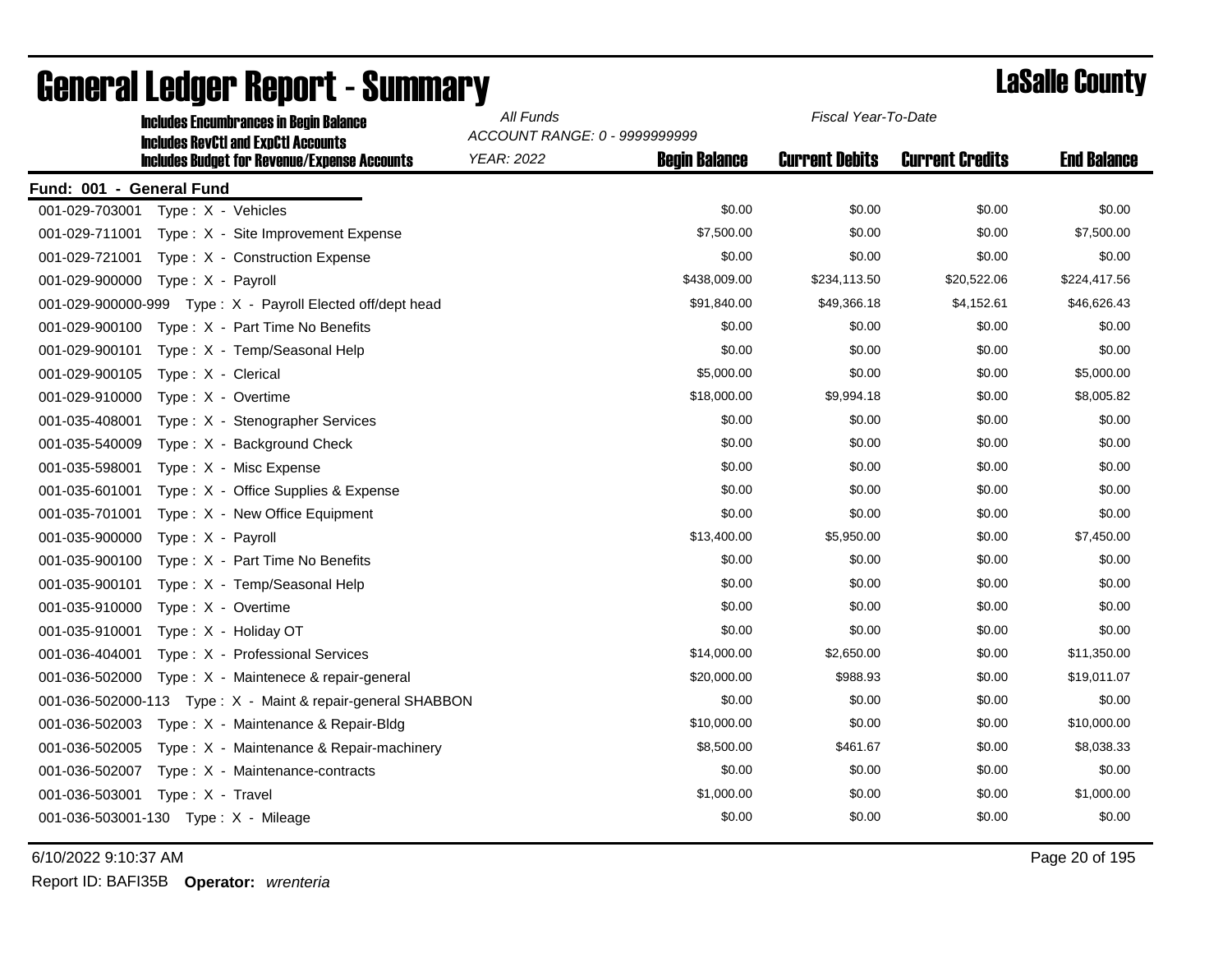| <b>Includes Encumbrances in Begin Balance</b>                                                     | All Funds                                          | Fiscal Year-To-Date  |                       |                        |                    |  |
|---------------------------------------------------------------------------------------------------|----------------------------------------------------|----------------------|-----------------------|------------------------|--------------------|--|
| <b>Includes RevCtI and ExpCtI Accounts</b><br><b>Includes Budget for Revenue/Expense Accounts</b> | ACCOUNT RANGE: 0 - 9999999999<br><b>YEAR: 2022</b> | <b>Begin Balance</b> | <b>Current Debits</b> | <b>Current Credits</b> | <b>End Balance</b> |  |
| Fund: 001 - General Fund                                                                          |                                                    |                      |                       |                        |                    |  |
| 001-036-503001-131 Type: X - Meals                                                                |                                                    | \$0.00               | \$0.00                | \$0.00                 | \$0.00             |  |
| 001-036-503001-132 Type: X - Lodging                                                              |                                                    | \$0.00               | \$0.00                | \$0.00                 | \$0.00             |  |
| 001-036-503001-133 Type: X - Airfare                                                              |                                                    | \$0.00               | \$0.00                | \$0.00                 | \$0.00             |  |
| 001-036-503001-134<br>Type: X - Transportation                                                    |                                                    | \$0.00               | \$0.00                | \$0.00                 | \$0.00             |  |
| 001-036-505001<br>Type: X - Vehicle Expense                                                       |                                                    | \$7,500.00           | \$1,330.85            | \$155.00               | \$6,324.15         |  |
| 001-036-510001<br>Type: X - Electricity                                                           |                                                    | \$5,000.00           | \$2,263.60            | \$0.00                 | \$2,736.40         |  |
| 001-036-510003<br>Type: X - Gas/Propane                                                           |                                                    | \$3,000.00           | \$133.96              | \$0.00                 | \$2,866.04         |  |
| 001-036-510004<br>Type: X - Telephone                                                             |                                                    | \$2,200.00           | \$1,593.05            | \$0.00                 | \$606.95           |  |
| 001-036-510007<br>Type: X - Waste Disposal                                                        |                                                    | \$2,800.00           | \$1,074.98            | \$0.00                 | \$1,725.02         |  |
| 001-036-510008<br>Type: X - Pest Control                                                          |                                                    | \$0.00               | \$0.00                | \$0.00                 | \$0.00             |  |
| 001-036-516002<br>Type: X - County Grant Expenditures                                             |                                                    | \$5,000.00           | \$0.00                | \$0.00                 | \$5,000.00         |  |
| 001-036-541001<br>Type: X - Education                                                             |                                                    | \$1,000.00           | \$300.00              | \$0.00                 | \$700.00           |  |
| 001-036-598001<br>Type: X - Misc Expense                                                          |                                                    | \$500.00             | \$52.96               | \$0.00                 | \$447.04           |  |
| 001-036-600001<br>Type: X - Supplies                                                              |                                                    | \$5,000.00           | \$3,125.92            | \$0.00                 | \$1,874.08         |  |
| 001-036-613005<br>Type: X - Uniforms                                                              |                                                    | \$0.00               | \$0.00                | \$0.00                 | \$0.00             |  |
| 001-036-701002<br>Type: X - Equipment Expense                                                     |                                                    | \$10,000.00          | \$0.00                | \$0.00                 | \$10,000.00        |  |
| 001-036-703001<br>Type: X - Vehicles                                                              |                                                    | \$12,000.00          | \$12,000.00           | \$0.00                 | \$0.00             |  |
| 001-036-711001<br>Type: X - Site Improvement Expense                                              |                                                    | \$15,000.00          | \$0.00                | \$0.00                 | \$15,000.00        |  |
| 001-036-780002<br>Type: X - Description Not On File                                               |                                                    | \$0.00               | \$0.00                | \$0.00                 | \$0.00             |  |
| 001-036-900000<br>Type: X - Payroll                                                               |                                                    | \$50,000.00          | \$32,174.50           | \$192.31               | \$18,017.81        |  |
| 001-036-900000-999 Type: X - Payroll Elected off/dept head                                        |                                                    | \$60,000.00          | \$34,476.93           | \$4,938.50             | \$30,461.57        |  |
| 001-036-900100<br>Type: X - Part Time No Benefits                                                 |                                                    | \$0.00               | \$0.00                | \$0.00                 | \$0.00             |  |
| 001-036-900101<br>Type: X - Temp/Seasonal Help                                                    |                                                    | \$14,985.00          | \$0.00                | \$0.00                 | \$14,985.00        |  |
| 001-036-910000<br>Type: X - Overtime                                                              |                                                    | \$0.00               | \$0.00                | \$0.00                 | \$0.00             |  |
| 001-036-910001<br>Type: X - Holiday OT                                                            |                                                    | \$0.00               | \$0.00                | \$0.00                 | \$0.00             |  |
| 001-039-502001<br>Type: X - Maintenance & Repair-Equipment                                        |                                                    | \$0.00               | \$0.00                | \$0.00                 | \$0.00             |  |
| 001-039-503001<br>Type: X - Travel                                                                |                                                    | \$0.00               | \$0.00                | \$0.00                 | \$0.00             |  |

### General Ledger Report - Summary LaSalle County

6/10/2022 9:10:37 AM Page 21 of 195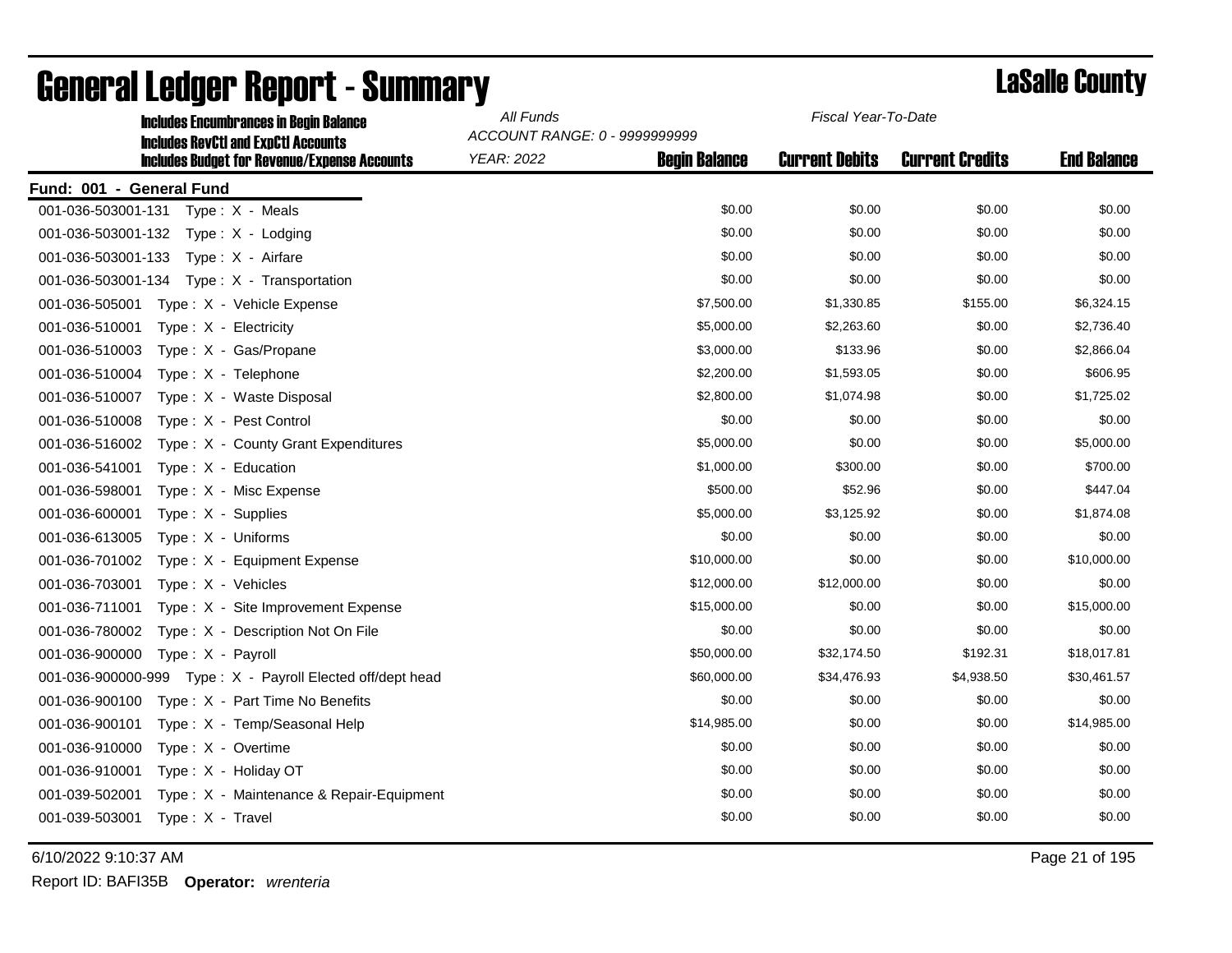| <b>Includes Encumbrances in Begin Balance</b>                                                     | All Funds                                          | Fiscal Year-To-Date  |                       |                        |                    |  |
|---------------------------------------------------------------------------------------------------|----------------------------------------------------|----------------------|-----------------------|------------------------|--------------------|--|
| <b>Includes RevCtI and ExpCtI Accounts</b><br><b>Includes Budget for Revenue/Expense Accounts</b> | ACCOUNT RANGE: 0 - 9999999999<br><b>YEAR: 2022</b> | <b>Begin Balance</b> | <b>Current Debits</b> | <b>Current Credits</b> | <b>End Balance</b> |  |
| Fund: 001 - General Fund                                                                          |                                                    |                      |                       |                        |                    |  |
| 001-039-503001-130    Type: X - Mileage                                                           |                                                    | \$0.00               | \$0.00                | \$0.00                 | \$0.00             |  |
| 001-039-503001-131<br>Type: X - Meals                                                             |                                                    | \$0.00               | \$0.00                | \$0.00                 | \$0.00             |  |
| 001-039-503001-132 Type: X - Lodging                                                              |                                                    | \$0.00               | \$0.00                | \$0.00                 | \$0.00             |  |
| 001-039-503001-133<br>Type: X - Airfare                                                           |                                                    | \$0.00               | \$0.00                | \$0.00                 | \$0.00             |  |
| 001-039-503001-134<br>Type: X - Transportation                                                    |                                                    | \$0.00               | \$0.00                | \$0.00                 | \$0.00             |  |
| 001-039-541001<br>Type: X - Education                                                             |                                                    | \$0.00               | \$0.00                | \$0.00                 | \$0.00             |  |
| 001-039-541004<br>Type: X - Dues & Subscriptions                                                  |                                                    | \$0.00               | \$0.00                | \$0.00                 | \$0.00             |  |
| 001-039-541013<br>Type: X - Restoration                                                           |                                                    | \$0.00               | \$0.00                | \$0.00                 | \$0.00             |  |
| 001-039-550005<br>Type: X - State Revenue Stamps                                                  |                                                    | \$480,000.00         | \$325,833.50          | \$0.00                 | \$154,166.50       |  |
| 001-039-598001<br>Type: X - Misc Expense                                                          |                                                    | \$0.00               | \$0.00                | \$0.00                 | \$0.00             |  |
| 001-039-601001<br>Type: X - Office Supplies & Expense                                             |                                                    | \$0.00               | \$0.00                | \$0.00                 | \$0.00             |  |
| 001-039-701001<br>Type: X - Office Equipment Expense                                              |                                                    | \$0.00               | \$0.00                | \$0.00                 | \$0.00             |  |
| 001-039-900000<br>Type: X - Payroll                                                               |                                                    | \$248,893.00         | \$129,668.96          | \$9,427.24             | \$128,651.28       |  |
| 001-039-900000-999<br>Type: X - Payroll Elected off/dept head                                     |                                                    | \$67,995.00          | \$36,612.66           | \$3,138.23             | \$34,520.57        |  |
| 001-039-900100<br>Type: X - Part Time No Benefits                                                 |                                                    | \$0.00               | \$0.00                | \$0.00                 | \$0.00             |  |
| 001-039-900101<br>Type: X - Temp/Seasonal Help                                                    |                                                    | \$0.00               | \$0.00                | \$0.00                 | \$0.00             |  |
| 001-039-910000<br>Type: X - Overtime                                                              |                                                    | \$0.00               | \$0.00                | \$0.00                 | \$0.00             |  |
| 001-039-910001<br>Type: X - Holiday OT                                                            |                                                    | \$0.00               | \$0.00                | \$0.00                 | \$0.00             |  |
| 001-040-404007<br>Type: X - Prof Services-physicals/drug                                          |                                                    | \$4,000.00           | \$0.00                | \$0.00                 | \$4,000.00         |  |
| 001-040-407001<br>Type: X - Non Contract Medical                                                  |                                                    | \$1,000.00           | \$0.00                | \$0.00                 | \$1,000.00         |  |
| 001-040-433001<br>Type: X - Merit Commission                                                      |                                                    | \$3,000.00           | \$1,553.85            | \$0.00                 | \$1,446.15         |  |
| 001-040-502002<br>Type: X - Maintenance & Repair- Vehicles                                        |                                                    | \$45,000.00          | \$45,213.30           | \$0.00                 | $(\$213.30)$       |  |
| 001-040-502008<br>Type: X - Maintenance-service Contract                                          |                                                    | \$45,165.00          | \$35,305.44           | \$447.50               | \$10,307.06        |  |
| 001-040-503001<br>Type: X - Travel                                                                |                                                    | \$6,000.00           | \$1,191.09            | \$0.00                 | \$4,808.91         |  |
| 001-040-504001<br>Type: X - Towing Fees                                                           |                                                    | \$2,000.00           | \$80.00               | \$0.00                 | \$1,920.00         |  |
| 001-040-505001<br>Type: X - Vehicle Expense                                                       |                                                    | \$0.00               | \$0.00                | \$0.00                 | \$0.00             |  |
| 001-040-510004<br>Type: X - Telephone                                                             |                                                    | \$30,500.00          | \$16,052.03           | \$713.10               | \$15,161.07        |  |

### General Ledger Report - Summary **Constants County** LaSalle County

6/10/2022 9:10:37 AM Page 22 of 195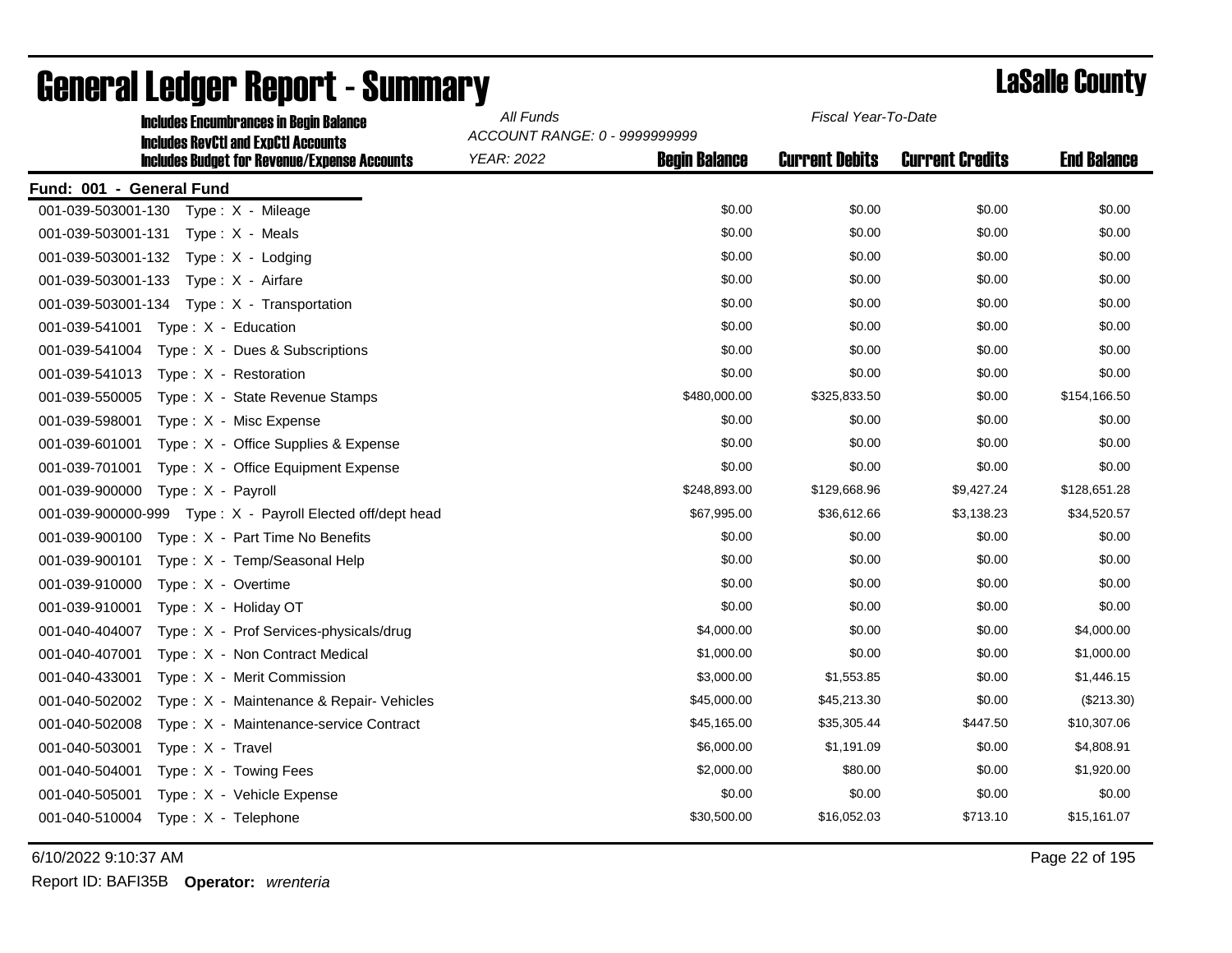|                          | <b>Includes Encumbrances in Begin Balance</b><br><b>Includes RevCtI and ExpCtI Accounts</b> | All Funds<br>Fiscal Year-To-Date<br>ACCOUNT RANGE: 0 - 9999999999 |                      |                       |                        |                    |
|--------------------------|---------------------------------------------------------------------------------------------|-------------------------------------------------------------------|----------------------|-----------------------|------------------------|--------------------|
|                          | <b>Includes Budget for Revenue/Expense Accounts</b>                                         | <b>YEAR: 2022</b>                                                 | <b>Begin Balance</b> | <b>Current Debits</b> | <b>Current Credits</b> | <b>End Balance</b> |
| Fund: 001 - General Fund |                                                                                             |                                                                   |                      |                       |                        |                    |
| 001-040-522001           | Type: X - Crime Prevention                                                                  |                                                                   | \$0.00               | \$4,470.00            | \$0.00                 | (\$4,470.00)       |
| 001-040-522002           | Type: X - IL Valley Crime Prev Contrib                                                      |                                                                   | \$7,200.00           | \$0.00                | \$0.00                 | \$7,200.00         |
| 001-040-541001           | Type: X - Education                                                                         |                                                                   | \$5,000.00           | \$1,539.81            | \$100.00               | \$3,560.19         |
| 001-040-541004           | Type: X - Dues & Subscriptions                                                              |                                                                   | \$2,200.00           | \$1,146.00            | \$0.00                 | \$1,054.00         |
| 001-040-541006           | Type: $X -$ Printing                                                                        |                                                                   | \$3,500.00           | \$1,817.00            | \$0.00                 | \$1,683.00         |
| 001-040-541012           | Type: X - Transport Prisoners - Relay                                                       |                                                                   | \$1,500.00           | \$1,167.71            | \$0.00                 | \$332.29           |
| 001-040-541013           | Type: X - Extradiction                                                                      |                                                                   | \$20,000.00          | \$12,945.13           | \$2,170.00             | \$9,224.87         |
| 001-040-541020           | Type: X - Film/processing                                                                   |                                                                   | \$0.00               | \$0.00                | \$0.00                 | \$0.00             |
| 001-040-541021           | Type: X - Education-pti                                                                     |                                                                   | \$28,100.00          | \$100.00              | \$0.00                 | \$28,000.00        |
| 001-040-598001           | Type: X - Misc Expense                                                                      |                                                                   | \$1,500.00           | \$329.84              | \$0.00                 | \$1,170.16         |
| 001-040-600001           | Type: X - Supplies                                                                          |                                                                   | \$500.00             | \$0.00                | \$3,350.00             | \$3,850.00         |
| 001-040-601001           | Type: X - Office Supplies & Expense                                                         |                                                                   | \$3,500.00           | \$1,174.68            | \$0.00                 | \$2,325.32         |
| 001-040-605001           | Type: X - Ammunition                                                                        |                                                                   | \$10,000.00          | \$4,966.00            | \$0.00                 | \$5,034.00         |
| 001-040-605002           | Type: X - Weapons/repairs                                                                   |                                                                   | \$2,500.00           | \$1,979.33            | \$0.00                 | \$520.67           |
| 001-040-605003           | Type: X - Squad Outfitting                                                                  |                                                                   | \$0.00               | \$0.00                | \$0.00                 | \$0.00             |
| 001-040-605004           | Type: X - Body Cams                                                                         |                                                                   | \$0.00               | \$0.00                | \$0.00                 | \$0.00             |
| 001-040-605005           | Type: X - Kevlar                                                                            |                                                                   | \$7,000.00           | \$3,350.00            | \$0.00                 | \$3,650.00         |
| 001-040-613005           | Type: X - Uniforms                                                                          |                                                                   | \$10,000.00          | \$9,973.41            | \$0.00                 | \$26.59            |
| 001-040-613006           | Type: X - Radios/Maint/Batteries                                                            |                                                                   | \$0.00               | \$0.00                | \$0.00                 | \$0.00             |
| 001-040-701001           | Type: X - Office Equipment Expense                                                          |                                                                   | \$2,000.00           | \$608.17              | \$0.00                 | \$1,391.83         |
| 001-040-701002           | Type: X - Equipment Expense                                                                 |                                                                   | \$0.00               | \$0.00                | \$0.00                 | \$0.00             |
| 001-040-701003           | Type: X - Sheriff Phone System                                                              |                                                                   | \$8,000.00           | \$0.00                | \$0.00                 | \$8,000.00         |
| 001-040-703002           | Type: X - Lease Expense                                                                     |                                                                   | \$21,600.00          | \$43,200.00           | \$0.00                 | (\$21,600.00)      |
| 001-040-900000           | Type: X - Payroll                                                                           |                                                                   | \$3,888,927.00       | \$1,872,396.65        | \$156,909.63           | \$2,173,439.98     |
|                          | 001-040-900000-999 Type: X - Payroll Elected off/dept head                                  |                                                                   | \$87,918.00          | \$45,994.34           | \$3,942.37             | \$45,866.03        |
| 001-040-900100           | Type: X - Part Time No Benefits                                                             |                                                                   | \$0.00               | \$0.00                | \$0.00                 | \$0.00             |
| 001-040-900101           | Type: X - Temp/Seasonal Help                                                                |                                                                   | \$0.00               | \$0.00                | \$0.00                 | \$0.00             |

6/10/2022 9:10:37 AM Page 23 of 195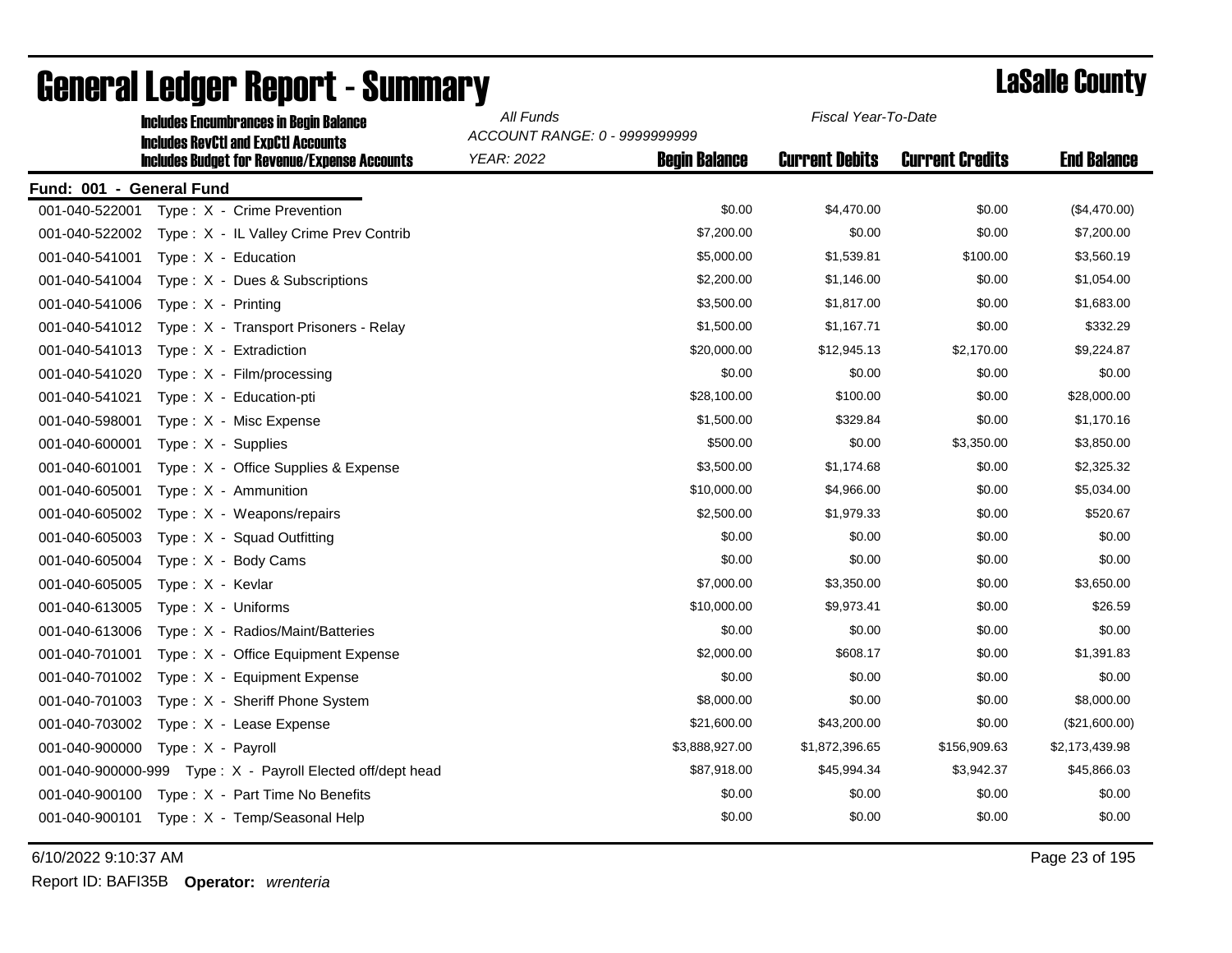| <b>Includes Encumbrances in Begin Balance</b>              | All Funds                     | Fiscal Year-To-Date  |                       |                        |                    |
|------------------------------------------------------------|-------------------------------|----------------------|-----------------------|------------------------|--------------------|
| <b>Includes RevCtI and ExpCtI Accounts</b>                 | ACCOUNT RANGE: 0 - 9999999999 |                      |                       |                        |                    |
| <b>Includes Budget for Revenue/Expense Accounts</b>        | <b>YEAR: 2022</b>             | <b>Begin Balance</b> | <b>Current Debits</b> | <b>Current Credits</b> | <b>End Balance</b> |
| Fund: 001 - General Fund                                   |                               |                      |                       |                        |                    |
| 001-040-900104<br>Type: X - Tactical Medic                 |                               | \$3,000.00           | \$0.00                | \$0.00                 | \$3,000.00         |
| 001-040-910000<br>Type: X - Overtime                       |                               | \$450,000.00         | \$233,839.15          | \$41,933.12            | \$258,093.97       |
| 001-040-910001<br>Type: X - Holiday OT                     |                               | \$0.00               | \$83.00               | \$0.00                 | (\$83.00)          |
| 001-041-404001<br>Type: X - Professional Services          |                               | \$100,000.00         | \$41,666.65           | \$0.00                 | \$58,333.35        |
| 001-041-410001<br>Type: X - Court Reporter                 |                               | \$32,000.00          | \$12,973.70           | \$483.25               | \$19,509.55        |
| 001-041-435001<br>Type: X - Appellate Assistance           |                               | \$28,000.00          | \$28,000.00           | \$0.00                 | \$0.00             |
| 001-041-502001<br>Type: X - Maintenance & Repair-Equipment |                               | \$5,000.00           | \$326.91              | \$0.00                 | \$4,673.09         |
| 001-041-503001<br>Type: X - Travel                         |                               | \$500.00             | \$0.00                | \$0.00                 | \$500.00           |
| 001-041-503001-130<br>Type: X - Mileage                    |                               | \$0.00               | \$0.00                | \$0.00                 | \$0.00             |
| 001-041-503001-131 Type: X - Meals                         |                               | \$0.00               | \$0.00                | \$0.00                 | \$0.00             |
| 001-041-503001-132<br>Type: X - Lodging                    |                               | \$0.00               | \$0.00                | \$0.00                 | \$0.00             |
| 001-041-503001-133<br>Type: X - Airfare                    |                               | \$0.00               | \$0.00                | \$0.00                 | \$0.00             |
| 001-041-503001-134<br>Type: X - Transportation             |                               | \$0.00               | \$0.00                | \$0.00                 | \$0.00             |
| 001-041-522002<br>$Type: X - C$ rime Investigation         |                               | \$5,000.00           | \$0.00                | \$0.00                 | \$5,000.00         |
| 001-041-541001<br>Type: X - Education                      |                               | \$12,100.00          | \$150.00              | \$0.00                 | \$11,950.00        |
| 001-041-541005<br>Type: X - Library                        |                               | \$14,500.00          | \$5,037.36            | \$0.00                 | \$9,462.64         |
| 001-041-541010<br>Type: X - Trial Expense                  |                               | \$30,000.00          | \$14,439.96           | \$0.00                 | \$15,560.04        |
| 001-041-598001<br>Type: X - Misc Expense                   |                               | \$0.00               | \$0.00                | \$0.00                 | \$0.00             |
| 001-041-601001<br>Type: X - Office Supplies & Expense      |                               | \$22,000.00          | \$10,686.41           | \$0.00                 | \$11,313.59        |
| 001-041-701001<br>Type: X - Office Equipment Expense       |                               | \$10,000.00          | \$6,689.40            | \$0.00                 | \$3,310.60         |
| 001-041-900000<br>Type: X - Payroll                        |                               | \$1,630,000.00       | \$867,071.42          | \$75,196.33            | \$838,124.91       |
| 001-041-900000-999 Type: X - Payroll Elected off/dept head |                               | \$183,434.00         | \$98,772.24           | \$8,466.19             | \$93,127.95        |
| 001-041-900100<br>Type: X - Part Time No Benefits          |                               | \$0.00               | \$0.00                | \$0.00                 | \$0.00             |
| 001-041-900101<br>Type: X - Temp/Seasonal Help             |                               | \$0.00               | \$0.00                | \$0.00                 | \$0.00             |
| 001-041-910000<br>Type: X - Overtime                       |                               | \$0.00               | \$0.00                | \$0.00                 | \$0.00             |
| 001-041-910001<br>Type: X - Holiday OT                     |                               | \$0.00               | \$0.00                | \$0.00                 | \$0.00             |
| 001-042-404007<br>Type: X - Prof Services-physicals/drug   |                               | \$9,000.00           | \$2,850.50            | \$72.00                | \$6,221.50         |
|                                                            |                               |                      |                       |                        |                    |

6/10/2022 9:10:37 AM Page 24 of 195

Report ID: BAFI35B **Operator:** *wrenteria*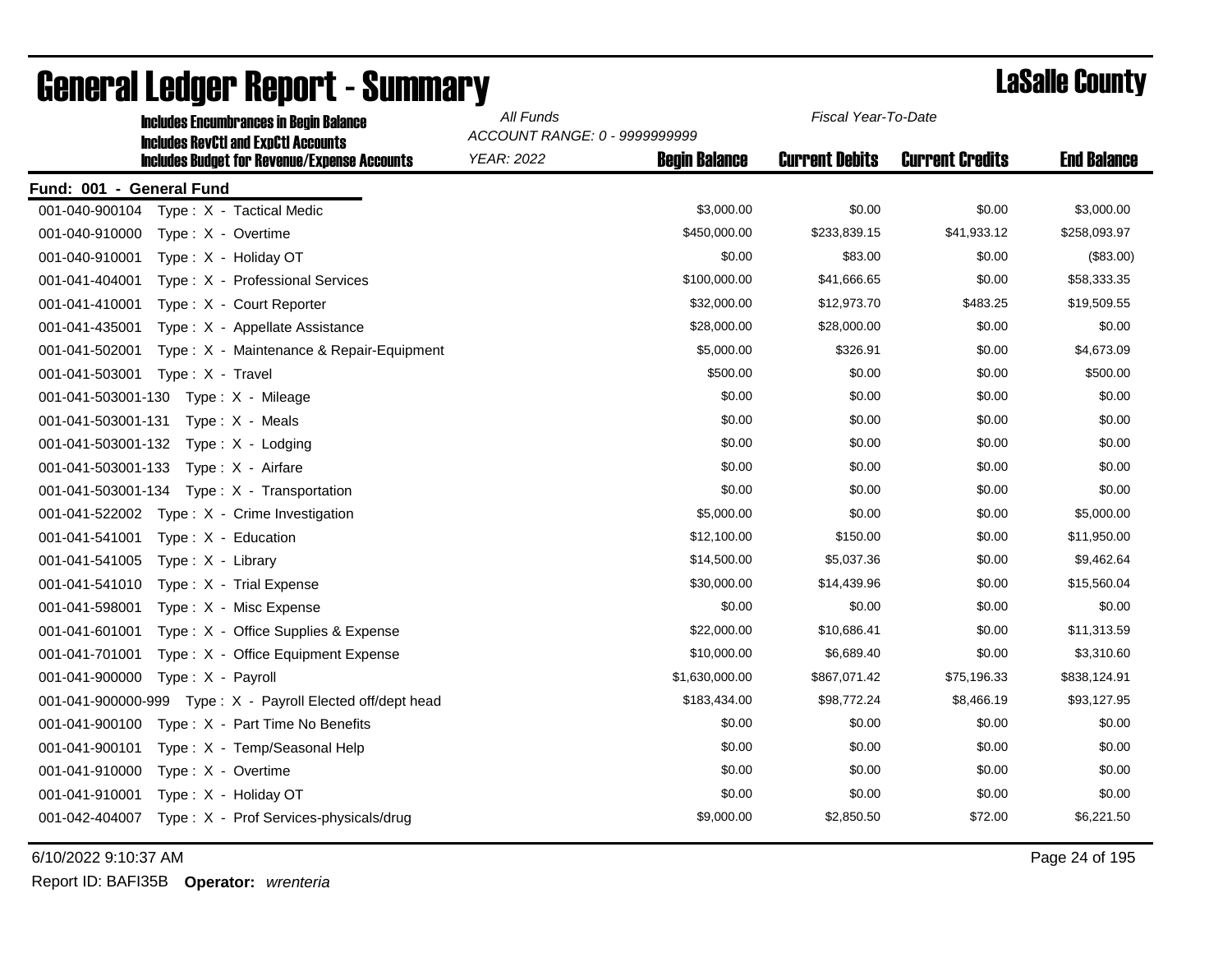| <b>Includes Encumbrances in Begin Balance</b><br><b>Includes RevCtI and ExpCtI Accounts</b> | All Funds         | Fiscal Year-To-Date<br>ACCOUNT RANGE: 0 - 9999999999 |                       |                        |                    |  |
|---------------------------------------------------------------------------------------------|-------------------|------------------------------------------------------|-----------------------|------------------------|--------------------|--|
| <b>Includes Budget for Revenue/Expense Accounts</b>                                         | <b>YEAR: 2022</b> | <b>Begin Balance</b>                                 | <b>Current Debits</b> | <b>Current Credits</b> | <b>End Balance</b> |  |
| Fund: 001 - General Fund                                                                    |                   |                                                      |                       |                        |                    |  |
| Type: X - Prof Services--attorney<br>001-042-404011                                         |                   | \$0.00                                               | \$0.00                | \$0.00                 | \$0.00             |  |
| 001-042-404013 Type: X - Prof Services-arbitrator Fee's                                     |                   | \$3,500.00                                           | \$0.00                | \$0.00                 | \$3,500.00         |  |
| 001-042-503001<br>Type: X - Travel                                                          |                   | \$500.00                                             | \$0.00                | \$0.00                 | \$500.00           |  |
| 001-042-503001-130 Type: X - Mileage                                                        |                   | \$0.00                                               | \$0.00                | \$0.00                 | \$0.00             |  |
| 001-042-503001-131<br>Type: X - Meals                                                       |                   | \$0.00                                               | \$0.00                | \$0.00                 | \$0.00             |  |
| 001-042-503001-132<br>Type: X - Lodging                                                     |                   | \$0.00                                               | \$0.00                | \$0.00                 | \$0.00             |  |
| 001-042-503001-133 Type: X - Airfare                                                        |                   | \$0.00                                               | \$0.00                | \$0.00                 | \$0.00             |  |
|                                                                                             |                   | \$0.00                                               | \$0.00                | \$0.00                 | \$0.00             |  |
| 001-042-541001    Type: X - Education                                                       |                   | \$500.00                                             | \$0.00                | \$0.00                 | \$500.00           |  |
| 001-042-598001<br>Type: X - Misc Expense                                                    |                   | \$200.00                                             | \$0.00                | \$0.00                 | \$200.00           |  |
| 001-042-600001<br>$Type: X - Supplies$                                                      |                   | \$0.00                                               | \$0.00                | \$0.00                 | \$0.00             |  |
| 001-042-601001<br>Type: X - Office Supplies & Expense                                       |                   | \$2,000.00                                           | \$952.99              | \$0.00                 | \$1,047.01         |  |
| 001-042-701001<br>Type: X - Office Equipment Expense                                        |                   | \$0.00                                               | \$0.00                | \$0.00                 | \$0.00             |  |
| 001-042-900000<br>Type: X - Payroll                                                         |                   | \$115,000.00                                         | \$59,752.26           | \$4,368.57             | \$59,616.31        |  |
| 001-042-900100<br>Type: X - Part Time No Benefits                                           |                   | \$0.00                                               | \$0.00                | \$0.00                 | \$0.00             |  |
| 001-042-900101<br>Type: X - Temp/Seasonal Help                                              |                   | \$0.00                                               | \$0.00                | \$0.00                 | \$0.00             |  |
| Type: X - Overtime<br>001-042-910000                                                        |                   | \$2,000.00                                           | \$2,586.86            | \$0.00                 | (\$586.86)         |  |
| 001-042-910001<br>Type: X - Holiday OT                                                      |                   | \$0.00                                               | \$0.00                | \$0.00                 | \$0.00             |  |
| 001-043-404001<br>Type: X - Professional Services                                           |                   | \$0.00                                               | \$0.00                | \$0.00                 | \$0.00             |  |
| 001-043-502001<br>Type: X - Maintenance & Repair-Equipment                                  |                   | \$0.00                                               | \$0.00                | \$0.00                 | \$0.00             |  |
| 001-043-502006<br>Type: X - Maintenance-Software                                            |                   | \$27,500.00                                          | \$26,488.00           | \$0.00                 | \$1,012.00         |  |
| 001-043-503001<br>Type: X - Travel                                                          |                   | \$750.00                                             | \$0.00                | \$0.00                 | \$750.00           |  |
| 001-043-503001-130<br>Type: X - Mileage                                                     |                   | \$0.00                                               | \$0.00                | \$0.00                 | \$0.00             |  |
| 001-043-503001-131<br>Type: X - Meals                                                       |                   | \$0.00                                               | \$0.00                | \$0.00                 | \$0.00             |  |
| 001-043-503001-132<br>Type: X - Lodging                                                     |                   | \$0.00                                               | \$0.00                | \$0.00                 | \$0.00             |  |
| 001-043-503001-133<br>Type: X - Airfare                                                     |                   | \$0.00                                               | \$0.00                | \$0.00                 | \$0.00             |  |
| 001-043-503001-134 Type: X - Transportation                                                 |                   | \$0.00                                               | \$0.00                | \$0.00                 | \$0.00             |  |

6/10/2022 9:10:37 AM Page 25 of 195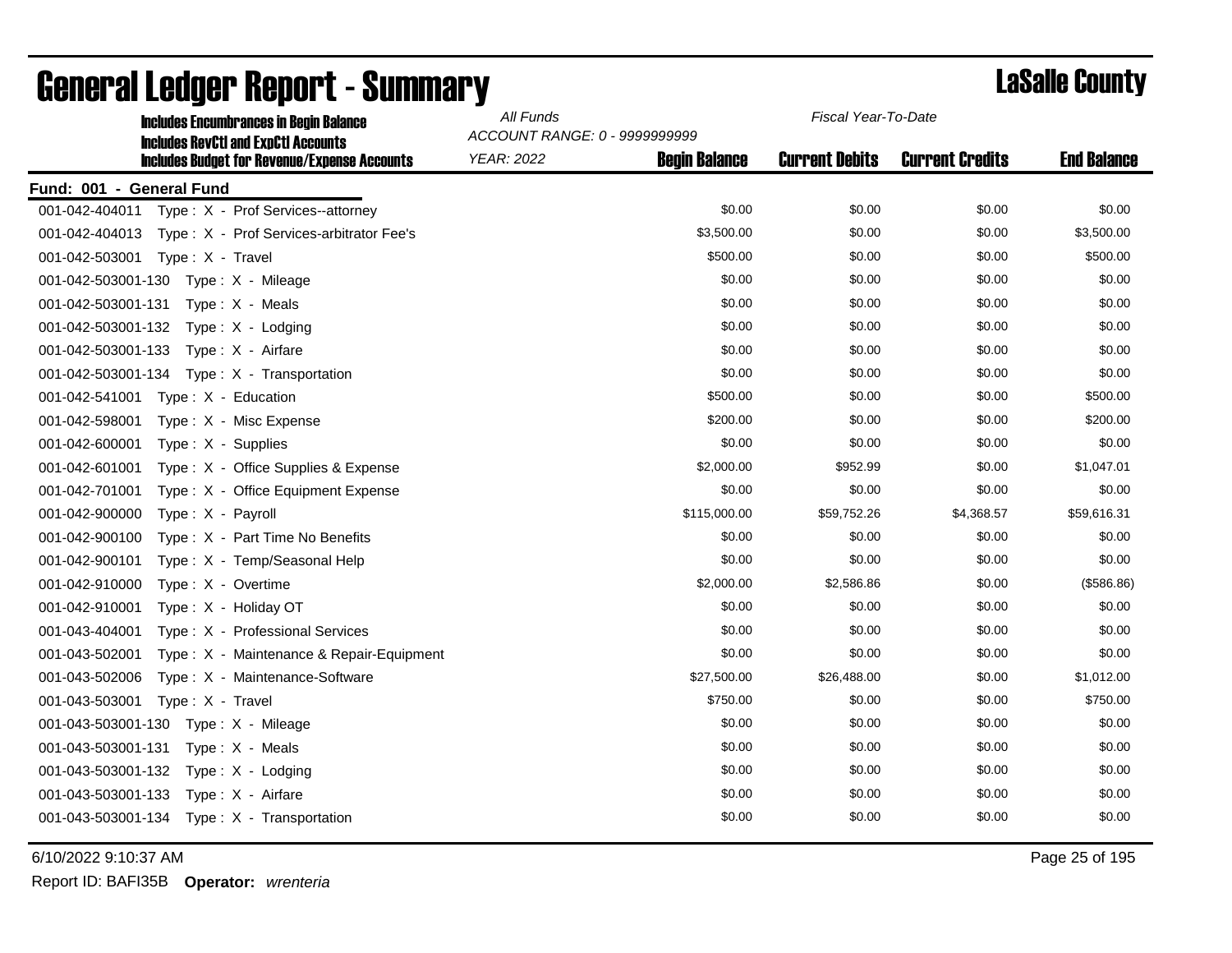|                          | <b>Includes Encumbrances in Begin Balance</b><br><b>Includes RevCtI and ExpCtI Accounts</b> | All Funds<br>Fiscal Year-To-Date<br>ACCOUNT RANGE: 0 - 9999999999 |                      |                       |                        |                    |
|--------------------------|---------------------------------------------------------------------------------------------|-------------------------------------------------------------------|----------------------|-----------------------|------------------------|--------------------|
|                          | <b>Includes Budget for Revenue/Expense Accounts</b>                                         | <b>YEAR: 2022</b>                                                 | <b>Begin Balance</b> | <b>Current Debits</b> | <b>Current Credits</b> | <b>End Balance</b> |
| Fund: 001 - General Fund |                                                                                             |                                                                   |                      |                       |                        |                    |
| 001-043-541001           | Type: X - Education                                                                         |                                                                   | \$500.00             | \$195.00              | \$0.00                 | \$305.00           |
| 001-043-541003           | Type: X - Publications                                                                      |                                                                   | \$7,000.00           | \$2,184.00            | \$0.00                 | \$4,816.00         |
| 001-043-541004           | Type: X - Dues & Subscriptions                                                              |                                                                   | \$1,000.00           | \$201.74              | \$0.00                 | \$798.26           |
| 001-043-563002           | Type: X - Tax Bills(real Estate)                                                            |                                                                   | \$9,500.00           | \$2,583.00            | \$0.00                 | \$6,917.00         |
| 001-043-598001           | Type: X - Misc Expense                                                                      |                                                                   | \$0.00               | \$0.00                | \$0.00                 | \$0.00             |
| 001-043-601001           | Type: X - Office Supplies & Expense                                                         |                                                                   | \$2,100.00           | \$1,307.82            | \$0.00                 | \$792.18           |
| 001-043-701001           | Type: X - Office Equipment Expense                                                          |                                                                   | \$0.00               | \$0.00                | \$0.00                 | \$0.00             |
| 001-043-704001           | Type: X - Software Purchase/licenses                                                        |                                                                   | \$0.00               | \$0.00                | \$0.00                 | \$0.00             |
| 001-043-860000           | Type: X - NSF Chargeback                                                                    |                                                                   | \$0.00               | \$0.00                | \$0.00                 | \$0.00             |
| 001-043-900000           | Type: X - Payroll                                                                           |                                                                   | \$205,523.00         | \$100,230.36          | \$9,620.81             | \$114,913.45       |
|                          | 001-043-900000-999 Type: X - Payroll Elected off/dept head                                  |                                                                   | \$70,050.00          | \$37,241.50           | \$3,185.30             | \$35,993.80        |
| 001-043-900100           | Type: X - Part Time No Benefits                                                             |                                                                   | \$0.00               | \$0.00                | \$0.00                 | \$0.00             |
| 001-043-900101           | Type: X - Temp/Seasonal Help                                                                |                                                                   | \$0.00               | \$0.00                | \$0.00                 | \$0.00             |
| 001-043-910000           | Type: X - Overtime                                                                          |                                                                   | \$0.00               | \$0.00                | \$0.00                 | \$0.00             |
| 001-043-910001           | Type: X - Holiday OT                                                                        |                                                                   | \$0.00               | \$0.00                | \$0.00                 | \$0.00             |
| 001-044-404001           | Type: X - Professional Services                                                             |                                                                   | \$40,000.00          | \$530.68              | \$0.00                 | \$39,469.32        |
| 001-044-404014           | Type: X - Prof Services-outside Audit                                                       |                                                                   | \$46,200.00          | \$36,800.00           | \$0.00                 | \$9,400.00         |
| 001-044-431001           | Type: X - Misc Committee Per Diem                                                           |                                                                   | \$300.00             | \$240.00              | \$0.00                 | \$60.00            |
| 001-044-447001           | Type: X - Exelon Settlement                                                                 |                                                                   | \$0.00               | \$0.00                | \$0.00                 | \$0.00             |
| 001-044-475001           | Type: X - Soil & Water Conservation                                                         |                                                                   | \$35,000.00          | \$0.00                | \$0.00                 | \$35,000.00        |
| 001-044-476001           | Type: X - La Salle Co Extension Service                                                     |                                                                   | \$50,000.00          | \$50,000.00           | \$0.00                 | \$0.00             |
| 001-044-476002           | Type: X - Gen Fd Program Support                                                            |                                                                   | \$50,000.00          | \$0.00                | \$0.00                 | \$50,000.00        |
| 001-044-477001           | Type: X - NCAT                                                                              |                                                                   | \$0.00               | \$0.00                | \$0.00                 | \$0.00             |
| 001-044-478001           | Type: X - Nonprofit Senior Services                                                         |                                                                   | \$0.00               | \$0.00                | \$0.00                 | \$0.00             |
| 001-044-502006           | Type: X - Maintenance-Software                                                              |                                                                   | \$28,000.00          | \$0.00                | \$0.00                 | \$28,000.00        |
| 001-044-503001           | Type: X - Travel                                                                            |                                                                   | \$300.00             | \$0.00                | \$0.00                 | \$300.00           |
|                          | 001-044-503001-130    Type: X - Mileage                                                     |                                                                   | \$0.00               | \$0.00                | \$0.00                 | \$0.00             |

6/10/2022 9:10:37 AM Page 26 of 195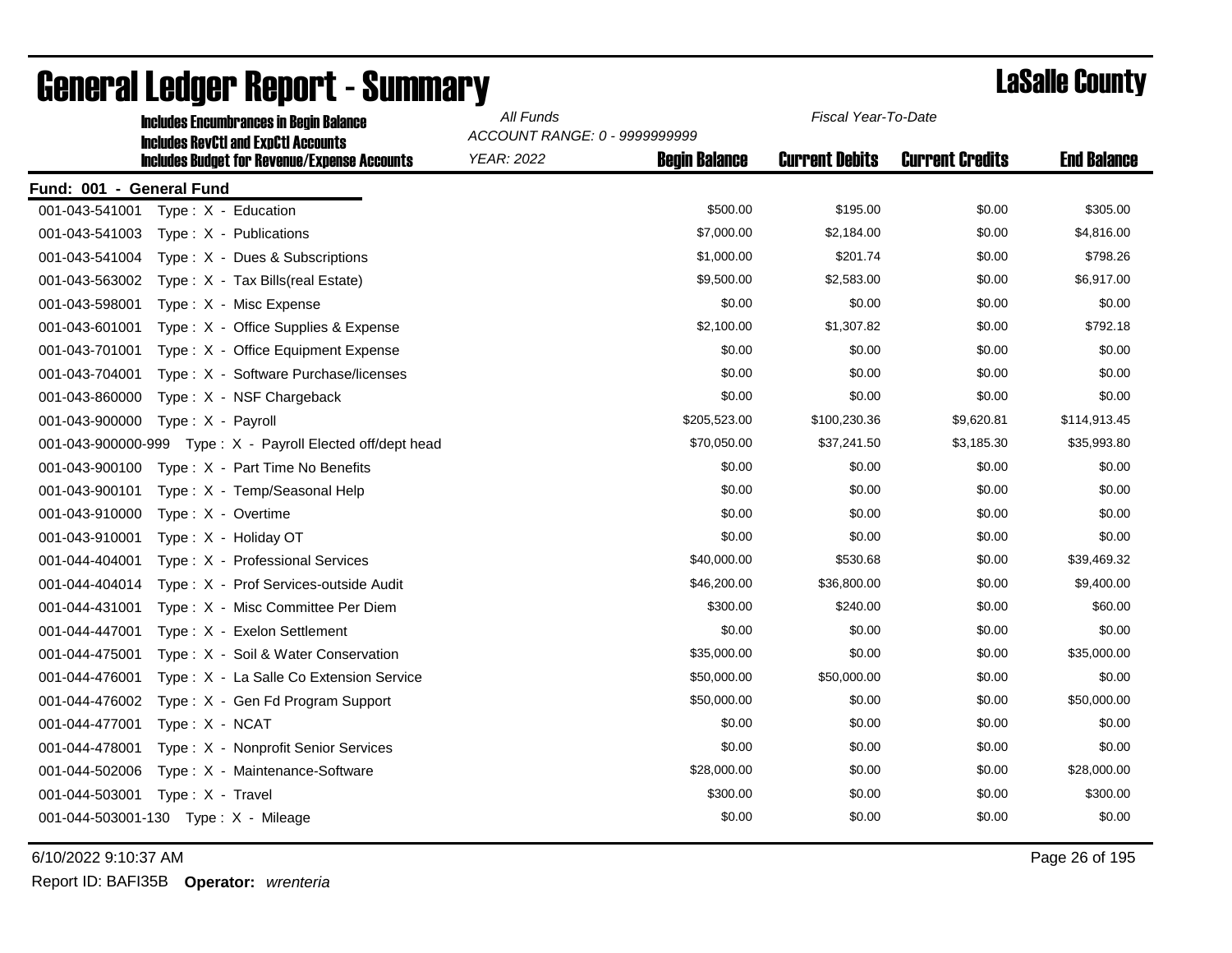| <b>Includes Encumbrances in Begin Balance</b>                                                     | All Funds                                          | Fiscal Year-To-Date  |                       |                        |                    |
|---------------------------------------------------------------------------------------------------|----------------------------------------------------|----------------------|-----------------------|------------------------|--------------------|
| <b>Includes RevCtI and ExpCtI Accounts</b><br><b>Includes Budget for Revenue/Expense Accounts</b> | ACCOUNT RANGE: 0 - 9999999999<br><b>YEAR: 2022</b> | <b>Begin Balance</b> | <b>Current Debits</b> | <b>Current Credits</b> | <b>End Balance</b> |
| Fund: 001 - General Fund                                                                          |                                                    |                      |                       |                        |                    |
| 001-044-503001-131 Type: X - Meals                                                                |                                                    | \$0.00               | \$0.00                | \$0.00                 | \$0.00             |
| 001-044-503001-132 Type: X - Lodging                                                              |                                                    | \$0.00               | \$0.00                | \$0.00                 | \$0.00             |
| Type: X - Airfare<br>001-044-503001-133                                                           |                                                    | \$0.00               | \$0.00                | \$0.00                 | \$0.00             |
| 001-044-503001-134<br>Type: X - Transportation                                                    |                                                    | \$0.00               | \$0.00                | \$0.00                 | \$0.00             |
| 001-044-517001<br>Type: X - Justice Benefits - Expense                                            |                                                    | \$0.00               | \$0.00                | \$0.00                 | \$0.00             |
| 001-044-541001<br>Type: X - Education                                                             |                                                    | \$0.00               | \$0.00                | \$0.00                 | \$0.00             |
| 001-044-541003<br>Type: X - Publications                                                          |                                                    | \$4,000.00           | \$4,233.59            | \$256.70               | \$23.11            |
| 001-044-541004<br>Type: X - Dues & Subscriptions                                                  |                                                    | \$13,000.00          | \$52.95               | \$0.00                 | \$12,947.05        |
| 001-044-541005<br>Type: X - Library                                                               |                                                    | \$0.00               | \$0.00                | \$0.00                 | \$0.00             |
| 001-044-541031<br>Type: X - T.i.f. Expenses                                                       |                                                    | \$0.00               | \$1,543.47            | \$0.00                 | (\$1,543.47)       |
| 001-044-543001<br>Type: X - Misc Claims                                                           |                                                    | \$0.00               | \$0.00                | \$0.00                 | \$0.00             |
| Type: X - Soldiers Burial<br>001-044-545001                                                       |                                                    | \$0.00               | \$0.00                | \$0.00                 | \$0.00             |
| 001-044-545002<br>Type: X - Paupers Burial                                                        |                                                    | \$0.00               | \$0.00                | \$0.00                 | \$0.00             |
| 001-044-550006<br>Type: X - Co. Share Judges Fee                                                  |                                                    | \$4,000.00           | \$3,553.61            | \$0.00                 | \$446.39           |
| 001-044-551006<br>Type: X - Unclaimed Money - Expense                                             |                                                    | \$0.00               | \$0.00                | \$0.00                 | \$0.00             |
| 001-044-598001<br>Type: X - Misc Expense                                                          |                                                    | \$250.00             | \$0.00                | \$0.00                 | \$250.00           |
| 001-044-599001<br>Type: X - Assigned for Emergencies                                              |                                                    | \$250,000.00         | \$57,035.16           | \$0.00                 | \$192,964.84       |
| 001-044-601001<br>Type: X - Office Supplies & Expense                                             |                                                    | \$0.00               | \$35.00               | \$35.00                | \$0.00             |
| 001-044-701001<br>Type: X - Office Equipment Expense                                              |                                                    | \$0.00               | \$0.00                | \$0.00                 | \$0.00             |
| 001-044-704001<br>Type: X - Software Purchase/licenses                                            |                                                    | \$28,000.00          | \$0.00                | \$0.00                 | \$28,000.00        |
| 001-044-814049<br>Type: X - Matching Grant Funds                                                  |                                                    | \$62,236.00          | \$0.00                | \$0.00                 | \$62,236.00        |
| 001-044-820001<br>Type: X - Co Liability For Atty Fees                                            |                                                    | \$0.00               | \$0.00                | \$0.00                 | \$0.00             |
| 001-044-900000<br>Type: X - Payroll                                                               |                                                    | \$0.00               | \$0.00                | \$0.00                 | \$0.00             |
| 001-044-900000-999<br>Type: X - Payroll Elected off/dept head                                     |                                                    | \$0.00               | \$0.00                | \$0.00                 | \$0.00             |
| 001-045-404001<br>Type: X - Professional Services                                                 |                                                    | \$53,000.00          | \$23,128.50           | \$0.00                 | \$29,871.50        |
| 001-045-598001<br>Type: X - Misc Expense                                                          |                                                    | \$0.00               | \$0.00                | \$0.00                 | \$0.00             |
| 001-045-810001<br>Type: X - Health & Life Insurance                                               |                                                    | \$5,251,238.00       | \$2,527,070.65        | \$0.00                 | \$2,724,167.35     |

### General Ledger Report - Summary LaSalle County

6/10/2022 9:10:37 AM Page 27 of 195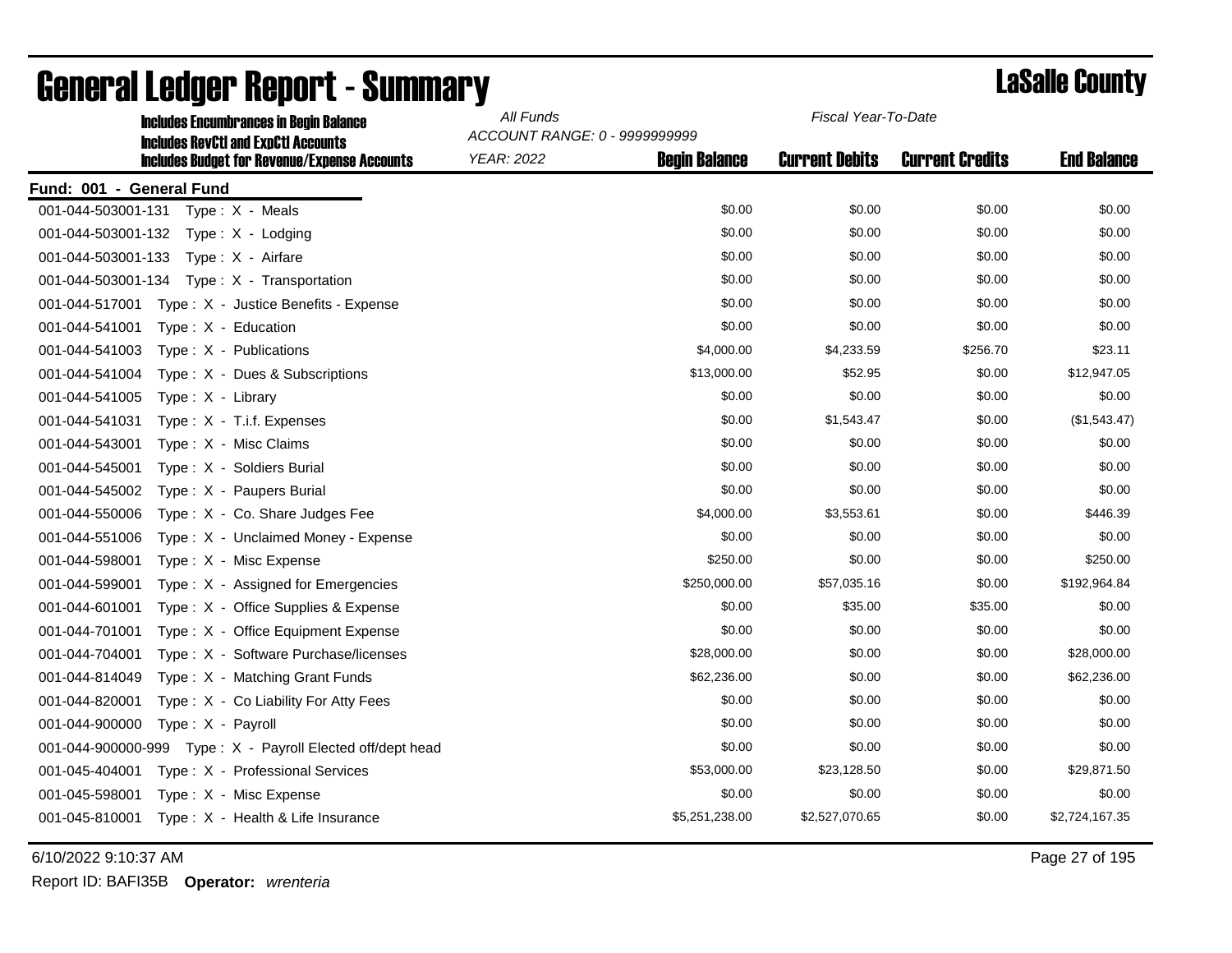| <b>Includes Encumbrances in Begin Balance</b>                                                     | All Funds         | Fiscal Year-To-Date<br>ACCOUNT RANGE: 0 - 9999999999 |                       |                        |                    |
|---------------------------------------------------------------------------------------------------|-------------------|------------------------------------------------------|-----------------------|------------------------|--------------------|
| <b>Includes RevCtI and ExpCtI Accounts</b><br><b>Includes Budget for Revenue/Expense Accounts</b> | <b>YEAR: 2022</b> | <b>Begin Balance</b>                                 | <b>Current Debits</b> | <b>Current Credits</b> | <b>End Balance</b> |
| Fund: 001 - General Fund                                                                          |                   |                                                      |                       |                        |                    |
| 001-045-810004 Type: X - H.S.A. Seed Money                                                        |                   | \$83,000.00                                          | \$126,999.94          | \$63,499.97            | \$19,500.03        |
| 001-047-502001<br>Type: X - Maintenance & Repair-Equipment                                        |                   | \$400.00                                             | \$1,018.10            | \$0.00                 | (\$618.10)         |
| 001-047-502007<br>Type: X - Maintenance-contracts                                                 |                   | \$40,000.00                                          | \$35,590.60           | \$1,300.18             | \$5,709.58         |
| 001-047-502012<br>Type: X - Maintenance-typewriters                                               |                   | \$0.00                                               | \$0.00                | \$0.00                 | \$0.00             |
| 001-047-503001 Type: X - Travel                                                                   |                   | \$0.00                                               | \$0.00                | \$0.00                 | \$0.00             |
| 001-047-503001-130 Type: X - Mileage                                                              |                   | \$0.00                                               | \$0.00                | \$0.00                 | \$0.00             |
| 001-047-503001-131<br>Type: X - Meals                                                             |                   | \$0.00                                               | \$0.00                | \$0.00                 | \$0.00             |
| 001-047-503001-132<br>Type: X - Lodging                                                           |                   | \$0.00                                               | \$0.00                | \$0.00                 | \$0.00             |
| 001-047-503001-133<br>Type: X - Airfare                                                           |                   | \$0.00                                               | \$0.00                | \$0.00                 | \$0.00             |
|                                                                                                   |                   | \$0.00                                               | \$0.00                | \$0.00                 | \$0.00             |
| Type: X - Postage<br>001-047-540001                                                               |                   | \$105,000.00                                         | \$87,000.00           | \$10,000.00            | \$28,000.00        |
| 001-047-540003<br>Type: X - Postage-election                                                      |                   | \$13,000.00                                          | \$5,000.00            | \$0.00                 | \$8,000.00         |
| 001-047-540004<br>$Type: X - Postage-assessment$                                                  |                   | \$5,000.00                                           | \$0.00                | \$0.00                 | \$5,000.00         |
| 001-047-540006<br>Type: X - Postage-treasurer                                                     |                   | \$45,000.00                                          | \$0.00                | \$0.00                 | \$45,000.00        |
| 001-047-598001<br>Type: X - Misc Expense                                                          |                   | \$0.00                                               | \$0.00                | \$0.00                 | \$0.00             |
| 001-047-601001<br>Type: X - Office Supplies & Expense                                             |                   | \$130,000.00                                         | \$88,602.53           | \$12,564.10            | \$53,961.57        |
| 001-047-701001<br>Type: X - Office Equipment Expense                                              |                   | \$0.00                                               | \$0.00                | \$0.00                 | \$0.00             |
| 001-047-703002<br>Type: X - Lease Expense                                                         |                   | \$12,600.00                                          | \$6,414.09            | \$0.00                 | \$6,185.91         |
| 001-047-900000<br>Type: X - Payroll                                                               |                   | \$142,000.00                                         | \$83,246.35           | \$6,523.52             | \$65,277.17        |
| 001-047-900000-999 Type: X - Payroll Elected off/dept head                                        |                   | \$56,022.00                                          | \$30,062.97           | \$2,482.94             | \$28,441.97        |
| 001-047-900100<br>Type: X - Part Time No Benefits                                                 |                   | \$0.00                                               | \$0.00                | \$0.00                 | \$0.00             |
| 001-047-900101<br>Type: X - Temp/Seasonal Help                                                    |                   | \$0.00                                               | \$0.00                | \$0.00                 | \$0.00             |
| 001-047-910000<br>Type: X - Overtime                                                              |                   | \$0.00                                               | \$0.00                | \$0.00                 | \$0.00             |
| 001-047-910001<br>Type: X - Holiday OT                                                            |                   | \$0.00                                               | \$0.00                | \$0.00                 | \$0.00             |
| 001-048-330009<br>Type: R - LEPC                                                                  |                   | \$0.00                                               | \$0.00                | \$0.00                 | \$0.00             |
| 001-048-350001<br>Type: R - Miscellaneous Income Federal G                                        |                   | \$0.00                                               | \$0.00                | \$0.00                 | \$0.00             |
| 001-048-404001<br>Type: X - Professional Services                                                 |                   | \$0.00                                               | \$0.00                | \$0.00                 | \$0.00             |

6/10/2022 9:10:37 AM Page 28 of 195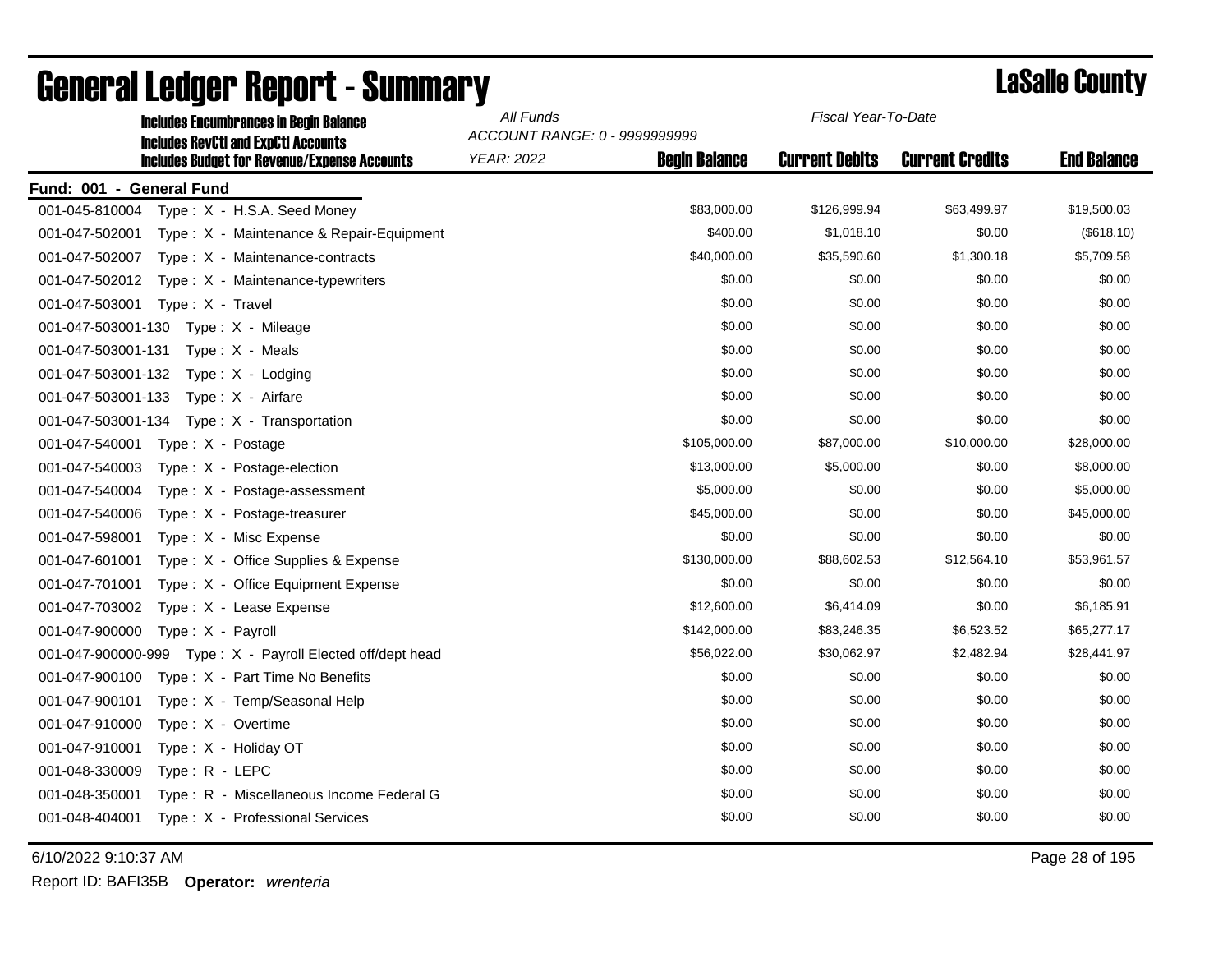| <b>Includes Encumbrances in Begin Balance</b>                                                     | All Funds<br>Fiscal Year-To-Date<br>ACCOUNT RANGE: 0 - 9999999999 |                      |                       |                        |                    |
|---------------------------------------------------------------------------------------------------|-------------------------------------------------------------------|----------------------|-----------------------|------------------------|--------------------|
| <b>Includes RevCtI and ExpCtI Accounts</b><br><b>Includes Budget for Revenue/Expense Accounts</b> | YEAR: 2022                                                        | <b>Begin Balance</b> | <b>Current Debits</b> | <b>Current Credits</b> | <b>End Balance</b> |
| Fund: 001 - General Fund                                                                          |                                                                   |                      |                       |                        |                    |
| 001-048-404001-109    Type: X - Prof Serv-Exercise Exp                                            |                                                                   | \$0.00               | \$0.00                | \$0.00                 | \$0.00             |
| 001-048-404001-117 Type: X - Professional Services LEPC                                           |                                                                   | \$0.00               | \$0.00                | \$0.00                 | \$0.00             |
| 001-048-404001-555-104000 Type: X - Professional Services Federal                                 |                                                                   | \$0.00               | \$0.00                | \$0.00                 | \$0.00             |
| 001-048-490000-204    Type: X - Transfer to 028 Cap Improv                                        |                                                                   | \$15,000.00          | \$0.00                | \$0.00                 | \$15,000.00        |
| 001-048-502001 Type: X - Maintenance & Repair-Equipment                                           |                                                                   | \$1,000.00           | \$0.00                | \$0.00                 | \$1,000.00         |
| 001-048-502001-103    Type: X - Maint & Repair-Equip-REP                                          |                                                                   | \$0.00               | \$0.00                | \$0.00                 | \$0.00             |
| 001-048-502001-107 Type: X - Maint & Repair-Equip LASCART                                         |                                                                   | \$500.00             | \$0.00                | \$0.00                 | \$500.00           |
| 001-048-502001-554-103000 Type: X - Maint & Rpr-Equip-REP-State                                   |                                                                   | \$2,000.00           | \$0.00                | \$0.00                 | \$2,000.00         |
| 001-048-502002 Type: X - Maintenance & Repair- Vehicles                                           |                                                                   | \$0.00               | \$0.00                | \$0.00                 | \$0.00             |
| 001-048-502002-102 Type: X - Maint & Repair- Vehicles-EMA                                         |                                                                   | \$3,000.00           | \$541.06              | \$0.00                 | \$2,458.94         |
| 001-048-502002-105    Type: X - Maint & Repair- Vehicles-Hazma                                    |                                                                   | \$1,000.00           | \$0.00                | \$0.00                 | \$1,000.00         |
|                                                                                                   |                                                                   | \$9,093.00           | \$3,097.23            | \$0.00                 | \$5,995.77         |
| 001-048-502002-555-102000    Type: X - Maint & Rpr-Veh EMA Federal                                |                                                                   | \$3,000.00           | \$170.61              | \$0.00                 | \$2,829.39         |
| 001-048-502003 Type: X - Maintenance & Repair-Bldg                                                |                                                                   | \$2,000.00           | \$945.00              | \$0.00                 | \$1,055.00         |
| 001-048-503001 Type: X - Mileage                                                                  |                                                                   | \$500.00             | \$0.00                | \$0.00                 | \$500.00           |
| 001-048-505001<br>Type: X - Vehicle Expense                                                       |                                                                   | \$0.00               | \$0.00                | \$0.00                 | \$0.00             |
| 001-048-510004    Type: X - Telephone                                                             |                                                                   | \$200.00             | \$22.95               | \$0.00                 | \$177.05           |
| 001-048-510004-102    Type: X - Telephone-EMA                                                     |                                                                   | \$2,000.00           | \$235.80              | \$0.00                 | \$1,764.20         |
|                                                                                                   |                                                                   | \$0.00               | \$0.00                | \$0.00                 | \$0.00             |
| 001-048-510004-554-103000    Type: X - Telephone-REP-State                                        |                                                                   | \$4,000.00           | \$1,694.82            | \$0.00                 | \$2,305.18         |
| 001-048-510004-555-102000 Type: X - Telephone-EMA-Federal                                         |                                                                   | \$2,000.00           | \$235.82              | \$0.00                 | \$1,764.18         |
| 001-048-531002 Type: X - Disaster Expense                                                         |                                                                   | \$0.00               | \$0.00                | \$0.00                 | \$0.00             |
| 001-048-531004 Type: X - Radio Maint (ema)                                                        |                                                                   | \$2,000.00           | \$547.25              | \$0.00                 | \$1,452.75         |
| 001-048-531009-101 Type: X - Exercise Expense Citizens Corp                                       |                                                                   | \$0.00               | \$0.00                | \$0.00                 | \$0.00             |
| 001-048-531009-117    Type: X - Exercise Expense LEPC                                             |                                                                   | \$0.00               | \$0.00                | \$0.00                 | \$0.00             |
| 001-048-531009-555-101000    Type: X - Exercise Exp-Citz Corp-Federal                             |                                                                   | \$0.00               | \$0.00                | \$0.00                 | \$0.00             |
| 001-048-541001 Type: X - Education                                                                |                                                                   | \$500.00             | \$1,464.50            | \$0.00                 | (\$964.50)         |

### General Ledger Report - Summary LaSalle County

6/10/2022 9:10:38 AM Page 29 of 195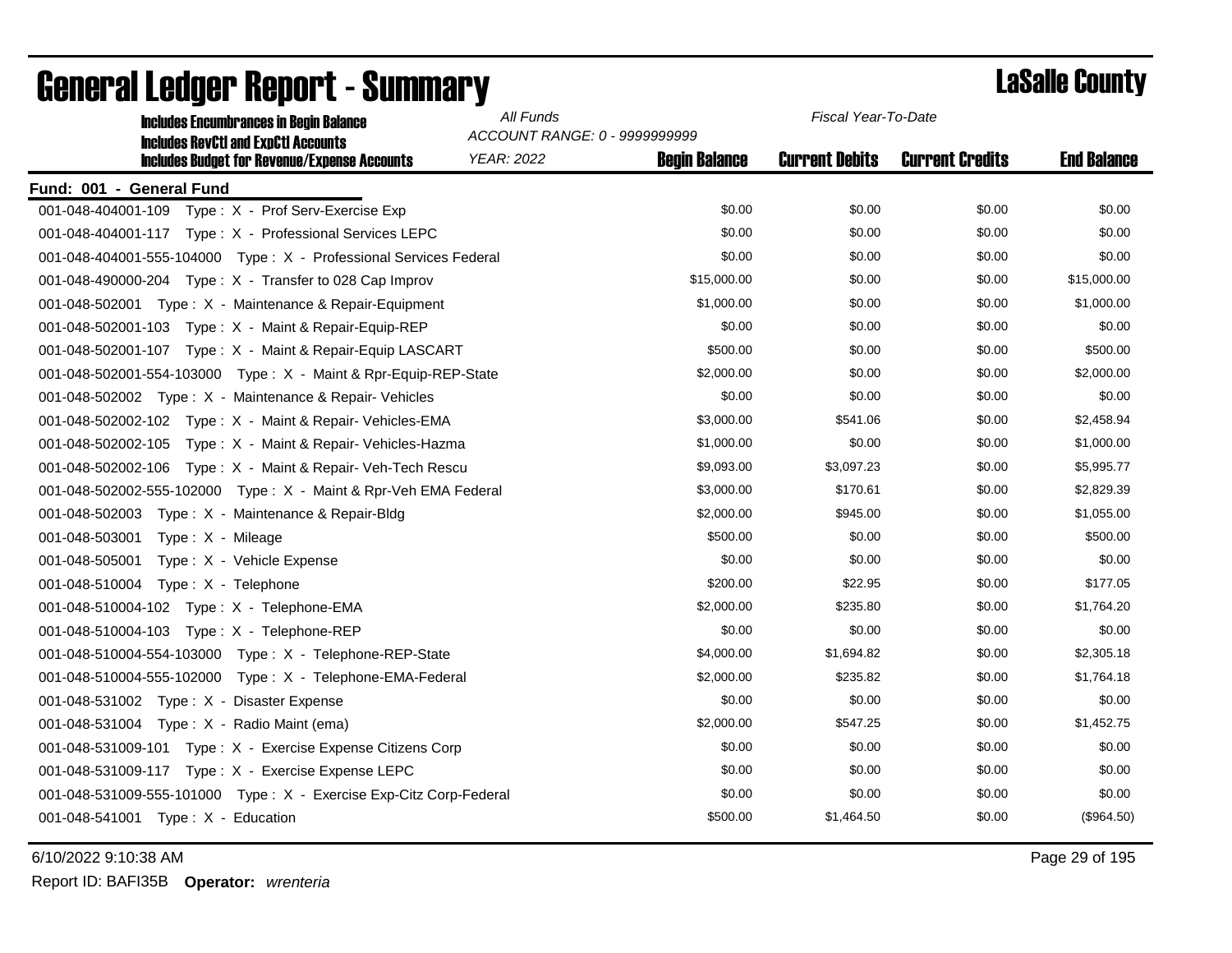| <b>Includes Encumbrances in Begin Balance</b>                                                     | All Funds<br>ACCOUNT RANGE: 0 - 9999999999 | Fiscal Year-To-Date  |                       |                        |                    |
|---------------------------------------------------------------------------------------------------|--------------------------------------------|----------------------|-----------------------|------------------------|--------------------|
| <b>Includes RevCtI and ExpCtI Accounts</b><br><b>Includes Budget for Revenue/Expense Accounts</b> | <b>YEAR: 2022</b>                          | <b>Begin Balance</b> | <b>Current Debits</b> | <b>Current Credits</b> | <b>End Balance</b> |
| Fund: 001 - General Fund                                                                          |                                            |                      |                       |                        |                    |
| 001-048-541001-102    Type: X - Education-EMA                                                     |                                            | \$500.00             | \$0.00                | \$0.00                 | \$500.00           |
| 001-048-541001-103    Type: X - Education-REP                                                     |                                            | \$0.00               | \$0.00                | \$0.00                 | \$0.00             |
| 001-048-541001-104    Type: X - Education-HMEP                                                    |                                            | \$120.00             | \$0.00                | \$0.00                 | \$120.00           |
| 001-048-541001-107 Type: X - Education-Co Animal Response                                         |                                            | \$0.00               | \$0.00                | \$0.00                 | \$0.00             |
| 001-048-541001-108 Type: X - Education-Ground Search                                              |                                            | \$500.00             | \$308.55              | \$0.00                 | \$191.45           |
|                                                                                                   |                                            | \$0.00               | \$0.00                | \$0.00                 | \$0.00             |
| 001-048-541001-554-103000    Type: X - Education-REP-State                                        |                                            | \$5,000.00           | \$1,337.90            | \$0.00                 | \$3,662.10         |
| 001-048-541001-555-102000    Type: X - Education-EMA-Federal                                      |                                            | \$500.00             | \$0.00                | \$0.00                 | \$500.00           |
| 001-048-541001-555-104000    Type: X - Education-HMEP-Federal                                     |                                            | \$480.00             | \$0.00                | \$0.00                 | \$480.00           |
| 001-048-541003    Type: X - Publications                                                          |                                            | \$0.00               | \$0.00                | \$0.00                 | \$0.00             |
|                                                                                                   |                                            | \$0.00               | \$0.00                | \$0.00                 | \$0.00             |
| 001-048-541004 Type: $X - Dues & Subscripts$                                                      |                                            | \$2,000.00           | \$896.90              | \$0.00                 | \$1,103.10         |
| 001-048-541004-103    Type: X - Dues & Subscriptions-REP                                          |                                            | \$0.00               | \$0.00                | \$0.00                 | \$0.00             |
| 001-048-541004-108 Type: X - Dues & Subs Ground Search Team                                       |                                            | \$75.00              | \$50.00               | \$0.00                 | \$25.00            |
| 001-048-541004-117    Type: X - Dues & Subscriptions LEPC                                         |                                            | \$0.00               | \$0.00                | \$0.00                 | \$0.00             |
| 001-048-598001<br>Type: X - Misc Expense                                                          |                                            | \$0.00               | \$0.00                | \$0.00                 | \$0.00             |
| 001-048-600001<br>Type: X - Supplies                                                              |                                            | \$2,000.00           | \$37.75               | \$0.00                 | \$1,962.25         |
| 001-048-600001-102    Type: X - Supplies EMA                                                      |                                            | \$200.00             | \$0.00                | \$0.00                 | \$200.00           |
| 001-048-600001-103    Type: X - Supplies REP                                                      |                                            | \$0.00               | \$0.00                | \$0.00                 | \$0.00             |
| 001-048-600001-105    Type: X - Supplies Hazmat                                                   |                                            | \$500.00             | \$0.00                | \$0.00                 | \$500.00           |
| 001-048-600001-106    Type: X - Supplies Technical Rescue Team                                    |                                            | \$500.00             | \$0.00                | \$0.00                 | \$500.00           |
| 001-048-600001-107  Type: X - Supplies County Animal Respons                                      |                                            | \$500.00             | \$0.00                | \$0.00                 | \$500.00           |
| 001-048-600001-108 Type: X - Supplies Ground Search Team                                          |                                            | \$500.00             | \$0.00                | \$0.00                 | \$500.00           |
| 001-048-600001-554-103000 Type: X - Supplies-REP-State                                            |                                            | \$3,000.00           | \$0.00                | \$0.00                 | \$3,000.00         |
| 001-048-600001-555-102000    Type: X - Supplies-EMA-Federal                                       |                                            | \$200.00             | \$0.00                | \$0.00                 | \$200.00           |
| 001-048-601001 Type: X - Office Supplies & Expense                                                |                                            | \$500.00             | \$75.65               | \$0.00                 | \$424.35           |
| 001-048-601001-102 Type: X - Office Supplies & Expense-EMA                                        |                                            | \$200.00             | \$31.36               | \$19.15                | \$187.79           |

### General Ledger Report - Summary **Constants County** LaSalle County

6/10/2022 9:10:38 AM Page 30 of 195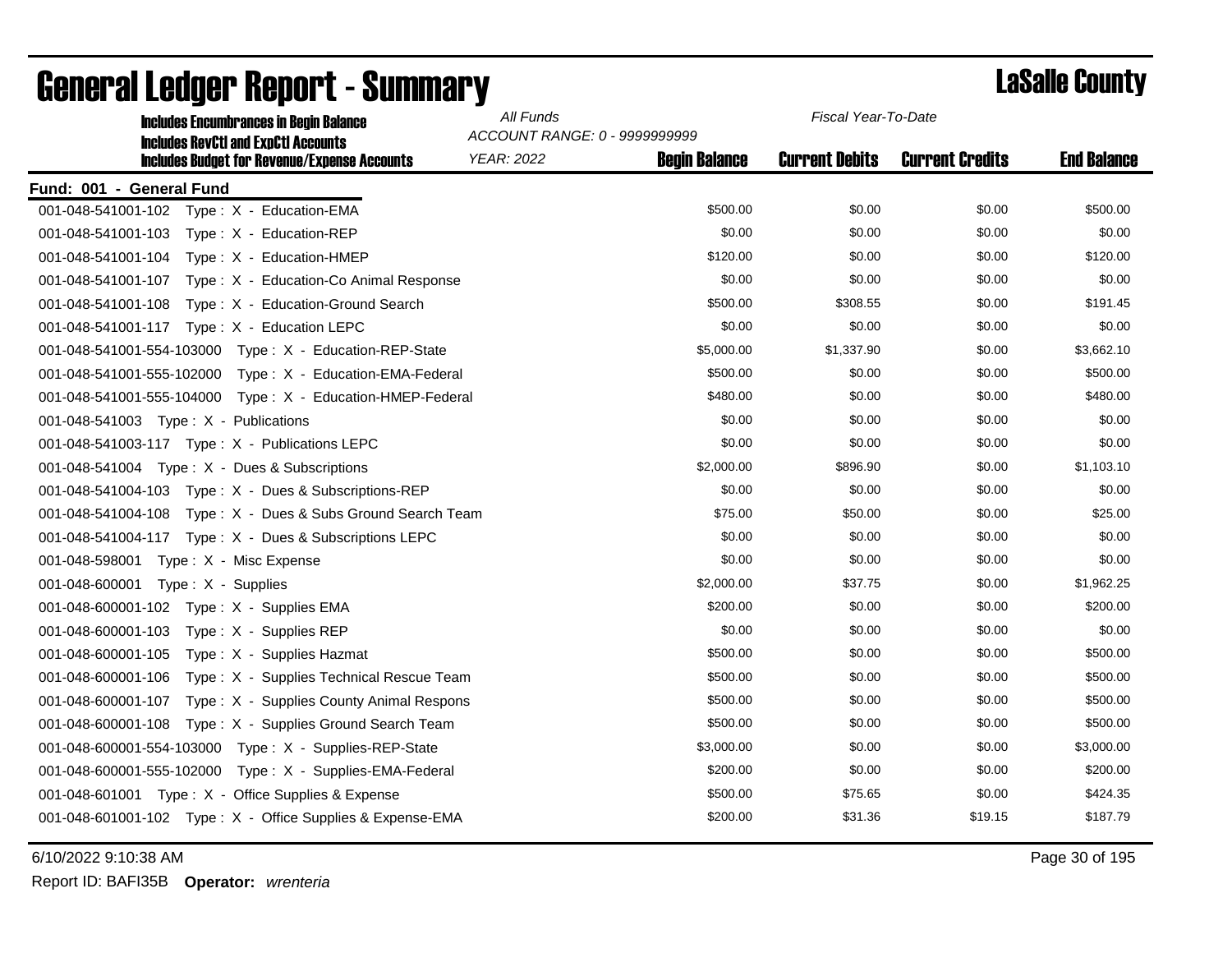| <b>Includes Encumbrances in Begin Balance</b>                                                     | All Funds<br>Fiscal Year-To-Date<br>ACCOUNT RANGE: 0 - 9999999999 |                      |                       |                        |                    |
|---------------------------------------------------------------------------------------------------|-------------------------------------------------------------------|----------------------|-----------------------|------------------------|--------------------|
| <b>Includes RevCtI and ExpCtI Accounts</b><br><b>Includes Budget for Revenue/Expense Accounts</b> | <b>YEAR: 2022</b>                                                 | <b>Begin Balance</b> | <b>Current Debits</b> | <b>Current Credits</b> | <b>End Balance</b> |
| Fund: 001 - General Fund                                                                          |                                                                   |                      |                       |                        |                    |
| 001-048-601001-103 Type: X - Office Supplies & Expense-REP                                        |                                                                   | \$0.00               | \$0.00                | \$0.00                 | \$0.00             |
| 001-048-601001-117  Type: X - Office Supplies & Expense LEPC                                      |                                                                   | \$0.00               | \$0.00                | \$0.00                 | \$0.00             |
| 001-048-601001-554-103000    Type: X - Office Supplies-REP-State                                  |                                                                   | \$500.00             | \$0.00                | \$0.00                 | \$500.00           |
| 001-048-601001-555-102000    Type: X - Office Supplies-EMA-Fedeal                                 |                                                                   | \$200.00             | \$31.36               | \$19.15                | \$187.79           |
| 001-048-601006  Type: X - Supplies-provisions                                                     |                                                                   | \$500.00             | \$498.39              | \$498.39               | \$500.00           |
| 001-048-701001 Type: X - Office Equipment Expense                                                 |                                                                   | \$0.00               | \$0.00                | \$0.00                 | \$0.00             |
| 001-048-701002 Type: X - Equipment Expense                                                        |                                                                   | \$0.00               | \$0.00                | \$0.00                 | \$0.00             |
| 001-048-701002-101 Type: X - Equipment Exp-Citizens Corp                                          |                                                                   | \$0.00               | \$0.00                | \$0.00                 | \$0.00             |
| 001-048-701002-103<br>Type: X - Equipment Expense-REP                                             |                                                                   | \$0.00               | \$0.00                | \$0.00                 | \$0.00             |
| 001-048-701002-105 Type: X - Equipment Expense-Hazmat                                             |                                                                   | \$0.00               | \$0.00                | \$0.00                 | \$0.00             |
| 001-048-701002-106<br>Type: X - Equipment Exp-Technical Rescue                                    |                                                                   | \$0.00               | \$0.00                | \$0.00                 | \$0.00             |
| 001-048-701002-107 Type: X - Equipment Exp-Co Animal Resp                                         |                                                                   | \$0.00               | \$0.00                | \$0.00                 | \$0.00             |
| 001-048-701002-108 Type: X - Equipment Exp-Ground Search                                          |                                                                   | \$0.00               | \$0.00                | \$0.00                 | \$0.00             |
| 001-048-701002-554-103000    Type: X - Equip Expense-REP-State                                    |                                                                   | \$5,000.00           | \$297.60              | \$0.00                 | \$4,702.40         |
| 001-048-702003 Type: X - Special Equip-warning Systems                                            |                                                                   | \$1,000.00           | \$0.00                | \$0.00                 | \$1,000.00         |
| 001-048-702003-103 Type: X - Special Equip-warning Systems                                        |                                                                   | \$0.00               | \$0.00                | \$0.00                 | \$0.00             |
| 001-048-704001-554-103000 Type: X - Software Purchase/licenses Sta                                |                                                                   | \$0.00               | \$0.00                | \$0.00                 | \$0.00             |
| 001-048-900000 Type: X - Payroll                                                                  |                                                                   | \$24,819.00          | \$25,454.12           | \$2,069.52             | \$1,434.40         |
| 001-048-900000-554 Type: X - Payroll-State                                                        |                                                                   | \$0.00               | \$0.00                | \$0.00                 | \$0.00             |
| 001-048-900000-554-103000<br>Type: X - Payroll-REP-State                                          |                                                                   | \$2,758.00           | \$0.00                | \$0.00                 | \$2,758.00         |
| 001-048-900000-554-103999<br>Type: X - Payroll-REP-Dept Hd-State                                  |                                                                   | \$6,398.00           | \$0.00                | \$0.00                 | \$6,398.00         |
| 001-048-900000-555-102000<br>Type: X - Payroll-EMA-Federal                                        |                                                                   | \$24,819.00          | \$0.00                | \$0.00                 | \$24,819.00        |
| Type: X - Payroll-EMA-Dept Hd-Fed<br>001-048-900000-555-102999                                    |                                                                   | \$28,793.00          | \$0.00                | \$0.00                 | \$28,793.00        |
| 001-048-900000-555-104000<br>Type: X - Payroll-HMEP-Federal                                       |                                                                   | \$2,758.00           | \$0.00                | \$0.00                 | \$2,758.00         |
| 001-048-900000-999 Type: X - Payroll Elected off/dept head                                        |                                                                   | \$28,793.00          | \$31,400.93           | \$2,866.31             | \$258.38           |
| 001-048-900100 Type: X - Part Time No Benefits                                                    |                                                                   | \$0.00               | \$0.00                | \$0.00                 | \$0.00             |
| 001-048-910000 Type: X - Overtime                                                                 |                                                                   | \$0.00               | \$0.00                | \$0.00                 | \$0.00             |

### General Ledger Report - Summary **Constants County** LaSalle County

6/10/2022 9:10:38 AM Page 31 of 195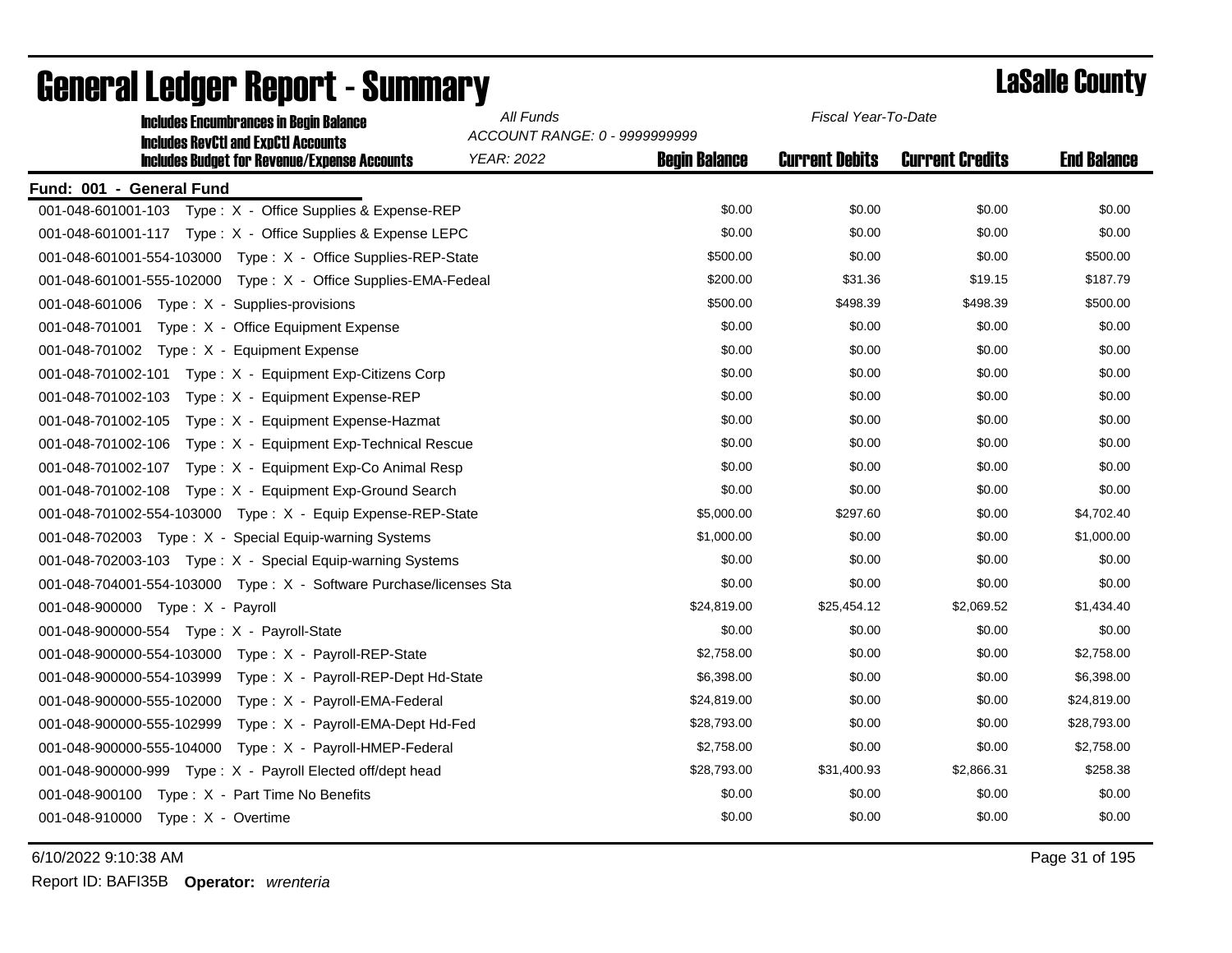| <b>Includes Encumbrances in Begin Balance</b><br><b>Includes RevCtI and ExpCtI Accounts</b> | All Funds<br>Fiscal Year-To-Date<br>ACCOUNT RANGE: 0 - 9999999999 |                      |                       |                        |                    |
|---------------------------------------------------------------------------------------------|-------------------------------------------------------------------|----------------------|-----------------------|------------------------|--------------------|
| <b>Includes Budget for Revenue/Expense Accounts</b>                                         | <b>YEAR: 2022</b>                                                 | <b>Begin Balance</b> | <b>Current Debits</b> | <b>Current Credits</b> | <b>End Balance</b> |
| Fund: 001 - General Fund                                                                    |                                                                   |                      |                       |                        |                    |
| 001-048-910001<br>Type: X - Holiday OT                                                      |                                                                   | \$0.00               | \$0.00                | \$0.00                 | \$0.00             |
| 001-049-404001<br>Type: X - Professional Services                                           |                                                                   | \$1,500.00           | \$500.00              | \$0.00                 | \$1,000.00         |
| 001-049-502006<br>Type: X - Maintenance-Software                                            |                                                                   | \$27,000.00          | \$25,920.00           | \$0.00                 | \$1,080.00         |
| 001-049-503001<br>Type: X - Travel                                                          |                                                                   | \$5,000.00           | \$1,235.00            | \$0.00                 | \$3,765.00         |
| 001-049-503001-130<br>Type: X - Mileage                                                     |                                                                   | \$0.00               | \$0.00                | \$0.00                 | \$0.00             |
| 001-049-503001-131<br>Type: X - Meals                                                       |                                                                   | \$0.00               | \$0.00                | \$0.00                 | \$0.00             |
| 001-049-503001-132<br>Type: X - Lodging                                                     |                                                                   | \$0.00               | \$0.00                | \$0.00                 | \$0.00             |
| Type: X - Airfare<br>001-049-503001-133                                                     |                                                                   | \$0.00               | \$0.00                | \$0.00                 | \$0.00             |
| 001-049-503001-134<br>Type: X - Transportation                                              |                                                                   | \$0.00               | \$0.00                | \$0.00                 | \$0.00             |
| 001-049-505001<br>Type: X - Vehicle Expense                                                 |                                                                   | \$0.00               | \$0.00                | \$0.00                 | \$0.00             |
| 001-049-541001<br>Type: X - Education                                                       |                                                                   | \$2,500.00           | \$1,489.78            | \$0.00                 | \$1,010.22         |
| Type: X - Publications<br>001-049-541003                                                    |                                                                   | \$8,500.00           | \$587.72              | \$0.00                 | \$7,912.28         |
| 001-049-541004<br>Type: X - Dues & Subscriptions                                            |                                                                   | \$350.00             | \$0.00                | \$0.00                 | \$350.00           |
| 001-049-598001<br>Type: X - Misc Expense                                                    |                                                                   | \$0.00               | \$0.00                | \$0.00                 | \$0.00             |
| 001-049-601001<br>Type: X - Office Supplies & Expense                                       |                                                                   | \$1,200.00           | \$2,973.83            | \$0.00                 | (\$1,773.83)       |
| 001-049-701001<br>Type: X - Office Equipment Expense                                        |                                                                   | \$7,000.00           | \$383.95              | \$0.00                 | \$6,616.05         |
| 001-049-704001<br>Type: X - Software Purchase/licenses                                      |                                                                   | \$3,700.00           | \$0.00                | \$0.00                 | \$3,700.00         |
| 001-049-900000<br>Type: X - Payroll                                                         |                                                                   | \$477,377.00         | \$255,903.24          | \$25,248.74            | \$246,722.50       |
| 001-049-900000-999<br>Type: X - Payroll Elected off/dept head                               |                                                                   | \$97,128.00          | \$52,299.66           | \$4,482.83             | \$49,311.17        |
| 001-049-900100<br>Type: X - Part Time No Benefits                                           |                                                                   | \$35,219.00          | \$19,962.14           | \$1,328.00             | \$16,584.86        |
| 001-049-900101<br>Type: X - Temp/Seasonal Help                                              |                                                                   | \$0.00               | \$0.00                | \$0.00                 | \$0.00             |
| 001-049-910000<br>Type: X - Overtime                                                        |                                                                   | \$0.00               | \$0.00                | \$0.00                 | \$0.00             |
| 001-050-404001<br>Type: X - Professional Services                                           |                                                                   | \$60,000.00          | \$0.00                | \$0.00                 | \$60,000.00        |
| 001-050-414001<br>Type: X - Add'l Hardware/license                                          |                                                                   | \$120,000.00         | \$82,280.55           | \$0.00                 | \$37,719.45        |
| 001-050-453001<br>Type: X - Election Judge Expense                                          |                                                                   | \$170,000.00         | \$0.00                | \$0.00                 | \$170,000.00       |
| 001-050-453002<br>Type: X - Election Worker Expense                                         |                                                                   | \$1,000.00           | \$0.00                | \$0.00                 | \$1,000.00         |
| 001-050-454001<br>Type: X - Supervisors Pay                                                 |                                                                   | \$5,550.00           | \$0.00                | \$0.00                 | \$5,550.00         |

### General Ledger Report - Summary **Lassing County**

6/10/2022 9:10:38 AM Page 32 of 195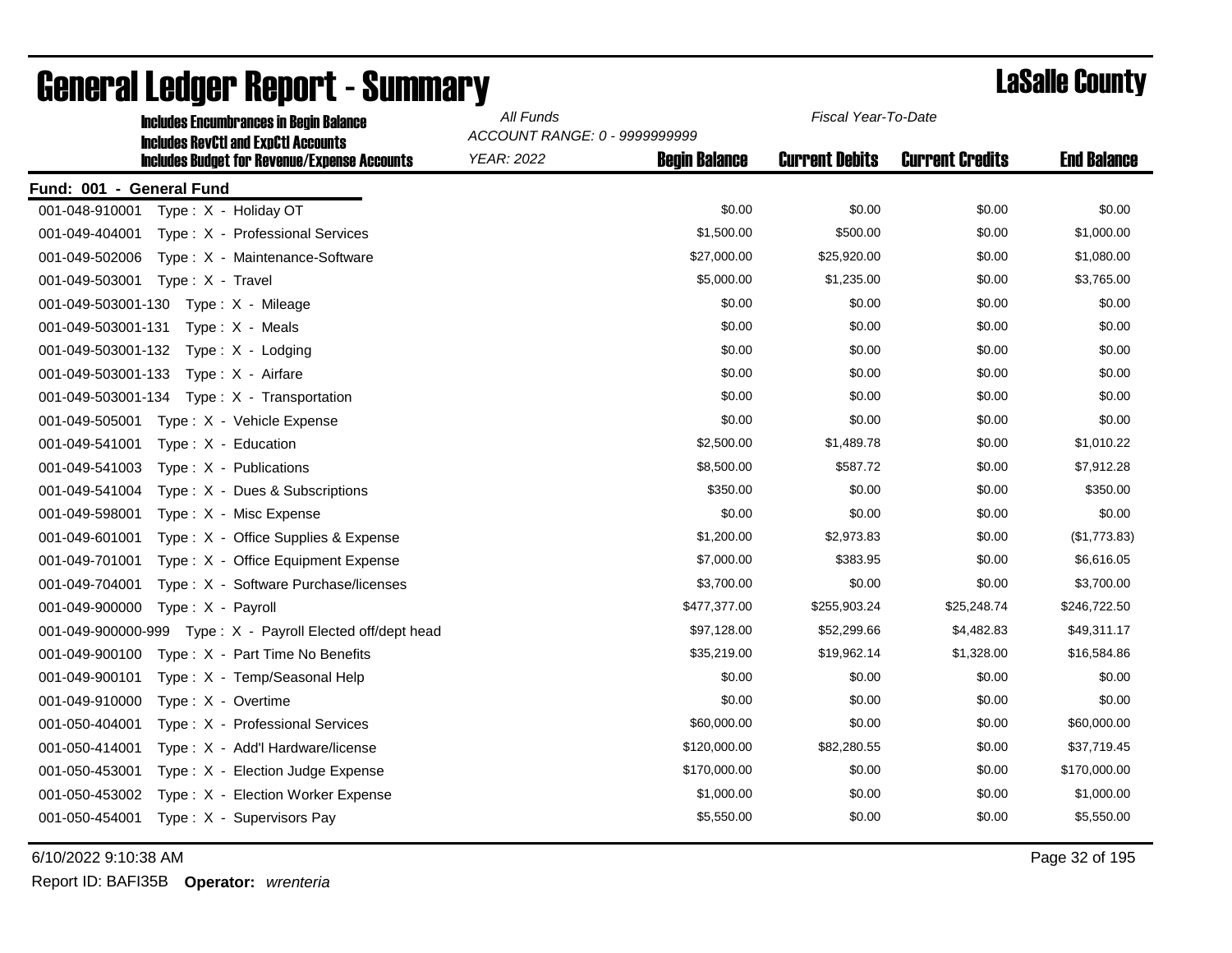| <b>Includes Encumbrances in Begin Balance</b><br><b>Includes RevCtI and ExpCtI Accounts</b> | All Funds<br>Fiscal Year-To-Date<br>ACCOUNT RANGE: 0 - 9999999999 |                      |                       |                        |                    |
|---------------------------------------------------------------------------------------------|-------------------------------------------------------------------|----------------------|-----------------------|------------------------|--------------------|
| <b>Includes Budget for Revenue/Expense Accounts</b>                                         | <b>YEAR: 2022</b>                                                 | <b>Begin Balance</b> | <b>Current Debits</b> | <b>Current Credits</b> | <b>End Balance</b> |
| Fund: 001 - General Fund                                                                    |                                                                   |                      |                       |                        |                    |
| 001-050-490000-204 Type: X - Transfer to 028 Cap Improv                                     |                                                                   | \$0.00               | \$0.00                | \$0.00                 | \$0.00             |
| Type: X - Maintenance & Repair-Equipment<br>001-050-502001                                  |                                                                   | \$750.00             | \$0.00                | \$0.00                 | \$750.00           |
| 001-050-502003<br>Type: X - Maintenance & Repair-Bldg                                       |                                                                   | \$0.00               | \$0.00                | \$0.00                 | \$0.00             |
| 001-050-502006<br>Type: X - Maintenance-Software                                            |                                                                   | \$40,000.00          | \$24,044.70           | \$0.00                 | \$15,955.30        |
| 001-050-502008<br>Type: X - Maintenance-service Contract                                    |                                                                   | \$1,000.00           | \$195.32              | \$0.00                 | \$804.68           |
| 001-050-503001<br>Type: X - Travel                                                          |                                                                   | \$0.00               | \$0.00                | \$0.00                 | \$0.00             |
| 001-050-503001-130 Type: X - Mileage                                                        |                                                                   | \$0.00               | \$0.00                | \$0.00                 | \$0.00             |
| 001-050-503001-131<br>Type: X - Meals                                                       |                                                                   | \$0.00               | \$0.00                | \$0.00                 | \$0.00             |
| 001-050-503001-132<br>Type: X - Lodging                                                     |                                                                   | \$0.00               | \$0.00                | \$0.00                 | \$0.00             |
| 001-050-503001-133<br>Type: X - Airfare                                                     |                                                                   | \$0.00               | \$0.00                | \$0.00                 | \$0.00             |
| 001-050-503001-134<br>Type: X - Transportation                                              |                                                                   | \$0.00               | \$0.00                | \$0.00                 | \$0.00             |
| 001-050-503005<br>Type: X - Mileage-election Training                                       |                                                                   | \$3,000.00           | \$0.00                | \$0.00                 | \$3,000.00         |
| 001-050-510004<br>Type: X - Telephone                                                       |                                                                   | \$2,000.00           | \$196.52              | \$0.00                 | \$1,803.48         |
| 001-050-511002<br>Type: X - Rent-polling Places                                             |                                                                   | \$20,000.00          | \$0.00                | \$0.00                 | \$20,000.00        |
| 001-050-511003<br>Type: X - Rent-equipment                                                  |                                                                   | \$500.00             | \$0.00                | \$0.00                 | \$500.00           |
| 001-050-540002<br>Type: X - Postage-registration                                            |                                                                   | \$0.00               | \$0.00                | \$0.00                 | \$0.00             |
| 001-050-540005<br>Type: X - Postage-voter Information                                       |                                                                   | \$2,000.00           | \$966.00              | \$0.00                 | \$1,034.00         |
| 001-050-541001<br>Type: X - Education                                                       |                                                                   | \$500.00             | \$39.36               | \$0.00                 | \$460.64           |
| 001-050-541003<br>Type : $X -$ Publications                                                 |                                                                   | \$19,000.00          | \$1,081.63            | \$0.00                 | \$17,918.37        |
| 001-050-541006<br>Type: X - Printing                                                        |                                                                   | \$48,000.00          | \$14,523.84           | \$0.00                 | \$33,476.16        |
| 001-050-598001<br>Type: X - Misc Expense                                                    |                                                                   | \$0.00               | \$0.00                | \$0.00                 | \$0.00             |
| 001-050-601001<br>Type: X - Office Supplies & Expense                                       |                                                                   | \$5,000.00           | \$3,589.76            | \$0.00                 | \$1,410.24         |
| 001-050-601013<br>Type: X - Supplies-misc Election Expense                                  |                                                                   | \$7,500.00           | \$2,609.95            | \$0.00                 | \$4,890.05         |
| 001-050-602001<br>Type: X - Material-repairs                                                |                                                                   | \$0.00               | \$0.00                | \$0.00                 | \$0.00             |
| 001-050-608001<br>$Type: X - Maps$                                                          |                                                                   | \$500.00             | \$0.00                | \$0.00                 | \$500.00           |
| 001-050-701001<br>Type: X - Office Equipment Expense                                        |                                                                   | \$0.00               | \$0.00                | \$0.00                 | \$0.00             |
| 001-050-704001<br>Type: X - Software Purchase/licenses                                      |                                                                   | \$0.00               | \$0.00                | \$0.00                 | \$0.00             |

6/10/2022 9:10:38 AM Page 33 of 195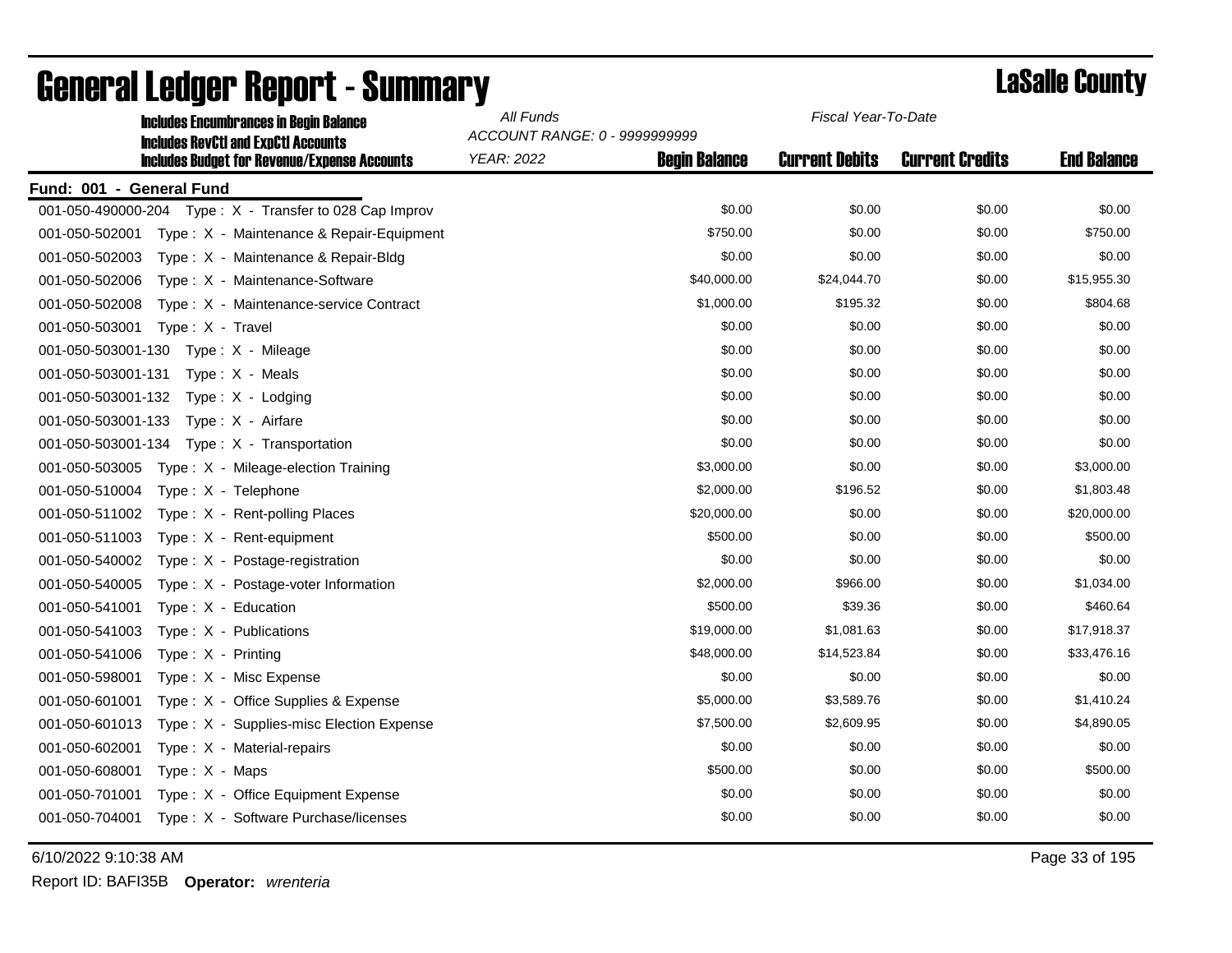|                          | <b>Includes Encumbrances in Begin Balance</b><br><b>Includes RevCtI and ExpCtI Accounts</b> | All Funds<br>Fiscal Year-To-Date<br>ACCOUNT RANGE: 0 - 9999999999 |                      |                       |                        |                    |
|--------------------------|---------------------------------------------------------------------------------------------|-------------------------------------------------------------------|----------------------|-----------------------|------------------------|--------------------|
|                          | <b>Includes Budget for Revenue/Expense Accounts</b>                                         | <b>YEAR: 2022</b>                                                 | <b>Begin Balance</b> | <b>Current Debits</b> | <b>Current Credits</b> | <b>End Balance</b> |
| Fund: 001 - General Fund |                                                                                             |                                                                   |                      |                       |                        |                    |
|                          | 001-050-799999-150 Type: X - Elections-Moveable Equipment                                   |                                                                   | \$0.00               | \$0.00                | \$0.00                 | \$0.00             |
| 001-050-900000           | Type: X - Payroll                                                                           |                                                                   | \$226,977.00         | \$124,351.51          | \$10,883.62            | \$113,509.11       |
| 001-050-900100           | Type: X - Part Time No Benefits                                                             |                                                                   | \$0.00               | \$0.00                | \$0.00                 | \$0.00             |
| 001-050-900101           | Type: X - Temp/Seasonal Help                                                                |                                                                   | \$0.00               | \$0.00                | \$0.00                 | \$0.00             |
| 001-050-910000           | Type: X - Overtime                                                                          |                                                                   | \$3,500.00           | \$1,150.02            | \$0.00                 | \$2,349.98         |
| 001-051-541001           | Type: X - Education                                                                         |                                                                   | \$0.00               | \$0.00                | \$0.00                 | \$0.00             |
| 001-051-598001           | Type: X - Misc Expense                                                                      |                                                                   | \$250.00             | \$0.00                | \$0.00                 | \$250.00           |
| 001-051-600001           | Type: X - Supplies                                                                          |                                                                   | \$500.00             | \$0.00                | \$0.00                 | \$500.00           |
| 001-051-613005           | Type: X - Uniforms                                                                          |                                                                   | \$1,000.00           | \$598.97              | \$0.00                 | \$401.03           |
| 001-051-701002           | Type: X - Equipment Expense                                                                 |                                                                   | \$0.00               | \$0.00                | \$0.00                 | \$0.00             |
| 001-051-900000           | Type: X - Payroll                                                                           |                                                                   | \$344,699.00         | \$191,763.03          | \$22,933.84            | \$175,869.81       |
| 001-051-900100           | Type: X - Part Time No Benefits                                                             |                                                                   | \$36,000.00          | \$34,578.00           | \$2,788.00             | \$4,210.00         |
| 001-051-900101           | Type: X - Temp/Seasonal Help                                                                |                                                                   | \$0.00               | \$0.00                | \$0.00                 | \$0.00             |
| 001-051-910000           | Type: X - Overtime                                                                          |                                                                   | \$20,000.00          | \$10,390.63           | \$912.17               | \$10,521.54        |
| 001-051-910001           | Type: X - Holiday OT                                                                        |                                                                   | \$0.00               | \$0.00                | \$0.00                 | \$0.00             |
| 001-052-404007           | Type: X - Prof Services-physicans/drug                                                      |                                                                   | \$961,571.00         | \$411,529.85          | \$0.00                 | \$550,041.15       |
| 001-052-467001           | Type: X - Out Of Co. Prisoner Housing                                                       |                                                                   | \$500.00             | \$0.00                | \$0.00                 | \$500.00           |
| 001-052-502001           | Type: X - Maintenance & Repair-Equipment                                                    |                                                                   | \$15,000.00          | \$2,426.00            | \$0.00                 | \$12,574.00        |
| 001-052-502008           | Type: X - Maintenance-service Contract                                                      |                                                                   | \$13,300.00          | \$8,259.00            | \$0.00                 | \$5,041.00         |
| 001-052-502010           | Type: X - Maintenance-live Scan Mnt Fee                                                     |                                                                   | \$3,600.00           | \$6,990.00            | \$0.00                 | (\$3,390.00)       |
| 001-052-503001           | Type: X - Travel/Meals/Lodging                                                              |                                                                   | \$5,600.00           | \$1,165.32            | \$0.00                 | \$4,434.68         |
| 001-052-541001           | Type: X - Education                                                                         |                                                                   | \$17,000.00          | \$8,289.58            | \$0.00                 | \$8,710.42         |
| 001-052-541021           | Type: X - Education-pti                                                                     |                                                                   | \$17,000.00          | \$7,890.00            | \$0.00                 | \$9,110.00         |
| 001-052-598001           | Type: X - Misc Expense                                                                      |                                                                   | \$500.00             | \$1.63                | \$0.00                 | \$498.37           |
| 001-052-600001           | Type: X - Supplies                                                                          |                                                                   | \$1,400.00           | \$0.00                | \$0.00                 | \$1,400.00         |
| 001-052-601001           | Type: X - Office Supplies & Expense                                                         |                                                                   | \$2,600.00           | \$1,546.18            | \$0.00                 | \$1,053.82         |
| 001-052-601006           | Type: X - Supplies-provisions                                                               |                                                                   | \$270,000.00         | \$156,493.09          | \$0.00                 | \$113,506.91       |
|                          |                                                                                             |                                                                   |                      |                       |                        |                    |

### General Ledger Report - Summary **County County LaSalle County**

6/10/2022 9:10:38 AM Page 34 of 195

Report ID: BAFI35B **Operator:** *wrenteria*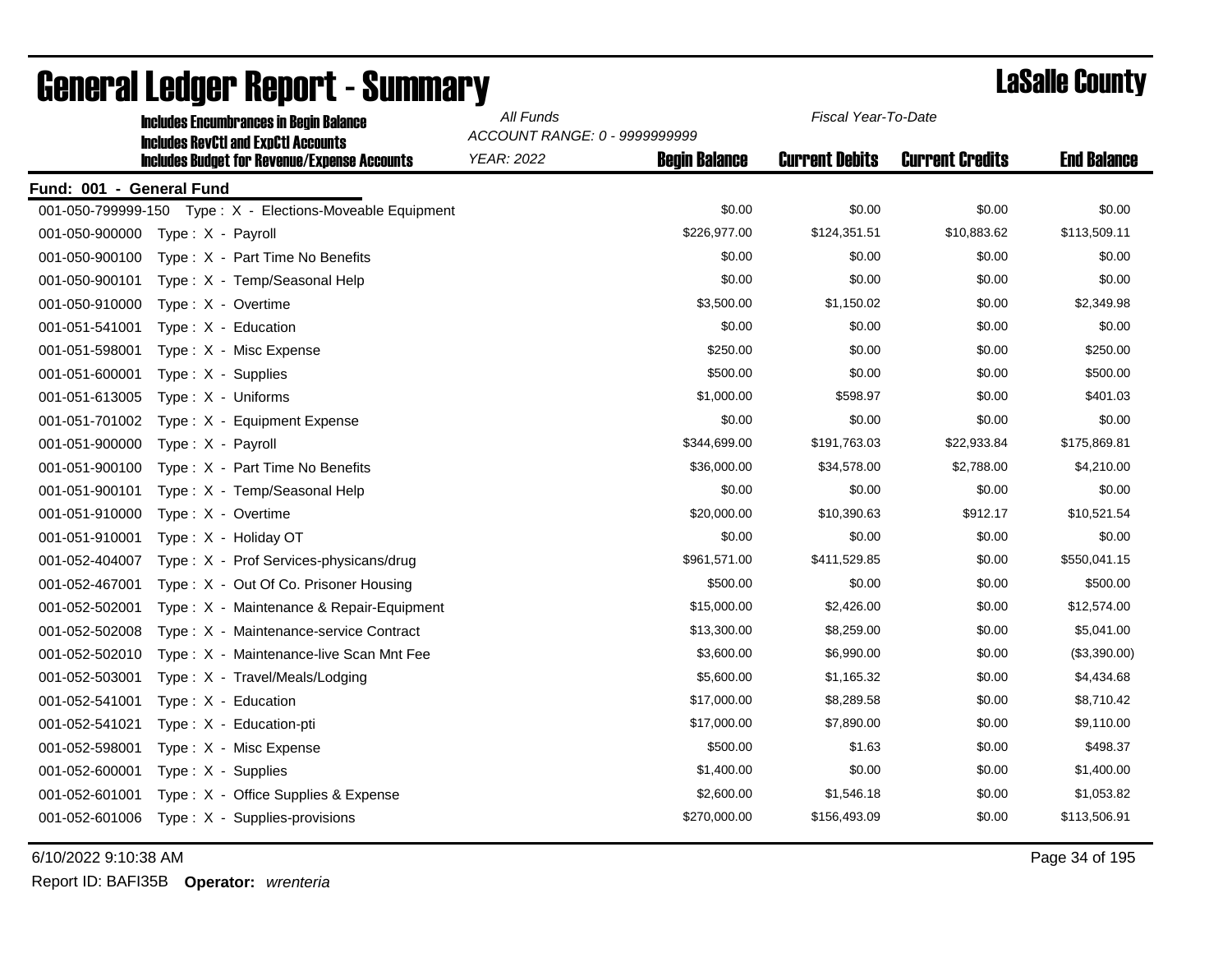| <b>Includes Encumbrances in Begin Balance</b>                                                     | All Funds                                      | ACCOUNT RANGE: 0 - 9999999999 | Fiscal Year-To-Date   |                                  |                     |
|---------------------------------------------------------------------------------------------------|------------------------------------------------|-------------------------------|-----------------------|----------------------------------|---------------------|
| <b>Includes RevCtI and ExpCtI Accounts</b><br><b>Includes Budget for Revenue/Expense Accounts</b> | <b>YEAR: 2022</b>                              | <b>Begin Balance</b>          | <b>Current Debits</b> | <b>Current Credits</b>           | <b>End Balance</b>  |
| Fund: 001 - General Fund                                                                          |                                                |                               |                       |                                  |                     |
| 001-052-601007<br>Type: X - Supplies-inmate                                                       |                                                | \$5,000.00                    | \$5.62                | \$0.00                           | \$4,994.38          |
| 001-052-601008<br>Type: X - Supplies-jail                                                         |                                                | \$16,500.00                   | \$5,907.80            | \$191.92                         | \$10,784.12         |
| 001-052-601015<br>Type: X - Supplies-laundry/cleaning                                             |                                                | \$11,500.00                   | \$11,031.84           | \$0.00                           | \$468.16            |
| 001-052-613005<br>Type: X - Uniforms                                                              |                                                | \$6,000.00                    | \$8,165.96            | \$0.00                           | (\$2,165.96)        |
| 001-052-613006<br>Type: X - Radios/Maint/Batteries                                                |                                                | \$0.00                        | \$29,755.28           | \$0.00                           | (\$29,755.28)       |
| 001-052-701001<br>Type: X - Office Equipment Expense                                              |                                                | \$5,700.00                    | \$189.99              | \$0.00                           | \$5,510.01          |
| 001-052-701002<br>Type: X - Equipment Expense                                                     |                                                | \$0.00                        | \$0.00                | \$0.00                           | \$0.00              |
| 001-052-704001<br>Type: X - Software Purchase/licenses                                            |                                                | \$935.00                      | \$748.98              | \$0.00                           | \$186.02            |
| 001-052-900000<br>Type: X - Payroll                                                               |                                                | \$4,300,366.00                | \$2,130,449.25        | \$167,837.10                     | \$2,337,753.85      |
| Type : $X - Part$ Time No Benefits<br>001-052-900100                                              |                                                | \$0.00                        | \$0.00                | \$0.00                           | \$0.00              |
| 001-052-900101<br>Type: X - Temp/Seasonal Help                                                    |                                                | \$0.00                        | \$0.00                | \$0.00                           | \$0.00              |
| 001-052-910000<br>Type: X - Overtime                                                              |                                                | \$600,000.00                  | \$490,844.13          | \$76,064.72                      | \$185,220.59        |
| 001-508-313035-555<br>Type: R - CURE(1) Program-County Federal                                    |                                                | \$0.00                        | \$0.00                | \$0.00                           | \$0.00              |
| Type : $X -$ Transfer from other Funds Trsf<br>001-508-390000-188                                 |                                                | \$0.00                        | \$0.00                | \$0.00                           | \$0.00              |
| Type: X - Transfer from other Funds Trsf<br>001-508-390000-244                                    |                                                | \$0.00                        | \$0.00                | \$0.00                           | \$0.00              |
| Type: X - Supplies Federal Grant Funds<br>001-510-600001-555                                      |                                                | \$0.00                        | \$0.00                | \$0.00                           | \$0.00              |
|                                                                                                   | Fund: 001 - General Fund                       | \$65,585,014.00<br>Totals:    | \$54,408,330.85       | \$50,971,796.50                  | \$38,986,558.91     |
|                                                                                                   | <b>Total Fund Revenues:</b><br>\$11,580,960.37 | <b>Total Fund Expenses:</b>   | \$15,017,494.72       | <b>Net Revenue Over Expense:</b> | $($ \$3,436,534.35) |

# **General Ledger Report - Summary Lassalle County**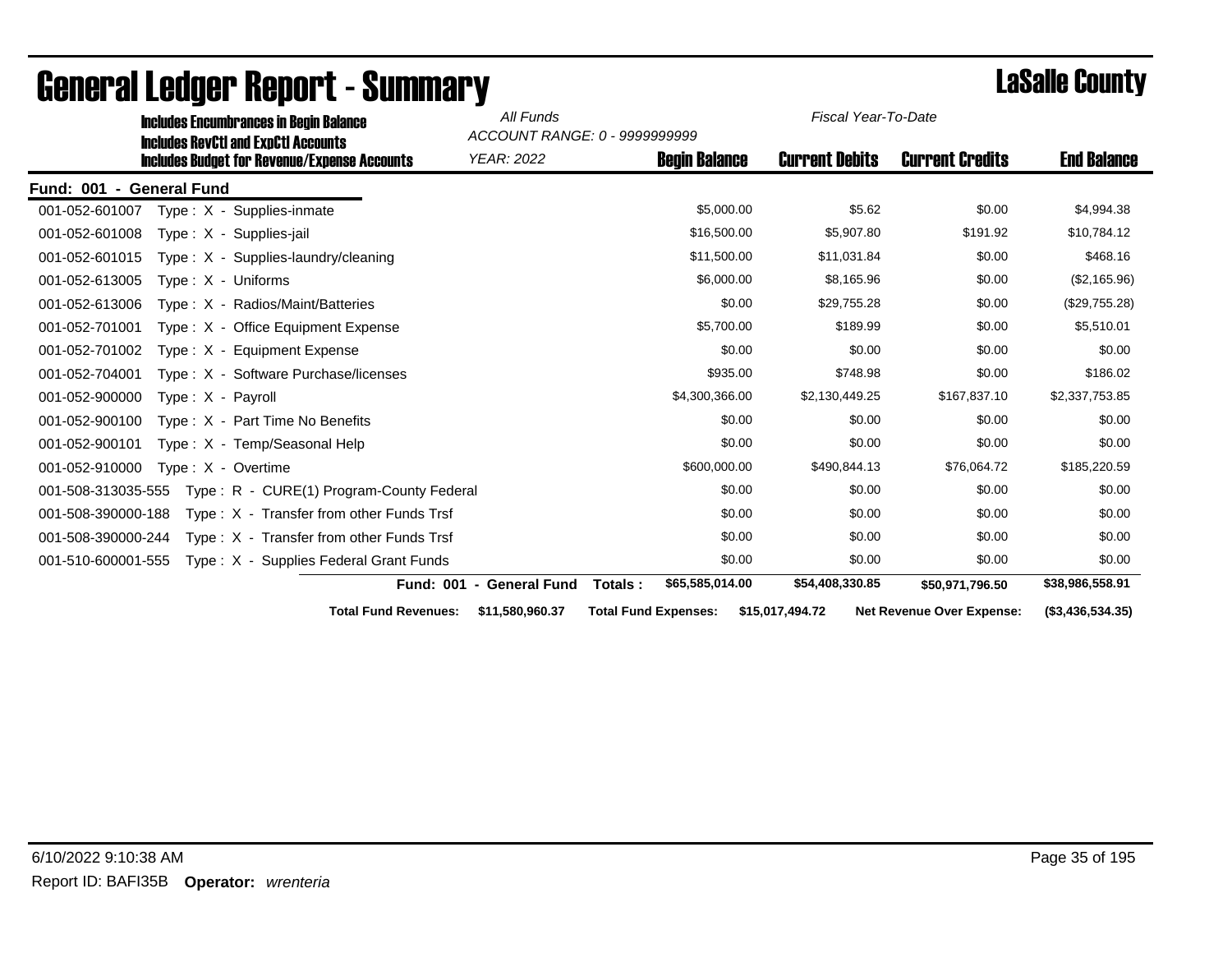|                            | <b>Includes Encumbrances in Begin Balance</b>       | All Funds<br>Fiscal Year-To-Date<br>ACCOUNT RANGE: 0 - 9999999999 |                      |                       |                        |                    |
|----------------------------|-----------------------------------------------------|-------------------------------------------------------------------|----------------------|-----------------------|------------------------|--------------------|
|                            | <b>Includes RevCtI and ExpCtI Accounts</b>          |                                                                   |                      |                       |                        |                    |
|                            | <b>Includes Budget for Revenue/Expense Accounts</b> | <b>YEAR: 2022</b>                                                 | <b>Begin Balance</b> | <b>Current Debits</b> | <b>Current Credits</b> | <b>End Balance</b> |
| Fund: 002 - Detention Home |                                                     |                                                                   |                      |                       |                        |                    |
| 002-000-101001             | Type: A - Cash Account                              |                                                                   | \$1,817,469.72       | \$663,949.84          | \$844,744.06           | \$1,636,675.50     |
| 002-000-102001             | Type: A - Cash On Hand-Petty Cash                   |                                                                   | \$0.00               | \$0.00                | \$0.00                 | \$0.00             |
| 002-000-103001             | Type: A - Imprest Cash In Bank-general              |                                                                   | \$0.00               | \$0.00                | \$0.00                 | \$0.00             |
| 002-000-103003             | Type: A - Cash In Bank-patient Trust                |                                                                   | \$0.00               | \$0.00                | \$0.00                 | \$0.00             |
| 002-000-104001             | Type: A - Prepaid Walmart Card                      |                                                                   | \$250.00             | \$0.00                | \$0.00                 | \$250.00           |
| 002-000-121001             | Type: A - Investments                               |                                                                   | \$0.00               | \$0.00                | \$0.00                 | \$0.00             |
| 002-000-122001             | Type: A - Accrued Interest-Investments              |                                                                   | \$4,125.22           | \$0.00                | \$0.00                 | \$4,125.22         |
| 002-000-131001             | Type: A - Property Taxes Receivable                 |                                                                   | \$419,247.77         | \$0.00                | \$0.00                 | \$419,247.77       |
| 002-000-132001             | Type: A - Allow For Loss-Prop Tax                   |                                                                   | \$0.00               | \$0.00                | \$0.00                 | \$0.00             |
| 002-000-145001             | Type: A - Other Accts Receivable                    |                                                                   | \$133,984.93         | \$0.00                | \$0.00                 | \$133,984.93       |
| 002-000-145006             | Type: A - A/R-Food Subsidy                          |                                                                   | \$0.00               | \$0.00                | \$0.00                 | \$0.00             |
| 002-000-146001             | Type: A - Prepaid Expense                           |                                                                   | \$0.00               | \$0.00                | \$0.00                 | \$0.00             |
| 002-000-170001             | Type: A - Due From Other Funds                      |                                                                   | \$0.00               | \$0.00                | \$0.00                 | \$0.00             |
| 002-000-190001             | Type: A - Due From Other Gov'tl Units               |                                                                   | \$0.00               | \$0.00                | \$0.00                 | \$0.00             |
| 002-000-200001             | Type: L - Compensated Abscences                     |                                                                   | \$0.00               | \$0.00                | \$0.00                 | \$0.00             |
| 002-000-201001             | Type: L - Accounts Payable                          |                                                                   | (\$5,845.77)         | \$86,712.26           | \$83,547.62            | (\$2,681.13)       |
| 002-000-201002             | Type: L - Accounts Payable-Patient Trust            |                                                                   | (\$203.62)           | \$0.00                | \$0.00                 | (\$203.62)         |
| 002-000-203001             | Type: L - Payroll Payable                           |                                                                   | (\$51,224.63)        | \$51,224.63           | \$0.00                 | \$0.00             |
| 002-000-203002             | Type: L - Benefits Payable                          |                                                                   | \$0.00               | \$105,704.45          | \$105,704.45           | \$0.00             |
| 002-000-203003             | Type: L - Deductions Payable                        |                                                                   | \$0.00               | \$0.00                | \$0.00                 | \$0.00             |
| 002-000-210002             | Type: L - Contracts Payable                         |                                                                   | \$0.00               | \$0.00                | \$0.00                 | \$0.00             |
| 002-000-231001             | Type: L - Deferred Revenue                          |                                                                   | (\$416,534.00)       | \$0.00                | \$0.00                 | (\$416,534.00)     |
| 002-000-270001             | Type: L - Due To Other Funds                        |                                                                   | \$0.00               | \$0.00                | \$0.00                 | \$0.00             |
| 002-000-270004             | Type: L - Due To Imrf                               |                                                                   | \$0.00               | \$0.00                | \$0.00                 | \$0.00             |
| 002-000-275001             | Type: L - Due To Other Taxing Entities              |                                                                   | \$0.00               | \$0.00                | \$0.00                 | \$0.00             |
| 002-000-280001             | Type: L - Anticipation Warrants Payable             |                                                                   | \$0.00               | \$0.00                | \$0.00                 | \$0.00             |
| 002-000-293001             | Type: L - Revenue Control                           |                                                                   | \$0.00               | \$92,581.99           | \$658,764.84           | $($ \$566,182.85)  |
|                            |                                                     |                                                                   |                      |                       |                        |                    |

### General Ledger Report - Summary **County County** LaSalle County

6/10/2022 9:10:38 AM Page 36 of 195

Report ID: BAFI35B **Operator:** *wrenteria*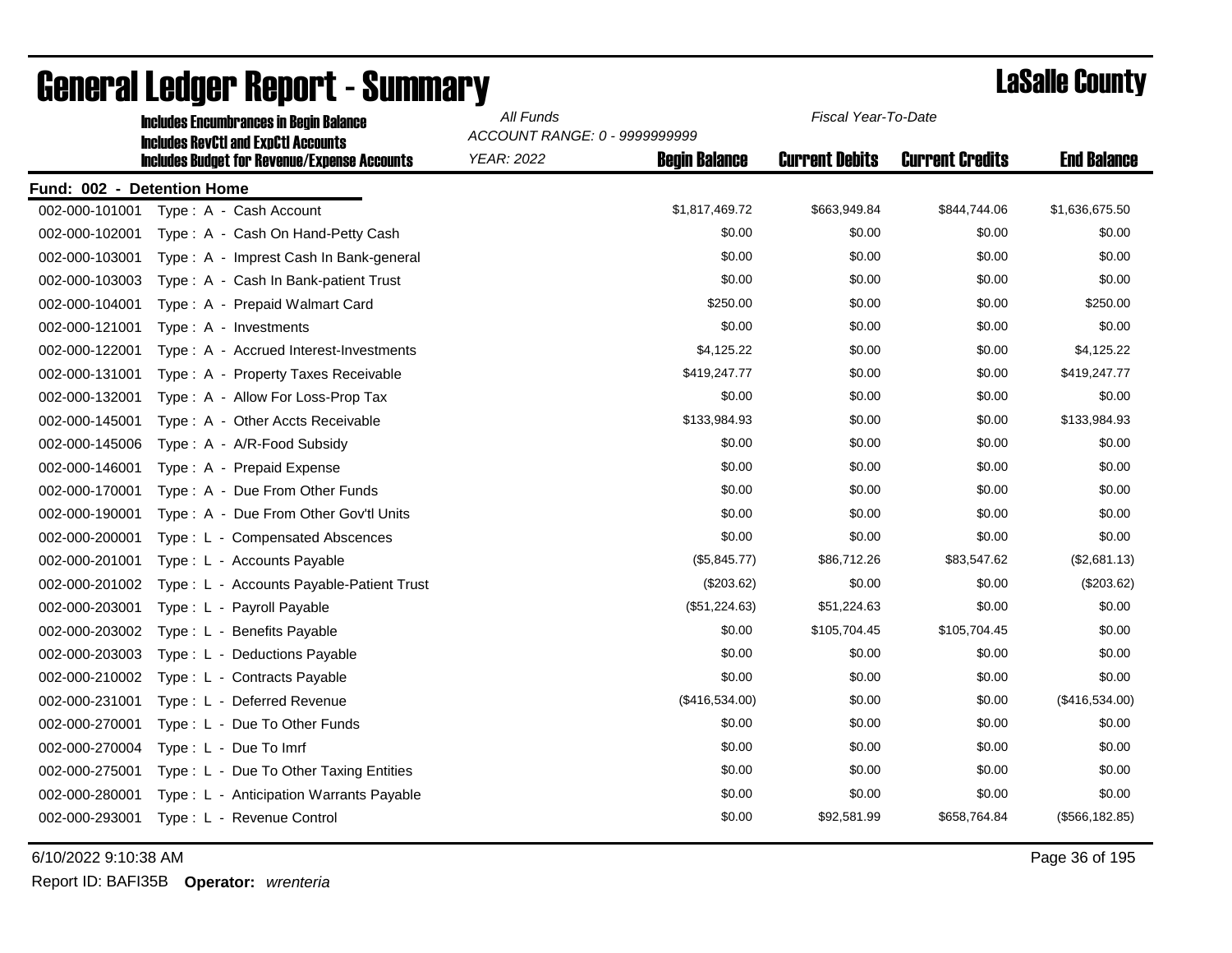| <b>Includes Encumbrances in Begin Balance</b><br><b>Includes RevCtI and ExpCtI Accounts</b> | All Funds         | Fiscal Year-To-Date<br>ACCOUNT RANGE: 0 - 9999999999 |                       |                        |                    |  |
|---------------------------------------------------------------------------------------------|-------------------|------------------------------------------------------|-----------------------|------------------------|--------------------|--|
| <b>Includes Budget for Revenue/Expense Accounts</b>                                         | <b>YEAR: 2022</b> | <b>Begin Balance</b>                                 | <b>Current Debits</b> | <b>Current Credits</b> | <b>End Balance</b> |  |
| Fund: 002 - Detention Home                                                                  |                   |                                                      |                       |                        |                    |  |
| 002-000-294001<br>Type: L - Expense Control                                                 |                   | \$0.00                                               | \$748,997.43          | \$56,409.63            | \$692,587.80       |  |
| 002-000-295001<br>Type: L - Fund Balance                                                    |                   | (\$1,901,269.62)                                     | \$0.00                | \$0.00                 | (\$1,901,269.62)   |  |
| 002-000-301001<br>Type: R - Tax Levy                                                        |                   | \$439,996.00                                         | \$10,640.33           | \$10,640.33            | \$439,996.00       |  |
| 002-000-301002<br>Type: R - Personal Property Repl Tax                                      |                   | \$30,000.00                                          | \$1,746.37            | \$39,755.97            | (\$8,009.60)       |  |
| 002-000-308001<br>Type: R - Interest Income                                                 |                   | \$4,000.00                                           | \$32.51               | \$3,641.31             | \$391.20           |  |
| 002-000-312001<br>Type: R - Resident Charges                                                |                   | \$5,000.00                                           | \$0.00                | \$10,285.00            | (\$5,285.00)       |  |
| 002-000-312002<br>Type: R - Detention Fees                                                  |                   | \$0.00                                               | \$0.00                | \$0.00                 | \$0.00             |  |
| 002-000-312003<br>Type: R - Income-pay Tel Of America                                       |                   | \$500.00                                             | \$0.00                | \$53.82                | \$446.18           |  |
| 002-000-312004<br>Type: R - State Board Of Education                                        |                   | \$100,000.00                                         | \$0.00                | \$35,892.00            | \$64,108.00        |  |
| 002-000-312005<br>Type: R - Salary Reimb-jvnl Prob Officer                                  |                   | \$1,000,000.00                                       | \$80,162.78           | \$549,149.83           | \$531,012.95       |  |
| 002-000-312006<br>Type: R - State & Fed Milk & Food Reimb                                   |                   | \$12,000.00                                          | \$0.00                | \$9,255.46             | \$2,744.54         |  |
| 002-000-312008<br>Type: R - Federal Grants & Allotments                                     |                   | \$0.00                                               | \$0.00                | \$0.00                 | \$0.00             |  |
| 002-000-312009<br>Type: R - State Milk & Food Reimb                                         |                   | \$0.00                                               | \$0.00                | \$91.12                | (\$91.12)          |  |
| 002-000-350001<br>Type: R - Miscellaneous Income                                            |                   | \$0.00                                               | \$0.00                | \$0.00                 | \$0.00             |  |
|                                                                                             |                   | \$99,025.00                                          | \$0.00                | \$0.00                 | \$99,025.00        |  |
| Type: R - REIMB FROM INSURANCE FUND<br>002-000-390016                                       |                   | \$0.00                                               | \$0.00                | \$0.00                 | \$0.00             |  |
| Type: R - REIMB FROM PUBLIC SAFETY FUND<br>002-000-390033                                   |                   | \$0.00                                               | \$0.00                | \$0.00                 | \$0.00             |  |
| 002-000-399001<br>Type: R - Fund Balance Use                                                |                   | \$14,902.00                                          | \$0.00                | \$0.00                 | \$14,902.00        |  |
| 002-000-404012<br>Type: X - Prof Services-psychological                                     |                   | \$500.00                                             | \$0.00                | \$0.00                 | \$500.00           |  |
| 002-000-405001<br>Type: X - Contract-physician's Contract                                   |                   | \$96,697.00                                          | \$49,224.28           | \$0.00                 | \$47,472.72        |  |
| 002-000-442001<br>Type: X - Hospital And Emergency Care                                     |                   | \$1,000.00                                           | \$0.00                | \$0.00                 | \$1,000.00         |  |
| 002-000-447001<br>Type: X - Exelon Settlement                                               |                   | \$0.00                                               | \$0.00                | \$0.00                 | \$0.00             |  |
| Type: X - Transfer to 001 Gen Fd<br>002-000-490000-180                                      |                   | \$1,920.00                                           | \$0.00                | \$0.00                 | \$1,920.00         |  |
| 002-000-490000-204<br>Type : $X -$ Transfer to 028 Cap Improv                               |                   | \$0.00                                               | \$0.00                | \$0.00                 | \$0.00             |  |
| Type: X - Transfer to 098 Health Ins<br>002-000-490000-242                                  |                   | \$9,000.00                                           | \$0.00                | \$0.00                 | \$9,000.00         |  |
| 002-000-502002 Type: X - Maintenance & Repair- Vehicles                                     |                   | \$700.00                                             | \$0.00                | \$0.00                 | \$700.00           |  |
| 002-000-502003 Type: X - Maintenance & Repair-Bldg                                          |                   | \$15,000.00                                          | \$0.00                | \$5,185.00             | \$20,185.00        |  |

## General Ledger Report - Summary **Lassing Service Report - Summary**

6/10/2022 9:10:38 AM Page 37 of 195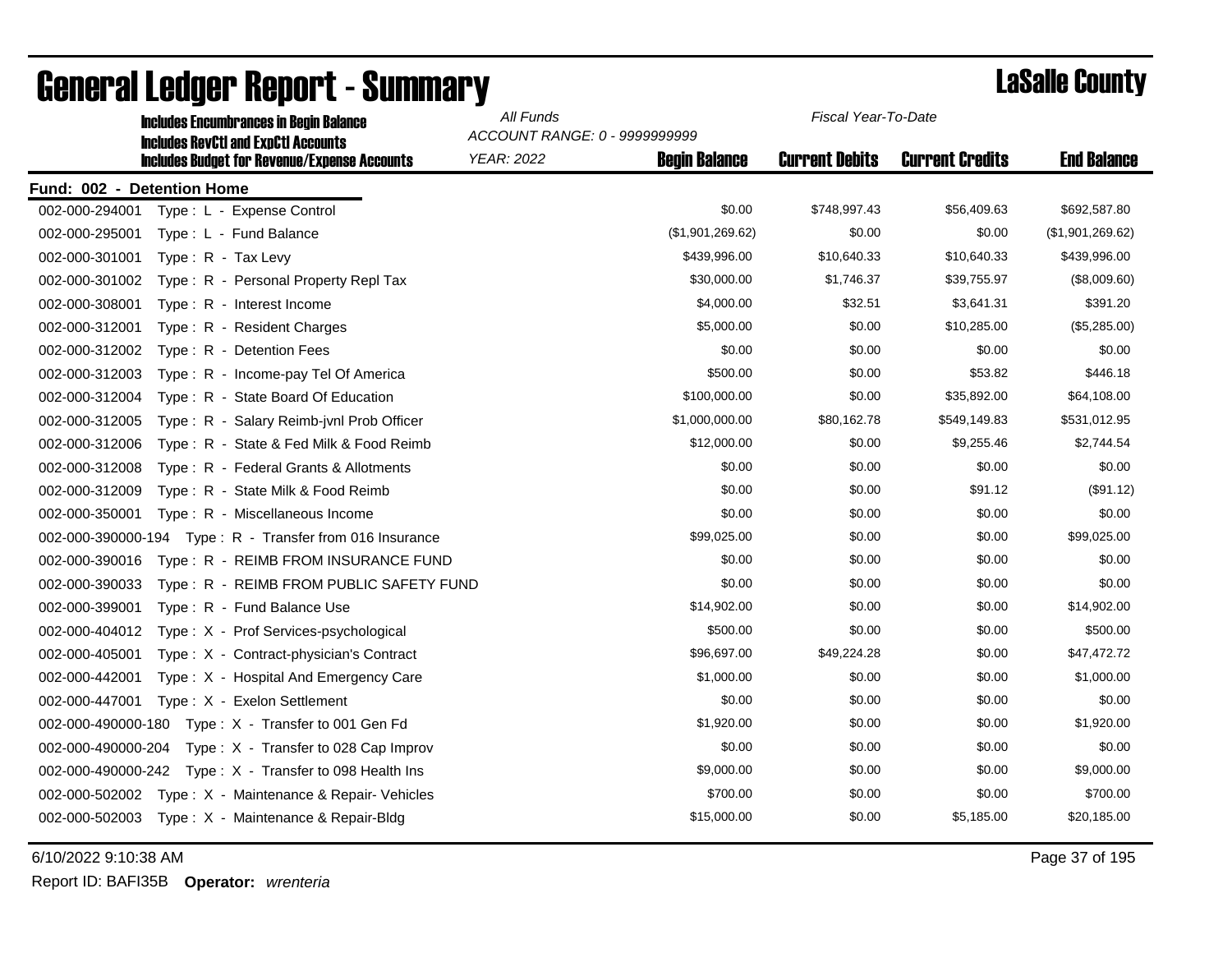| <b>Includes Encumbrances in Begin Balance</b>                                                     | All Funds                                                           | Fiscal Year-To-Date   |                        |                    |  |
|---------------------------------------------------------------------------------------------------|---------------------------------------------------------------------|-----------------------|------------------------|--------------------|--|
| <b>Includes RevCtI and ExpCtI Accounts</b><br><b>Includes Budget for Revenue/Expense Accounts</b> | ACCOUNT RANGE: 0 - 9999999999<br>YEAR: 2022<br><b>Begin Balance</b> | <b>Current Debits</b> | <b>Current Credits</b> | <b>End Balance</b> |  |
| Fund: 002 - Detention Home                                                                        |                                                                     |                       |                        |                    |  |
| 002-000-502007<br>Type: X - Maintenance-contracts                                                 | \$12,000.00                                                         | \$2,984.71            | \$0.00                 | \$9,015.29         |  |
| 002-000-502008<br>Type: X - Maintenance-service Contract                                          | \$13,000.00                                                         | \$12,105.91           | \$0.00                 | \$894.09           |  |
| 002-000-503001<br>Type: X - Travel                                                                | \$1,500.00                                                          | \$0.00                | \$0.00                 | \$1,500.00         |  |
| 002-000-503001-130 Type: X - Mileage                                                              | \$0.00                                                              | \$0.00                | \$0.00                 | \$0.00             |  |
| 002-000-503001-131<br>Type: X - Meals                                                             | \$0.00                                                              | \$0.00                | \$0.00                 | \$0.00             |  |
| 002-000-503001-132<br>Type: X - Lodging                                                           | \$0.00                                                              | \$0.00                | \$0.00                 | \$0.00             |  |
| 002-000-503001-133<br>Type: X - Airfare                                                           | \$0.00                                                              | \$0.00                | \$0.00                 | \$0.00             |  |
| 002-000-503001-134<br>Type: X - Transportation                                                    | \$0.00                                                              | \$0.00                | \$0.00                 | \$0.00             |  |
| 002-000-510001<br>Type: X - Electricity                                                           | \$16,500.00                                                         | \$4,369.00            | \$0.00                 | \$12,131.00        |  |
| 002-000-510002<br>Type: X - Water/sewer                                                           | \$2,500.00                                                          | \$753.47              | \$0.00                 | \$1,746.53         |  |
| 002-000-510003<br>Type: X - Gas                                                                   | \$1,750.00                                                          | \$0.00                | \$0.00                 | \$1,750.00         |  |
| 002-000-510004<br>Type: X - Telephone                                                             | \$1,300.00                                                          | \$127.62              | \$0.00                 | \$1,172.38         |  |
| 002-000-541001<br>Type: $X -$ Education                                                           | \$8,000.00                                                          | \$0.00                | \$0.00                 | \$8,000.00         |  |
| 002-000-541004<br>Type: X - Dues & Subscriptions                                                  | \$1,000.00                                                          | \$0.00                | \$0.00                 | \$1,000.00         |  |
| 002-000-598001<br>Type: X - Misc Expense                                                          | \$0.00                                                              | \$0.00                | \$0.00                 | \$0.00             |  |
| 002-000-599001<br>Type: X - Contingency                                                           | \$0.00                                                              | \$0.00                | \$0.00                 | \$0.00             |  |
| 002-000-600001<br>$Type: X - Supplies$                                                            | \$24,000.00                                                         | \$1,731.35            | \$0.00                 | \$22,268.65        |  |
|                                                                                                   | \$0.00                                                              | \$0.00                | \$0.00                 | \$0.00             |  |
| 002-000-601002<br>Type: X - Supplies-education                                                    | \$6,500.00                                                          | \$17.05               | \$0.00                 | \$6,482.95         |  |
| 002-000-601006<br>Type: X - Supplies-provisions                                                   | \$35,000.00                                                         | \$6,449.05            | \$0.00                 | \$28,550.95        |  |
| 002-000-601006-123 Type: X - Supplies-provisions Natl Schoo                                       | \$0.00                                                              | \$5,350.94            | \$0.00                 | (\$5,350.94)       |  |
| 002-000-601016<br>Type: X - Supplies-library                                                      | \$0.00                                                              | \$0.00                | \$0.00                 | \$0.00             |  |
| 002-000-602001<br>Type: X - Material-repairs                                                      | \$3,500.00                                                          | \$434.24              | \$0.00                 | \$3,065.76         |  |
| 002-000-610001<br>Type: X - Medications                                                           | \$250.00                                                            | \$0.00                | \$0.00                 | \$250.00           |  |
| 002-000-701001<br>Type: X - Office Equipment Expense                                              | \$0.00                                                              | \$0.00                | \$0.00                 | \$0.00             |  |
| Type: X - Software/Licenses<br>002-000-704001                                                     | \$2,200.00                                                          | \$0.00                | \$0.00                 | \$2,200.00         |  |
| 002-000-810001<br>Type: X - Health & Life Insurance                                               | \$225,000.00                                                        | \$96,289.22           | \$0.00                 | \$128,710.78       |  |

# General Ledger Report - Summary **Lassing Report - Summary**

6/10/2022 9:10:38 AM Page 38 of 195

Report ID: BAFI35B **Operator:** *wrenteria*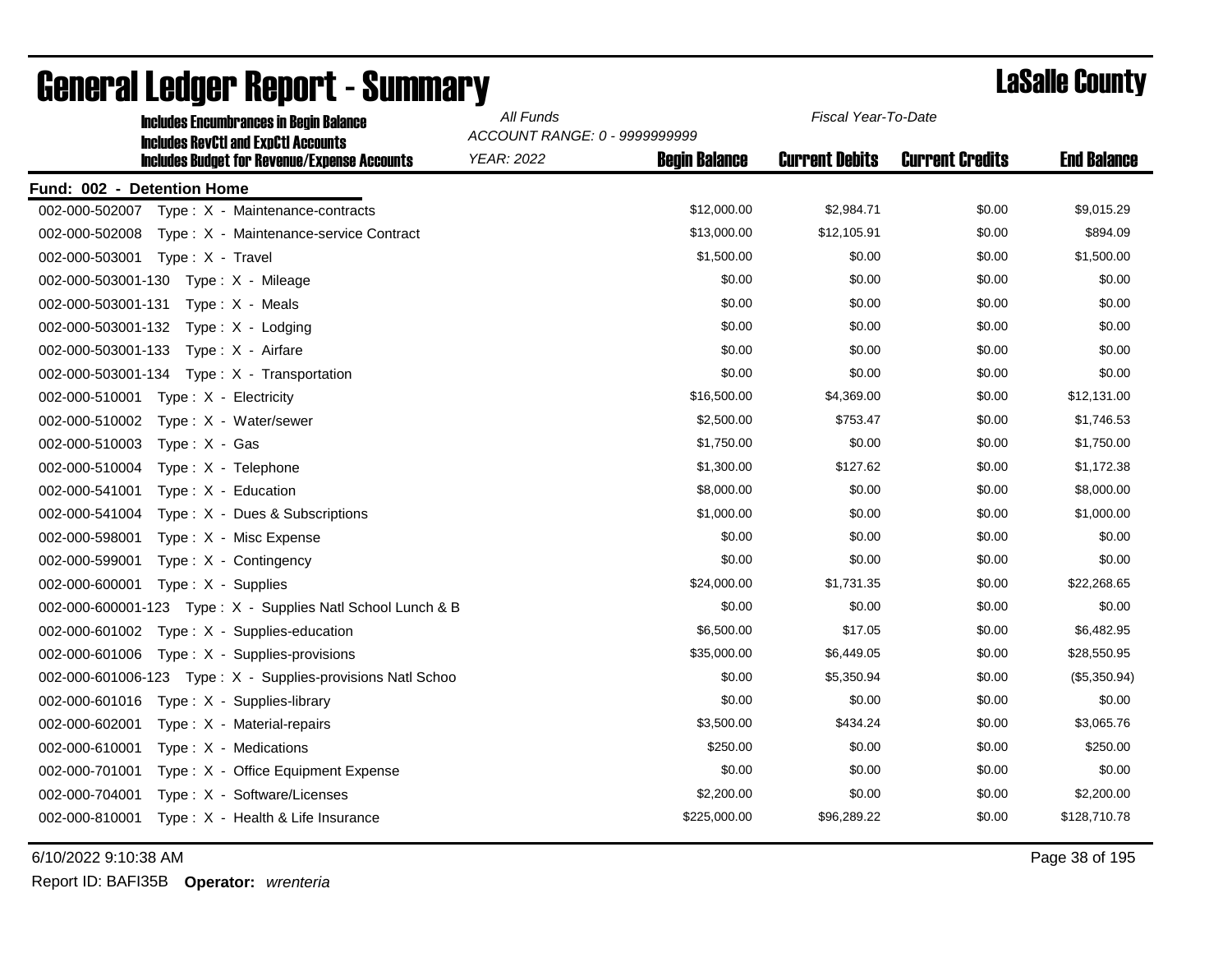| <b>Includes Encumbrances in Begin Balance</b>                                              | All Funds             | ACCOUNT RANGE: 0 - 9999999999 | Fiscal Year-To-Date   |                                  |                    |
|--------------------------------------------------------------------------------------------|-----------------------|-------------------------------|-----------------------|----------------------------------|--------------------|
| <b>Includes RevCtI and ExpCtI Accounts</b><br>Includes Budget for Revenue/Expense Accounts | YEAR: 2022            | <b>Begin Balance</b>          | <b>Current Debits</b> | <b>Current Credits</b>           | <b>End Balance</b> |
| - Detention Home<br>Fund: 002                                                              |                       |                               |                       |                                  |                    |
| Type : $X -$ Health & Life Ins-Retirees<br>002-000-810002                                  |                       | \$62,000.00                   | \$23,064.64           | \$0.00                           | \$38,935.36        |
| Type : $X -$ Transfer to Const & Improv<br>002-000-836028                                  |                       | \$0.00                        | \$0.00                | \$0.00                           | \$0.00             |
| 002-000-860000<br>$Type: X - NSF Chargeback$                                               |                       | \$0.00                        | \$0.00                | \$0.00                           | \$0.00             |
| 002-000-900000<br>Type: $X -$ Payroll                                                      |                       | \$1,056,993.00                | \$493,823.22          | \$45,082.59                      | \$608,252.37       |
| Type: X - Payroll Elected off/dept head<br>002-000-900000-999                              |                       | \$57,613.00                   | \$30,968.28           | \$2,605.02                       | \$29,249.74        |
| Type: X - Part Time No Benefits<br>002-000-900100                                          |                       | \$8,000.00                    | \$3,724.88            | \$296.70                         | \$4,571.82         |
| 002-000-900101<br>Type: X - Temp/Seasonal Help                                             |                       | \$2,000.00                    | \$0.00                | \$0.00                           | \$2,000.00         |
| 002-000-910000<br>Type: X - Overtime                                                       |                       | \$40,000.00                   | \$17,579.57           | \$3,240.32                       | \$25,660.75        |
| <b>Fund: 002</b>                                                                           | <b>Detention Home</b> | \$3,410,846.00<br>Totals:     | \$2,590,750.02        | \$2,464,345.07                   | \$2,152,075.35     |
| <b>Total Fund Revenues:</b>                                                                | \$566,182.85          | <b>Total Fund Expenses:</b>   | \$692,587.80          | <b>Net Revenue Over Expense:</b> | (\$126,404.95)     |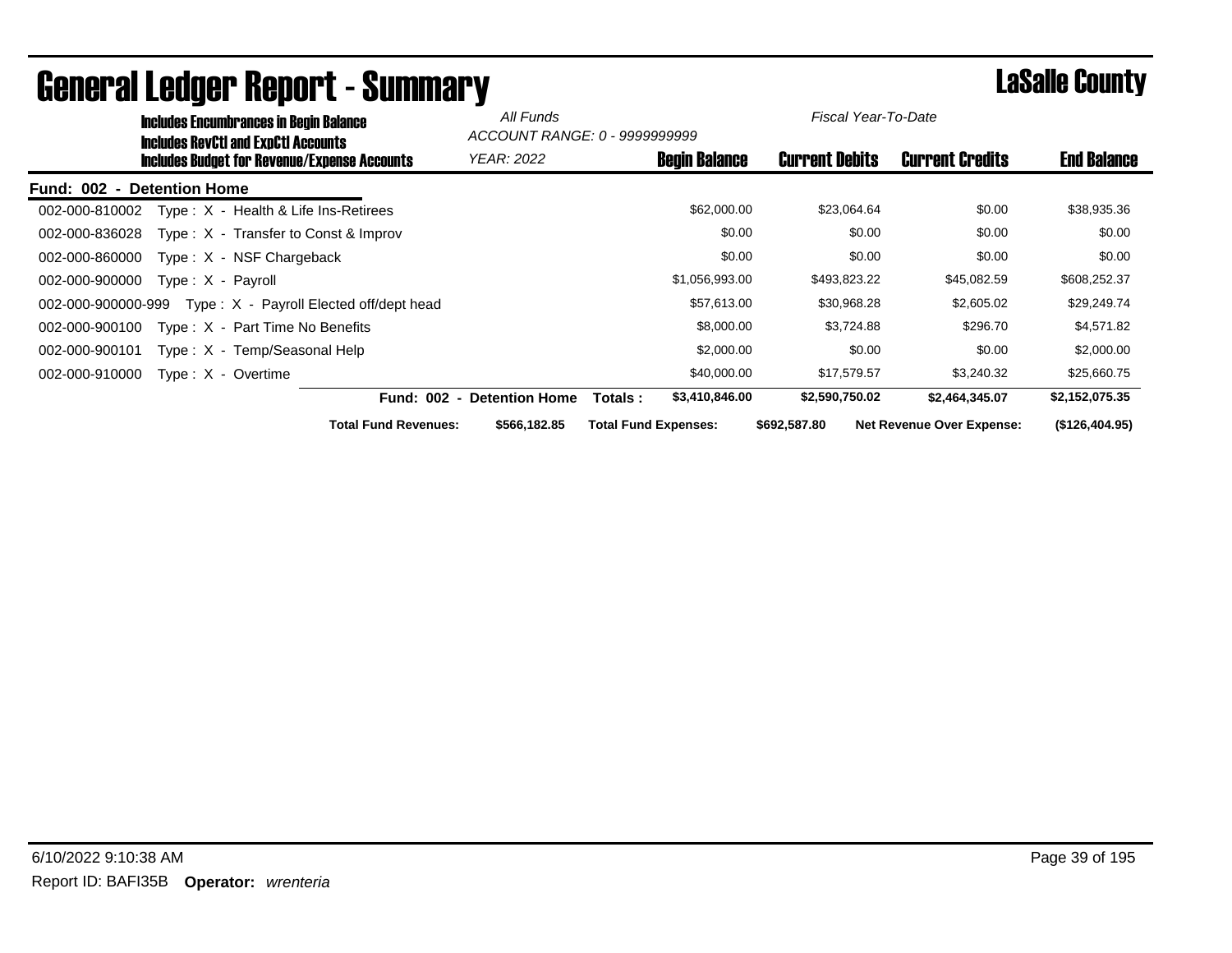|                | <b>Includes Encumbrances in Begin Balance</b>                                                     | All Funds  | Fiscal Year-To-Date<br>ACCOUNT RANGE: 0 - 9999999999 |                       |                           |                    |
|----------------|---------------------------------------------------------------------------------------------------|------------|------------------------------------------------------|-----------------------|---------------------------|--------------------|
|                | <b>Includes RevCtI and ExpCtI Accounts</b><br><b>Includes Budget for Revenue/Expense Accounts</b> | YEAR: 2022 | <b>Begin Balance</b>                                 | <b>Current Debits</b> | <b>Current Credits</b>    | <b>End Balance</b> |
|                | Fund: 003 - Arrestees Medical Cost Fund                                                           |            |                                                      |                       |                           |                    |
| 003-000-101001 | Type: A - Cash Account                                                                            |            | \$30,533.11                                          | \$5,145.09            | \$0.03                    | \$35,678.17        |
| 003-000-121001 | Type: A - Investments                                                                             |            | \$0.00                                               | \$0.00                | \$0.00                    | \$0.00             |
| 003-000-122001 | Type: A - Accrued Interest-Investments                                                            |            | \$29.75                                              | \$0.00                | \$0.00                    | \$29.75            |
| 003-000-145001 | Type: A - Other Accts Receivable                                                                  |            | \$0.00                                               | \$0.00                | \$0.00                    | \$0.00             |
| 003-000-201001 | Type: L - Accounts Payable                                                                        |            | \$0.00                                               | \$0.00                | \$0.00                    | \$0.00             |
| 003-000-293001 | Type: L - Revenue Control                                                                         |            | \$0.00                                               | \$0.03                | \$5,145.09                | (\$5,145.06)       |
| 003-000-294001 | Type: L - Expense Control                                                                         |            | \$0.00                                               | \$0.00                | \$0.00                    | \$0.00             |
| 003-000-295001 | Type: L - Fund Balance                                                                            |            | (\$30,562.86)                                        | \$0.00                | \$0.00                    | (\$30,562.86)      |
| 003-000-308001 | Type: R - Interest Income                                                                         |            | \$100.00                                             | \$0.03                | \$61.48                   | \$38.55            |
| 003-000-323016 | Type: R - Medical Services Fee                                                                    |            | \$12,500.00                                          | \$0.00                | \$5,083.61                | \$7,416.39         |
|                | 003-000-323028-555 Type: R - Medicade Assisted Rec Grant Fe                                       |            | \$0.00                                               | \$0.00                | \$0.00                    | \$0.00             |
| 003-000-350001 | Type: R - Miscellaneous Income                                                                    |            | \$0.00                                               | \$0.00                | \$0.00                    | \$0.00             |
| 003-000-390033 | Type: R - REIMB FROM PUBLIC SAFETY FUND                                                           |            | \$0.00                                               | \$0.00                | \$0.00                    | \$0.00             |
| 003-000-399001 | Type: R - Fund Balance Use                                                                        |            | \$2,900.00                                           | \$0.00                | \$0.00                    | \$2,900.00         |
|                | 003-000-490000-180    Type: X - Transfer to General Fund                                          |            | \$0.00                                               | \$0.00                | \$0.00                    | \$0.00             |
| 003-000-598001 | Type: X - Misc Expense                                                                            |            | \$0.00                                               | \$0.00                | \$0.00                    | \$0.00             |
| 003-000-836001 | Type: X - TRANSFER TO GENERAL FUND                                                                |            | \$15,500.00                                          | \$0.00                | \$0.00                    | \$15,500.00        |
| 003-000-860000 | Type: X - NSF Chargeback                                                                          |            | \$0.00                                               | \$0.00                | \$0.00                    | \$0.00             |
|                | Fund: 003 - Arrestees Medical Cost Fund                                                           |            | \$31,000.00<br>Totals:                               | \$5,145.15            | \$10,290.21               | \$25,854.94        |
|                | <b>Total Fund Revenues:</b>                                                                       | \$5,145.06 | <b>Total Fund Expenses:</b>                          | \$0.00                | Net Revenue Over Expense: | \$5,145.06         |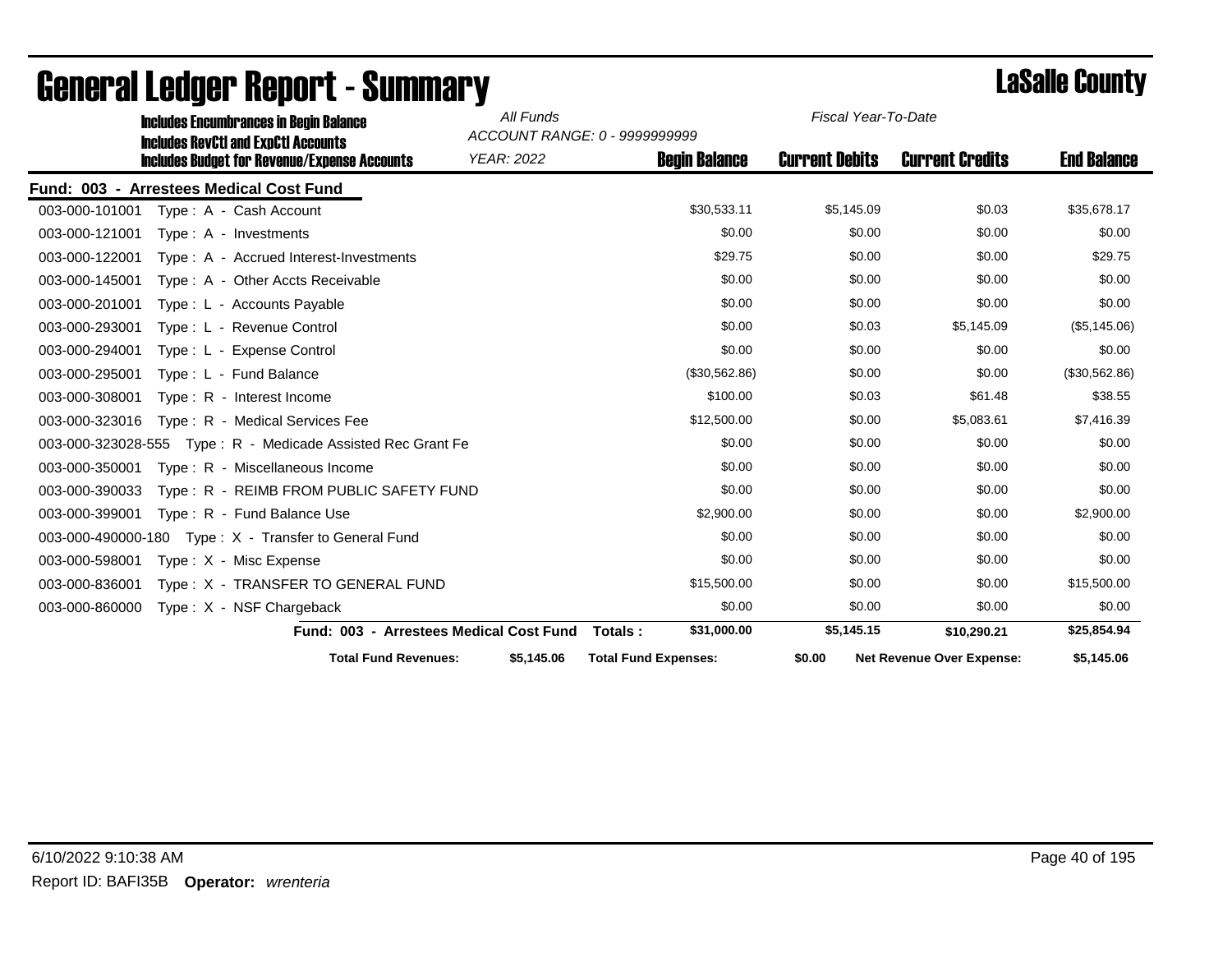|                      | <b>Includes Encumbrances in Begin Balance</b>                                                     | All Funds<br>Fiscal Year-To-Date<br>ACCOUNT RANGE: 0 - 9999999999 |                      |                       |                        |                    |
|----------------------|---------------------------------------------------------------------------------------------------|-------------------------------------------------------------------|----------------------|-----------------------|------------------------|--------------------|
|                      | <b>Includes RevCtI and ExpCtI Accounts</b><br><b>Includes Budget for Revenue/Expense Accounts</b> | <b>YEAR: 2022</b>                                                 | <b>Begin Balance</b> | <b>Current Debits</b> | <b>Current Credits</b> | <b>End Balance</b> |
| Fund: 004 - I.M.R.F. |                                                                                                   |                                                                   |                      |                       |                        |                    |
| 004-000-101001       | Type: A - Cash Account                                                                            |                                                                   | \$5,382,608.70       | \$560,991.93          | \$2,212,526.21         | \$3,731,074.42     |
| 004-000-102001       | Type: A - Cash On Hand-Petty Cash                                                                 |                                                                   | \$0.00               | \$0.00                | \$0.00                 | \$0.00             |
| 004-000-121001       | Type: A - Investments                                                                             |                                                                   | \$0.00               | \$0.00                | \$0.00                 | \$0.00             |
| 004-000-122001       | Type: A - Accrued Interest-Investments                                                            |                                                                   | \$11,969.09          | \$0.00                | \$0.00                 | \$11,969.09        |
| 004-000-131001       | Type: A - Property Taxes Receivable                                                               |                                                                   | \$4,897,128.46       | \$0.00                | \$0.00                 | \$4,897,128.46     |
| 004-000-132001       | Type: A - Allow For Loss-Prop Tax                                                                 |                                                                   | \$0.00               | \$0.00                | \$0.00                 | \$0.00             |
| 004-000-145001       | Type: A - Other Accts Receivable                                                                  |                                                                   | (\$39,969.55)        | \$0.00                | \$0.00                 | (\$39,969.55)      |
| 004-000-170001       | Type: A - Due From Other Funds                                                                    |                                                                   | \$0.00               | \$0.00                | \$0.00                 | \$0.00             |
| 004-000-170002       | Type: A - Due From Det Home                                                                       |                                                                   | \$0.00               | \$0.00                | \$0.00                 | \$0.00             |
| 004-000-170010       | Type: A - Due From Mental Health                                                                  |                                                                   | \$0.00               | \$0.00                | \$0.00                 | \$0.00             |
| 004-000-170013       | Type: A - Due From Nursing Home                                                                   |                                                                   | \$0.00               | \$0.00                | \$0.00                 | \$0.00             |
| 004-000-170014       | Type: A - Due From Law Library                                                                    |                                                                   | \$0.00               | \$0.00                | \$0.00                 | \$0.00             |
| 004-000-170020       | Type: A - Due From Veterans Assist                                                                |                                                                   | \$0.00               | \$0.00                | \$0.00                 | \$0.00             |
| 004-000-170022       | Type: A - Due From Rec Equip                                                                      |                                                                   | \$0.00               | \$0.00                | \$0.00                 | \$0.00             |
| 004-000-170023       | Type: A - Due From Health Dept                                                                    |                                                                   | \$0.00               | \$0.00                | \$0.00                 | \$0.00             |
| 004-000-170024       | Type: A - Due From Child Support                                                                  |                                                                   | \$0.00               | \$0.00                | \$0.00                 | \$0.00             |
| 004-000-170025       | Type: A - Due From St Atty                                                                        |                                                                   | \$0.00               | \$0.00                | \$0.00                 | \$0.00             |
| 004-000-170032       | Type: A - Due From Crim Vict 32-01                                                                |                                                                   | \$0.00               | \$0.00                | \$0.00                 | \$0.00             |
| 004-000-170033       | Type: A - Due From Public Safety                                                                  |                                                                   | \$0.00               | \$0.00                | \$0.00                 | \$0.00             |
| 004-000-170911       | Type: A - Due From E911                                                                           |                                                                   | \$0.00               | \$0.00                | \$0.00                 | \$0.00             |
| 004-000-190001       | Type: A - Due From Other Gov'tl Units                                                             |                                                                   | \$0.00               | \$0.00                | \$0.00                 | \$0.00             |
| 004-000-201001       | Type: L - Accounts Payable                                                                        |                                                                   | (\$463,941.07)       | \$2,237,470.02        | \$1,773,528.95         | \$0.00             |
| 004-000-203002       | Type: L - Benefits Payable                                                                        |                                                                   | (\$22,963.42)        | \$1,761,149.04        | \$1,889,066.02         | (\$150,880.40)     |
| 004-000-210002       | Type: L - Contracts Payable                                                                       |                                                                   | \$0.00               | \$0.00                | \$0.00                 | \$0.00             |
| 004-000-231001       | Type: L - Deferred Revenue                                                                        |                                                                   | (\$4,865,396.00)     | \$0.00                | \$0.00                 | (\$4,865,396.00)   |
| 004-000-270001       | Type: L - Due To Other Funds                                                                      |                                                                   | \$0.00               | \$0.00                | \$0.00                 | \$0.00             |
| 004-000-270099       | Type: L - Due To Liab Ins                                                                         |                                                                   | \$0.00               | \$0.00                | \$0.00                 | \$0.00             |

6/10/2022 9:10:38 AM Page 41 of 195

Report ID: BAFI35B **Operator:** *wrenteria*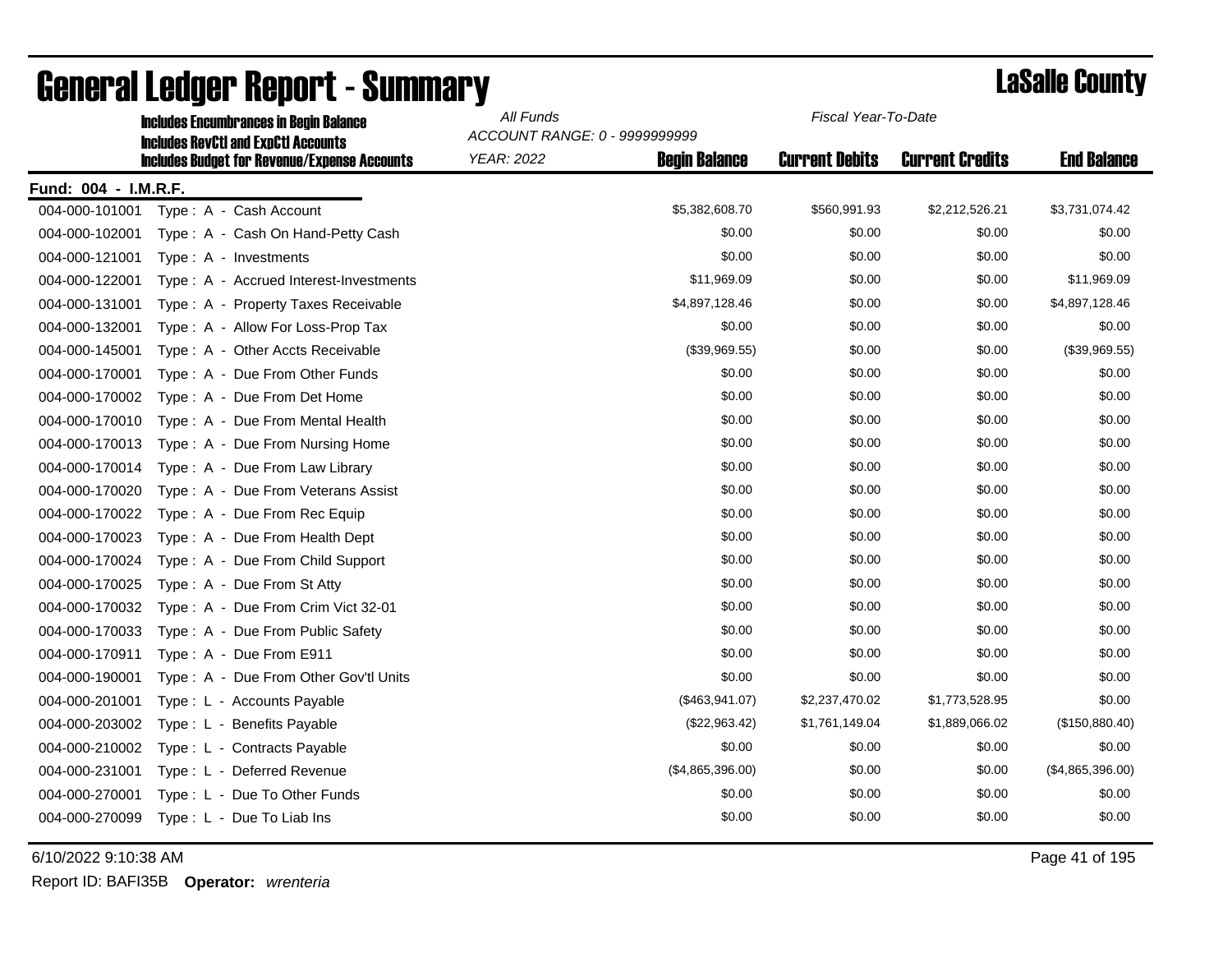|                      | <b>Includes Encumbrances in Begin Balance</b><br><b>Includes RevCtI and ExpCtI Accounts</b> | All Funds<br>Fiscal Year-To-Date<br>ACCOUNT RANGE: 0 - 9999999999 |                      |                       |                        |                    |  |
|----------------------|---------------------------------------------------------------------------------------------|-------------------------------------------------------------------|----------------------|-----------------------|------------------------|--------------------|--|
|                      | <b>Includes Budget for Revenue/Expense Accounts</b>                                         | <b>YEAR: 2022</b>                                                 | <b>Begin Balance</b> | <b>Current Debits</b> | <b>Current Credits</b> | <b>End Balance</b> |  |
| Fund: 004 - I.M.R.F. |                                                                                             |                                                                   |                      |                       |                        |                    |  |
| 004-000-275001       | Type: L - Due To Other Taxing Entities                                                      |                                                                   | \$0.00               | \$0.00                | \$0.00                 | \$0.00             |  |
| 004-000-280001       | Type: L - Anticipation Warrants Payable                                                     |                                                                   | \$0.00               | \$0.00                | \$0.00                 | \$0.00             |  |
| 004-000-285001       | Type: L - Accrued FICA                                                                      |                                                                   | \$0.00               | \$0.00                | \$0.00                 | \$0.00             |  |
| 004-000-293001       | Type: L - Revenue Control                                                                   |                                                                   | \$0.00               | \$150,176.40          | \$560,989.93           | (\$410,813.53)     |  |
| 004-000-294001       | Type: L - Expense Control                                                                   |                                                                   | \$0.00               | \$1,904,524.04        | \$178,200.32           | \$1,726,323.72     |  |
| 004-000-295001       | Type: L - Fund Balance                                                                      |                                                                   | (\$4,899,436.21)     | \$0.00                | \$0.00                 | (\$4,899,436.21)   |  |
| 004-000-301001       | Type: R - Tax Levy                                                                          |                                                                   | \$5,028,866.00       | \$124,270.36          | \$124,270.36           | \$5,028,866.00     |  |
| 004-000-301002       | Type: R - Personal Property Repl Tax                                                        |                                                                   | \$285,000.00         | \$16,531.17           | \$376,330.75           | (\$74,799.58)      |  |
| 004-000-308001       | Type: R - Interest Income                                                                   |                                                                   | \$36,000.00          | \$336.37              | \$10,131.06            | \$26,205.31        |  |
| 004-000-325050       | Type: R - Reimb from other co                                                               |                                                                   | \$85,639.00          | \$4,381.02            | \$37,061.69            | \$52,958.33        |  |
| 004-000-350001       | Type: R - Miscellaneous Income                                                              |                                                                   | \$0.00               | \$0.00                | \$0.00                 | \$0.00             |  |
| 004-000-390000-207   | Type: R - Transfer from 031 Env Svcs                                                        |                                                                   | \$6,404.00           | \$0.00                | \$0.00                 | \$6,404.00         |  |
| 004-000-399001       | Type: R - Fund Balance Use                                                                  |                                                                   | \$0.00               | \$0.00                | \$0.00                 | \$0.00             |  |
| 004-000-447001       | Type: X - Exelon Settlement                                                                 |                                                                   | \$0.00               | \$0.00                | \$0.00                 | \$0.00             |  |
| 004-000-810007       | Type: X - OPEB Liability Payment                                                            |                                                                   | \$1,500,000.00       | \$0.00                | \$0.00                 | \$1,500,000.00     |  |
| 004-000-810008       | Type: X - IMRF Accerlated Payments                                                          |                                                                   | \$100,000.00         | \$0.00                | \$0.00                 | \$100,000.00       |  |
| 004-000-814001       | Type: X - General County                                                                    |                                                                   | \$2,617,684.00       | \$1,353,502.92        | \$127,833.79           | \$1,392,014.87     |  |
| 004-000-814002       | Type: X - Detention Home 02-01                                                              |                                                                   | \$127,175.00         | \$60,378.47           | \$6,037.66             | \$72,834.19        |  |
| 004-000-814005       | $Type: X - Co Hwy$                                                                          |                                                                   | \$306,281.00         | \$149,165.92          | \$12,604.19            | \$169,719.27       |  |
| 004-000-814010       | Type: X - Mental Health                                                                     |                                                                   | \$7,534.00           | \$0.00                | \$65.41                | \$7,599.41         |  |
| 004-000-814012       | Type: X - Circuit Clerk Doc Storg(12-01)                                                    |                                                                   | \$1,884.00           | \$5,878.42            | \$492.76               | (\$3,501.66)       |  |
| 004-000-814013       | Type: X - Co Nursing Home                                                                   |                                                                   | \$359,681.00         | \$173,874.38          | \$17,190.05            | \$202,996.67       |  |
| 004-000-814014       | Type: $X - Law Library (14-01)$                                                             |                                                                   | \$0.00               | \$0.00                | \$0.00                 | \$0.00             |  |
| 004-000-814016       | Type: X - Insurance Fund (16-01)                                                            |                                                                   | \$19,007.00          | \$8,697.29            | \$878.07               | \$11,187.78        |  |
| 004-000-814020       | Type: X - Vac                                                                               |                                                                   | \$23,060.00          | \$12,662.90           | \$1,125.88             | \$11,522.98        |  |
| 004-000-814021       | Type: X - Court Automation (21-01)                                                          |                                                                   | \$7,284.00           | \$3,435.51            | \$318.24               | \$4,166.73         |  |
| 004-000-814022       | Type: X - Recorder Equip (22-01)                                                            |                                                                   | \$1,391.00           | \$0.00                | \$0.00                 | \$1,391.00         |  |

## General Ledger Report - Summary **Lassing Service Report - Summary**

6/10/2022 9:10:38 AM Page 42 of 195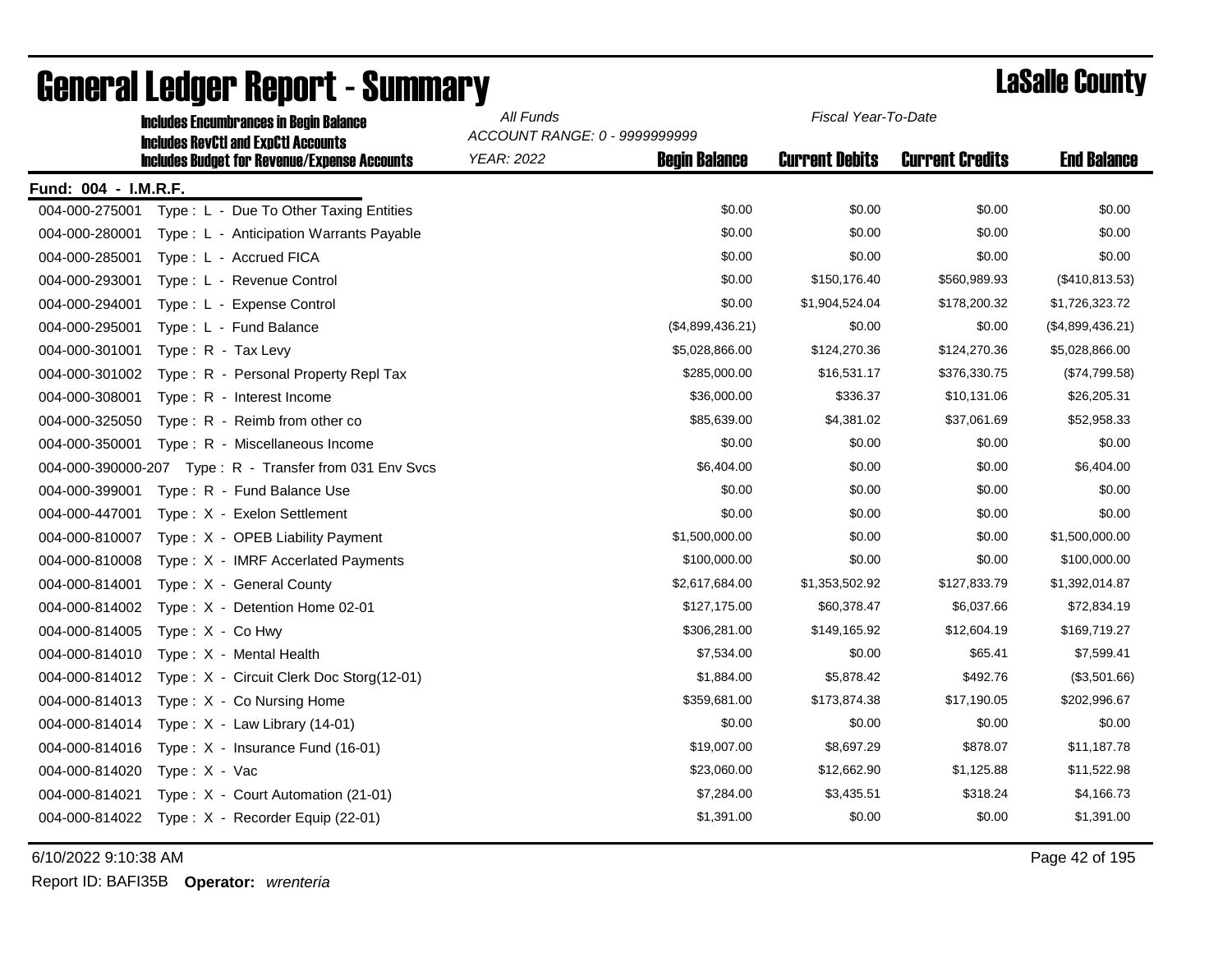|                      | <b>Includes Encumbrances in Begin Balance</b>                                                     | All Funds            | Fiscal Year-To-Date<br>ACCOUNT RANGE: 0 - 9999999999 |                       |                           |                    |
|----------------------|---------------------------------------------------------------------------------------------------|----------------------|------------------------------------------------------|-----------------------|---------------------------|--------------------|
|                      | <b>Includes RevCtI and ExpCtI Accounts</b><br><b>Includes Budget for Revenue/Expense Accounts</b> | <b>YEAR: 2022</b>    | <b>Begin Balance</b>                                 | <b>Current Debits</b> | <b>Current Credits</b>    | <b>End Balance</b> |
| Fund: 004 - I.M.R.F. |                                                                                                   |                      |                                                      |                       |                           |                    |
| 004-000-814023       | Type: X - County Health Dept                                                                      |                      | \$179,575.00                                         | \$98,282.13           | \$8,189.13                | \$89,482.00        |
| 004-000-814024       | Type: X - Child Support 24-01                                                                     |                      | \$1,143.00                                           | \$2,072.86            | \$154.33                  | (\$775.53)         |
| 004-000-814025       | Type: $X -$ Soa Drug Fund (25-01)                                                                 |                      | \$1,103.00                                           | \$0.00                | \$0.00                    | \$1,103.00         |
| 004-000-814029       | Type: X - Sheriff Drug                                                                            |                      | \$340.00                                             | \$0.00                | \$0.00                    | \$340.00           |
| 004-000-814030       | Type: $X - Tax-scale$ Automation (30-01)                                                          |                      | \$3,138.00                                           | \$0.00                | \$0.00                    | \$3,138.00         |
| 004-000-814031       | Type: X - Env. Services                                                                           |                      | \$24,035.00                                          | \$11,479.94           | \$1,010.63                | \$13,565.69        |
| 004-000-814032       | Type: $X -$ Soa Crime Victim (32-01)                                                              |                      | \$3,222.00                                           | \$2,613.94            | \$194.61                  | \$802.67           |
| 004-000-814035       | Type: X - Gis Fund (35-01)                                                                        |                      | \$18,093.00                                          | \$9,529.24            | \$844.40                  | \$9,408.16         |
| 004-000-814037       | Type: X - Animal Control (37-01)                                                                  |                      | \$12,829.00                                          | \$8,592.51            | \$588.47                  | \$4,824.96         |
| 004-000-814046       | Type: $X - E911(46-01)$                                                                           |                      | \$8,424.00                                           | \$4,357.61            | \$389.32                  | \$4,455.71         |
| 004-000-814049       | Type: X - Prob Grant 049                                                                          |                      | \$18,670.00                                          | \$0.00                | \$182.14                  | \$18,852.14        |
| 004-000-814051       | Type: X - Circuit Clerk Oper 047-000                                                              |                      | \$7,307.00                                           | \$0.00                | \$21.82                   | \$7,328.82         |
| 004-000-814052       | Type: X - SAO Drunk Driving 061-000                                                               |                      | \$0.00                                               | \$0.00                | \$0.00                    | \$0.00             |
| 004-000-814053       | Type: X - SAO Drug Court 063-000                                                                  |                      | \$5,195.00                                           | \$0.00                | \$79.42                   | \$5,274.42         |
| 004-000-814054       | Type: X - SAO Just Assist 070-000 Federa                                                          |                      | \$6,552.00                                           | \$0.00                | \$0.00                    | \$6,552.00         |
| 004-055-325051       | Type: R - Reimb from 049-055 ARI grant                                                            |                      | \$0.00                                               | \$2,208.42            | \$6,774.85                | (\$4,566.43)       |
| 004-057-325051       | Type: R - Reimb from 049-057 TAC grant                                                            |                      | \$0.00                                               | \$1,224.53            | \$3,210.61                | (\$1,986.08)       |
| 004-063-325051       | Type: R - Reimb from 063 Drg Crt                                                                  |                      | \$0.00                                               | \$1,224.53            | \$3,210.61                | (\$1,986.08)       |
| 004-070-325051       | Type: R - Reimb from 070 SA Just Asst                                                             |                      | \$0.00                                               | \$0.00                | \$0.00                    | \$0.00             |
| 004-503-390000-199   | Type: R - Transfer from 023 Health Dept                                                           |                      | \$0.00                                               | \$0.00                | \$0.00                    | \$0.00             |
| 004-508-390000-245   | Type: R - Transfer from 097 Disaster Fun                                                          |                      | \$0.00                                               | \$0.00                | \$0.00                    | \$0.00             |
| 004-622-325051       | Type: R - Reimb IMRF 070 SA Just Assist                                                           |                      | \$0.00                                               | \$0.00                | \$0.00                    | \$0.00             |
| 004-622-814054       | Type: X - SAO Just Assist 070-000                                                                 |                      | \$0.00                                               | \$0.00                | \$0.00                    | \$0.00             |
|                      |                                                                                                   | Fund: 004 - I.M.R.F. | \$10,802,516.00<br>Totals:                           | \$8,669,011.87        | \$7,353,501.68            | \$8,665,378.75     |
|                      | <b>Total Fund Revenues:</b>                                                                       | \$410,813.53         | <b>Total Fund Expenses:</b>                          | \$1,726,323.72        | Net Revenue Over Expense: | (\$1,315,510.19)   |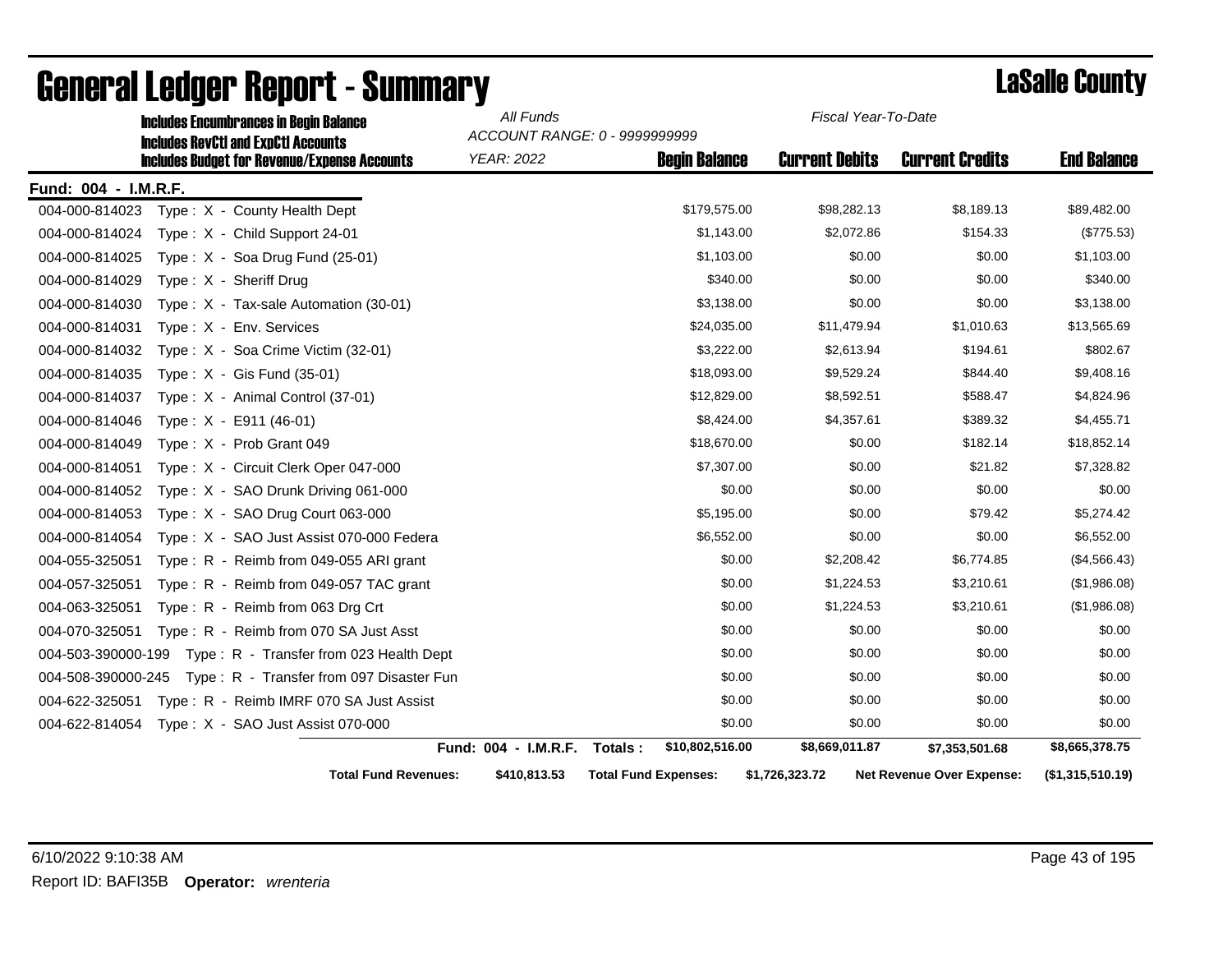|                            | <b>Includes Encumbrances in Begin Balance</b>       | All Funds<br>Fiscal Year-To-Date |                      |                       |                        |                    |
|----------------------------|-----------------------------------------------------|----------------------------------|----------------------|-----------------------|------------------------|--------------------|
|                            | <b>Includes RevCtI and ExpCtI Accounts</b>          | ACCOUNT RANGE: 0 - 9999999999    |                      |                       |                        |                    |
|                            | <b>Includes Budget for Revenue/Expense Accounts</b> | <b>YEAR: 2022</b>                | <b>Begin Balance</b> | <b>Current Debits</b> | <b>Current Credits</b> | <b>End Balance</b> |
| Fund: 005 - County Highway |                                                     |                                  |                      |                       |                        |                    |
| 005-000-101001             | Type: A - Cash Account                              |                                  | \$2,807,709.07       | \$384,348.05          | \$2,076,409.72         | \$1,115,647.40     |
| 005-000-102001             | Type: A - Cash On Hand-Petty Cash                   |                                  | \$400.00             | \$0.00                | \$0.00                 | \$400.00           |
| 005-000-121001             | Type: A - Investments                               |                                  | \$0.00               | \$0.00                | \$0.00                 | \$0.00             |
| 005-000-122001             | Type: A - Accrued Interest-Investments              |                                  | \$3,470.74           | \$0.00                | \$0.00                 | \$3,470.74         |
| 005-000-125002             | Type: A - Acct Recv-Other Entitites                 |                                  | \$0.00               | \$0.00                | \$0.00                 | \$0.00             |
| 005-000-131001             | Type: A - Property Taxes Receivable                 |                                  | \$2,794,992.92       | \$0.00                | \$0.00                 | \$2,794,992.92     |
| 005-000-132001             | Type: A - Allow For Loss-Prop Tax                   |                                  | \$0.00               | \$0.00                | \$0.00                 | \$0.00             |
| 005-000-145001             | Type: A - Other Accts Receivable                    |                                  | (\$11,788.00)        | \$0.00                | \$0.00                 | (\$11,788.00)      |
| 005-000-145017             | Type: A - Grants Receivable                         |                                  | \$0.00               | \$0.00                | \$0.00                 | \$0.00             |
| 005-000-170001             | Type: A - Due From Other Funds                      |                                  | \$0.00               | \$0.00                | \$0.00                 | \$0.00             |
| 005-000-190001             | Type: A - Due From Other Gov'tl Units               |                                  | \$0.00               | \$0.00                | \$0.00                 | \$0.00             |
| 005-000-200001             | Type: L - Compensated Abscences                     |                                  | \$0.00               | \$0.00                | \$0.00                 | \$0.00             |
| 005-000-201001             | Type: L - Accounts Payable                          |                                  | (\$430,269.89)       | \$1,053,851.39        | \$1,053,393.50         | (\$429, 812.00)    |
| 005-000-202001             | Type: L - Accounts Receivable                       |                                  | \$0.00               | \$0.00                | \$0.00                 | \$0.00             |
| 005-000-203001             | Type: L - Payroll Payable                           |                                  | (\$31,363.70)        | \$31,363.70           | \$0.00                 | \$0.00             |
| 005-000-203002             | Type: L - Benefits Payable                          |                                  | \$0.00               | \$76,700.38           | \$76,700.38            | \$0.00             |
| 005-000-203003             | Type: L - Deductions Payable                        |                                  | \$0.00               | \$0.00                | \$0.00                 | \$0.00             |
| 005-000-210002             | Type: L - Contracts Payable                         |                                  | \$0.00               | \$0.00                | \$0.00                 | \$0.00             |
| 005-000-231001             | Type: L - Deferred Revenue                          |                                  | (\$2,776,894.00)     | \$0.00                | \$0.00                 | (\$2,776,894.00)   |
| 005-000-270001             | Type: L - Due To Other Funds                        |                                  | \$0.00               | \$0.00                | \$0.00                 | \$0.00             |
| 005-000-275001             | Type: L - Due To Other Taxing Entities              |                                  | \$0.00               | \$0.00                | \$0.00                 | \$0.00             |
| 005-000-280001             | Type: L - Anticipation Warrants Payable             |                                  | \$0.00               | \$0.00                | \$0.00                 | \$0.00             |
| 005-000-293001             | Type: L - Revenue Control                           |                                  | \$0.00               | \$74,118.95           | \$317,301.81           | (\$243,182.86)     |
| 005-000-294001             | Type: L - Expense Control                           |                                  | \$0.00               | \$1,938,478.83        | \$35,041.42            | \$1,903,437.41     |
| 005-000-295001             | Type: L - Fund Balance                              |                                  | (\$2,356,257.14)     | \$0.00                | \$14.47                | (\$2,356,271.61)   |
| 005-000-301001             | Type: R - Tax Levy                                  |                                  | \$2,933,310.00       | \$70,927.56           | \$70,927.56            | \$2,933,310.00     |
| 005-000-301002             | Type: R - Personal Property Repl Tax                |                                  | \$51,811.00          | \$3,001.04            | \$68,318.50            | (\$13,506.46)      |
|                            |                                                     |                                  |                      |                       |                        |                    |

6/10/2022 9:10:38 AM Page 44 of 195

Report ID: BAFI35B **Operator:** *wrenteria*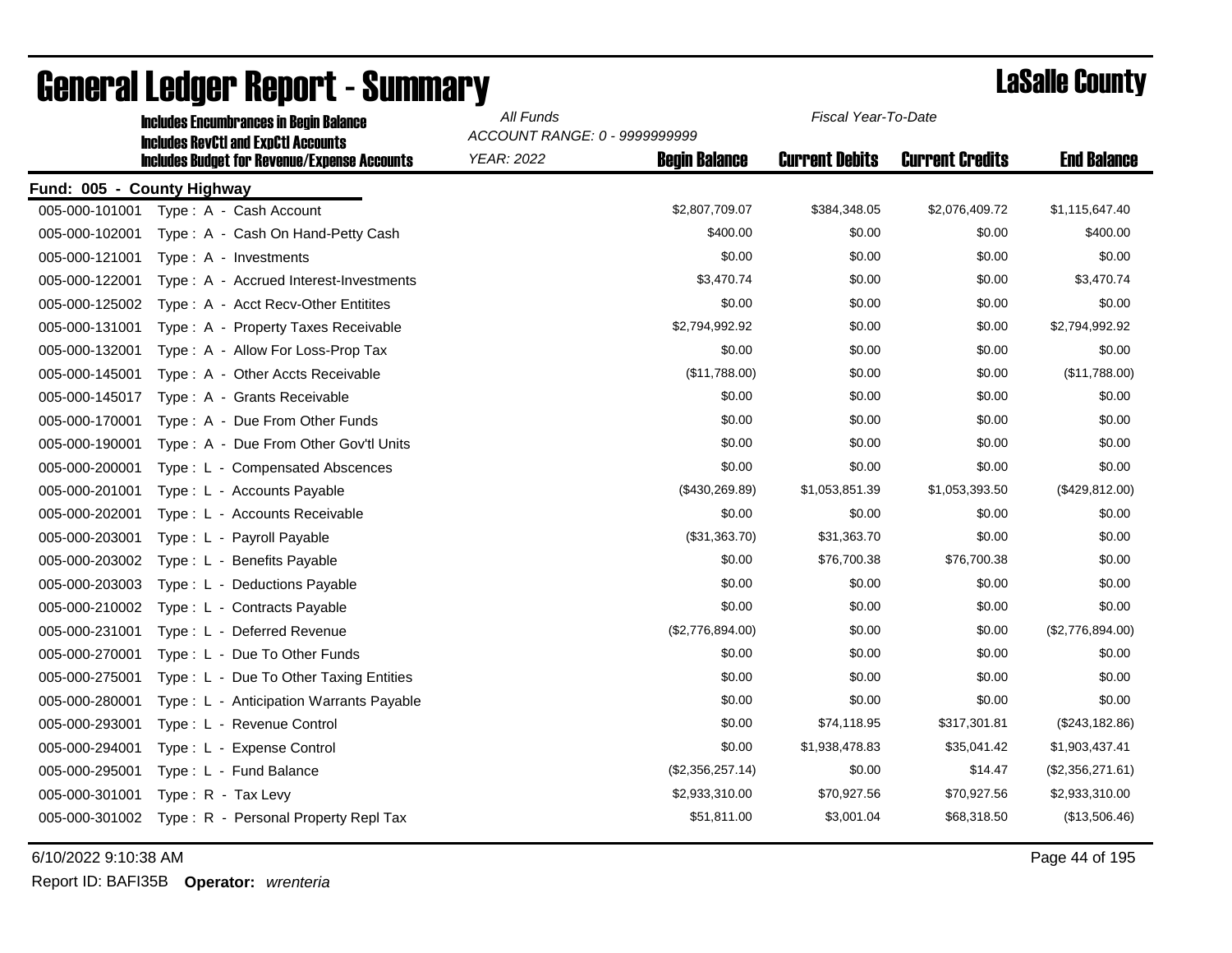| <b>Includes Encumbrances in Begin Balance</b>                                                     |                                                                            | All Funds<br>Fiscal Year-To-Date |                        |                    |  |
|---------------------------------------------------------------------------------------------------|----------------------------------------------------------------------------|----------------------------------|------------------------|--------------------|--|
| <b>Includes RevCtI and ExpCtI Accounts</b><br><b>Includes Budget for Revenue/Expense Accounts</b> | ACCOUNT RANGE: 0 - 9999999999<br><b>YEAR: 2022</b><br><b>Begin Balance</b> | <b>Current Debits</b>            | <b>Current Credits</b> | <b>End Balance</b> |  |
| Fund: 005 - County Highway                                                                        |                                                                            |                                  |                        |                    |  |
| 005-000-308001<br>Type: R - Interest Income                                                       | \$30,000.00                                                                | \$190.35                         | \$4,146.16             | \$26,044.19        |  |
| 005-000-328002<br>Type: R - Federal/state Funds                                                   | \$0.00                                                                     | \$0.00                           | \$0.00                 | \$0.00             |  |
| 005-000-328009<br>Type: R - Permitted Load Fees                                                   | \$30,000.00                                                                | \$0.00                           | \$8,510.16             | \$21,489.84        |  |
| 005-000-328010<br>Type: R - Access Permits                                                        | \$10,000.00                                                                | \$0.00                           | \$9,104.71             | \$895.29           |  |
| 005-000-328011<br>Type: R - Restitution-highway                                                   | \$10,000.00                                                                | \$0.00                           | \$8,526.00             | \$1,474.00         |  |
| 005-000-328012<br>Type: R - Township Eng Fees                                                     | \$275,000.00                                                               | \$0.00                           | \$145,030.28           | \$129,969.72       |  |
| 005-000-328014<br>Type: R - Municipal Materials & Services                                        | \$3,000.00                                                                 | \$0.00                           | \$0.00                 | \$3,000.00         |  |
| 005-000-328015<br>Type: R - Bituminous Construction Income                                        | \$0.00                                                                     | \$0.00                           | \$0.00                 | \$0.00             |  |
| 005-000-328016<br>Type: R - Bituminous Seal Coat Income                                           | \$0.00                                                                     | \$0.00                           | \$0.00                 | \$0.00             |  |
| 005-000-328017<br>Type: R - Maint (other Depts)                                                   | \$3,000.00                                                                 | \$0.00                           | \$2,017.44             | \$982.56           |  |
| 005-000-335008<br>Type: R - Lease/rental Income                                                   | \$0.00                                                                     | \$0.00                           | \$0.00                 | \$0.00             |  |
| 005-000-350001<br>Type: R - Miscellaneous Income                                                  | \$5,000.00                                                                 | \$0.00                           | \$721.00               | \$4,279.00         |  |
| 005-000-390000-194 Type: R - Transfer from 016 Insurance                                          | \$70,072.00                                                                | \$0.00                           | \$0.00                 | \$70,072.00        |  |
| 005-000-397001<br>Type: R - Gain(Loss) on Equipment                                               | \$0.00                                                                     | \$0.00                           | \$0.00                 | \$0.00             |  |
| 005-000-399001<br>Type: R - Fund Balance Use                                                      | \$103,477.00                                                               | \$0.00                           | \$0.00                 | \$103,477.00       |  |
| 005-000-490000-180    Type: X - Transfer to General Fund                                          | \$12,000.00                                                                | \$0.00                           | \$0.00                 | \$12,000.00        |  |
| 005-000-490000-192<br>Type: X - Transfer to Nursing Home                                          | \$10,000.00                                                                | \$0.00                           | \$0.00                 | \$10,000.00        |  |
| 005-000-490000-204<br>Type : $X -$ Transfer to 028 Cap Improv                                     | \$580,000.00                                                               | \$618,088.00                     | \$0.00                 | (\$38,088.00)      |  |
| 005-000-490000-242<br>Type: $X -$ Transfer to 098 Health Ins                                      | \$48,310.43                                                                | \$0.00                           | \$0.00                 | \$48,310.43        |  |
| 005-000-860000<br>Type: X - NSF Chargeback                                                        | \$0.00                                                                     | \$0.00                           | \$0.00                 | \$0.00             |  |
| Type: X - Professional Services<br>005-075-404001                                                 | \$2,000.00                                                                 | \$0.00                           | \$0.00                 | \$2,000.00         |  |
| 005-075-447001<br>Type: X - Exelon Settlement                                                     | \$0.00                                                                     | \$0.00                           | \$0.00                 | \$0.00             |  |
| 005-075-502011<br>Type: X - Maintenance-burglar Alarm Serv                                        | \$6,000.00                                                                 | \$1,852.99                       | \$0.00                 | \$4,147.01         |  |
| 005-075-503001<br>Type: X - Travel                                                                | \$3,000.00                                                                 | \$2,921.25                       | \$0.00                 | \$78.75            |  |
| 005-075-510001<br>Type: X - Electricity                                                           | \$0.00                                                                     | \$126.39                         | \$0.00                 | (\$126.39)         |  |
| 005-075-510001-040    Type: X - Electricity-Main Office                                           | \$10,000.00                                                                | \$4,472.67                       | \$0.00                 | \$5,527.33         |  |
| 005-075-510001-041    Type: X - Electricity-Leonore                                               | \$2,400.00                                                                 | \$844.75                         | \$0.00                 | \$1,555.25         |  |

# General Ledger Report - Summary **Lassing Report - Summary**

6/10/2022 9:10:38 AM Page 45 of 195

Report ID: BAFI35B **Operator:** *wrenteria*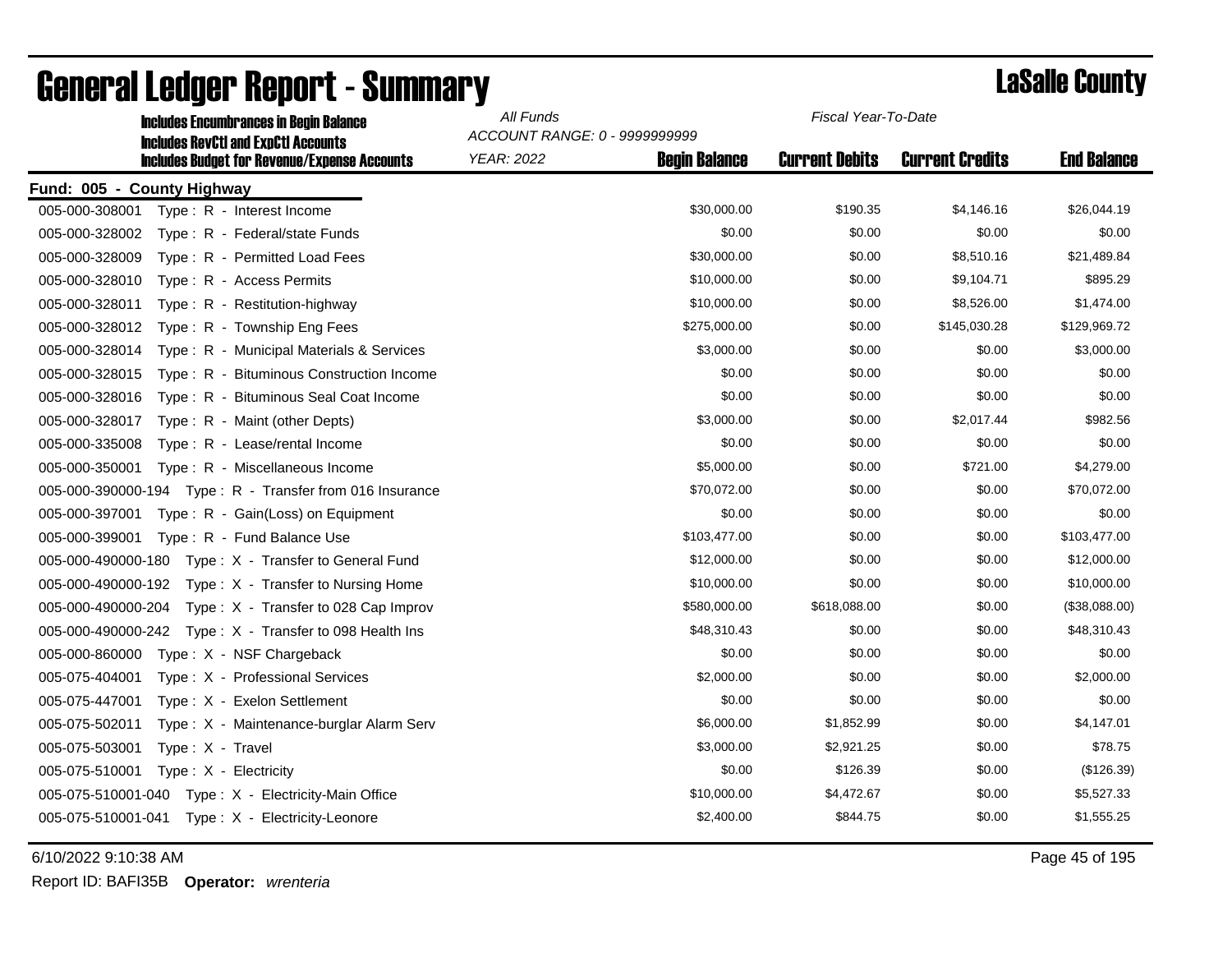| <b>Includes Encumbrances in Begin Balance</b><br><b>Includes RevCtI and ExpCtI Accounts</b> | All Funds<br>Fiscal Year-To-Date<br>ACCOUNT RANGE: 0 - 9999999999 |                      |                       |                        |                    |
|---------------------------------------------------------------------------------------------|-------------------------------------------------------------------|----------------------|-----------------------|------------------------|--------------------|
| <b>Includes Budget for Revenue/Expense Accounts</b>                                         | <b>YEAR: 2022</b>                                                 | <b>Begin Balance</b> | <b>Current Debits</b> | <b>Current Credits</b> | <b>End Balance</b> |
| Fund: 005 - County Highway                                                                  |                                                                   |                      |                       |                        |                    |
|                                                                                             |                                                                   | \$1,200.00           | \$340.82              | \$0.00                 | \$859.18           |
| 005-075-510001-056    Type: X - Electricity-Street Lights                                   |                                                                   | \$4,400.00           | \$1,485.85            | \$0.00                 | \$2,914.15         |
| 005-075-510002 Type: X - Water/sewer                                                        |                                                                   | \$0.00               | \$28.78               | \$0.00                 | (\$28.78)          |
| 005-075-510002-040    Type: X - Water/Sewer-Main Office                                     |                                                                   | \$0.00               | \$0.00                | \$0.00                 | \$0.00             |
| 005-075-510002-041    Type: X - Water/sewer Leonore Shed                                    |                                                                   | \$360.00             | \$129.81              | \$0.00                 | \$230.19           |
| 005-075-510003 Type: X - Gas                                                                |                                                                   | \$0.00               | \$0.00                | \$0.00                 | \$0.00             |
| 005-075-510003-040    Type: X - Gas-Main Office                                             |                                                                   | \$11,500.00          | \$10,934.36           | \$0.00                 | \$565.64           |
| 005-075-510003-041<br>Type: X - Gas-Leonore                                                 |                                                                   | \$3,000.00           | \$3,506.89            | \$0.00                 | (\$506.89)         |
| 005-075-510003-042 Type: X - Gas-Serena                                                     |                                                                   | \$3,500.00           | \$3,258.67            | \$0.00                 | \$241.33           |
| 005-075-510004<br>Type: X - Telephone                                                       |                                                                   | \$4,500.00           | \$5,041.47            | \$0.00                 | (\$541.47)         |
| 005-075-510005<br>Type: X - Internet                                                        |                                                                   | \$4,500.00           | \$2,638.19            | \$0.00                 | \$1,861.81         |
| 005-075-510009<br>Type: X - Janitorial                                                      |                                                                   | \$14,000.00          | \$6,500.00            | \$0.00                 | \$7,500.00         |
| 005-075-511003<br>Type: X - Rent-equipment                                                  |                                                                   | \$5,000.00           | \$0.00                | \$0.00                 | \$5,000.00         |
| 005-075-541001<br>Type: X - Education                                                       |                                                                   | \$10,000.00          | \$6,065.01            | \$0.00                 | \$3,934.99         |
| 005-075-541003<br>Type: X - Publications                                                    |                                                                   | \$6,000.00           | \$3,431.89            | \$0.00                 | \$2,568.11         |
| 005-075-541004<br>Type: X - Dues & Subscriptions                                            |                                                                   | \$4,500.00           | \$3,825.68            | \$0.00                 | \$674.32           |
| 005-075-581001<br>Type: X - Traffic Enforcement                                             |                                                                   | \$0.00               | \$0.00                | \$0.00                 | \$0.00             |
| 005-075-598001<br>Type: X - Misc Expense                                                    |                                                                   | \$1,000.00           | \$121.50              | \$0.00                 | \$878.50           |
| 005-075-599001<br>Type: X - Contingency                                                     |                                                                   | \$0.00               | \$0.00                | \$0.00                 | \$0.00             |
| 005-075-601001<br>Type: X - Office Supplies & Expense                                       |                                                                   | \$12,000.00          | \$7,110.44            | \$55.00                | \$4,944.56         |
| 005-075-701001<br>Type: X - Office Equipment Expense                                        |                                                                   | \$10,000.00          | \$9,250.84            | \$0.00                 | \$749.16           |
| 005-075-704001<br>Type: X - Software Purchase/licenses                                      |                                                                   | \$24,000.00          | \$32,403.82           | \$1,171.00             | (\$7,232.82)       |
| 005-075-900000<br>Type: X - Payroll                                                         |                                                                   | \$155,000.00         | \$70,836.79           | \$4,906.17             | \$89,069.38        |
| 005-075-900000-059    Type: X - Payroll County Engineer                                     |                                                                   | \$0.00               | \$0.00                | \$0.00                 | \$0.00             |
| 005-075-900100<br>Type: X - Part Time No Benefits                                           |                                                                   | \$0.00               | \$0.00                | \$0.00                 | \$0.00             |
| 005-075-900101<br>Type: X - Temp/Seasonal Help                                              |                                                                   | \$0.00               | \$0.00                | \$0.00                 | \$0.00             |
| 005-075-910000<br>Type: X - Overtime                                                        |                                                                   | \$1,000.00           | \$22.07               | \$0.00                 | \$977.93           |

## General Ledger Report - Summary **Lassing Service Report - Summary**

6/10/2022 9:10:38 AM Page 46 of 195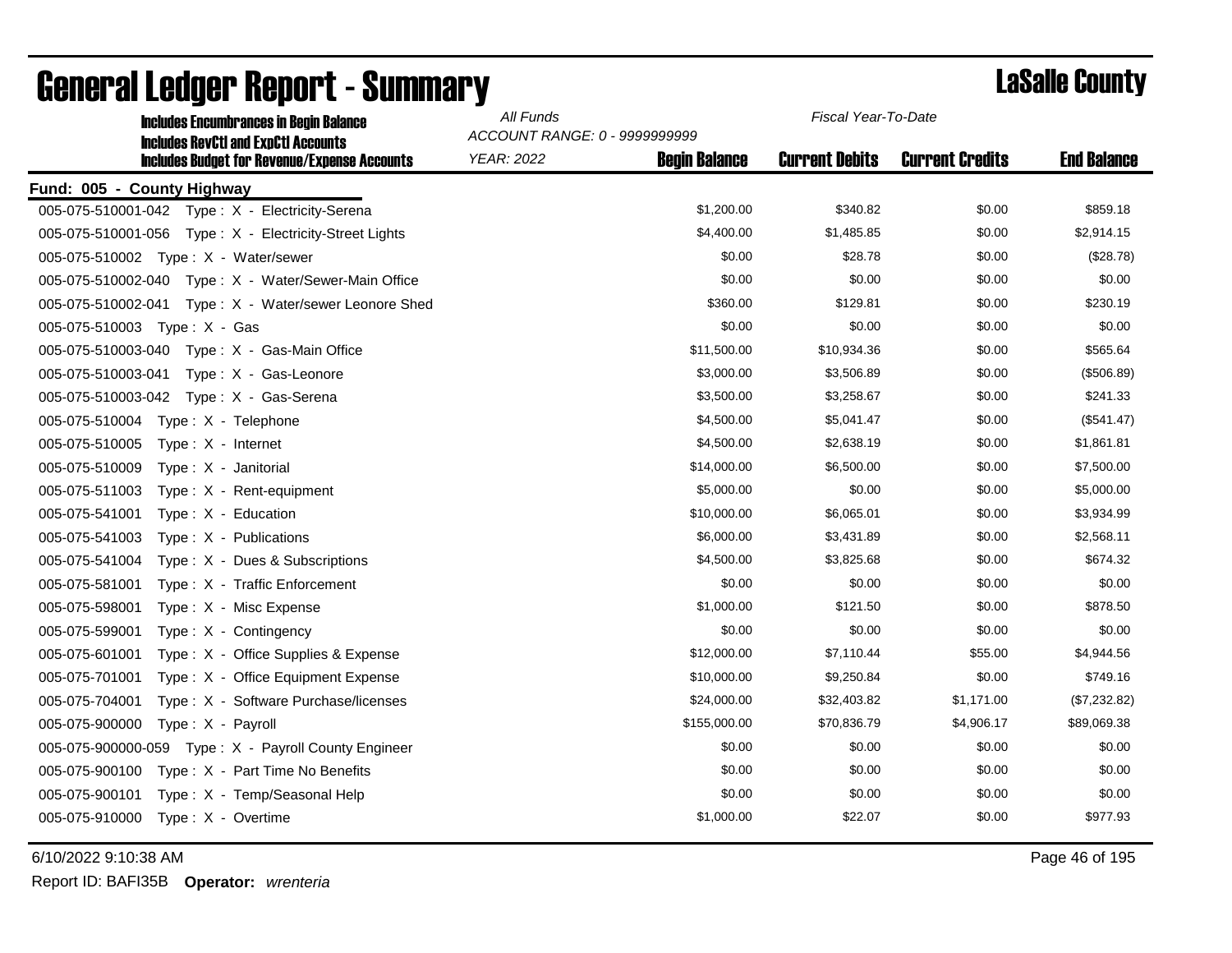| <b>Includes Encumbrances in Begin Balance</b><br><b>Includes RevCtI and ExpCtI Accounts</b> | All Funds<br>ACCOUNT RANGE: 0 - 9999999999 | Fiscal Year-To-Date  |                       |                        |                    |
|---------------------------------------------------------------------------------------------|--------------------------------------------|----------------------|-----------------------|------------------------|--------------------|
| <b>Includes Budget for Revenue/Expense Accounts</b>                                         | <b>YEAR: 2022</b>                          | <b>Begin Balance</b> | <b>Current Debits</b> | <b>Current Credits</b> | <b>End Balance</b> |
| Fund: 005 - County Highway                                                                  |                                            |                      |                       |                        |                    |
| 005-075-910001<br>Type: X - Holiday OT                                                      |                                            | \$0.00               | \$0.00                | \$0.00                 | \$0.00             |
| 005-076-404001<br>Type: X - Professional Services                                           |                                            | \$0.00               | \$0.00                | \$0.00                 | \$0.00             |
| 005-076-404004<br>Type: X - Prof Serv-appraiser Services                                    |                                            | \$0.00               | \$0.00                | \$0.00                 | \$0.00             |
| 005-076-502004<br>Type: X - Maintenance & Repair- Eng Eqp                                   |                                            | \$11,500.00          | \$3,670.46            | \$0.00                 | \$7,829.54         |
| 005-076-541006<br>Type: $X -$ Printing                                                      |                                            | \$0.00               | \$0.00                | \$0.00                 | \$0.00             |
| 005-076-598001<br>Type: X - Misc Expense                                                    |                                            | \$0.00               | \$0.00                | \$0.00                 | \$0.00             |
| 005-076-599001<br>Type: X - Contingency                                                     |                                            | \$0.00               | \$0.00                | \$0.00                 | \$0.00             |
| 005-076-600001<br>Type: X - Supplies                                                        |                                            | \$0.00               | \$0.00                | \$0.00                 | \$0.00             |
| 005-076-601019<br>Type: X - Supplies-engineering                                            |                                            | \$11,000.00          | \$5,428.06            | \$0.00                 | \$5,571.94         |
| 005-076-701001<br>Type: X - Office Equipment Expense                                        |                                            | \$0.00               | \$0.00                | \$0.00                 | \$0.00             |
| 005-076-722001<br>Type: X - Construction Project Carryover                                  |                                            | \$0.00               | \$0.00                | \$0.00                 | \$0.00             |
| 005-076-723001-000 Type: X - New Construction Projects                                      |                                            | \$0.00               | \$0.00                | \$0.00                 | \$0.00             |
| 005-076-723001-052-323024    Type: X - New Cons Engi 13-00323-00-SP                         |                                            | \$0.00               | \$0.00                | \$0.00                 | \$0.00             |
| 005-076-723001-052-355006<br>Type: X - New Cons Proj 15-00355-00-EG                         |                                            | \$0.00               | \$0.00                | \$0.00                 | \$0.00             |
| 005-076-723001-052-361015<br>Type: $X - New Const-Eng 16-00361-00-PV$                       |                                            | \$0.00               | \$0.00                | \$0.00                 | \$0.00             |
| Type: X - New Cons-17-00368-00-SM<br>005-076-723001-053-368023                              |                                            | \$0.00               | \$0.00                | \$0.00                 | \$0.00             |
| 005-076-723001-057-361015    Type: X - New Con16-00361-00-PV-Entrance                       |                                            | \$0.00               | \$0.00                | \$0.00                 | \$0.00             |
| 005-076-724001 Type: X - Engineering New Project                                            |                                            | \$0.00               | \$0.00                | \$0.00                 | \$0.00             |
| 005-076-900000 Type: X - Payroll                                                            |                                            | \$280,000.00         | \$144,285.61          | \$14,347.29            | \$150,061.68       |
| 005-076-900000-045    Type: X - Payroll Election Work                                       |                                            | \$0.00               | \$0.00                | \$0.00                 | \$0.00             |
| 005-076-900000-059    Type: X - Payroll County Engineer                                     |                                            | \$0.00               | \$0.00                | \$0.00                 | \$0.00             |
| 005-076-900100 Type: X - Part Time No Benefits                                              |                                            | \$0.00               | \$0.00                | \$0.00                 | \$0.00             |
| 005-076-900101<br>Type: X - Temp/Seasonal Help                                              |                                            | \$0.00               | \$0.00                | \$0.00                 | \$0.00             |
| 005-076-910000<br>Type: X - Overtime                                                        |                                            | \$19,000.00          | \$2,070.74            | \$0.00                 | \$16,929.26        |
| 005-076-910000-045    Type: X - Overtime Election Work                                      |                                            | \$0.00               | \$0.00                | \$0.00                 | \$0.00             |
| 005-076-910001<br>Type: X - Holiday OT                                                      |                                            | \$0.00               | \$0.00                | \$0.00                 | \$0.00             |
| 005-077-502001 Type: X - Maintenance & Repair-Equipment                                     |                                            | \$60,000.00          | \$30,471.07           | \$150.27               | \$29,679.20        |

## General Ledger Report - Summary **Lassing Service Report - Summary**

6/10/2022 9:10:38 AM Page 47 of 195

Report ID: BAFI35B **Operator:** *wrenteria*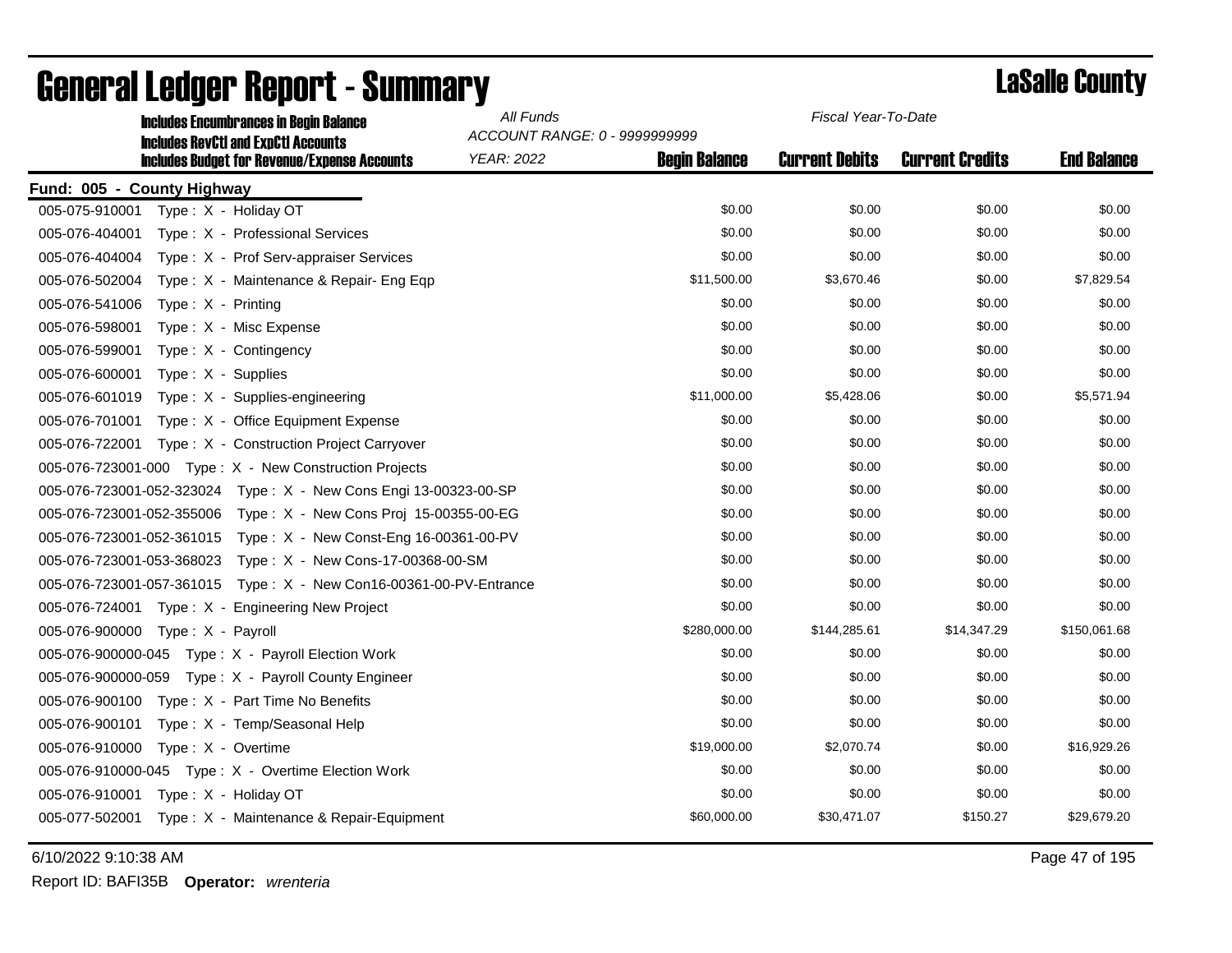| <b>Includes Encumbrances in Begin Balance</b>                         | All Funds                     | Fiscal Year-To-Date  |                       |                        |                    |  |
|-----------------------------------------------------------------------|-------------------------------|----------------------|-----------------------|------------------------|--------------------|--|
| <b>Includes RevCtI and ExpCtI Accounts</b>                            | ACCOUNT RANGE: 0 - 9999999999 |                      |                       |                        |                    |  |
| <b>Includes Budget for Revenue/Expense Accounts</b>                   | <b>YEAR: 2022</b>             | <b>Begin Balance</b> | <b>Current Debits</b> | <b>Current Credits</b> | <b>End Balance</b> |  |
| Fund: 005 - County Highway                                            |                               |                      |                       |                        |                    |  |
| 005-077-502003 Type: X - Maintenance & Repair-Bldg                    |                               | \$80,000.00          | \$34,746.27           | \$0.00                 | \$45,253.73        |  |
| 005-077-505001 Type: X - Vehicle Expense                              |                               | \$0.00               | \$0.00                | \$0.00                 | \$0.00             |  |
| 005-077-505001-090<br>Type: X - Vehicle Expense-Diesel (Clear)        |                               | \$157,500.00         | \$73,403.18           | \$0.00                 | \$84,096.82        |  |
| 005-077-505001-091<br>Type: X - Vehicle Expense-Diesel (Dyed)         |                               | \$22,000.00          | \$7,272.58            | \$0.00                 | \$14,727.42        |  |
| 005-077-505001-092<br>Type: X - Vehicle Expense-Gasoline              |                               | \$20,000.00          | \$12,130.94           | \$0.00                 | \$7,869.06         |  |
| 005-077-505001-093<br>Type: X - Vehicle Expense-DEF                   |                               | \$2,500.00           | \$38.98               | \$0.00                 | \$2,461.02         |  |
| 005-077-505001-094<br>Type: X - Vehicle Expense-Oil & Grease          |                               | \$15,000.00          | \$6,407.49            | \$0.00                 | \$8,592.51         |  |
| 005-077-505001-095<br>Type: X - Vehicle Expense-Tires                 |                               | \$12,000.00          | \$10,800.17           | \$0.00                 | \$1,199.83         |  |
| 005-077-505001-096<br>Type: X - Vehicle Expense-Batteries             |                               | \$2,500.00           | \$1,154.07            | \$138.15               | \$1,484.08         |  |
| 005-077-505001-097<br>Type: X - Vehicle Expense-Filters               |                               | \$15,000.00          | \$4,316.37            | \$0.00                 | \$10,683.63        |  |
| 005-077-505001-098<br>Type: X - Vehicle Expense-Antifreeze            |                               | \$2,000.00           | \$120.00              | \$0.00                 | \$1,880.00         |  |
| 005-077-511003    Type: X - Rent-equipment                            |                               | \$22,000.00          | \$10,212.65           | \$46.40                | \$11,833.75        |  |
| 005-077-580001<br>Type: X - Surface                                   |                               | \$70,000.00          | \$49,615.31           | \$0.00                 | \$20,384.69        |  |
| 005-077-580001-051-000509    Type: X - Surface Const Skip Patc        |                               | \$0.00               | \$0.00                | \$0.00                 | \$0.00             |  |
| 005-077-580002    Type: X - Shoulders                                 |                               | \$40,000.00          | \$9,069.25            | \$0.00                 | \$30,930.75        |  |
| Type: X - Ditches & Drains<br>005-077-580003                          |                               | \$10,000.00          | \$1,294.38            | \$0.00                 | \$8,705.62         |  |
| 005-077-580004<br>Type: X - Bridges & Culverts                        |                               | \$50,000.00          | \$2,681.46            | \$0.00                 | \$47,318.54        |  |
| 005-077-580005<br>Type: X - Signs & Markings                          |                               | \$45,000.00          | \$44,705.81           | \$0.00                 | \$294.19           |  |
| 005-077-580005-000 Type: X - Signs & Markings                         |                               | \$0.00               | \$0.00                | \$0.00                 | \$0.00             |  |
| 005-077-580005-050-353026    Type: X - Signs & Mark LaSalle Co-Center |                               | \$0.00               | \$0.00                | \$0.00                 | \$0.00             |  |
| Type: X - Guard Rail<br>005-077-580006                                |                               | \$5,000.00           | \$0.00                | \$0.00                 | \$5,000.00         |  |
| 005-077-580007 Type: X - Cleaning & Clearing R O W                    |                               | \$45,000.00          | \$4,599.08            | \$0.00                 | \$40,400.92        |  |
| 005-077-580008<br>Type: X - Snow Removal                              |                               | \$240,000.00         | \$58,561.57           | \$0.00                 | \$181,438.43       |  |
| 005-077-580009<br>Type: X - Mowing                                    |                               | \$5,000,00           | \$658.07              | \$0.00                 | \$4,341.93         |  |
|                                                                       |                               | \$0.00               | \$2.22                | \$0.00                 | (\$2.22)           |  |
|                                                                       |                               | \$0.00               | \$382.90              | \$0.00                 | (\$382.90)         |  |
| 005-077-580010 Type: X - Twp Purchase Of Material                     |                               | \$1,000.00           | \$0.00                | \$0.00                 | \$1,000.00         |  |

6/10/2022 9:10:38 AM Page 48 of 195

Report ID: BAFI35B **Operator:** *wrenteria*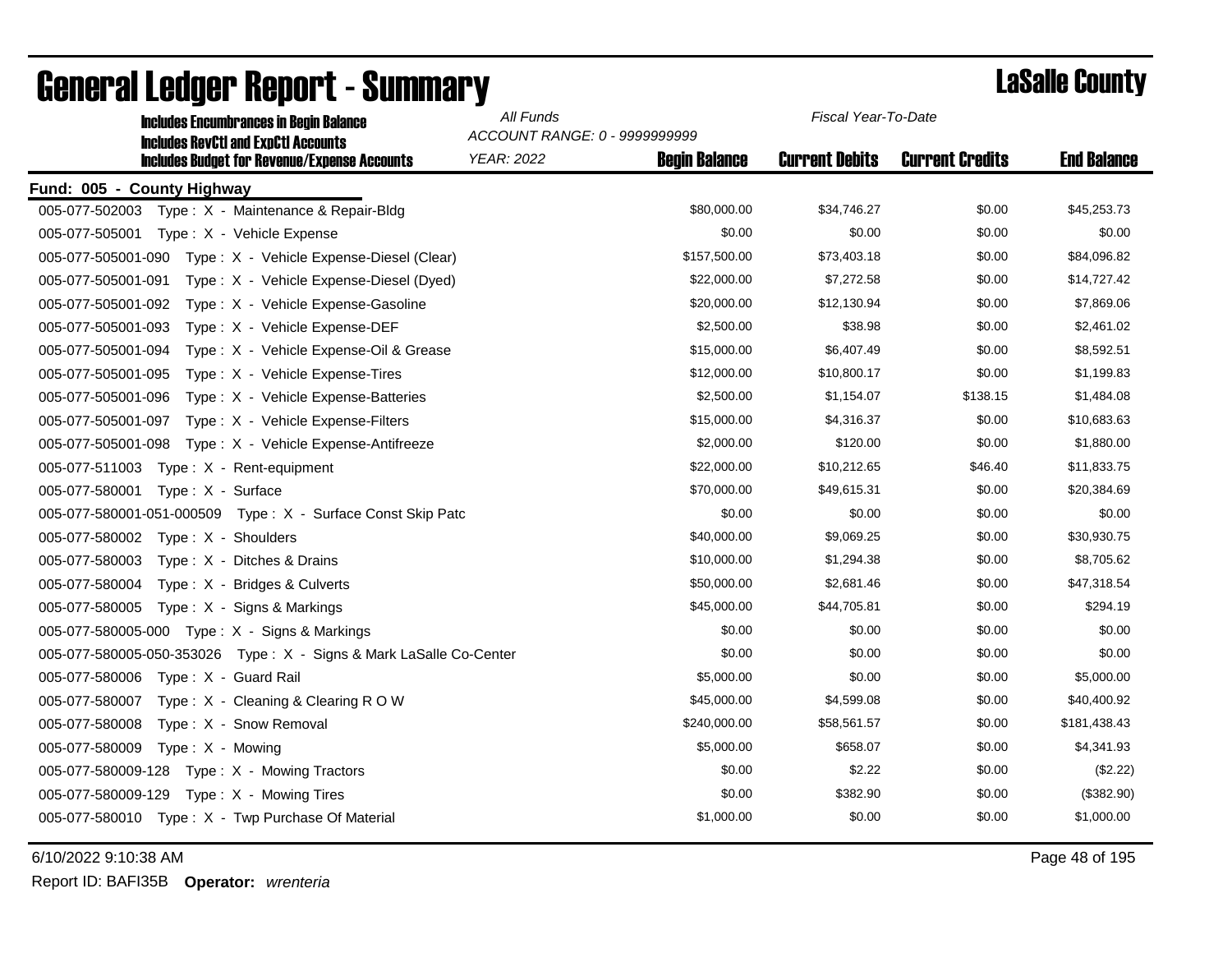|                            | <b>Includes Encumbrances in Begin Balance</b>                                                     | All Funds                  | ACCOUNT RANGE: 0 - 9999999999 | Fiscal Year-To-Date   |                           |                    |
|----------------------------|---------------------------------------------------------------------------------------------------|----------------------------|-------------------------------|-----------------------|---------------------------|--------------------|
|                            | <b>Includes RevCtI and ExpCtI Accounts</b><br><b>Includes Budget for Revenue/Expense Accounts</b> | <b>YEAR: 2022</b>          | <b>Begin Balance</b>          | <b>Current Debits</b> | <b>Current Credits</b>    | <b>End Balance</b> |
| Fund: 005 - County Highway |                                                                                                   |                            |                               |                       |                           |                    |
| 005-077-581002             | Type: X - Other Co County Dept Maint                                                              |                            | \$2,000.00                    | \$0.00                | \$0.00                    | \$2,000.00         |
| 005-077-598001             | Type: X - Misc Expense                                                                            |                            | \$5,000.00                    | \$474.10              | \$0.00                    | \$4,525.90         |
| 005-077-599001             | Type: X - Contingency                                                                             |                            | \$0.00                        | \$0.00                | \$0.00                    | \$0.00             |
| 005-077-601004             | Type: X - Supplies-maintenance                                                                    |                            | \$25,000.00                   | \$9,976.98            | \$236.26                  | \$15,259.28        |
| 005-077-602002             | Type: X - Matl Repair Veh                                                                         |                            | \$80,000.00                   | \$46,905.87           | \$1,811.13                | \$34,905.26        |
| 005-077-602003             | Type: X - Material Repairs-bldgs                                                                  |                            | \$30,000.00                   | \$24,836.09           | \$69.51                   | \$5,233.42         |
| 005-077-701002             | Type: X - Equipment Expense                                                                       |                            | \$0.00                        | \$0.00                | \$0.00                    | \$0.00             |
| 005-077-702002             | Type: X - Special Equipment-radios                                                                |                            | \$500.00                      | \$0.00                | \$0.00                    | \$500.00           |
| 005-077-810001             | Type: X - Health & Life Insurance                                                                 |                            | \$440,000.00                  | \$206,944.08          | \$0.00                    | \$233,055.92       |
| 005-077-810002             | Type : $X -$ Health & Life Ins-Retirees                                                           |                            | \$450,000.00                  | \$189,101.83          | \$0.00                    | \$260,898.17       |
| 005-077-900000             | Type: X - Payroll                                                                                 |                            | \$260,000.00                  | \$132,510.56          | \$12,110.24               | \$139,599.68       |
| 005-077-900100             | Type: X - Part Time No Benefits                                                                   |                            | \$0.00                        | \$0.00                | \$0.00                    | \$0.00             |
| 005-077-900101             | Type: X - Temp/Seasonal Help                                                                      |                            | \$0.00                        | \$0.00                | \$0.00                    | \$0.00             |
| 005-077-910000             | Type: X - Overtime                                                                                |                            | \$40,000.00                   | \$14,391.70           | \$0.00                    | \$25,608.30        |
| 005-077-910001             | Type: X - Holiday OT                                                                              |                            | \$0.00                        | \$0.00                | \$0.00                    | \$0.00             |
| 005-078-454002             | Type: X - Supervision                                                                             |                            | \$0.00                        | \$0.00                | \$0.00                    | \$0.00             |
| 005-078-702001             | Type: X - Special Equipment                                                                       |                            | \$0.00                        | \$0.00                | \$0.00                    | \$0.00             |
| 005-078-721001             | Type: X - Construction                                                                            |                            | \$0.00                        | \$0.00                | \$0.00                    | \$0.00             |
| 005-078-740001             | Type: X - Blacktop Seal Coat                                                                      |                            | \$0.00                        | \$0.00                | \$0.00                    | \$0.00             |
|                            |                                                                                                   | Fund: 005 - County Highway | \$7,049,340.43<br>Totals:     | \$5,571,459.08        | \$3,911,204.53            | \$4,902,720.16     |
|                            | <b>Total Fund Revenues:</b>                                                                       | \$243,182.86               | <b>Total Fund Expenses:</b>   | \$1,903,437.41        | Net Revenue Over Expense: | (\$1,660,254.55)   |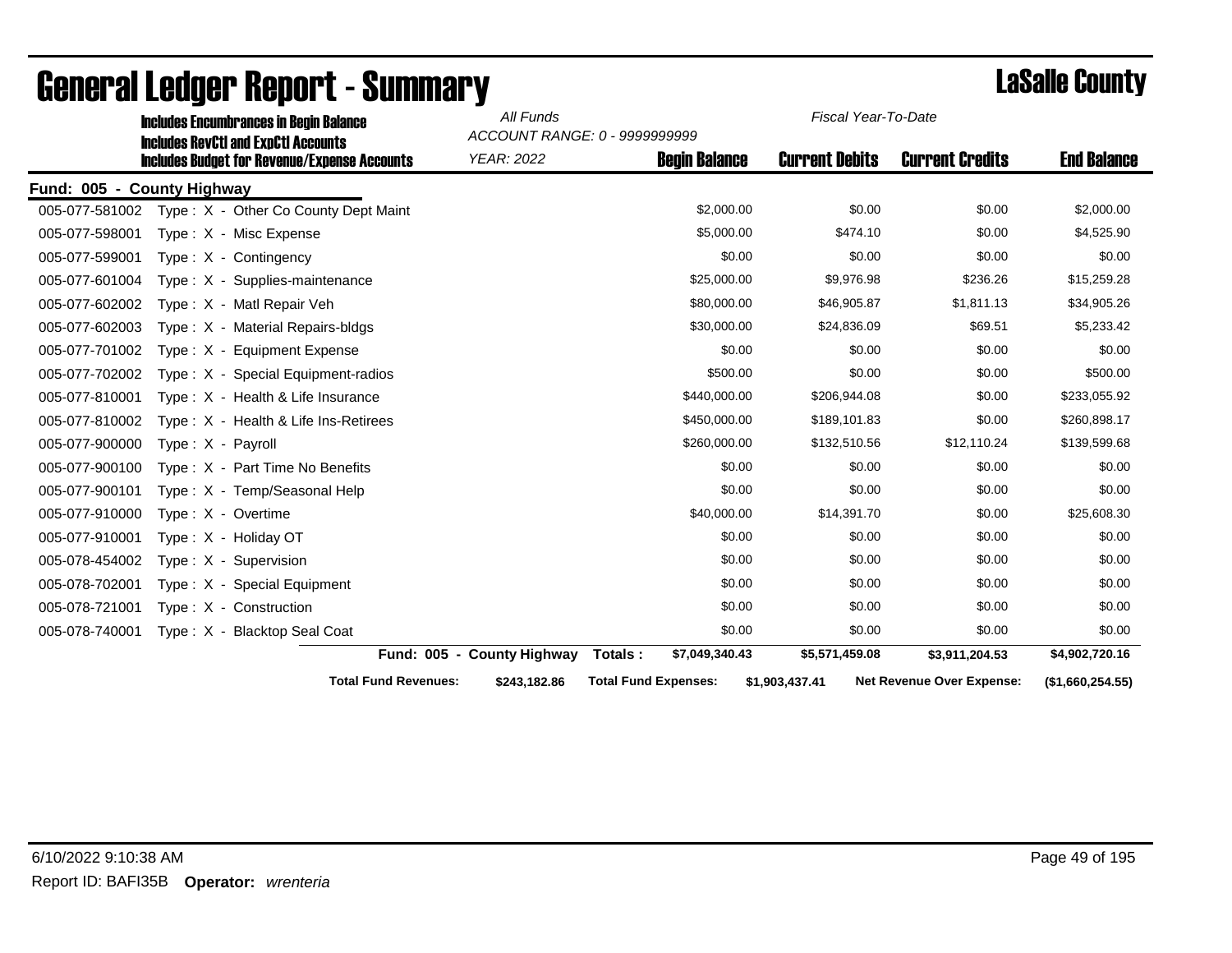|                               | <b>Includes Encumbrances in Begin Balance</b>                                                     | All Funds<br>Fiscal Year-To-Date<br>ACCOUNT RANGE: 0 - 9999999999 |                      |                       |                        |                    |
|-------------------------------|---------------------------------------------------------------------------------------------------|-------------------------------------------------------------------|----------------------|-----------------------|------------------------|--------------------|
|                               | <b>Includes RevCtI and ExpCtI Accounts</b><br><b>Includes Budget for Revenue/Expense Accounts</b> | <b>YEAR: 2022</b>                                                 | <b>Begin Balance</b> | <b>Current Debits</b> | <b>Current Credits</b> | <b>End Balance</b> |
| Fund: 006 - Special Tax Match |                                                                                                   |                                                                   |                      |                       |                        |                    |
| 006-000-101001                | Type: A - Cash Account                                                                            |                                                                   | \$2,944,826.74       | \$62,797.73           | \$40,923.40            | \$2,966,701.07     |
| 006-000-102001                | Type: A - Cash On Hand-Petty Cash                                                                 |                                                                   | \$0.00               | \$0.00                | \$0.00                 | \$0.00             |
| 006-000-121001                | Type: A - Investments                                                                             |                                                                   | \$0.00               | \$0.00                | \$0.00                 | \$0.00             |
| 006-000-122001                | Type: A - Accrued Interest-Investments                                                            |                                                                   | \$4,392.97           | \$0.00                | \$0.00                 | \$4,392.97         |
| 006-000-131001                | Type: A - Property Taxes Receivable                                                               |                                                                   | \$1,397,497.91       | \$0.00                | \$0.00                 | \$1,397,497.91     |
| 006-000-132001                | Type: A - Allow For Loss-Prop Tax                                                                 |                                                                   | \$0.00               | \$0.00                | \$0.00                 | \$0.00             |
| 006-000-145001                | Type: A - Other Accts Receivable                                                                  |                                                                   | (\$3,459.00)         | \$0.00                | \$0.00                 | (\$3,459.00)       |
| 006-000-170001                | Type: A - Due From Other Funds                                                                    |                                                                   | \$0.00               | \$0.00                | \$0.00                 | \$0.00             |
| 006-000-190001                | Type: A - Due From Other Gov'tl Units                                                             |                                                                   | \$0.00               | \$0.00                | \$0.00                 | \$0.00             |
| 006-000-201001                | Type: L - Accounts Payable                                                                        |                                                                   | \$0.00               | \$4,440.22            | \$4,440.22             | \$0.00             |
| 006-000-202001                | Type: L - Accounts Receivable                                                                     |                                                                   | \$0.00               | \$0.00                | \$0.00                 | \$0.00             |
| 006-000-203001                | Type: L - Payroll Payable                                                                         |                                                                   | \$0.00               | \$0.00                | \$0.00                 | \$0.00             |
| 006-000-203002                | Type: L - Benefits Payable                                                                        |                                                                   | \$0.00               | \$0.00                | \$0.00                 | \$0.00             |
| 006-000-203003                | Type: L - Deductions Payable                                                                      |                                                                   | \$0.00               | \$0.00                | \$0.00                 | \$0.00             |
| 006-000-210002                | Type: L - Contracts Payable                                                                       |                                                                   | \$0.00               | \$0.00                | \$0.00                 | \$0.00             |
| 006-000-231001                | Type: L - Deferred Revenue                                                                        |                                                                   | (\$1,388,447.00)     | \$0.00                | \$0.00                 | (\$1,388,447.00)   |
| 006-000-270001                | Type: L - Due To Other Funds                                                                      |                                                                   | \$0.00               | \$0.00                | \$0.00                 | \$0.00             |
| 006-000-275001                | Type: L - Due To Other Taxing Entities                                                            |                                                                   | \$0.00               | \$0.00                | \$0.00                 | \$0.00             |
| 006-000-280001                | Type: L - Anticipation Warrants Payable                                                           |                                                                   | \$0.00               | \$0.00                | \$0.00                 | \$0.00             |
| 006-000-293001                | Type: L - Revenue Control                                                                         |                                                                   | \$0.00               | \$36,483.18           | \$62,797.73            | (\$26,314.55)      |
| 006-000-294001                | Type: L - Expense Control                                                                         |                                                                   | \$0.00               | \$4,440.22            | \$0.00                 | \$4,440.22         |
| 006-000-295001                | Type: L - Fund Balance                                                                            |                                                                   | (\$2,954,811.62)     | \$0.00                | \$0.00                 | (\$2,954,811.62)   |
| 006-000-301001                | Type: R - Tax Levy                                                                                |                                                                   | \$1,466,655.00       | \$35,468.06           | \$35,468.06            | \$1,466,655.00     |
| 006-000-301002                | Type: R - Personal Property Repl Tax                                                              |                                                                   | \$15,659.00          | \$915.57              | \$20,842.93            | (\$4,268.36)       |
| 006-000-308001                | Type: R - Interest Income                                                                         |                                                                   | \$10,000.00          | \$99.55               | \$6,486.74             | \$3,612.81         |
| 006-000-328002                | Type: R - Federal/state Funds                                                                     |                                                                   | \$0.00               | \$0.00                | \$0.00                 | \$0.00             |
| 006-000-328019                | Type: R - Cost Sharing-Roadwork                                                                   |                                                                   | \$350,000.00         | \$0.00                | \$0.00                 | \$350,000.00       |

6/10/2022 9:10:38 AM Page 50 of 195

Report ID: BAFI35B **Operator:** *wrenteria*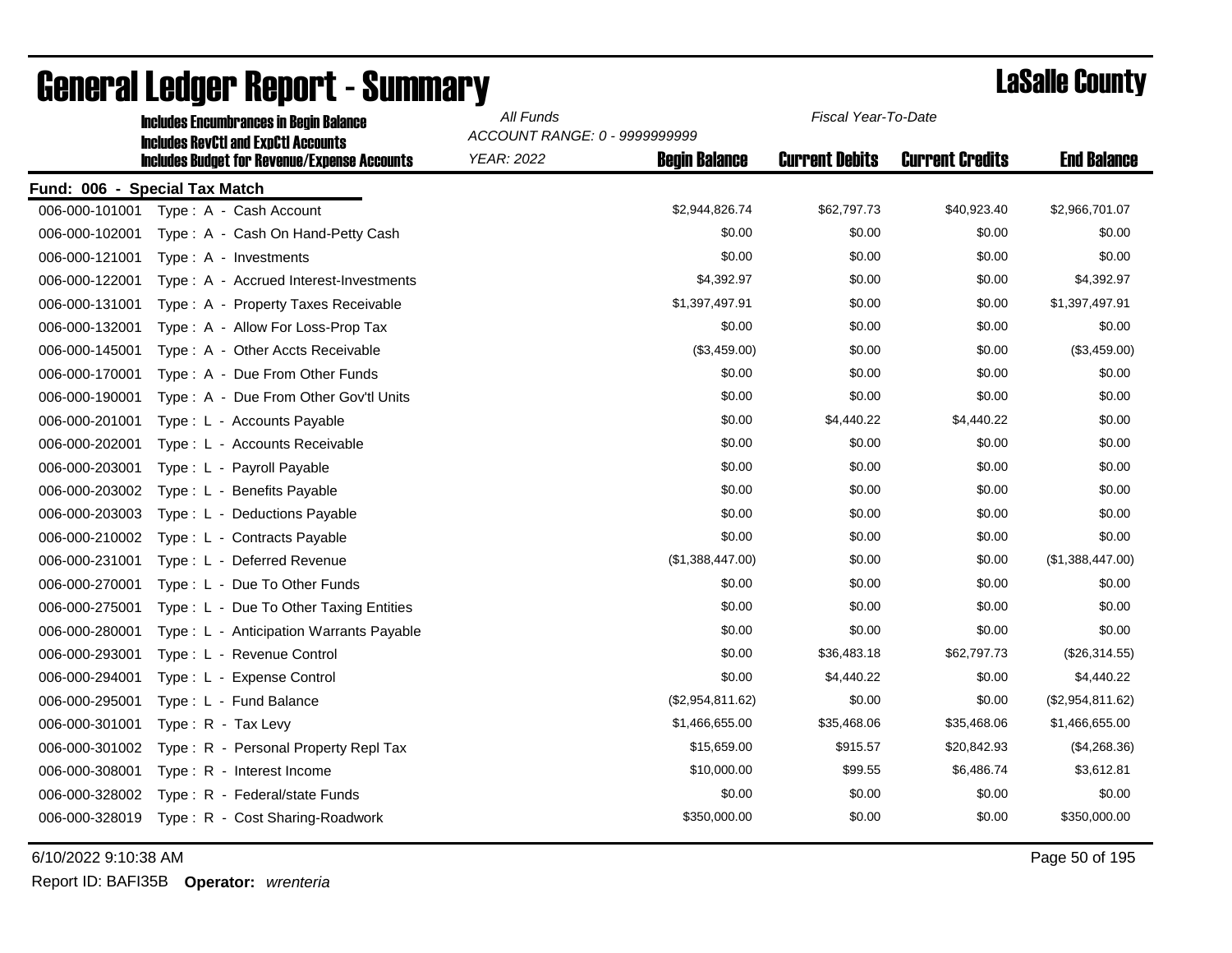| <b>Includes Encumbrances in Begin Balance</b>                                                     | All Funds<br>ACCOUNT RANGE: 0 - 9999999999 |                      | Fiscal Year-To-Date   |                        |                    |
|---------------------------------------------------------------------------------------------------|--------------------------------------------|----------------------|-----------------------|------------------------|--------------------|
| <b>Includes RevCtI and ExpCtI Accounts</b><br><b>Includes Budget for Revenue/Expense Accounts</b> | <b>YEAR: 2022</b>                          | <b>Begin Balance</b> | <b>Current Debits</b> | <b>Current Credits</b> | <b>End Balance</b> |
| Fund: 006 - Special Tax Match                                                                     |                                            |                      |                       |                        |                    |
| 006-000-328021<br>Type: R - Future Project Reserves                                               |                                            | \$0.00               | \$0.00                | \$0.00                 | \$0.00             |
| Type: R - Miscellaneous Income<br>006-000-350001                                                  |                                            | \$0.00               | \$0.00                | \$0.00                 | \$0.00             |
| 006-000-399001<br>Type: R - Fund Balance Use                                                      |                                            | \$1,699,585.00       | \$0.00                | \$0.00                 | \$1,699,585.00     |
| 006-000-447001<br>Type: X - Exelon Settlement                                                     |                                            | \$0.00               | \$0.00                | \$0.00                 | \$0.00             |
| 006-000-598001<br>Type: X - Misc Expense                                                          |                                            | \$0.00               | \$0.00                | \$0.00                 | \$0.00             |
| Type: X - Contingency<br>006-000-599001                                                           |                                            | \$0.00               | \$0.00                | \$0.00                 | \$0.00             |
| 006-000-722001<br>Type: X - Construction Project Carryover                                        |                                            | \$0.00               | \$0.00                | \$0.00                 | \$0.00             |
| 006-000-723001-000 Type: X - Construction Projects                                                |                                            | \$0.00               | \$0.00                | \$0.00                 | \$0.00             |
| 006-000-723001-051-031002<br>Type: $X - New Cons Proj 09-0031-02-BR$                              |                                            | \$0.00               | \$0.00                | \$0.00                 | \$0.00             |
| 006-000-723001-051-222029<br>Type: X - 15-00222-02-WR CH15                                        |                                            | \$80,000.00          | \$0.00                | \$0.00                 | \$80,000.00        |
| 006-000-723001-051-325024<br>Type: $X - New Const Proj-11-00325-00-SP$                            |                                            | \$0.00               | \$0.00                | \$0.00                 | \$0.00             |
| 006-000-723001-051-328017<br>Type: X - 12-0328-00-RP Wedron                                       |                                            | \$500,000.00         | \$0.00                | \$0.00                 | \$500,000.00       |
| 006-000-723001-051-335019<br>Type: $X - New Const Proj$ 13-00335-00-RS                            |                                            | \$0.00               | \$0.00                | \$0.00                 | \$0.00             |
| 006-000-723001-051-348029<br>Type: X - 15-00348-00-WR CH 42                                       |                                            | \$98,755.00          | \$0.00                | \$0.00                 | \$98,755.00        |
| 006-000-723001-051-359029<br>Type: $X - New Const Proj 15-00031-03-WR$                            |                                            | \$0.00               | \$0.00                | \$0.00                 | \$0.00             |
| 006-000-723001-051-361015<br>Type: X - New Const Proj 16-00361-00-PV                              |                                            | \$0.00               | \$0.00                | \$0.00                 | \$0.00             |
| 006-000-723001-051-367024<br>Type: X - 16-00367-00-SP CH 43 & 33 Int                              |                                            | \$33,107.00          | \$0.00                | \$0.00                 | \$33,107.00        |
| Type: X - New Construction Projects Cons<br>006-000-723001-051-369029                             |                                            | \$0.00               | \$0.00                | \$0.00                 | \$0.00             |
| Type: X - 17-00374-00-SP CH 32 Bowen<br>006-000-723001-051-374024                                 |                                            | \$8,443.00           | \$0.00                | \$0.00                 | \$8,443.00         |
| 006-000-723001-051-380024<br>Type: X - 18-00380-00-SP CH 5 & IL 23                                |                                            | \$13,883.00          | \$0.00                | \$0.00                 | \$13,883.00        |
| 006-000-723001-051-391015<br>Type: X - Construction Construction Surf                             |                                            | \$0.00               | \$0.00                | \$0.00                 | \$0.00             |
| 006-000-723001-051-392019<br>Type: X - Construction Construction 21-0                             |                                            | \$1,114,000.00       | \$0.00                | \$0.00                 | \$1,114,000.00     |
| 006-000-723001-051-651002<br>Type: $X - New Const Proj - 10-00651-00-BR$                          |                                            | \$0.00               | \$0.00                | \$0.00                 | \$0.00             |
| 006-000-723001-051-726002<br>Type: X - New Construction Projects Cons                             |                                            | \$0.00               | \$0.00                | \$0.00                 | \$0.00             |
| 006-000-723001-051-727002<br>Type: X - New Const Proj- 13-00727-00-BR                             |                                            | \$0.00               | \$0.00                | \$0.00                 | \$0.00             |
| 006-000-723001-051-728002<br>Type: X - New Const Proj-14-00728-00-BR                              |                                            | \$0.00               | \$0.00                | \$0.00                 | \$0.00             |
| 006-000-723001-051-729002    Type: X - New Const Proj 14-00729-00-BR                              |                                            | \$0.00               | \$0.00                | \$0.00                 | \$0.00             |

6/10/2022 9:10:38 AM Page 51 of 195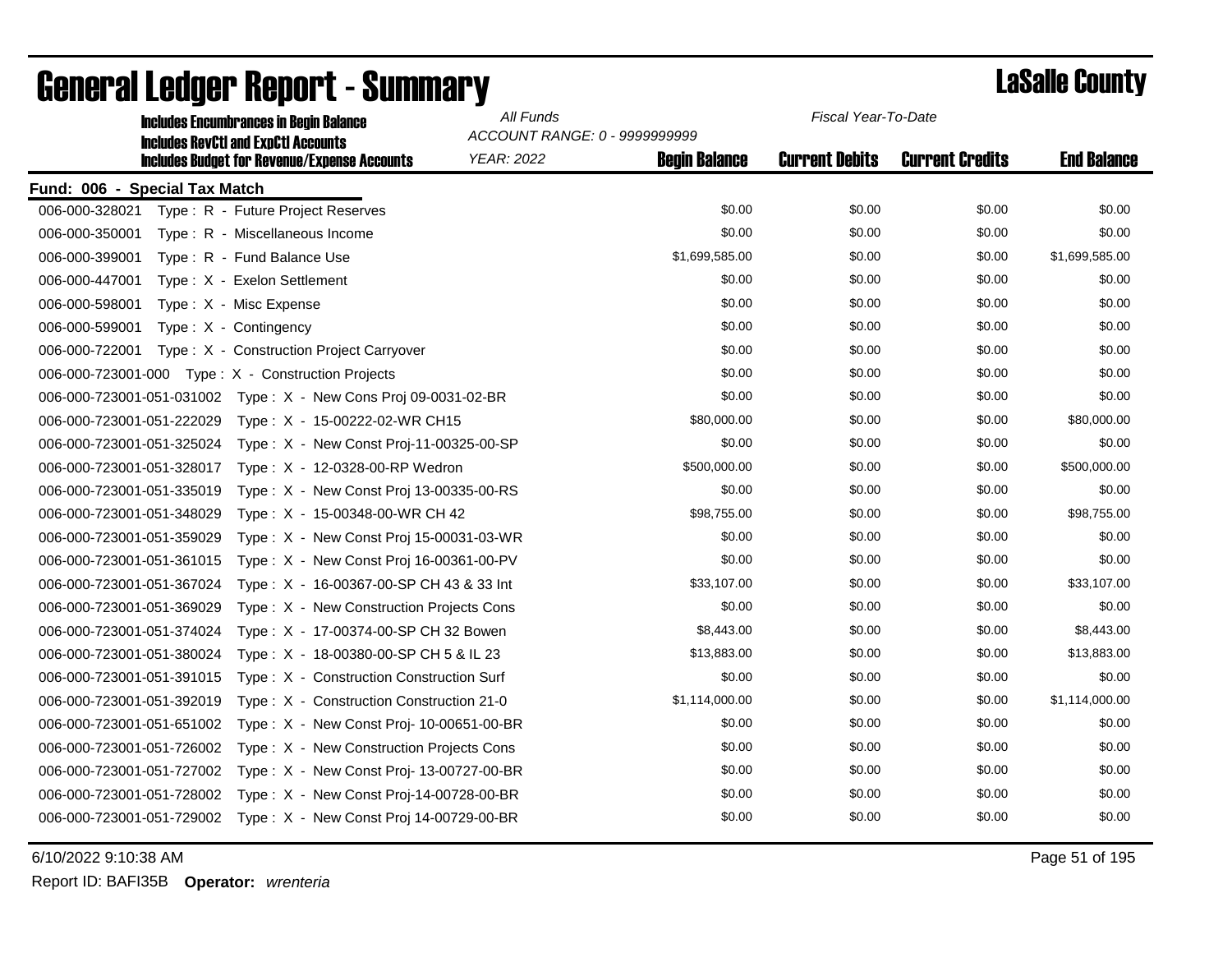| <b>Includes Encumbrances in Begin Balance</b>                                                     | All Funds                                          |                      | Fiscal Year-To-Date   |                        |                    |
|---------------------------------------------------------------------------------------------------|----------------------------------------------------|----------------------|-----------------------|------------------------|--------------------|
| <b>Includes RevCtI and ExpCtI Accounts</b><br><b>Includes Budget for Revenue/Expense Accounts</b> | ACCOUNT RANGE: 0 - 9999999999<br><b>YEAR: 2022</b> | <b>Begin Balance</b> | <b>Current Debits</b> | <b>Current Credits</b> | <b>End Balance</b> |
| Fund: 006 - Special Tax Match                                                                     |                                                    |                      |                       |                        |                    |
| 006-000-723001-051-730002    Type: X - New Con-15-00730-00-Br                                     |                                                    | \$0.00               | \$0.00                | \$0.00                 | \$0.00             |
| 006-000-723001-051-731002 Type: X - New Construction Projects Cons                                |                                                    | \$0.00               | \$0.00                | \$0.00                 | \$0.00             |
| 006-000-723001-051-732002<br>Type: X - 16-00732-00-BR                                             |                                                    | \$0.00               | \$0.00                | \$0.00                 | \$0.00             |
| Type: X - Construction Construction 15-0<br>006-000-723001-051-760002                             |                                                    | \$236,000.00         | \$0.00                | \$0.00                 | \$236,000.00       |
| 006-000-723001-051-763002<br>Type: $X - 14 - 00763 - 00 - RP$ CH 5 Sandy Fd                       |                                                    | \$0.00               | \$0.00                | \$0.00                 | \$0.00             |
| 006-000-723001-052 Type: X - Engineering Proj/Consultants                                         |                                                    | \$0.00               | \$0.00                | \$0.00                 | \$0.00             |
| 006-000-723001-052-222029<br>Type: X - 15-00222-02-WR CH 15                                       |                                                    | \$6,283.00           | \$2,567.00            | \$0.00                 | \$3,716.00         |
| 006-000-723001-052-348006<br>Type: X - 15-0348-00-WR CH 42                                        |                                                    | \$0.00               | \$0.00                | \$0.00                 | \$0.00             |
| Type: X - 15-00348-00-WR CH 42<br>006-000-723001-052-348029                                       |                                                    | \$0.00               | \$0.00                | \$0.00                 | \$0.00             |
| 006-000-723001-052-351029<br>Type : $X - CH 15$ to CH 6 to Liv County                             |                                                    | \$3,633.00           | \$1,065.72            | \$0.00                 | \$2,567.28         |
| 006-000-723001-052-367024<br>Type: X - 16-00367-00-SP CH 43 & 33                                  |                                                    | \$0.00               | \$0.00                | \$0.00                 | \$0.00             |
| 006-000-723001-052-380024<br>Type: X - 18-00380-00-SP CH 5 & II 23                                |                                                    | \$0.00               | \$0.00                | \$0.00                 | \$0.00             |
| 006-000-723001-052-763002<br>Type: X - 14-00763-00-BR CH 5 Sandy Fd                               |                                                    | \$142,820.00         | \$0.00                | \$0.00                 | \$142,820.00       |
| 006-000-723001-052-824005<br>Type: X - CH 9 Pecumsaugen                                           |                                                    | \$12,000.00          | \$0.00                | \$0.00                 | \$12,000.00        |
| 006-000-723001-053 Type: X - Right of Way                                                         |                                                    | \$0.00               | \$0.00                | \$0.00                 | \$0.00             |
| 006-000-723001-053-222029<br>Type: X - 15-00222-02-WR CH 15                                       |                                                    | \$0.00               | \$0.00                | \$0.00                 | \$0.00             |
| 006-000-723001-053-323024<br>Type: X - 13-00323-00-SP CH 4 & 15                                   |                                                    | \$0.00               | \$0.00                | \$0.00                 | \$0.00             |
| 006-000-723001-053-348029<br>Type: X - 15-00348-00-WR CH 42 Ter Cot                               |                                                    | \$0.00               | \$0.00                | \$0.00                 | \$0.00             |
| 006-000-723001-053-361015<br>Type: X - New Construction Projects ROW                              |                                                    | \$0.00               | \$0.00                | \$0.00                 | \$0.00             |
| Type: X - 16-00367-00-SP CH 43 & 33 Int<br>006-000-723001-053-367024                              |                                                    | \$0.00               | \$0.00                | \$0.00                 | \$0.00             |
| 006-000-723001-053-657002<br>Type: $X - CH 5$                                                     |                                                    | \$0.00               | \$0.00                | \$0.00                 | \$0.00             |
| 006-000-723001-053-731002<br>Type: $X - New Const$ ROW-16-00731-00-BR                             |                                                    | \$0.00               | \$0.00                | \$0.00                 | \$0.00             |
| Type: X - New Cons-ROW 16-00732-00-BR<br>006-000-723001-053-732002                                |                                                    | \$0.00               | \$0.00                | \$0.00                 | \$0.00             |
| 006-000-723001-053-760002<br>Type: X - Construction Right-of-Way 15-0                             |                                                    | \$12,000.00          | \$807.50              | \$0.00                 | \$11,192.50        |
| Type: X - 14-00763-00-BR CH 5 Sandy Fd<br>006-000-723001-053-763002                               |                                                    | \$0.00               | \$0.00                | \$0.00                 | \$0.00             |
| Type: X - CH 33 Pecumsaugen<br>006-000-723001-053-807005                                          |                                                    | \$0.00               | \$0.00                | \$0.00                 | \$0.00             |
| 006-000-723001-053-824005<br>Type: X - CH 9 Pecumsaugen                                           |                                                    | \$0.00               | \$0.00                | \$0.00                 | \$0.00             |

## General Ledger Report - Summary LaSalle County

6/10/2022 9:10:38 AM Page 52 of 195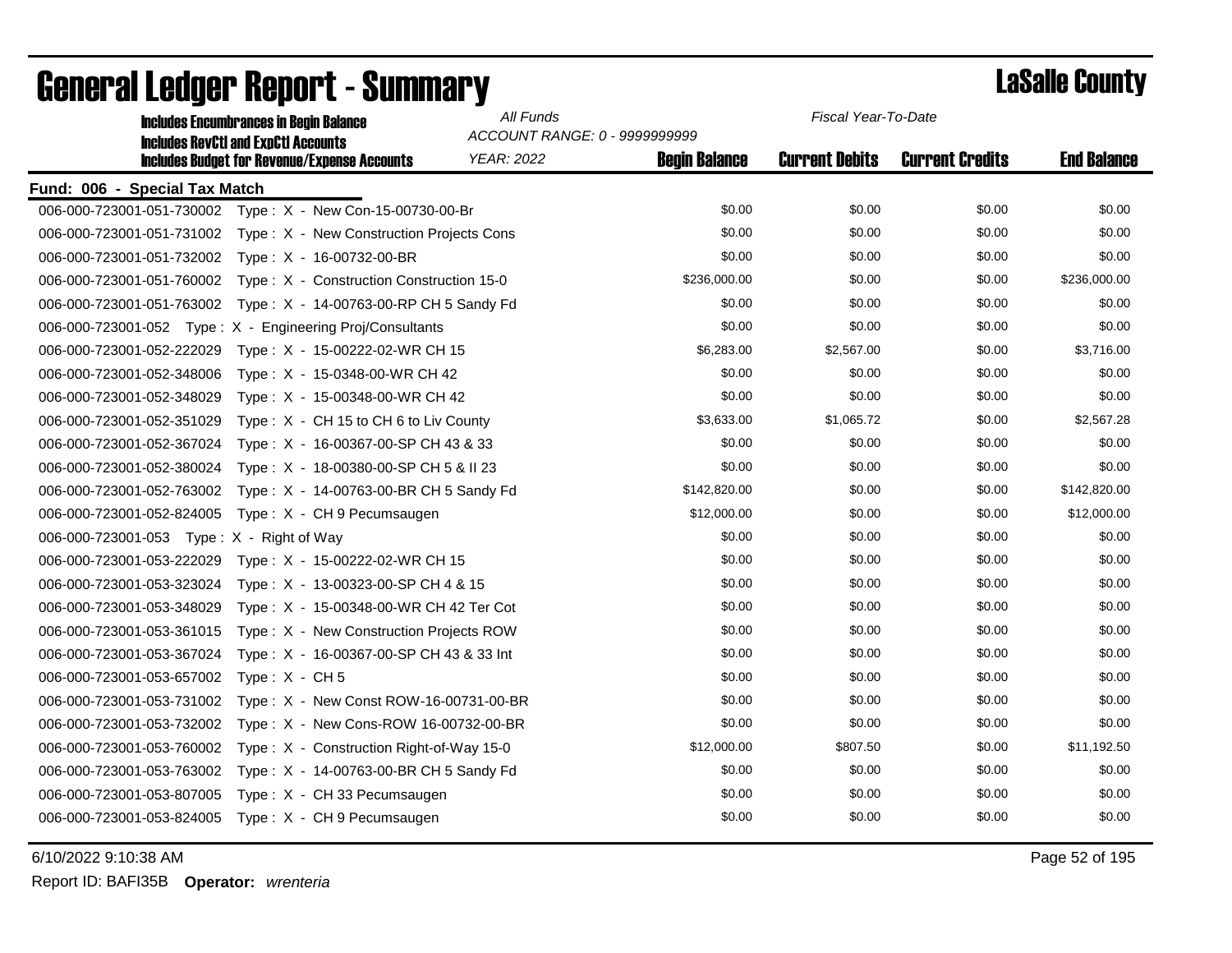| <b>Includes Encumbrances in Begin Balance</b>                                                     | All Funds                     | ACCOUNT RANGE: 0 - 9999999999 | Fiscal Year-To-Date   |                                  |                    |
|---------------------------------------------------------------------------------------------------|-------------------------------|-------------------------------|-----------------------|----------------------------------|--------------------|
| <b>Includes RevCtI and ExpCtI Accounts</b><br><b>Includes Budget for Revenue/Expense Accounts</b> | <b>YEAR: 2022</b>             | <b>Begin Balance</b>          | <b>Current Debits</b> | <b>Current Credits</b>           | <b>End Balance</b> |
| Fund: 006 - Special Tax Match                                                                     |                               |                               |                       |                                  |                    |
| 006-000-723001-054    Type: X - Construction Permits                                              |                               | \$0.00                        | \$0.00                | \$0.00                           | \$0.00             |
| 006-000-723001-054-031002    Type: X - 09-00031-02-BR                                             |                               | \$0.00                        | \$0.00                | \$0.00                           | \$0.00             |
| 006-000-723001-054-361015    Type: X - New Construction Projects Perm                             |                               | \$0.00                        | \$0.00                | \$0.00                           | \$0.00             |
| 006-000-723001-058 Type: X - Maintenance Patrol                                                   |                               | \$0.00                        | \$0.00                | \$0.00                           | \$0.00             |
| 006-000-723001-058-000009<br>Type: X - Striping                                                   |                               | \$140,000.00                  | \$0.00                | \$0.00                           | \$140,000.00       |
| 006-000-723001-058-000026<br>Type: $X - 19$ Striping                                              |                               | \$0.00                        | \$0.00                | \$0.00                           | \$0.00             |
| Type: X - Seal Coat<br>006-000-723001-058-000109                                                  |                               | \$175,000.00                  | \$0.00                | \$0.00                           | \$175,000.00       |
| Type: X - Skip Patch<br>006-000-723001-058-000509                                                 |                               | \$0.00                        | \$0.00                | \$0.00                           | \$0.00             |
| 006-000-723001-058-000809<br>Type: X - Main Cape Seal                                             |                               | \$0.00                        | \$0.00                | \$0.00                           | \$0.00             |
| 006-000-723001-058-003009<br>Type: X - Aggregate Shoulders                                        |                               | \$87,500.00                   | \$0.00                | \$0.00                           | \$87,500.00        |
| 006-000-723001-058-008009<br>Type: X - Cape Seal                                                  |                               | \$878,475.00                  | \$0.00                | \$0.00                           | \$878,475.00       |
| 006-000-724001 Type: X - Engineering New Project                                                  |                               | \$0.00                        | \$0.00                | \$0.00                           | \$0.00             |
| 006-000-725001-000 Type: X - Right-of-way New Project                                             |                               | \$0.00                        | \$0.00                | \$0.00                           | \$0.00             |
| 006-000-725001-053-732002    Type: X - ROW New Proj-16-00732-00-BR                                |                               | \$0.00                        | \$0.00                | \$0.00                           | \$0.00             |
| 006-000-799999-167 Type: $X - Infrastructure/Site Imp$                                            |                               | \$0.00                        | \$0.00                | \$0.00                           | \$0.00             |
| Type: X - NSF Chargeback<br>006-000-860000                                                        |                               | \$0.00                        | \$0.00                | \$0.00                           | \$0.00             |
| 006-000-900000<br>Type: X - Payroll                                                               |                               | \$0.00                        | \$0.00                | \$0.00                           | \$0.00             |
| 006-000-900100<br>Type: X - Part Time No Benefits                                                 |                               | \$0.00                        | \$0.00                | \$0.00                           | \$0.00             |
| 006-000-900101<br>Type: X - Temp/Seasonal Help                                                    |                               | \$0.00                        | \$0.00                | \$0.00                           | \$0.00             |
| 006-000-910000<br>Type: X - Overtime                                                              |                               | \$0.00                        | \$0.00                | \$0.00                           | \$0.00             |
| 006-000-910001<br>Type: X - Holiday OT                                                            |                               | \$0.00                        | \$0.00                | \$0.00                           | \$0.00             |
|                                                                                                   | Fund: 006 - Special Tax Match | \$7,083,798.00<br>Totals:     | \$149,084.75          | \$170,959.08                     | \$7,053,043.23     |
| <b>Total Fund Revenues:</b>                                                                       | \$26,314.55                   | <b>Total Fund Expenses:</b>   | \$4,440.22            | <b>Net Revenue Over Expense:</b> | \$21,874.33        |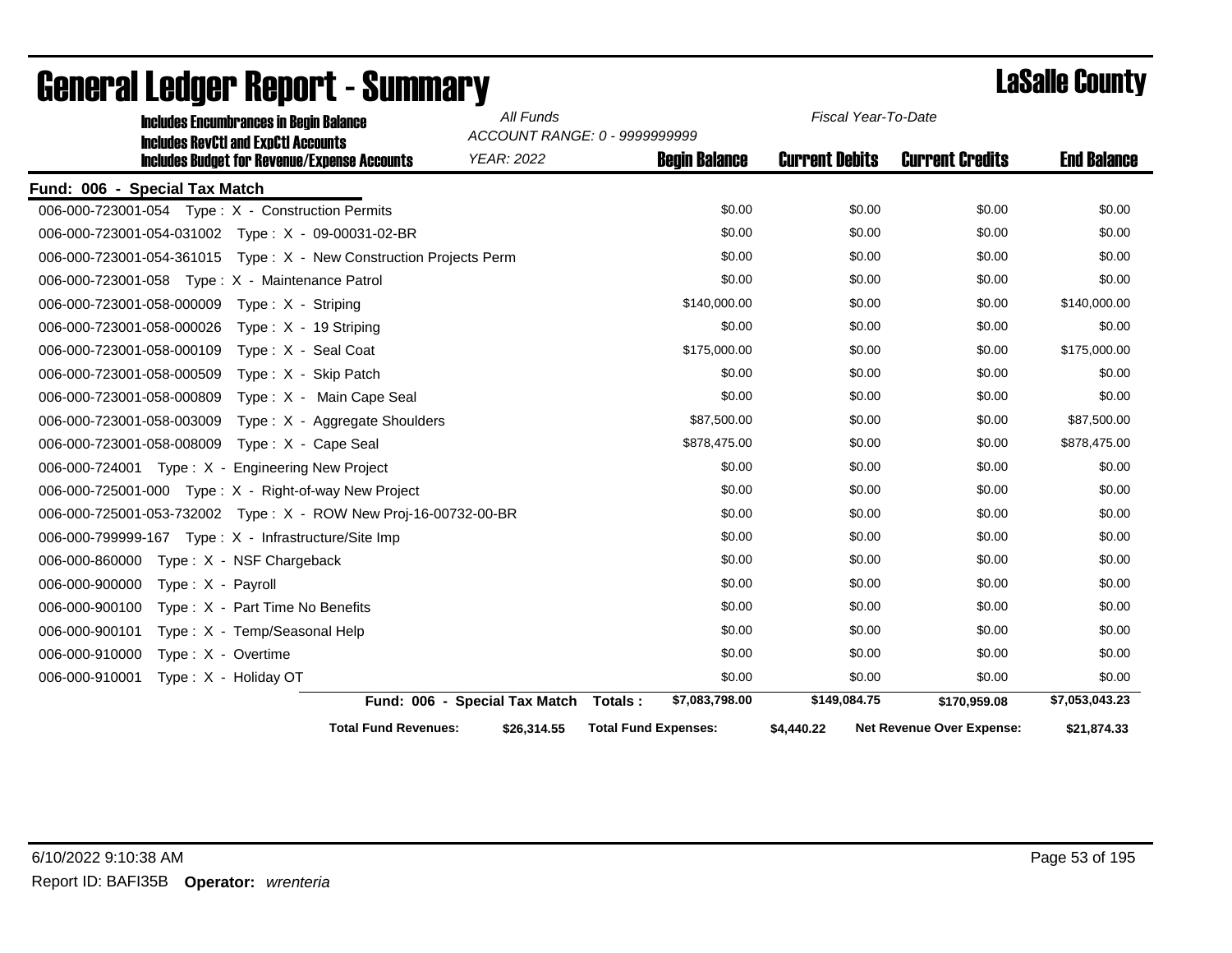|                     | <b>Includes Encumbrances in Begin Balance</b>       | All Funds                                          | Fiscal Year-To-Date  |                       |                        |                    |
|---------------------|-----------------------------------------------------|----------------------------------------------------|----------------------|-----------------------|------------------------|--------------------|
|                     | <b>Includes RevCtI and ExpCtI Accounts</b>          | ACCOUNT RANGE: 0 - 9999999999<br><b>YEAR: 2022</b> | <b>Begin Balance</b> | <b>Current Debits</b> | <b>Current Credits</b> | <b>End Balance</b> |
|                     | <b>Includes Budget for Revenue/Expense Accounts</b> |                                                    |                      |                       |                        |                    |
| Fund: 007 - Bridges |                                                     |                                                    |                      |                       |                        |                    |
| 007-000-101001      | Type: A - Cash Account                              |                                                    | \$2,705,874.29       | \$493,115.87          | \$706,246.52           | \$2,492,743.64     |
| 007-000-102001      | Type: A - Cash On Hand-Petty Cash                   |                                                    | \$0.00               | \$0.00                | \$0.00                 | \$0.00             |
| 007-000-121001      | Type: A - Investments                               |                                                    | \$0.00               | \$0.00                | \$0.00                 | \$0.00             |
| 007-000-122001      | Type: A - Accrued Interest-Investments              |                                                    | \$6,634.07           | \$0.00                | \$0.00                 | \$6,634.07         |
| 007-000-125002      | Type: A - Acct Recv-Other Entitites                 |                                                    | \$0.00               | \$0.00                | \$0.00                 | \$0.00             |
| 007-000-131001      | Type: A - Property Taxes Receivable                 |                                                    | \$1,397,497.91       | \$0.00                | \$0.00                 | \$1,397,497.91     |
| 007-000-132001      | Type: A - Allow For Loss-Prop Tax                   |                                                    | \$0.00               | \$0.00                | \$0.00                 | \$0.00             |
| 007-000-145001      | Type: A - Other Accts Receivable                    |                                                    | (\$3,459.00)         | \$0.00                | \$0.00                 | (\$3,459.00)       |
| 007-000-170001      | Type: A - Due From Other Funds                      |                                                    | \$0.00               | \$0.00                | \$0.00                 | \$0.00             |
| 007-000-190001      | Type: A - Due From Other Gov'tl Units               |                                                    | \$0.00               | \$0.00                | \$0.00                 | \$0.00             |
| 007-000-201001      | Type: L - Accounts Payable                          |                                                    | (\$68,443.78)        | \$486,181.26          | \$486,181.26           | (\$68,443.78)      |
| 007-000-202001      | Type: L - Accounts Receivable                       |                                                    | \$0.00               | \$0.00                | \$0.00                 | \$0.00             |
| 007-000-203001      | Type: L - Payroll Payable                           |                                                    | (\$16,677.62)        | \$16,677.62           | \$0.00                 | \$0.00             |
| 007-000-203002      | Type: L - Benefits Payable                          |                                                    | \$0.00               | \$20,445.05           | \$20,445.05            | \$0.00             |
| 007-000-203003      | Type: L - Deductions Payable                        |                                                    | \$0.00               | \$0.00                | \$0.00                 | \$0.00             |
| 007-000-210002      | Type: L - Contracts Payable                         |                                                    | \$0.00               | \$0.00                | \$0.00                 | \$0.00             |
| 007-000-231001      | Type: L - Deferred Revenue                          |                                                    | (\$1,388,447.00)     | \$0.00                | \$0.00                 | (\$1,388,447.00)   |
| 007-000-270001      | Type: L - Due To Other Funds                        |                                                    | \$0.00               | \$0.00                | \$0.00                 | \$0.00             |
| 007-000-275001      | Type: L - Due To Other Taxing Entities              |                                                    | \$0.00               | \$0.00                | \$0.00                 | \$0.00             |
| 007-000-280001      | Type: L - Anticipation Warrants Payable             |                                                    | \$0.00               | \$0.00                | \$0.00                 | \$0.00             |
| 007-000-293001      | Type: L - Revenue Control                           |                                                    | \$0.00               | \$36,482.53           | \$110,667.39           | (\$74,184.86)      |
| 007-000-294001      | Type: L - Expense Control                           |                                                    | \$0.00               | \$653,643.64          | \$383,005.75           | \$270,637.89       |
| 007-000-295001      | Type: L - Fund Balance                              |                                                    | (\$2,632,978.87)     | \$0.00                | \$0.00                 | (\$2,632,978.87)   |
| 007-000-301001      | Type: R - Tax Levy                                  |                                                    | \$1,466,655.00       | \$35,468.06           | \$35,468.06            | \$1,466,655.00     |
| 007-000-301002      | Type: R - Personal Property Repl Tax                |                                                    | \$15,659.00          | \$915.57              | \$20,842.93            | (\$4,268.36)       |
| 007-000-308001      | Type: R - Interest Income                           |                                                    | \$20,000.00          | \$98.90               | \$5,841.75             | \$14,257.15        |
| 007-000-328002      | Type: R - Federal Reimbursement Funds               |                                                    | \$134,000.00         | \$0.00                | \$0.00                 | \$134,000.00       |
|                     |                                                     |                                                    |                      |                       |                        |                    |

6/10/2022 9:10:38 AM Page 54 of 195

Report ID: BAFI35B **Operator:** *wrenteria*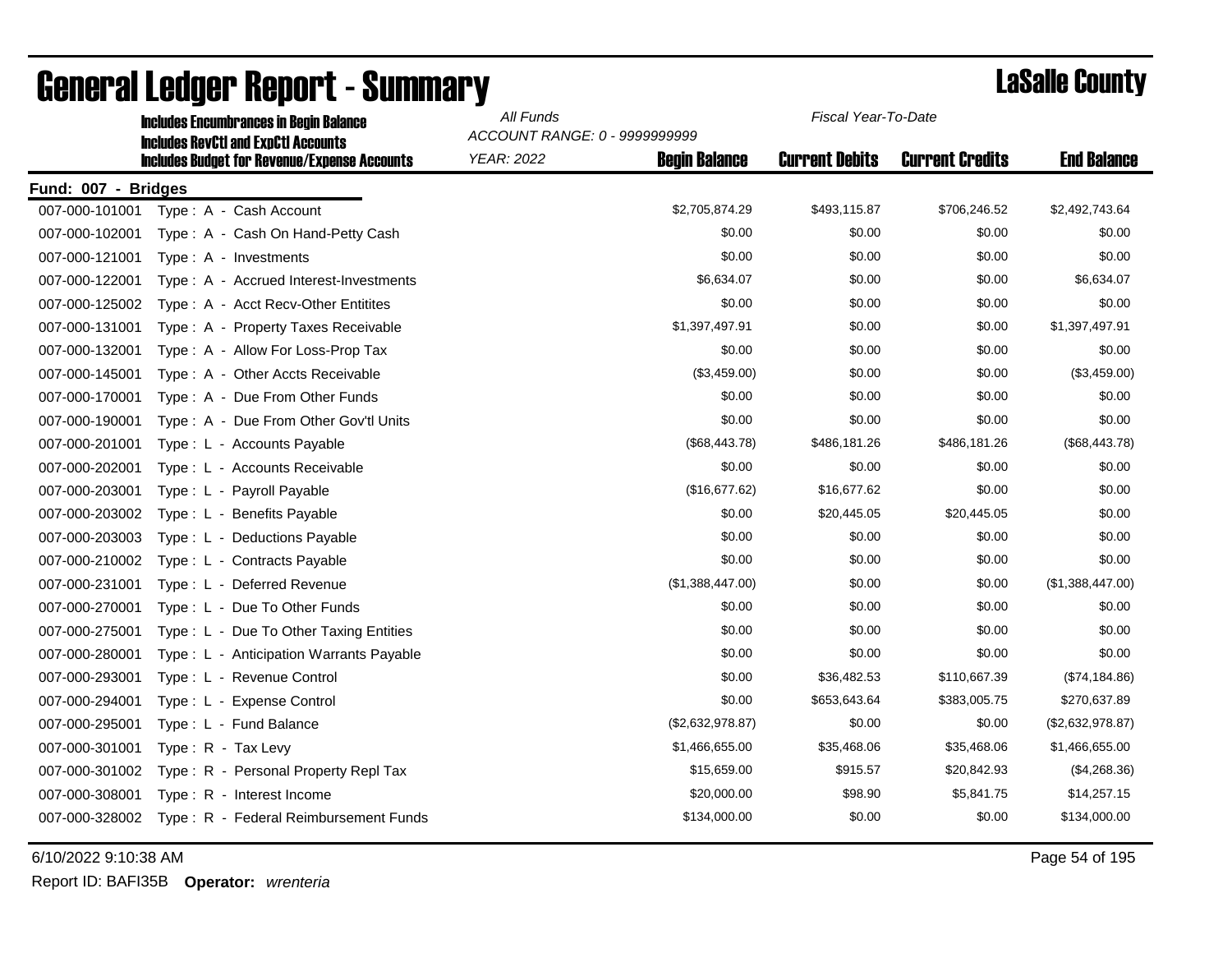| <b>Includes Encumbrances in Begin Balance</b><br><b>Includes RevCtI and ExpCtI Accounts</b> | All Funds<br>Fiscal Year-To-Date<br>ACCOUNT RANGE: 0 - 9999999999 |                      |                       |                        |                    |
|---------------------------------------------------------------------------------------------|-------------------------------------------------------------------|----------------------|-----------------------|------------------------|--------------------|
| <b>Includes Budget for Revenue/Expense Accounts</b>                                         | <b>YEAR: 2022</b>                                                 | <b>Begin Balance</b> | <b>Current Debits</b> | <b>Current Credits</b> | <b>End Balance</b> |
| Fund: 007 - Bridges                                                                         |                                                                   |                      |                       |                        |                    |
| 007-000-328006<br>Type: R - Municipal Bridge Aid                                            |                                                                   | \$0.00               | \$0.00                | \$0.00                 | \$0.00             |
| 007-000-328008<br>Type: R - Twp Bridge Reimbursement                                        |                                                                   | \$459,000.00         | \$0.00                | \$33,586.07            | \$425,413.93       |
| 007-000-328013<br>Type: R - Bridge Engineering Fees                                         |                                                                   | \$68,480.00          | \$0.00                | \$14,650.54            | \$53,829.46        |
| 007-000-328018<br>Type: R - Township Bridge Program (1750)                                  |                                                                   | \$80,000.00          | \$0.00                | \$278.04               | \$79,721.96        |
| 007-000-328019<br>Type: R - Adjacent Co Line Bridge                                         |                                                                   | \$700,000.00         | \$0.00                | \$0.00                 | \$700,000.00       |
| Type: R - Miscellaneous Income<br>007-000-350001                                            |                                                                   | \$0.00               | \$0.00                | \$0.00                 | \$0.00             |
| 007-000-399001<br>Type: R - Fund Balance Use                                                |                                                                   | \$2,607,864.00       | \$0.00                | \$0.00                 | \$2,607,864.00     |
| 007-000-447001<br>Type: X - Exelon Settlement                                               |                                                                   | \$0.00               | \$0.00                | \$0.00                 | \$0.00             |
| 007-000-470002<br>Type: X - Engineering Twp Hwy Bridges                                     |                                                                   | \$0.00               | \$0.00                | \$0.00                 | \$0.00             |
| 007-000-470004<br>Type: X - Engineering Co Hwy Bridges                                      |                                                                   | \$0.00               | \$0.00                | \$0.00                 | \$0.00             |
| 007-000-598001<br>Type: X - Misc Expense                                                    |                                                                   | \$0.00               | \$0.00                | \$0.00                 | \$0.00             |
| 007-000-723001-014-759002    Type: X - New Const Proj 15-14759-00-BR                        |                                                                   | \$0.00               | \$0.00                | \$0.00                 | \$0.00             |
| Type: X - New Cons Proj 15-33758-00-BR<br>007-000-723001-033-758002                         |                                                                   | \$0.00               | \$0.00                | \$0.00                 | \$0.00             |
| 007-000-723001-053-746005<br>Type: $X - New Const$ ROW 14-00746-00-DR                       |                                                                   | \$0.00               | \$0.00                | \$0.00                 | \$0.00             |
| 007-000-740002 Type: X - Municipal Bridge/Construction                                      |                                                                   | \$0.00               | \$0.00                | \$0.00                 | \$0.00             |
| 007-000-740002-038-656002    Type: X - 08-08-00656-00-BR Mendota                            |                                                                   | \$42,359.00          | \$0.00                | \$0.00                 | \$42,359.00        |
| 007-000-740002-051-692002<br>Type: X - Mun Brdg Aid-11-00692-00-DR                          |                                                                   | \$0.00               | \$0.00                | \$0.00                 | \$0.00             |
| 007-000-740002-051-693002    Type: X - Mun Brid Aid -11-00693-00-DR                         |                                                                   | \$0.00               | \$0.00                | \$0.00                 | \$0.00             |
| 007-000-740002-052 Type: X - Municipal Bridge Eng/Consult                                   |                                                                   | \$10,000.00          | \$7,188.95            | \$0.00                 | \$2,811.05         |
| 007-000-740002-052-656002    Type: X - Municipal Bridge Aid Engineeri                       |                                                                   | \$0.00               | \$0.00                | \$0.00                 | \$0.00             |
| 007-000-740003 Type: X - Municipal Bridge Aid Carry-ovr                                     |                                                                   | \$0.00               | \$0.00                | \$0.00                 | \$0.00             |
| 007-000-740004 Type: X - County Bridges                                                     |                                                                   | \$0.00               | \$0.00                | \$0.00                 | \$0.00             |
| 007-000-740004-000    Type: X - County Bridges                                              |                                                                   | \$0.00               | \$0.00                | \$0.00                 | \$0.00             |
| 007-000-740004-000-806002    Type: X - County Bridges 17-00806-00-BR                        |                                                                   | \$0.00               | \$0.00                | \$0.00                 | \$0.00             |
| 007-000-740004-015-000005<br>Type: X - County Bridges Groveland Towns                       |                                                                   | \$0.00               | \$0.00                | \$0.00                 | \$0.00             |
| 007-000-740004-021-819006<br>Type: X - 19-21814-00-BR Miller Twp                            |                                                                   | \$0.00               | \$0.00                | \$0.00                 | \$0.00             |
| 007-000-740004-051-031002    Type: X - 09-00031-02-BR CH 23 Oglesby                         |                                                                   | \$127,993.00         | \$0.00                | \$0.00                 | \$127,993.00       |

## General Ledger Report - Summary **Lassing County**

6/10/2022 9:10:38 AM Page 55 of 195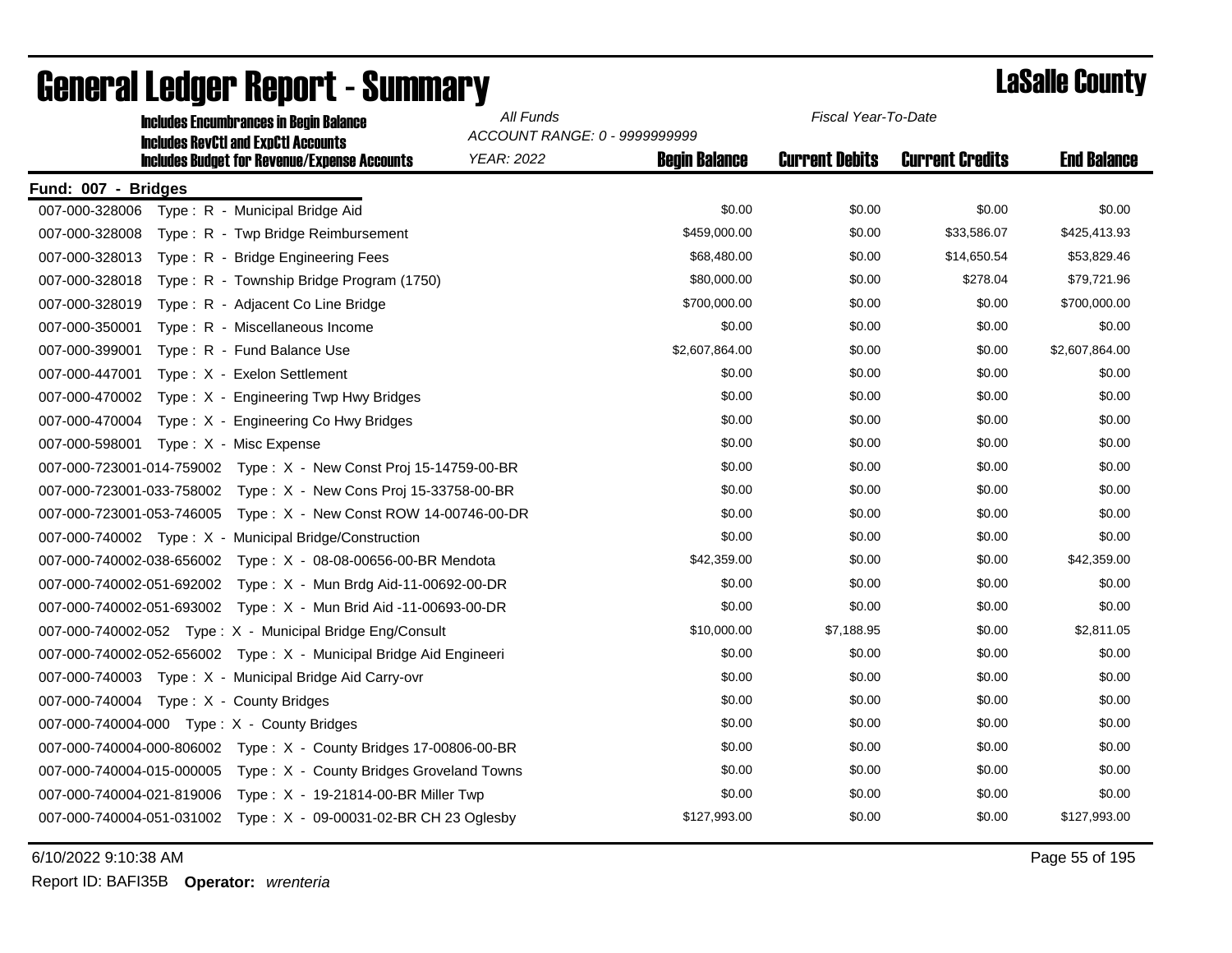| All Funds<br>Fiscal Year-To-Date<br><b>Includes Encumbrances in Begin Balance</b> |                               |                      |                       |                        |                    |
|-----------------------------------------------------------------------------------|-------------------------------|----------------------|-----------------------|------------------------|--------------------|
| <b>Includes RevCtI and ExpCtI Accounts</b>                                        | ACCOUNT RANGE: 0 - 9999999999 |                      |                       |                        |                    |
| <b>Includes Budget for Revenue/Expense Accounts</b>                               | <b>YEAR: 2022</b>             | <b>Begin Balance</b> | <b>Current Debits</b> | <b>Current Credits</b> | <b>End Balance</b> |
| Fund: 007 - Bridges                                                               |                               |                      |                       |                        |                    |
| 007-000-740004-051-036002<br>Type: X - County Bridges Construction Em             |                               | \$0.00               | \$0.00                | \$0.00                 | \$0.00             |
| 007-000-740004-051-725005<br>Type: $X - Co$ Bridge Const 13-00725-00-DR           |                               | \$0.00               | \$0.00                | \$0.00                 | \$0.00             |
| Type: X - Co Brd Const 14-00745-00-DR<br>007-000-740004-051-745005                |                               | \$0.00               | \$0.00                | \$0.00                 | \$0.00             |
| 007-000-740004-051-746005<br>Type: X - Cty Brd Const 14-00746-00-DR               |                               | \$0.00               | \$0.00                | \$0.00                 | \$0.00             |
| 007-000-740004-051-749005<br>Type: $X -$ Cnty Brdg Const 14-00749-00-DR           |                               | \$0.00               | \$0.00                | \$0.00                 | \$0.00             |
| 007-000-740004-051-760002<br>Type: X - County Bridges Construction 15             |                               | \$860,000.00         | \$0.00                | \$0.00                 | \$860,000.00       |
| 007-000-740004-051-763002<br>Type: X - 09-00031-02-BR CH 5 Sandy Fd               |                               | \$0.00               | \$0.00                | \$0.00                 | \$0.00             |
| 007-000-740004-051-766025<br>Type: X - 15-00766-00-SS Ch 21 Storm Swr             |                               | \$0.00               | \$0.00                | \$0.00                 | \$0.00             |
| 007-000-740004-051-769005<br>Type: X - Co Bdg Const 15-00769-00-DR                |                               | \$0.00               | \$0.00                | \$0.00                 | \$0.00             |
| 007-000-740004-051-772002<br>Type: X - County Bridges Construction 15             |                               | \$0.00               | \$0.00                | \$0.00                 | \$0.00             |
| 007-000-740004-051-773005<br>Type: X - Cnty Brdg Cons-15-00773-00-DR              |                               | \$0.00               | \$0.00                | \$0.00                 | \$0.00             |
| 007-000-740004-051-778002<br>Type: X - County Bridges Construction 15             |                               | \$148,432.00         | \$0.00                | \$0.00                 | \$148,432.00       |
| Type: X - CH 5 Wolf Creek<br>007-000-740004-051-778003                            |                               | \$0.00               | \$0.00                | \$0.00                 | \$0.00             |
| 007-000-740004-051-780002<br>Type: X - Cnty Brdg- Co TP                           |                               | \$0.00               | \$0.00                | \$0.00                 | \$0.00             |
| Type: X - 17-00796-00-BR CH 25 Culver Ex<br>007-000-740004-051-796005             |                               | \$0.00               | \$0.00                | \$0.00                 | \$0.00             |
| 007-000-740004-051-800005<br>Type: X - Cnty Bridges Constr CH 13                  |                               | \$0.00               | \$0.00                | \$0.00                 | \$0.00             |
| 007-000-740004-051-807005<br>Type: X - 18-00807-00-DR CH 33 Pecumsaug             |                               | \$83,000.00          | \$53,202.54           | \$0.00                 | \$29,797.46        |
| Type: X - 19-00812-00-DR CH 25 Culver Ex<br>007-000-740004-051-812005             |                               | \$0.00               | \$0.00                | \$0.00                 | \$0.00             |
| 007-000-740004-051-815002<br>Type: X - 18-00815-00-BR CH 64 Oakley Av             |                               | \$521,350.00         | \$146,071.81          | \$0.00                 | \$375,278.19       |
| 007-000-740004-051-819006<br>Type: X - 19-21814-00-BR Miller Twp                  |                               | \$0.00               | \$0.00                | \$0.00                 | \$0.00             |
| 007-000-740004-051-826005<br>Type: X - 20-00826-00-DR CH 5 Culvert                |                               | \$304,000.00         | \$0.00                | \$0.00                 | \$304,000.00       |
| 007-000-740004-051-828005<br>Type: X - 20-00828-00-DR CH 15 Culvert               |                               | \$405,000.00         | \$127.81              | \$0.00                 | \$404,872.19       |
| 007-000-740004-052    Type: X - CO Bridge Eng/Consultants                         |                               | \$30,000.00          | \$2,821.75            | \$0.00                 | \$27,178.25        |
| 007-000-740004-052-000002<br>Type: X - Cnty Brdg-BR Analysis & Load R             |                               | \$0.00               | \$0.00                | \$0.00                 | \$0.00             |
| 007-000-740004-052-000902<br>Type: X - Bridge Inspections                         |                               | \$10,000.00          | \$0.00                | \$0.00                 | \$10,000.00        |
| 007-000-740004-052-031002<br>Type: $X -$ County Bridges-09-00031-02-BR            |                               | \$0.00               | \$0.00                | \$0.00                 | \$0.00             |
| 007-000-740004-052-657002    Type: X - CH 5 Wolf Creek Bridge                     |                               | \$0.00               | \$0.00                | \$0.00                 | \$0.00             |
|                                                                                   |                               |                      |                       |                        |                    |

6/10/2022 9:10:38 AM Page 56 of 195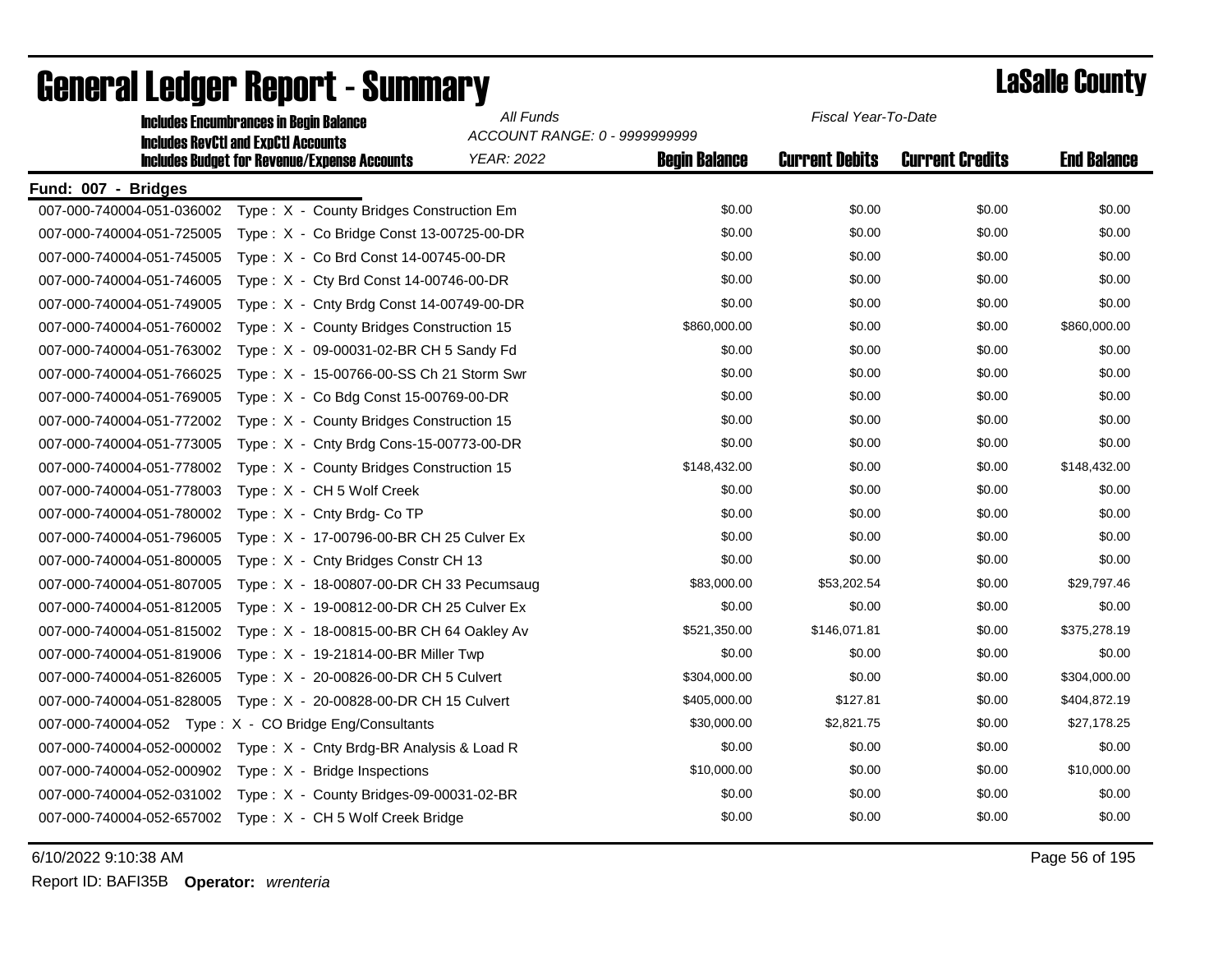| All Funds<br>Fiscal Year-To-Date<br><b>Includes Encumbrances in Begin Balance</b> |                               |                      |                       |                        |                    |
|-----------------------------------------------------------------------------------|-------------------------------|----------------------|-----------------------|------------------------|--------------------|
| <b>Includes RevCtI and ExpCtI Accounts</b>                                        | ACCOUNT RANGE: 0 - 9999999999 |                      |                       |                        |                    |
| <b>Includes Budget for Revenue/Expense Accounts</b>                               | <b>YEAR: 2022</b>             | <b>Begin Balance</b> | <b>Current Debits</b> | <b>Current Credits</b> | <b>End Balance</b> |
| Fund: 007 - Bridges                                                               |                               |                      |                       |                        |                    |
| 007-000-740004-052-731002<br>Type: X - County Bridges-16-00731-00-BR              |                               | \$0.00               | \$0.00                | \$0.00                 | \$0.00             |
| 007-000-740004-052-732002<br>Type: X - County Bridges-16-00732-00-BR              |                               | \$0.00               | \$0.00                | \$0.00                 | \$0.00             |
| 007-000-740004-052-738002<br>Type: X - Cnty Bridge Eng 13-00738-00-BR             |                               | \$0.00               | \$0.00                | \$0.00                 | \$0.00             |
| 007-000-740004-052-760002<br>Type: X - 15-00760-00-BR CH 57 Rd/Wh/BI              |                               | \$157,009.00         | \$23,383.07           | \$0.00                 | \$133,625.93       |
| 007-000-740004-052-763002<br>Type: X - 14-00763-00-BR CH 5 Sandy Fd               |                               | \$514,902.00         | \$87,448.96           | \$356,132.99           | \$783,586.03       |
| 007-000-740004-052-778002<br>Type: X - 15-00778-00-BR CH 5                        |                               | \$0.00               | \$0.00                | \$0.00                 | \$0.00             |
| 007-000-740004-052-789030<br>Type: X - Cnty Brd Eng 16-00789-00-AM                |                               | \$0.00               | \$0.00                | \$0.00                 | \$0.00             |
| 007-000-740004-052-807002<br>Type: $X - CH 33$                                    |                               | \$3,170.00           | \$0.00                | \$0.00                 | \$3,170.00         |
| 007-000-740004-052-815002<br>Type: X - 18-00815-00-BR CH 64 Oakley Av             |                               | \$2,538.00           | \$0.00                | \$0.00                 | \$2,538.00         |
| 007-000-740004-052-824002<br>Type: X - County Bridges Engineering 20-             |                               | \$14,101.00          | \$37.55               | \$0.00                 | \$14,063.45        |
| 007-000-740004-052-827005<br>Type: X - County Bridges Engineering 20-             |                               | \$0.00               | \$0.00                | \$0.00                 | \$0.00             |
| 007-000-740004-052-828002<br>Type: X - County Bridges Engineering 20-             |                               | \$13,136.00          | \$10,352.80           | \$0.00                 | \$2,783.20         |
| Type: X - 20-008280-00-DR CH 15 Culvert<br>007-000-740004-052-828005              |                               | \$0.00               | \$0.00                | \$0.00                 | \$0.00             |
| 007-000-740004-052-829002<br>Type: X - County Bridges Engineering 20-             |                               | \$12,986.00          | \$0.00                | \$0.00                 | \$12,986.00        |
| 007-000-740004-052-829005<br>Type: X - 20-00829-00-DR CH 17 Culvert               |                               | \$0.00               | \$0.00                | \$0.00                 | \$0.00             |
| 007-000-740004-052-830002<br>Type: X - County Bridges Engineering 20-             |                               | \$152,222.00         | \$59,226.90           | \$0.00                 | \$92,995.10        |
| 007-000-740004-052-830005<br>Type: X - 20-00830-00-DR CH 51 Leland Br             |                               | \$0.00               | \$0.00                | \$0.00                 | \$0.00             |
| 007-000-740004-052-845005<br>Type: X - County Bridges Engineering 22-             |                               | \$15,000.00          | \$0.00                | \$0.00                 | \$15,000.00        |
| Type: X - County Bridges Engineering 22-<br>007-000-740004-052-846005             |                               | \$15,000.00          | \$0.00                | \$0.00                 | \$15,000.00        |
| 007-000-740004-053 Type: X<br>- County Bridge Right-of-Way                        |                               | \$0.00               | \$0.00                | \$0.00                 | \$0.00             |
| 007-000-740004-053-725005<br>Type: $X - C$ ty Bridges ROW 13-00725-00-DR          |                               | \$0.00               | \$0.00                | \$0.00                 | \$0.00             |
| 007-000-740004-053-760002<br>Type: X - County Bridges Right-of-Way 15             |                               | \$10,000.00          | \$0.00                | \$0.00                 | \$10,000.00        |
| 007-000-740004-053-763002<br>Type: X - 14-00763-00-BR CH 5 Sandy Fd               |                               | \$0.00               | \$0.00                | \$0.00                 | \$0.00             |
| Type: X - Cty Brid ROW 15-00769-00-DR<br>007-000-740004-053-769005                |                               | \$0.00               | \$0.00                | \$0.00                 | \$0.00             |
| 007-000-740004-053-778002<br>Type: X - Cty Bridges RoW 150077800BRCH5             |                               | \$0.00               | \$0.00                | \$0.00                 | \$0.00             |
| 007-000-740004-053-800005<br>Type: X - County Bridges Right-of-Way DI             |                               | \$0.00               | \$0.00                | \$0.00                 | \$0.00             |
| 007-000-740005 Type: X - County Bridge Carry-over                                 |                               | \$0.00               | \$0.00                | \$0.00                 | \$0.00             |

## General Ledger Report - Summary LaSalle County

6/10/2022 9:10:39 AM Page 57 of 195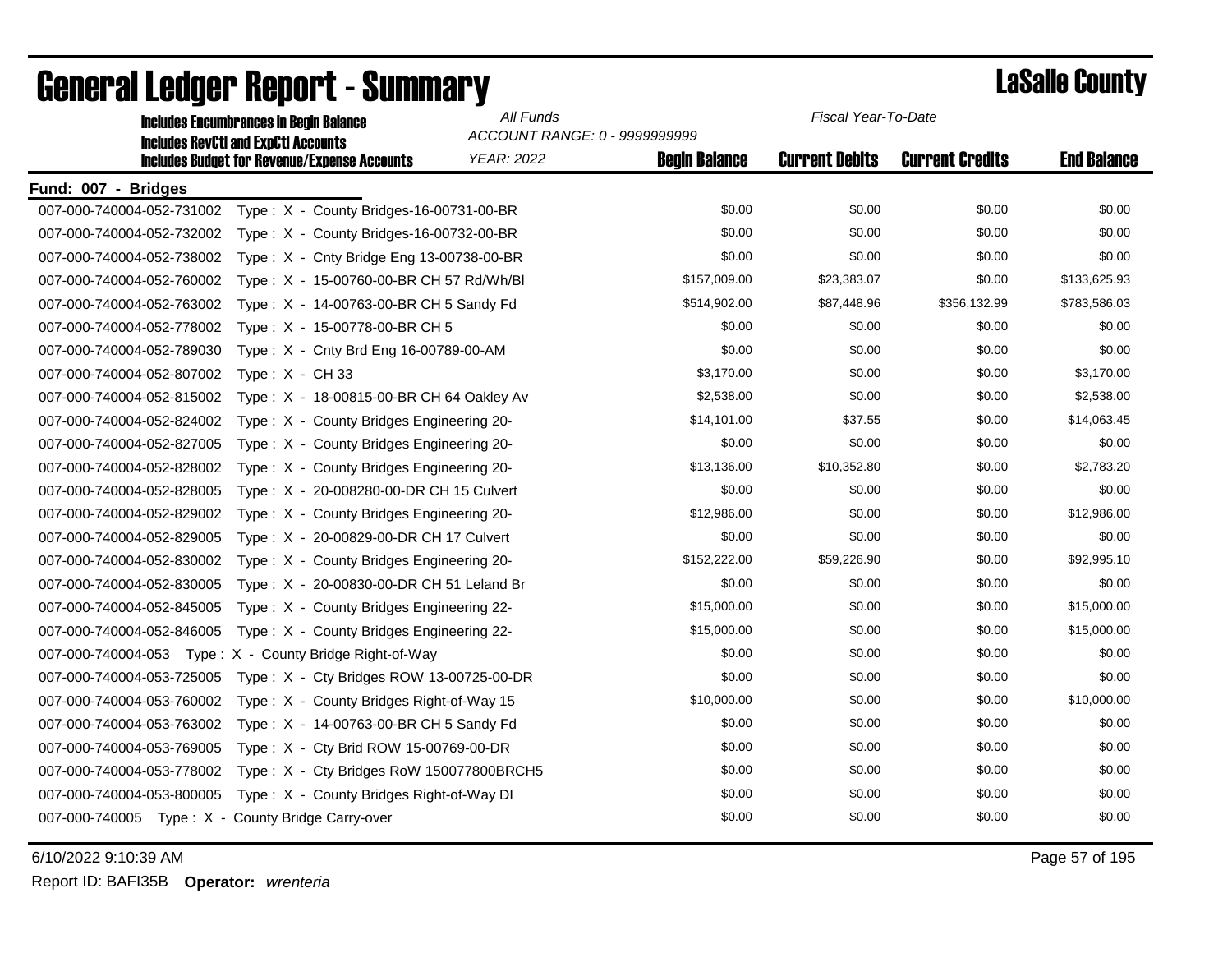| <b>Includes Encumbrances in Begin Balance</b>                                                     | All Funds                                          | Fiscal Year-To-Date  |                       |                        |                    |
|---------------------------------------------------------------------------------------------------|----------------------------------------------------|----------------------|-----------------------|------------------------|--------------------|
| <b>Includes RevCtI and ExpCtI Accounts</b><br><b>Includes Budget for Revenue/Expense Accounts</b> | ACCOUNT RANGE: 0 - 9999999999<br><b>YEAR: 2022</b> | <b>Beain Balance</b> | <b>Current Debits</b> | <b>Current Credits</b> | <b>End Balance</b> |
| Fund: 007 - Bridges                                                                               |                                                    |                      |                       |                        |                    |
| 007-000-740006 Type: X - County Ln Bridge/Construction                                            |                                                    | \$0.00               | \$0.00                | \$0.00                 | \$0.00             |
| 007-000-740006-021-819006    Type: X - 19-21819-00-BR Miller Twp Brdg                             |                                                    | \$0.00               | \$0.00                | \$0.00                 | \$0.00             |
| Type: X - County Line Bridge Osage Towns<br>007-000-740006-025-790002                             |                                                    | \$0.00               | \$0.00                | \$0.00                 | \$0.00             |
| Type: X - CO Line Bridge Painting<br>007-000-740006-039-779014                                    |                                                    | \$0.00               | \$0.00                | \$0.00                 | \$0.00             |
| 007-000-740006-051-802002    Type: X - 17-00802-00-BR Millington                                  |                                                    | \$700,000.00         | \$0.00                | \$0.00                 | \$700,000.00       |
| 007-000-740006-052 Type: X - County Line Eng/Consultants                                          |                                                    | \$0.00               | \$0.00                | \$0.00                 | \$0.00             |
| Type: X - 17-00802-00-BR Millington<br>007-000-740006-052-802002                                  |                                                    | \$44,021.00          | \$9,369.00            | \$10,195.14            | \$44,847.14        |
| 007-000-740006-052-844002<br>Type: X - County Line Bridge Engineering                             |                                                    | \$34,000.00          | \$0.00                | \$0.00                 | \$34,000.00        |
| 007-000-740007 Type: X - County Line Bridge Carry-over                                            |                                                    | \$0.00               | \$0.00                | \$0.00                 | \$0.00             |
| 007-000-740008 Type: X - Twnshp Brg Aid/ROW/Eng-Consult                                           |                                                    | \$0.00               | \$0.00                | \$0.00                 | \$0.00             |
| 007-000-740008-001-842002<br>Type: X - Township Bridge Aid Adams Town                             |                                                    | \$70,000.00          | \$0.00                | \$0.00                 | \$70,000.00        |
| 007-000-740008-004-843002<br>Type: X - Township Bridge Aid Bruce Town                             |                                                    | \$70,000.00          | \$0.00                | \$0.00                 | \$70,000.00        |
| 007-000-740008-005-537006<br>Type: X - 18-05537-01-BR Dayton Twp Bdg                              |                                                    | \$0.00               | \$0.00                | \$0.00                 | \$0.00             |
| 007-000-740008-005-842002<br>Type: X - Township Bridge Aid Dayton Tow                             |                                                    | \$10,000.00          | \$0.00                | \$0.00                 | \$10,000.00        |
| 007-000-740008-006-792005<br>Type: X - Township Bridge Aid Deer Park                              |                                                    | \$0.00               | \$0.00                | \$0.00                 | \$0.00             |
| 007-000-740008-006-822005<br>Type: X - Deer Pk Drn Proj 20-00822-00                               |                                                    | \$0.00               | \$0.00                | \$0.00                 | \$0.00             |
| 007-000-740008-006-831005<br>Type: X - 21-06831-00-DR Deer Pk Twp Cul                             |                                                    | \$0.00               | \$0.00                | \$0.00                 | \$0.00             |
| 007-000-740008-006-831006<br>Type: X - Township Bridge Aid Deer Park                              |                                                    | \$0.00               | \$4,852.63            | \$0.00                 | (\$4,852.63)       |
| 007-000-740008-007-781005<br>Type: $X - T$ wn Brd Dimmick 16-07781-00-DR                          |                                                    | \$0.00               | \$0.00                | \$0.00                 | \$0.00             |
| 007-000-740008-007-832002<br>Type: X - 21-07832-00-BR Dimmick Twp                                 |                                                    | \$110,000.00         | \$7,549.30            | \$0.00                 | \$102,450.70       |
| 007-000-740008-007-832006<br>Type: X - Township Bridge Aid Dimmick To                             |                                                    | \$20,000.00          | \$16,454.70           | \$0.00                 | \$3,545.30         |
| 007-000-740008-007-841002<br>Type: X - Township Bridge Aid Dimmick To                             |                                                    | \$56,000.00          | \$0.00                | \$0.00                 | \$56,000.00        |
| 007-000-740008-008-843002<br>Type: X - Township Bridge Aid Eagle Town                             |                                                    | \$12,000.00          | \$0.00                | \$0.00                 | \$12,000.00        |
| 007-000-740008-009-808002<br>Type: X - 18-09808-00-BR Earl Twp Br                                 |                                                    | \$42,000.00          | \$0.00                | \$0.00                 | \$42,000.00        |
| 007-000-740008-009-808006<br>Type: X - Earl Twp 18-09808-00-BR                                    |                                                    | \$2,212.00           | \$1,457.50            | \$0.00                 | \$754.50           |
| 007-000-740008-010-811005<br>Type: X - 19-00811-00-DR Eden Culvert Re                             |                                                    | \$0.00               | \$0.00                | \$0.00                 | \$0.00             |
| 007-000-740008-010-833002    Type: X - 21-000-33-00-BR    Eden Twp    Br-TP                       |                                                    | \$0.00               | \$0.00                | \$0.00                 | \$0.00             |

# General Ledger Report - Summary **Lassing Report - Summary**

6/10/2022 9:10:39 AM Page 58 of 195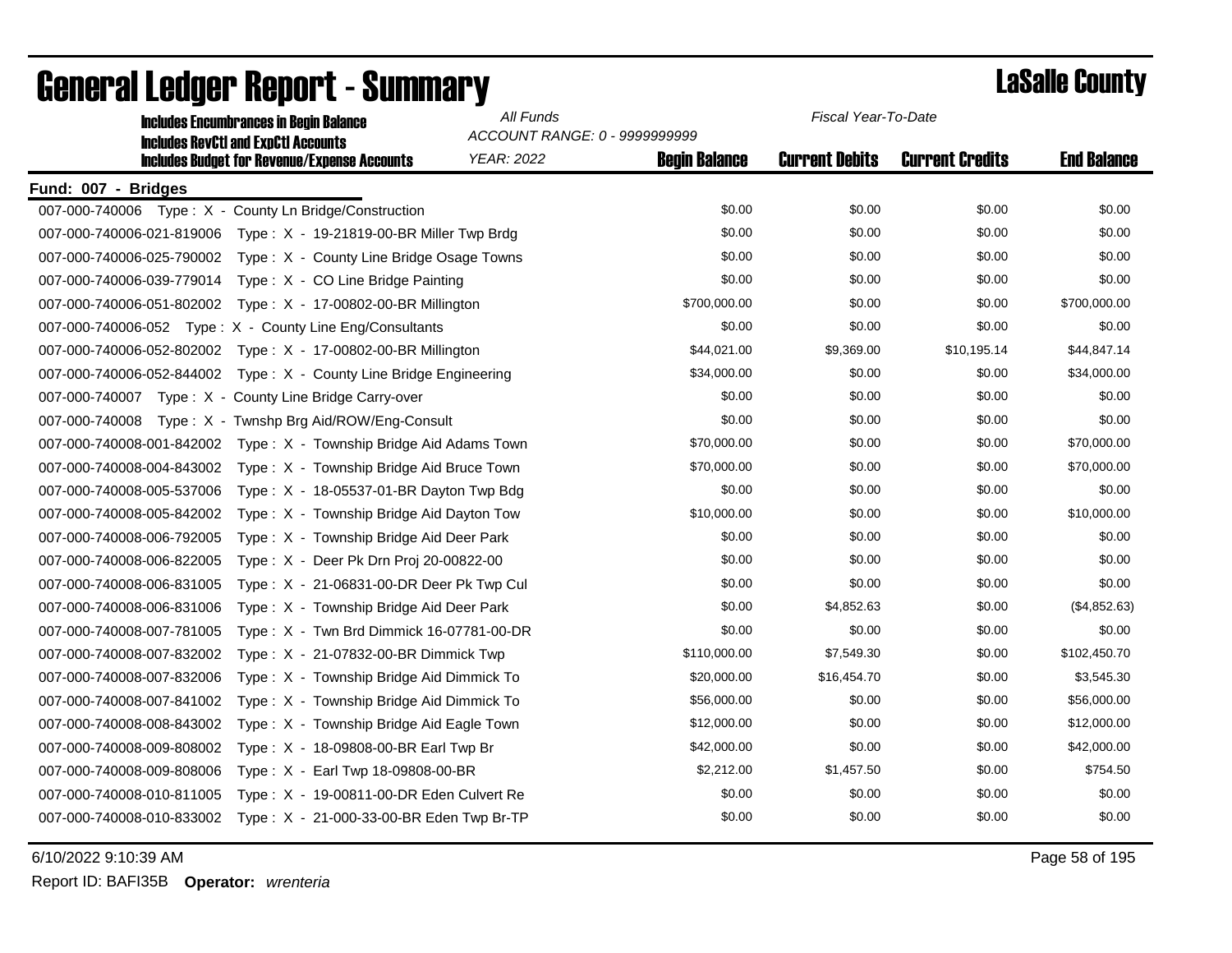| All Funds<br>Fiscal Year-To-Date<br><b>Includes Encumbrances in Begin Balance</b> |                                                                    |                               |                      |                       |                        |                    |
|-----------------------------------------------------------------------------------|--------------------------------------------------------------------|-------------------------------|----------------------|-----------------------|------------------------|--------------------|
|                                                                                   | <b>Includes RevCtI and ExpCtI Accounts</b>                         | ACCOUNT RANGE: 0 - 9999999999 |                      |                       |                        |                    |
|                                                                                   | <b>Includes Budget for Revenue/Expense Accounts</b>                | <b>YEAR: 2022</b>             | <b>Begin Balance</b> | <b>Current Debits</b> | <b>Current Credits</b> | <b>End Balance</b> |
| Fund: 007 - Bridges                                                               |                                                                    |                               |                      |                       |                        |                    |
| 007-000-740008-010-843002                                                         | Type: X - Township Bridge Aid Eden Towns                           |                               | \$56,000.00          | \$0.00                | \$0.00                 | \$56,000.00        |
| 007-000-740008-011-803002                                                         | Type: X - Timber Pile Fall River                                   |                               | \$0.00               | \$0.00                | \$0.00                 | \$0.00             |
| 007-000-740008-012-803002                                                         | Type: X - Timber Pile FarmRidge                                    |                               | \$0.00               | \$0.00                | \$0.00                 | \$0.00             |
| 007-000-740008-012-843002                                                         | Type: X - Township Bridge Aid FarmRidge                            |                               | \$10,000.00          | \$0.00                | \$0.00                 | \$10,000.00        |
| 007-000-740008-013-810005                                                         | Type: X - 18-36810-00-DR Freedom Twp                               |                               | \$56,060.00          | \$1,525.19            | \$0.00                 | \$54,534.81        |
| 007-000-740008-013-810006                                                         | Type: X - Township Bridge Aid Freedom To                           |                               | \$5,000.00           | \$17,863.17           | \$0.00                 | (\$12,863.17)      |
| 007-000-740008-014-000005                                                         | Type: X - Twnsp Brd Aid Grand Rapids                               |                               | \$0.00               | \$0.00                | \$0.00                 | \$0.00             |
| 007-000-740008-014-712002                                                         | Type: X - Tsp Brdg Aid- Grd Rapi-13-1471                           |                               | \$0.00               | \$0.00                | \$0.00                 | \$0.00             |
| 007-000-740008-014-759006                                                         | Type: X - Eng 15-14759-00-BR                                       |                               | \$0.00               | \$0.00                | \$0.00                 | \$0.00             |
| 007-000-740008-014-759011                                                         | Type: X - Tnsp Brd Aid 15-14759-00-BR-RO                           |                               | \$0.00               | \$0.00                | \$0.00                 | \$0.00             |
| 007-000-740008-014-768002                                                         | Type: X - 15 Timber Pile G Rapids                                  |                               | \$0.00               | \$0.00                | \$0.00                 | \$0.00             |
| 007-000-740008-014-786005                                                         | Type: X - 16-14786-00-DR Covel Creek                               |                               | \$6,227.00           | \$0.00                | \$0.00                 | \$6,227.00         |
| 007-000-740008-014-786006                                                         | Type: $X - 16-14786-00$ -DR G Rapids Drain                         |                               | \$0.00               | \$0.00                | \$0.00                 | \$0.00             |
| 007-000-740008-014-811005                                                         | Type: X - 19-00811-00-DR G Rpds/Culvert                            |                               | \$0.00               | \$0.00                | \$0.00                 | \$0.00             |
| 007-000-740008-014-823005                                                         | Type: $X - Grd$ Rpds 20-14823-00-DR                                |                               | \$0.00               | \$0.00                | \$0.00                 | \$0.00             |
| 007-000-740008-014-843002                                                         | Type: X - Township Bridge Aid Grand Rapi                           |                               | \$76,000.00          | \$0.00                | \$0.00                 | \$76,000.00        |
| 007-000-740008-015-764005                                                         | Type: X - Tship Bride Aid 15-15764-00-DR                           |                               | \$0.00               | \$0.00                | \$0.00                 | \$0.00             |
| 007-000-740008-015-768002                                                         | Type: X - 15 Timber Pile Groveland                                 |                               | \$0.00               | \$0.00                | \$0.00                 | \$0.00             |
| 007-000-740008-015-780002                                                         | Type: X - Twnp Brdg Aid Groveland Timber                           |                               | \$0.00               | \$0.00                | \$0.00                 | \$0.00             |
| 007-000-740008-015-843002                                                         | Type: X - Township Bridge Aid Groveland                            |                               | \$10,000.00          | \$0.00                | \$0.00                 | \$10,000.00        |
| 007-000-740008-016-782005                                                         | Type: X - Twn Brd Hope 16-167825-00-DR                             |                               | \$0.00               | \$0.00                | \$0.00                 | \$0.00             |
| 007-000-740008-016-843002                                                         | Type: X - Township Bridge Aid Hope Towns                           |                               | \$30,000.00          | \$0.00                | \$0.00                 | \$30,000.00        |
| 007-000-740008-019-765005                                                         | Type: X - Twn Brd Aid Mendota 15-19765-0                           |                               | \$0.00               | \$0.00                | \$0.00                 | \$0.00             |
| 007-000-740008-019-783005                                                         | Type: $X - T$ wn Brd Mendota 16-19783-00-DR                        |                               | \$0.00               | \$0.00                | \$0.00                 | \$0.00             |
| 007-000-740008-019-804005                                                         | Type: $X - Tsp$ Brd Aid Mend-18-19804-00-D                         |                               | \$0.00               | \$0.00                | \$0.00                 | \$0.00             |
| 007-000-740008-019-811005                                                         | Type: X - 19-00811-00-DR Mendota Culvert                           |                               | \$0.00               | \$0.00                | \$0.00                 | \$0.00             |
|                                                                                   | 007-000-740008-019-831002 Type: X - Township Bridge Aid Mendota To |                               | \$0.00               | \$0.00                | \$0.00                 | \$0.00             |
|                                                                                   |                                                                    |                               |                      |                       |                        |                    |

# General Ledger Report - Summary **Lassing Report - Summary**

6/10/2022 9:10:39 AM Page 59 of 195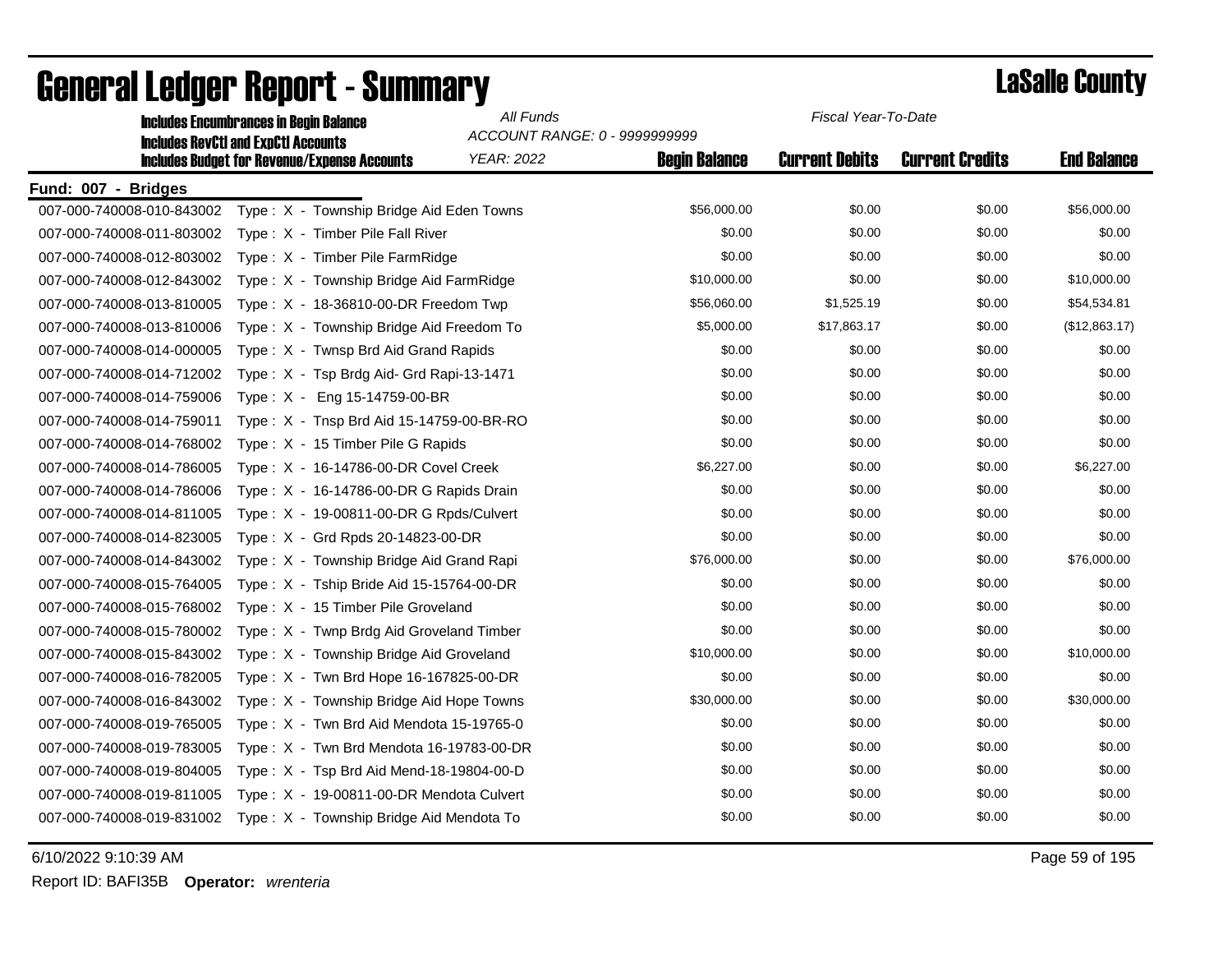|                           | <b>Includes Encumbrances in Begin Balance</b><br><b>Includes RevCtI and ExpCtI Accounts</b> | All Funds<br>ACCOUNT RANGE: 0 - 9999999999 | Fiscal Year-To-Date  |                       |                        |                    |
|---------------------------|---------------------------------------------------------------------------------------------|--------------------------------------------|----------------------|-----------------------|------------------------|--------------------|
|                           | <b>Includes Budget for Revenue/Expense Accounts</b>                                         | <b>YEAR: 2022</b>                          | <b>Begin Balance</b> | <b>Current Debits</b> | <b>Current Credits</b> | <b>End Balance</b> |
| Fund: 007 - Bridges       |                                                                                             |                                            |                      |                       |                        |                    |
| 007-000-740008-019-834005 | Type: X - 21-00834-00-DR Mendota Twp                                                        |                                            | \$0.00               | \$0.00                | \$0.00                 | \$0.00             |
| 007-000-740008-019-841002 | Type: X - Township Bridge Aid Mendota To                                                    |                                            | \$22,000.00          | \$0.00                | \$0.00                 | \$22,000.00        |
| 007-000-740008-020-780002 | Type: X - Twnp Brdg Aid Meriden Timber                                                      |                                            | \$0.00               | \$0.00                | \$0.00                 | \$0.00             |
| 007-000-740008-020-841002 | Type: X - Township Bridge Aid Meriden To                                                    |                                            | \$40,000.00          | \$0.00                | \$0.00                 | \$40,000.00        |
| 007-000-740008-021-000005 | Type: $X -$ Twnsp Brd Aid Miller towp                                                       |                                            | \$0.00               | \$0.00                | \$0.00                 | \$0.00             |
| 007-000-740008-021-811005 | Type: X - 19-00811-00-DR Miller Culvert                                                     |                                            | \$0.00               | \$0.00                | \$0.00                 | \$0.00             |
| 007-000-740008-021-819006 | Type: X - Miller Twp 19-21810-00-BR                                                         |                                            | \$0.00               | \$0.00                | \$0.00                 | \$0.00             |
| 007-000-740008-022-811005 | Type: $X - 19 - 00811 - 00 - DR$ Mission Culvert                                            |                                            | \$0.00               | \$0.00                | \$0.00                 | \$0.00             |
| 007-000-740008-023-833002 | Type: $X - 21 - 00833 - 00 - BR$ Northville Twp                                             |                                            | \$0.00               | \$0.00                | \$0.00                 | \$0.00             |
| 007-000-740008-023-842002 | Type: X - Township Bridge Aid Northville                                                    |                                            | \$20,000.00          | \$0.00                | \$0.00                 | \$20,000.00        |
| 007-000-740008-024-780002 | Type: X - Twnp Brdg Aid Ophir Timber                                                        |                                            | \$0.00               | \$0.00                | \$0.00                 | \$0.00             |
| 007-000-740008-024-841002 | Type: X - Township Bridge Aid Ophir Town                                                    |                                            | \$46,000.00          | \$0.00                | \$0.00                 | \$46,000.00        |
| 007-000-740008-025-711002 | Type: X - Twnshp Brdg Aid-12-25711-00-BR                                                    |                                            | \$0.00               | \$0.00                | \$0.00                 | \$0.00             |
| 007-000-740008-025-711006 | Type: X - Eng 12-25711-00-BR                                                                |                                            | \$0.00               | \$0.00                | \$0.00                 | \$0.00             |
| 007-000-740008-025-822005 | Type: X - Osage 20-00822-00-DR                                                              |                                            | \$0.00               | \$0.00                | \$0.00                 | \$0.00             |
| 007-000-740008-026-701005 | Type: X - Township Bridge Aid Ottawa Tow                                                    |                                            | \$0.00               | \$0.00                | \$0.00                 | \$0.00             |
| 007-000-740008-026-701011 | Type: X - Tsp Bridge Aid Ott Tow-12-2670                                                    |                                            | \$0.00               | \$0.00                | \$0.00                 | \$0.00             |
| 007-000-740008-026-811005 | Type: X - Township Bridge Aid Ottawa Tow                                                    |                                            | \$0.00               | \$0.00                | \$0.00                 | \$0.00             |
| 007-000-740008-027-780002 | Type: X - Twnp Bridge Aid Otter Creek Ti                                                    |                                            | \$0.00               | \$0.00                | \$0.00                 | \$0.00             |
| 007-000-740008-027-843002 | Type: X - Township Bridge Aid Otter Cree                                                    |                                            | \$50,000.00          | \$0.00                | \$0.00                 | \$50,000.00        |
| 007-000-740008-029-822005 | Type: X - Richland 20-00822-00-DR                                                           |                                            | \$0.00               | \$0.00                | \$0.00                 | \$0.00             |
| 007-000-740008-029-834005 | Type: X - 21-00834-00-DR Richland Twp                                                       |                                            | \$0.00               | \$1,738.95            | \$0.00                 | (\$1,738.95)       |
| 007-000-740008-031-813002 | Type: X - 19-31813-00-BR Serena Twnship                                                     |                                            | \$0.00               | \$0.00                | \$0.00                 | \$0.00             |
| 007-000-740008-031-813006 | Type: X - 19-31813-00-BR Serena Twp Bdg                                                     |                                            | \$0.00               | \$0.00                | \$0.00                 | \$0.00             |
| 007-000-740008-031-842002 | Type: X - Township Bridge Aid Serena Tow                                                    |                                            | \$18,000.00          | \$0.00                | \$0.00                 | \$18,000.00        |
| 007-000-740008-032-767005 | Type: X - Twn Brd Aid So Otta 15-32767-0                                                    |                                            | \$0.00               | \$0.00                | \$0.00                 | \$0.00             |
| 007-000-740008-032-767011 | Type: $X -$ Twnshp Brdg Aid 15-32767-00-DR                                                  |                                            | \$0.00               | \$0.00                | \$0.00                 | \$0.00             |

## General Ledger Report - Summary **Lassing County**

6/10/2022 9:10:39 AM Page 60 of 195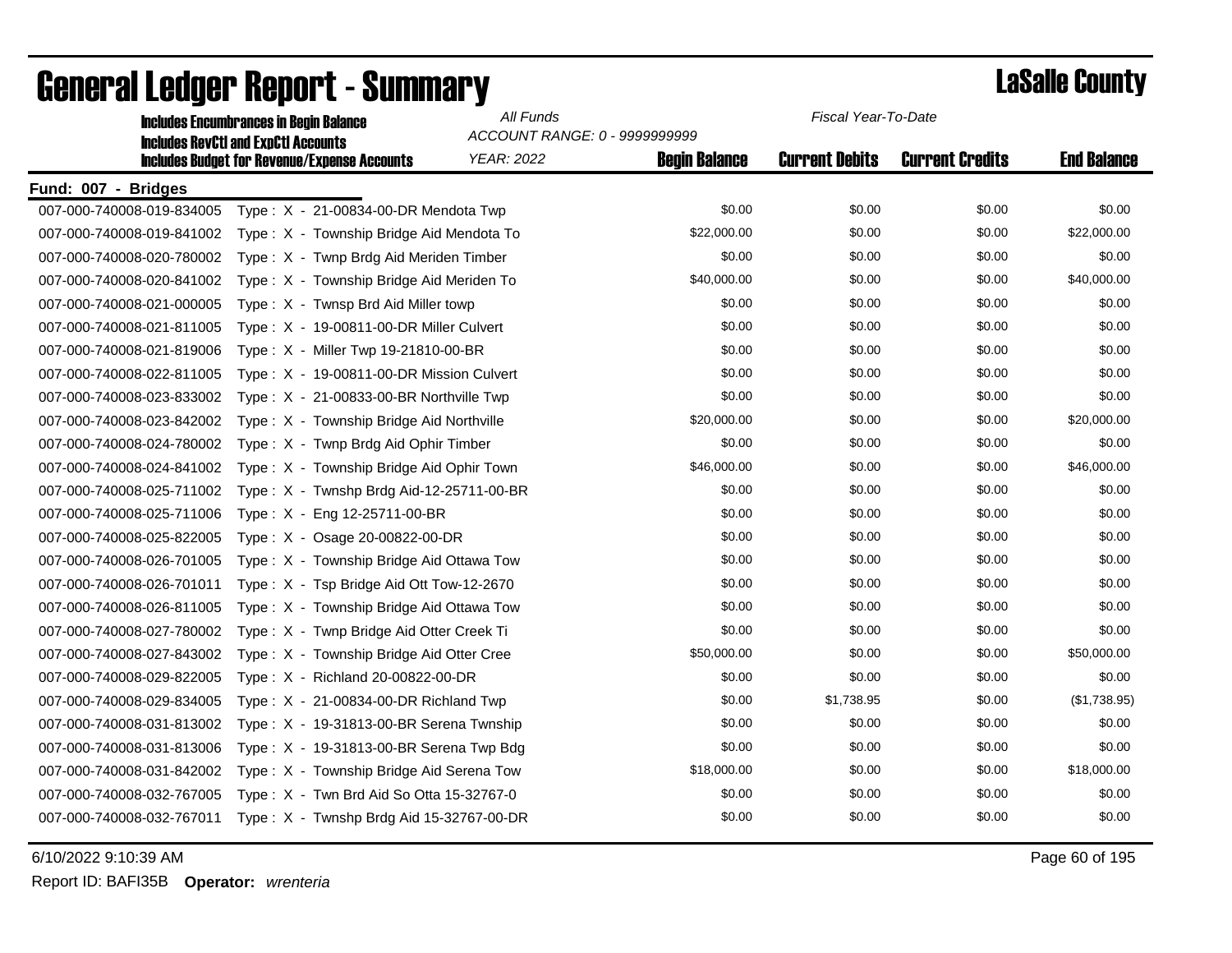| <b>Includes Encumbrances in Begin Balance</b>                                                     |                                              | All Funds         | ACCOUNT RANGE: 0 - 9999999999 | Fiscal Year-To-Date   |                                  |                    |  |
|---------------------------------------------------------------------------------------------------|----------------------------------------------|-------------------|-------------------------------|-----------------------|----------------------------------|--------------------|--|
| <b>Includes RevCtI and ExpCtI Accounts</b><br><b>Includes Budget for Revenue/Expense Accounts</b> |                                              | <b>YEAR: 2022</b> | <b>Begin Balance</b>          | <b>Current Debits</b> | <b>Current Credits</b>           | <b>End Balance</b> |  |
| Fund: 007 - Bridges                                                                               |                                              |                   |                               |                       |                                  |                    |  |
| 007-000-740008-033-758006                                                                         | Type: X - Eng 15-33758-00-Br                 |                   | \$0.00                        | \$0.00                | \$0.00                           | \$0.00             |  |
| 007-000-740008-033-780002                                                                         | Type: X - Twnp Brdg Aid Troy Grove Timbe     |                   | \$0.00                        | \$0.00                | \$0.00                           | \$0.00             |  |
| 007-000-740008-033-841002                                                                         | Type: X - Township Bridge Aid Troy Grove     |                   | \$62,000.00                   | \$0.00                | \$0.00                           | \$62,000.00        |  |
| 007-000-740008-035-847002                                                                         | Type: X - Township Bridge Aid Vermillion     |                   | \$0.00                        | \$0.00                | \$0.00                           | \$0.00             |  |
| 007-000-740008-036-780002                                                                         | Type: X - Twnp Brdg Aid Wallace Timber       |                   | \$0.00                        | \$0.00                | \$0.00                           | \$0.00             |  |
| 007-000-740008-036-810005                                                                         | Type: $X - 18 - 36810 - 00 - DR$ Wallace Twp |                   | \$41,940.00                   | \$1,525.18            | \$0.00                           | \$40,414.82        |  |
| 007-000-740008-036-810006                                                                         | Type: X - Township Bridge Aid Wallace To     |                   | \$4,000.00                    | \$17,863.15           | \$0.00                           | (\$13,863.15)      |  |
| 007-000-740008-037-784005                                                                         | Type: $X - T$ wn Brd Waltham 16-37784-00-DR  |                   | \$0.00                        | \$0.00                | \$0.00                           | \$0.00             |  |
| 007-000-740008-037-803002                                                                         | Type: X - Tnshp Bridge Aid Waltham To        |                   | \$0.00                        | \$0.00                | \$0.00                           | \$0.00             |  |
| 007-000-740008-052-780002                                                                         | Type: X - Twn Brd Aid Engi-16 Timber pil     |                   | \$0.00                        | \$0.00                | \$0.00                           | \$0.00             |  |
| 007-000-740008-052-803002                                                                         | Type: X - Township Bridge Aid Engineerin     |                   | \$0.00                        | \$0.00                | \$0.00                           | \$0.00             |  |
| 007-000-860000<br>$Type: X - NSF Chargeback$                                                      |                                              |                   | \$0.00                        | \$0.00                | \$0.00                           | \$0.00             |  |
| 007-000-900000<br>Type: $X -$ Payroll                                                             |                                              |                   | \$360,000.00                  | \$180,369.96          | \$15,967.75                      | \$195,597.79       |  |
| Type: X - Part Time No Benefits<br>007-000-900100                                                 |                                              |                   | \$0.00                        | \$0.00                | \$0.00                           | \$0.00             |  |
| 007-000-900101<br>Type: X - Temp/Seasonal Help                                                    |                                              |                   | \$0.00                        | \$0.00                | \$0.00                           | \$0.00             |  |
| 007-000-910000<br>Type: X - Overtime                                                              |                                              |                   | \$16,000.00                   | \$3,212.77            | \$709.87                         | \$13,497.10        |  |
| 007-000-910001<br>Type: X - Holiday OT                                                            |                                              |                   | \$0.00                        | \$0.00                | \$0.00                           | \$0.00             |  |
|                                                                                                   | Fund: 007 -                                  | <b>Bridges</b>    | \$11,103,316.00<br>Totals:    | \$2,396,672.14        | \$2,200,219.11                   | \$10,758,493.25    |  |
|                                                                                                   | <b>Total Fund Revenues:</b>                  | \$74,184.86       | <b>Total Fund Expenses:</b>   | \$270,637.89          | <b>Net Revenue Over Expense:</b> | (\$196,453.03)     |  |

## General Ledger Report - Summary **Lassing Service Report - Summary**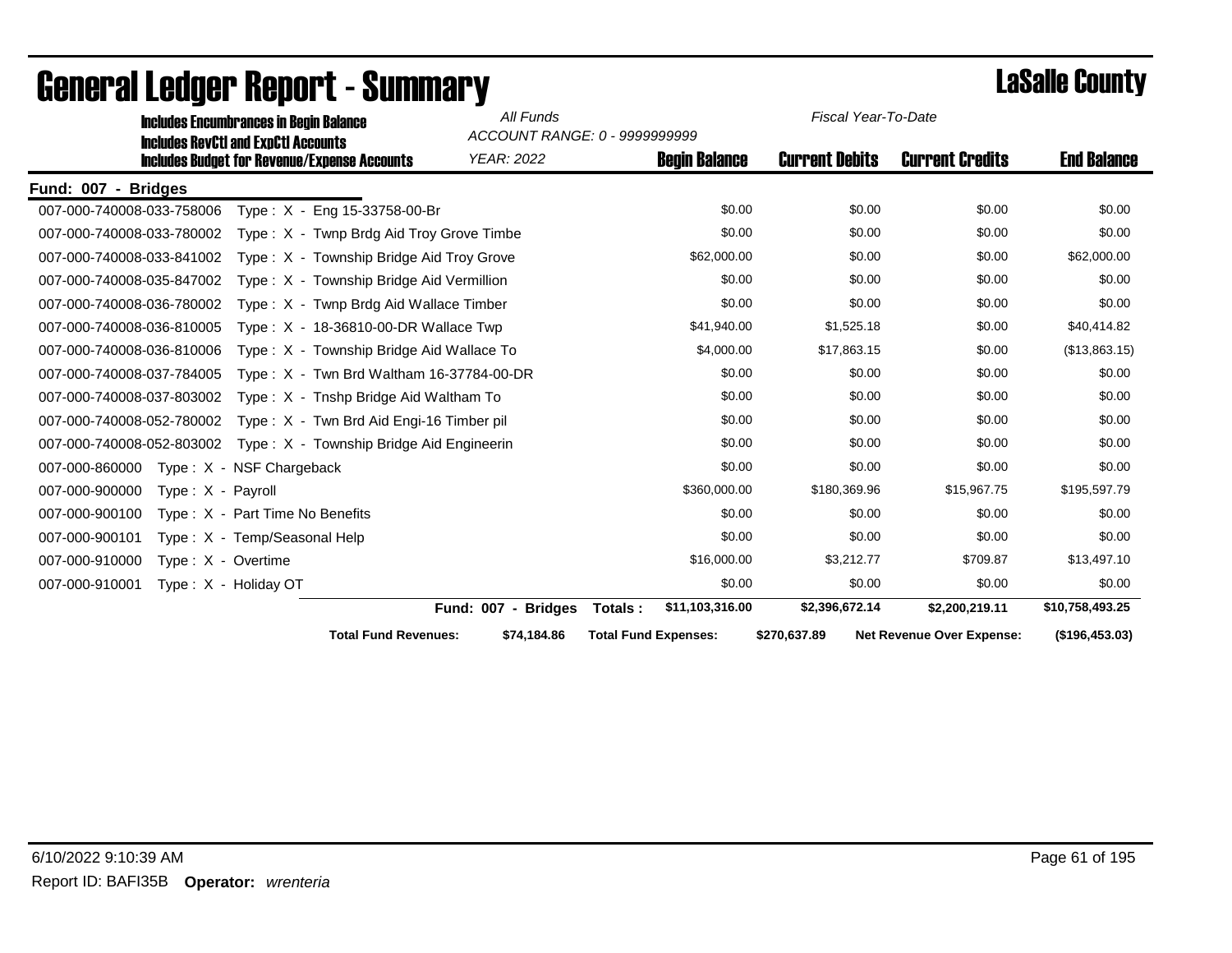| <b>Includes Encumbrances in Begin Balance</b><br><b>Includes RevCtI and ExpCtI Accounts</b> | All Funds         | Fiscal Year-To-Date<br>ACCOUNT RANGE: 0 - 9999999999 |                       |                        |                    |  |
|---------------------------------------------------------------------------------------------|-------------------|------------------------------------------------------|-----------------------|------------------------|--------------------|--|
| <b>Includes Budget for Revenue/Expense Accounts</b>                                         | <b>YEAR: 2022</b> | <b>Begin Balance</b>                                 | <b>Current Debits</b> | <b>Current Credits</b> | <b>End Balance</b> |  |
| Fund: 008 - Tourism                                                                         |                   |                                                      |                       |                        |                    |  |
| 008-000-101001<br>Type: A - Cash Account                                                    |                   | \$418,267.15                                         | \$138,941.77          | \$75,574.32            | \$481,634.60       |  |
| 008-000-102001<br>Type: A - Cash On Hand-Petty Cash                                         |                   | \$0.00                                               | \$0.00                | \$0.00                 | \$0.00             |  |
| 008-000-121001<br>Type: A - Investments                                                     |                   | \$0.00                                               | \$0.00                | \$0.00                 | \$0.00             |  |
| 008-000-122001<br>Type: A - Accrued Interest-Investments                                    |                   | \$515.65                                             | \$0.00                | \$0.00                 | \$515.65           |  |
| 008-000-131001<br>Type: A - Property Taxes Receivable                                       |                   | \$0.00                                               | \$0.00                | \$0.00                 | \$0.00             |  |
| 008-000-132001<br>Type: A - Allow For Loss-Prop Tax                                         |                   | \$0.00                                               | \$0.00                | \$0.00                 | \$0.00             |  |
| 008-000-145001<br>Type: A - Other Accts Receivable                                          |                   | \$0.00                                               | \$0.00                | \$0.00                 | \$0.00             |  |
| 008-000-170001<br>Type: A - Due From Other Funds                                            |                   | \$0.00                                               | \$0.00                | \$0.00                 | \$0.00             |  |
| Type: A - Due From Other Gov'tl Units<br>008-000-190001                                     |                   | \$0.00                                               | \$0.00                | \$0.00                 | \$0.00             |  |
| 008-000-201001<br>Type: L - Accounts Payable                                                |                   | (\$877.50)                                           | \$53,520.46           | \$52,642.96            | \$0.00             |  |
| 008-000-203001<br>Type: L - Payroll Payable                                                 |                   | \$0.00                                               | \$0.00                | \$0.00                 | \$0.00             |  |
| 008-000-210002<br>Type: L - Contracts Payable                                               |                   | \$0.00                                               | \$0.00                | \$0.00                 | \$0.00             |  |
| Type: L - Due To Other Funds<br>008-000-270001                                              |                   | \$0.00                                               | \$0.00                | \$0.00                 | \$0.00             |  |
| 008-000-275001<br>Type: L - Due To Other Taxing Entities                                    |                   | \$0.00                                               | \$0.00                | \$0.00                 | \$0.00             |  |
| 008-000-280001<br>Type: L - Anticipation Warrants Payable                                   |                   | \$0.00                                               | \$0.00                | \$0.00                 | \$0.00             |  |
| Type: L - Revenue Control<br>008-000-293001                                                 |                   | \$0.00                                               | \$22,053.86           | \$138,941.77           | (\$116,887.91)     |  |
| 008-000-294001<br>Type: L - Expense Control                                                 |                   | \$0.00                                               | \$52,642.96           | \$0.00                 | \$52,642.96        |  |
| 008-000-295001<br>Type: L - Fund Balance                                                    |                   | $(\$417,905.30)$                                     | \$0.00                | \$0.00                 | (\$417,905.30)     |  |
| 008-000-308001<br>Type: R - Interest Income                                                 |                   | \$1,000.00                                           | \$1.09                | \$849.65               | \$151.44           |  |
| 008-000-308001-554    Type: R - Interest Income - State                                     |                   | \$0.00                                               | \$0.00                | \$0.00                 | \$0.00             |  |
| Type: R - Tourism Fee's<br>008-000-319001                                                   |                   | \$235,000.00                                         | \$22,052.77           | \$138,092.12           | \$118,960.65       |  |
| 008-000-319002<br>Type: R - Visitor Guide Ad Revenue                                        |                   | \$0.00                                               | \$0.00                | \$0.00                 | \$0.00             |  |
| Type: R - Grant Revenue<br>008-000-319003                                                   |                   | \$0.00                                               | \$0.00                | \$0.00                 | \$0.00             |  |
| 008-000-319003-554 Type: R - Grant Revenue - State                                          |                   | \$0.00                                               | \$0.00                | \$0.00                 | \$0.00             |  |
| 008-000-350001 Type: R - Miscellaneous Income                                               |                   | \$0.00                                               | \$0.00                | \$0.00                 | \$0.00             |  |
| 008-000-399001<br>Type: R - Fund Balance Use                                                |                   | \$0.00                                               | \$0.00                | \$0.00                 | \$0.00             |  |
| 008-000-399001-554 Type: R - Fund Balance Use - State                                       |                   | \$0.00                                               | \$0.00                | \$0.00                 | \$0.00             |  |

6/10/2022 9:10:39 AM Page 62 of 195

Report ID: BAFI35B **Operator:** *wrenteria*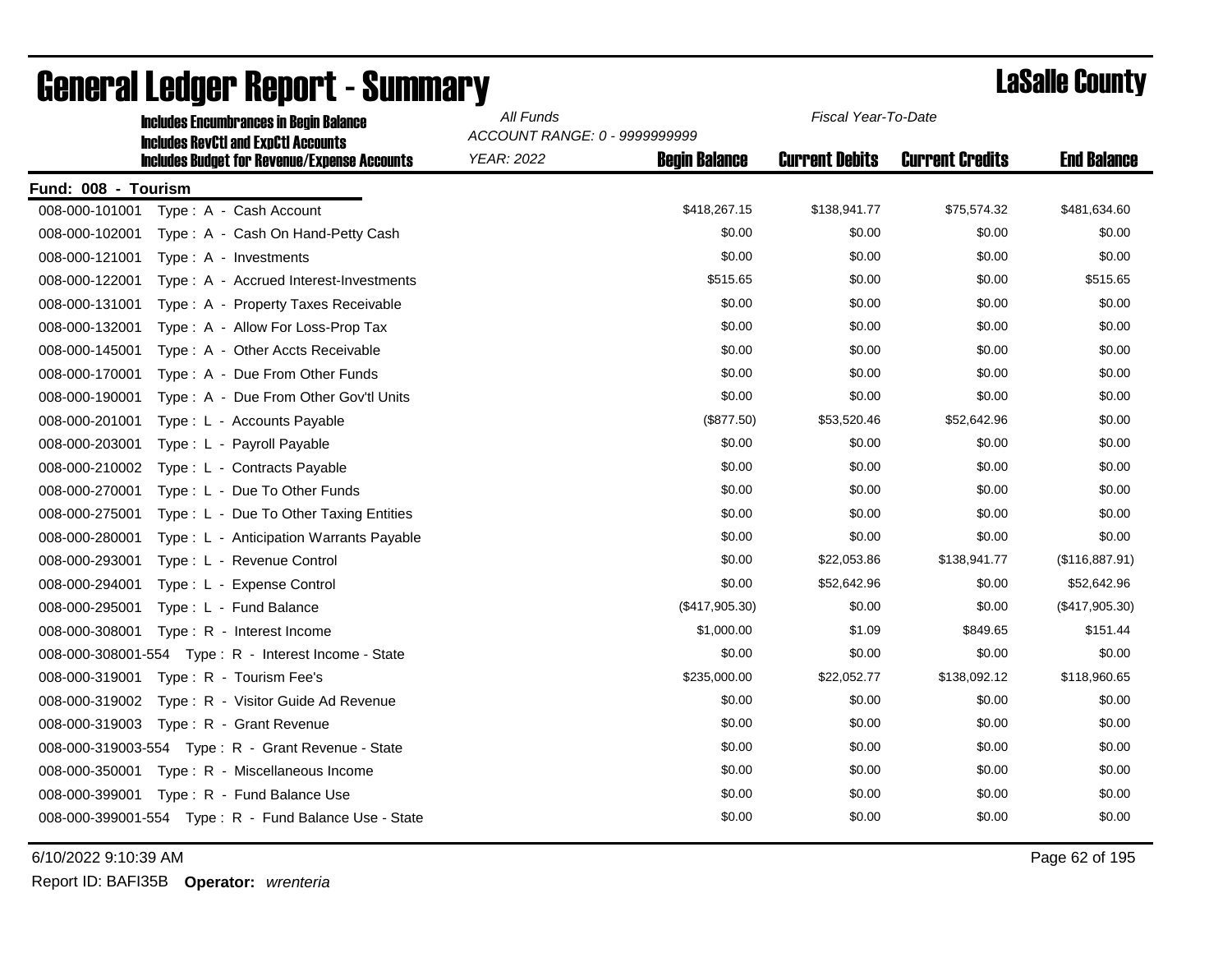| <b>Includes Encumbrances in Begin Balance</b>                                                     | All Funds<br>Fiscal Year-To-Date<br>ACCOUNT RANGE: 0 - 9999999999 |                             |                       |                                  |                    |
|---------------------------------------------------------------------------------------------------|-------------------------------------------------------------------|-----------------------------|-----------------------|----------------------------------|--------------------|
| <b>Includes RevCtI and ExpCtI Accounts</b><br><b>Includes Budget for Revenue/Expense Accounts</b> | <b>YEAR: 2022</b>                                                 | <b>Begin Balance</b>        | <b>Current Debits</b> | <b>Current Credits</b>           | <b>End Balance</b> |
| Fund: 008 - Tourism                                                                               |                                                                   |                             |                       |                                  |                    |
| 008-000-490000-180    Type: X - Transfer to General Fund                                          |                                                                   | \$35,000.00                 | \$0.00                | \$0.00                           | \$35,000.00        |
| 008-000-490000-204 Type: X - Transfer to 028 Cap Improv                                           |                                                                   | \$0.00                      | \$0.00                | \$0.00                           | \$0.00             |
| 008-000-503001<br>Type: X - Travel                                                                |                                                                   | \$200.00                    | \$0.00                | \$0.00                           | \$200.00           |
| Type: $X -$ Education<br>008-000-541001                                                           |                                                                   | \$1,500.00                  | \$0.00                | \$0.00                           | \$1,500.00         |
| 008-000-541003    Type: X - Publications                                                          |                                                                   | \$35,000.00                 | \$999.96              | \$0.00                           | \$34,000.04        |
| 008-000-541003-554    Type: X - Publications - State                                              |                                                                   | \$0.00                      | \$0.00                | \$0.00                           | \$0.00             |
| 008-000-541007    Type: X - Marketing                                                             |                                                                   | \$50,000.00                 | \$10,493.00           | \$0.00                           | \$39,507.00        |
| 008-000-541007-554 Type: X - Marketing-State                                                      |                                                                   | \$0.00                      | \$0.00                | \$0.00                           | \$0.00             |
| 008-000-554001    Type: X - Funding Requests                                                      |                                                                   | \$0.00                      | \$0.00                | \$0.00                           | \$0.00             |
| 008-000-554001-200 Type: X - Starved Rock                                                         |                                                                   | \$25,800.00                 | \$0.00                | \$0.00                           | \$25,800.00        |
| 008-000-554001-201    Type: X - Heritage Corridor                                                 |                                                                   | \$15,000.00                 | \$6,600.00            | \$0.00                           | \$8,400.00         |
| 008-000-554001-202 Type: X - Fund Requests - General                                              |                                                                   | \$45,000.00                 | \$18,300.00           | \$0.00                           | \$26,700.00        |
| 008-000-554001-203<br>Type: X - Billboard                                                         |                                                                   | \$17,000.00                 | \$16,250.00           | \$0.00                           | \$750.00           |
| Type: X - Visitor Guide Distribution<br>008-000-554002                                            |                                                                   | \$10,000.00                 | \$0.00                | \$0.00                           | \$10,000.00        |
| 008-000-554002-554 Type: X - Visitor Guide Distrib-State                                          |                                                                   | \$0.00                      | \$0.00                | \$0.00                           | \$0.00             |
| 008-000-598001<br>Type: X - Misc Expense                                                          |                                                                   | \$1,500.00                  | \$0.00                | \$0.00                           | \$1,500.00         |
| 008-000-836001<br>Type: X - TRANSFER TO GENERAL FUND                                              |                                                                   | \$0.00                      | \$0.00                | \$0.00                           | \$0.00             |
| 008-000-860000<br>$Type: X - NSF Chargeback$                                                      |                                                                   | \$0.00                      | \$0.00                | \$0.00                           | \$0.00             |
| 008-002-516002<br>Type: X - County Grant Expenditures                                             |                                                                   | \$0.00                      | \$0.00                | \$0.00                           | \$0.00             |
| 008-002-516003<br>Type: X - State Grant Expenditures                                              |                                                                   | \$0.00                      | \$0.00                | \$0.00                           | \$0.00             |
|                                                                                                   | Fund: 008 - Tourism                                               | \$472,000.00<br>Totals:     | \$341,855.87          | \$406,100.82                     | \$302,469.13       |
| <b>Total Fund Revenues:</b>                                                                       | \$116.887.91                                                      | <b>Total Fund Expenses:</b> | \$52.642.96           | <b>Net Revenue Over Expense:</b> | \$64,244.95        |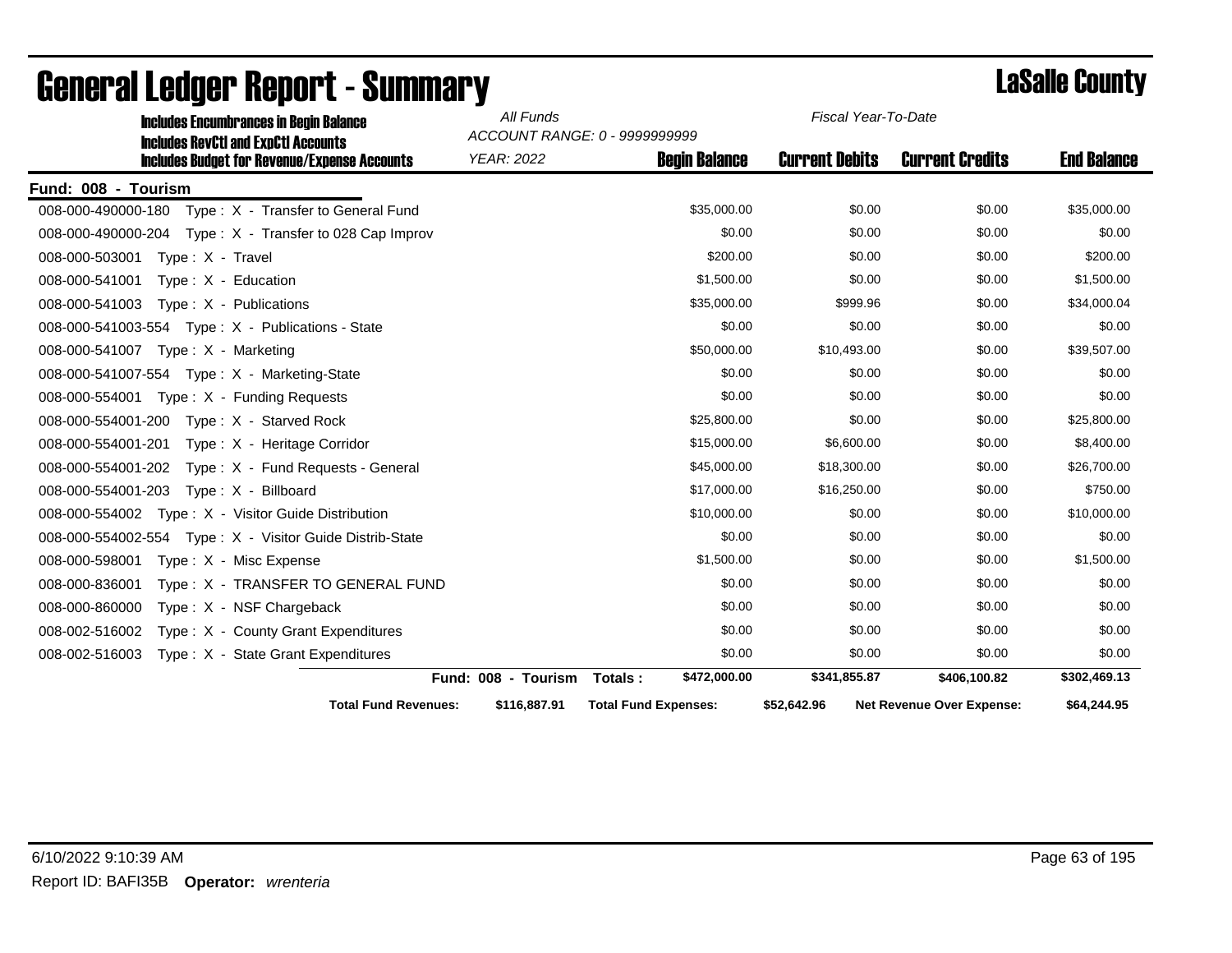| <b>Includes Encumbrances in Begin Balance</b> |                                                           | All Funds<br>Fiscal Year-To-Date<br>ACCOUNT RANGE: 0 - 9999999999 |                      |                       |                        |                    |
|-----------------------------------------------|-----------------------------------------------------------|-------------------------------------------------------------------|----------------------|-----------------------|------------------------|--------------------|
| <b>Includes RevCtI and ExpCtI Accounts</b>    |                                                           |                                                                   |                      |                       |                        |                    |
|                                               | <b>Includes Budget for Revenue/Expense Accounts</b>       | <b>YEAR: 2022</b>                                                 | <b>Begin Balance</b> | <b>Current Debits</b> | <b>Current Credits</b> | <b>End Balance</b> |
| Fund: 009 - Social Security                   |                                                           |                                                                   |                      |                       |                        |                    |
| 009-000-101001                                | Type: A - Cash Account                                    |                                                                   | \$2,549,588.20       | \$289,494.02          | \$1,241,904.92         | \$1,597,177.30     |
| 009-000-121001                                | $Type: A - Investments$                                   |                                                                   | \$0.00               | \$0.00                | \$0.00                 | \$0.00             |
| 009-000-122001                                | Type: A - Accrued Interest-Investments                    |                                                                   | \$0.00               | \$0.00                | \$0.00                 | \$0.00             |
| 009-000-131001                                | Type: A - Property Taxes Receivable                       |                                                                   | \$2,090,371.60       | \$0.00                | \$0.00                 | \$2,090,371.60     |
| 009-000-145001                                | Type: A - Other Accts Receivable                          |                                                                   | (\$20,072.71)        | \$0.00                | \$0.00                 | (\$20,072.71)      |
| 009-000-145017                                | Type: A - Grants Receivable                               |                                                                   | \$0.00               | \$0.00                | \$0.00                 | \$0.00             |
| 009-000-201001                                | Type: L - Accounts Payable                                |                                                                   | (\$104,786.29)       | \$1,279,301.78        | \$1,174,187.61         | \$327.88           |
| 009-000-203001                                | Type: L - Payroll Payable                                 |                                                                   | \$0.00               | \$0.00                | \$0.00                 | \$0.00             |
| 009-000-203002                                | Type : L - Benefits Payable                               |                                                                   | (\$426.45)           | \$1,163,981.55        | \$1,163,883.48         | (\$328.38)         |
| 009-000-203003                                | Type: L - Deductions Payable                              |                                                                   | (\$530.96)           | \$0.00                | \$0.00                 | (\$530.96)         |
| 009-000-231001                                | Type: L - Deferred Revenue                                |                                                                   | (\$2,076,839.00)     | \$0.00                | \$0.00                 | (\$2,076,839.00)   |
| 009-000-270001                                | Type: L - Due To Other Funds                              |                                                                   | \$0.00               | \$0.00                | \$0.00                 | \$0.00             |
| 009-000-293001                                | Type: L - Revenue Control                                 |                                                                   | \$0.00               | \$67,717.31           | \$289,395.95           | (\$221,678.64)     |
| 009-000-294001                                | Type: L - Expense Control                                 |                                                                   | \$0.00               | \$1,174,089.54        | \$105,212.24           | \$1,068,877.30     |
| 009-000-295001                                | Type: L - Fund Balance                                    |                                                                   | (\$2,437,304.39)     | \$0.00                | \$0.00                 | (\$2,437,304.39)   |
| 009-000-301001                                | Type: R - Tax Levy                                        |                                                                   | \$2,146,596.00       | \$53,045.85           | \$53,045.85            | \$2,146,596.00     |
| 009-000-301002                                | Type: R - Personal Property Repl Tax                      |                                                                   | \$150,000.00         | \$8,697.94            | \$198,007.88           | (\$39,309.94)      |
| 009-000-308001                                | Type: R - Interest Income                                 |                                                                   | \$15,000.00          | \$143.50              | \$4,446.08             | \$10,697.42        |
| 009-000-325050                                | Type: $R -$ Reimb from other co                           |                                                                   | \$56,000.00          | \$2,825.87            | \$25,105.96            | \$33,719.91        |
| 009-000-350001                                | Type: R - Miscellaneous Income                            |                                                                   | \$0.00               | \$0.00                | \$0.00                 | \$0.00             |
|                                               | 009-000-390000-207  Type: R - Transfer from 031  Env Svcs |                                                                   | \$16,838.00          | \$0.00                | \$0.00                 | \$16,838.00        |
| 009-000-447001                                | Type: X - Exelon Settlement                               |                                                                   | \$0.00               | \$0.00                | \$0.00                 | \$0.00             |
| 009-000-598001                                | Type: X - Misc Expense                                    |                                                                   | \$0.00               | \$0.00                | \$0.00                 | \$0.00             |
| 009-000-814001                                | Type: X - General County                                  |                                                                   | \$1,478,563.00       | \$787,608.37          | \$71,729.98            | \$762,684.61       |
| 009-000-814002                                | Type: X - Detention Home 02-01                            |                                                                   | \$89,093.00          | \$41,759.39           | \$3,917.15             | \$51,250.76        |
| 009-000-814005                                | Type: X - Co Hwy                                          |                                                                   | \$214,565.00         | \$102,714.34          | \$8,130.04             | \$119,980.70       |
| 009-000-814010                                | Type: X - Mental Health                                   |                                                                   | \$5,278.00           | \$2,980.55            | \$243.98               | \$2,541.43         |

6/10/2022 9:10:39 AM Page 64 of 195

Report ID: BAFI35B **Operator:** *wrenteria*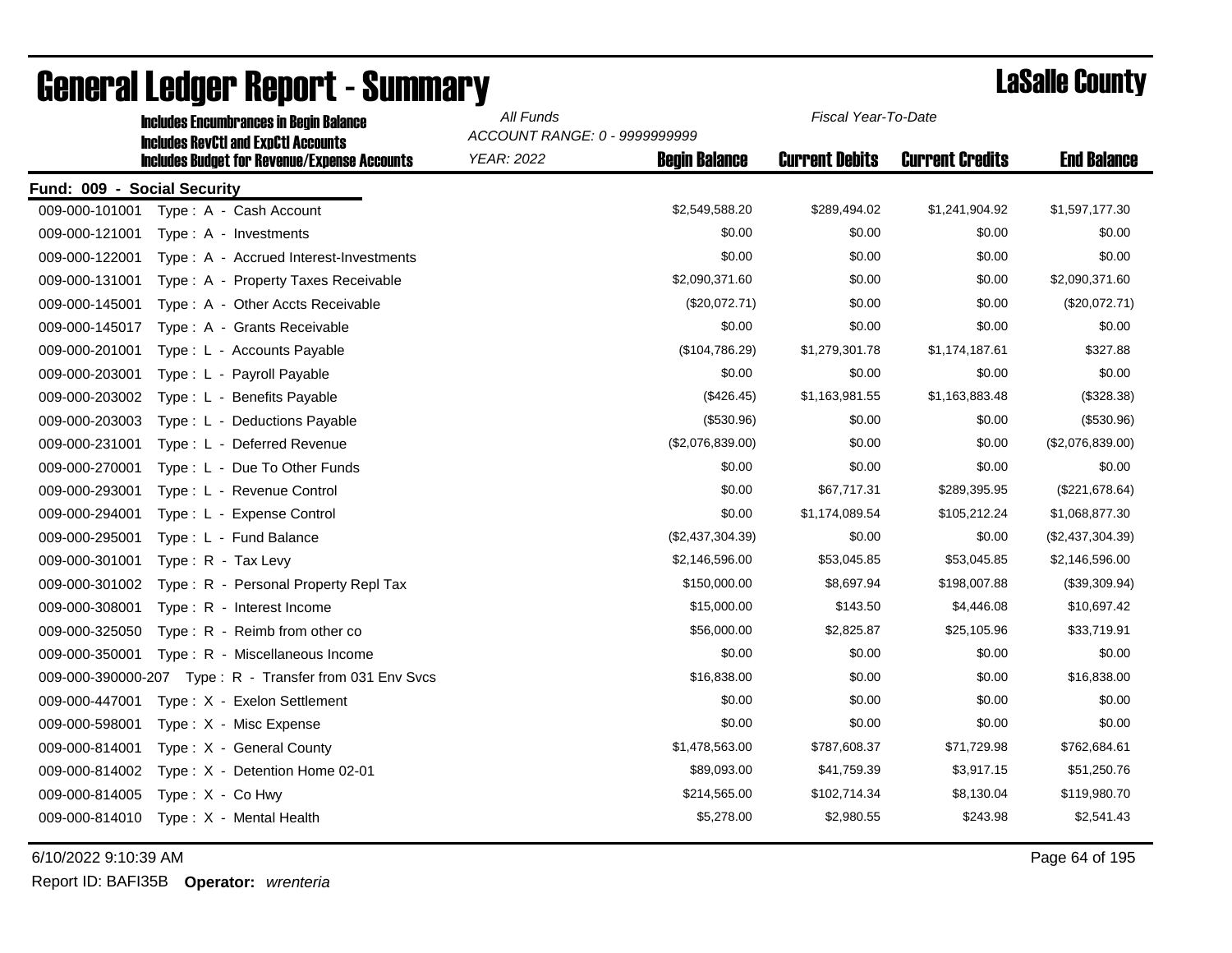| <b>Includes Encumbrances in Begin Balance</b> |                                                                                                 |                                |                                                                     |                                     |                                                           |  |
|-----------------------------------------------|-------------------------------------------------------------------------------------------------|--------------------------------|---------------------------------------------------------------------|-------------------------------------|-----------------------------------------------------------|--|
| <b>Includes RevCtI and ExpCtI Accounts</b>    |                                                                                                 |                                |                                                                     |                                     |                                                           |  |
|                                               |                                                                                                 |                                |                                                                     |                                     | <b>End Balance</b>                                        |  |
| Fund: 009 - Social Security                   |                                                                                                 |                                |                                                                     |                                     |                                                           |  |
|                                               |                                                                                                 |                                |                                                                     |                                     | (\$2,411.10)                                              |  |
| Type: X - Co Nursing Home                     |                                                                                                 | \$251,975.00                   | \$119,361.23                                                        | \$11,372.12                         | \$143,985.89                                              |  |
| Type: $X - Law Library (14-01)$               |                                                                                                 | \$0.00                         | \$0.00                                                              | \$0.00                              | \$0.00                                                    |  |
| Type: $X -$ Insurance Fund (16-01)            |                                                                                                 | \$13,316.00                    | \$5,978.29                                                          | \$566.38                            | \$7,904.09                                                |  |
| Type: X - Vac                                 |                                                                                                 | \$16,155.00                    | \$8,712.16                                                          | \$726.20                            | \$8,169.04                                                |  |
| Type: X - Court Automation (21-01)            |                                                                                                 | \$5,103.00                     | \$2,361.72                                                          | \$205.27                            | \$2,946.55                                                |  |
| Type: X - Recorder Equip (22-01)              |                                                                                                 | \$974.00                       | \$365.50                                                            | \$0.00                              | \$608.50                                                  |  |
| Type: X - County Health Dept                  |                                                                                                 | \$125,801.00                   | \$71,617.70                                                         | \$5,768.15                          | \$59,951.45                                               |  |
| Type: X - Child Support 24-01                 |                                                                                                 | \$801.00                       | \$1,426.07                                                          | \$99.55                             | (\$525.52)                                                |  |
| Type: X - Soa Drug Fund (25-01)               |                                                                                                 | \$773.00                       | \$0.00                                                              | \$0.00                              | \$773.00                                                  |  |
| Type: X - Sheriff Drug                        |                                                                                                 | \$239.00                       | \$0.00                                                              | \$0.00                              | \$239.00                                                  |  |
| Type: X - Tax-sale Automation (30-01)         |                                                                                                 | \$2,199.00                     | \$0.00                                                              | \$0.00                              | \$2,199.00                                                |  |
| Type: X - Env. Services                       |                                                                                                 | \$16,838.00                    | \$7,888.67                                                          | \$651.90                            | \$9,601.23                                                |  |
| Type: X - Soa Crime Victim (32-01)            |                                                                                                 | \$2,257.00                     | \$1,798.24                                                          | \$125.53                            | \$584.29                                                  |  |
| Type: $X - G$ is Fund (35-01)                 |                                                                                                 | \$12,675.00                    | \$6,555.07                                                          | \$544.65                            | \$6,664.58                                                |  |
| Type: X - Animal Control (37-01)              |                                                                                                 | \$8,987.00                     | \$5,915.52                                                          | \$379.58                            | \$3,451.06                                                |  |
| Type: $X - E911(46-01)$                       |                                                                                                 | \$5,902.00                     | \$2,997.77                                                          | \$251.12                            | \$3,155.35                                                |  |
| Type: X - Prob Grant 049                      |                                                                                                 | \$13,640.00                    | \$0.00                                                              | \$117.48                            | \$13,757.48                                               |  |
| Type: X - Circuit Clerk Oper 047-000          |                                                                                                 | \$5,119.00                     | \$0.00                                                              | \$14.08                             | \$5,133.08                                                |  |
| Type: X - SAO Drunk Driving 061-000           |                                                                                                 | \$0.00                         | \$0.00                                                              | \$0.00                              | \$0.00                                                    |  |
| Type: X - SAO Drug Court 063-000              |                                                                                                 | \$3,640.00                     | \$0.00                                                              | \$51.23                             | \$3,691.23                                                |  |
| Type: X - SAO Just Assist 070-000             |                                                                                                 | \$5,200.00                     | \$0.00                                                              | \$0.00                              | \$5,200.00                                                |  |
| Type: X - Tax Objection Refund                |                                                                                                 | \$0.00                         | \$0.00                                                              | \$0.00                              | \$0.00                                                    |  |
| Type: X - NSF Chargeback                      |                                                                                                 | \$0.00                         | \$0.00                                                              | \$0.00                              | \$0.00                                                    |  |
| Type: R - Reimb from 049-055 ARI grant        |                                                                                                 | \$10,000.00                    | \$1,424.47                                                          | \$4,467.18                          | \$6,957.29                                                |  |
| Type: R - Reimb from 049-057 TAC grant        |                                                                                                 | \$3,640.00                     | \$789.84                                                            | \$2,161.50                          | \$2,268.34                                                |  |
| Type: R - Reimb from 063 Drg Crt              |                                                                                                 | \$3,640.00                     | \$789.84                                                            | \$2,161.50                          | \$2,268.34                                                |  |
|                                               | <b>Includes Budget for Revenue/Expense Accounts</b><br>Type: X - Circuit Clerk Doc Storg(12-01) | All Funds<br><b>YEAR: 2022</b> | ACCOUNT RANGE: 0 - 9999999999<br><b>Begin Balance</b><br>\$1,320.00 | <b>Current Debits</b><br>\$4,048.95 | Fiscal Year-To-Date<br><b>Current Credits</b><br>\$317.85 |  |

6/10/2022 9:10:39 AM Page 65 of 195

Report ID: BAFI35B **Operator:** *wrenteria*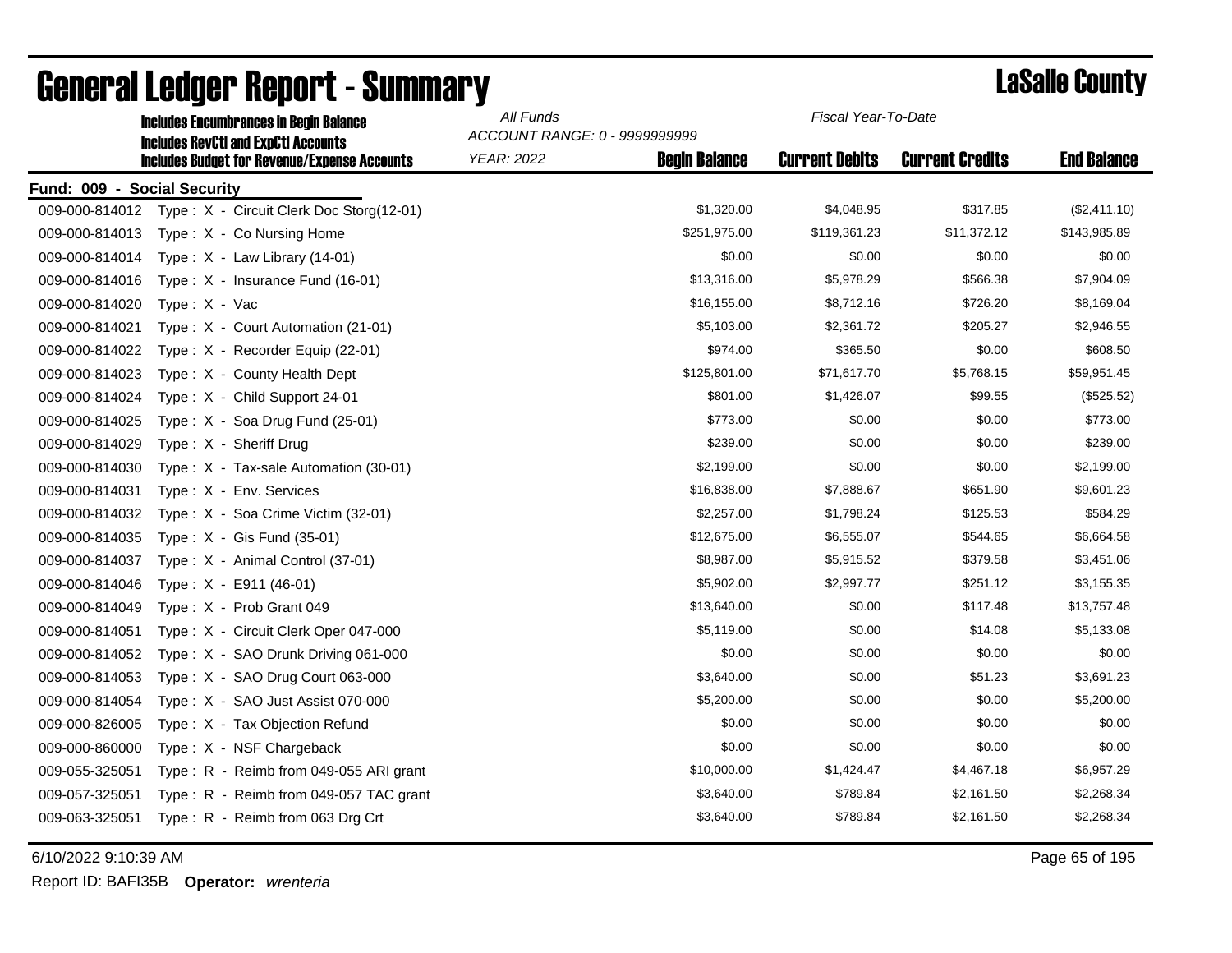| uvnoi ui Lougoi Tiopoi te vunnilui y                           |                             |                               |                       |                                  | -----------        |
|----------------------------------------------------------------|-----------------------------|-------------------------------|-----------------------|----------------------------------|--------------------|
| <b>Includes Encumbrances in Begin Balance</b>                  | All Funds                   |                               | Fiscal Year-To-Date   |                                  |                    |
| <b>Includes RevCtI and ExpCtI Accounts</b>                     |                             | ACCOUNT RANGE: 0 - 9999999999 |                       |                                  |                    |
| <b>Includes Budget for Revenue/Expense Accounts</b>            | <b>YEAR: 2022</b>           | <b>Begin Balance</b>          | <b>Current Debits</b> | <b>Current Credits</b>           | <b>End Balance</b> |
| <b>Fund: 009 - Social Security</b>                             |                             |                               |                       |                                  |                    |
| Type: R - Transfer from 023 Health Dept<br>009-503-390000-199  |                             | \$0.00                        | \$0.00                | \$0.00                           | \$0.00             |
| Type: R - Transfer from 097 Disaster Fun<br>009-508-390000-260 |                             | \$0.00                        | \$0.00                | \$0.00                           | \$0.00             |
| Type: R - Reimb SS 070 SA Just Assist<br>009-622-325051        |                             | \$5,200.00                    | \$0.00                | \$0.00                           | \$5,200.00         |
| Type: $X - SAO$ Just Assist 070-000<br>009-622-814054          |                             | \$0.00                        | \$0.00                | \$0.00                           | \$0.00             |
|                                                                | Fund: 009 - Social Security | \$4,687,327.00<br>Totals:     | \$5,216,391.05        | \$4.369.192.39                   | \$3,396,771.06     |
| <b>Total Fund Revenues:</b>                                    | \$221.678.64                | <b>Total Fund Expenses:</b>   | \$1,068,877.30        | <b>Net Revenue Over Expense:</b> | (\$847,198.66)     |

### General Ledger Report - Summary LaSalle County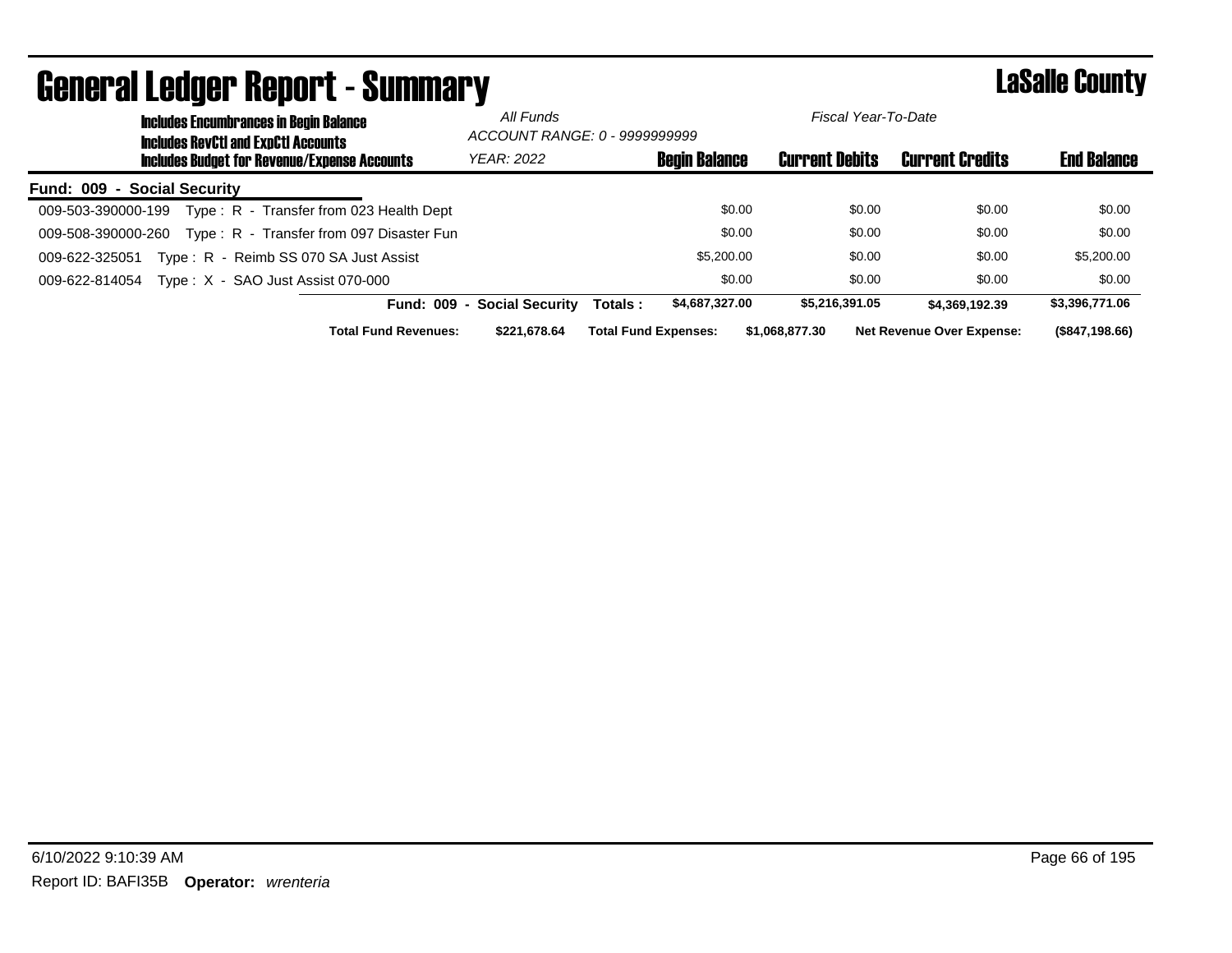| <b>Includes Encumbrances in Begin Balance</b> |                                                     | All Funds<br>Fiscal Year-To-Date<br>ACCOUNT RANGE: 0 - 9999999999 |                      |                       |                        |                    |  |
|-----------------------------------------------|-----------------------------------------------------|-------------------------------------------------------------------|----------------------|-----------------------|------------------------|--------------------|--|
|                                               | <b>Includes RevCtI and ExpCtI Accounts</b>          |                                                                   |                      |                       |                        |                    |  |
|                                               | <b>Includes Budget for Revenue/Expense Accounts</b> | <b>YEAR: 2022</b>                                                 | <b>Begin Balance</b> | <b>Current Debits</b> | <b>Current Credits</b> | <b>End Balance</b> |  |
| Fund: 010 - Mental Health                     |                                                     |                                                                   |                      |                       |                        |                    |  |
| 010-000-101001                                | Type: A - Cash Account                              |                                                                   | \$2,182,187.19       | \$313,244.11          | \$1,564,627.47         | \$930,803.83       |  |
| 010-000-102001                                | Type: A - Cash On Hand-Petty Cash                   |                                                                   | \$100.00             | \$0.00                | \$0.00                 | \$100.00           |  |
| 010-000-121001                                | Type: A - Investments                               |                                                                   | \$0.00               | \$0.00                | \$0.00                 | \$0.00             |  |
| 010-000-122001                                | Type: A - Accrued Interest-Investments              |                                                                   | \$5,493.69           | \$0.00                | \$0.00                 | \$5,493.69         |  |
| 010-000-131001                                | Type: A - Property Taxes Receivable                 |                                                                   | \$2,104,343.19       | \$0.00                | \$0.00                 | \$2,104,343.19     |  |
| 010-000-132001                                | Type: A - Allow For Loss-Prop Tax                   |                                                                   | \$0.00               | \$0.00                | \$0.00                 | \$0.00             |  |
| 010-000-145001                                | Type: A - Other Accts Receivable                    |                                                                   | (\$23,667.00)        | \$0.00                | \$0.00                 | (\$23,667.00)      |  |
| 010-000-170001                                | Type: A - Due From Other Funds                      |                                                                   | \$0.00               | \$0.00                | \$0.00                 | \$0.00             |  |
| 010-000-190001                                | Type: A - Due From Other Gov'tl Units               |                                                                   | \$0.00               | \$0.00                | \$0.00                 | \$0.00             |  |
| 010-000-200001                                | Type: L - Compensated Abscences                     |                                                                   | \$0.00               | \$0.00                | \$0.00                 | \$0.00             |  |
| 010-000-201001                                | Type: L - Accounts Payable                          |                                                                   | (\$384,309.27)       | \$1,369,718.64        | \$1,174,002.37         | (\$188,593.00)     |  |
| 010-000-203001                                | Type: L - Payroll Payable                           |                                                                   | (\$3,189.23)         | \$3,189.23            | \$0.00                 | \$0.00             |  |
| 010-000-203002                                | Type: L - Benefits Payable                          |                                                                   | \$0.00               | \$152.73              | \$152.73               | \$0.00             |  |
| 010-000-203003                                | Type: L - Deductions Payable                        |                                                                   | \$0.00               | \$0.00                | \$0.00                 | \$0.00             |  |
| 010-000-210002                                | Type: L - Contracts Payable                         |                                                                   | \$0.00               | \$0.00                | \$0.00                 | \$0.00             |  |
| 010-000-231001                                | Type: L - Deferred Revenue                          |                                                                   | (\$2,090,724.00)     | \$0.00                | \$0.00                 | (\$2,090,724.00)   |  |
| 010-000-270001                                | Type: L - Due To Other Funds                        |                                                                   | \$0.00               | \$0.00                | \$0.00                 | \$0.00             |  |
| 010-000-270004                                | Type: L - Due To Imrf                               |                                                                   | \$0.00               | \$0.00                | \$0.00                 | \$0.00             |  |
| 010-000-270016                                | Type: L - Due To Insurance Fund                     |                                                                   | \$0.00               | \$0.00                | \$0.00                 | \$0.00             |  |
| 010-000-275001                                | Type: L - Due To Other Taxing Entities              |                                                                   | \$0.00               | \$0.00                | \$0.00                 | \$0.00             |  |
| 010-000-280001                                | Type: L - Anticipation Warrants Payable             |                                                                   | \$0.00               | \$0.00                | \$0.00                 | \$0.00             |  |
| 010-000-293001                                | Type: L - Revenue Control                           |                                                                   | \$0.00               | \$60,783.45           | \$221,865.05           | (\$161,081.60)     |  |
| 010-000-294001                                | Type: L - Expense Control                           |                                                                   | \$0.00               | \$1,332,698.85        | \$119,139.39           | \$1,213,559.46     |  |
| 010-000-295001                                | Type: L - Fund Balance                              |                                                                   | (\$1,790,234.57)     | \$0.00                | \$0.00                 | (\$1,790,234.57)   |  |
| 010-000-301001                                | Type: R - Tax Levy                                  |                                                                   | \$2,139,586.00       | \$53,400.29           | \$53,400.29            | \$2,139,586.00     |  |
| 010-000-301002                                | Type: R - Personal Property Repl Tax                |                                                                   | \$125,000.00         | \$7,239.81            | \$164,813.57           | (\$32,573.76)      |  |
| 010-000-308001                                | Type: R - Interest Income                           |                                                                   | \$18,000.00          | \$143.35              | \$3,651.19             | \$14,492.16        |  |
|                                               |                                                     |                                                                   |                      |                       |                        |                    |  |

Report ID: BAFI35B **Operator:** *wrenteria*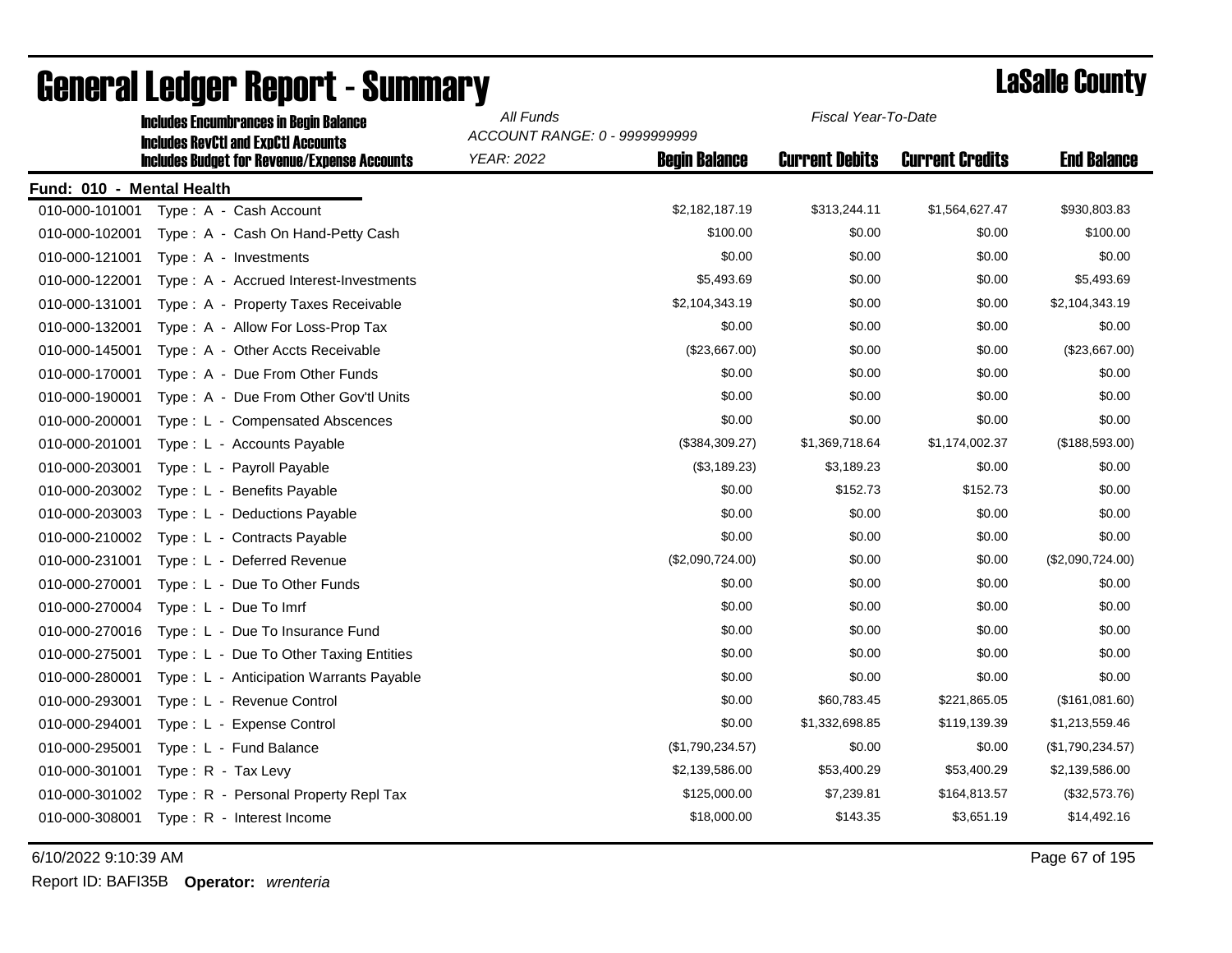| <b>Includes Encumbrances in Begin Balance</b><br><b>Includes RevCtI and ExpCtI Accounts</b> | All Funds         | Fiscal Year-To-Date<br>ACCOUNT RANGE: 0 - 9999999999 |                       |                        |                    |  |
|---------------------------------------------------------------------------------------------|-------------------|------------------------------------------------------|-----------------------|------------------------|--------------------|--|
| <b>Includes Budget for Revenue/Expense Accounts</b>                                         | <b>YEAR: 2022</b> | <b>Begin Balance</b>                                 | <b>Current Debits</b> | <b>Current Credits</b> | <b>End Balance</b> |  |
| Fund: 010 - Mental Health                                                                   |                   |                                                      |                       |                        |                    |  |
| 010-000-350001<br>Type: R - Miscellaneous Income                                            |                   | \$0.00                                               | \$0.00                | \$0.00                 | \$0.00             |  |
| Type: R - REIMB FROM PUBLIC SAFETY FUND<br>010-000-390033                                   |                   | \$0.00                                               | \$0.00                | \$0.00                 | \$0.00             |  |
| 010-000-399001<br>Type: R - Fund Balance Use                                                |                   | \$282,975.00                                         | \$0.00                | \$0.00                 | \$282,975.00       |  |
| 010-000-404001<br>Type: X - Professional Services                                           |                   | \$0.00                                               | \$0.00                | \$0.00                 | \$0.00             |  |
| 010-000-447001<br>Type: X - Exelon Settlement                                               |                   | \$0.00                                               | \$0.00                | \$0.00                 | \$0.00             |  |
| 010-000-460001<br>Type: X - Labor                                                           |                   | \$0.00                                               | \$0.00                | \$0.00                 | \$0.00             |  |
| 010-000-480001<br>Type: X - Youth Service Bureau                                            |                   | \$197,966.00                                         | \$130,211.16          | \$15,614.58            | \$83,369.42        |  |
| 010-000-480002<br>Type: X - Horizon House                                                   |                   | \$276,208.00                                         | \$138,102.00          | \$0.00                 | \$138,106.00       |  |
| 010-000-480003<br>Type: X - Friendship House                                                |                   | \$225,389.00                                         | \$112,692.00          | \$0.00                 | \$112,697.00       |  |
| Type: X - Streator Unlimited<br>010-000-480004                                              |                   | \$166,704.00                                         | \$99,849.00           | \$16,497.00            | \$83,352.00        |  |
| 010-000-480005<br>Type: X - E.seal-intervent-prevent 0-3yr                                  |                   | \$127,347.00                                         | \$63,672.00           | \$0.00                 | \$63,675.00        |  |
| 010-000-480006<br>Type: X - Alternatives Domestic Violence                                  |                   | \$98,578.00                                          | \$57,508.00           | \$8,224.00             | \$49,294.00        |  |
| 010-000-480007<br>Type: X - Open Door                                                       |                   | \$25,822.00                                          | \$5,124.00            | \$0.00                 | \$20,698.00        |  |
| 010-000-480008<br>Type: X - N. Cntrl Behavior Hith Systems                                  |                   | \$915,122.00                                         | \$457,560.00          | \$0.00                 | \$457,562.00       |  |
| 010-000-480009<br>Type: X - Detention Home-ncbhs                                            |                   | \$93,944.00                                          | \$46,968.00           | \$0.00                 | \$46,976.00        |  |
| 010-000-480011<br>Type: X - Casa                                                            |                   | \$29,208.00                                          | \$14,604.00           | \$0.00                 | \$14,604.00        |  |
| 010-000-480012<br>Type: X - Youth Service Bureau (sc)                                       |                   | \$149,667.00                                         | \$74,833.50           | \$12,472.25            | \$87,305.75        |  |
| 010-000-480013<br>Type: X - YOUTH SERVICE BUREAU (Hope Hou                                  |                   | \$23,716.00                                          | \$11,857.98           | \$1,976.33             | \$13,834.35        |  |
| 010-000-490000-180 Type: X - Transfer to 001 Gen Fd                                         |                   | \$1,400.00                                           | \$0.00                | \$0.00                 | \$1,400.00         |  |
|                                                                                             |                   | \$0.00                                               | \$0.00                | \$0.00                 | \$0.00             |  |
| 010-000-490000-242 Type: X - Transfer to 098 Health Ins                                     |                   | \$1,128.00                                           | \$0.00                | \$0.00                 | \$1,128.00         |  |
| 010-000-502001 Type: X - Maintenance & Repair-Equipment                                     |                   | \$0.00                                               | \$0.00                | \$0.00                 | \$0.00             |  |
| 010-000-503001 Type: X - Travel                                                             |                   | \$500.00                                             | \$0.00                | \$0.00                 | \$500.00           |  |
| 010-000-503001-130 Type: X - Mileage                                                        |                   | \$0.00                                               | \$0.00                | \$0.00                 | \$0.00             |  |
| 010-000-503001-131 Type: X - Meals                                                          |                   | \$0.00                                               | \$0.00                | \$0.00                 | \$0.00             |  |
| 010-000-503001-132 Type: X - Lodging                                                        |                   | \$0.00                                               | \$0.00                | \$0.00                 | \$0.00             |  |
| 010-000-503001-133 Type: X - Airfare                                                        |                   | \$0.00                                               | \$0.00                | \$0.00                 | \$0.00             |  |

## General Ledger Report - Summary **Lassing Service Report - Summary**

6/10/2022 9:10:39 AM Page 68 of 195

Report ID: BAFI35B **Operator:** *wrenteria*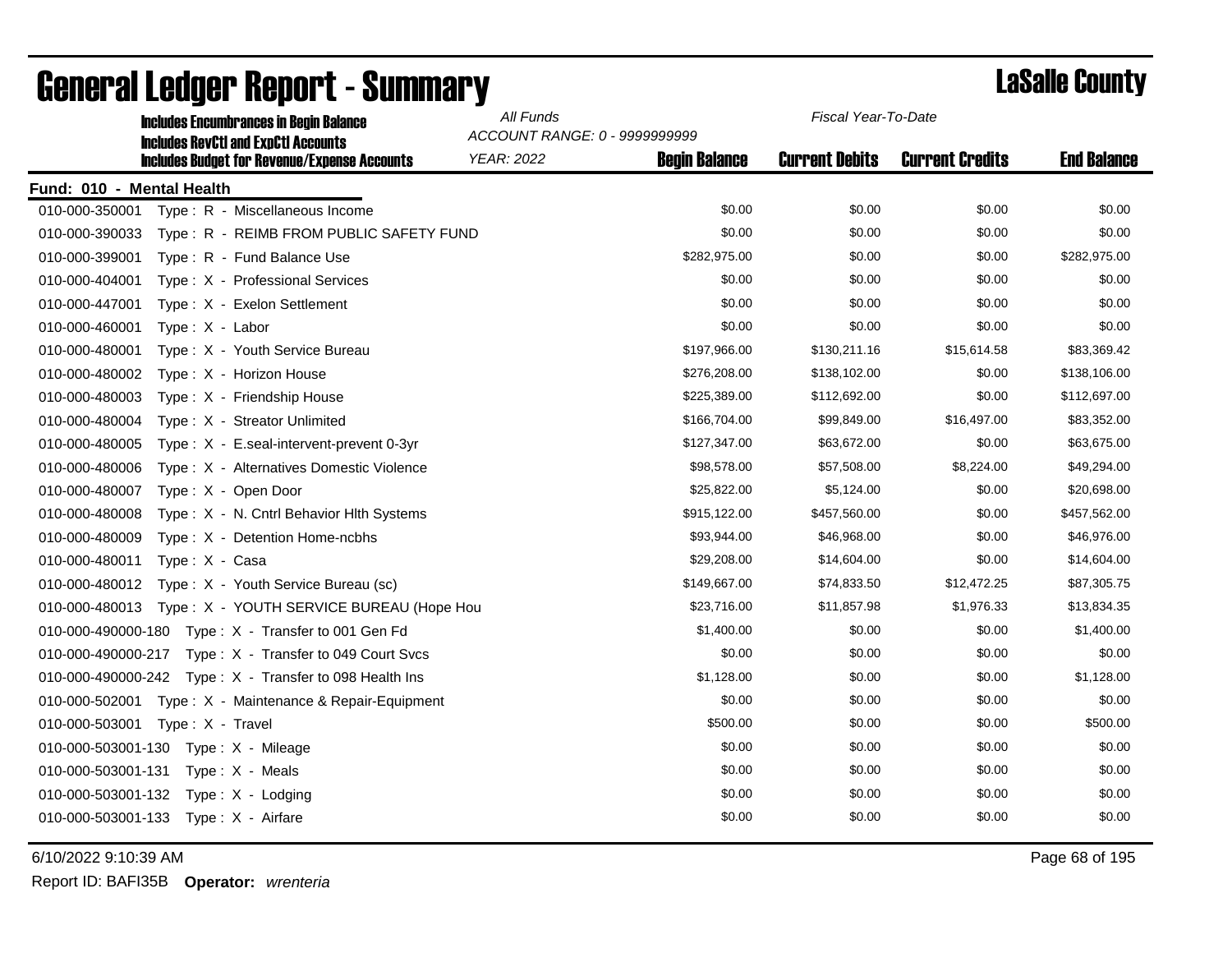| <b>Includes Encumbrances in Begin Balance</b>                                                     | All Funds<br>Fiscal Year-To-Date<br>ACCOUNT RANGE: 0 - 9999999999 |                             |                       |                                  |                    |
|---------------------------------------------------------------------------------------------------|-------------------------------------------------------------------|-----------------------------|-----------------------|----------------------------------|--------------------|
| <b>Includes RevCtI and ExpCtI Accounts</b><br><b>Includes Budget for Revenue/Expense Accounts</b> | <b>YEAR: 2022</b>                                                 | <b>Begin Balance</b>        | <b>Current Debits</b> | <b>Current Credits</b>           | <b>End Balance</b> |
| Fund: 010 - Mental Health                                                                         |                                                                   |                             |                       |                                  |                    |
|                                                                                                   |                                                                   | \$0.00                      | \$0.00                | \$0.00                           | \$0.00             |
| 010-000-510004<br>Type: X - Telephone                                                             |                                                                   | \$600.00                    | \$0.00                | \$0.00                           | \$600.00           |
| 010-000-511001<br>Type: $X -$ Rent                                                                |                                                                   | \$1,800.00                  | \$0.00                | \$0.00                           | \$1,800.00         |
| 010-000-516004<br>Type: X - Grant Seed                                                            |                                                                   | \$14,000.00                 | \$6,996.00            | \$1,166.00                       | \$8,170.00         |
| 010-000-540001<br>Type: $X -$ Postage                                                             |                                                                   | \$200.00                    | \$11.58               | \$0.00                           | \$188.42           |
| 010-000-541001<br>Type: $X -$ Education                                                           |                                                                   | \$1,400.00                  | \$296.53              | \$0.00                           | \$1,103.47         |
| 010-000-541002<br>Type : $X -$ Lodging & Meals                                                    |                                                                   | \$0.00                      | \$0.00                | \$0.00                           | \$0.00             |
| 010-000-541004<br>Type: X - Dues & Subscriptions                                                  |                                                                   | \$9,000.00                  | \$0.00                | \$0.00                           | \$9,000.00         |
| 010-000-541006<br>Type: $X -$ Printing                                                            |                                                                   | \$200.00                    | \$17.50               | \$0.00                           | \$182.50           |
| 010-000-596001<br>Type: X - Programs                                                              |                                                                   | \$79,100.00                 | \$0.00                | \$0.00                           | \$79,100.00        |
| 010-000-598001<br>Type: X - Misc Expense                                                          |                                                                   | \$0.00                      | \$0.00                | \$0.00                           | \$0.00             |
| 010-000-601001<br>Type: X - Office Supplies & Expense                                             |                                                                   | \$1,300.00                  | \$1,054.38            | \$0.00                           | \$245.62           |
| 010-000-701001<br>Type: X - Office Equipment Expense                                              |                                                                   | \$0.00                      | \$221.00              | \$0.00                           | $(\$221.00)$       |
| 010-000-810001<br>Type: $X -$ Health & Life Insurance                                             |                                                                   | \$0.00                      | \$0.00                | \$0.00                           | \$0.00             |
| 010-000-810002<br>$Type: X - Health & Life Ins-Retirees$                                          |                                                                   | \$48,622.00                 | \$12,159.56           | \$0.00                           | \$36,462.44        |
| 010-000-860000<br>Type: X - NSF Chargeback                                                        |                                                                   | \$0.00                      | \$0.00                | \$0.00                           | \$0.00             |
| 010-000-900000<br>$Type: X - Payroll$                                                             |                                                                   | \$60,000.00                 | \$60,000.00           | \$90.00                          | \$90.00            |
| 010-000-900000-999<br>Type: X - Payroll Elected off/dept head                                     |                                                                   | \$0.00                      | \$32,307.66           | \$62,769.23                      | \$30,461.57        |
| 010-000-900100<br>Type: X - Part Time No Benefits                                                 |                                                                   | \$16,640.00                 | \$6,653.00            | \$330.00                         | \$10,317.00        |
| 010-000-900101<br>Type: X - Temp/Seasonal Help                                                    |                                                                   | \$0.00                      | \$0.00                | \$0.00                           | \$0.00             |
| 010-002-404001<br>Type: X - Professional Services                                                 |                                                                   | \$0.00                      | \$0.00                | \$0.00                           | \$0.00             |
| 010-002-900000<br>Type: X - Payroll                                                               |                                                                   | \$0.00                      | \$0.00                | \$0.00                           | \$0.00             |
|                                                                                                   | Fund: 010 - Mental Health                                         | Totals:<br>\$5,131,122.00   | \$4,473,269.31        | \$3,420,791.45                   | \$3,756,480.94     |
| <b>Total Fund Revenues:</b>                                                                       | \$161,081.60                                                      | <b>Total Fund Expenses:</b> | \$1,213,559.46        | <b>Net Revenue Over Expense:</b> | (\$1,052,477.86)   |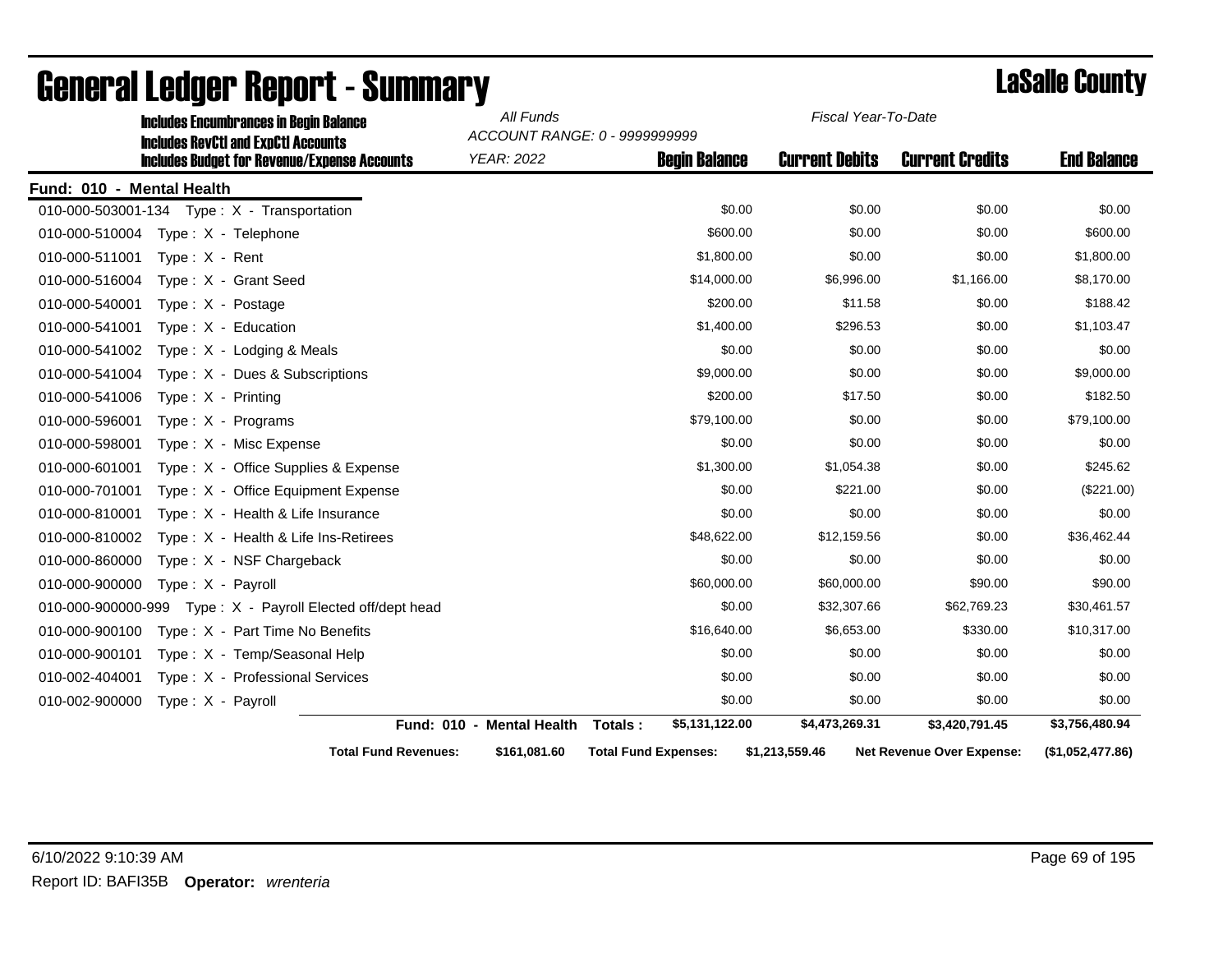|                  | <b>Includes Encumbrances in Begin Balance</b>                                              | All Funds                            | ACCOUNT RANGE: 0 - 9999999999 |                       | Fiscal Year-To-Date              |                    |
|------------------|--------------------------------------------------------------------------------------------|--------------------------------------|-------------------------------|-----------------------|----------------------------------|--------------------|
|                  | <b>Includes RevCtI and ExpCtI Accounts</b><br>Includes Budget for Revenue/Expense Accounts | YEAR: 2022                           | <b>Begin Balance</b>          | <b>Current Debits</b> | <b>Current Credits</b>           | <b>End Balance</b> |
| <b>Fund: 011</b> | - Cannabis Regulation Fund                                                                 |                                      |                               |                       |                                  |                    |
| 011-000-101001   | Type: A - Cash Account                                                                     |                                      | \$62,919.13                   | \$25,419.40           | \$3,495.04                       | \$84,843.49        |
| 011-000-201001   | Type: L - Accounts Payable                                                                 |                                      | \$0.00                        | \$0.00                | \$0.00                           | \$0.00             |
| 011-000-293001   | Type: L - Revenue Control                                                                  |                                      | \$0.00                        | \$3,495.04            | \$25,419.40                      | (\$21,924.36)      |
| 011-000-294001   | Type: L - Expenditure Control                                                              |                                      | \$0.00                        | \$0.00                | \$0.00                           | \$0.00             |
| 011-000-295001   | Type: L - Fund Balance                                                                     |                                      | (\$62,919.13)                 | \$0.00                | \$0.00                           | (\$62,919.13)      |
| 011-000-301013   | Type: R - Cannibas Use Tax                                                                 |                                      | \$40,000.00                   | \$3,494.87            | \$25,300.42                      | \$18,194.45        |
| 011-000-308001   | $Type: R - Interest Income$                                                                |                                      | \$50.00                       | \$0.17                | \$118.98                         | (\$68.81)          |
| 011-000-505001   | Type: X - Vehicle Expense                                                                  |                                      | \$5,000.00                    | \$0.00                | \$0.00                           | \$5,000.00         |
| 011-000-701001   | Type: X - Office Equipment Expense                                                         |                                      | \$20,000.00                   | \$0.00                | \$0.00                           | \$20,000.00        |
|                  |                                                                                            | Fund: 011 - Cannabis Regulation Fund | \$65,050.00<br>Totals :       | \$32,409.48           | \$54,333.84                      | \$43,125.64        |
|                  | <b>Total Fund Revenues:</b>                                                                | \$21,924.36                          | <b>Total Fund Expenses:</b>   | \$0.00                | <b>Net Revenue Over Expense:</b> | \$21,924.36        |

## General Ledger Report - Summary LaSalle County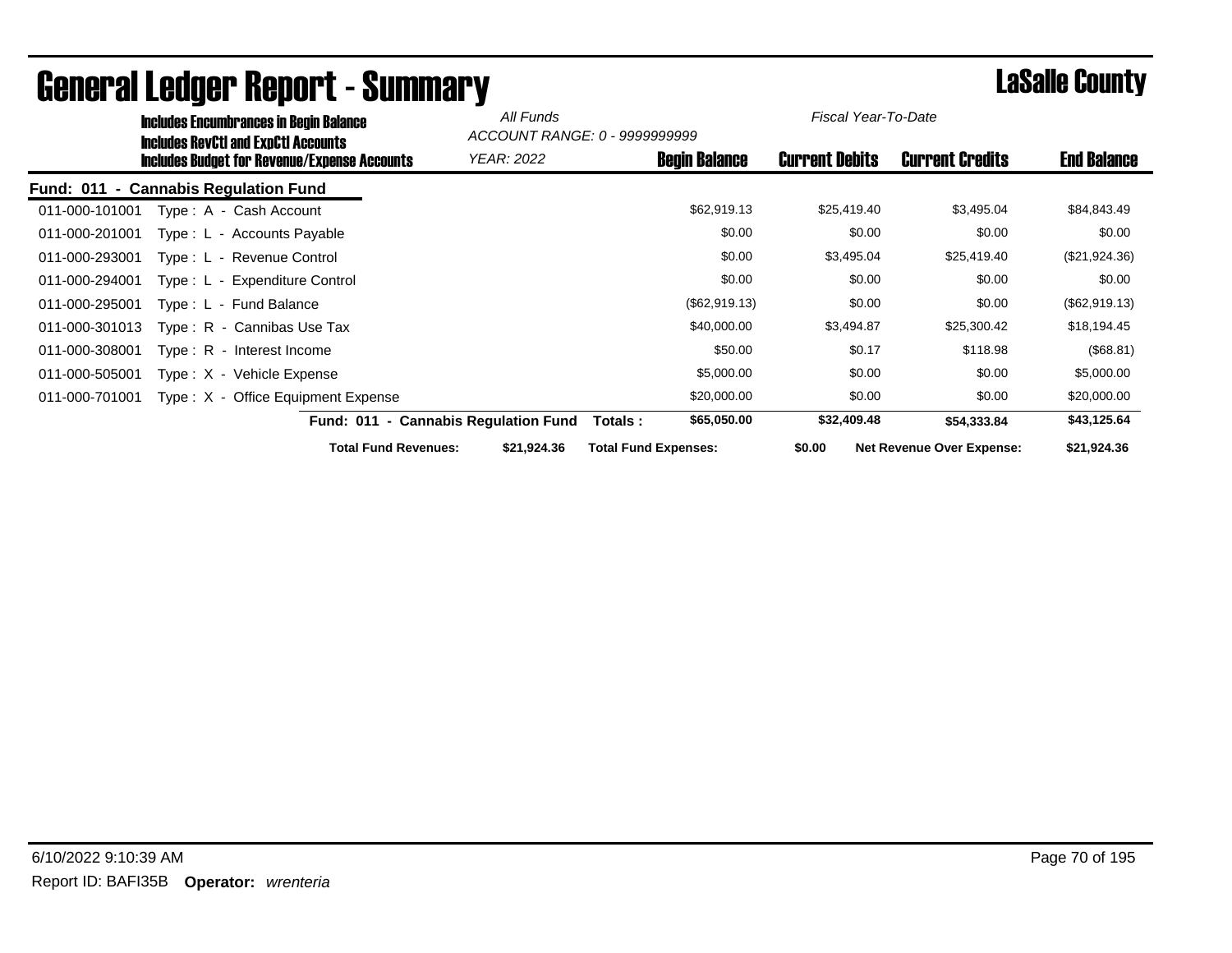| <b>Includes Encumbrances in Begin Balance</b><br><b>Includes RevCtI and ExpCtI Accounts</b> | All Funds         | Fiscal Year-To-Date<br>ACCOUNT RANGE: 0 - 9999999999 |                       |                        |                    |
|---------------------------------------------------------------------------------------------|-------------------|------------------------------------------------------|-----------------------|------------------------|--------------------|
| <b>Includes Budget for Revenue/Expense Accounts</b>                                         | <b>YEAR: 2022</b> | <b>Begin Balance</b>                                 | <b>Current Debits</b> | <b>Current Credits</b> | <b>End Balance</b> |
| Fund: 012 - Circ Clk Doc Storage Fees                                                       |                   |                                                      |                       |                        |                    |
| 012-000-101001<br>Type: A - Cash Account                                                    |                   | \$393,428.93                                         | \$89,534.25           | \$59,084.92            | \$423,878.26       |
| 012-000-121001<br>$Type: A - Investments$                                                   |                   | \$0.00                                               | \$0.00                | \$0.00                 | \$0.00             |
| 012-000-122001<br>Type: A - Accrued Interest-Investments                                    |                   | \$654.48                                             | \$0.00                | \$0.00                 | \$654.48           |
| 012-000-145001<br>Type: A - Other Accts Receivable                                          |                   | \$0.00                                               | \$0.00                | \$0.00                 | \$0.00             |
| Type: A - A/R Circuit Clerk<br>012-000-145014                                               |                   | \$0.00                                               | \$0.00                | \$0.00                 | \$0.00             |
| 012-000-146001<br>Type: A - Prepaid Expense                                                 |                   | \$0.00                                               | \$0.00                | \$0.00                 | \$0.00             |
| 012-000-201001<br>Type: L - Accounts Payable                                                |                   | \$17,345.94                                          | \$45,314.30           | \$36,899.80            | \$25,760.44        |
| 012-000-203001<br>Type: L - Payroll Payable                                                 |                   | (\$1,223.68)                                         | \$1,223.68            | \$0.00                 | \$0.00             |
| 012-000-203002<br>Type: L - Benefits Payable                                                |                   | \$0.00                                               | \$93.96               | \$93.96                | \$0.00             |
| 012-000-203003<br>Type: L - Deductions Payable                                              |                   | \$0.00                                               | \$0.00                | \$0.00                 | \$0.00             |
| 012-000-231001<br>Type: L - Deferred Revenue                                                |                   | \$0.00                                               | \$0.00                | \$0.00                 | \$0.00             |
| 012-000-270001<br>Type: L - Due To Other Funds                                              |                   | \$0.00                                               | \$0.00                | \$0.00                 | \$0.00             |
| 012-000-293001<br>Type: L - Revenue Control                                                 |                   | \$0.00                                               | \$6,094.92            | \$89,534.25            | (\$83,439.33)      |
| 012-000-294001<br>Type: L - Expense Control                                                 |                   | \$0.00                                               | \$44,575.50           | \$1,223.68             | \$43,351.82        |
| 012-000-295001<br>Type: L - Fund Balance                                                    |                   | (\$410, 205.67)                                      | \$0.00                | \$0.00                 | (\$410, 205.67)    |
| 012-000-308001<br>Type: R - Interest Income                                                 |                   | \$2,500.00                                           | \$1.17                | \$858.88               | \$1,642.29         |
| 012-000-321003<br>Type: R - Document Fees                                                   |                   | \$225,000.00                                         | \$6,093.75            | \$88,675.37            | \$142,418.38       |
| 012-000-350001<br>Type: R - Miscellaneous Income                                            |                   | \$0.00                                               | \$0.00                | \$0.00                 | \$0.00             |
| 012-000-399001<br>Type: R - Fund Balance Use                                                |                   | \$0.00                                               | \$0.00                | \$0.00                 | \$0.00             |
| 012-000-404001<br>Type: X - Professional Services                                           |                   | \$15,000.00                                          | \$0.00                | \$0.00                 | \$15,000.00        |
| 012-000-502001<br>Type: X - Maintenance & Repair-Equipment                                  |                   | \$25,500.00                                          | \$8,480.29            | \$0.00                 | \$17,019.71        |
| 012-000-502006<br>Type: X - Maintenance-Software                                            |                   | \$37,250.00                                          | \$18,822.40           | \$0.00                 | \$18,427.60        |
| 012-000-503001<br>Type: X - Travel                                                          |                   | \$2,500.00                                           | \$0.00                | \$0.00                 | \$2,500.00         |
| 012-000-503001-130<br>Type: X - Mileage                                                     |                   | \$0.00                                               | \$0.00                | \$0.00                 | \$0.00             |
| 012-000-503001-131<br>Type: X - Meals                                                       |                   | \$0.00                                               | \$0.00                | \$0.00                 | \$0.00             |
| 012-000-503001-132<br>Type: X - Lodging                                                     |                   | \$0.00                                               | \$0.00                | \$0.00                 | \$0.00             |
| 012-000-503001-133 Type: $X -$ Airfare                                                      |                   | \$0.00                                               | \$0.00                | \$0.00                 | \$0.00             |

# **General Ledger Report - Summary Lassalle County**

6/10/2022 9:10:39 AM Page 71 of 195

Report ID: BAFI35B **Operator:** *wrenteria*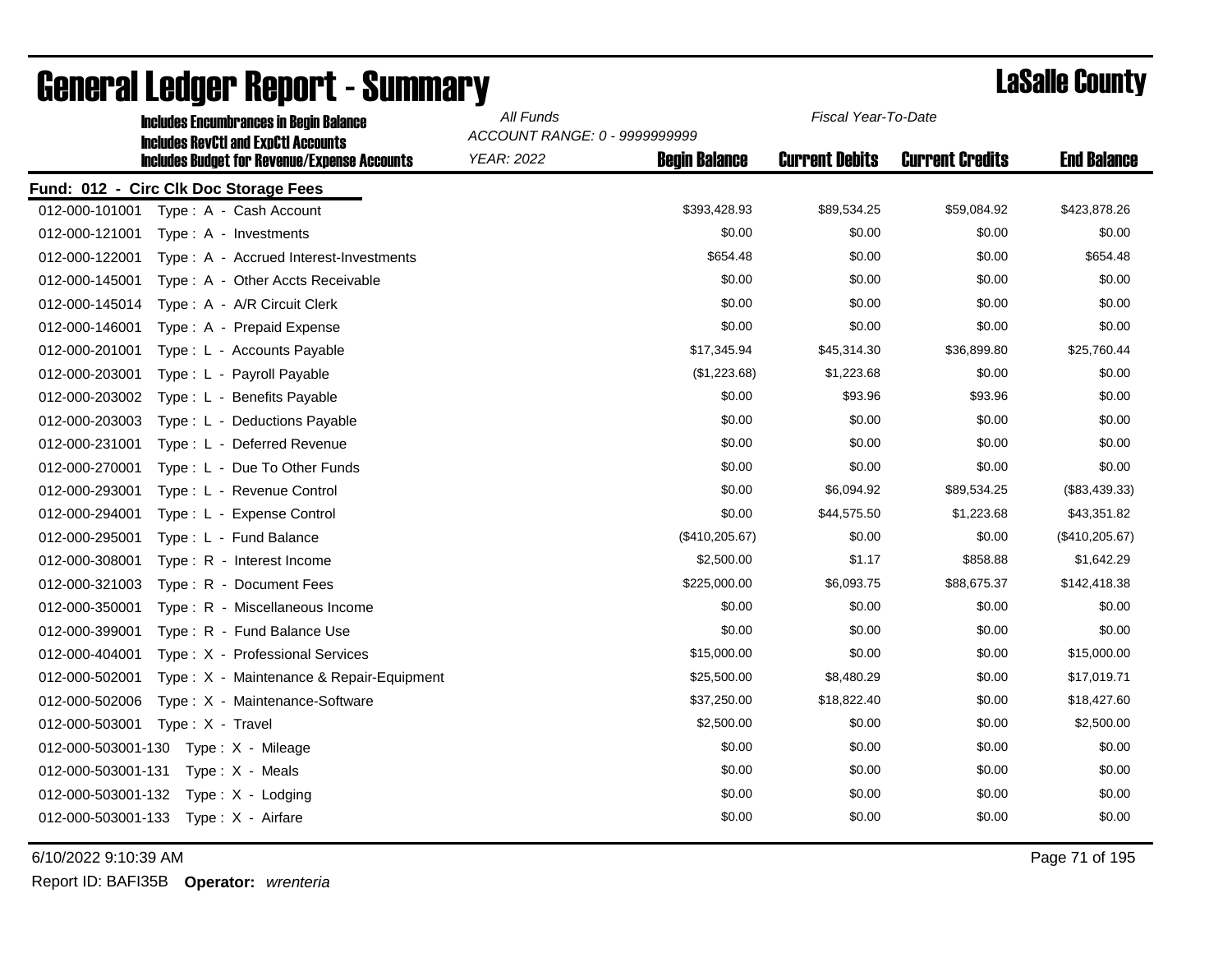| <b>Includes Encumbrances in Begin Balance</b>                                                     | All Funds                             | ACCOUNT RANGE: 0 - 9999999999 | Fiscal Year-To-Date   |                                  |                    |
|---------------------------------------------------------------------------------------------------|---------------------------------------|-------------------------------|-----------------------|----------------------------------|--------------------|
| <b>Includes RevCtI and ExpCtI Accounts</b><br><b>Includes Budget for Revenue/Expense Accounts</b> | <b>YEAR: 2022</b>                     | <b>Begin Balance</b>          | <b>Current Debits</b> | <b>Current Credits</b>           | <b>End Balance</b> |
| Fund: 012 - Circ Clk Doc Storage Fees                                                             |                                       |                               |                       |                                  |                    |
| 012-000-503001-134 Type: X - Transportation                                                       |                                       | \$0.00                        | \$0.00                | \$0.00                           | \$0.00             |
| 012-000-541001<br>Type: X - Education                                                             |                                       | \$2,000.00                    | \$0.00                | \$0.00                           | \$2,000.00         |
| 012-000-541008<br>Type: X - Administrative Expense                                                |                                       | \$0.00                        | \$0.00                | \$0.00                           | \$0.00             |
| 012-000-541017<br>Type: X - Record Retention Expense                                              |                                       | \$43,500.00                   | \$921.44              | \$0.00                           | \$42,578.56        |
| 012-000-597001<br>$Type: X - Set Up Expense$                                                      |                                       | \$5,000.00                    | \$0.00                | \$0.00                           | \$5,000.00         |
| 012-000-598001<br>Type: X - Misc Expense                                                          |                                       | \$1,000.00                    | \$0.00                | \$0.00                           | \$1,000.00         |
| 012-000-601001<br>Type: X - Office Supplies & Expense                                             |                                       | \$5,500.00                    | \$2,919.67            | \$0.00                           | \$2,580.33         |
| 012-000-701001<br>Type: X - Office Equipment Expense                                              |                                       | \$6,000.00                    | \$5,756.00            | \$0.00                           | \$244.00           |
| 012-000-704001<br>Type: X - Software Purchase/licenses                                            |                                       | \$25,000.00                   | \$0.00                | \$0.00                           | \$25,000.00        |
| 012-000-810001<br>Type: $X -$ Health & Life Insurance                                             |                                       | \$0.00                        | \$0.00                | \$0.00                           | \$0.00             |
| 012-000-860000<br>Type : $X -$ NSF Chargeback                                                     |                                       | \$0.00                        | \$0.00                | \$0.00                           | \$0.00             |
| 012-000-900000<br>$Type: X - Payroll$                                                             |                                       | \$30,000.00                   | \$7,675.70            | \$1,223.68                       | \$23,547.98        |
| 012-000-900100<br>Type: X - Part Time No Benefits                                                 |                                       | \$5,000.00                    | \$0.00                | \$0.00                           | \$5,000.00         |
| 012-000-900101<br>Type: X - Temp/Seasonal Help                                                    |                                       | \$0.00                        | \$0.00                | \$0.00                           | \$0.00             |
| 012-000-910000<br>Type: X - Overtime                                                              |                                       | \$0.00                        | \$0.00                | \$0.00                           | \$0.00             |
| 012-000-910001<br>Type: X - Holiday OT                                                            |                                       | \$0.00                        | \$0.00                | \$0.00                           | \$0.00             |
|                                                                                                   | Fund: 012 - Circ Clk Doc Storage Fees | \$430,750.00<br>Totals:       | \$237,507.03          | \$277,594.54                     | \$303,958.85       |
| <b>Total Fund Revenues:</b>                                                                       | \$83,439.33                           | <b>Total Fund Expenses:</b>   | \$43,351.82           | <b>Net Revenue Over Expense:</b> | \$40,087.51        |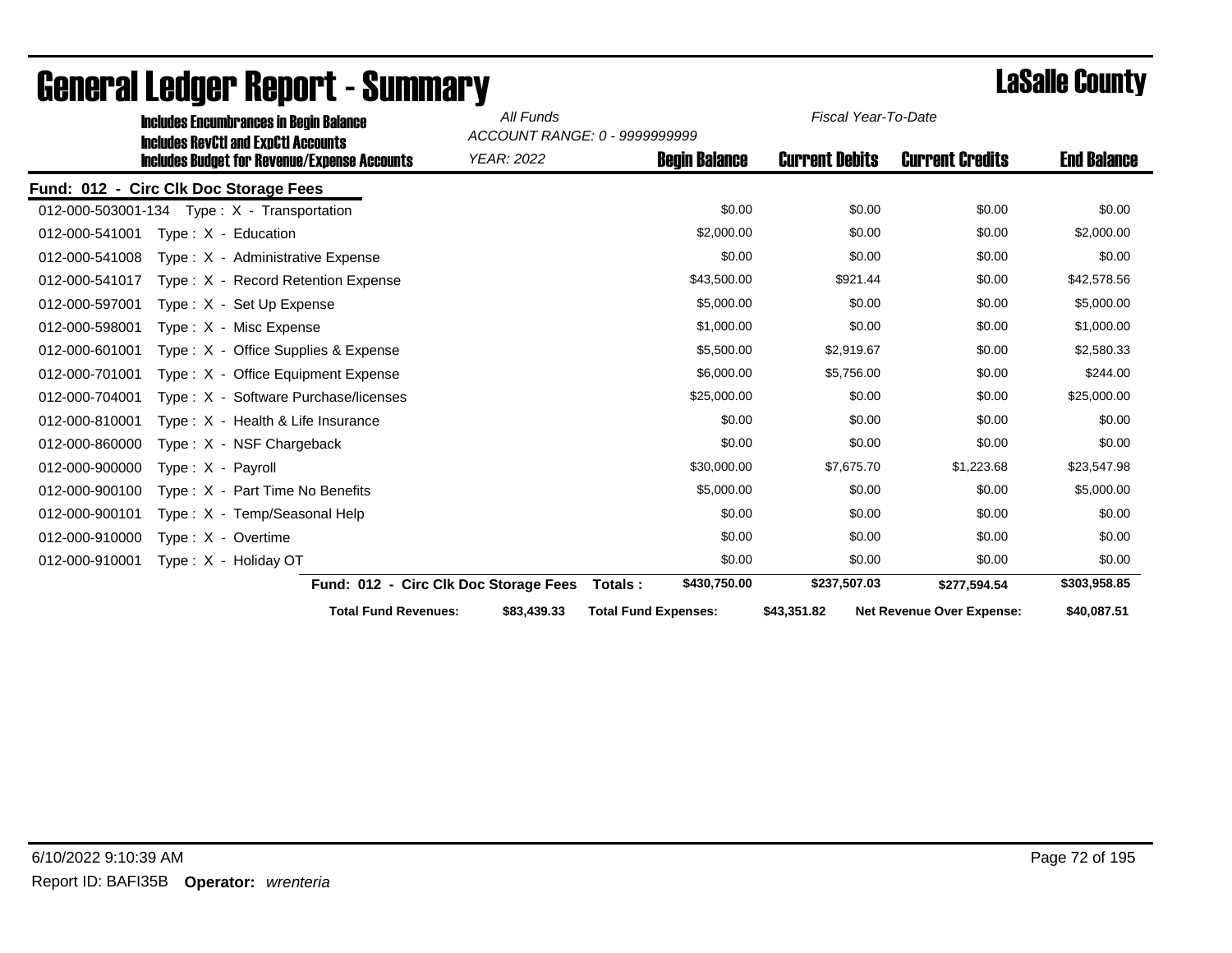|                                            | <b>Includes Encumbrances in Begin Balance</b>                                                     | All Funds                                          | Fiscal Year-To-Date  |                       |                        |                    |
|--------------------------------------------|---------------------------------------------------------------------------------------------------|----------------------------------------------------|----------------------|-----------------------|------------------------|--------------------|
|                                            | <b>Includes RevCtI and ExpCtI Accounts</b><br><b>Includes Budget for Revenue/Expense Accounts</b> | ACCOUNT RANGE: 0 - 9999999999<br><b>YEAR: 2022</b> | <b>Begin Balance</b> | <b>Current Debits</b> | <b>Current Credits</b> | <b>End Balance</b> |
|                                            |                                                                                                   |                                                    |                      |                       |                        |                    |
| Fund: 013 - Nursing Home<br>013-000-101001 | Type: A - Cash Account                                                                            |                                                    | \$105,602.84         | \$1,394,723.57        | \$2,898,376.09         | (\$1,398,049.68)   |
| 013-000-102001                             | Type: A - Cash On Hand-Petty Cash                                                                 |                                                    | \$200.00             | \$0.00                | \$0.00                 | \$200.00           |
| 013-000-102007                             | Type: A - Cash On Hand-grant Acct                                                                 |                                                    | \$0.00               | \$0.00                | \$0.00                 | \$0.00             |
| 013-000-103003                             | Type: A - Cash In Bank-patient Trust                                                              |                                                    | \$1,494.25           | \$0.00                | \$0.00                 | \$1,494.25         |
| 013-000-103012                             | Type: A - Cash In Bank-employee Trust                                                             |                                                    | \$19,728.67          | \$0.00                | \$0.00                 | \$19,728.67        |
| 013-000-103013                             | Type: A - Cash In Bank-nursing Home                                                               |                                                    | \$956.36             | \$0.00                | \$0.00                 | \$956.36           |
| 013-000-103014                             | Type: A - Cash In Bank-nurs Home Imprest                                                          |                                                    | \$641.51             | \$0.00                | \$0.00                 | \$641.51           |
| 013-000-121001                             | Type: A - Investments                                                                             |                                                    | \$0.00               | \$0.00                | \$0.00                 | \$0.00             |
| 013-000-122001                             | Type: A - Accrued Interest-Investments                                                            |                                                    | \$1,864.28           | \$0.00                | \$0.00                 | \$1,864.28         |
| 013-000-131001                             | Type: A - Property Taxes Receivable                                                               |                                                    | \$1,346,902.21       | \$0.00                | \$0.00                 | \$1,346,902.21     |
| 013-000-132001                             | Type: A - Allow For Loss-Prop Tax                                                                 |                                                    | \$0.00               | \$0.00                | \$0.00                 | \$0.00             |
| 013-000-145001                             | Type: A - Other Accts Receivable                                                                  |                                                    | (\$216,006.27)       | \$0.00                | \$0.00                 | (\$216,006.27)     |
| 013-000-145003                             | Type: A - Accts Rec-Public Aid Patients                                                           |                                                    | \$45,215.94          | \$0.00                | \$0.00                 | \$45,215.94        |
| 013-000-145004                             | Type: A - Accts Rec-Private Pay Patients                                                          |                                                    | (\$58,329.77)        | \$0.00                | \$0.00                 | (\$58,329.77)      |
| 013-000-145005                             | Type: A - Accts Rec-III Public Aid                                                                |                                                    | \$544,812.46         | \$0.00                | \$0.00                 | \$544,812.46       |
| 013-000-145009                             | Type: A - A/R Medicare                                                                            |                                                    | \$385,931.72         | \$0.00                | \$0.00                 | \$385,931.72       |
| 013-000-145010                             | Type: A - A/R-Medicare Co Ins                                                                     |                                                    | \$123,824.28         | \$0.00                | \$0.00                 | \$123,824.28       |
| 013-000-145011                             | Type: A - A/R-Hospices                                                                            |                                                    | \$0.00               | \$0.00                | \$0.00                 | \$0.00             |
| 013-000-145012                             | Type: A - A/R-Ma Co Mc                                                                            |                                                    | \$0.00               | \$0.00                | \$0.00                 | \$0.00             |
| 013-000-145017                             | Type: A - Grants Receivable                                                                       |                                                    | \$55,728.11          | \$0.00                | \$0.00                 | \$55,728.11        |
| 013-000-145100                             | Type: A - Allow For Doubtful Accts                                                                |                                                    | (\$160,471.00)       | \$0.00                | \$0.00                 | (\$160,471.00)     |
| 013-000-150003                             | Type: A - Inventory-food                                                                          |                                                    | \$0.00               | \$0.00                | \$0.00                 | \$0.00             |
| 013-000-150004                             | Type: A - Inventory-cleaning Supplies                                                             |                                                    | \$942.05             | \$0.00                | \$0.00                 | \$942.05           |
| 013-000-150005                             | Type: A - Inventory-medical Supplies                                                              |                                                    | \$15,053.68          | \$0.00                | \$0.00                 | \$15,053.68        |
| 013-000-150006                             | Type: A - Inventory-linens                                                                        |                                                    | \$916.35             | \$0.00                | \$0.00                 | \$916.35           |
| 013-000-170001                             | Type: A - Due From Other Funds                                                                    |                                                    | \$0.00               | \$0.00                | \$0.00                 | \$0.00             |
| 013-000-175001                             | Type: A - Land                                                                                    |                                                    | \$9,950.00           | \$0.00                | \$0.00                 | \$9,950.00         |
|                                            |                                                                                                   |                                                    |                      |                       |                        |                    |

Report ID: BAFI35B **Operator:** *wrenteria*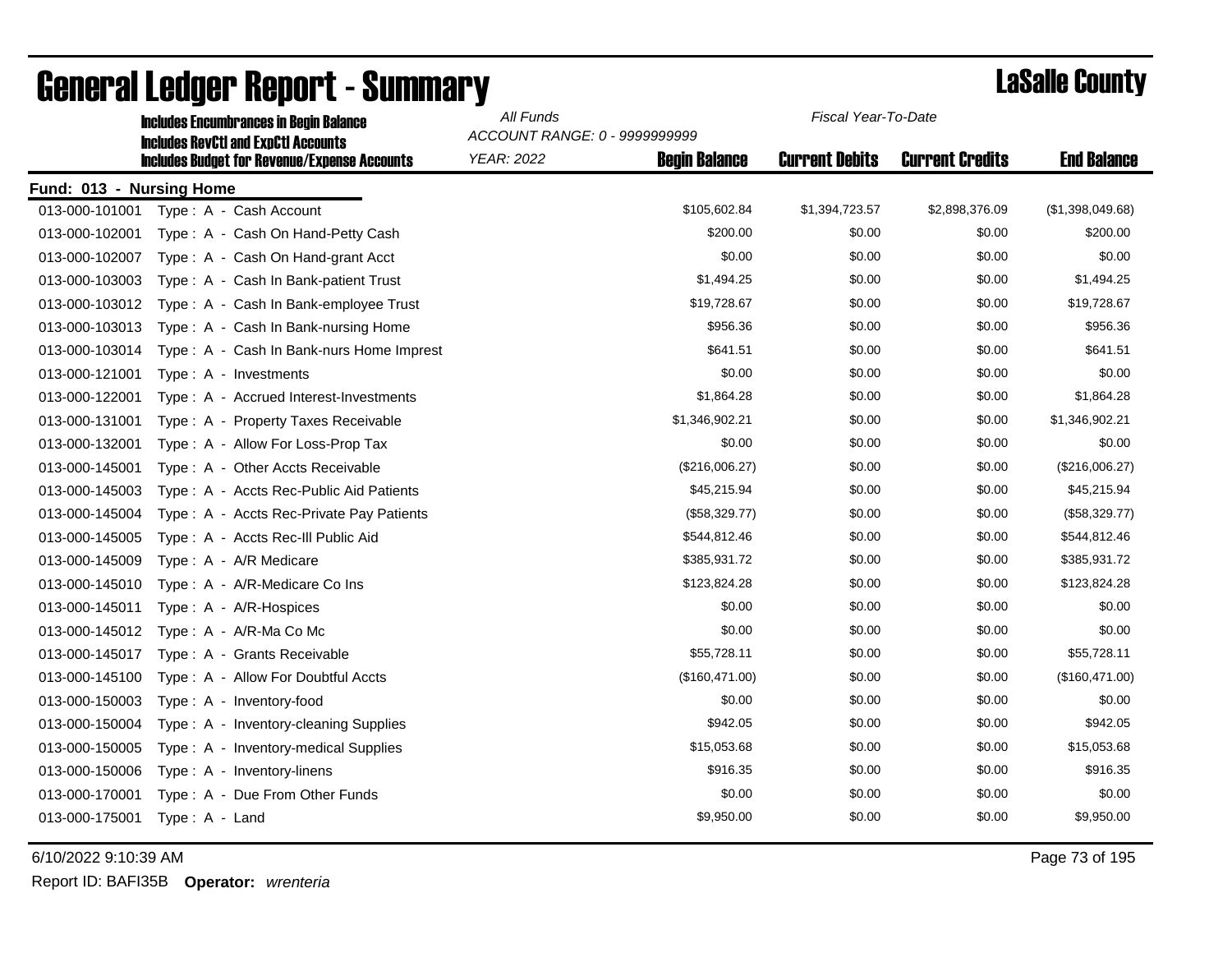| <b>Includes Encumbrances in Begin Balance</b><br><b>Includes RevCtI and ExpCtI Accounts</b> |                                                     | All Funds<br>ACCOUNT RANGE: 0 - 9999999999 |                      | Fiscal Year-To-Date   |                        |                    |  |  |  |
|---------------------------------------------------------------------------------------------|-----------------------------------------------------|--------------------------------------------|----------------------|-----------------------|------------------------|--------------------|--|--|--|
|                                                                                             | <b>Includes Budget for Revenue/Expense Accounts</b> | <b>YEAR: 2022</b>                          | <b>Begin Balance</b> | <b>Current Debits</b> | <b>Current Credits</b> | <b>End Balance</b> |  |  |  |
| Fund: 013 - Nursing Home                                                                    |                                                     |                                            |                      |                       |                        |                    |  |  |  |
| 013-000-176001                                                                              | Type: A - Land Improvements                         |                                            | \$0.00               | \$0.00                | \$0.00                 | \$0.00             |  |  |  |
| 013-000-177001                                                                              | Type: A - Accum Depr-Land Improv                    |                                            | \$0.00               | \$0.00                | \$0.00                 | \$0.00             |  |  |  |
| 013-000-180001                                                                              | Type: A - Building Improvements                     |                                            | \$6,770,146.73       | \$0.00                | \$0.00                 | \$6,770,146.73     |  |  |  |
| 013-000-181001                                                                              | Type: A - Accum Dep'n-Bldg&improv                   |                                            | (\$4,603,033.20)     | \$0.00                | \$0.00                 | (\$4,603,033.20)   |  |  |  |
| 013-000-182001                                                                              | Type: A - Equipment                                 |                                            | \$1,151,089.42       | \$0.00                | \$0.00                 | \$1,151,089.42     |  |  |  |
| 013-000-183001                                                                              | Type: A - Accum Dep'n-Equipment                     |                                            | (\$1,135,261.42)     | \$0.00                | \$0.00                 | (\$1,135,261.42)   |  |  |  |
| 013-000-184001                                                                              | Type: A - Construction In Progress                  |                                            | \$0.00               | \$0.00                | \$0.00                 | \$0.00             |  |  |  |
| 013-000-185001                                                                              | Type: A - Work In Prog-water Tower                  |                                            | \$0.00               | \$0.00                | \$0.00                 | \$0.00             |  |  |  |
| 013-000-190001                                                                              | Type: A - Due From Other Gov'tl Units               |                                            | \$0.00               | \$0.00                | \$0.00                 | \$0.00             |  |  |  |
| 013-000-200001                                                                              | Type: L - Compensated Abscences                     |                                            | (\$333,890.24)       | \$0.00                | \$0.00                 | (\$333,890.24)     |  |  |  |
| 013-000-201001                                                                              | Type: L - Accounts Payable                          |                                            | (\$185,656.73)       | \$894,746.01          | \$718,305.31           | (\$9,216.03)       |  |  |  |
| 013-000-201002                                                                              | Type: L - Accounts Payable-Patient Trust            |                                            | (\$1,494.25)         | \$0.00                | \$0.00                 | (\$1,494.25)       |  |  |  |
| 013-000-201003                                                                              | Type: L - Accts Payable-Employee Trust              |                                            | (\$19,728.67)        | \$0.00                | \$0.00                 | (\$19,728.67)      |  |  |  |
| 013-000-203001                                                                              | Type: L - Payroll Payable                           |                                            | (\$155,564.66)       | \$155,564.66          | \$0.00                 | \$0.00             |  |  |  |
| 013-000-203002                                                                              | Type: L - Benefits Payable                          |                                            | \$0.00               | \$312,482.84          | \$312,482.84           | \$0.00             |  |  |  |
| 013-000-203003                                                                              | Type: L - Deductions Payable                        |                                            | \$0.00               | \$0.00                | \$0.00                 | \$0.00             |  |  |  |
| 013-000-210002                                                                              | Type: L - Contracts Payable                         |                                            | \$0.00               | \$0.00                | \$0.00                 | \$0.00             |  |  |  |
| 013-000-231001                                                                              | Type: L - Deferred Revenue                          |                                            | (\$1,338,185.00)     | \$0.00                | \$0.00                 | (\$1,338,185.00)   |  |  |  |
| 013-000-270001                                                                              | Type: L - Due To Other Funds                        |                                            | \$0.00               | \$0.00                | \$0.00                 | \$0.00             |  |  |  |
| 013-000-270004                                                                              | Type: L - Due To Imrf                               |                                            | \$0.00               | \$0.00                | \$0.00                 | \$0.00             |  |  |  |
| 013-000-270016                                                                              | Type: L - Due To Insurance Fund                     |                                            | \$0.00               | \$0.00                | \$0.00                 | \$0.00             |  |  |  |
| 013-000-275001                                                                              | Type: L - Due To Other Taxing Entities              |                                            | \$0.00               | \$0.00                | \$0.00                 | \$0.00             |  |  |  |
| 013-000-293001                                                                              | Type: L - Revenue Control                           |                                            | \$0.00               | \$43,419.93           | \$1,402,101.31         | (\$1,358,681.38)   |  |  |  |
| 013-000-294001                                                                              | Type: L - Expense Control                           |                                            | \$0.00               | \$2,687,662.10        | \$157,333.56           | \$2,530,328.54     |  |  |  |
| 013-000-295001                                                                              | Type: L - Fund Balance                              |                                            | (\$224,658.74)       | \$0.00                | \$0.00                 | (\$224,658.74)     |  |  |  |
| 013-000-297001                                                                              | Type: L - Contributed Capital                       |                                            | (\$2,136,806.91)     | \$0.00                | \$0.00                 | (\$2,136,806.91)   |  |  |  |
| 013-000-301001                                                                              | Type: R - Tax Levy                                  |                                            | \$1,466,655.00       | \$34,185.24           | \$34,185.24            | \$1,466,655.00     |  |  |  |

# General Ledger Report - Summary **Lassing Service Report - Summary**

6/10/2022 9:10:39 AM Page 74 of 195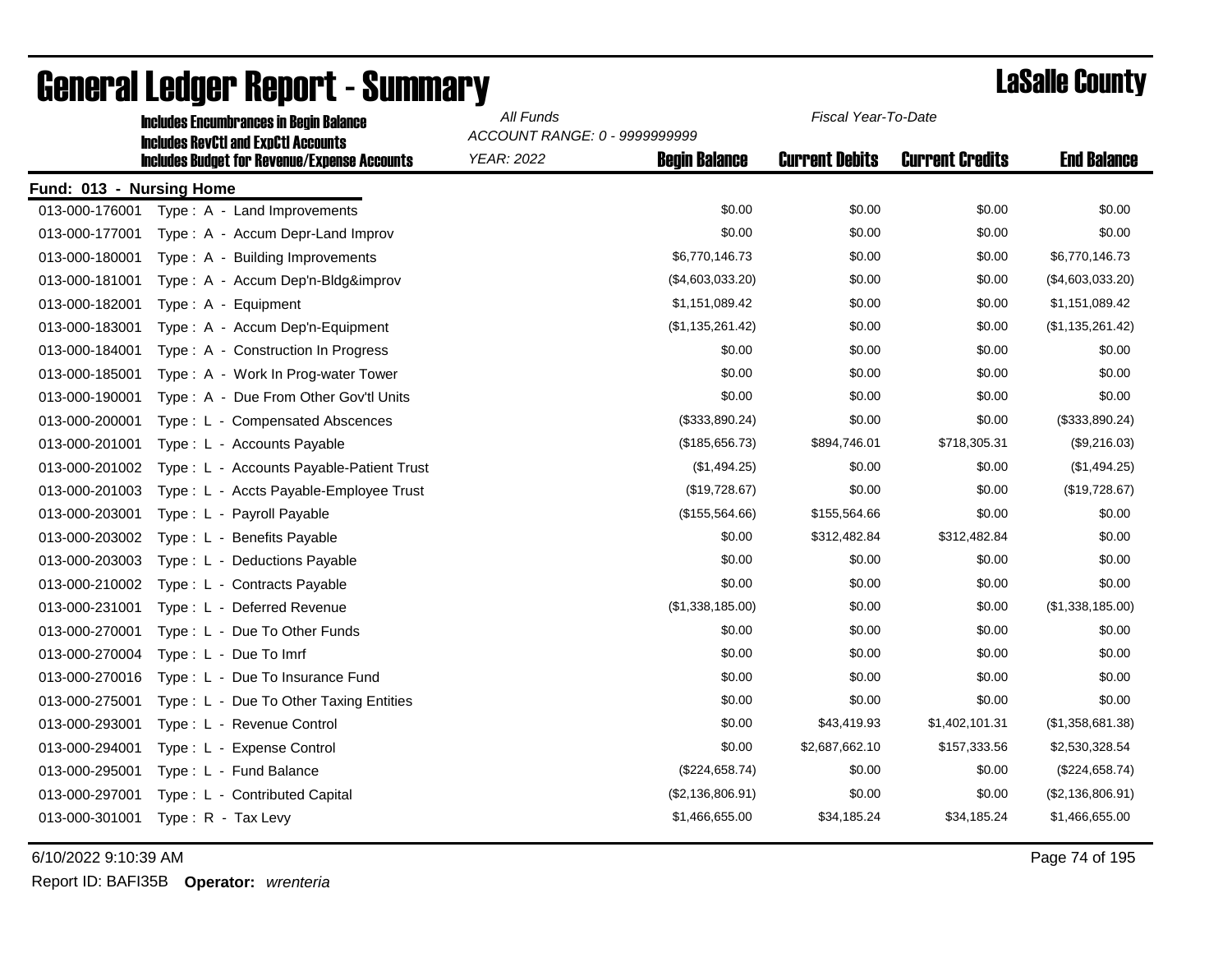| <b>Includes Encumbrances in Begin Balance</b>                | All Funds                     | Fiscal Year-To-Date  |                       |                        |                    |
|--------------------------------------------------------------|-------------------------------|----------------------|-----------------------|------------------------|--------------------|
| <b>Includes RevCtI and ExpCtI Accounts</b>                   | ACCOUNT RANGE: 0 - 9999999999 |                      |                       |                        |                    |
| <b>Includes Budget for Revenue/Expense Accounts</b>          | <b>YEAR: 2022</b>             | <b>Begin Balance</b> | <b>Current Debits</b> | <b>Current Credits</b> | <b>End Balance</b> |
| Fund: 013 - Nursing Home                                     |                               |                      |                       |                        |                    |
| 013-000-308001<br>Type: R - Interest Income                  |                               | \$7,500.00           | \$9,234.69            | \$9,411.81             | \$7,322.88         |
| 013-000-313028<br>Type: R - NURSING SERVICES                 |                               | \$0.00               | \$0.00                | \$0.00                 | \$0.00             |
| 013-000-350001<br>Type: R - Miscellaneous Income             |                               | \$0.00               | \$0.00                | \$58,528.04            | (\$58,528.04)      |
| 013-000-360001<br>Type: R - Patient Contributions            |                               | \$340,887.00         | \$0.00                | \$43,246.13            | \$297,640.87       |
| 013-000-360002<br>Type: R - Private Pay Patients             |                               | \$1,100,000.00       | \$0.00                | \$219,172.54           | \$880,827.46       |
| 013-000-360003<br>Type: R - Public Aid Recipients            |                               | \$309,000.00         | \$0.00                | \$136,032.65           | \$172,967.35       |
| 013-000-360004<br>Type: R - Public Aid Wire Transfer         |                               | \$900,000.00         | \$0.00                | \$462,137.89           | \$437,862.11       |
| 013-000-360006<br>Type: R - Medicare Part A                  |                               | \$400,000.00         | \$0.00                | \$113,956.16           | \$286,043.84       |
| 013-000-360007<br>Type: R - Medicare Part B                  |                               | \$178,278.00         | \$0.00                | \$137,046.23           | \$41,231.77        |
| 013-000-360008<br>Type: R - Medicare Co Ins Part A           |                               | \$72,000.00          | \$0.00                | \$28,575.11            | \$43,424.89        |
| 013-000-360009<br>Type: R - Medicare Co-ins Part B           |                               | \$25,000.00          | \$0.00                | \$70,307.72            | (\$45,307.72)      |
| 013-000-360010<br>Type: R - Patient Insurance Payment        |                               | \$25,000.00          | \$0.00                | \$3,297.48             | \$21,702.52        |
| 013-000-360011<br>Type: R - Medicare Patient Co-pay          |                               | \$0.00               | \$0.00                | \$0.00                 | \$0.00             |
| 013-000-360012<br>Type: A - Capital Contribution             |                               | (\$11,914.00)        | \$0.00                | \$0.00                 | (\$11,914.00)      |
| 013-000-390000-184 Type: R - Transfer from 005 Highway       |                               | \$10,000.00          | \$0.00                | \$0.00                 | \$10,000.00        |
| Type: R - Transfer from 016 Insurance<br>013-000-390000-243  |                               | \$254,647.00         | \$0.00                | \$0.00                 | \$254,647.00       |
| 013-000-390014-555<br>Type: R - ARP Rural Payment            |                               | \$0.00               | \$0.00                | \$86,204.31            | (\$86,204.31)      |
| 013-000-399001<br>Type: R - Fund Balance Use                 |                               | \$585,331.00         | \$0.00                | \$0.00                 | \$585,331.00       |
| 013-000-402001<br>Type: X - Water Engineer                   |                               | \$5,500.00           | \$0.00                | \$0.00                 | \$5,500.00         |
| 013-000-404001<br>Type: X - Professional Services            |                               | \$0.00               | \$5,160.30            | \$0.00                 | (\$5,160.30)       |
| 013-000-404008<br>Type: X - Professional/consultant Servic   |                               | \$9,000.00           | \$272.00              | \$0.00                 | \$8,728.00         |
| 013-000-404018<br>Type: X - Prof Services-dietary Consult    |                               | \$0.00               | \$0.00                | \$0.00                 | \$0.00             |
| 013-000-405002<br>Type: X - Contract Serv/part A Therapy     |                               | \$65,000.00          | \$54,638.34           | \$0.00                 | \$10,361.66        |
| 013-000-441001<br>Type: X - Medical Director Salary          |                               | \$17,250.00          | \$146.00              | \$0.00                 | \$17,104.00        |
| 013-000-447001<br>Type: X - Exelon Settlement                |                               | \$0.00               | \$0.00                | \$0.00                 | \$0.00             |
| Type: X - Transfer to 001 General Fund<br>013-000-490000-180 |                               | \$45,000.00          | \$0.00                | \$0.00                 | \$45,000.00        |
| 013-000-490000-204 Type: X - Transfer to 028 Cap Improv      |                               | \$106,000.00         | \$0.00                | \$0.00                 | \$106,000.00       |
|                                                              |                               |                      |                       |                        |                    |

6/10/2022 9:10:39 AM Page 75 of 195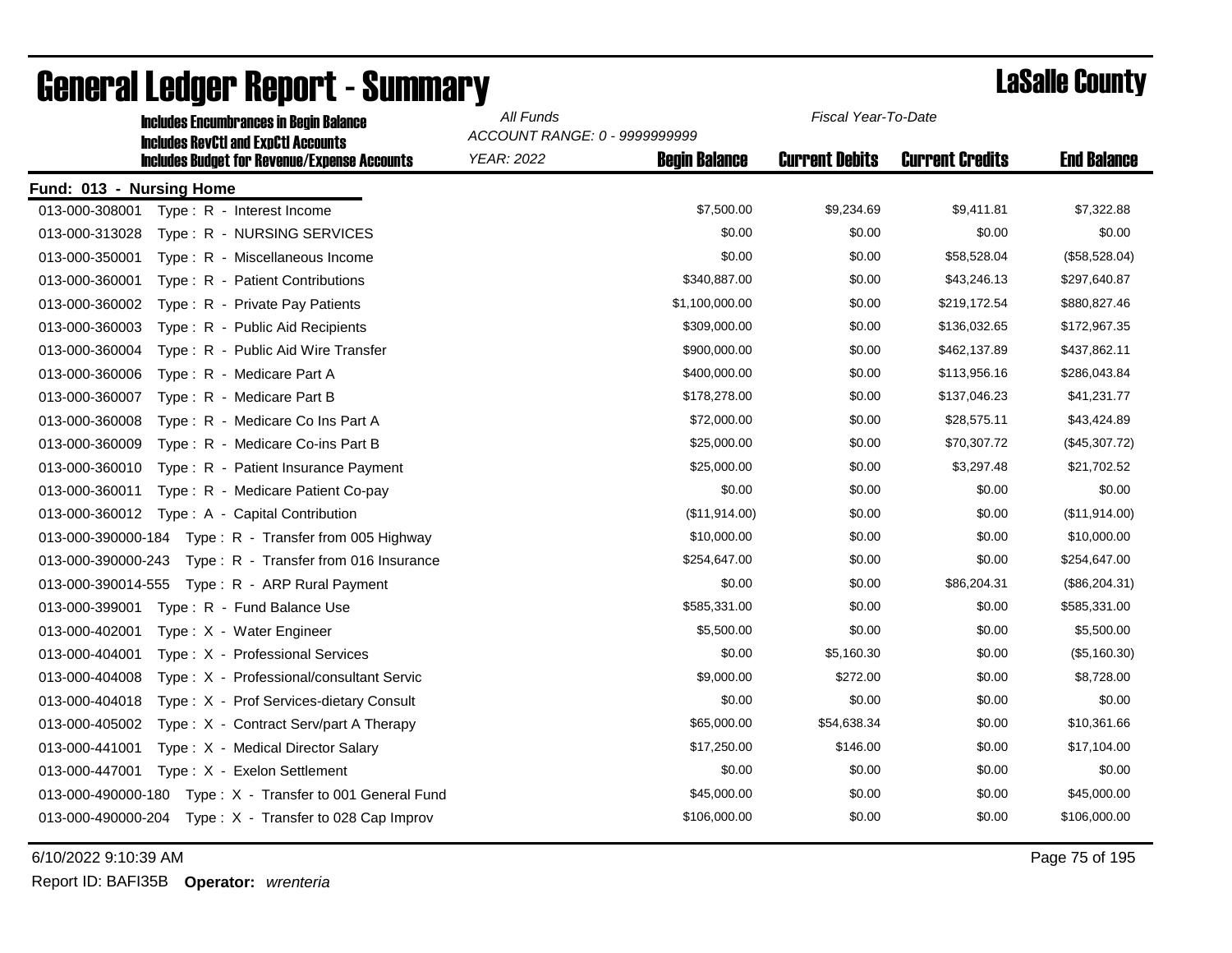| All Funds<br>Fiscal Year-To-Date<br><b>Includes Encumbrances in Begin Balance</b><br>ACCOUNT RANGE: 0 - 9999999999 |                   |                      |                       |                        |                    |
|--------------------------------------------------------------------------------------------------------------------|-------------------|----------------------|-----------------------|------------------------|--------------------|
| <b>Includes RevCtI and ExpCtI Accounts</b><br><b>Includes Budget for Revenue/Expense Accounts</b>                  | <b>YEAR: 2022</b> | <b>Begin Balance</b> | <b>Current Debits</b> | <b>Current Credits</b> | <b>End Balance</b> |
| Fund: 013 - Nursing Home                                                                                           |                   |                      |                       |                        |                    |
| 013-000-498001<br>Type: X - Extra Help                                                                             |                   | \$100,000.00         | \$99,317.01           | \$0.00                 | \$682.99           |
| 013-000-498002<br>Type: X - PRN Help/No Benefits                                                                   |                   | \$158,500.00         | \$0.00                | \$0.00                 | \$158,500.00       |
| 013-000-502001<br>Type: X - Maintenance & Repair-Equipment                                                         |                   | \$10,000.00          | \$3,660.72            | \$0.00                 | \$6,339.28         |
| 013-000-502002<br>Type: X - Maintenance & Repair- Vehicles                                                         |                   | \$4,000.00           | \$6,747.24            | \$0.00                 | (\$2,747.24)       |
| 013-000-502003<br>Type: X - Maintenance & Repair-Bldg                                                              |                   | \$35,000.00          | \$15,499.73           | \$0.00                 | \$19,500.27        |
| 013-000-502003-120 Type: X - Maintenance & Repair-Bldg Boil                                                        |                   | \$0.00               | \$0.00                | \$0.00                 | \$0.00             |
| 013-000-502007 Type: X - Maintenance-contracts                                                                     |                   | \$60,000.00          | \$26,935.31           | \$985.08               | \$34,049.77        |
| 013-000-503001<br>Type: X - Travel                                                                                 |                   | \$0.00               | \$0.00                | \$0.00                 | \$0.00             |
| 013-000-503001-130    Type: X - Mileage                                                                            |                   | \$0.00               | \$0.00                | \$0.00                 | \$0.00             |
| 013-000-503001-131<br>Type: X - Meals                                                                              |                   | \$0.00               | \$0.00                | \$0.00                 | \$0.00             |
| 013-000-503001-132<br>Type: X - Lodging                                                                            |                   | \$0.00               | \$0.00                | \$0.00                 | \$0.00             |
| 013-000-503001-133<br>Type: X - Airfare                                                                            |                   | \$0.00               | \$0.00                | \$0.00                 | \$0.00             |
| 013-000-503001-134<br>Type: X - Transportation                                                                     |                   | \$0.00               | \$0.00                | \$0.00                 | \$0.00             |
| 013-000-510001<br>Type: X - Electricity                                                                            |                   | \$37,000.00          | \$15,942.40           | \$0.00                 | \$21,057.60        |
| 013-000-510002<br>Type: X - Water/sewer                                                                            |                   | \$20,000.00          | \$9,138.27            | \$0.00                 | \$10,861.73        |
| 013-000-510003<br>Type: X - Gas                                                                                    |                   | \$25,000.00          | \$10,007.75           | \$0.00                 | \$14,992.25        |
| 013-000-510004<br>Type: X - Telephone                                                                              |                   | \$1,200.00           | \$320.80              | \$0.00                 | \$879.20           |
| 013-000-510005<br>Type : $X -$ Internet                                                                            |                   | \$8,600.00           | \$2,100.00            | \$0.00                 | \$6,500.00         |
| 013-000-510007<br>Type: X - Waste Disposal                                                                         |                   | \$20,000.00          | \$5,143.70            | \$0.00                 | \$14,856.30        |
| 013-000-510008<br>Type: X - Pest Control                                                                           |                   | \$1,000.00           | \$130.00              | \$0.00                 | \$870.00           |
| 013-000-531002<br>Type: X - Disaster Expense                                                                       |                   | \$0.00               | \$0.00                | \$0.00                 | \$0.00             |
| 013-000-540001<br>Type: X - Postage                                                                                |                   | \$1,500.00           | \$253.85              | \$0.00                 | \$1,246.15         |
| 013-000-541001<br>Type: $X -$ Education                                                                            |                   | \$1,000.00           | \$0.00                | \$0.00                 | \$1,000.00         |
| 013-000-541002<br>Type: X - Lodging & Meals                                                                        |                   | \$0.00               | \$0.00                | \$0.00                 | \$0.00             |
| 013-000-541004 Type: X - Dues & Subscriptions                                                                      |                   | \$50,000.00          | \$12,336.64           | \$70.89                | \$37,734.25        |
| 013-000-541004-120 Type: X - Dues & Subscriptions Boiler Re                                                        |                   | \$0.00               | \$0.00                | \$0.00                 | \$0.00             |
| 013-000-541004-124 Type: X - Dues & Subscriptions Soffitt r                                                        |                   | \$0.00               | \$0.00                | \$0.00                 | \$0.00             |

# **General Ledger Report - Summary Lassalle County**

6/10/2022 9:10:39 AM Page 76 of 195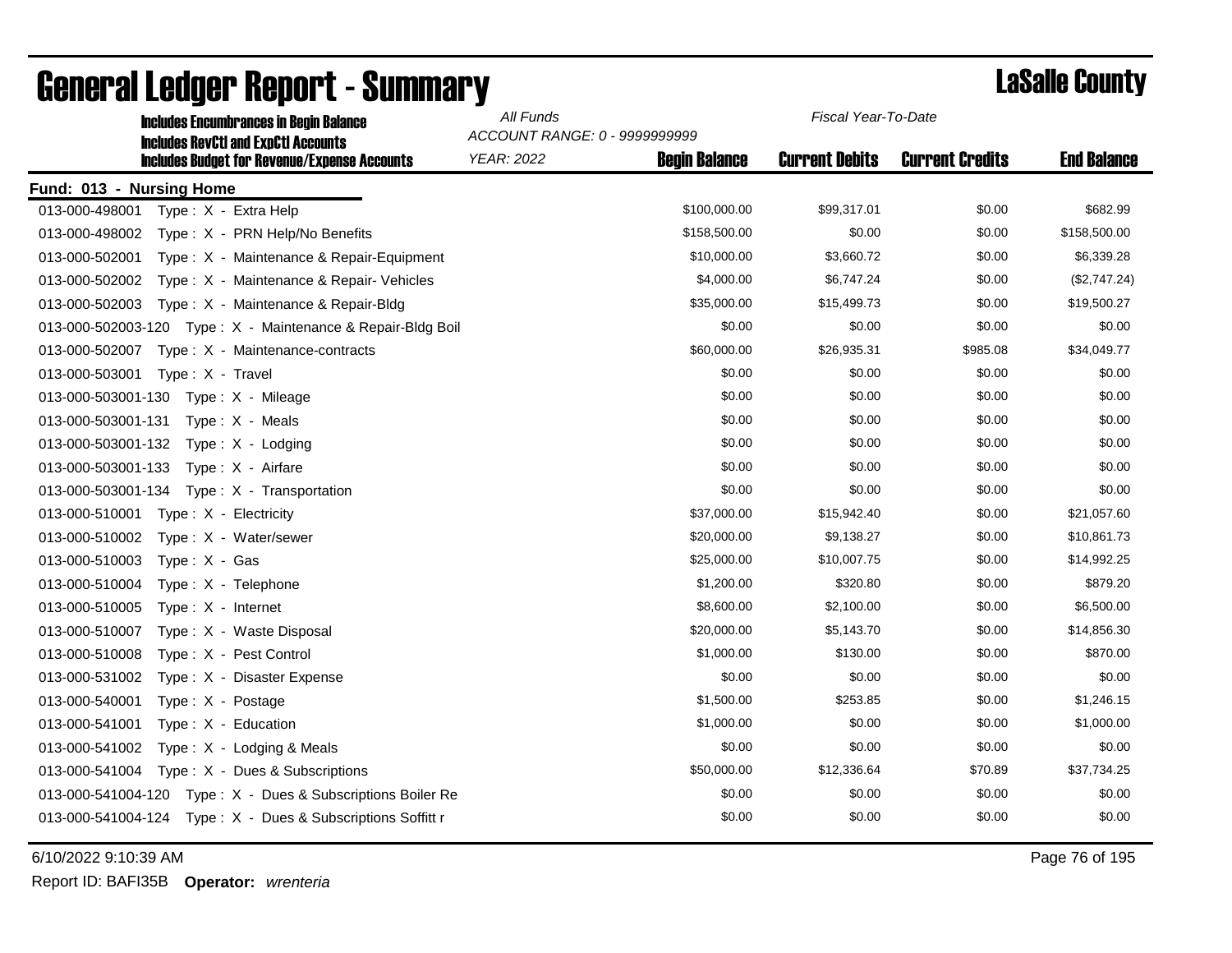|                          | <b>Includes Encumbrances in Begin Balance</b>       | All Funds                                          |                      | Fiscal Year-To-Date   |                        |                    |
|--------------------------|-----------------------------------------------------|----------------------------------------------------|----------------------|-----------------------|------------------------|--------------------|
|                          | <b>Includes RevCtI and ExpCtI Accounts</b>          | ACCOUNT RANGE: 0 - 9999999999<br><b>YEAR: 2022</b> | <b>Begin Balance</b> | <b>Current Debits</b> | <b>Current Credits</b> | <b>End Balance</b> |
|                          | <b>Includes Budget for Revenue/Expense Accounts</b> |                                                    |                      |                       |                        |                    |
| Fund: 013 - Nursing Home |                                                     |                                                    |                      |                       |                        |                    |
| 013-000-541005           | Type: X - Library                                   |                                                    | \$500.00             | \$157.95              | \$0.00                 | \$342.05           |
| 013-000-541006           | Type: X - Printing                                  |                                                    | \$0.00               | \$0.00                | \$0.00                 | \$0.00             |
| 013-000-541007           | Type: X - Marketing                                 |                                                    | \$5,000.00           | \$401.00              | \$0.00                 | \$4,599.00         |
| 013-000-541023           | Type: X - Patient Ins Payments                      |                                                    | \$20,000.00          | \$17,944.09           | \$0.00                 | \$2,055.91         |
| 013-000-541024           | Type: X - Refunds                                   |                                                    | \$0.00               | \$0.00                | \$0.00                 | \$0.00             |
| 013-000-541030           | Type : $X -$ Laundry (incontinent)                  |                                                    | \$26,500.00          | \$8,889.57            | \$0.00                 | \$17,610.43        |
| 013-000-541032           | Type: X - Furniture & Bedding Expense               |                                                    | \$5,700.00           | \$0.00                | \$0.00                 | \$5,700.00         |
| 013-000-550007           | Type: X - Provider Participation Fee                |                                                    | \$80,000.00          | \$25,133.00           | \$0.00                 | \$54,867.00        |
| 013-000-551001           | Type: X - Fines                                     |                                                    | \$1,000.00           | \$0.00                | \$0.00                 | \$1,000.00         |
| 013-000-570001           | Type: X - Medicare Part B Ancillary Cost            |                                                    | \$100,000.00         | \$95,307.21           | \$0.00                 | \$4,692.79         |
| 013-000-598001           | Type: X - Misc Expense                              |                                                    | \$0.00               | \$0.00                | \$0.00                 | \$0.00             |
| 013-000-601001           | Type: X - Office Supplies & Expense                 |                                                    | \$15,000.00          | \$6,539.52            | \$51.91                | \$8,512.39         |
| 013-000-601004           | Type: X - Supplies-maintenance                      |                                                    | \$20,000.00          | \$3,797.89            | \$0.00                 | \$16,202.11        |
| 013-000-601006           | Type: X - Supplies-provisions                       |                                                    | \$498,048.00         | \$208,846.55          | \$0.00                 | \$289,201.45       |
| 013-000-601009           | Type: X - Supplies-activities                       |                                                    | \$6,000.00           | \$975.99              | \$0.00                 | \$5,024.01         |
| 013-000-601010           | Type: X - Supplies-nursing                          |                                                    | \$65,000.00          | \$61,414.64           | \$316.82               | \$3,902.18         |
| 013-000-601011           | Type: X - Supplies-housekeeping                     |                                                    | \$10,000.00          | \$4,638.45            | \$344.20               | \$5,705.75         |
| 013-000-601015           | Type: X - Supplies-laundry/cleaning                 |                                                    | \$9,000.00           | \$1,184.94            | \$0.00                 | \$7,815.06         |
| 013-000-601020           | Type: X - Linens                                    |                                                    | \$8,000.00           | \$1,474.73            | \$0.00                 | \$6,525.27         |
| 013-000-610001           | Type: X - Medications                               |                                                    | \$4,000.00           | \$13,849.72           | \$0.00                 | (\$9,849.72)       |
| 013-000-701001           | Type: X - Office Equipment Expense                  |                                                    | \$500.00             | \$0.00                | \$0.00                 | \$500.00           |
| 013-000-701002           | Type: X - Equipment Expense                         |                                                    | \$10,000.00          | \$0.00                | \$0.00                 | \$10,000.00        |
| 013-000-708001           | Type: X - Depreciation                              |                                                    | \$0.00               | \$0.00                | \$0.00                 | \$0.00             |
| 013-000-709001           | Type: X - Bad Debt Expense                          |                                                    | \$0.00               | \$0.00                | \$0.00                 | \$0.00             |
| 013-000-711001           | Type: X - Site Improvement Expense                  |                                                    | \$1,000.00           | \$0.00                | \$0.00                 | \$1,000.00         |
| 013-000-810001           | Type: X - Health & Life Insurance                   |                                                    | \$525,000.00         | \$289,027.04          | \$0.00                 | \$235,972.96       |
| 013-000-810002           | Type: X - Health & Life Ins-Retirees                |                                                    | \$250,000.00         | \$101,208.53          | \$0.00                 | \$148,791.47       |
|                          |                                                     |                                                    |                      |                       |                        |                    |

# General Ledger Report - Summary **Lassing Report - Summary**

6/10/2022 9:10:39 AM Page 77 of 195

Report ID: BAFI35B **Operator:** *wrenteria*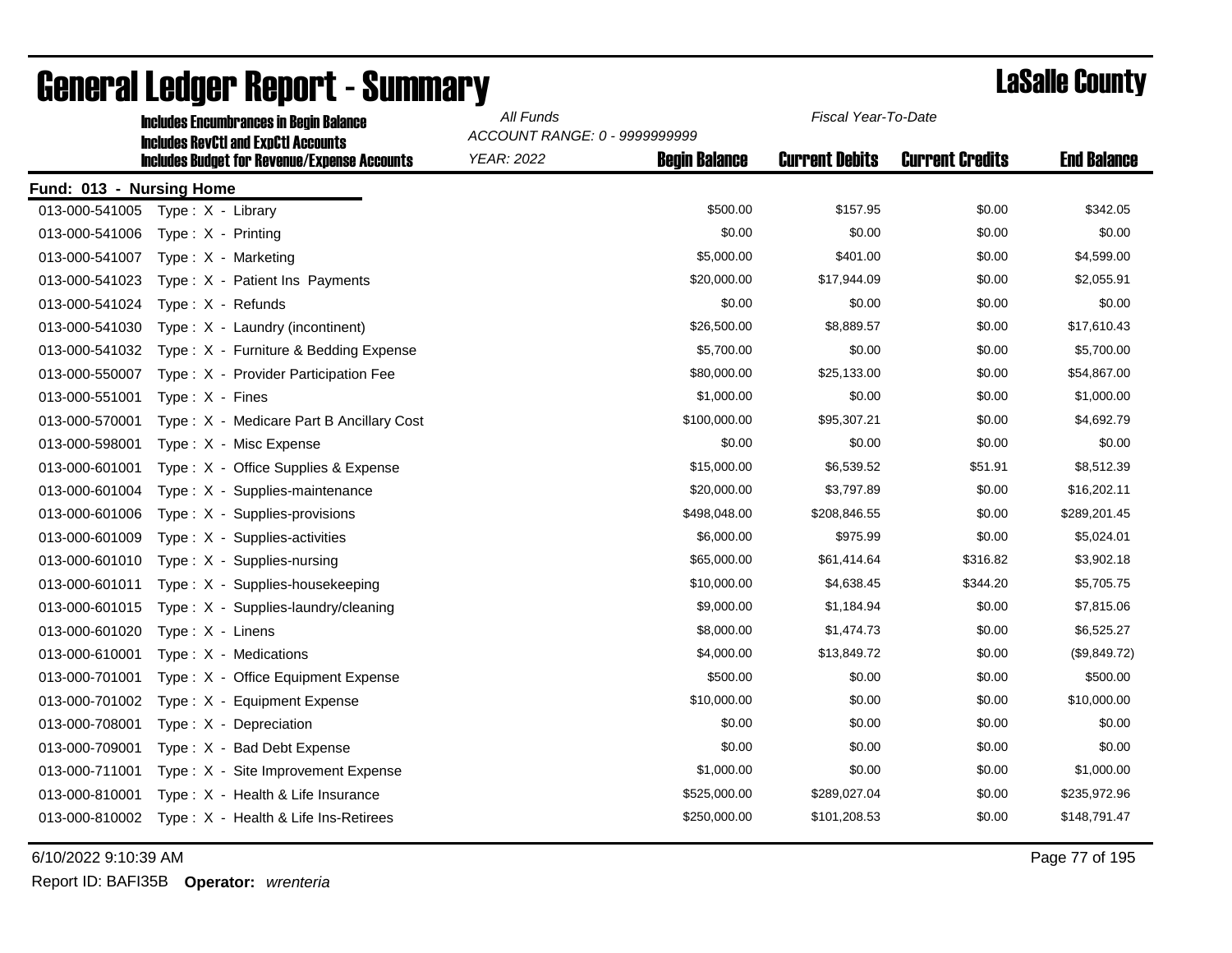| <b>Includes Encumbrances in Begin Balance</b><br><b>Includes RevCtI and ExpCtI Accounts</b> | All Funds<br>ACCOUNT RANGE: 0 - 9999999999 |                      | Fiscal Year-To-Date   |                        |                    |  |  |  |
|---------------------------------------------------------------------------------------------|--------------------------------------------|----------------------|-----------------------|------------------------|--------------------|--|--|--|
| <b>Includes Budget for Revenue/Expense Accounts</b>                                         | <b>YEAR: 2022</b>                          | <b>Begin Balance</b> | <b>Current Debits</b> | <b>Current Credits</b> | <b>End Balance</b> |  |  |  |
| Fund: 013 - Nursing Home                                                                    |                                            |                      |                       |                        |                    |  |  |  |
| Type: X - NSF Chargeback<br>013-000-860000                                                  |                                            | \$0.00               | \$0.00                | \$0.00                 | \$0.00             |  |  |  |
| 013-000-900000<br>Type: X - Payroll                                                         |                                            | \$2,800,000.00       | \$1,288,714.82        | \$128,615.78           | \$1,639,900.96     |  |  |  |
| 013-000-900000-555<br>Type: X - Payroll Federal Grant Funds                                 |                                            | \$0.00               | \$0.00                | \$0.00                 | \$0.00             |  |  |  |
| 013-000-900000-999<br>Type: X - Payroll Elected off/dept head                               |                                            | \$82,500.00          | \$45,454.54           | \$3,823.56             | \$40,869.02        |  |  |  |
| Type: X - Part Time No Benefits<br>013-000-900100                                           |                                            | \$0.00               | \$1,991.34            | \$0.00                 | (\$1,991.34)       |  |  |  |
| 013-000-900101<br>Type: X - Temp/Seasonal Help                                              |                                            | \$0.00               | \$0.00                | \$0.00                 | \$0.00             |  |  |  |
| 013-000-910000<br>Type: X - Overtime                                                        |                                            | \$325,000.00         | \$242,960.52          | \$23,125.32            | \$105,164.80       |  |  |  |
| Type: X - Holiday OT<br>013-000-910001                                                      |                                            | \$0.00               | \$0.00                | \$0.00                 | \$0.00             |  |  |  |
| 013-500-313031<br>Type: R - COVID-19 Stimulus                                               |                                            | \$0.00               | \$0.00                | \$0.00                 | \$0.00             |  |  |  |
| 013-500-313034<br>Type: R - CURE(1) Program                                                 |                                            | \$0.00               | \$0.00                | \$0.00                 | \$0.00             |  |  |  |
| 013-502-313031<br>Type: R - CARES-CoronaVirus Relief Fund                                   |                                            | \$0.00               | \$0.00                | \$0.00                 | \$0.00             |  |  |  |
| Type: X - Prof/Cons Services-CRF<br>013-502-404008                                          |                                            | \$0.00               | \$0.00                | \$0.00                 | \$0.00             |  |  |  |
| Type: X - Extra Help-CRF<br>013-502-498001                                                  |                                            | \$0.00               | \$0.00                | \$0.00                 | \$0.00             |  |  |  |
| 013-502-502001<br>Type: X - Maint & Repair-Equip-CRF                                        |                                            | \$0.00               | \$0.00                | \$0.00                 | \$0.00             |  |  |  |
| 013-502-502003<br>Type: X - Maint & Repair-Bldg-CRF                                         |                                            | \$0.00               | \$0.00                | \$0.00                 | \$0.00             |  |  |  |
| 013-502-502007<br>Type: X - Maint - Contract-CRT                                            |                                            | \$0.00               | \$0.00                | \$0.00                 | \$0.00             |  |  |  |
| Type: X - Waste Disposal-CRF<br>013-502-510007                                              |                                            | \$0.00               | \$0.00                | \$0.00                 | \$0.00             |  |  |  |
| 013-502-540001<br>Type: X - Postage-CRF                                                     |                                            | \$0.00               | \$0.00                | \$0.00                 | \$0.00             |  |  |  |
| 013-502-541001<br>Type: X - Education-CRF                                                   |                                            | \$0.00               | \$0.00                | \$0.00                 | \$0.00             |  |  |  |
| 013-502-541006<br>Type: X - Printing-CRF                                                    |                                            | \$0.00               | \$0.00                | \$0.00                 | \$0.00             |  |  |  |
| Type: X - Office Supp & Exp-CRF<br>013-502-601001                                           |                                            | \$0.00               | \$0.00                | \$0.00                 | \$0.00             |  |  |  |
| 013-502-601004<br>Type: X - Supplies-Maint-CRF                                              |                                            | \$0.00               | \$0.00                | \$0.00                 | \$0.00             |  |  |  |
| 013-502-601006<br>Type: X - Supplies-Provisions-CRF                                         |                                            | \$0.00               | \$0.00                | \$0.00                 | \$0.00             |  |  |  |
| 013-502-601009<br>Type: X - Supplies-Activities-CRF                                         |                                            | \$0.00               | \$0.00                | \$0.00                 | \$0.00             |  |  |  |
| 013-502-601010<br>Type: X - Supplies-Nursing-CRF                                            |                                            | \$0.00               | \$0.00                | \$0.00                 | \$0.00             |  |  |  |
| 013-502-601011<br>Type: X - Supplies-Housekeeping-CRF                                       |                                            | \$0.00               | \$0.00                | \$0.00                 | \$0.00             |  |  |  |
| 013-502-601015<br>Type: X - Supplies-Laundry/Cleaning-CRF                                   |                                            | \$0.00               | \$0.00                | \$0.00                 | \$0.00             |  |  |  |

# General Ledger Report - Summary **Lassing Service Report - Summary**

6/10/2022 9:10:39 AM Page 78 of 195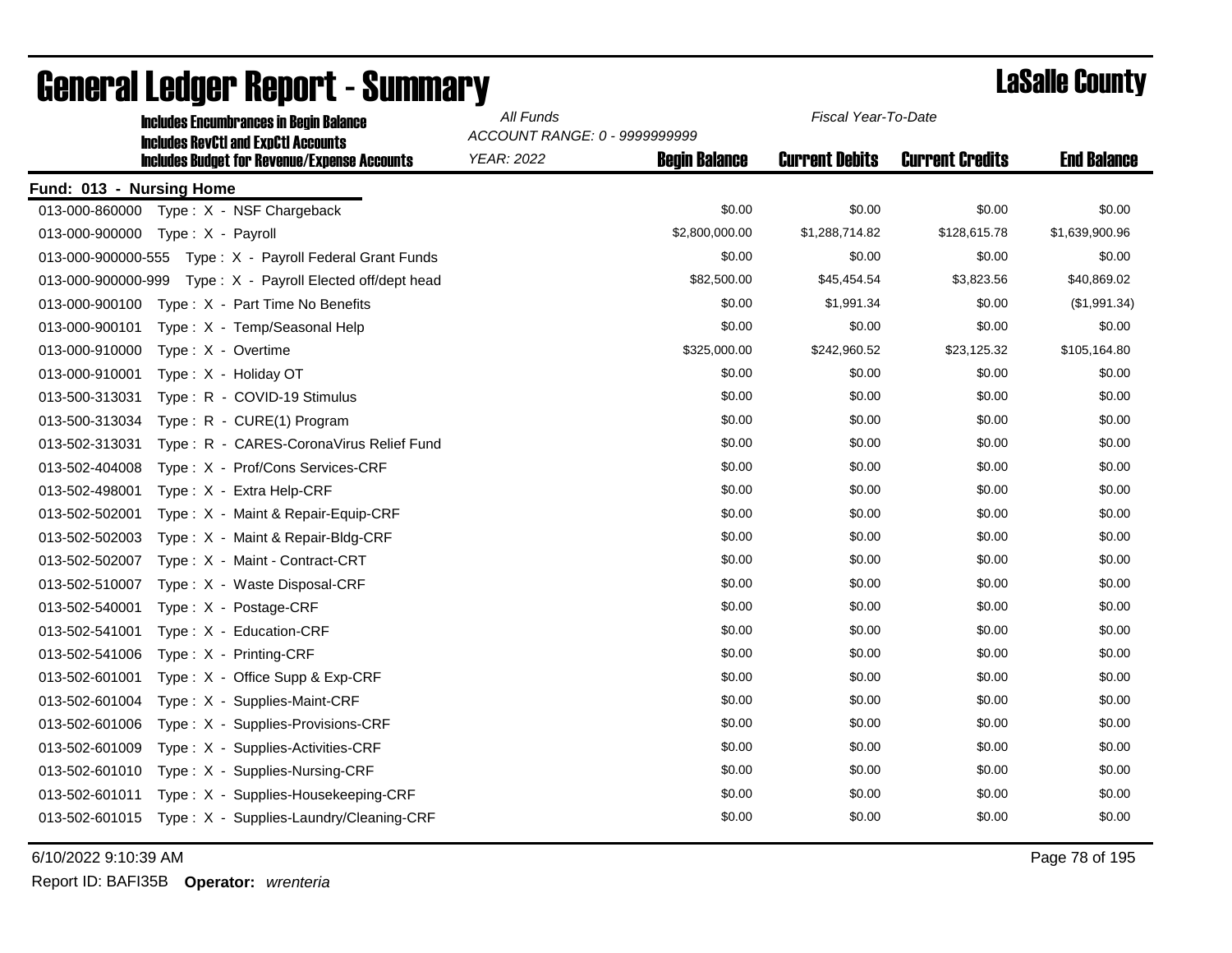| <b>Includes Encumbrances in Begin Balance</b><br><b>Includes RevCtI and ExpCtI Accounts</b> | All Funds<br>ACCOUNT RANGE: 0 - 9999999999 | Fiscal Year-To-Date  |                       |                        |                    |
|---------------------------------------------------------------------------------------------|--------------------------------------------|----------------------|-----------------------|------------------------|--------------------|
| <b>Includes Budget for Revenue/Expense Accounts</b>                                         | <b>YEAR: 2022</b>                          | <b>Begin Balance</b> | <b>Current Debits</b> | <b>Current Credits</b> | <b>End Balance</b> |
| Fund: 013 - Nursing Home                                                                    |                                            |                      |                       |                        |                    |
| 013-502-601020<br>Type: X - Linens-CRF                                                      |                                            | \$0.00               | \$0.00                | \$0.00                 | \$0.00             |
| 013-502-610001<br>Type: X - Medications-CRF                                                 |                                            | \$0.00               | \$0.00                | \$0.00                 | \$0.00             |
| Type: X - Office Equip Exp-CRF<br>013-502-701001                                            |                                            | \$0.00               | \$0.00                | \$0.00                 | \$0.00             |
| 013-502-810001<br>Type: X - Hlth & Life Ins - CRF                                           |                                            | \$0.00               | \$0.00                | \$0.00                 | \$0.00             |
| Type: X - Payroll-CRF<br>013-502-900000                                                     |                                            | \$0.00               | \$0.00                | \$0.00                 | \$0.00             |
|                                                                                             |                                            | \$0.00               | \$0.00                | \$0.00                 | \$0.00             |
| 013-509-404008<br>Type: X - Prof/Cons Svcs-CURE(3)                                          |                                            | \$0.00               | \$0.00                | \$0.00                 | \$0.00             |
| 013-509-498001<br>Type: X - Extra Help-CURE(3)                                              |                                            | \$0.00               | \$0.00                | \$0.00                 | \$0.00             |
| 013-509-502001<br>Type: X - Maint & Rpr-Equip-CURE(3)                                       |                                            | \$0.00               | \$0.00                | \$0.00                 | \$0.00             |
| 013-509-502003<br>Type: X - Maint & Rpr-Bldg-CURE(3)                                        |                                            | \$0.00               | \$0.00                | \$0.00                 | \$0.00             |
| 013-509-502007<br>Type: X - Maint-Contract-CURE(3)                                          |                                            | \$0.00               | \$0.00                | \$0.00                 | \$0.00             |
| 013-509-510007<br>Type: X - Waste Disposal-CURE(3)                                          |                                            | \$0.00               | \$0.00                | \$0.00                 | \$0.00             |
| 013-509-540001<br>Type: $X - Postage-CURE(3)$                                               |                                            | \$0.00               | \$0.00                | \$0.00                 | \$0.00             |
| 013-509-541001<br>Type: X - Education-CURE(3)                                               |                                            | \$0.00               | \$0.00                | \$0.00                 | \$0.00             |
| 013-509-541006<br>Type: $X - Prining-CURE(3)$                                               |                                            | \$0.00               | \$0.00                | \$0.00                 | \$0.00             |
| 013-509-601001<br>Type: $X - \text{Off Supp } 8$ Exp-CURE(3)                                |                                            | \$0.00               | \$0.00                | \$0.00                 | \$0.00             |
| 013-509-601004<br>Type: X - Supplies-Maint-CURE(3)                                          |                                            | \$0.00               | \$0.00                | \$0.00                 | \$0.00             |
| 013-509-601006<br>Type: X - Supplies-Provisions-CURE(3)                                     |                                            | \$0.00               | \$0.00                | \$0.00                 | \$0.00             |
| 013-509-601009<br>Type: X - Supplies-Activities-CURE(3)                                     |                                            | \$0.00               | \$0.00                | \$0.00                 | \$0.00             |
| 013-509-601010<br>Type: X - Supplies-Nursing-CURE(3)                                        |                                            | \$0.00               | \$0.00                | \$0.00                 | \$0.00             |
| 013-509-601011<br>Type: X - Supplies-Housekeeping-CURE(3)                                   |                                            | \$0.00               | \$0.00                | \$0.00                 | \$0.00             |
| 013-509-601015<br>Type: X - Supplies-Laundry/Clng-CURE(3)                                   |                                            | \$0.00               | \$0.00                | \$0.00                 | \$0.00             |
| 013-509-601020<br>Type: X - Linens-CURE(3)                                                  |                                            | \$0.00               | \$0.00                | \$0.00                 | \$0.00             |
| 013-509-610001<br>Type: X - Medications-CURE(3)                                             |                                            | \$0.00               | \$0.00                | \$0.00                 | \$0.00             |
| 013-509-701001<br>Type: X - Office Equip Exp-CURE(3)                                        |                                            | \$0.00               | \$0.00                | \$0.00                 | \$0.00             |
| 013-509-900000<br>Type: X - Payroll-CURE(3)                                                 |                                            | \$0.00               | \$0.00                | \$0.00                 | \$0.00             |
|                                                                                             |                                            | \$0.00               | \$0.00                | \$0.00                 | \$0.00             |

# General Ledger Report - Summary **Lassing Service Report - Summary**

6/10/2022 9:10:39 AM Page 79 of 195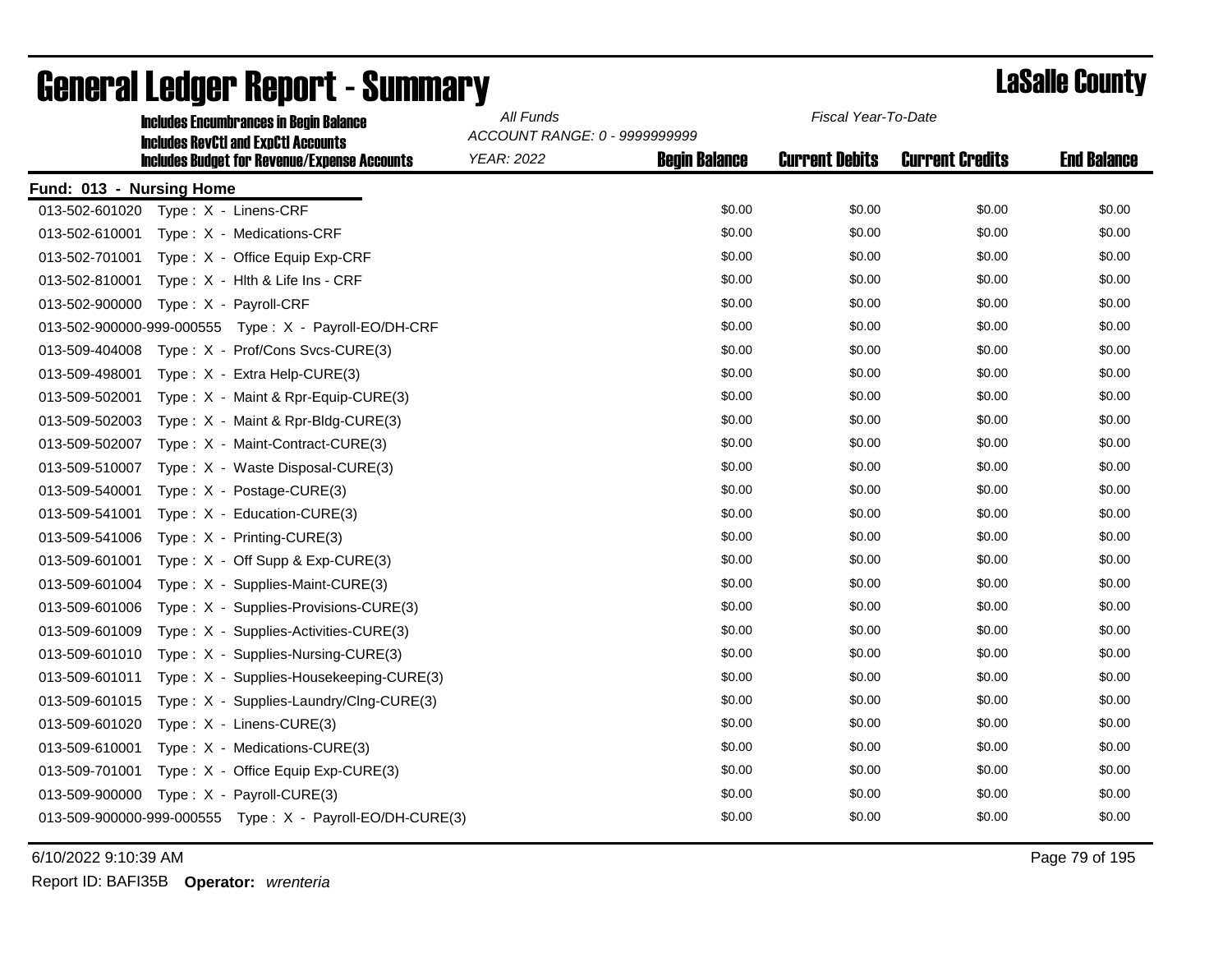| <b>General Ledger Report - Summary</b>                                                      |                          |                                                      |                       |                                  | <b>LaSalle County</b> |
|---------------------------------------------------------------------------------------------|--------------------------|------------------------------------------------------|-----------------------|----------------------------------|-----------------------|
| <b>Includes Encumbrances in Begin Balance</b><br><b>Includes RevCtI and ExpCtI Accounts</b> | All Funds                | Fiscal Year-To-Date<br>ACCOUNT RANGE: 0 - 9999999999 |                       |                                  |                       |
| <b>Includes Budget for Revenue/Expense Accounts</b>                                         | YEAR: 2022               | <b>Begin Balance</b>                                 | <b>Current Debits</b> | <b>Current Credits</b>           | <b>End Balance</b>    |
| Fund: 013 - Nursing Home                                                                    |                          |                                                      |                       |                                  |                       |
|                                                                                             | Fund: 013 - Nursing Home | Totals:<br>\$11.322.596.00                           | \$8,219,681.14        | \$7.048.033.98                   | \$7,433,586.08        |
| <b>Total Fund Revenues:</b>                                                                 | \$1,358,681.38           | <b>Total Fund Expenses:</b>                          | \$2,530,328.54        | <b>Net Revenue Over Expense:</b> | (\$1,171,647.16)      |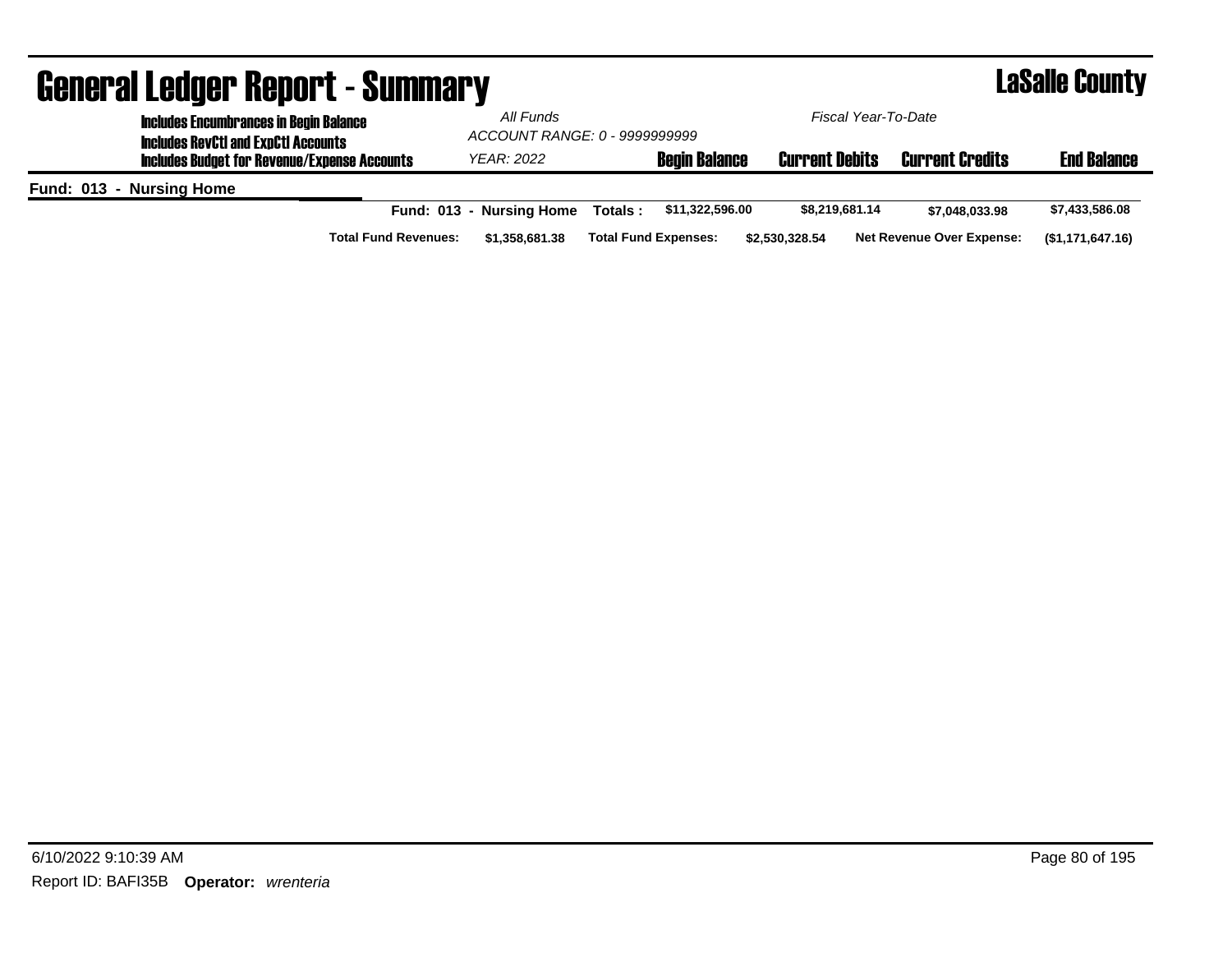| <b>Includes Encumbrances in Begin Balance</b>                                                     | All Funds         | Fiscal Year-To-Date                                   |                       |                        |                    |
|---------------------------------------------------------------------------------------------------|-------------------|-------------------------------------------------------|-----------------------|------------------------|--------------------|
| <b>Includes RevCtI and ExpCtI Accounts</b><br><b>Includes Budget for Revenue/Expense Accounts</b> | <b>YEAR: 2022</b> | ACCOUNT RANGE: 0 - 9999999999<br><b>Begin Balance</b> | <b>Current Debits</b> | <b>Current Credits</b> | <b>End Balance</b> |
| Fund: 014 - Law Library                                                                           |                   |                                                       |                       |                        |                    |
| 014-000-101001<br>Type: A - Cash Account                                                          |                   | \$91,294.54                                           | \$100,947.69          | \$19,375.86            | \$172,866.37       |
| 014-000-102001<br>Type: A - Cash On Hand-Petty Cash                                               |                   | \$0.00                                                | \$0.00                | \$0.00                 | \$0.00             |
| 014-000-121001<br>Type: A - Investments                                                           |                   | \$0.00                                                | \$0.00                | \$0.00                 | \$0.00             |
| 014-000-122001<br>Type: A - Accrued Interest-Investments                                          |                   | \$228.08                                              | \$0.00                | \$0.00                 | \$228.08           |
| 014-000-145001<br>Type: A - Other Accts Receivable                                                |                   | \$0.00                                                | \$0.00                | \$0.00                 | \$0.00             |
| Type: A - A/R Circuit Clerk<br>014-000-145014                                                     |                   | \$0.00                                                | \$0.00                | \$0.00                 | \$0.00             |
| 014-000-170001<br>Type: A - Due From Other Funds                                                  |                   | \$0.00                                                | \$0.00                | \$0.00                 | \$0.00             |
| 014-000-190001<br>Type: A - Due From Other Gov'tl Units                                           |                   | \$0.00                                                | \$0.00                | \$0.00                 | \$0.00             |
| 014-000-200001<br>Type: L - Compensated Abscences                                                 |                   | \$0.00                                                | \$0.00                | \$0.00                 | \$0.00             |
| 014-000-201001<br>Type: L - Accounts Payable                                                      |                   | (\$7.64)                                              | \$19,375.59           | \$16,242.43            | \$3,125.52         |
| 014-000-203001<br>Type: L - Payroll Payable                                                       |                   | \$0.00                                                | \$0.00                | \$0.00                 | \$0.00             |
| 014-000-203002<br>Type: L - Benefits Payable                                                      |                   | \$0.00                                                | \$0.00                | \$0.00                 | \$0.00             |
| 014-000-203003<br>Type: L - Deductions Payable                                                    |                   | \$0.00                                                | \$0.00                | \$0.00                 | \$0.00             |
| 014-000-210002<br>Type: L - Contracts Payable                                                     |                   | \$0.00                                                | \$0.00                | \$0.00                 | \$0.00             |
| 014-000-231001<br>Type: L - Deferred Revenue                                                      |                   | \$0.00                                                | \$0.00                | \$0.00                 | \$0.00             |
| 014-000-270001<br>Type: L - Due To Other Funds                                                    |                   | \$0.00                                                | \$0.00                | \$0.00                 | \$0.00             |
| 014-000-275001<br>Type: L - Due To Other Taxing Entities                                          |                   | \$0.00                                                | \$0.00                | \$0.00                 | \$0.00             |
| 014-000-293001<br>Type: L - Revenue Control                                                       |                   | \$0.00                                                | \$0.27                | \$100,947.69           | (\$100, 947.42)    |
| 014-000-294001<br>Type: L - Expense Control                                                       |                   | \$0.00                                                | \$16,242.43           | \$0.00                 | \$16,242.43        |
| 014-000-295001<br>Type: L - Fund Balance                                                          |                   | (\$91,514.98)                                         | \$0.00                | \$0.00                 | (\$91,514.98)      |
| 014-000-308001<br>Type: R - Interest Income                                                       |                   | \$500.00                                              | \$0.27                | \$201.52               | \$298.75           |
| 014-000-317001<br>Type: R - Law Library Fees                                                      |                   | \$55,000.00                                           | \$0.00                | \$20,176.00            | \$34,824.00        |
|                                                                                                   |                   | \$0.00                                                | \$0.00                | \$80,570.17            | (\$80,570.17)      |
| 014-000-350001<br>Type: R - Miscellaneous Income                                                  |                   | \$0.00                                                | \$0.00                | \$0.00                 | \$0.00             |
| 014-000-399001<br>Type: R - Fund Balance Use                                                      |                   | \$0.00                                                | \$0.00                | \$0.00                 | \$0.00             |
| 014-000-541005<br>Type: X - Library                                                               |                   | \$46,000.00                                           | \$16,242.43           | \$0.00                 | \$29,757.57        |
| 014-000-541009-555 Type: X - Court Mod Tech Grant Expenses                                        |                   | \$0.00                                                | \$0.00                | \$0.00                 | \$0.00             |

6/10/2022 9:10:39 AM Page 81 of 195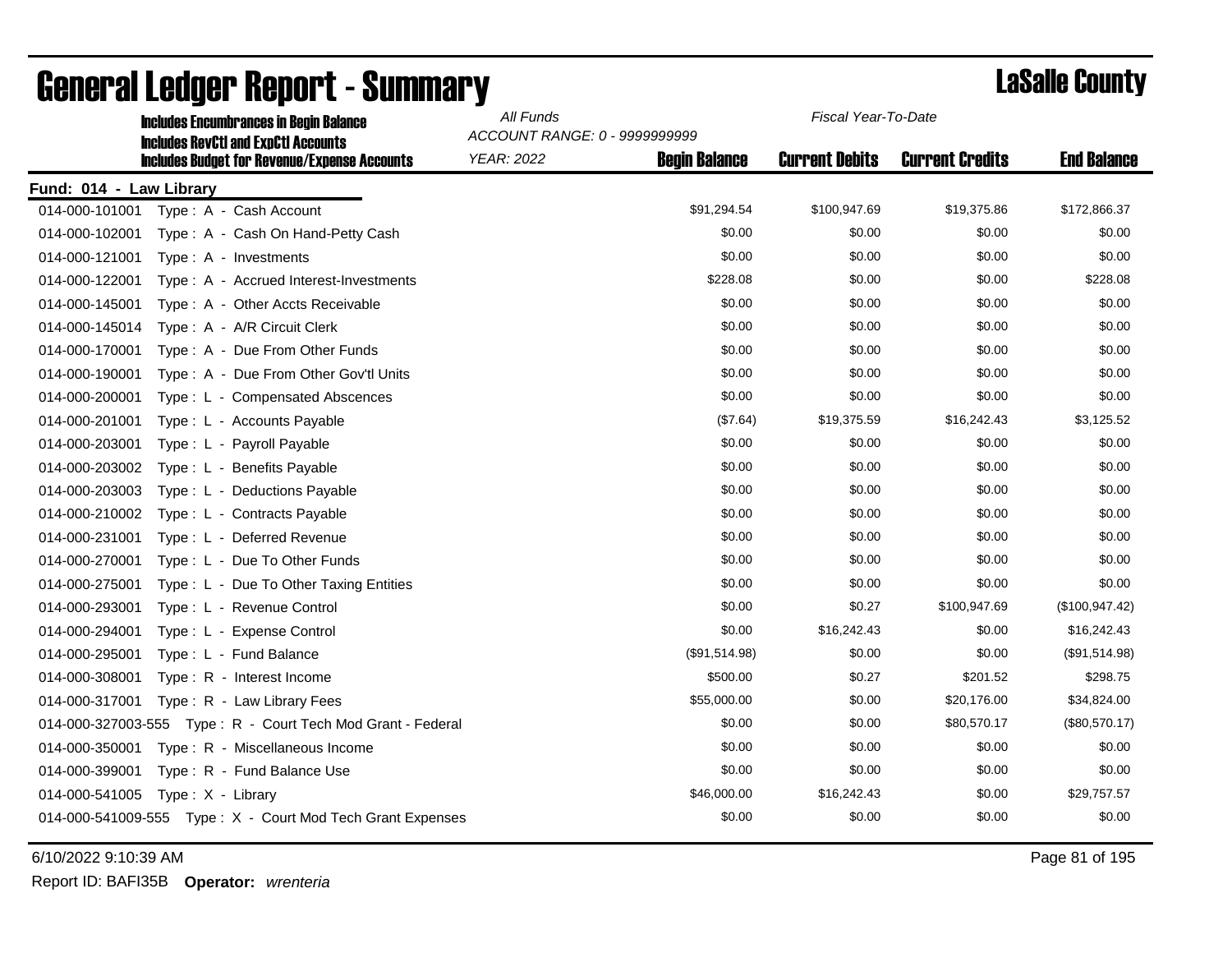| <b>Includes Encumbrances in Begin Balance</b> | All Funds                                                                                         |                                                    | Fiscal Year-To-Date         |                      |                       |        |                                  |                    |
|-----------------------------------------------|---------------------------------------------------------------------------------------------------|----------------------------------------------------|-----------------------------|----------------------|-----------------------|--------|----------------------------------|--------------------|
|                                               | <b>Includes RevCtI and ExpCtI Accounts</b><br><b>Includes Budget for Revenue/Expense Accounts</b> | ACCOUNT RANGE: 0 - 9999999999<br><b>YEAR: 2022</b> |                             | <b>Begin Balance</b> | <b>Current Debits</b> |        | <b>Current Credits</b>           | <b>End Balance</b> |
| Fund: 014 - Law Library                       |                                                                                                   |                                                    |                             |                      |                       |        |                                  |                    |
| 014-000-598001                                | Type: X - Misc Expense                                                                            |                                                    |                             | \$0.00               |                       | \$0.00 | \$0.00                           | \$0.00             |
| 014-000-601016                                | Type: $X -$ Supplies-library                                                                      |                                                    |                             | \$100.00             |                       | \$0.00 | \$0.00                           | \$100.00           |
| 014-000-701001                                | Type: X - Office Equipment Expense                                                                |                                                    |                             | \$0.00               |                       | \$0.00 | \$0.00                           | \$0.00             |
| 014-000-860000                                | $Type: X - NSF Chargeback$                                                                        |                                                    |                             | \$0.00               |                       | \$0.00 | \$0.00                           | \$0.00             |
| 014-000-900100                                | Type: X - Part Time No Benefits                                                                   |                                                    |                             | \$0.00               |                       | \$0.00 | \$0.00                           | \$0.00             |
| 014-000-900101                                | Type: X - Temp/Seasonal Help                                                                      |                                                    |                             | \$0.00               |                       | \$0.00 | \$0.00                           | \$0.00             |
|                                               |                                                                                                   | Fund: 014 - Law Library                            | Totals:                     | \$101,600.00         | \$152,808.68          |        | \$237.513.67                     | (\$15,589.85)      |
|                                               | <b>Total Fund Revenues:</b>                                                                       | \$100,947.42                                       | <b>Total Fund Expenses:</b> |                      | \$16,242,43           |        | <b>Net Revenue Over Expense:</b> | \$84.704.99        |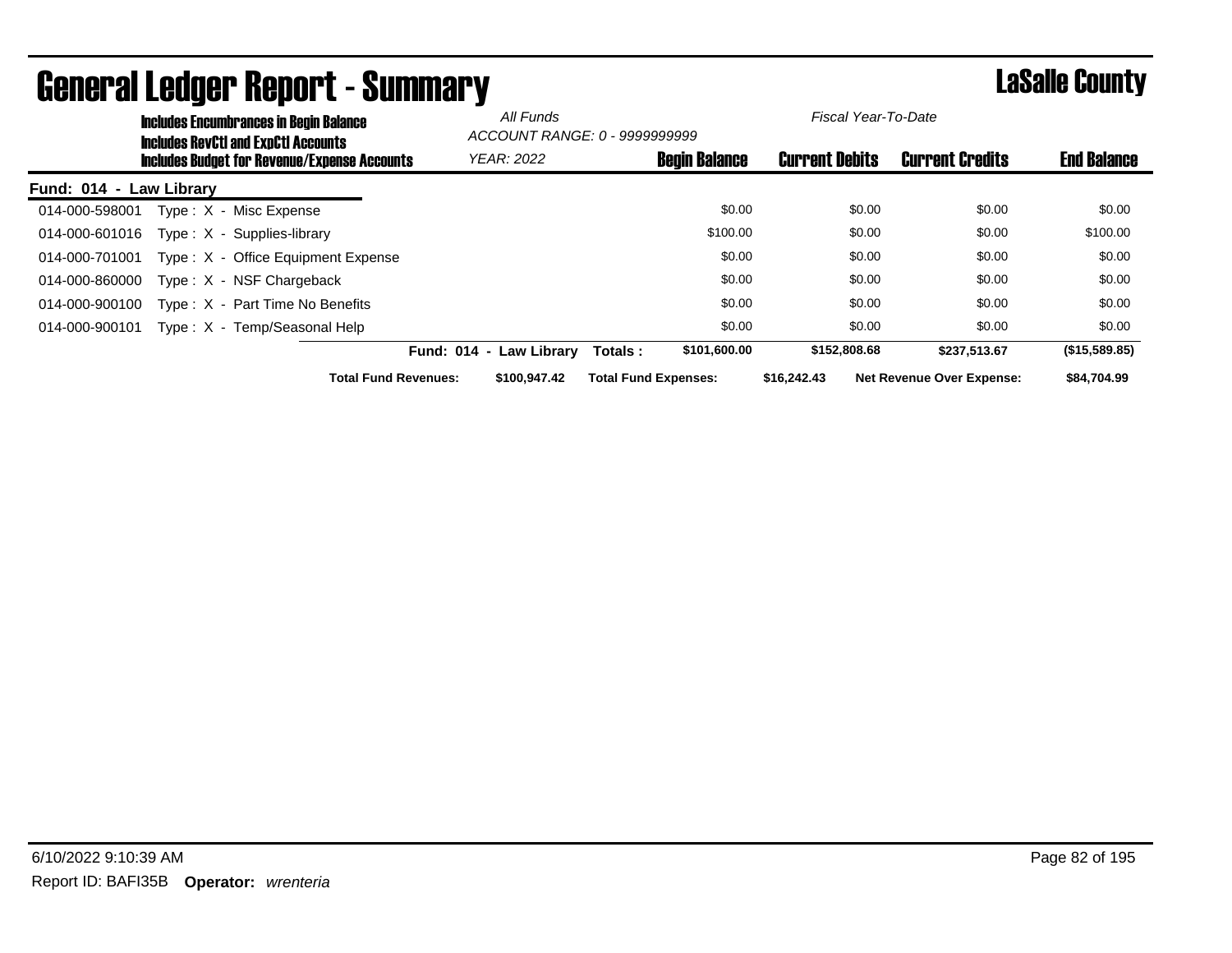|                | <b>Includes Encumbrances in Begin Balance</b>                                                     | All Funds                     | ACCOUNT RANGE: 0 - 9999999999 | Fiscal Year-To-Date   |                                  |                    |
|----------------|---------------------------------------------------------------------------------------------------|-------------------------------|-------------------------------|-----------------------|----------------------------------|--------------------|
|                | <b>Includes RevCtI and ExpCtI Accounts</b><br><b>Includes Budget for Revenue/Expense Accounts</b> | <b>YEAR: 2022</b>             | <b>Begin Balance</b>          | <b>Current Debits</b> | <b>Current Credits</b>           | <b>End Balance</b> |
|                | Fund: 015 - Working Cash Fund                                                                     |                               |                               |                       |                                  |                    |
| 015-000-101001 | Type: A - Cash Account                                                                            |                               | \$0.00                        | \$0.00                | \$0.00                           | \$0.00             |
| 015-000-131001 | Type: A - Property Taxes Receivable                                                               |                               | \$0.00                        | \$0.00                | \$0.00                           | \$0.00             |
| 015-000-132001 | Type: A - Allow For Loss-Prop Tax                                                                 |                               | \$0.00                        | \$0.00                | \$0.00                           | \$0.00             |
| 015-000-201001 | Type: L - Accounts Payable                                                                        |                               | \$0.00                        | \$0.00                | \$0.00                           | \$0.00             |
| 015-000-293001 | Type: L - Revenue Control                                                                         |                               | \$0.00                        | \$0.00                | \$0.00                           | \$0.00             |
| 015-000-294001 | Type: L - Expense Control                                                                         |                               | \$0.00                        | \$0.00                | \$0.00                           | \$0.00             |
| 015-000-295001 | Type: L - Fund Balance                                                                            |                               | \$0.00                        | \$0.00                | \$0.00                           | \$0.00             |
| 015-000-836001 | Type: X - TRANSFER TO GENERAL FUND                                                                |                               | \$0.00                        | \$0.00                | \$0.00                           | \$0.00             |
| 015-000-860000 | Type: $X - NSF$ Chargeback                                                                        |                               | \$0.00                        | \$0.00                | \$0.00                           | \$0.00             |
|                |                                                                                                   | Fund: 015 - Working Cash Fund | \$0.00<br>Totals :            | \$0.00                | \$0.00                           | \$0.00             |
|                | <b>Total Fund Revenues:</b>                                                                       | \$0.00                        | <b>Total Fund Expenses:</b>   | \$0.00                | <b>Net Revenue Over Expense:</b> | \$0.00             |

# General Ledger Report - Summary LaSalle County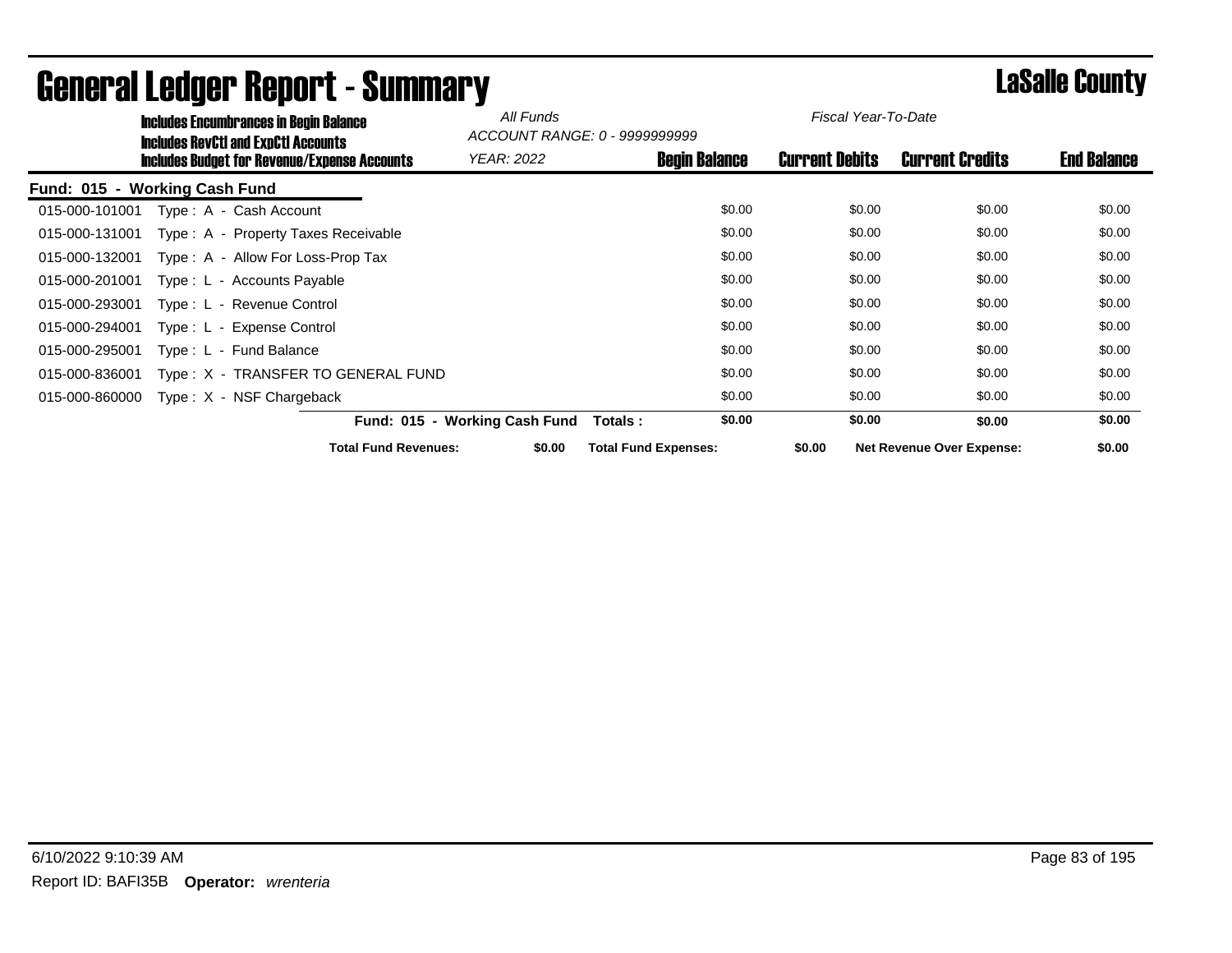|                            | <b>Includes Encumbrances in Begin Balance</b>                                                     | All Funds         | Fiscal Year-To-Date<br>ACCOUNT RANGE: 0 - 9999999999 |                       |                        |                    |
|----------------------------|---------------------------------------------------------------------------------------------------|-------------------|------------------------------------------------------|-----------------------|------------------------|--------------------|
|                            | <b>Includes RevCtI and ExpCtI Accounts</b><br><b>Includes Budget for Revenue/Expense Accounts</b> | <b>YEAR: 2022</b> | <b>Begin Balance</b>                                 | <b>Current Debits</b> | <b>Current Credits</b> | <b>End Balance</b> |
| Fund: 016 - Insurance Fund |                                                                                                   |                   |                                                      |                       |                        |                    |
| 016-000-101001             | Type: A - Cash Account                                                                            |                   | \$2,911,966.00                                       | \$143,485.68          | \$315,435.47           | \$2,740,016.21     |
| 016-000-121001             | Type: A - Investments                                                                             |                   | \$0.00                                               | \$0.00                | \$0.00                 | \$0.00             |
| 016-000-122001             | Type: A - Accrued Interest-Investments                                                            |                   | \$8,012.45                                           | \$0.00                | \$0.00                 | \$8,012.45         |
| 016-000-131001             | Type: A - Property Taxes Receivable                                                               |                   | \$4,882,034.02                                       | \$0.00                | \$0.00                 | \$4,882,034.02     |
| 016-000-132001             | Type: A - Allow For Loss-Prop Tax                                                                 |                   | \$0.00                                               | \$0.00                | \$0.00                 | \$0.00             |
| 016-000-145001             | Type: A - Other Accts Receivable                                                                  |                   | \$1,700.45                                           | \$0.00                | \$0.00                 | \$1,700.45         |
| 016-000-146001             | Type: A - Prepaid Expense                                                                         |                   | \$0.00                                               | \$0.00                | \$0.00                 | \$0.00             |
| 016-000-170001             | Type: A - Due From Other Funds                                                                    |                   | \$0.00                                               | \$0.00                | \$0.00                 | \$0.00             |
| 016-000-170002             | Type: A - Due From Det Home                                                                       |                   | \$0.00                                               | \$0.00                | \$0.00                 | \$0.00             |
| 016-000-170004             | Type: A - Due From Imrf                                                                           |                   | \$0.00                                               | \$0.00                | \$0.00                 | \$0.00             |
| 016-000-170005             | Type: A - Due From Highway                                                                        |                   | \$0.00                                               | \$0.00                | \$0.00                 | \$0.00             |
| 016-000-170010             | Type: A - Due From Mental Health                                                                  |                   | \$0.00                                               | \$0.00                | \$0.00                 | \$0.00             |
| 016-000-170013             | Type: A - Due From Nursing Home                                                                   |                   | \$0.00                                               | \$0.00                | \$0.00                 | \$0.00             |
| 016-000-170020             | Type: A - Due From Veterans Assist                                                                |                   | \$0.00                                               | \$0.00                | \$0.00                 | \$0.00             |
| 016-000-170022             | Type: A - Due From Rec Equip                                                                      |                   | \$0.00                                               | \$0.00                | \$0.00                 | \$0.00             |
| 016-000-170023             | Type: A - Due From Health Dept                                                                    |                   | \$0.00                                               | \$0.00                | \$0.00                 | \$0.00             |
| 016-000-170024             | Type: A - Due From Child Support                                                                  |                   | \$0.00                                               | \$0.00                | \$0.00                 | \$0.00             |
| 016-000-170025             | Type: A - Due From St Atty                                                                        |                   | \$0.00                                               | \$0.00                | \$0.00                 | \$0.00             |
| 016-000-170033             | Type: A - Due From Public Safety                                                                  |                   | \$0.00                                               | \$0.00                | \$0.00                 | \$0.00             |
| 016-000-200001             | Type: L - Compensated Abscences                                                                   |                   | \$0.00                                               | \$0.00                | \$0.00                 | \$0.00             |
| 016-000-201001             | Type: L - Accounts Payable                                                                        |                   | \$826.65                                             | \$96,333.92           | \$89,644.88            | \$7,515.69         |
| 016-000-201004             | Type: L - Bonds Payable                                                                           |                   | \$0.00                                               | \$0.00                | \$0.00                 | \$0.00             |
| 016-000-203001             | Type: L - Payroll Payable                                                                         |                   | (\$8,447.89)                                         | \$8,447.89            | \$0.00                 | \$0.00             |
| 016-000-203002             | Type: L - Benefits Payable                                                                        |                   | \$293,457.93                                         | \$47,440.75           | \$9,543.58             | \$331,355.10       |
| 016-000-203003             | Type : L - Deductions Payable                                                                     |                   | \$0.00                                               | \$0.00                | \$0.00                 | \$0.00             |
| 016-000-231001             | Type: L - Deferred Revenue                                                                        |                   | (\$4,850,401.00)                                     | \$0.00                | \$0.00                 | (\$4,850,401.00)   |
| 016-000-270001             | Type: L - Due To Other Funds                                                                      |                   | \$0.00                                               | \$0.00                | \$0.00                 | \$0.00             |

6/10/2022 9:10:39 AM Page 84 of 195

Report ID: BAFI35B **Operator:** *wrenteria*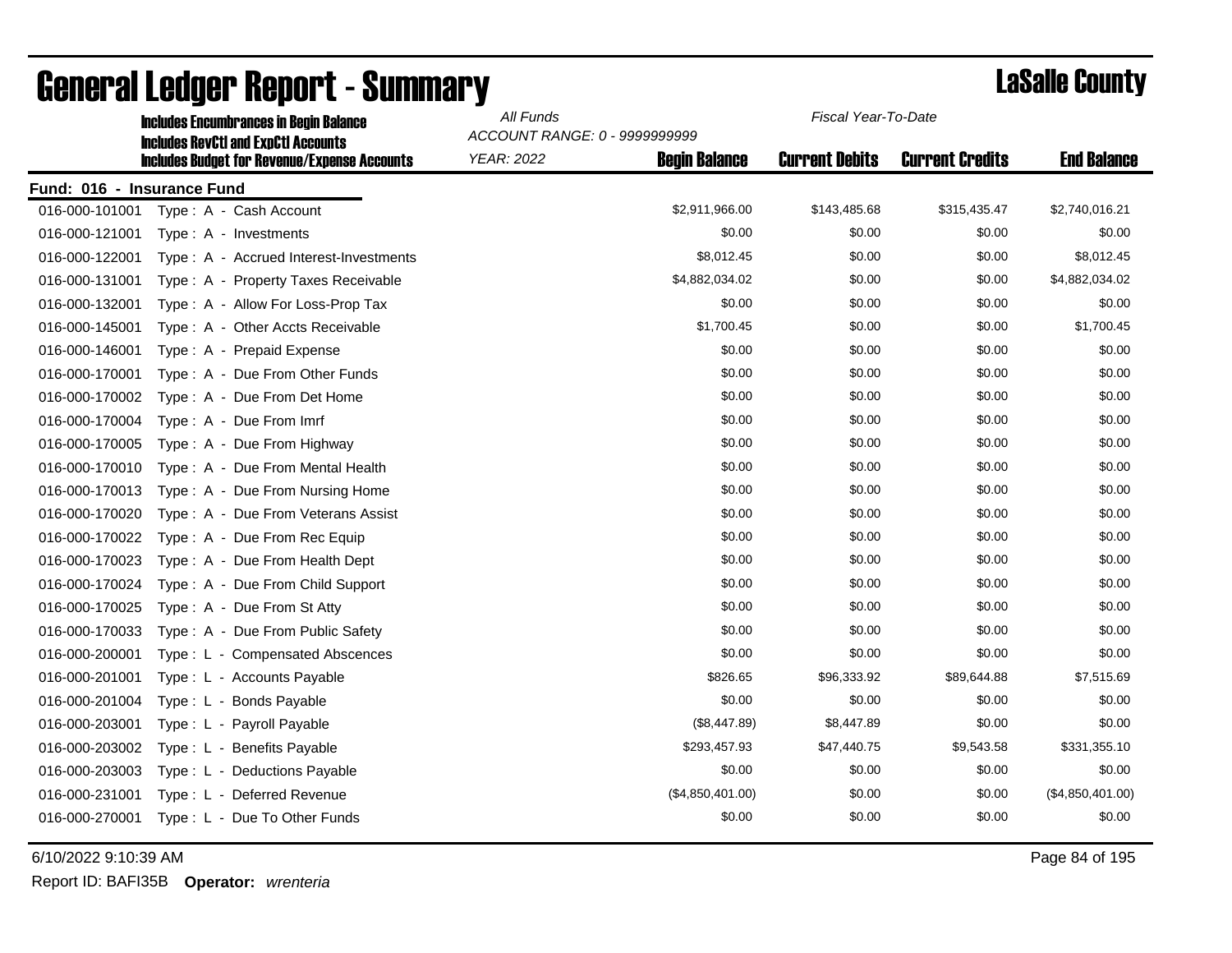| <b>Includes Encumbrances in Begin Balance</b><br><b>Includes RevCtI and ExpCtI Accounts</b> | All Funds         | Fiscal Year-To-Date<br>ACCOUNT RANGE: 0 - 9999999999 |                       |                        |                    |  |
|---------------------------------------------------------------------------------------------|-------------------|------------------------------------------------------|-----------------------|------------------------|--------------------|--|
| <b>Includes Budget for Revenue/Expense Accounts</b>                                         | <b>YEAR: 2022</b> | <b>Begin Balance</b>                                 | <b>Current Debits</b> | <b>Current Credits</b> | <b>End Balance</b> |  |
| Fund: 016 - Insurance Fund                                                                  |                   |                                                      |                       |                        |                    |  |
| 016-000-291001<br>Type: L - Reserve For Employee Health                                     |                   | \$0.00                                               | \$0.00                | \$0.00                 | \$0.00             |  |
| 016-000-293001<br>Type: L - Revenue Control                                                 |                   | \$0.00                                               | \$125,758.77          | \$140,232.12           | (\$14,473.35)      |  |
| 016-000-294001<br>Type: L - Expense Control                                                 |                   | \$0.00                                               | \$147,775.80          | \$14,386.76            | \$133,389.04       |  |
| 016-000-295001<br>Type: L - Fund Balance                                                    |                   | (\$3,239,148.61)                                     | \$0.00                | \$0.00                 | (\$3,239,148.61)   |  |
| 016-000-301001<br>Type: R - Tax Levy                                                        |                   | \$5,163,799.00                                       | \$123,885.88          | \$123,885.88           | \$5,163,799.00     |  |
| 016-000-308001<br>Type: R - Interest Income                                                 |                   | \$24,500.00                                          | \$331.79              | \$6,735.38             | \$18,096.41        |  |
| 016-000-325035<br>Type: R - Work Comp Reimb                                                 |                   | \$0.00                                               | \$0.00                | \$0.00                 | \$0.00             |  |
| 016-000-325050<br>Type: R - Reimb from other co                                             |                   | \$15,000.00                                          | \$715.07              | \$6,794.15             | \$8,920.92         |  |
| 016-000-328021<br>Type: R - Future Project Reserves                                         |                   | \$0.00                                               | \$0.00                | \$0.00                 | \$0.00             |  |
| 016-000-350001<br>Type: R - Miscellaneous Income                                            |                   | \$0.00                                               | \$0.00                | \$0.00                 | \$0.00             |  |
| 016-000-390000-207    Type: R - Transfer from 031    Env Svcs                               |                   | \$6,000.00                                           | \$0.00                | \$0.00                 | \$6,000.00         |  |
| 016-000-399001<br>Type: R - Fund Balance Use                                                |                   | \$374,023.00                                         | \$0.00                | \$0.00                 | \$374,023.00       |  |
| 016-000-404001<br>Type: X - Professional Services                                           |                   | \$30,000.00                                          | \$0.00                | \$0.00                 | \$30,000.00        |  |
| 016-000-404004<br>Type: X - Prof Serv-appraiser Services                                    |                   | \$0.00                                               | \$0.00                | \$0.00                 | \$0.00             |  |
| 016-000-447001<br>Type: X - Exelon Settlement                                               |                   | \$0.00                                               | \$0.00                | \$0.00                 | \$0.00             |  |
| 016-000-490000-180<br>Type: X - Transfer to 001 General Fund                                |                   | \$1,865,696.00                                       | \$0.00                | \$0.00                 | \$1,865,696.00     |  |
| 016-000-490000-181<br>Type : $X - T$ ransfer to 002 Detention Home                          |                   | \$99,025.00                                          | \$0.00                | \$0.00                 | \$99,025.00        |  |
| 016-000-490000-184<br>Type: X - Transfer to 005 Highway                                     |                   | \$75,977.00                                          | \$0.00                | \$0.00                 | \$75,977.00        |  |
| 016-000-490000-192<br>Type $: X -$ Transfer to 013 Nursing Home                             |                   | \$245,186.00                                         | \$0.00                | \$0.00                 | \$245,186.00       |  |
| 016-000-490000-199<br>Type : $X -$ Transfer to 023 Health Dept                              |                   | \$16,447.00                                          | \$0.00                | \$0.00                 | \$16,447.00        |  |
| 016-000-490000-207<br>Type: X - Transfer to 031 Env Svcs                                    |                   | \$27,434.00                                          | \$0.00                | \$0.00                 | \$27,434.00        |  |
| 016-000-490000-242<br>Type : $X -$ Transfer to Health Ins                                   |                   | \$650,000.00                                         | \$0.00                | \$0.00                 | \$650,000.00       |  |
| 016-000-490000-245<br>Type: X - Transfer to Assigned Reserve                                |                   | \$0.00                                               | \$0.00                | \$0.00                 | \$0.00             |  |
| 016-000-503001 Type: X - Travel                                                             |                   | \$500.00                                             | \$0.00                | \$0.00                 | \$500.00           |  |
| 016-000-503001-130    Type: X - Mileage                                                     |                   | \$0.00                                               | \$0.00                | \$0.00                 | \$0.00             |  |
| 016-000-503001-131<br>Type: X - Meals                                                       |                   | \$0.00                                               | \$0.00                | \$0.00                 | \$0.00             |  |
| 016-000-503001-132 Type: X - Lodging                                                        |                   | \$0.00                                               | \$0.00                | \$0.00                 | \$0.00             |  |

# **General Ledger Report - Summary Lassalle County**

6/10/2022 9:10:40 AM Page 85 of 195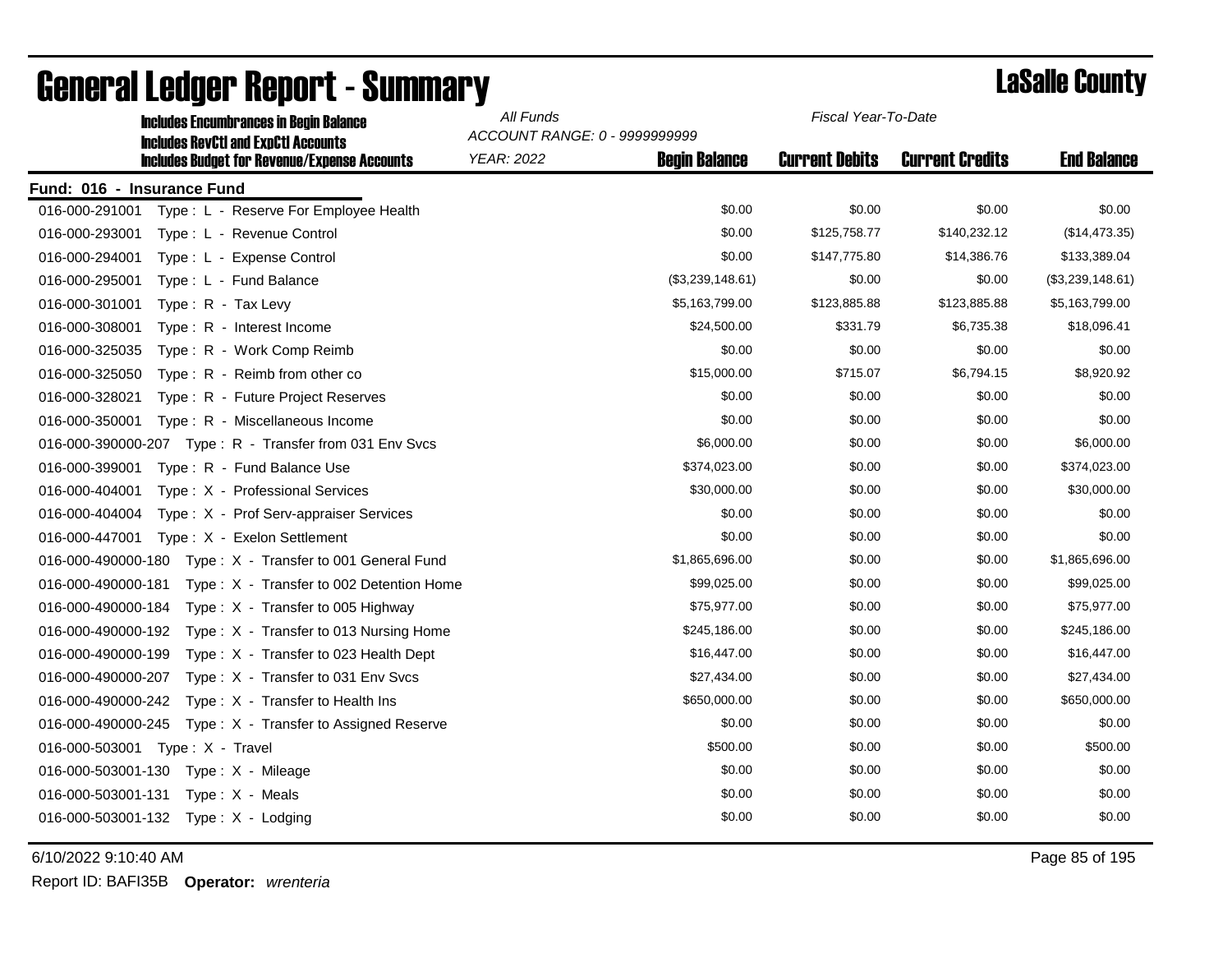| <b>Includes Encumbrances in Begin Balance</b>                                                     | All Funds                                                                  | Fiscal Year-To-Date   |                        |                    |
|---------------------------------------------------------------------------------------------------|----------------------------------------------------------------------------|-----------------------|------------------------|--------------------|
| <b>Includes RevCtI and ExpCtI Accounts</b><br><b>Includes Budget for Revenue/Expense Accounts</b> | ACCOUNT RANGE: 0 - 9999999999<br><b>YEAR: 2022</b><br><b>Begin Balance</b> | <b>Current Debits</b> | <b>Current Credits</b> | <b>End Balance</b> |
| Fund: 016 - Insurance Fund                                                                        |                                                                            |                       |                        |                    |
| 016-000-503001-133 Type: X - Airfare                                                              | \$0.00                                                                     | \$0.00                | \$0.00                 | \$0.00             |
|                                                                                                   | \$0.00                                                                     | \$0.00                | \$0.00                 | \$0.00             |
| 016-000-541001<br>Type: $X -$ Education                                                           | \$3,000.00                                                                 | \$357.00              | \$0.00                 | \$2,643.00         |
| 016-000-541004<br>Type: X - Dues & Subscriptions                                                  | \$2,000.00                                                                 | \$1,456.89            | \$0.00                 | \$543.11           |
| 016-000-541005<br>Type: X - Library                                                               | \$800.00                                                                   | \$679.00              | \$0.00                 | \$121.00           |
| 016-000-541014<br>Type: X - Safety Training                                                       | \$7,500.00                                                                 | \$2,859.40            | \$2,685.31             | \$7,325.91         |
| 016-000-541016<br>Type: X - Safety Membership                                                     | \$1,200.00                                                                 | \$0.00                | \$0.00                 | \$1,200.00         |
| 016-000-541019<br>Type: X - Employee Training                                                     | \$8,000.00                                                                 | \$0.00                | \$0.00                 | \$8,000.00         |
| 016-000-541026<br>Type: X - TAX OBJECTION REFUND                                                  | \$0.00                                                                     | \$0.00                | \$0.00                 | \$0.00             |
| 016-000-542002<br>Type: X - Health and Safety Incentives                                          | \$3,500.00                                                                 | \$0.00                | \$0.00                 | \$3,500.00         |
| 016-000-598001<br>Type: X - Misc Expense                                                          | \$200.00                                                                   | \$0.00                | \$0.00                 | \$200.00           |
| 016-000-601001<br>Type: X - Office Supplies & Expense                                             | \$500.00                                                                   | \$127.75              | \$0.00                 | \$372.25           |
| 016-000-601012<br>Type: $X -$ Supplies-safety                                                     | \$15,000.00                                                                | \$3,637.71            | \$0.00                 | \$11,362.29        |
| 016-000-725001-053-731002    Type: X - ROW New Proj -16-00731-00-BR                               | \$0.00                                                                     | \$0.00                | \$0.00                 | \$0.00             |
| 016-000-810001<br>Type: X - Health & Life Insurance                                               | \$0.00                                                                     | \$0.00                | \$0.00                 | \$0.00             |
| 016-000-811003<br>Type: X - Workmen Comp Indemnity                                                | \$100,000.00                                                               | \$41,964.06           | \$3,253.56             | \$61,289.50        |
| 016-000-811004<br>Type: X - Workmen Compensation-liability                                        | \$3,000.00                                                                 | \$1,217.21            | \$0.00                 | \$1,782.79         |
| 016-000-812001<br>Type: X - Unemployment Ins                                                      | \$120,000.00                                                               | \$0.00                | \$0.00                 | \$120,000.00       |
| 016-000-817001<br>Type: X - Claims General                                                        | \$0.00                                                                     | \$0.00                | \$0.00                 | \$0.00             |
| 016-000-826005<br>Type: X - Tax Objection Refund                                                  | \$0.00                                                                     | \$0.00                | \$0.00                 | \$0.00             |
| 016-000-833001<br>Type: X - General & Prof Liability Ins                                          | \$3,000.00                                                                 | \$2,134.00            | \$0.00                 | \$866.00           |
| 016-000-835005<br>Type: X - Ins Trust 2013 Bonds Payment                                          | \$990,960.00                                                               | \$0.00                | \$0.00                 | \$990,960.00       |
| 016-000-835006<br>Type: X - Ins Trust 2017 Bonds Payment                                          | \$770,288.00                                                               | \$0.00                | \$0.00                 | \$770,288.00       |
| 016-000-835007<br>Type: X - Ins Trust 2019 Bonds Payment                                          | \$367,800.00                                                               | \$0.00                | \$0.00                 | \$367,800.00       |
| 016-000-850001<br>Type: X - Surety Bonds                                                          | \$0.00                                                                     | \$0.00                | \$0.00                 | \$0.00             |
| 016-000-860000<br>Type: X - NSF Chargeback                                                        | \$0.00                                                                     | \$0.00                | \$0.00                 | \$0.00             |
| 016-000-900000<br>Type: X - Payroll                                                               | \$86,220.00                                                                | \$45,993.14           | \$4,464.91             | \$44,691.77        |

# General Ledger Report - Summary LaSalle County

6/10/2022 9:10:40 AM Page 86 of 195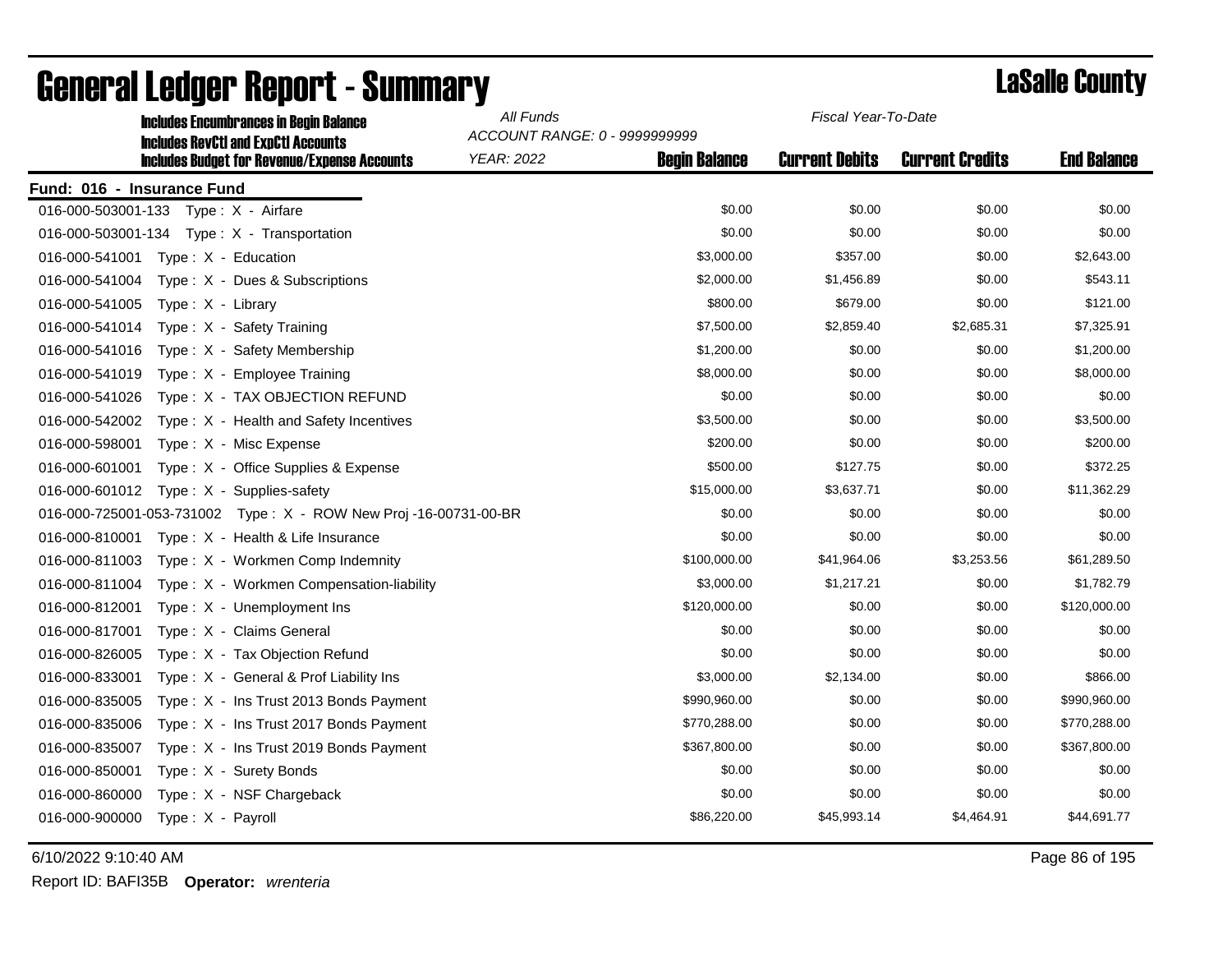| <b>Includes Encumbrances in Begin Balance</b>                  | All Funds                  | Fiscal Year-To-Date           |                       |                                  |                    |  |
|----------------------------------------------------------------|----------------------------|-------------------------------|-----------------------|----------------------------------|--------------------|--|
| Includes RevCtI and ExpCtI Accounts                            |                            | ACCOUNT RANGE: 0 - 9999999999 |                       |                                  |                    |  |
| <b>Includes Budget for Revenue/Expense Accounts</b>            | YEAR: 2022                 | <b>Begin Balance</b>          | <b>Current Debits</b> | <b>Current Credits</b>           | <b>End Balance</b> |  |
| Fund: 016 - Insurance Fund                                     |                            |                               |                       |                                  |                    |  |
| Type: X - Payroll Elected off/dept head<br>016-000-900000-999  |                            | \$88,089.00                   | \$47,349.64           | \$3,982.98                       | \$44,722.34        |  |
| Type: X - Part Time No Benefits<br>016-000-900100              |                            | \$0.00                        | \$0.00                | \$0.00                           | \$0.00             |  |
| Type: X - Temp/Seasonal Help<br>016-000-900101                 |                            | \$0.00                        | \$0.00                | \$0.00                           | \$0.00             |  |
| 016-000-910000<br>Type: X - Overtime                           |                            | \$2,000.00                    | \$0.00                | \$0.00                           | \$2,000.00         |  |
| 016-000-910001<br>Type: X - Holiday OT                         |                            | \$0.00                        | \$0.00                | \$0.00                           | \$0.00             |  |
| 016-055-325051<br>Type: $R -$ Reimb from 049-055 ARI grant     |                            | \$3,615.00                    | \$389.17              | \$1,413.69                       | \$2,590.48         |  |
| Type: R - Reimb from 049-057 TAC grant<br>016-057-325051       |                            | \$1,290.00                    | \$218.43              | \$701.51                         | \$806.92           |  |
| 016-063-325051<br>Type: $R -$ Reimb from 063 Drg Crt           |                            | \$1,290.00                    | \$218.43              | \$701.51                         | \$806.92           |  |
| Type: R - Transfer from 097 Disaster Fun<br>016-508-390000-260 |                            | \$41,550.75                   | \$0.00                | \$0.00                           | \$41,550.75        |  |
| Type: R - Reimb WC/UE 070 SA Just Assist<br>016-622-325051     |                            | \$0.00                        | \$0.00                | \$0.00                           | \$0.00             |  |
|                                                                | Fund: 016 - Insurance Fund | \$11,214,389.75<br>Totals:    | \$842,777.38          | \$723,861.69                     | \$11,066,527.36    |  |
| <b>Total Fund Revenues:</b>                                    | \$14,473.35                | <b>Total Fund Expenses:</b>   | \$133,389.04          | <b>Net Revenue Over Expense:</b> | $($ \$118,915.69)  |  |

# General Ledger Report - Summary LaSalle County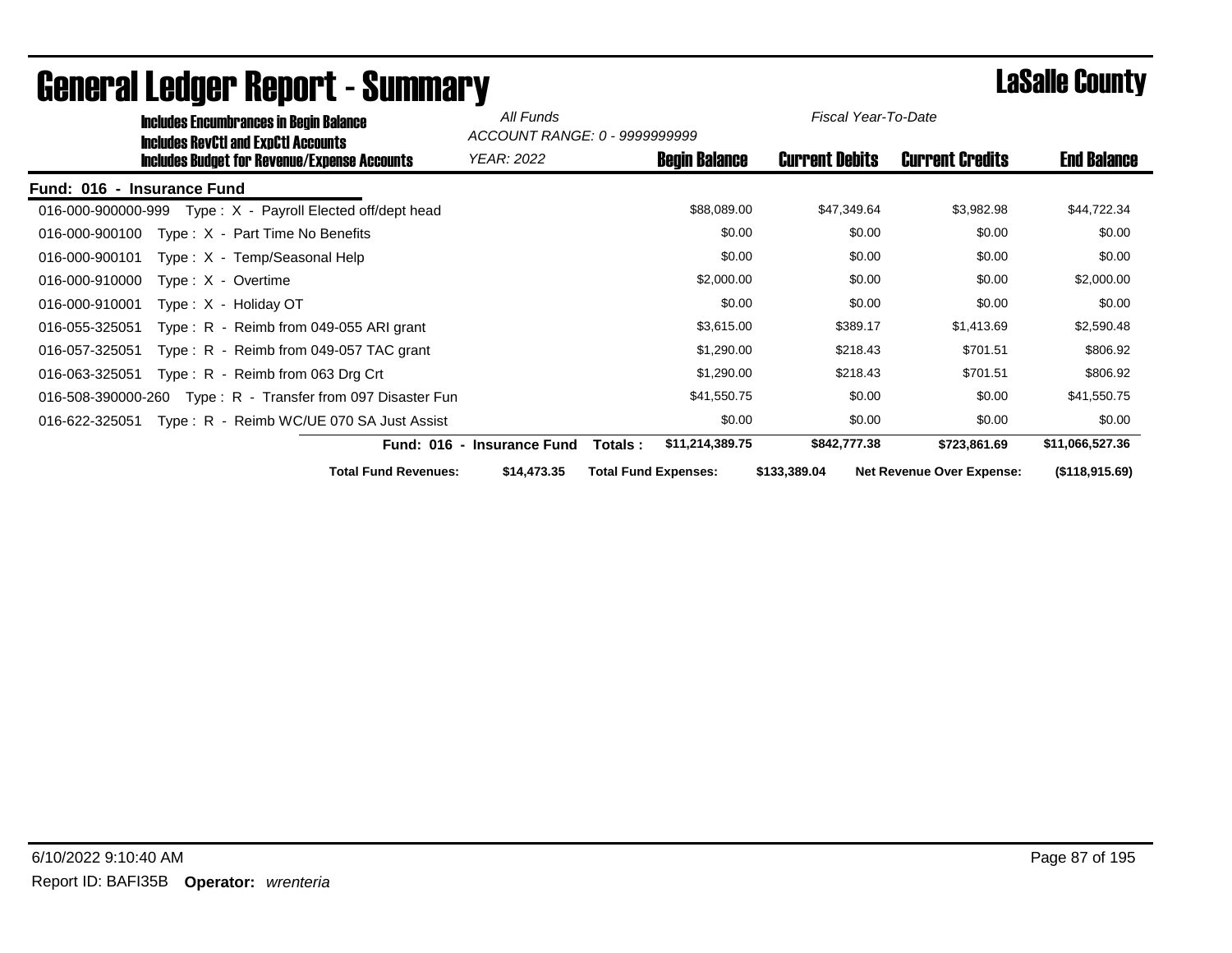|                            | <b>Includes Encumbrances in Begin Balance</b>       | All Funds<br>Fiscal Year-To-Date |                      |                       |                        |                    |
|----------------------------|-----------------------------------------------------|----------------------------------|----------------------|-----------------------|------------------------|--------------------|
|                            | <b>Includes RevCtI and ExpCtI Accounts</b>          | ACCOUNT RANGE: 0 - 9999999999    |                      |                       |                        |                    |
|                            | <b>Includes Budget for Revenue/Expense Accounts</b> | <b>YEAR: 2022</b>                | <b>Begin Balance</b> | <b>Current Debits</b> | <b>Current Credits</b> | <b>End Balance</b> |
| Fund: 017 - Motor Fuel Tax |                                                     |                                  |                      |                       |                        |                    |
| 017-000-101001             | Type: A - Cash Account                              |                                  | \$5,464,451.90       | \$2,054,280.01        | \$1,558,144.24         | \$5,960,587.67     |
| 017-000-102001             | Type: A - Cash On Hand-Petty Cash                   |                                  | \$0.00               | \$0.00                | \$0.00                 | \$0.00             |
| 017-000-121001             | Type: A - Investments                               |                                  | \$0.00               | \$0.00                | \$0.00                 | \$0.00             |
| 017-000-122001             | Type: A - Accrued Interest-Investments              |                                  | \$0.00               | \$0.00                | \$0.00                 | \$0.00             |
| 017-000-145001             | Type: A - Other Accts Receivable                    |                                  | \$0.00               | \$0.00                | \$0.00                 | \$0.00             |
| 017-000-145015             | Type: A - A/R-Motor Fuel Tax Allot                  |                                  | \$217,747.52         | \$0.00                | \$0.00                 | \$217,747.52       |
| 017-000-170001             | Type: A - Due From Other Funds                      |                                  | \$0.00               | \$0.00                | \$0.00                 | \$0.00             |
| 017-000-190001             | Type: A - Due From Other Gov'tl Units               |                                  | \$0.00               | \$0.00                | \$0.00                 | \$0.00             |
| 017-000-200001             | Type: L - Compensated Abscences                     |                                  | \$0.00               | \$0.00                | \$0.00                 | \$0.00             |
| 017-000-201001             | Type: L - Accounts Payable                          |                                  | \$0.00               | \$529,258.58          | \$529,258.58           | \$0.00             |
| 017-000-202001             | Type: L - Accounts Receivable                       |                                  | \$0.00               | \$0.00                | \$0.00                 | \$0.00             |
| 017-000-203001             | Type: L - Payroll Payable                           |                                  | (\$58,842.88)        | \$58,842.88           | \$0.00                 | \$0.00             |
| 017-000-203002             | Type: L - Benefits Payable                          |                                  | \$0.00               | \$131,276.94          | \$131,276.94           | \$0.00             |
| 017-000-203003             | Type: L - Deductions Payable                        |                                  | \$0.00               | \$0.00                | \$0.00                 | \$0.00             |
| 017-000-210002             | Type: L - Contracts Payable                         |                                  | \$0.00               | \$0.00                | \$0.00                 | \$0.00             |
| 017-000-231001             | Type: L - Deferred Revenue                          |                                  | \$0.00               | \$0.00                | \$0.00                 | \$0.00             |
| 017-000-270001             | Type: L - Due To Other Funds                        |                                  | \$0.00               | \$0.00                | \$0.00                 | \$0.00             |
| 017-000-275001             | Type: L - Due To Other Taxing Entities              |                                  | \$0.00               | \$0.00                | \$0.00                 | \$0.00             |
| 017-000-293001             | Type: L - Revenue Control                           |                                  | \$0.00               | \$225,589.37          | \$2,054,280.01         | (\$1,828,690.64)   |
| 017-000-294001             | Type: L - Expense Control                           |                                  | \$0.00               | \$1,332,554.87        | \$58,842.88            | \$1,273,711.99     |
| 017-000-295001             | Type: L - Fund Balance                              |                                  | (\$5,623,356.54)     | \$0.00                | \$0.00                 | (\$5,623,356.54)   |
| 017-000-301008             | Type: R - Monthly Allotments-State                  |                                  | \$2,450,155.00       | \$225,573.67          | \$1,265,882.06         | \$1,409,846.61     |
| 017-000-308001             | Type: R - Interest Income                           |                                  | \$30,000.00          | \$15.70               | \$6,381.84             | \$23,633.86        |
| 017-000-328002             | Type: R - Federal Reimbursement Funds               |                                  | \$0.00               | \$0.00                | \$0.00                 | \$0.00             |
| 017-000-328003             | Type: R - MFT Co Consolidated-State                 |                                  | \$513,078.00         | \$0.00                | \$0.00                 | \$513,078.00       |
| 017-000-328004             | Type: R - Tarp Funds-State                          |                                  | \$518,400.00         | \$0.00                | \$0.00                 | \$518,400.00       |
| 017-000-328005             | Type: R - Reimb Income Co Eng-State                 |                                  | \$68,000.00          | \$0.00                | \$68,800.00            | $(\$800.00)$       |
|                            |                                                     |                                  |                      |                       |                        |                    |

6/10/2022 9:10:40 AM Page 88 of 195

Report ID: BAFI35B **Operator:** *wrenteria*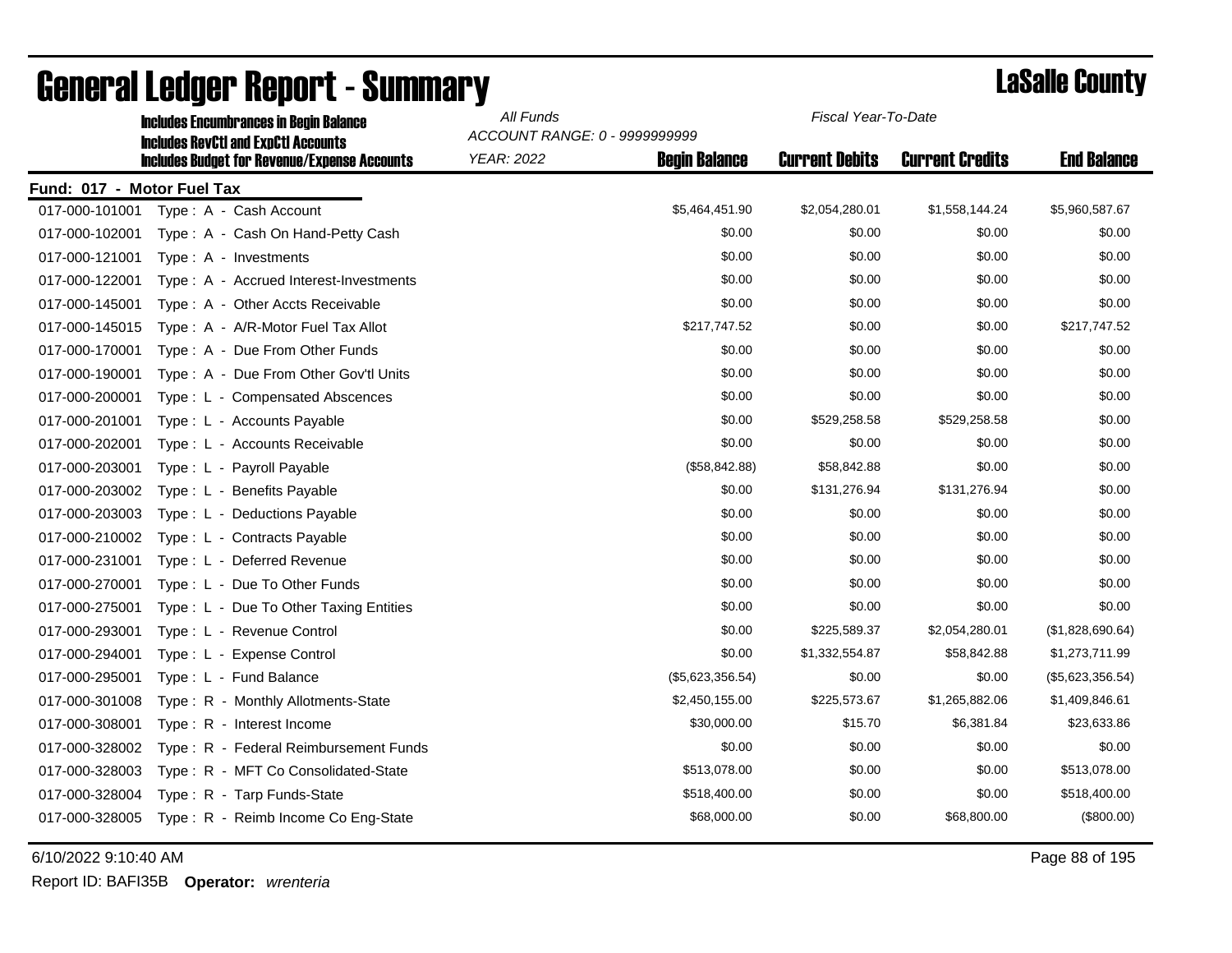| <b>Includes Encumbrances in Begin Balance</b>                                                     | All Funds<br>ACCOUNT RANGE: 0 - 9999999999 |                      | Fiscal Year-To-Date   |                        |                    |
|---------------------------------------------------------------------------------------------------|--------------------------------------------|----------------------|-----------------------|------------------------|--------------------|
| <b>Includes RevCtI and ExpCtI Accounts</b><br><b>Includes Budget for Revenue/Expense Accounts</b> | <b>YEAR: 2022</b>                          | <b>Begin Balance</b> | <b>Current Debits</b> | <b>Current Credits</b> | <b>End Balance</b> |
| Fund: 017 - Motor Fuel Tax                                                                        |                                            |                      |                       |                        |                    |
| 017-000-328020<br>Type: R - Rebuild Illinois                                                      |                                            | \$1,426,432.00       | \$0.00                | \$713,216.11           | \$713,215.89       |
| Type: R - Miscellaneous Income<br>017-000-350001                                                  |                                            | \$0.00               | \$0.00                | \$0.00                 | \$0.00             |
| 017-000-399001<br>Type: R - Fund Balance Use                                                      |                                            | \$2,778,068.00       | \$0.00                | \$0.00                 | \$2,778,068.00     |
| 017-000-598001<br>Type: X - Misc Expense                                                          |                                            | \$0.00               | \$0.00                | \$0.00                 | \$0.00             |
| 017-000-599001<br>Type: X - Contingency                                                           |                                            | \$0.00               | \$0.00                | \$0.00                 | \$0.00             |
| Type: X - Construction Project Carryover<br>017-000-722001                                        |                                            | \$0.00               | \$0.00                | \$0.00                 | \$0.00             |
| 017-000-723001-000 Type: X - Construction Projects                                                |                                            | \$0.00               | \$0.00                | \$0.00                 | \$0.00             |
| 017-000-723001-051 Type: X - Construction Projects                                                |                                            | \$0.00               | \$0.00                | \$0.00                 | \$0.00             |
| 017-000-723001-051-222029-554000 Type: X - 15-00222-02-WR CH 154-80 to 71                         |                                            | \$101,000.00         | \$0.00                | \$0.00                 | \$101,000.00       |
| 017-000-723001-051-275015    Type: X - New Const Proj-06-00275-00-PV                              |                                            | \$0.00               | \$0.00                | \$0.00                 | \$0.00             |
| 017-000-723001-051-320029<br>Type: X - New Const Proj-12-00320-00-WR                              |                                            | \$0.00               | \$0.00                | \$0.00                 | \$0.00             |
| 017-000-723001-051-323024 Type: X - 013-00323-00-SP CH 4 & 15 Int                                 |                                            | \$0.00               | \$0.00                | \$0.00                 | \$0.00             |
| 017-000-723001-051-323024-554000 Type: X - 13-00323-00-SP CH 4 & 15 Int                           |                                            | \$11,652.00          | \$0.00                | \$0.00                 | \$11,652.00        |
| 017-000-723001-051-325024 Type: X - New Const Proj-11-00325-00-SP                                 |                                            | \$0.00               | \$0.00                | \$0.00                 | \$0.00             |
| 017-000-723001-051-326029<br>Type: X - New Cons Proj 15-00326-00-WR                               |                                            | \$0.00               | \$0.00                | \$0.00                 | \$0.00             |
| 017-000-723001-051-359029<br>Type: X - New Construction Projects Cons                             |                                            | \$0.00               | \$0.00                | \$0.00                 | \$0.00             |
| 017-000-723001-051-378019<br>Type: X - New Const Proj CH 63                                       |                                            | \$0.00               | \$0.00                | \$0.00                 | \$0.00             |
| 017-000-723001-051-392019-554000 Type: X - Construction Construction 21-0                         |                                            | \$754,400.00         | \$0.00                | \$0.00                 | \$754,400.00       |
| Type: X - Construction Construction 21-0<br>017-000-723001-051-395019                             |                                            | \$450,000.00         | \$0.00                | \$0.00                 | \$450,000.00       |
| 017-000-723001-051-396019<br>Type: X - Construction Construction 21-0                             |                                            | \$650,000.00         | \$0.00                | \$0.00                 | \$650,000.00       |
| 017-000-723001-051-763002<br>Type: X - 14-0763-00-BR CH 5 Sandy Fd                                |                                            | \$1,616,069.00       | \$492,786.58          | \$0.00                 | \$1,123,282.42     |
| 017-000-723001-051-824005<br>Type: X - 20-00824-00-DR CH 9 Box Culver                             |                                            | \$400,000.00         | \$0.00                | \$0.00                 | \$400,000.00       |
| 017-000-723001-051-827005<br>Type: X - Construction Construction 22-0                             |                                            | \$135,000.00         | \$0.00                | \$0.00                 | \$135,000.00       |
| 017-000-723001-051-829005<br>Type: X - 20-00829-00-DR CH 18 Box Culve                             |                                            | \$400,000.00         | \$0.00                | \$0.00                 | \$400,000.00       |
| 017-000-723001-051-845005<br>Type: X - Construction Construction 22-0                             |                                            | \$250,000.00         | \$0.00                | \$0.00                 | \$250,000.00       |
| 017-000-723001-052 Type: X - Engineering Projs/Consultants                                        |                                            | \$0.00               | \$0.00                | \$0.00                 | \$0.00             |
| 017-000-723001-052-355006    Type: X - New Construction Projects Engi                             |                                            | \$0.00               | \$0.00                | \$0.00                 | \$0.00             |

# General Ledger Report - Summary **Lassing Report - Summary**

6/10/2022 9:10:40 AM Page 89 of 195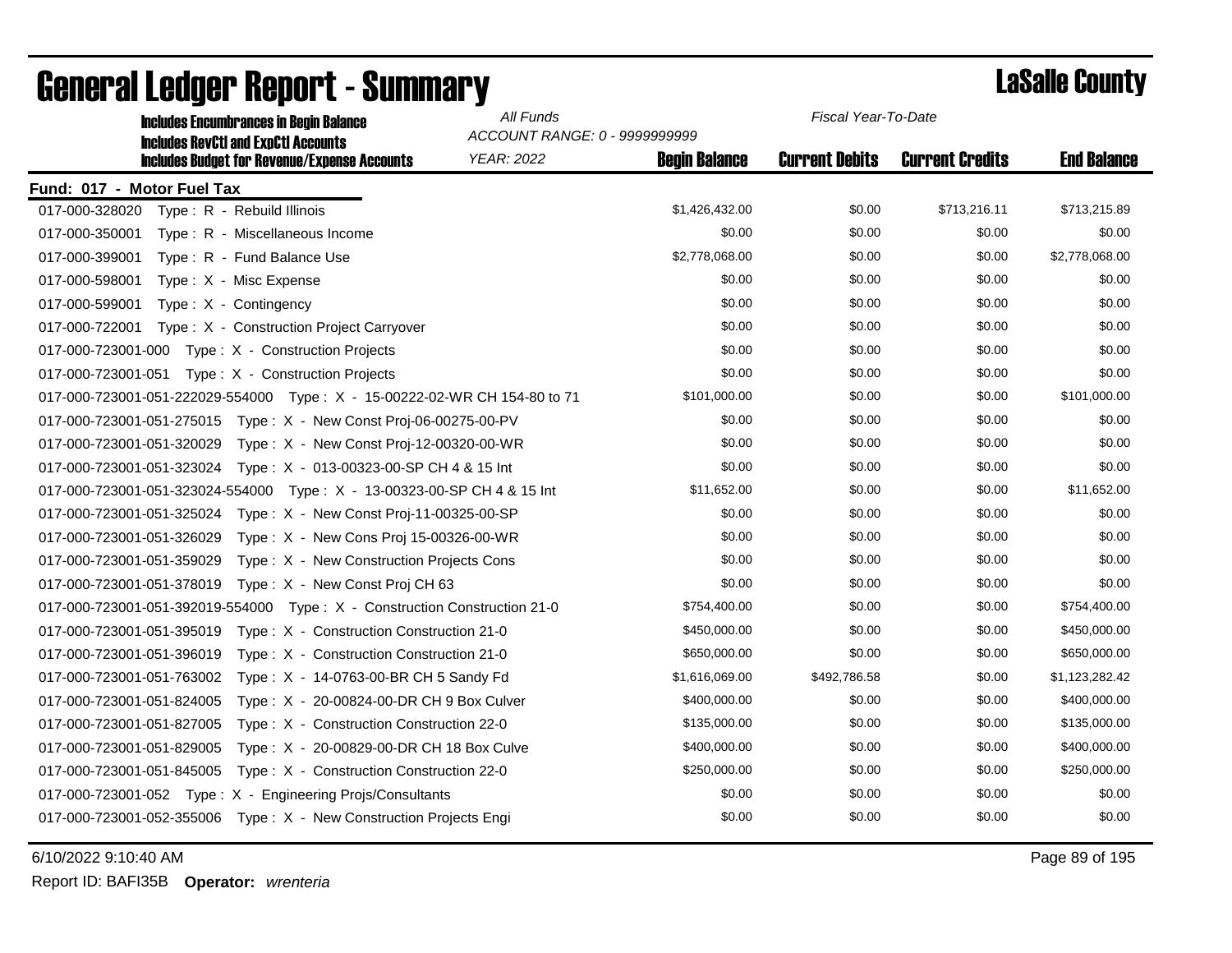| <b>Includes Encumbrances in Begin Balance</b>                                                     | All Funds                                   | Fiscal Year-To-Date  |                       |                        |                    |
|---------------------------------------------------------------------------------------------------|---------------------------------------------|----------------------|-----------------------|------------------------|--------------------|
| <b>Includes RevCtI and ExpCtI Accounts</b><br><b>Includes Budget for Revenue/Expense Accounts</b> | ACCOUNT RANGE: 0 - 9999999999<br>YEAR: 2022 | <b>Begin Balance</b> | <b>Current Debits</b> | <b>Current Credits</b> | <b>End Balance</b> |
| Fund: 017 - Motor Fuel Tax                                                                        |                                             |                      |                       |                        |                    |
| 017-000-723001-052-763002 Type: X - 15-00763-00-BR CH 5 Sandy Fd                                  |                                             | \$0.00               | \$0.00                | \$0.00                 | \$0.00             |
| 017-000-723001-058 Type: X - Maintenance Patrol #1                                                |                                             | \$0.00               | \$0.00                | \$0.00                 | \$0.00             |
| 017-000-723001-058-000009 Type: X - Pavement Striping                                             |                                             | \$0.00               | \$0.00                | \$0.00                 | \$0.00             |
| 017-000-723001-058-000009-554000 Type: X - Beads-State                                            |                                             | \$40,000.00          | \$36,472.00           | \$0.00                 | \$3,528.00         |
| 017-000-723001-058-000014 Type: X - 2019 Paint                                                    |                                             | \$0.00               | \$0.00                | \$0.00                 | \$0.00             |
| 017-000-723001-058-000014-554000 Type: X - Paint-State                                            |                                             | \$156,000.00         | \$0.00                | \$0.00                 | \$156,000.00       |
| 017-000-723001-058-000021-554000   Type: X - Shoulder work                                        |                                             | \$0.00               | \$0.00                | \$0.00                 | \$0.00             |
| 017-000-723001-058-000026    Type: X - New Constr Proj Rd Mrking Exp                              |                                             | \$0.00               | \$0.00                | \$0.00                 | \$0.00             |
| 017-000-723001-058-000109    Type: X - 2019 Seal Coat & A3                                        |                                             | \$0.00               | \$0.00                | \$0.00                 | \$0.00             |
| 017-000-723001-058-000109-554000 Type: X - Co Seal Coat-State                                     |                                             | \$175,000.00         | \$0.00                | \$0.00                 | \$175,000.00       |
| 017-000-723001-058-000509 Type: X - New Construction Projects Main                                |                                             | \$0.00               | \$0.00                | \$0.00                 | \$0.00             |
| 017-000-723001-058-000509-554000 Type: X - Skip Patch                                             |                                             | \$90,000.00          | \$0.00                | \$0.00                 | \$90,000.00        |
| 017-000-723001-058-000809 Type: X - Co Cape Seal                                                  |                                             | \$0.00               | \$0.00                | \$0.00                 | \$0.00             |
| 017-000-723001-058-000809-554000 Type: X - Cape Seal -State                                       |                                             | \$878,475.00         | \$0.00                | \$0.00                 | \$878,475.00       |
| 017-000-723001-058-001009 Type: X - 2019 Seal Coat & A3                                           |                                             | \$0.00               | \$0.00                | \$0.00                 | \$0.00             |
| 017-000-723001-058-003009-554000    Type: X - Aggregate Shoulders                                 |                                             | \$87,637.00          | \$0.00                | \$0.00                 | \$87,637.00        |
| 017-000-723001-058-008009    Type: X - 2019 Cape Seal                                             |                                             | \$0.00               | \$0.00                | \$0.00                 | \$0.00             |
| 017-000-724001 Type: X - Engineering New Project                                                  |                                             | \$0.00               | \$0.00                | \$0.00                 | \$0.00             |
| 017-000-740010 Type: X - Maintenece Patrol #1                                                     |                                             | \$0.00               | \$0.00                | \$0.00                 | \$0.00             |
| 017-000-860000 Type: X - NSF Chargeback                                                           |                                             | \$0.00               | \$0.00                | \$0.00                 | \$0.00             |
| 017-000-900000 Type: X - Payroll                                                                  |                                             | \$1,250,000.00       | \$658,180.28          | \$53,223.53            | \$645,043.25       |
| 017-000-900000-058-000009    Type: X - Payroll-MP #1                                              |                                             | \$0.00               | \$0.00                | \$0.00                 | \$0.00             |
| 017-000-900000-059-000004    Type: X - Payroll-Co Eng Salary                                      |                                             | \$138,900.00         | \$73,659.25           | \$5,168.60             | \$70,409.35        |
| 017-000-900100 Type: $X - Part$ Time No Benefits                                                  |                                             | \$0.00               | \$0.00                | \$0.00                 | \$0.00             |
| 017-000-900101 Type: X - Temp/Seasonal Help                                                       |                                             | \$0.00               | \$0.00                | \$0.00                 | \$0.00             |
| 017-000-910000 Type: X - Overtime                                                                 |                                             | \$200,000.00         | \$71,456.76           | \$450.75               | \$128,993.99       |
| 017-000-910000-058-000009    Type: X - Overtime-MP #1                                             |                                             | \$0.00               | \$0.00                | \$0.00                 | \$0.00             |

# General Ledger Report - Summary LaSalle County

6/10/2022 9:10:40 AM Page 90 of 195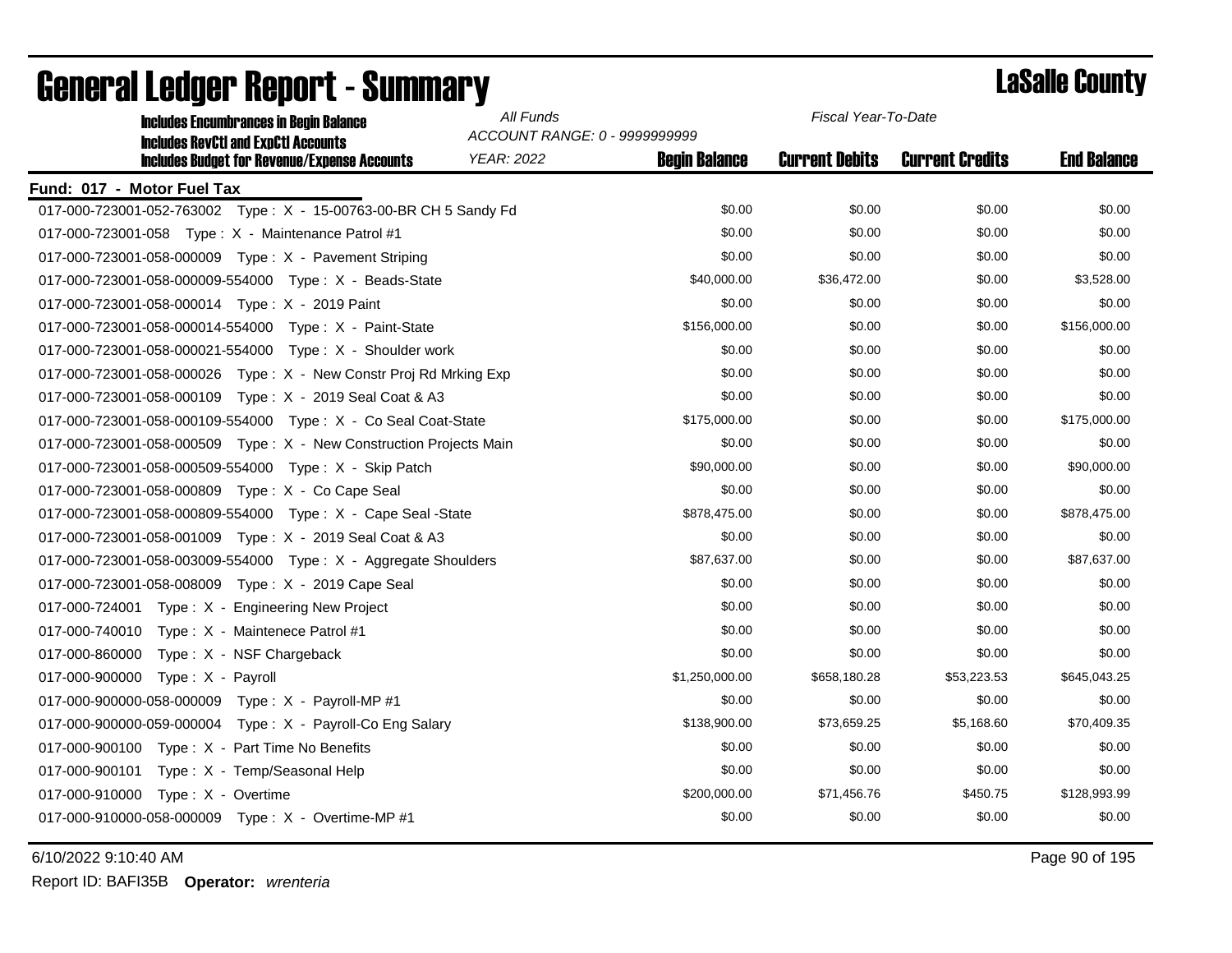| <b>General Ledger Report - Summary</b>                                                      |                             |                                            |         |                             |                       | <b>LaSalle County</b>            |                    |
|---------------------------------------------------------------------------------------------|-----------------------------|--------------------------------------------|---------|-----------------------------|-----------------------|----------------------------------|--------------------|
| <b>Includes Encumbrances in Begin Balance</b><br><b>Includes RevCtI and ExpCtI Accounts</b> |                             | All Funds<br>ACCOUNT RANGE: 0 - 9999999999 |         |                             | Fiscal Year-To-Date   |                                  |                    |
| <b>Includes Budget for Revenue/Expense Accounts</b>                                         |                             | <b>YEAR: 2022</b>                          |         | <b>Begin Balance</b>        | <b>Current Debits</b> | <b>Current Credits</b>           | <b>End Balance</b> |
| Fund: 017 - Motor Fuel Tax                                                                  |                             |                                            |         |                             |                       |                                  |                    |
| Type: X - Holiday OT<br>017-000-910001                                                      |                             |                                            |         | \$0.00                      | \$0.00                | \$0.00                           | \$0.00             |
|                                                                                             | <b>Fund: 017</b>            | - Motor Fuel Tax                           | Totals: | \$15,568,266.00             | \$5,889,946.89        | \$6,444,925.54                   | \$12,465,863.37    |
|                                                                                             | <b>Total Fund Revenues:</b> | \$1.828.690.64                             |         | <b>Total Fund Expenses:</b> | \$1.273.711.99        | <b>Net Revenue Over Expense:</b> | \$554.978.65       |

### 6/10/2022 9:10:40 AM Page 91 of 195 Report ID: BAFI35B **Operator:** *wrenteria*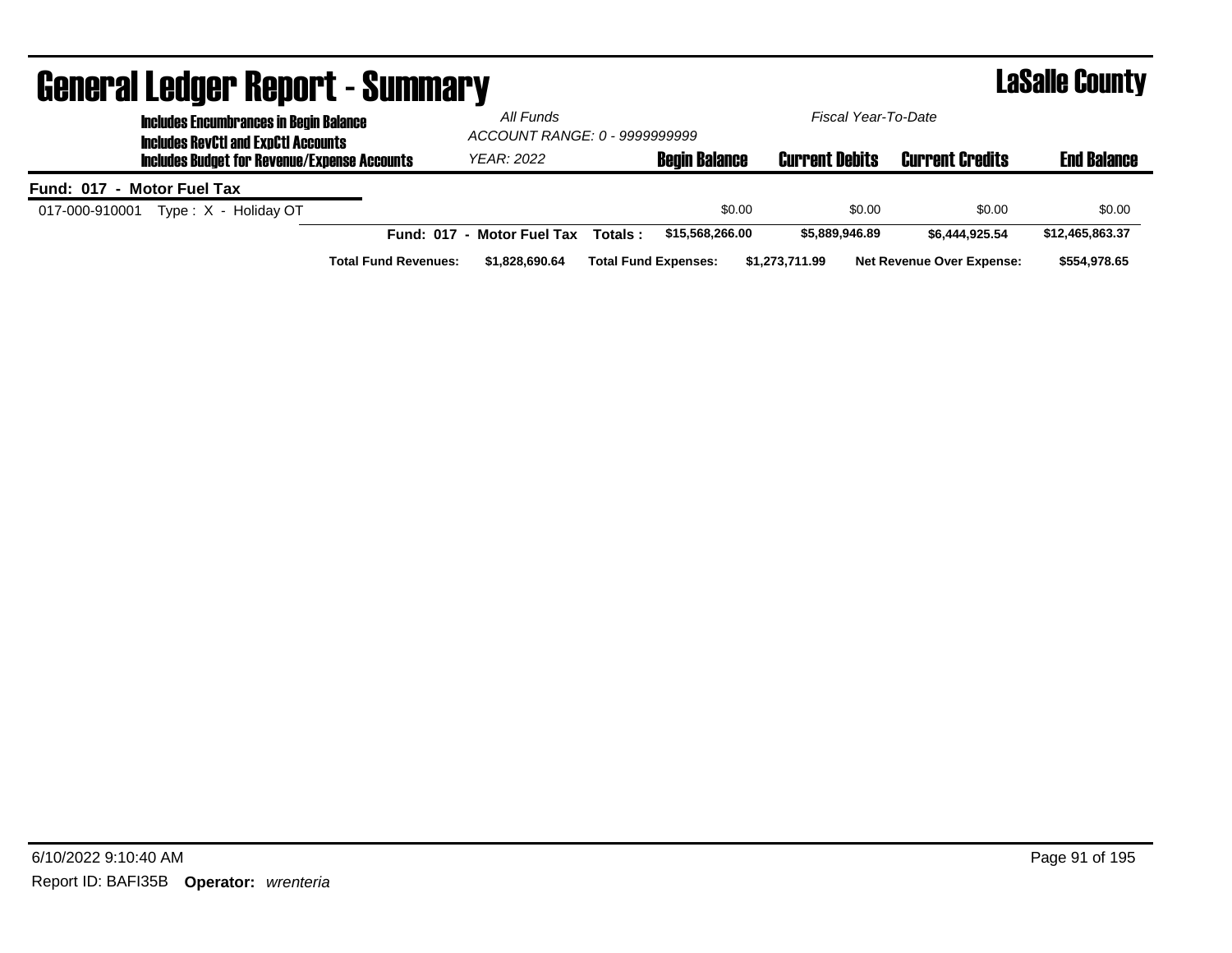| <b>Includes Encumbrances in Begin Balance</b><br><b>Includes RevCtI and ExpCtI Accounts</b> |                                                     | All Funds<br>Fiscal Year-To-Date<br>ACCOUNT RANGE: 0 - 9999999999 |                      |                       |                        |                    |
|---------------------------------------------------------------------------------------------|-----------------------------------------------------|-------------------------------------------------------------------|----------------------|-----------------------|------------------------|--------------------|
|                                                                                             | <b>Includes Budget for Revenue/Expense Accounts</b> | <b>YEAR: 2022</b>                                                 | <b>Begin Balance</b> | <b>Current Debits</b> | <b>Current Credits</b> | <b>End Balance</b> |
|                                                                                             | Fund: 020 - Veterans Assistance Commission          |                                                                   |                      |                       |                        |                    |
| 020-000-101001                                                                              | Type: A - Cash Account                              |                                                                   | \$308,634.93         | \$12,939.35           | \$214,193.83           | \$107,380.45       |
| 020-000-102001                                                                              | Type: A - Cash On Hand-Petty Cash                   |                                                                   | \$0.00               | \$0.00                | \$0.00                 | \$0.00             |
| 020-000-121001                                                                              | Type: A - Investments                               |                                                                   | \$0.00               | \$0.00                | \$0.00                 | \$0.00             |
| 020-000-122001                                                                              | Type: A - Accrued Interest-Investments              |                                                                   | \$773.48             | \$0.00                | \$0.00                 | \$773.48           |
| 020-000-131001                                                                              | Type: A - Property Taxes Receivable                 |                                                                   | \$280,617.92         | \$0.00                | \$0.00                 | \$280,617.92       |
| 020-000-132001                                                                              | Type: A - Allow For Loss-Prop Tax                   |                                                                   | \$0.00               | \$0.00                | \$0.00                 | \$0.00             |
| 020-000-145001                                                                              | Type: A - Other Accts Receivable                    |                                                                   | \$0.00               | \$0.00                | \$0.00                 | \$0.00             |
| 020-000-146001                                                                              | Type: A - Prepaid Expense                           |                                                                   | \$0.00               | \$0.00                | \$0.00                 | \$0.00             |
| 020-000-200001                                                                              | Type: L - Compensated Abscences                     |                                                                   | \$0.00               | \$0.00                | \$0.00                 | \$0.00             |
| 020-000-201001                                                                              | Type: L - Accounts Payable                          |                                                                   | (\$3,652.95)         | \$64,068.05           | \$60,589.70            | (\$174.60)         |
| 020-000-203001                                                                              | Type: L - Payroll Payable                           |                                                                   | (\$9,493.02)         | \$9,493.02            | \$0.00                 | \$0.00             |
| 020-000-203002                                                                              | Type: L - Benefits Payable                          |                                                                   | \$0.00               | \$23,127.23           | \$23,127.23            | \$0.00             |
| 020-000-203003                                                                              | Type: L - Deductions Payable                        |                                                                   | \$0.00               | \$0.00                | \$0.00                 | \$0.00             |
| 020-000-231001                                                                              | Type: L - Deferred Revenue                          |                                                                   | (\$278,800.00)       | \$0.00                | \$0.00                 | (\$278,800.00)     |
| 020-000-270001                                                                              | Type: L - Due To Other Funds                        |                                                                   | \$0.00               | \$0.00                | \$0.00                 | \$0.00             |
| 020-000-270004                                                                              | Type: L - Due To Imrf                               |                                                                   | \$0.00               | \$0.00                | \$0.00                 | \$0.00             |
| 020-000-270016                                                                              | Type: L - Due To Insurance Fund                     |                                                                   | \$0.00               | \$0.00                | \$0.00                 | \$0.00             |
| 020-000-293001                                                                              | Type: L - Revenue Control                           |                                                                   | \$0.00               | \$7,143.84            | \$9,733.48             | (\$2,589.64)       |
| 020-000-294001                                                                              | Type: L - Expense Control                           |                                                                   | \$0.00               | \$203,571.64          | \$12,698.89            | \$190,872.75       |
| 020-000-295001                                                                              | Type: L - Fund Balance                              |                                                                   | (\$298,080.36)       | \$0.00                | \$0.00                 | (\$298,080.36)     |
| 020-000-301001                                                                              | Type: R - Tax Levy                                  |                                                                   | \$366,664.00         | \$7,124.64            | \$7,124.64             | \$366,664.00       |
| 020-000-308001                                                                              | Type: R - Interest Income                           |                                                                   | \$2,250.00           | \$19.20               | \$525.84               | \$1,743.36         |
| 020-000-313038                                                                              | Type: R - Donations                                 |                                                                   | \$0.00               | \$0.00                | \$2,083.00             | (\$2,083.00)       |
| 020-000-314001                                                                              | Type: R - Donated Frm Vet Organizations             |                                                                   | \$0.00               | \$0.00                | \$0.00                 | \$0.00             |
| 020-000-350001                                                                              | Type: R - Miscellaneous Income                      |                                                                   | \$4,500.00           | \$0.00                | \$0.00                 | \$4,500.00         |
| 020-000-399001                                                                              | Type: R - Fund Balance Use                          |                                                                   | \$48,609.00          | \$0.00                | \$0.00                 | \$48,609.00        |
| 020-000-441001                                                                              | Type: X - Medical                                   |                                                                   | \$0.00               | \$0.00                | \$0.00                 | \$0.00             |

# General Ledger Report - Summary **Lassing County**

6/10/2022 9:10:40 AM Page 92 of 195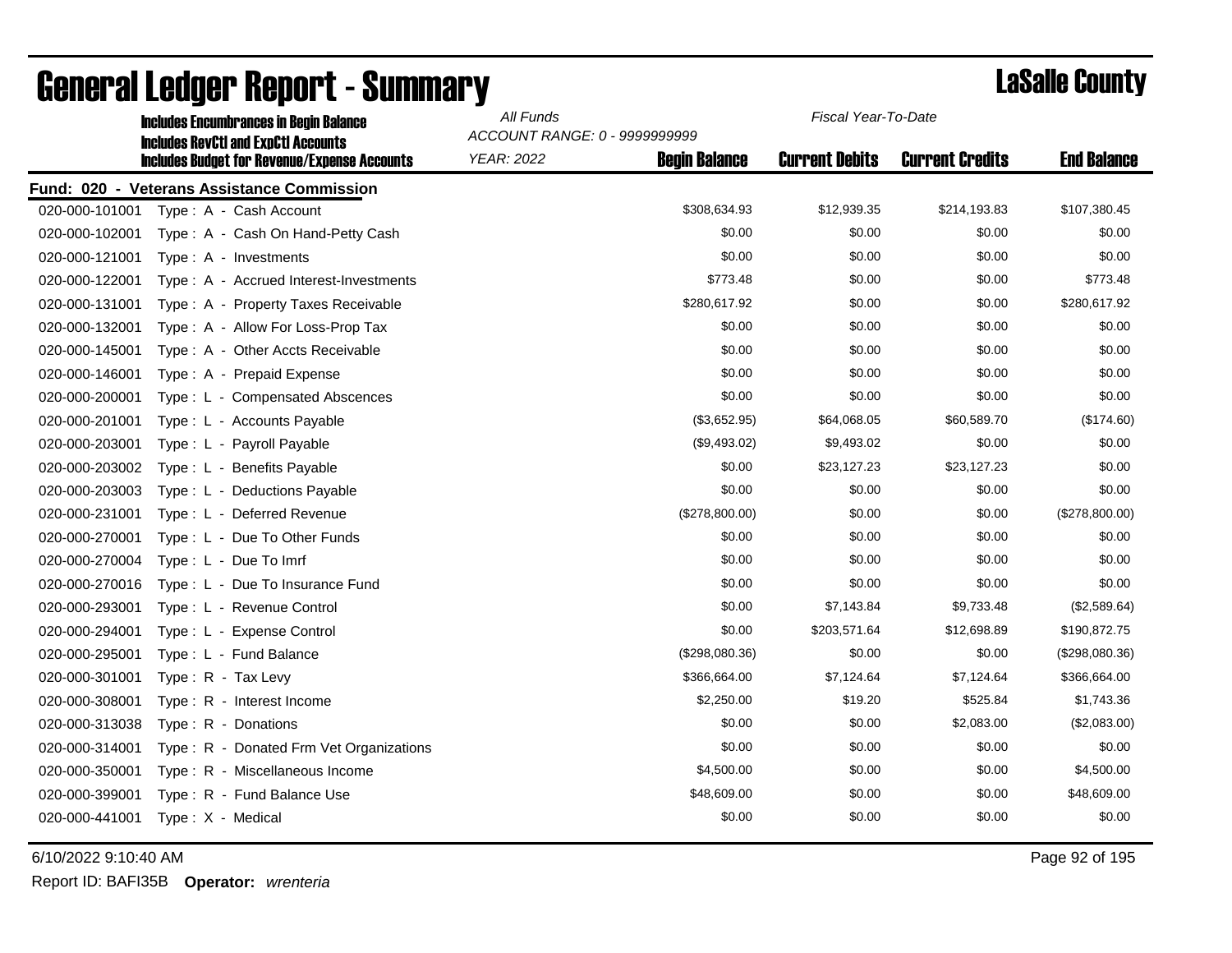| All Funds<br><b>Includes Encumbrances in Begin Balance</b> |                                           |                       | Fiscal Year-To-Date    |                    |  |
|------------------------------------------------------------|-------------------------------------------|-----------------------|------------------------|--------------------|--|
| <b>Includes RevCtI and ExpCtI Accounts</b>                 | ACCOUNT RANGE: 0 - 9999999999             |                       |                        |                    |  |
| <b>Includes Budget for Revenue/Expense Accounts</b>        | <b>YEAR: 2022</b><br><b>Begin Balance</b> | <b>Current Debits</b> | <b>Current Credits</b> | <b>End Balance</b> |  |
| <b>Fund: 020 - Veterans Assistance Commission</b>          |                                           |                       |                        |                    |  |
| 020-000-447001    Type: X - Exelon Settlement              | \$0.00                                    | \$0.00                | \$0.00                 | \$0.00             |  |
| 020-000-460003 Type: X - Contractual Labor                 | \$0.00                                    | \$0.00                | \$0.00                 | \$0.00             |  |
| 020-000-490000-180    Type: X - Transfer to 001 Gen Fd     | \$2,000.00                                | \$0.00                | \$0.00                 | \$2,000.00         |  |
| 020-000-490000-242 Type: X - Transfer to 098 Health Ins    | \$2,101.00                                | \$0.00                | \$0.00                 | \$2,101.00         |  |
| 020-000-502001 Type: X - Maintenance & Repair-Equipment    | \$0.00                                    | \$0.00                | \$0.00                 | \$0.00             |  |
| 020-000-502003 Type: X - Maintenance & Repair-Bldg         | \$0.00                                    | \$0.00                | \$0.00                 | \$0.00             |  |
| 020-000-502003-121 Type: X - Maintenance & Repair-Bldg VAC | \$0.00                                    | \$0.00                | \$0.00                 | \$0.00             |  |
| 020-000-503001 Type: X - Travel                            | \$12,000.00                               | \$4,442.00            | \$0.00                 | \$7,558.00         |  |
| 020-000-503001-130    Type: X - Mileage                    | \$0.00                                    | \$0.00                | \$0.00                 | \$0.00             |  |
| 020-000-503001-131 Type: X - Meals                         | \$0.00                                    | \$0.00                | \$0.00                 | \$0.00             |  |
| 020-000-503001-132<br>Type: X - Lodging                    | \$0.00                                    | \$0.00                | \$0.00                 | \$0.00             |  |
| 020-000-503001-133<br>Type: X - Airfare                    | \$0.00                                    | \$0.00                | \$0.00                 | \$0.00             |  |
| 020-000-503001-134 Type: X - Transportation                | \$0.00                                    | \$0.00                | \$0.00                 | \$0.00             |  |
| 020-000-510004 Type: X - Telephone                         | \$2,400.00                                | \$3,778.23            | \$0.00                 | (\$1,378.23)       |  |
| 020-000-510005<br>Type : $X -$ Internet                    | \$3,800.00                                | \$0.00                | \$0.00                 | \$3,800.00         |  |
| 020-000-510010<br>Type: X - Utilities - VAC                | \$3,600.00                                | \$1,633.88            | \$0.00                 | \$1,966.12         |  |
| 020-000-511001<br>Type: $X -$ Rent                         | \$57,600.00                               | \$25,200.00           | \$0.00                 | \$32,400.00        |  |
| 020-000-538001<br>Type: X - Emergency Relief               | \$20,000.00                               | \$6,446.87            | \$0.00                 | \$13,553.13        |  |
| 020-000-538002<br>Type: X - Donation Expense               | \$0.00                                    | \$250.00              | \$0.00                 | (\$250.00)         |  |
| 020-000-540001<br>Type: X - Postage                        | \$300.00                                  | \$0.00                | \$0.00                 | \$300.00           |  |
| 020-000-541001<br>Type: X - Education                      | \$2,400.00                                | \$2,356.65            | \$0.00                 | \$43.35            |  |
| 020-000-541004<br>Type: X - Dues & Subscriptions           | \$1,300.00                                | \$115.00              | \$0.00                 | \$1,185.00         |  |
| 020-000-541005<br>Type: X - Library                        | \$0.00                                    | \$0.00                | \$0.00                 | \$0.00             |  |
| 020-000-541006<br>Type: $X -$ Printing                     | \$1,000.00                                | \$0.00                | \$0.00                 | \$1,000.00         |  |
| 020-000-541007<br>Type: X - Marketing                      | \$3,000.00                                | \$1,638.41            | \$0.00                 | \$1,361.59         |  |
| Type: X - Record Retention Expense<br>020-000-541017       | \$0.00                                    | \$0.00                | \$0.00                 | \$0.00             |  |
| 020-000-581003<br>Type: X - Expo Event Expense             | \$4,500.00                                | \$138.99              | \$0.00                 | \$4,361.01         |  |
|                                                            |                                           |                       |                        |                    |  |

6/10/2022 9:10:40 AM Page 93 of 195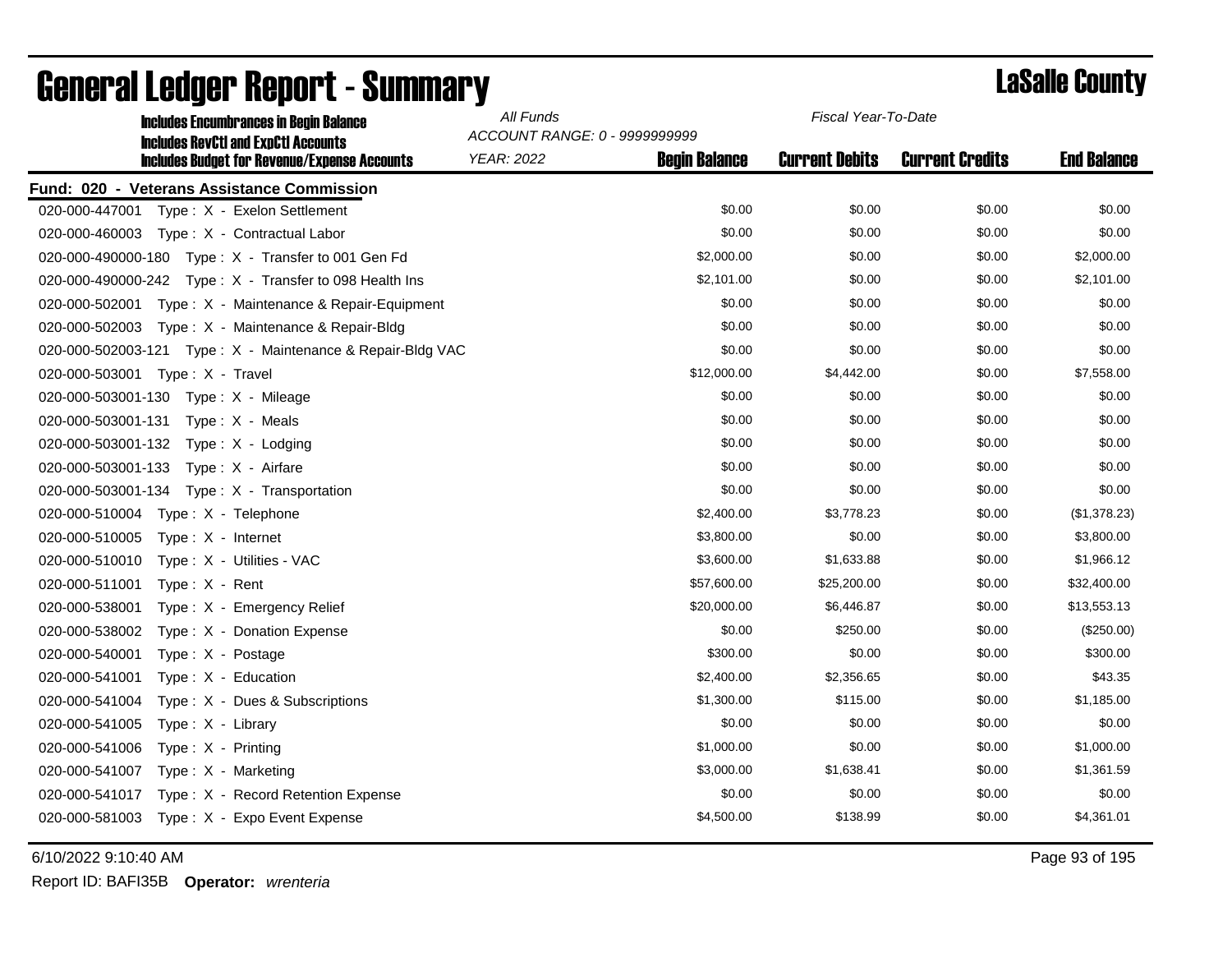|                | <b>Includes Encumbrances in Begin Balance</b>                                                     | All Funds         | Fiscal Year-To-Date<br>ACCOUNT RANGE: 0 - 9999999999 |                       |                                  |                    |
|----------------|---------------------------------------------------------------------------------------------------|-------------------|------------------------------------------------------|-----------------------|----------------------------------|--------------------|
|                | <b>Includes RevCtI and ExpCtI Accounts</b><br><b>Includes Budget for Revenue/Expense Accounts</b> | <b>YEAR: 2022</b> | <b>Begin Balance</b>                                 | <b>Current Debits</b> | <b>Current Credits</b>           | <b>End Balance</b> |
|                | <b>Fund: 020 - Veterans Assistance Commission</b>                                                 |                   |                                                      |                       |                                  |                    |
| 020-000-596001 | Type: $X - Programs$                                                                              |                   | \$3,500.00                                           | \$304.00              | \$0.00                           | \$3,196.00         |
| 020-000-598001 | Type: X - Misc Expense                                                                            |                   | \$0.00                                               | \$0.00                | \$0.00                           | \$0.00             |
| 020-000-599001 | $Type: X - Contingency$                                                                           |                   | \$0.00                                               | \$0.00                | \$0.00                           | \$0.00             |
| 020-000-601001 | Type: X - Office Supplies & Expense                                                               |                   | \$3,000.00                                           | \$7,244.79            | \$2,351.87                       | (\$1,892.92)       |
| 020-000-701001 | Type: X - Office Equipment Expense                                                                |                   | \$1,000.00                                           | \$5,580.98            | \$0.00                           | (\$4,580.98)       |
| 020-000-704001 | Type: X - Software Purchase/licenses                                                              |                   | \$4,000.00                                           | \$605.90              | \$0.00                           | \$3,394.10         |
| 020-000-801001 | Type: X - Employee Dishonesty Bond                                                                |                   | \$200.00                                             | \$0.00                | \$0.00                           | \$200.00           |
| 020-000-807001 | Type: X - Liability Insurance                                                                     |                   | \$3,000.00                                           | \$0.00                | \$0.00                           | \$3,000.00         |
| 020-000-810001 | Type: X - Health & Life Insurance                                                                 |                   | \$41,000.00                                          | \$20,934.14           | \$0.00                           | \$20,065.86        |
| 020-000-810002 | Type: X - Health & Life Ins-Retirees                                                              |                   | \$37,000.00                                          | \$8,163.88            | \$0.00                           | \$28,836.12        |
| 020-000-810005 | Type: X - Umbrella Insurance                                                                      |                   | \$325.00                                             | \$0.00                | \$0.00                           | \$325.00           |
| 020-000-811001 | Type: X - Workers Compensation                                                                    |                   | \$850.00                                             | \$854.00              | \$854.00                         | \$850.00           |
| 020-000-860000 | $Type: X - NSF Chargeback$                                                                        |                   | \$0.00                                               | \$0.00                | \$0.00                           | \$0.00             |
| 020-000-900000 | Type: $X -$ Payroll                                                                               |                   | \$134,790.00                                         | \$72,316.80           | \$6,009.36                       | \$68,482.56        |
|                | 020-000-900000-999 Type: X - Payroll Elected off/dept head                                        |                   | \$77,357.00                                          | \$41,567.12           | \$3,483.66                       | \$39,273.54        |
| 020-000-900100 | Type: X - Part Time No Benefits                                                                   |                   | \$0.00                                               | \$0.00                | \$0.00                           | \$0.00             |
| 020-000-900101 | Type: X - Temp/Seasonal Help                                                                      |                   | \$0.00                                               | \$0.00                | \$0.00                           | \$0.00             |
| 020-000-910000 | Type: X - Overtime                                                                                |                   | \$0.00                                               | \$0.00                | \$0.00                           | \$0.00             |
| 020-000-910001 | Type: X - Holiday OT                                                                              |                   | \$0.00                                               | \$0.00                | \$0.00                           | \$0.00             |
|                | Fund: 020 - Veterans Assistance Commission                                                        |                   | \$844,046.00<br>Totals:                              | \$531,058.61          | \$342,775.50                     | \$650,583.61       |
|                | <b>Total Fund Revenues:</b>                                                                       | \$2,589.64        | <b>Total Fund Expenses:</b>                          | \$190,872.75          | <b>Net Revenue Over Expense:</b> | (\$188,283.11)     |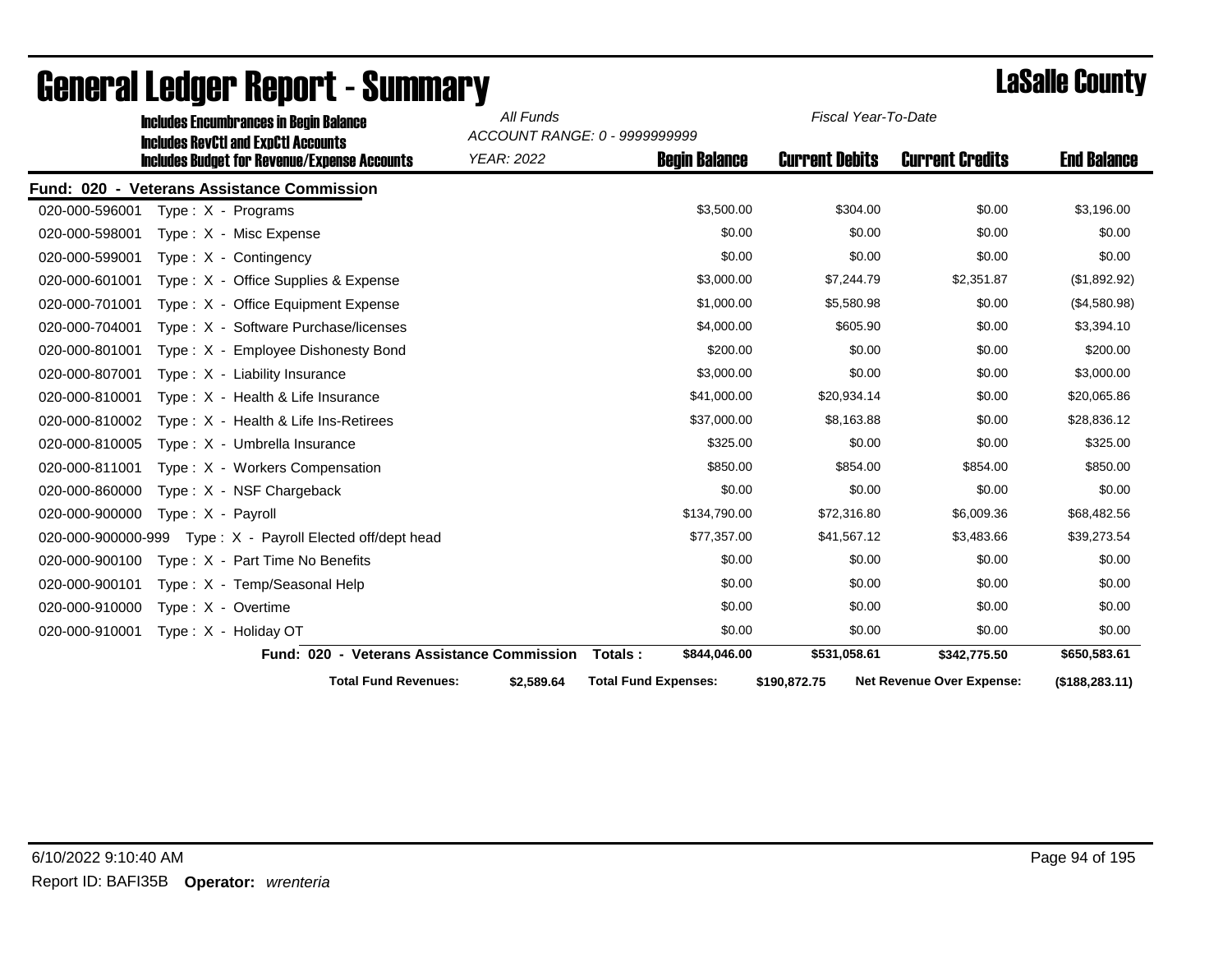| <b>Includes Encumbrances in Begin Balance</b>                                                     | All Funds         | Fiscal Year-To-Date<br>ACCOUNT RANGE: 0 - 9999999999 |                       |                        |                    |  |
|---------------------------------------------------------------------------------------------------|-------------------|------------------------------------------------------|-----------------------|------------------------|--------------------|--|
| <b>Includes RevCtI and ExpCtI Accounts</b><br><b>Includes Budget for Revenue/Expense Accounts</b> | <b>YEAR: 2022</b> | <b>Begin Balance</b>                                 | <b>Current Debits</b> | <b>Current Credits</b> | <b>End Balance</b> |  |
| Fund: 021 - Court Automation Fund                                                                 |                   |                                                      |                       |                        |                    |  |
| 021-000-101001<br>Type: A - Cash Account                                                          |                   | \$355,069.71                                         | \$83,616.53           | \$124,080.35           | \$314,605.89       |  |
| 021-000-102001<br>Type: A - Cash On Hand-Petty Cash                                               |                   | \$0.00                                               | \$0.00                | \$0.00                 | \$0.00             |  |
| 021-000-121001<br>Type: A - Investments                                                           |                   | \$0.00                                               | \$0.00                | \$0.00                 | \$0.00             |  |
| 021-000-122001<br>Type: A - Accrued Interest-Investments                                          |                   | \$1,090.80                                           | \$0.00                | \$0.00                 | \$1,090.80         |  |
| 021-000-145001<br>Type: A - Other Accts Receivable                                                |                   | \$0.00                                               | \$0.00                | \$0.00                 | \$0.00             |  |
| 021-000-145014<br>Type: A - A/R Circuit Clerk                                                     |                   | \$0.00                                               | \$0.00                | \$0.00                 | \$0.00             |  |
| 021-000-146001<br>Type: A - Prepaid Expense                                                       |                   | \$0.00                                               | \$0.00                | \$0.00                 | \$0.00             |  |
| 021-000-200001<br>Type: L - Compensated Abscences                                                 |                   | \$0.00                                               | \$0.00                | \$0.00                 | \$0.00             |  |
| 021-000-201001<br>Type: L - Accounts Payable                                                      |                   | (\$28,348.88)                                        | \$75,325.49           | \$74,331.49            | (\$27,354.88)      |  |
| 021-000-203001<br>Type: L - Payroll Payable                                                       |                   | (\$2,957.52)                                         | \$2,957.52            | \$0.00                 | \$0.00             |  |
| 021-000-203002<br>Type: L - Benefits Payable                                                      |                   | \$0.00                                               | \$14,829.01           | \$14,829.01            | \$0.00             |  |
| 021-000-203003<br>Type: L - Deductions Payable                                                    |                   | \$0.00                                               | \$0.00                | \$0.00                 | \$0.00             |  |
| 021-000-231001<br>Type: L - Deferred Revenue                                                      |                   | \$0.00                                               | \$0.00                | \$0.00                 | \$0.00             |  |
| 021-000-293001<br>Type: L - Revenue Control                                                       |                   | \$0.00                                               | \$1.08                | \$83,616.53            | (\$83,615.45)      |  |
| 021-000-294001<br>Type: L - Expense Control                                                       |                   | \$0.00                                               | \$123,085.27          | \$2,957.52             | \$120,127.75       |  |
| 021-000-295001<br>Type: L - Fund Balance                                                          |                   | (\$324, 854.11)                                      | \$0.00                | \$0.00                 | (\$324,854.11)     |  |
| 021-000-308001<br>Type: R - Interest Income                                                       |                   | \$4,400.00                                           | \$1.08                | \$757.83               | \$3,643.25         |  |
| 021-000-321006<br>Type: R - Circuit Clerk Automation Fee                                          |                   | \$225,000.00                                         | \$0.00                | \$82,858.70            | \$142,141.30       |  |
| 021-000-328021<br>Type: R - Future Project Reserves                                               |                   | \$18,500.00                                          | \$0.00                | \$0.00                 | \$18,500.00        |  |
| 021-000-350001<br>Type: R - Miscellaneous Income                                                  |                   | \$0.00                                               | \$0.00                | \$0.00                 | \$0.00             |  |
| Type: R - Fund Balance Use<br>021-000-399001                                                      |                   | \$113,007.00                                         | \$0.00                | \$0.00                 | \$113,007.00       |  |
| 021-000-404001<br>Type: X - Professional Services                                                 |                   | \$5,000.00                                           | \$790.67              | \$0.00                 | \$4,209.33         |  |
| 021-000-490000-242<br>Type: X - Transfer to 098 Health Ins                                        |                   | \$807.00                                             | \$0.00                | \$0.00                 | \$807.00           |  |
| 021-000-490000-245<br>Type: X - Transfer to Assigned Reserve                                      |                   | \$18,500.00                                          | \$0.00                | \$0.00                 | \$18,500.00        |  |
| 021-000-502001<br>Type: X - Maintenance & Repair-Equipment                                        |                   | \$12,900.00                                          | \$11,697.98           | \$0.00                 | \$1,202.02         |  |
| 021-000-502006<br>Type: X - Maintenance-Software                                                  |                   | \$128,300.00                                         | \$61,842.84           | \$0.00                 | \$66,457.16        |  |
| 021-000-503001<br>Type: X - Travel                                                                |                   | \$1,000.00                                           | \$0.00                | \$0.00                 | \$1,000.00         |  |

6/10/2022 9:10:40 AM Page 95 of 195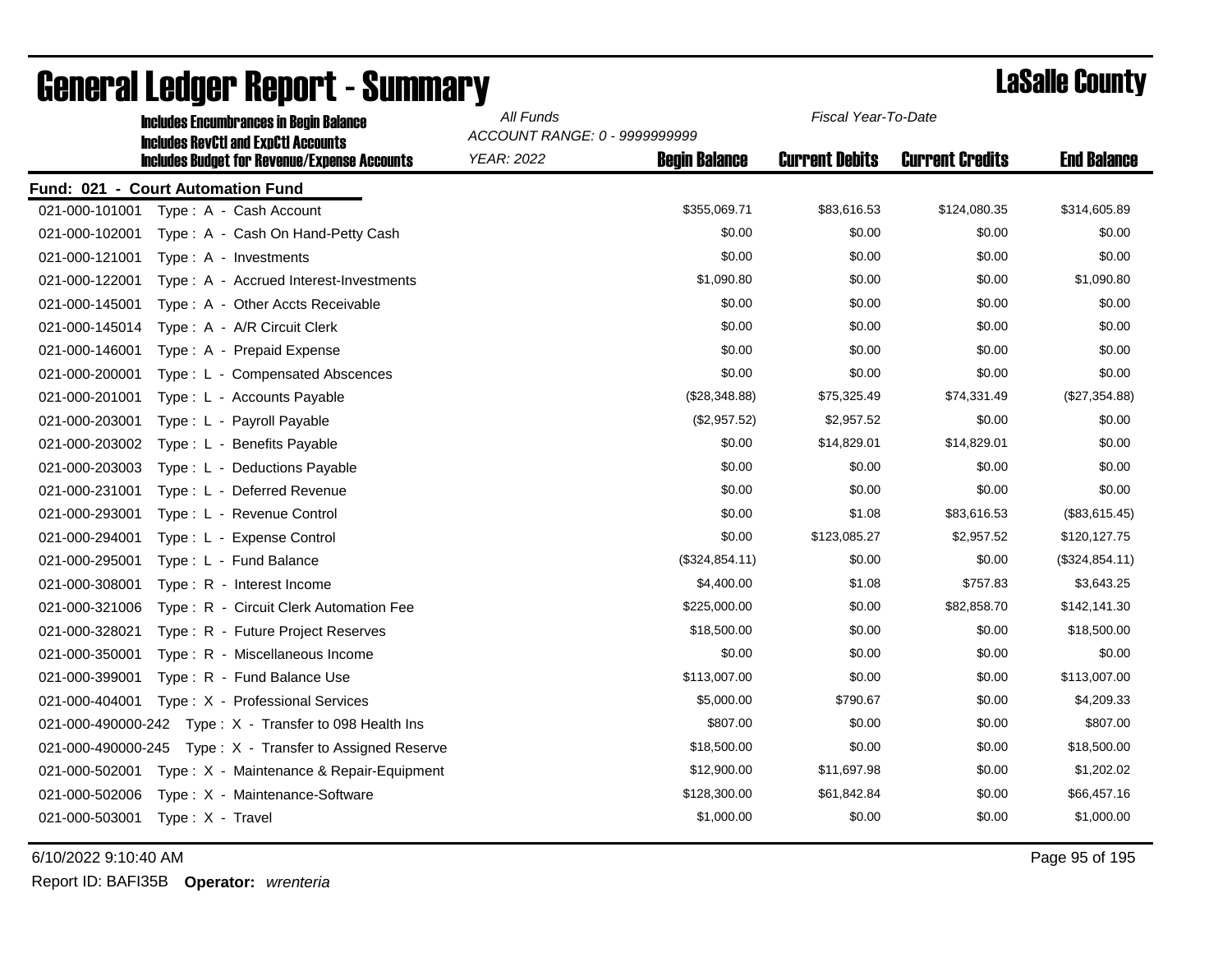| <b>Includes Encumbrances in Begin Balance</b>                                                     | All Funds                         | Fiscal Year-To-Date<br>ACCOUNT RANGE: 0 - 9999999999 |                       |                                  |                    |
|---------------------------------------------------------------------------------------------------|-----------------------------------|------------------------------------------------------|-----------------------|----------------------------------|--------------------|
| <b>Includes RevCtI and ExpCtI Accounts</b><br><b>Includes Budget for Revenue/Expense Accounts</b> | <b>YEAR: 2022</b>                 | <b>Begin Balance</b>                                 | <b>Current Debits</b> | <b>Current Credits</b>           | <b>End Balance</b> |
| Fund: 021 - Court Automation Fund                                                                 |                                   |                                                      |                       |                                  |                    |
| 021-000-503001-130 Type: X - Mileage                                                              |                                   | \$0.00                                               | \$0.00                | \$0.00                           | \$0.00             |
| 021-000-503001-131<br>Type: X - Meals                                                             |                                   | \$0.00                                               | \$0.00                | \$0.00                           | \$0.00             |
| 021-000-503001-132<br>Type: X - Lodging                                                           |                                   | \$0.00                                               | \$0.00                | \$0.00                           | \$0.00             |
| 021-000-503001-133<br>Type: X - Airfare                                                           |                                   | \$0.00                                               | \$0.00                | \$0.00                           | \$0.00             |
|                                                                                                   |                                   | \$0.00                                               | \$0.00                | \$0.00                           | \$0.00             |
| 021-000-510005<br>$Type: X - Internet$                                                            |                                   | \$400.00                                             | \$0.00                | \$0.00                           | \$400.00           |
| 021-000-541001<br>Type : $X -$ Education                                                          |                                   | \$500.00                                             | \$0.00                | \$0.00                           | \$500.00           |
| 021-000-541008<br>Type: X - Administrative Expense                                                |                                   | \$0.00                                               | \$0.00                | \$0.00                           | \$0.00             |
| 021-000-597001<br>Type: X - Set Up Expense                                                        |                                   | \$5,000.00                                           | \$0.00                | \$0.00                           | \$5,000.00         |
| 021-000-598001<br>Type: X - Misc Expense                                                          |                                   | \$2,500.00                                           | \$0.00                | \$0.00                           | \$2,500.00         |
| 021-000-601001<br>Type: X - Office Supplies & Expense                                             |                                   | \$6,000.00                                           | \$0.00                | \$0.00                           | \$6,000.00         |
| 021-000-701001<br>Type: X - Office Equipment Expense                                              |                                   | \$19,000.00                                          | \$0.00                | \$0.00                           | \$19,000.00        |
| 021-000-704001<br>Type: X - Software Purchase/licenses                                            |                                   | \$65,000.00                                          | \$0.00                | \$0.00                           | \$65,000.00        |
| 021-000-810001<br>Type: X - Health & Life Insurance                                               |                                   | \$28,000.00                                          | \$13,594.92           | \$0.00                           | \$14,405.08        |
| 021-000-836028<br>Type : $X -$ Transfer to Const & Improv                                         |                                   | \$0.00                                               | \$0.00                | \$0.00                           | \$0.00             |
| 021-000-860000<br>Type: X - NSF Chargeback                                                        |                                   | \$0.00                                               | \$0.00                | \$0.00                           | \$0.00             |
| Type: X - Payroll<br>021-000-900000                                                               |                                   | \$68,000.00                                          | \$35,158.86           | \$2,957.52                       | \$35,798.66        |
| 021-000-900100<br>Type: X - Part Time No Benefits                                                 |                                   | \$0.00                                               | \$0.00                | \$0.00                           | \$0.00             |
| 021-000-900101<br>Type: X - Temp/Seasonal Help                                                    |                                   | \$0.00                                               | \$0.00                | \$0.00                           | \$0.00             |
| 021-000-910000<br>Type: X - Overtime                                                              |                                   | \$0.00                                               | \$0.00                | \$0.00                           | \$0.00             |
| 021-000-910001<br>Type: X - Holiday OT                                                            |                                   | \$0.00                                               | \$0.00                | \$0.00                           | \$0.00             |
|                                                                                                   | Fund: 021 - Court Automation Fund | Totals:<br>\$721,814.00                              | \$422,901.25          | \$386,388.95                     | \$518,070.80       |
| <b>Total Fund Revenues:</b>                                                                       | \$83,615.45                       | <b>Total Fund Expenses:</b>                          | \$120,127.75          | <b>Net Revenue Over Expense:</b> | (\$36,512.30)      |

# **General Ledger Report - Summary Lassalle County**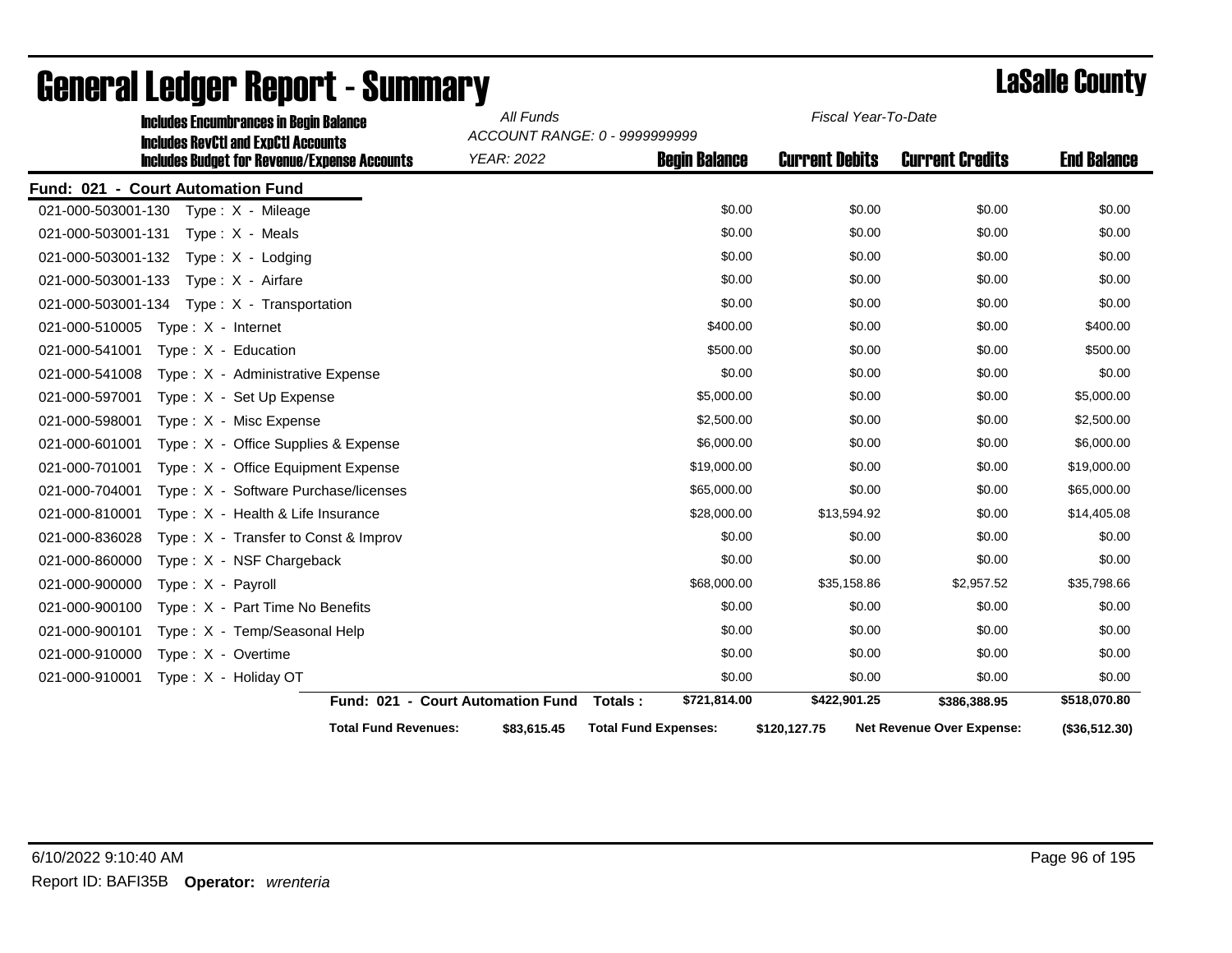|                | <b>Includes Encumbrances in Begin Balance</b>                                                     | All Funds<br>Fiscal Year-To-Date<br>ACCOUNT RANGE: 0 - 9999999999 |                      |                       |                        |                    |  |
|----------------|---------------------------------------------------------------------------------------------------|-------------------------------------------------------------------|----------------------|-----------------------|------------------------|--------------------|--|
|                | <b>Includes RevCtI and ExpCtI Accounts</b><br><b>Includes Budget for Revenue/Expense Accounts</b> | <b>YEAR: 2022</b>                                                 | <b>Begin Balance</b> | <b>Current Debits</b> | <b>Current Credits</b> | <b>End Balance</b> |  |
|                | Fund: 022 - Recorder Equipment Fund                                                               |                                                                   |                      |                       |                        |                    |  |
| 022-000-101001 | Type: A - Cash Account                                                                            |                                                                   | \$531,667.06         | \$205,899.70          | \$149,978.12           | \$587,588.64       |  |
| 022-000-102001 | Type: A - Cash On Hand-Petty Cash                                                                 |                                                                   | \$0.00               | \$0.00                | \$0.00                 | \$0.00             |  |
| 022-000-121001 | Type: A - Investments                                                                             |                                                                   | \$0.00               | \$0.00                | \$0.00                 | \$0.00             |  |
| 022-000-122001 | Type: A - Accrued Interest-Investments                                                            |                                                                   | \$1,259.38           | \$0.00                | \$0.00                 | \$1,259.38         |  |
| 022-000-145001 | Type: A - Other Accts Receivable                                                                  |                                                                   | \$0.00               | \$0.00                | \$0.00                 | \$0.00             |  |
| 022-000-200001 | Type: L - Compensated Abscences                                                                   |                                                                   | \$0.00               | \$0.00                | \$0.00                 | \$0.00             |  |
| 022-000-201001 | Type: L - Accounts Payable                                                                        |                                                                   | (\$19,767.20)        | \$141,951.00          | \$123,454.90           | (\$1,271.10)       |  |
| 022-000-203001 | Type: L - Payroll Payable                                                                         |                                                                   | (\$489.62)           | \$489.62              | \$0.00                 | \$0.00             |  |
| 022-000-203002 | Type: L - Benefits Payable                                                                        |                                                                   | \$0.00               | \$34.66               | \$34.66                | \$0.00             |  |
| 022-000-203003 | Type : L - Deductions Payable                                                                     |                                                                   | \$0.00               | \$0.00                | \$0.00                 | \$0.00             |  |
| 022-000-231001 | Type: L - Deferred Revenue                                                                        |                                                                   | \$0.00               | \$0.00                | \$0.00                 | \$0.00             |  |
| 022-000-270001 | Type: L - Due To Other Funds                                                                      |                                                                   | \$0.00               | \$0.00                | \$0.00                 | \$0.00             |  |
| 022-000-270004 | Type: L - Due To Imrf                                                                             |                                                                   | \$0.00               | \$0.00                | \$0.00                 | \$0.00             |  |
| 022-000-270016 | Type: L - Due To Insurance Fund                                                                   |                                                                   | \$0.00               | \$0.00                | \$0.00                 | \$0.00             |  |
| 022-000-270035 | Type: L - Due To Gis Fund                                                                         |                                                                   | \$0.00               | \$0.00                | \$0.00                 | \$0.00             |  |
| 022-000-279999 | Type: L - Accrued Accounts Payable                                                                |                                                                   | \$0.00               | \$0.00                | \$0.00                 | \$0.00             |  |
| 022-000-293001 | Type: L - Revenue Control                                                                         |                                                                   | \$0.00               | \$1,426.43            | \$205,899.70           | (\$204,473.27)     |  |
| 022-000-294001 | Type: L - Expense Control                                                                         |                                                                   | \$0.00               | \$130,055.59          | \$489.62               | \$129,565.97       |  |
| 022-000-295001 | Type: L - Fund Balance                                                                            |                                                                   | (\$512,669.62)       | \$0.00                | \$0.00                 | (\$512,669.62)     |  |
| 022-000-308001 | Type: R - Interest Income                                                                         |                                                                   | \$4,000.00           | \$1.55                | \$1,164.67             | \$2,836.88         |  |
| 022-000-322003 | Type: R - Recorder's Equipment Fee                                                                |                                                                   | \$63,000.00          | \$162.00              | \$27,691.00            | \$35,471.00        |  |
| 022-000-322004 | Type: R - Rent Housing Supp Fees-Cty                                                              |                                                                   | \$12,000.00          | \$25.50               | \$4,156.50             | \$7,869.00         |  |
| 022-000-322005 | Type: R - Gis Recording Fees                                                                      |                                                                   | \$21,000.00          | \$54.00               | \$9,194.00             | \$11,860.00        |  |
| 022-000-322006 | Type: R - Public Search Income                                                                    |                                                                   | \$91,000.00          | \$647.88              | \$64,629.28            | \$27,018.60        |  |
| 022-000-322008 | Type: R - Copy Revenue                                                                            |                                                                   | \$27,000.00          | \$76.50               | \$24,047.25            | \$3,029.25         |  |
| 022-000-322009 | Type: R - Rental Housing Supp Fees-State                                                          |                                                                   | \$171,000.00         | \$459.00              | \$74,817.00            | \$96,642.00        |  |
| 022-000-350001 | Type: R - Miscellaneous Income                                                                    |                                                                   | \$500.00             | \$0.00                | \$200.00               | \$300.00           |  |
|                |                                                                                                   |                                                                   |                      |                       |                        |                    |  |

6/10/2022 9:10:40 AM Page 97 of 195

Report ID: BAFI35B **Operator:** *wrenteria*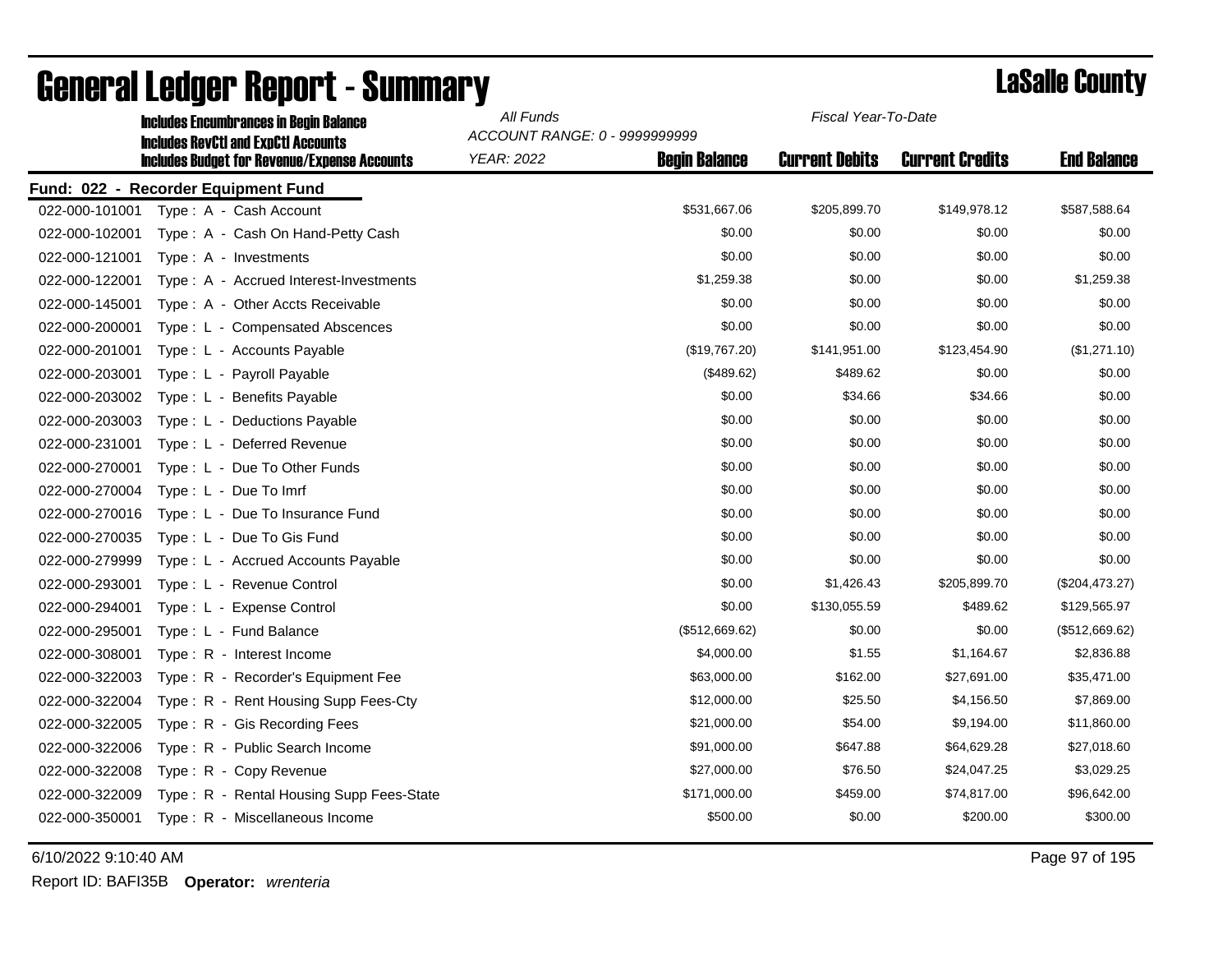| <b>Includes Encumbrances in Begin Balance</b>                                                     | All Funds                                                           | Fiscal Year-To-Date   |                        |                    |
|---------------------------------------------------------------------------------------------------|---------------------------------------------------------------------|-----------------------|------------------------|--------------------|
| <b>Includes RevCtI and ExpCtI Accounts</b><br><b>Includes Budget for Revenue/Expense Accounts</b> | ACCOUNT RANGE: 0 - 9999999999<br>YEAR: 2022<br><b>Begin Balance</b> | <b>Current Debits</b> | <b>Current Credits</b> | <b>End Balance</b> |
| Fund: 022 - Recorder Equipment Fund                                                               |                                                                     |                       |                        |                    |
| 022-000-350002 Type: R - NSF Payback                                                              | \$0.00                                                              | \$0.00                | \$0.00                 | \$0.00             |
| 022-000-399001<br>Type: R - Fund Balance Use                                                      | \$0.00                                                              | \$0.00                | \$0.00                 | \$0.00             |
| 022-000-404001<br>Type: X - Professional Services                                                 | \$5,000.00                                                          | \$5,000.00            | \$0.00                 | \$0.00             |
| 022-000-490000-204    Type: X - Transfer to 028 Cap Improv                                        | \$0.00                                                              | \$0.00                | \$0.00                 | \$0.00             |
| 022-000-502001 Type: X - Maintenance & Repair-Equipment                                           | \$102,000.00                                                        | \$42,929.49           | \$0.00                 | \$59,070.51        |
| Type: X - Travel<br>022-000-503001                                                                | \$7,100.00                                                          | \$0.00                | \$0.00                 | \$7,100.00         |
| 022-000-503001-130    Type: X - Mileage                                                           | \$0.00                                                              | \$317.78              | \$0.00                 | (\$317.78)         |
| 022-000-503001-131<br>Type: X - Meals                                                             | \$0.00                                                              | \$0.00                | \$0.00                 | \$0.00             |
| 022-000-503001-132<br>Type: X - Lodging                                                           | \$0.00                                                              | \$215.04              | \$0.00                 | (\$215.04)         |
| 022-000-503001-133<br>Type: X - Airfare                                                           | \$0.00                                                              | \$0.00                | \$0.00                 | \$0.00             |
| 022-000-503001-134<br>Type: X - Transportation                                                    | \$0.00                                                              | \$0.00                | \$0.00                 | \$0.00             |
| 022-000-511003 Type: $X -$ Rent-equipment                                                         | \$4,000.00                                                          | \$929.80              | \$0.00                 | \$3,070.20         |
| 022-000-511004<br>Type: X - Offsite Storage                                                       | \$0.00                                                              | \$0.00                | \$0.00                 | \$0.00             |
| 022-000-541001<br>Type: $X -$ Education                                                           | \$1,400.00                                                          | \$275.00              | \$0.00                 | \$1,125.00         |
| 022-000-541004<br>Type: X - Dues & Subscriptions                                                  | \$1,300.00                                                          | \$990.00              | \$0.00                 | \$310.00           |
| 022-000-541017<br>Type: X - Record Retention Expense                                              | \$8,000.00                                                          | \$0.00                | \$0.00                 | \$8,000.00         |
| 022-000-550001<br>Type: X - State Share Rental Housing                                            | \$171,000.00                                                        | \$71,649.00           | \$0.00                 | \$99,351.00        |
| 022-000-598001<br>Type: X - Misc Expense                                                          | \$100.00                                                            | \$0.00                | \$0.00                 | \$100.00           |
| 022-000-600001<br>Type: X - Supplies                                                              | \$20,000.00                                                         | \$1,148.79            | \$0.00                 | \$18,851.21        |
| 022-000-601018<br>Type: X - Supplies-g.i.s.                                                       | \$0.00                                                              | \$0.00                | \$0.00                 | \$0.00             |
| 022-000-701001<br>Type: X - Office Equipment Expense                                              | \$0.00                                                              | \$0.00                | \$0.00                 | \$0.00             |
| 022-000-860000<br>Type: X - NSF Chargeback                                                        | \$0.00                                                              | \$0.00                | \$0.00                 | \$0.00             |
| 022-000-900000<br>Type: X - Payroll                                                               | \$13,048.00                                                         | \$6,600.69            | \$489.62               | \$6,936.93         |
| 022-000-900100<br>Type: X - Part Time No Benefits                                                 | \$0.00                                                              | \$0.00                | \$0.00                 | \$0.00             |
| 022-000-900101<br>Type: X - Temp/Seasonal Help                                                    | \$0.00                                                              | \$0.00                | \$0.00                 | \$0.00             |
| Type: X - Overtime<br>022-000-910000                                                              | \$0.00                                                              | \$0.00                | \$0.00                 | \$0.00             |
| 022-000-910001<br>Type: X - Holiday OT                                                            | \$0.00                                                              | \$0.00                | \$0.00                 | \$0.00             |

# General Ledger Report - Summary LaSalle County

6/10/2022 9:10:40 AM Page 98 of 195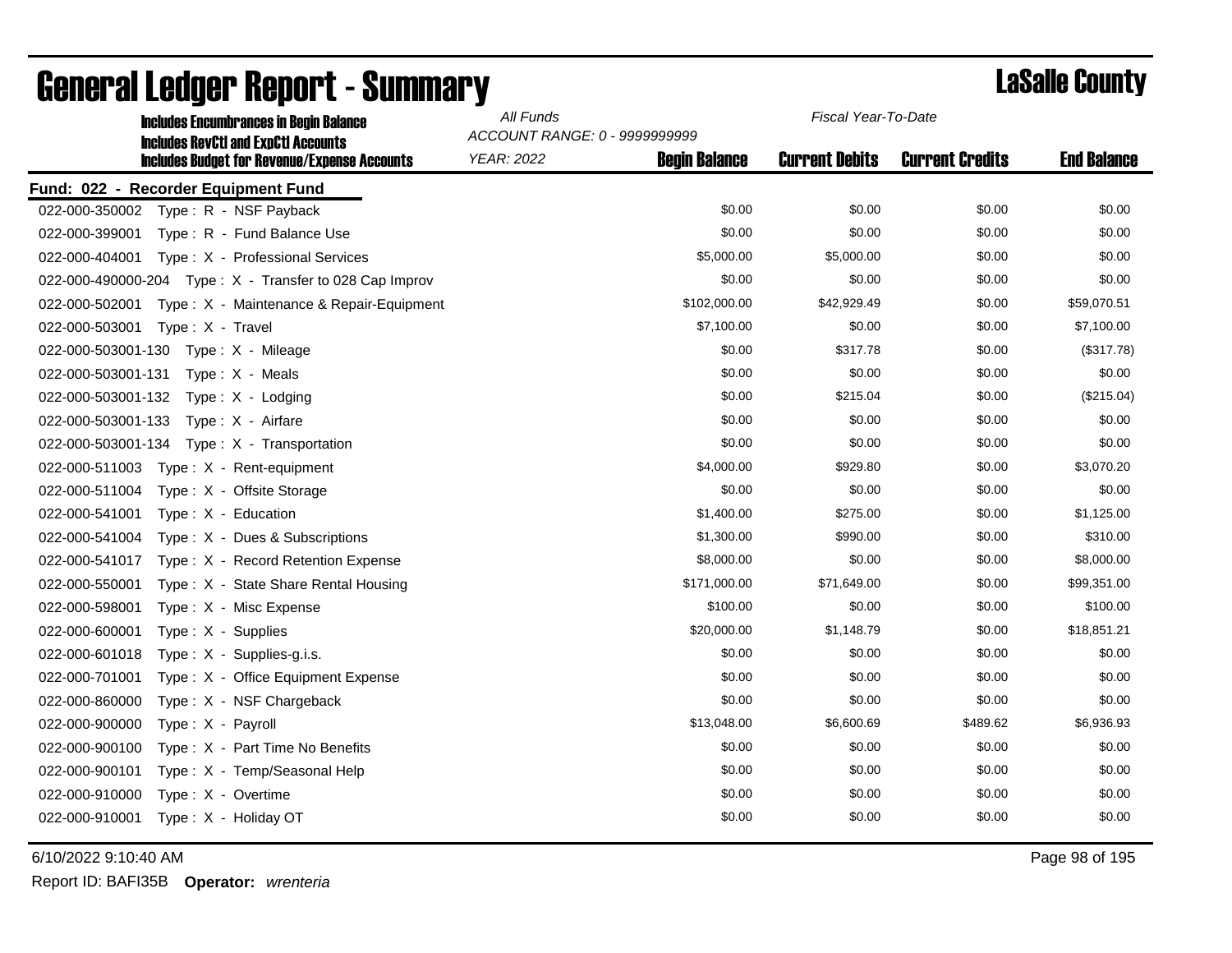| <b>General Ledger Report - Summary</b>                                                      |                                     |                               |                       |                                  | <b>LaSalle County</b> |
|---------------------------------------------------------------------------------------------|-------------------------------------|-------------------------------|-----------------------|----------------------------------|-----------------------|
| <b>Includes Encumbrances in Begin Balance</b><br><b>Includes RevCtI and ExpCtI Accounts</b> | All Funds                           | ACCOUNT RANGE: 0 - 9999999999 | Fiscal Year-To-Date   |                                  |                       |
| <b>Includes Budget for Revenue/Expense Accounts</b>                                         | YEAR: 2022                          | <b>Begin Balance</b>          | <b>Current Debits</b> | <b>Current Credits</b>           | <b>End Balance</b>    |
| Fund: 022 - Recorder Equipment Fund                                                         |                                     |                               |                       |                                  |                       |
|                                                                                             | Fund: 022 - Recorder Equipment Fund | Totals:<br>\$722,448.00       | \$611.339.02          | \$686,246.32                     | \$388,408.76          |
| <b>Total Fund Revenues:</b>                                                                 | \$204.473.27                        | <b>Total Fund Expenses:</b>   | \$129,565.97          | <b>Net Revenue Over Expense:</b> | \$74,907.30           |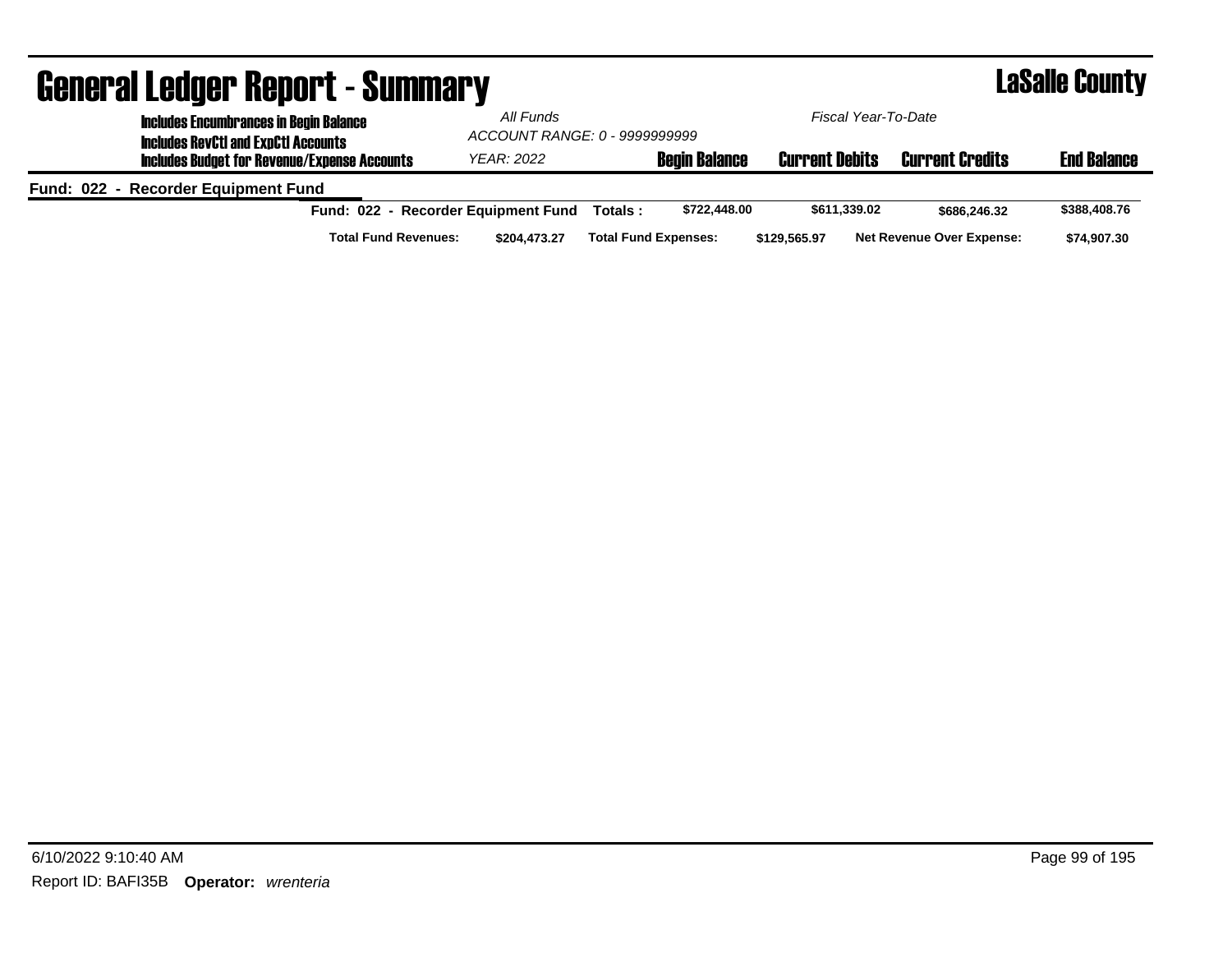|                | <b>Includes Encumbrances in Begin Balance</b>       | All Funds                     | Fiscal Year-To-Date  |                       |                        |                    |  |
|----------------|-----------------------------------------------------|-------------------------------|----------------------|-----------------------|------------------------|--------------------|--|
|                | <b>Includes RevCtI and ExpCtI Accounts</b>          | ACCOUNT RANGE: 0 - 9999999999 |                      |                       |                        |                    |  |
|                | <b>Includes Budget for Revenue/Expense Accounts</b> | <b>YEAR: 2022</b>             | <b>Begin Balance</b> | <b>Current Debits</b> | <b>Current Credits</b> | <b>End Balance</b> |  |
|                | Fund: 023 - County Health Department                |                               |                      |                       |                        |                    |  |
| 023-000-101001 | Type: A - Cash Account                              |                               | \$5,687,861.91       | \$1,585,578.28        | \$1,881,836.57         | \$5,391,603.62     |  |
| 023-000-102001 | Type: A - Cash On Hand-Petty Cash                   |                               | \$200.00             | \$0.00                | \$0.00                 | \$200.00           |  |
| 023-000-104001 | Type: A - Prepaid Walmart Card                      |                               | \$500.00             | \$0.00                | \$0.00                 | \$500.00           |  |
| 023-000-105001 | Type: A - Ups Deposit                               |                               | \$300.00             | \$0.00                | \$0.00                 | \$300.00           |  |
| 023-000-121001 | Type: A - Investments                               |                               | \$0.00               | \$0.00                | \$0.00                 | \$0.00             |  |
| 023-000-122001 | Type: A - Accrued Interest-Investments              |                               | \$10,313.06          | \$0.00                | \$0.00                 | \$10,313.06        |  |
| 023-000-131001 | Type: A - Property Taxes Receivable                 |                               | \$1,122,459.98       | \$0.00                | \$0.00                 | \$1,122,459.98     |  |
| 023-000-132001 | Type: A - Allow For Loss-Prop Tax                   |                               | \$0.00               | \$0.00                | \$0.00                 | \$0.00             |  |
| 023-000-145001 | Type: A - Other Accts Receivable                    |                               | (\$34,992.62)        | \$0.00                | \$0.00                 | (\$34,992.62)      |  |
| 023-000-145007 | Type: A - Receivable-influenza                      |                               | \$30.00              | \$0.00                | \$0.00                 | \$30.00            |  |
| 023-000-145013 | Type: A - A/R - County Service Charges              |                               | \$60.00              | \$0.00                | \$0.00                 | \$60.00            |  |
| 023-000-145017 | Type: A - Grants Receivable                         |                               | \$262,020.13         | \$0.00                | \$0.00                 | \$262,020.13       |  |
| 023-000-145018 | Type: A - Medicaid Recv                             |                               | \$0.00               | \$0.00                | \$0.00                 | \$0.00             |  |
| 023-000-146001 | Type: A - Prepaid Expense                           |                               | \$0.00               | \$0.00                | \$0.00                 | \$0.00             |  |
| 023-000-150007 | Type: A - Inventory-vaccine                         |                               | \$53,991.49          | \$0.00                | \$0.00                 | \$53,991.49        |  |
| 023-000-170001 | Type: A - Due From Other Funds                      |                               | \$0.00               | \$0.00                | \$0.00                 | \$0.00             |  |
| 023-000-200001 | Type: L - Compensated Abscences                     |                               | \$0.00               | \$0.00                | \$0.00                 | \$0.00             |  |
| 023-000-201001 | Type: L - Accounts Payable                          |                               | (\$17,748.89)        | \$213,713.67          | \$195,964.78           | \$0.00             |  |
| 023-000-203001 | Type: L - Payroll Payable                           |                               | (\$76,014.79)        | \$76,014.79           | \$0.00                 | \$0.00             |  |
| 023-000-203002 | Type: L - Benefits Payable                          |                               | \$0.00               | \$182,216.20          | \$182,216.20           | \$0.00             |  |
| 023-000-203003 | Type: L - Deductions Payable                        |                               | \$0.00               | \$0.00                | \$0.00                 | \$0.00             |  |
| 023-000-231001 | Type: L - Deferred Revenue                          |                               | (\$1,115,201.00)     | \$0.00                | \$0.00                 | (\$1,115,201.00)   |  |
| 023-000-231002 | Type: L - Deferred Grant Revenue                    |                               | (\$263,787.67)       | \$0.00                | \$0.00                 | (\$263,787.67)     |  |
| 023-000-270001 | Type: L - Due To Other Funds                        |                               | \$0.00               | \$0.00                | \$0.00                 | \$0.00             |  |
| 023-000-270004 | Type: L - Due To Imrf                               |                               | \$0.00               | \$0.00                | \$0.00                 | \$0.00             |  |
| 023-000-270016 | Type: L - Due To Insurance Fund                     |                               | \$0.00               | \$0.00                | \$0.00                 | \$0.00             |  |
| 023-000-271000 | Type: L - A/R Clearing Account                      |                               | (\$30.00)            | \$0.00                | \$0.00                 | (\$30.00)          |  |
|                |                                                     |                               |                      |                       |                        |                    |  |

6/10/2022 9:10:40 AM Page 100 of 195

Report ID: BAFI35B **Operator:** *wrenteria*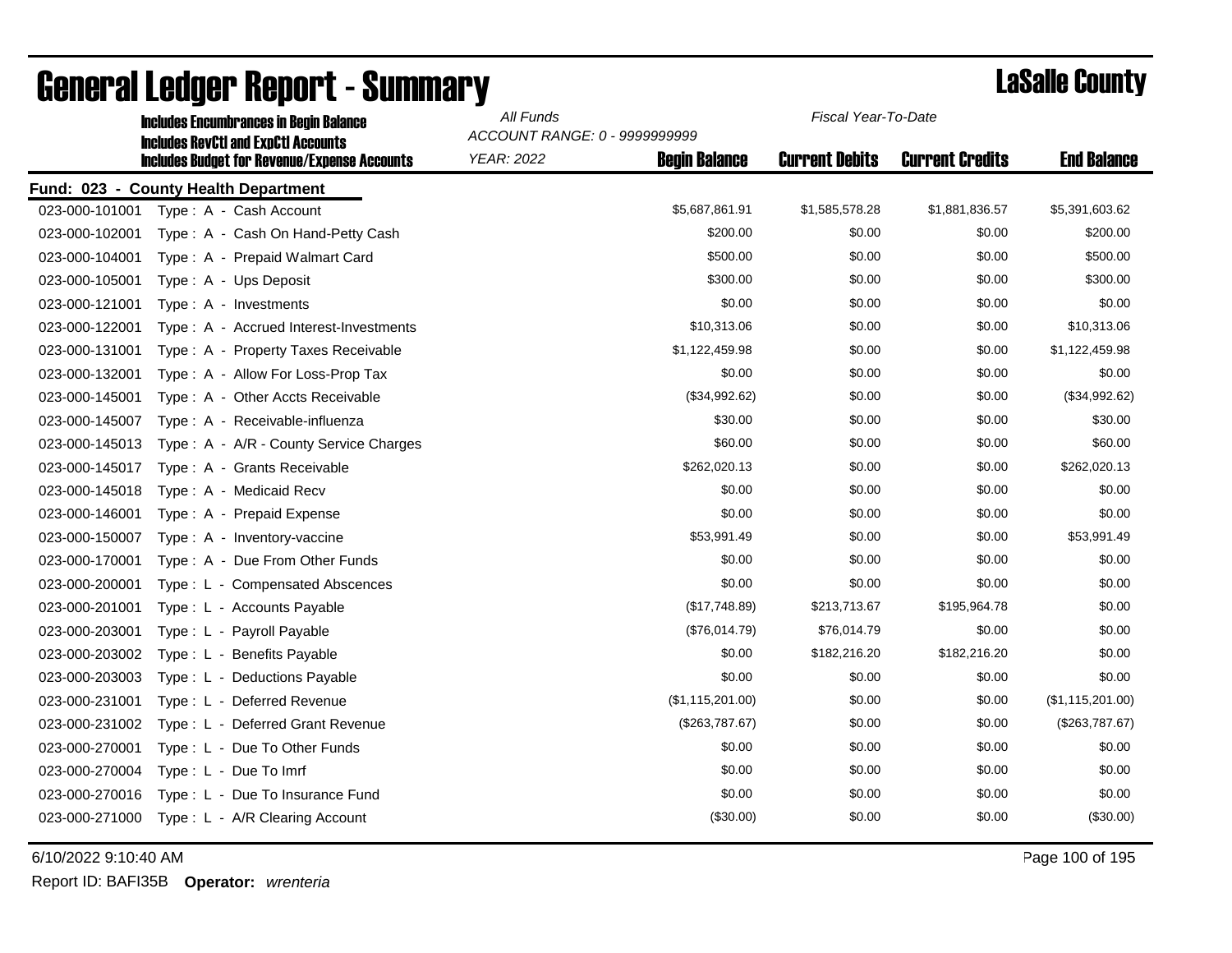| <b>Includes Encumbrances in Begin Balance</b>               | All Funds                     |                      | Fiscal Year-To-Date   |                        |                    |
|-------------------------------------------------------------|-------------------------------|----------------------|-----------------------|------------------------|--------------------|
| <b>Includes RevCtI and ExpCtI Accounts</b>                  | ACCOUNT RANGE: 0 - 9999999999 |                      |                       |                        |                    |
| <b>Includes Budget for Revenue/Expense Accounts</b>         | <b>YEAR: 2022</b>             | <b>Begin Balance</b> | <b>Current Debits</b> | <b>Current Credits</b> | <b>End Balance</b> |
| Fund: 023 - County Health Department                        |                               |                      |                       |                        |                    |
| 023-000-293001<br>Type: L - Revenue Control                 |                               | \$0.00               | \$394,938.85          | \$1,578,262.10         | (\$1,183,323.25)   |
| 023-000-294001<br>Type: L - Expense Control                 |                               | \$0.00               | \$1,467,047.29        | \$81,229.43            | \$1,385,817.86     |
| 023-000-295001<br>Type: L - Fund Balance                    |                               | (\$5,629,961.60)     | \$0.00                | \$0.00                 | (\$5,629,961.60)   |
| 023-000-301001<br>Type: R - Tax Levy                        |                               | \$659,701.00         | \$28,487.26           | \$28,487.26            | \$659,701.00       |
| 023-000-308001<br>Type: R - Interest Income                 |                               | \$55,000.00          | \$88.75               | \$10,288.17            | \$44,800.58        |
|                                                             |                               | \$0.00               | \$0.00                | \$0.00                 | \$0.00             |
| 023-000-313001<br>Type: R - Licenses-restaurant             |                               | \$120,000.00         | \$2,897.50            | \$103,597.50           | \$19,300.00        |
| 023-000-313002<br>Type: R - Licenses-sewage Septic          |                               | \$30,000.00          | \$6,440.00            | \$18,151.00            | \$18,289.00        |
| 023-000-313003<br>Type: R - Licenses-wells                  |                               | \$10,000.00          | \$3,100.00            | \$7,850.00             | \$5,250.00         |
| 023-000-313004<br>Type: R - Subdivision Plats               |                               | \$1,000.00           | \$0.00                | \$0.00                 | \$1,000.00         |
| 023-000-313008<br>Type: R - Mortgage Surveys                |                               | \$300.00             | \$0.00                | \$0.00                 | \$300.00           |
| 023-000-313009<br>Type: R - License-temp Food Service       |                               | \$13,000.00          | \$1,800.00            | \$3,195.00             | \$11,605.00        |
| 023-000-313010<br>Type: R - Communicable Disease Control    |                               | \$0.00               | \$0.00                | \$0.00                 | \$0.00             |
| 023-000-313011<br>Type: R - Non Cash Imms - Revenue         |                               | \$40,000.00          | \$0.00                | \$0.00                 | \$40,000.00        |
| 023-000-313013<br>Type: R - Aids/hiv Ed Counsing & Testing  |                               | \$4,000.00           | \$0.00                | \$0.00                 | \$4,000.00         |
| 023-000-313026<br>Type: R - Medical Reserve Corps           |                               | \$0.00               | \$0.00                | \$0.00                 | \$0.00             |
| 023-000-313027<br>Type: R - Credit Card Processing Fees     |                               | \$0.00               | \$0.00                | \$0.00                 | \$0.00             |
| 023-000-313028<br>Type: R - Insurance/Client Reimb          |                               | \$250,000.00         | \$9,826.64            | \$57,899.58            | \$201,927.06       |
| 023-000-350001<br>Type: R - Miscellaneous Income            |                               | \$10,000.00          | \$0.00                | \$50.00                | \$9,950.00         |
| 023-000-350002<br>Type: R - County Service Charges          |                               | \$0.00               | \$0.00                | \$0.00                 | \$0.00             |
| 023-000-350004<br>Type: R - PY Revenue Adjustments          |                               | \$0.00               | \$0.00                | \$0.00                 | \$0.00             |
| 023-000-390000-194 Type: R - Transfer from 016 Insurance    |                               | \$17,024.00          | \$0.00                | \$0.00                 | \$17,024.00        |
| 023-000-390018<br>Type: R - DNA                             |                               | \$1,500.00           | \$0.00                | \$40.00                | \$1,460.00         |
| 023-000-390024-555    Type: R - Emer Food & Shelter Rev-Fed |                               | \$0.00               | \$0.00                | \$1,350.00             | (\$1,350.00)       |
| 023-000-399001<br>Type: R - Fund Balance Use                |                               | \$817,455.00         | \$0.00                | \$0.00                 | \$817,455.00       |
| 023-000-447001<br>Type: X - Exelon Settlement               |                               | \$0.00               | \$0.00                | \$0.00                 | \$0.00             |
| 023-000-460003<br>Type: X - Contractual Labor               |                               | \$0.00               | \$20,481.31           | \$0.00                 | (\$20,481.31)      |
|                                                             |                               |                      |                       |                        |                    |

6/10/2022 9:10:40 AM Page 101 of 195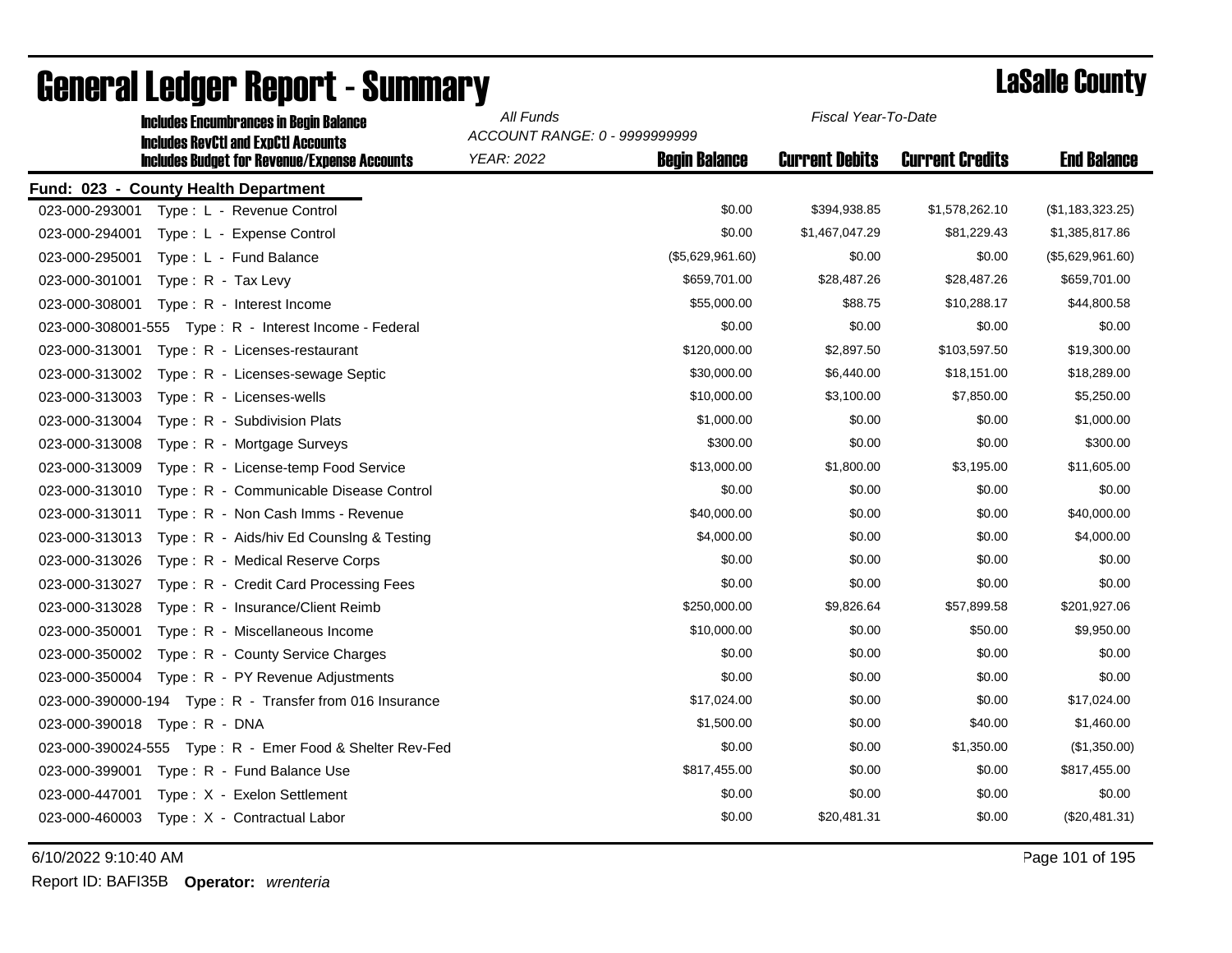| <b>Includes Encumbrances in Begin Balance</b><br><b>Includes RevCtI and ExpCtI Accounts</b> | All Funds<br>Fiscal Year-To-Date<br>ACCOUNT RANGE: 0 - 9999999999 |                      |                       |                        |                    |
|---------------------------------------------------------------------------------------------|-------------------------------------------------------------------|----------------------|-----------------------|------------------------|--------------------|
| <b>Includes Budget for Revenue/Expense Accounts</b>                                         | <b>YEAR: 2022</b>                                                 | <b>Begin Balance</b> | <b>Current Debits</b> | <b>Current Credits</b> | <b>End Balance</b> |
| Fund: 023 - County Health Department                                                        |                                                                   |                      |                       |                        |                    |
| 023-000-490000-180    Type: X - Transfer to 001 General Fund                                |                                                                   | \$30,000.00          | \$0.00                | \$0.00                 | \$30,000.00        |
| 023-000-490000-242 Type: X - Transfer to 098 Health Ins                                     |                                                                   | \$22.599.00          | \$0.00                | \$0.00                 | \$22,599.00        |
| 023-000-502001 Type: X - Maintenance & Repair-Equipment                                     |                                                                   | \$0.00               | \$0.00                | \$0.00                 | \$0.00             |
| 023-000-503001    Type: X - Travel                                                          |                                                                   | \$0.00               | \$0.00                | \$0.00                 | \$0.00             |
| 023-000-503001-130    Type: X - Mileage - BOH                                               |                                                                   | \$0.00               | \$0.00                | \$0.00                 | \$0.00             |
| 023-000-503001-131<br>Type: X - Meals                                                       |                                                                   | \$0.00               | \$0.00                | \$0.00                 | \$0.00             |
| 023-000-503001-132<br>Type: X - Lodging                                                     |                                                                   | \$0.00               | \$0.00                | \$0.00                 | \$0.00             |
| 023-000-503001-134<br>Type: X - Transportation                                              |                                                                   | \$0.00               | \$0.00                | \$0.00                 | \$0.00             |
| 023-000-503004<br>Type: X - Mileage-boh                                                     |                                                                   | \$800.00             | \$0.00                | \$0.00                 | \$800.00           |
| Type: X - Utilities<br>023-000-510001                                                       |                                                                   | \$18,000.00          | \$9,253.46            | \$0.00                 | \$8,746.54         |
| 023-000-510004<br>Type: X - Telephone                                                       |                                                                   | \$15,000.00          | \$740.08              | \$0.00                 | \$14,259.92        |
| Type: $X -$ Rent<br>023-000-511001                                                          |                                                                   | \$65,000.00          | \$0.00                | \$0.00                 | \$65,000.00        |
| 023-000-516005<br>Type: X - Grnt Refund-unused Grnt \$                                      |                                                                   | \$0.00               | \$0.00                | \$0.00                 | \$0.00             |
| 023-000-540001<br>Type: X - Postage                                                         |                                                                   | \$10,000.00          | \$486.36              | \$0.00                 | \$9,513.64         |
| 023-000-541001<br>Type: X - Education Dues & Subscriptions                                  |                                                                   | \$25,000.00          | \$4,936.55            | \$25.00                | \$20,088.45        |
| 023-000-541003<br>Type: X - Public Service Adver                                            |                                                                   | \$10,000.00          | \$0.00                | \$0.00                 | \$10,000.00        |
| 023-000-541005<br>Type: $X -$ Library                                                       |                                                                   | \$0.00               | \$0.00                | \$0.00                 | \$0.00             |
| 023-000-541006<br>Type: X - Printing                                                        |                                                                   | \$0.00               | \$0.00                | \$0.00                 | \$0.00             |
| 023-000-550000<br>Type: X - Fees                                                            |                                                                   | \$0.00               | \$0.00                | \$0.00                 | \$0.00             |
| 023-000-596001<br>Type: X - Programs                                                        |                                                                   | \$75,000.00          | \$329.91              | \$0.00                 | \$74,670.09        |
| 023-000-600001<br>Type: X - Supplies                                                        |                                                                   | \$0.00               | \$3,806.31            | \$0.00                 | (\$3,806.31)       |
| 023-000-601001<br>Type: X - Office Supplies & Expense                                       |                                                                   | \$35,000.00          | \$255.30              | \$0.00                 | \$34,744.70        |
| 023-000-701001<br>Type: X - Office Equipment Expense                                        |                                                                   | \$0.00               | \$0.00                | \$0.00                 | \$0.00             |
| 023-000-711001<br>Type: X - Site Improvement Expense                                        |                                                                   | \$20,000.00          | \$0.00                | \$0.00                 | \$20,000.00        |
| 023-000-810001<br>Type: X - Health & Life Insurance                                         |                                                                   | \$350,000.00         | \$181,432.76          | \$0.00                 | \$168,567.24       |
| 023-000-810002<br>Type: X - Health & Life Ins-Retirees                                      |                                                                   | \$280,000.00         | \$146,492.48          | \$0.00                 | \$133,507.52       |
| 023-000-860000<br>Type: X - NSF Chargeback                                                  |                                                                   | \$0.00               | \$0.00                | \$0.00                 | \$0.00             |

# General Ledger Report - Summary **Lassing County** Lassing County

6/10/2022 9:10:40 AM Page 102 of 195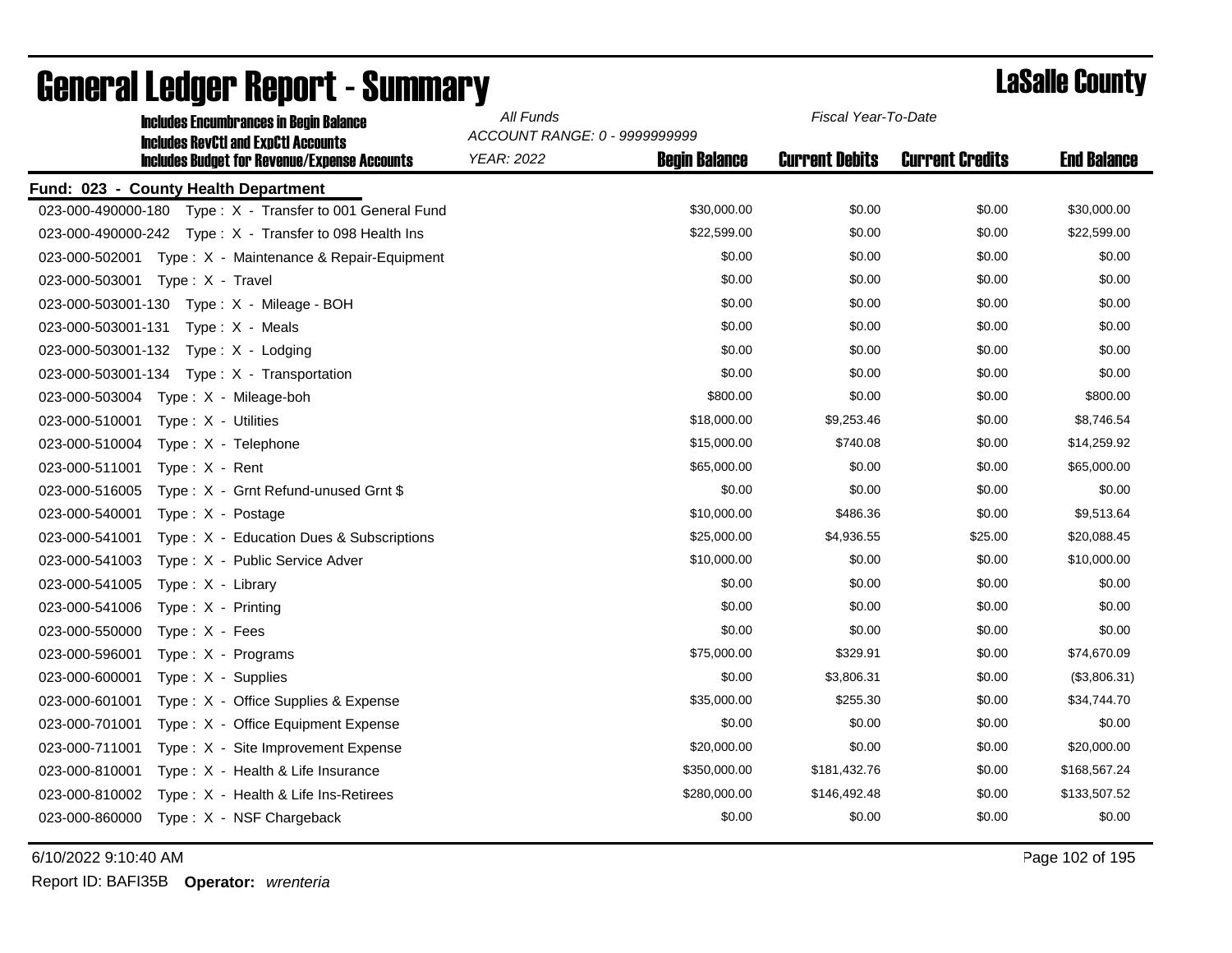| <b>Includes Encumbrances in Begin Balance</b><br><b>Includes RevCtI and ExpCtI Accounts</b> | All Funds<br>Fiscal Year-To-Date<br>ACCOUNT RANGE: 0 - 9999999999 |                      |                       |                        |                    |
|---------------------------------------------------------------------------------------------|-------------------------------------------------------------------|----------------------|-----------------------|------------------------|--------------------|
| <b>Includes Budget for Revenue/Expense Accounts</b>                                         | <b>YEAR: 2022</b>                                                 | <b>Begin Balance</b> | <b>Current Debits</b> | <b>Current Credits</b> | <b>End Balance</b> |
| Fund: 023 - County Health Department                                                        |                                                                   |                      |                       |                        |                    |
| 023-000-900000 Type: X - Payroll                                                            |                                                                   | \$1,683,414.00       | \$795,309.84          | \$62,333.58            | \$950,437.74       |
| 023-000-900000-999 Type: X - Payroll Elected off/dept head                                  |                                                                   | \$118,123.00         | \$63,173.60           | \$5,020.64             | \$59,970.04        |
| 023-000-900100 Type: X - Part Time No Benefits                                              |                                                                   | \$0.00               | \$0.00                | \$0.00                 | \$0.00             |
| 023-000-900101<br>Type: X - Temp/Seasonal Help                                              |                                                                   | \$15,000.00          | \$85,051.12           | \$8,278.15             | (\$61,772.97)      |
| Type: X - Overtime<br>023-000-910000                                                        |                                                                   | \$20,000.00          | \$2,344.25            | \$382.42               | \$18,038.17        |
| 023-022-900000<br>Type: X - Payroll                                                         |                                                                   | \$0.00               | \$0.00                | \$0.00                 | \$0.00             |
| 023-022-900000-999 Type: X - Payroll Elected off/dept head                                  |                                                                   | \$0.00               | \$0.00                | \$0.00                 | \$0.00             |
| Type: R - Int Income-CARES Act(1)-Fed<br>023-503-308001-555                                 |                                                                   | \$0.00               | \$0.00                | \$0.00                 | \$0.00             |
| 023-506-313032 Type: R - COVID-19 Contact/Tracing State                                     |                                                                   | \$30,200.00          | \$0.00                | \$0.00                 | \$30,200.00        |
| Type: X - CARES Act(2)-Contact/Trace-Fed<br>023-506-313032-555                              |                                                                   | \$0.00               | \$0.00                | \$0.00                 | \$0.00             |
| Type: R - CARES Act(2)-Contact-Trace-Fed<br>023-506-313039-555                              |                                                                   | \$0.00               | \$0.00                | \$384,141.08           | (\$384,141.08)     |
| 023-506-460003-555<br>Type: X - Cont Labor-CARES Act(2)-Fed                                 |                                                                   | \$27,685.00          | \$13,808.93           | \$0.00                 | \$13,876.07        |
| 023-506-503001-130-000555    Type: X - Mileage-CARES Act(2)-Fed                             |                                                                   | \$0.00               | \$0.00                | \$0.00                 | \$0.00             |
| 023-506-503001-555<br>Type: X - Travel-CARES Act(2)-Federal                                 |                                                                   | \$200.00             | \$18,550.86           | \$0.00                 | (\$18,350.86)      |
| 023-506-510001-555<br>Type: X - Utilities-CARES Act(2)-Federal                              |                                                                   | \$100.00             | \$0.00                | \$0.00                 | \$100.00           |
| 023-506-510004-555<br>Type: X - Telecom-CARES Act(2)-Fed                                    |                                                                   | \$640.00             | \$2,898.12            | \$0.00                 | (\$2,258.12)       |
| 023-506-511001-555<br>Type: X - Rent-CARES Act(2)-Federal                                   |                                                                   | \$1,075.00           | \$1,592.00            | \$0.00                 | (\$517.00)         |
| 023-506-540001-555<br>Type: X - Postage-CARES Act(2)-Fed                                    |                                                                   | \$0.00               | \$0.00                | \$0.00                 | \$0.00             |
| 023-506-541001-555<br>Type: X - Education-CARES Act(2)-Fed                                  |                                                                   | \$0.00               | \$0.00                | \$0.00                 | \$0.00             |
| 023-506-541003-555<br>Type: X - Pub Svcs Adv-CARES Act(2)-Fed                               |                                                                   | \$0.00               | \$0.00                | \$0.00                 | \$0.00             |
| 023-506-600001-555<br>Type: X - Supplies-CARES Act(2)-Fed                                   |                                                                   | \$500.00             | \$13,522.25           | \$0.00                 | (\$13,022.25)      |
| 023-506-704001-555<br>Type: X - Software/Lic-CARES Act(2)-Fed                               |                                                                   | \$0.00               | \$0.00                | \$0.00                 | \$0.00             |
| Type: X - H&L-CARES Act(2)-Fed<br>023-506-810001-555                                        |                                                                   | \$0.00               | \$0.00                | \$0.00                 | \$0.00             |
| 023-506-900000-555<br>Type: X - Payroll-CARES Act(2)-Fed                                    |                                                                   | \$0.00               | \$0.00                | \$0.00                 | \$0.00             |
| 023-506-900000-999-000555    Type: X - Payroll-EO/DH-CARES Act(2)-Fed                       |                                                                   | \$0.00               | \$0.00                | \$0.00                 | \$0.00             |
| Type: R - CURE(1) Program<br>023-507-313034-555                                             |                                                                   | \$0.00               | \$12,968.12           | \$12,968.12            | \$0.00             |
| Type: X - Cont Labor-CURE(1)-Fed<br>023-507-460003-555                                      |                                                                   | \$0.00               | \$0.00                | \$0.00                 | \$0.00             |

# General Ledger Report - Summary **Lassing Service Report - Summary**

6/10/2022 9:10:40 AM Page 103 of 195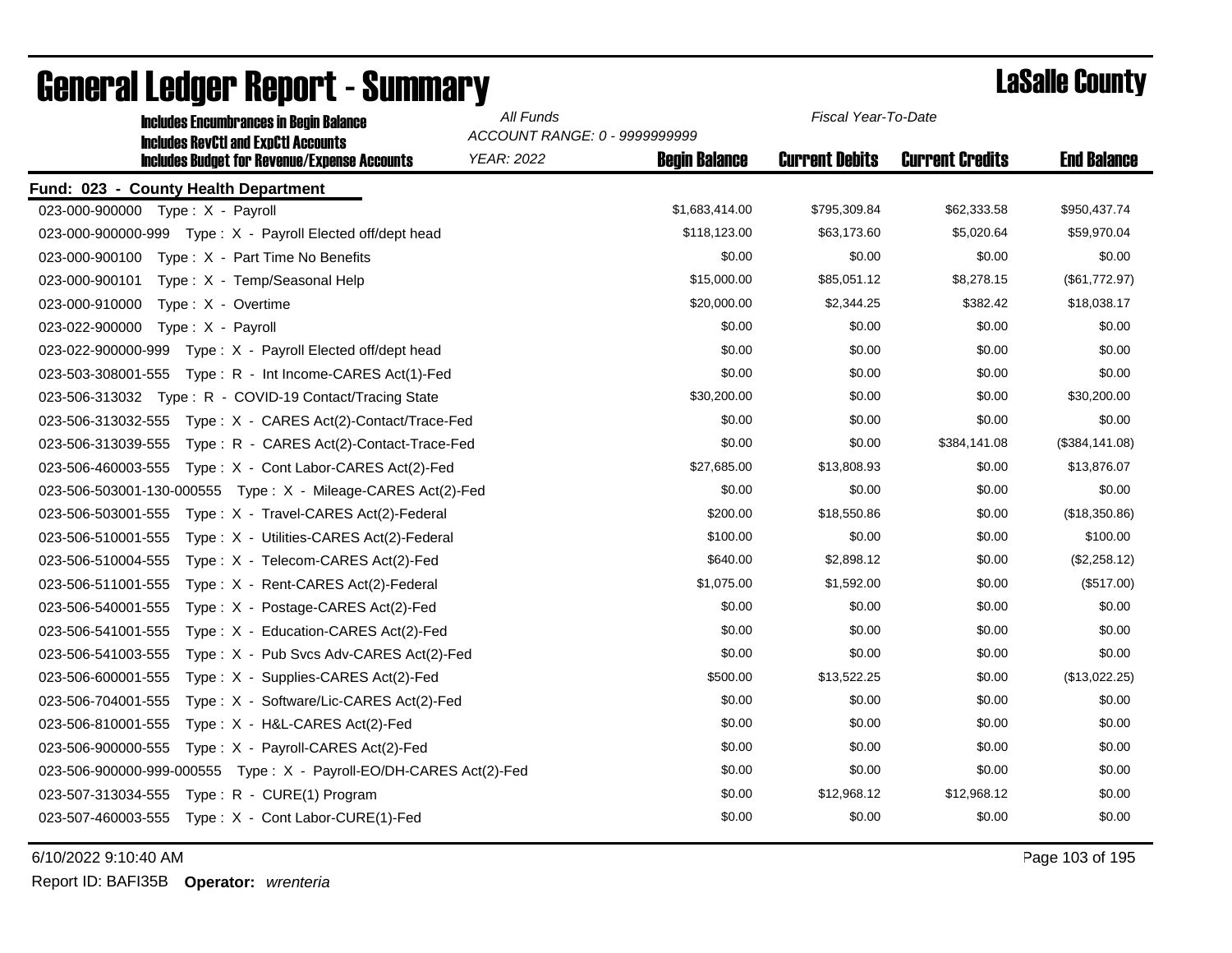| <b>Includes Encumbrances in Begin Balance</b>                  | All Funds                     |                      | Fiscal Year-To-Date   |                        |                    |
|----------------------------------------------------------------|-------------------------------|----------------------|-----------------------|------------------------|--------------------|
| <b>Includes RevCtI and ExpCtI Accounts</b>                     | ACCOUNT RANGE: 0 - 9999999999 |                      |                       |                        |                    |
| <b>Includes Budget for Revenue/Expense Accounts</b>            | <b>YEAR: 2022</b>             | <b>Begin Balance</b> | <b>Current Debits</b> | <b>Current Credits</b> | <b>End Balance</b> |
| Fund: 023 - County Health Department                           |                               |                      |                       |                        |                    |
| 023-507-503001-130-000555    Type: X - Mileage-CURE(1)-Fed     |                               | \$0.00               | \$0.00                | \$0.00                 | \$0.00             |
|                                                                |                               | \$0.00               | \$0.00                | \$0.00                 | \$0.00             |
| 023-507-540001-555<br>Type: X - Postage-CURE(1)-Fed            |                               | \$0.00               | \$0.00                | \$0.00                 | \$0.00             |
| 023-507-541001-555<br>Type: X - Education-CURE(1)-Fed          |                               | \$0.00               | \$0.00                | \$0.00                 | \$0.00             |
| 023-507-541003-555<br>$Type: X - Pub Svcs Adv-CURE(1)-Fed$     |                               | \$0.00               | \$0.00                | \$0.00                 | \$0.00             |
| 023-507-600001-555<br>Type: X - Supplies-CURE(1)-Fed           |                               | \$0.00               | \$0.00                | \$0.00                 | \$0.00             |
| Type: X - Software-License-CURE(1)-Fed<br>023-507-704001-555   |                               | \$0.00               | \$0.00                | \$0.00                 | \$0.00             |
| 023-507-810001-555<br>$Type: X - H&L-CURE(1)-Fed$              |                               | \$0.00               | \$0.00                | \$0.00                 | \$0.00             |
| 023-507-900000-555<br>Type: X - Payroll-CURE(1)-Fed            |                               | \$0.00               | \$0.00                | \$0.00                 | \$0.00             |
|                                                                |                               | \$0.00               | \$0.00                | \$0.00                 | \$0.00             |
| 023-510-308001-555<br>Type: R - Interest Income Federal Grant  |                               | \$0.00               | \$0.00                | \$0.00                 | \$0.00             |
| Type: R - Vaccine - Covid Federal Grant<br>023-510-313040-555  |                               | \$0.00               | \$0.00                | \$0.00                 | \$0.00             |
| 023-510-460003-555<br>Type: X - Cont Labor-COV VAC-Fed         |                               | \$0.00               | \$155.62              | \$0.00                 | (\$155.62)         |
| Type: X - Travel-COV VAC-Fed<br>023-510-503001-555             |                               | \$0.00               | \$0.00                | \$0.00                 | \$0.00             |
| 023-510-600001-555<br>Type: X - Supplies-COV VAC-Fed           |                               | \$0.00               | \$0.00                | \$0.00                 | \$0.00             |
| 023-510-900000-555<br>Type: X - Payroll Federal Grant Funds CH |                               | \$0.00               | \$0.00                | \$0.00                 | \$0.00             |
| 023-511-313040-555<br>Type: R - Vaccine - Covid Federal Grant  |                               | \$0.00               | \$0.00                | \$296,800.00           | (\$296,800.00)     |
| 023-511-460003-555<br>Type: X - Contractual Labor Federal Gran |                               | \$0.00               | \$2,500.88            | \$0.00                 | (\$2,500.88)       |
| 023-511-503001-555<br>Type: X - Mileage Federal Grant Funds MV |                               | \$0.00               | \$40.12               | \$0.00                 | (\$40.12)          |
| Type: X - Supplies Federal Grant Funds M<br>023-511-600001-555 |                               | \$0.00               | \$4,900.68            | \$4,736.15             | (\$164.53)         |
| 023-511-900000-555<br>Type: X - Payroll Federal Grant Funds MV |                               | \$0.00               | \$0.00                | \$0.00                 | \$0.00             |
| Type: R - Influenza Grant - Federal<br>023-512-313041-555      |                               | \$0.00               | \$0.00                | \$14,480.91            | (\$14,480.91)      |
| 023-512-460003-555<br>Type: X - Contractual Labor Federal Gran |                               | \$0.00               | \$601.88              | \$0.00                 | (\$601.88)         |
| Type: X - Travel Federal Grant Funds<br>023-512-503001-555     |                               | \$0.00               | \$0.00                | \$0.00                 | \$0.00             |
| 023-512-515008-555<br>Type: X - Occupancy Federal Grant Funds  |                               | \$0.00               | \$206.10              | \$0.00                 | (\$206.10)         |
| 023-512-600001-555<br>Type: X - Supplies Federal Grant Funds   |                               | \$0.00               | \$0.00                | \$0.00                 | \$0.00             |
| 023-512-701002-555<br>Type: X - Equipment Expense Federal Gran |                               | \$0.00               | \$0.00                | \$0.00                 | \$0.00             |
|                                                                |                               |                      |                       |                        |                    |

6/10/2022 9:10:40 AM Page 104 of 195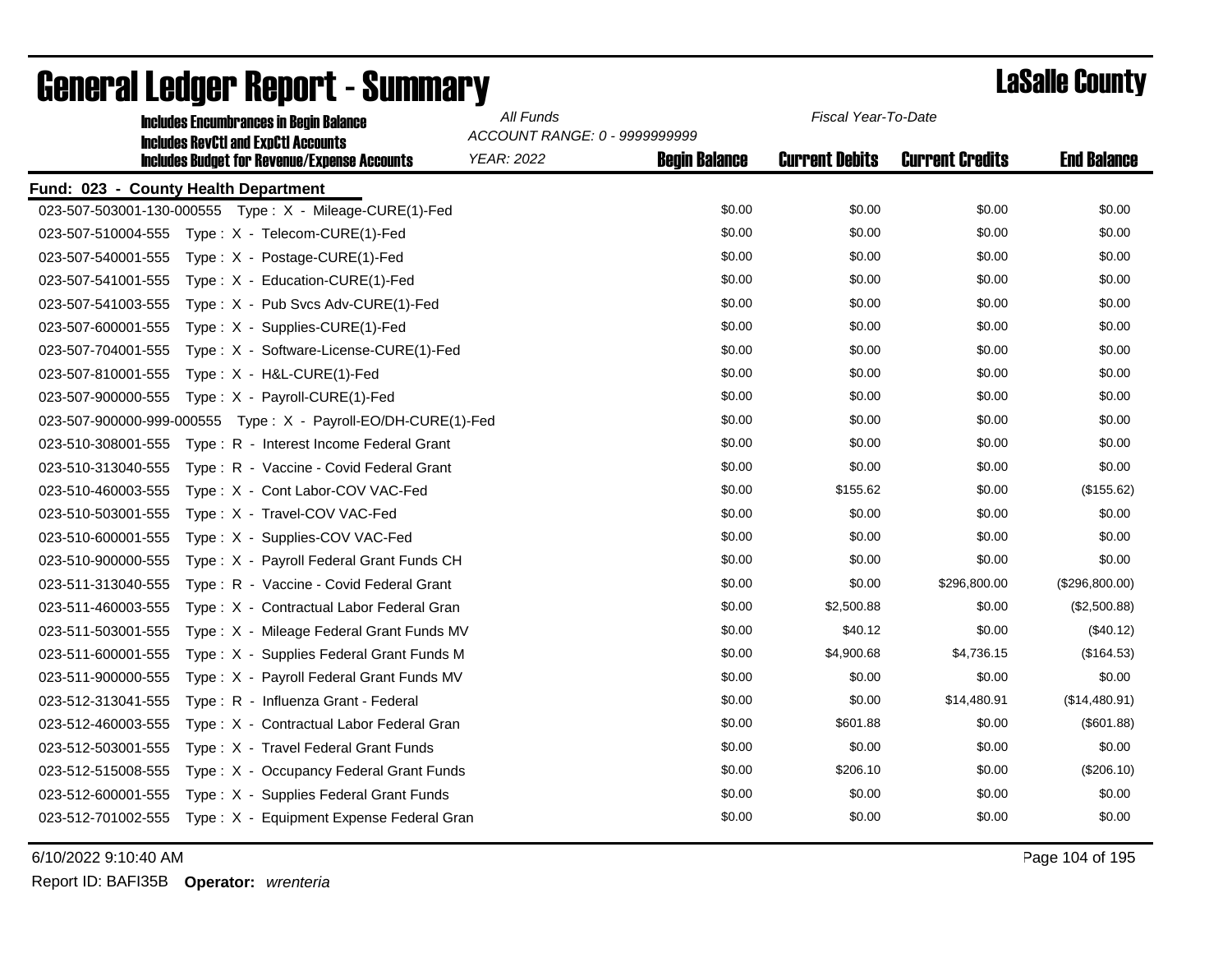| <b>Includes Encumbrances in Begin Balance</b>                                                     | All Funds                                          |                      | Fiscal Year-To-Date   |                        |                    |
|---------------------------------------------------------------------------------------------------|----------------------------------------------------|----------------------|-----------------------|------------------------|--------------------|
| <b>Includes RevCtI and ExpCtI Accounts</b><br><b>Includes Budget for Revenue/Expense Accounts</b> | ACCOUNT RANGE: 0 - 9999999999<br><b>YEAR: 2022</b> | <b>Begin Balance</b> | <b>Current Debits</b> | <b>Current Credits</b> | <b>End Balance</b> |
| Fund: 023 - County Health Department                                                              |                                                    |                      |                       |                        |                    |
| 023-513-313042-555 Type: R - Covid Crisis Grant Federal Gra                                       |                                                    | \$0.00               | \$0.00                | \$48,506.00            | (\$48,506.00)      |
| 023-513-900000-555<br>Type: X - Covid Crisis Grant Payroll                                        |                                                    | \$0.00               | \$0.00                | \$0.00                 | \$0.00             |
| Type: R - Int Income-Healthworks-State<br>023-601-308001-554                                      |                                                    | \$0.00               | \$0.00                | \$0.00                 | \$0.00             |
| 023-601-308001-555<br>Type: R - Int Income-Healthworks-Fed                                        |                                                    | \$0.00               | \$0.00                | \$0.00                 | \$0.00             |
| 023-601-313023-552<br>Type: R - Healthworks Rev-Local                                             |                                                    | \$0.00               | \$0.00                | \$0.00                 | \$0.00             |
| 023-601-503001-552<br>Type: X - Travel-Healthworks-Local                                          |                                                    | \$0.00               | \$0.00                | \$0.00                 | \$0.00             |
| 023-601-600001-552<br>Type: X - Supplies-Healthwork-Local                                         |                                                    | \$0.00               | \$0.00                | \$0.00                 | \$0.00             |
| 023-601-900000-552 Type: X - Payroll-Healthworks-Local                                            |                                                    | \$0.00               | \$0.00                | \$0.00                 | \$0.00             |
| 023-601-900000-999-000552    Type: X - Payroll-EO/DH-Healthworks-Loca                             |                                                    | \$0.00               | \$0.00                | \$0.00                 | \$0.00             |
|                                                                                                   |                                                    | \$0.00               | \$0.00                | \$0.00                 | \$0.00             |
| Type: R - Non-Cash WIC Rev<br>023-602-313019-555                                                  |                                                    | \$0.00               | \$0.00                | \$0.00                 | \$0.00             |
| Type: R - Family Hlth-WIC-Fed<br>023-602-313020-555                                               |                                                    | \$325,211.00         | \$70,097.26           | \$186,174.67           | \$209,133.59       |
|                                                                                                   |                                                    | \$3,743.00           | \$4,246.73            | \$0.00                 | (\$503.73)         |
| 023-602-503001-130-000555    Type: X - Mileage-WIC-Fed                                            |                                                    | \$0.00               | \$0.00                | \$0.00                 | \$0.00             |
| 023-602-503001-131-000555    Type: X - Meals-WIC-Fed                                              |                                                    | \$0.00               | \$0.00                | \$0.00                 | \$0.00             |
| 023-602-503001-132-000555<br>Type: X - Lodging-WIC-Fed                                            |                                                    | \$0.00               | \$0.00                | \$0.00                 | \$0.00             |
| 023-602-503001-134-000555    Type: X - Transp Costs-WIC-Fed                                       |                                                    | \$0.00               | \$0.00                | \$0.00                 | \$0.00             |
|                                                                                                   |                                                    | \$1,000.00           | \$357.01              | \$0.00                 | \$642.99           |
| 023-602-510001-555<br>Type: X - Utilities-WIC-Fed                                                 |                                                    | \$2,861.00           | \$248.08              | \$0.00                 | \$2,612.92         |
| 023-602-510003-555    Type: X - GAS-WIC-Federal                                                   |                                                    | \$0.00               | \$0.00                | \$0.00                 | \$0.00             |
| 023-602-510004-555<br>Type: X - Telecom-WIC-Fed                                                   |                                                    | \$8,506.00           | \$4,158.29            | \$0.00                 | \$4,347.71         |
|                                                                                                   |                                                    | \$12,212.00          | \$3,404.10            | \$0.00                 | \$8,807.90         |
| 023-602-515013 Type: X - Non-Cash WIC Expense                                                     |                                                    | \$0.00               | \$0.00                | \$0.00                 | \$0.00             |
|                                                                                                   |                                                    | \$0.00               | \$0.00                | \$0.00                 | \$0.00             |
|                                                                                                   |                                                    | \$306.00             | \$256.00              | \$0.00                 | \$50.00            |
|                                                                                                   |                                                    | \$0.00               | \$0.00                | \$0.00                 | \$0.00             |
| 023-602-581004 Type: X - Local Hith Dept Expense-WIC                                              |                                                    | \$0.00               | \$0.00                | \$0.00                 | \$0.00             |

6/10/2022 9:10:40 AM Page 105 of 195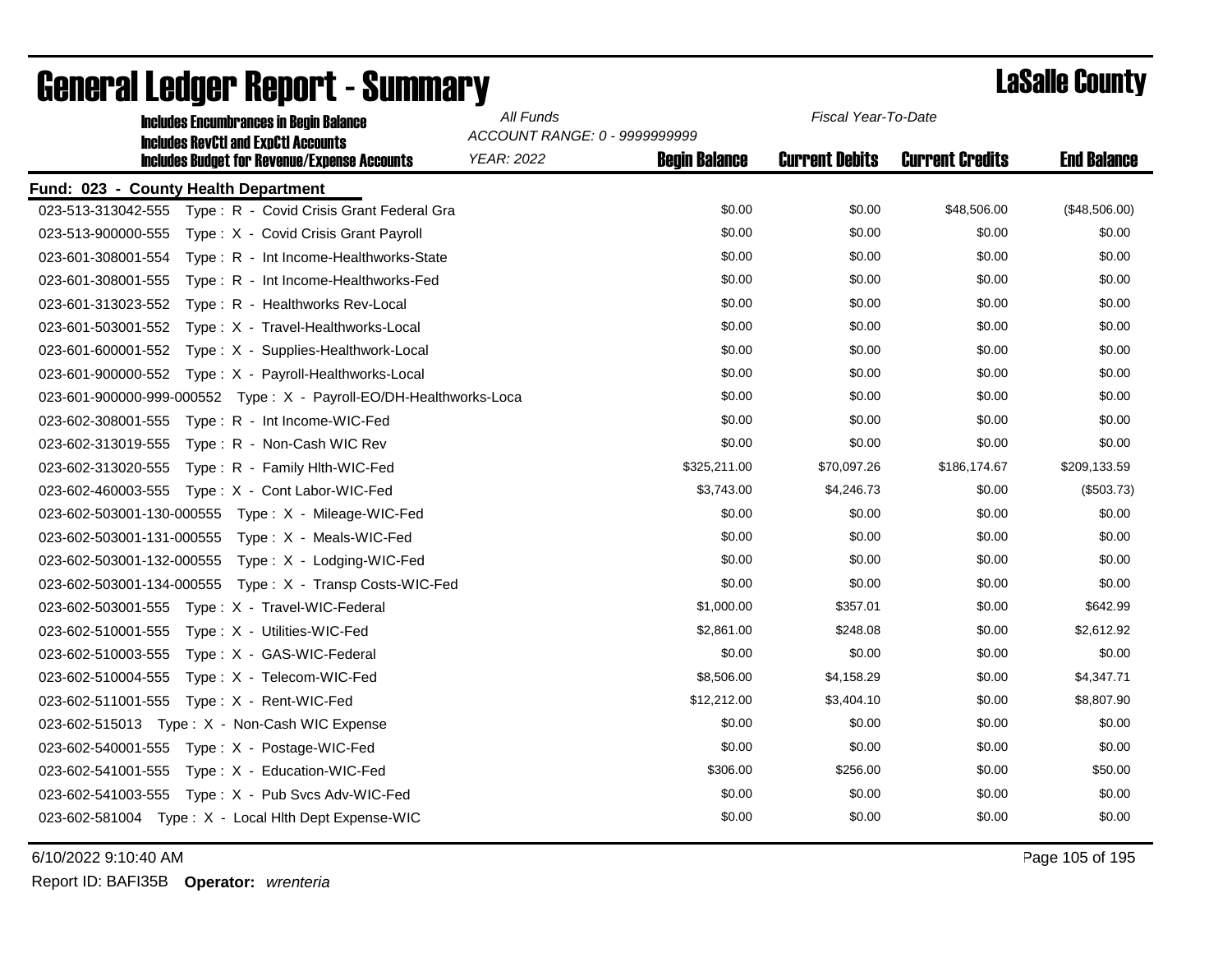| <b>Includes Encumbrances in Begin Balance</b><br><b>Includes RevCtI and ExpCtI Accounts</b> | All Funds<br>Fiscal Year-To-Date<br>ACCOUNT RANGE: 0 - 9999999999 |                      |                       |                        |                    |
|---------------------------------------------------------------------------------------------|-------------------------------------------------------------------|----------------------|-----------------------|------------------------|--------------------|
| <b>Includes Budget for Revenue/Expense Accounts</b>                                         | <b>YEAR: 2022</b>                                                 | <b>Begin Balance</b> | <b>Current Debits</b> | <b>Current Credits</b> | <b>End Balance</b> |
| Fund: 023 - County Health Department                                                        |                                                                   |                      |                       |                        |                    |
|                                                                                             |                                                                   | \$4,716.00           | \$2,079.72            | \$0.00                 | \$2,636.28         |
| 023-602-810001-555<br>Type: X - H&L-WIC-Fed                                                 |                                                                   | \$0.00               | \$0.00                | \$0.00                 | \$0.00             |
| 023-602-900000-555<br>Type: X - Payroll-WIC-Fed                                             |                                                                   | \$0.00               | \$0.00                | \$0.00                 | \$0.00             |
| 023-602-900000-999-000555    Type: X - Payroll EO/DH-WIC-Fed                                |                                                                   | \$0.00               | \$0.00                | \$0.00                 | \$0.00             |
| Type: R - Interest Income-FCM-Fed<br>023-603-308001-555                                     |                                                                   | \$0.00               | \$0.00                | \$0.00                 | \$0.00             |
| 023-603-313007-554<br>Type: R - Family Case Mgmt-State                                      |                                                                   | \$231,750.00         | \$12,719.72           | \$82,067.23            | \$162,402.49       |
| 023-603-313007-555<br>Type: R - Family Case Mgmt Rev-Fed                                    |                                                                   | \$0.00               | \$0.00                | \$0.00                 | \$0.00             |
| Type: X - Cont Labor-FCM-State<br>023-603-460003-554                                        |                                                                   | \$1,395.00           | \$372.90              | \$0.00                 | \$1,022.10         |
| 023-603-460003-555 Type: X - Contractual Labor-FCM-Federal                                  |                                                                   | \$0.00               | \$0.00                | \$0.00                 | \$0.00             |
| 023-603-503001-130-000554    Type: X - Mileage-FCM-State                                    |                                                                   | \$0.00               | \$0.00                | \$0.00                 | \$0.00             |
| 023-603-503001-131-000554<br>Type: X - Meals-FCM-State                                      |                                                                   | \$0.00               | \$0.00                | \$0.00                 | \$0.00             |
| 023-603-503001-132-000554<br>Type: X - Lodging-FCM-State                                    |                                                                   | \$0.00               | \$0.00                | \$0.00                 | \$0.00             |
| 023-603-503001-134-000554<br>Type: X - Transp Costs-FCM-State                               |                                                                   | \$0.00               | \$0.00                | \$0.00                 | \$0.00             |
|                                                                                             |                                                                   | \$5,755.00           | \$737.25              | \$0.00                 | \$5,017.75         |
| 023-603-503001-555<br>Type: X - Travel-FCM-Federal                                          |                                                                   | \$0.00               | \$0.00                | \$0.00                 | \$0.00             |
| 023-603-510001-554<br>Type: X - Utilities-FCM-State                                         |                                                                   | \$1,350.00           | \$50.81               | \$0.00                 | \$1,299.19         |
| 023-603-510001-555<br>Type: X - Utilities-FCM-Federal                                       |                                                                   | \$0.00               | \$46.50               | \$0.00                 | $(\$46.50)$        |
| 023-603-510004-554<br>Type: X - Telecom-FCM-State                                           |                                                                   | \$4,284.00           | \$978.61              | \$0.00                 | \$3,305.39         |
| 023-603-510004-555<br>Type: X - Telecom-FCM-Federal                                         |                                                                   | \$0.00               | \$60.18               | \$0.00                 | (\$60.18)          |
| 023-603-511001-554<br>Type: X - Rent-FCM-State                                              |                                                                   | \$9,492.00           | \$769.74              | \$0.00                 | \$8,722.26         |
| 023-603-511001-555<br>Type: X - Rent-FCM-Federal                                            |                                                                   | \$0.00               | \$57.71               | \$0.00                 | (\$57.71)          |
| 023-603-540001-554<br>Type: X - Postage-FCM-State                                           |                                                                   | \$0.00               | \$0.00                | \$0.00                 | \$0.00             |
| Type: X - Education-FCM-State<br>023-603-541001-554                                         |                                                                   | \$300.00             | \$0.00                | \$0.00                 | \$300.00           |
| 023-603-541001-555<br>Type: X - Education-FCM-Federal                                       |                                                                   | \$0.00               | \$0.00                | \$0.00                 | \$0.00             |
| Type: X - Pub Svcs Adv-FCM-State<br>023-603-541003-554                                      |                                                                   | \$0.00               | \$0.00                | \$0.00                 | \$0.00             |
| 023-603-581004 Type: X - Local Hith Dept Expense-FCM                                        |                                                                   | \$0.00               | \$0.00                | \$0.00                 | \$0.00             |
|                                                                                             |                                                                   | \$3,261.00           | \$153.16              | \$0.00                 | \$3,107.84         |

# General Ledger Report - Summary **Lassing Service Report - Summary**

6/10/2022 9:10:40 AM Page 106 of 195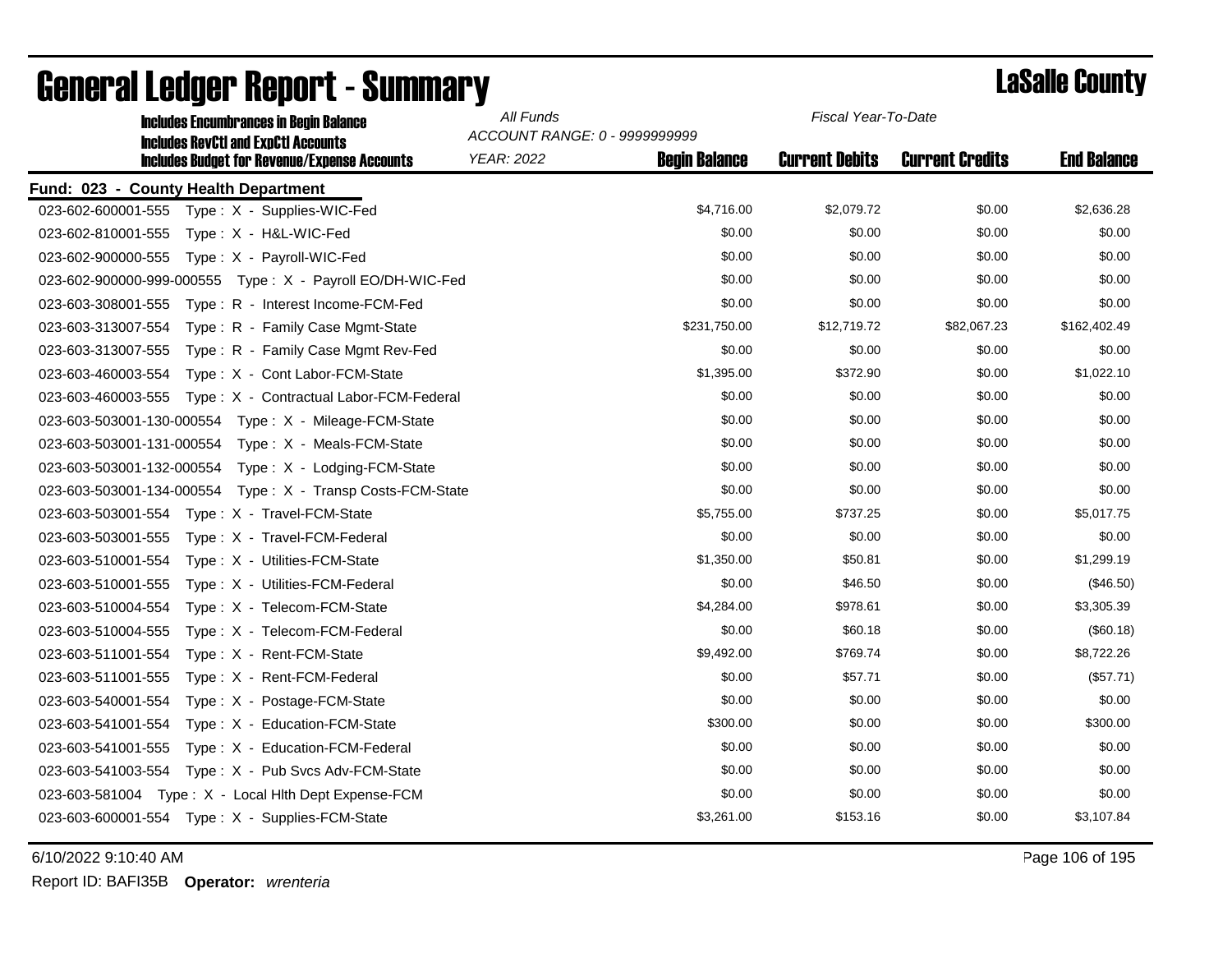| <b>Includes Encumbrances in Begin Balance</b>                  | All Funds                     | Fiscal Year-To-Date  |                       |                        |                    |  |
|----------------------------------------------------------------|-------------------------------|----------------------|-----------------------|------------------------|--------------------|--|
| <b>Includes RevCtI and ExpCtI Accounts</b>                     | ACCOUNT RANGE: 0 - 9999999999 |                      |                       |                        |                    |  |
| <b>Includes Budget for Revenue/Expense Accounts</b>            | <b>YEAR: 2022</b>             | <b>Begin Balance</b> | <b>Current Debits</b> | <b>Current Credits</b> | <b>End Balance</b> |  |
| Fund: 023 - County Health Department                           |                               |                      |                       |                        |                    |  |
| 023-603-600001-555<br>Type: X - Supplies-FCM-State             |                               | \$0.00               | \$0.00                | \$0.00                 | \$0.00             |  |
| 023-603-810001-554<br>Type: X - H&L-FCM-State                  |                               | \$0.00               | \$0.00                | \$0.00                 | \$0.00             |  |
| 023-603-810001-555<br>Type: X - H&L-FCM-Federal                |                               | \$0.00               | \$0.00                | \$0.00                 | \$0.00             |  |
| 023-603-900000-554<br>Type: X - Payroll-FCM-State              |                               | \$0.00               | \$0.00                | \$0.00                 | \$0.00             |  |
|                                                                |                               | \$0.00               | \$0.00                | \$0.00                 | \$0.00             |  |
| 023-603-900000-999-000554    Type: X - Payroll EO/DH-FCM-State |                               | \$0.00               | \$0.00                | \$0.00                 | \$0.00             |  |
|                                                                |                               | \$0.00               | \$0.00                | \$0.00                 | \$0.00             |  |
| 023-604-308001-555<br>Type: R - Int Income-HRI-Federal         |                               | \$0.00               | \$0.00                | \$0.00                 | \$0.00             |  |
| 023-604-390017-554<br>Type: R - High Risk Infant-State         |                               | \$0.00               | \$0.00                | \$0.00                 | \$0.00             |  |
| 023-604-390017-555<br>Type: R - High Risk Infant-Fed           |                               | \$0.00               | \$0.00                | \$0.00                 | \$0.00             |  |
| 023-604-460003-554<br>Type: X - Contractual Labor-HRI-State    |                               | \$0.00               | \$0.00                | \$0.00                 | \$0.00             |  |
| 023-604-460003-555<br>Type: X - Contractual Labor-HRI-Federal  |                               | \$0.00               | \$0.00                | \$0.00                 | \$0.00             |  |
| 023-604-503001-554<br>Type: X - Travel-HRI-State               |                               | \$0.00               | \$0.00                | \$0.00                 | \$0.00             |  |
| 023-604-503001-555<br>Type: X - Travel-HRI-Federal             |                               | \$0.00               | \$0.00                | \$0.00                 | \$0.00             |  |
| 023-604-510001-554<br>Type: X - Utilities-HRI-State            |                               | \$0.00               | \$0.00                | \$0.00                 | \$0.00             |  |
| Type: X - Utilities-HRI-Fed<br>023-604-510001-555              |                               | \$0.00               | \$0.00                | \$0.00                 | \$0.00             |  |
| 023-604-510002-554<br>Type: X - Water/sewer-HRI-State          |                               | \$0.00               | \$0.00                | \$0.00                 | \$0.00             |  |
| 023-604-510002-555<br>Type: X - Water/sewer-HRI-Fed            |                               | \$0.00               | \$0.00                | \$0.00                 | \$0.00             |  |
| 023-604-510003-554<br>Type: X - Gas-HRI-State                  |                               | \$0.00               | \$0.00                | \$0.00                 | \$0.00             |  |
| 023-604-510003-555<br>Type: X - Gas-HRI-Fed                    |                               | \$0.00               | \$0.00                | \$0.00                 | \$0.00             |  |
| Type: X - Telecom-HRI-State<br>023-604-510004-554              |                               | \$0.00               | \$0.00                | \$0.00                 | \$0.00             |  |
| 023-604-510004-555<br>Type: X - Telecom-HRI-Fed                |                               | \$0.00               | \$0.00                | \$0.00                 | \$0.00             |  |
| 023-604-511001-554<br>Type: X - Rent-HRI-State                 |                               | \$0.00               | \$0.00                | \$0.00                 | \$0.00             |  |
| 023-604-511001-555<br>Type: X - Rent-HRI-Fed                   |                               | \$0.00               | \$0.00                | \$0.00                 | \$0.00             |  |
| Type: X - Postage-HRI-State<br>023-604-540001-554              |                               | \$0.00               | \$0.00                | \$0.00                 | \$0.00             |  |
| 023-604-540001-555<br>Type: X - Postage-HRI-Fed                |                               | \$0.00               | \$0.00                | \$0.00                 | \$0.00             |  |
| 023-604-541001-554<br>Type: X - Education-HRI-State            |                               | \$0.00               | \$0.00                | \$0.00                 | \$0.00             |  |
|                                                                |                               |                      |                       |                        |                    |  |

6/10/2022 9:10:40 AM Page 107 of 195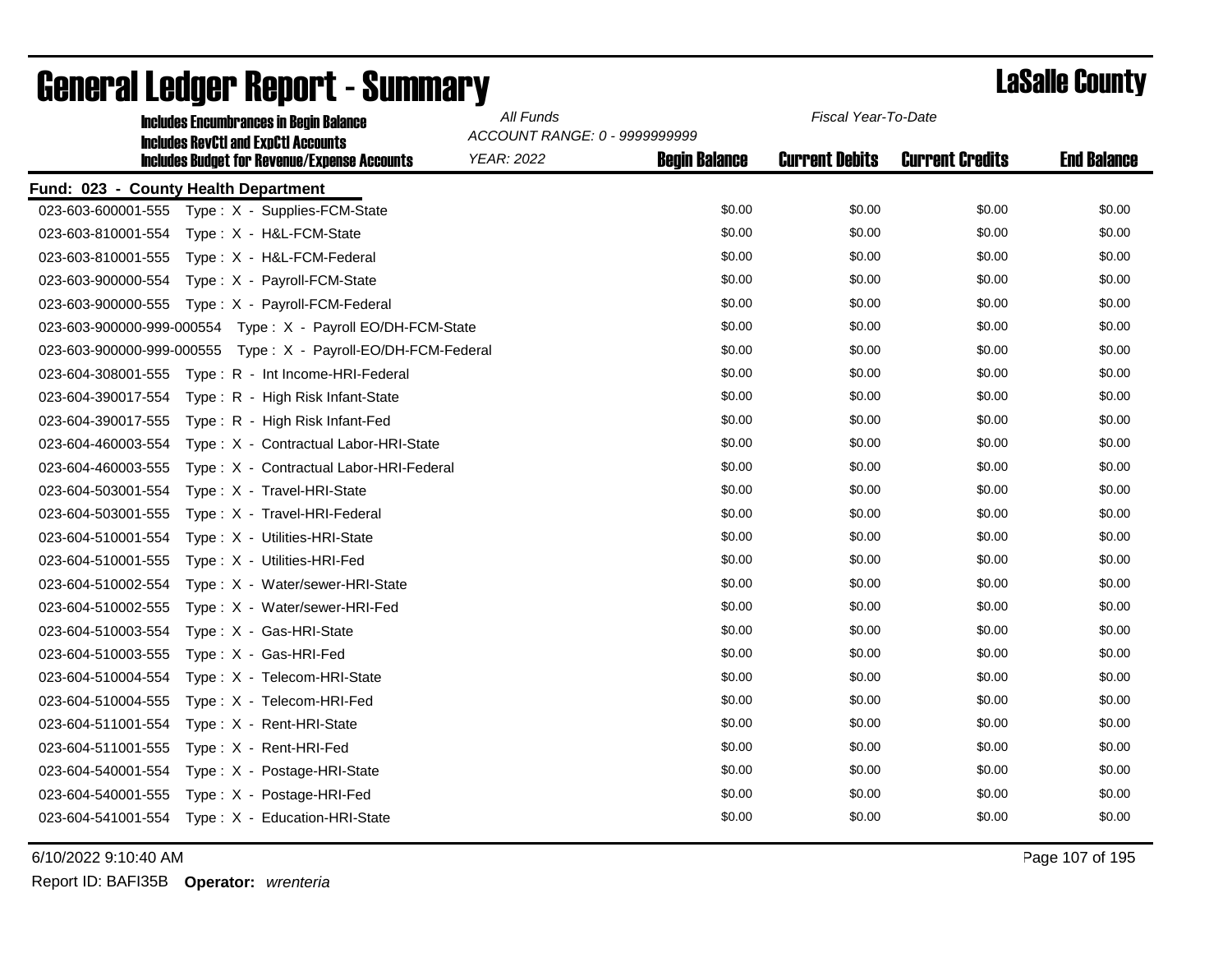| <b>Includes Encumbrances in Begin Balance</b>                | All Funds<br>Fiscal Year-To-Date<br>ACCOUNT RANGE: 0 - 9999999999 |                      |                       |                        |                    |
|--------------------------------------------------------------|-------------------------------------------------------------------|----------------------|-----------------------|------------------------|--------------------|
| <b>Includes RevCtI and ExpCtI Accounts</b>                   |                                                                   |                      |                       |                        |                    |
| <b>Includes Budget for Revenue/Expense Accounts</b>          | <b>YEAR: 2022</b>                                                 | <b>Begin Balance</b> | <b>Current Debits</b> | <b>Current Credits</b> | <b>End Balance</b> |
| Fund: 023 - County Health Department                         |                                                                   |                      |                       |                        |                    |
|                                                              |                                                                   | \$0.00               | \$0.00                | \$0.00                 | \$0.00             |
|                                                              |                                                                   | \$0.00               | \$0.00                | \$0.00                 | \$0.00             |
|                                                              |                                                                   | \$0.00               | \$0.00                | \$0.00                 | \$0.00             |
| 023-604-581004 Type: X - Local Hith Dept Expense-HRI         |                                                                   | \$0.00               | \$0.00                | \$0.00                 | \$0.00             |
|                                                              |                                                                   | \$0.00               | \$0.00                | \$0.00                 | \$0.00             |
| 023-604-600001-555<br>Type: X - Supplies-HRI-Fed             |                                                                   | \$0.00               | \$0.00                | \$0.00                 | \$0.00             |
| 023-604-810001-554<br>Type: X - H&L-HRI-State                |                                                                   | \$0.00               | \$0.00                | \$0.00                 | \$0.00             |
| Type: X - H&L-HRI-Fed<br>023-604-810001-555                  |                                                                   | \$0.00               | \$0.00                | \$0.00                 | \$0.00             |
| 023-604-900000-554<br>Type: X - Payroll-HRI-State            |                                                                   | \$0.00               | \$0.00                | \$0.00                 | \$0.00             |
|                                                              |                                                                   | \$0.00               | \$0.00                | \$0.00                 | \$0.00             |
|                                                              |                                                                   | \$0.00               | \$0.00                | \$0.00                 | \$0.00             |
| 023-604-900000-999-000555    Type: X - Payroll-EO/DH-HRI-Fed |                                                                   | \$0.00               | \$0.00                | \$0.00                 | \$0.00             |
|                                                              |                                                                   | \$2,500.00           | \$0.00                | \$0.00                 | \$2,500.00         |
| 023-605-581004 Type: X - Local Hith Dept Expense-MAP         |                                                                   | \$0.00               | \$0.00                | \$0.00                 | \$0.00             |
| 023-606-308001-555    Type: R - Int Income-PHEP-Fed          |                                                                   | \$0.00               | \$0.00                | \$0.00                 | \$0.00             |
|                                                              |                                                                   | \$81,607.00          | \$9,997.62            | \$40,869.36            | \$50,735.26        |
|                                                              |                                                                   | \$0.00               | \$0.00                | \$0.00                 | \$0.00             |
| 023-606-503001-130-000555    Type: X - Mileage-PHEP-Fed      |                                                                   | \$0.00               | \$0.00                | \$0.00                 | \$0.00             |
| 023-606-503001-131-000555<br>Type: X - Meals-PHEP-Fed        |                                                                   | \$0.00               | \$0.00                | \$0.00                 | \$0.00             |
| 023-606-503001-132-000555<br>Type: X - Lodging-PHEP-Fed      |                                                                   | \$0.00               | \$0.00                | \$0.00                 | \$0.00             |
| 023-606-503001-134-000555    Type: X - Transp Costs-PHEP-Fed |                                                                   | \$0.00               | \$0.00                | \$0.00                 | \$0.00             |
|                                                              |                                                                   | \$1,430.00           | \$0.00                | \$0.00                 | \$1,430.00         |
| 023-606-510004-555<br>Type: X - Telecom-PHEP-Fed             |                                                                   | \$13,607.00          | \$4,219.49            | \$0.00                 | \$9,387.51         |
|                                                              |                                                                   | \$0.00               | \$0.00                | \$0.00                 | \$0.00             |
| Type: X - Education-PHEP-Fed<br>023-606-541001-555           |                                                                   | \$225.00             | \$0.00                | \$0.00                 | \$225.00           |
|                                                              |                                                                   | \$0.00               | \$0.00                | \$0.00                 | \$0.00             |
| 023-606-581004 Type: X - Local Hith Dept Expense-PHEP        |                                                                   | \$0.00               | \$0.00                | \$0.00                 | \$0.00             |

6/10/2022 9:10:40 AM Page 108 of 195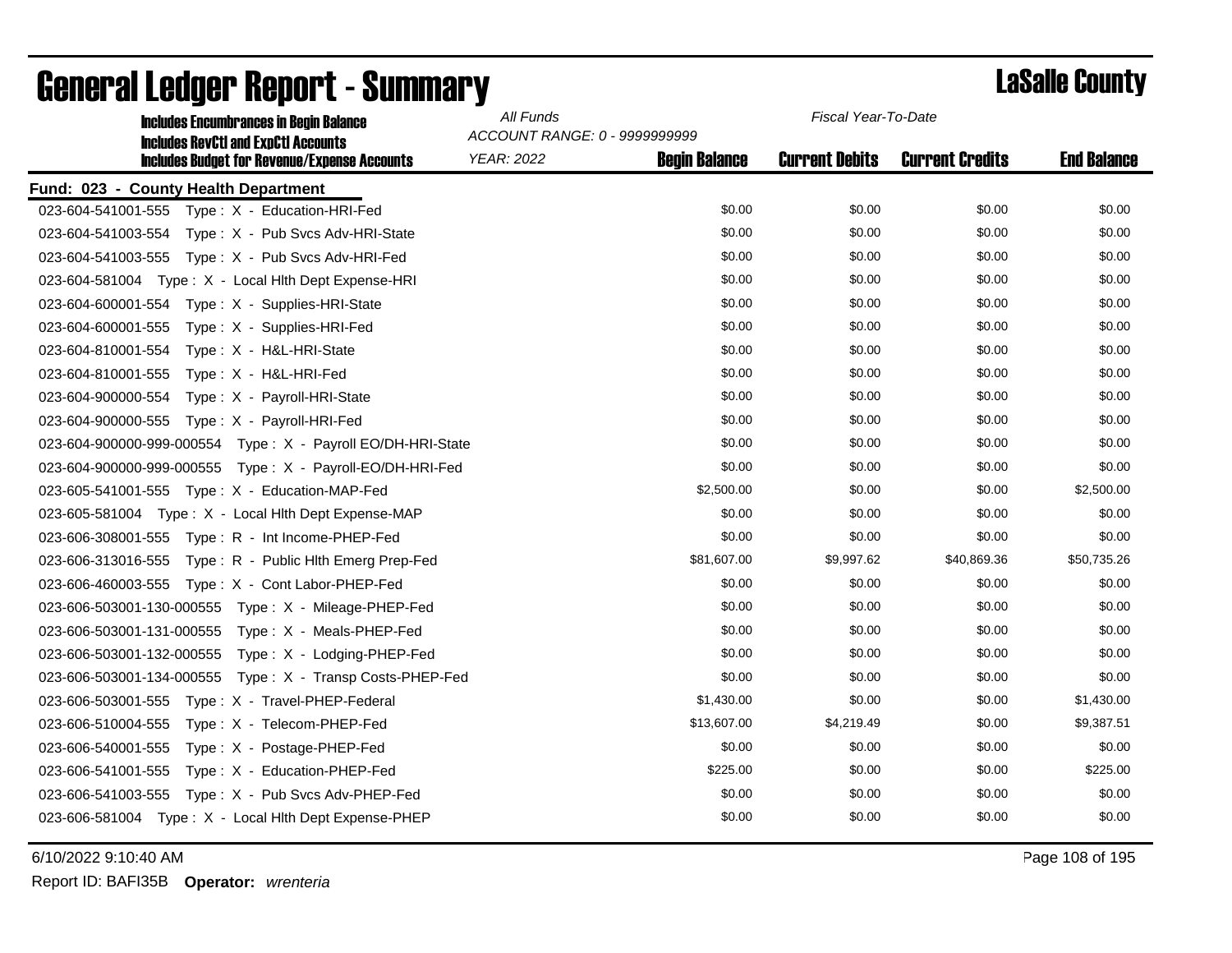| <b>Includes Encumbrances in Begin Balance</b>                 | All Funds                     | Fiscal Year-To-Date  |                       |                        |                    |  |
|---------------------------------------------------------------|-------------------------------|----------------------|-----------------------|------------------------|--------------------|--|
| <b>Includes RevCtI and ExpCtI Accounts</b>                    | ACCOUNT RANGE: 0 - 9999999999 |                      |                       |                        |                    |  |
| <b>Includes Budget for Revenue/Expense Accounts</b>           | YEAR: 2022                    | <b>Begin Balance</b> | <b>Current Debits</b> | <b>Current Credits</b> | <b>End Balance</b> |  |
| Fund: 023 - County Health Department                          |                               |                      |                       |                        |                    |  |
|                                                               |                               | \$403.00             | \$320.74              | \$0.00                 | \$82.26            |  |
| Type: X - Software/License-PHEP-Fed<br>023-606-704001-555     |                               | \$0.00               | \$0.00                | \$0.00                 | \$0.00             |  |
| 023-606-810001-555<br>Type: X - H&L-PHEP-Fed                  |                               | \$0.00               | \$0.00                | \$0.00                 | \$0.00             |  |
| 023-606-900000-555<br>Type: X - Payroll-PHEP-Fed              |                               | \$0.00               | \$0.00                | \$0.00                 | \$0.00             |  |
|                                                               |                               | \$0.00               | \$0.00                | \$0.00                 | \$0.00             |  |
|                                                               |                               | \$0.00               | \$0.00                | \$0.00                 | \$0.00             |  |
| Type: R - Local Health Protection-State<br>023-607-313006-554 |                               | \$211,657.00         | \$211,657.00          | \$211,657.00           | \$211,657.00       |  |
| 023-607-313011-555    Type: R - Non Cash Imms-Federal         |                               | \$0.00               | \$0.00                | \$0.00                 | \$0.00             |  |
|                                                               |                               | \$3,142.00           | \$1,181.56            | \$0.00                 | \$1,960.44         |  |
| 023-607-503001 Type: X - Travel State                         |                               | \$14,112.00          | \$8,240.93            | \$439.88               | \$6,310.95         |  |
| 023-607-503001-131-000554    Type: X - Mileage-LHP-State      |                               | \$0.00               | \$0.00                | \$0.00                 | \$0.00             |  |
| 023-607-510004 Type: X - Telephone State Grant                |                               | \$8,451.00           | \$865.40              | \$0.00                 | \$7,585.60         |  |
| 023-607-515004-555 Type: X - Non Cash Imms Used-Federal       |                               | \$0.00               | \$0.00                | \$0.00                 | \$0.00             |  |
| 023-607-540001-554 Type: X - Postage-LHP-State                |                               | \$0.00               | \$0.00                | \$0.00                 | \$0.00             |  |
|                                                               |                               | \$0.00               | \$0.00                | \$0.00                 | \$0.00             |  |
|                                                               |                               | \$0.00               | \$0.00                | \$0.00                 | \$0.00             |  |
| 023-607-581004 Type: X - Local Hith Dept Expense-LHP          |                               | \$0.00               | \$434.59              | \$0.00                 | (\$434.59)         |  |
| 023-607-600001 Type: X - Supplies State Grant                 |                               | \$72,400.00          | \$7,952.16            | \$0.00                 | \$64,447.84        |  |
|                                                               |                               | \$0.00               | \$9,753.92            | \$0.00                 | (\$9,753.92)       |  |
| 023-607-704001-554 Type: X - Software/License-LHP-State       |                               | \$0.00               | \$5,120.00            | \$0.00                 | (\$5,120.00)       |  |
| 023-607-810001-554<br>Type: X - H&L-LHP-State                 |                               | \$0.00               | \$0.00                | \$0.00                 | \$0.00             |  |
| 023-607-900000-554 Type: X - Payroll-LHP-State                |                               | \$0.00               | \$0.00                | \$0.00                 | \$0.00             |  |
|                                                               |                               | \$0.00               | \$0.00                | \$0.00                 | \$0.00             |  |
| 023-608-308001-554 Type: R - Int Income-Tanning Booth-State   |                               | \$0.00               | \$0.00                | \$0.00                 | \$0.00             |  |
| 023-608-313025-554 Type: R - Tanning Booth Insp-State         |                               | \$2,600.00           | \$0.00                | \$0.00                 | \$2,600.00         |  |
| 023-608-540001-554<br>Type: X - Postage-Tanning Booth-State   |                               | \$0.00               | \$0.00                | \$0.00                 | \$0.00             |  |
| 023-608-541001-554 Type: X - Education-Tanning Booth-State    |                               | \$0.00               | \$0.00                | \$0.00                 | \$0.00             |  |
|                                                               |                               |                      |                       |                        |                    |  |

## General Ledger Report - Summary LaSalle County

6/10/2022 9:10:40 AM Page 109 of 195

Report ID: BAFI35B **Operator:** *wrenteria*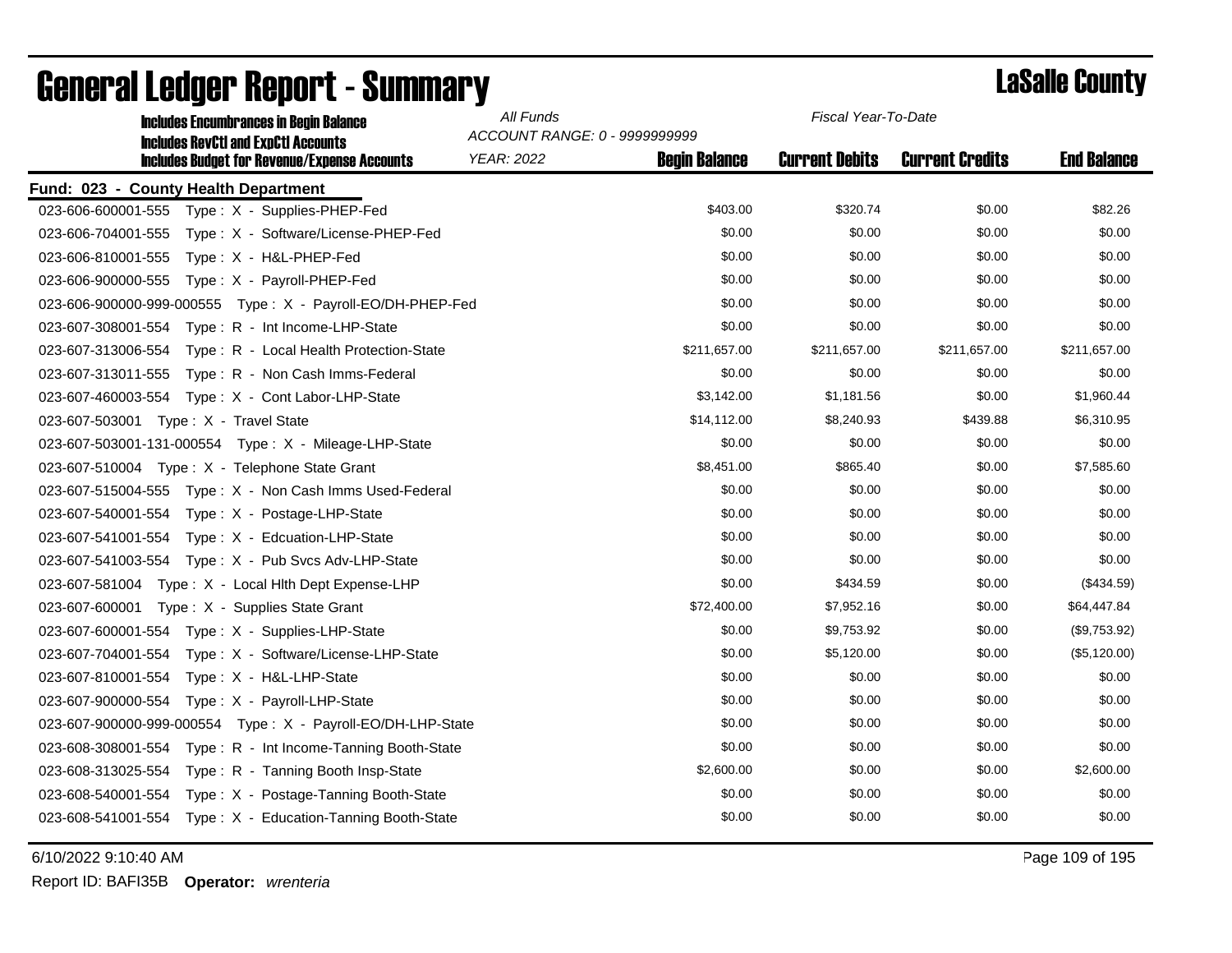| <b>Includes Encumbrances in Begin Balance</b>                        | Fiscal Year-To-Date<br>All Funds<br>ACCOUNT RANGE: 0 - 9999999999 |                      |                       |                        |                    |
|----------------------------------------------------------------------|-------------------------------------------------------------------|----------------------|-----------------------|------------------------|--------------------|
| <b>Includes RevCtI and ExpCtI Accounts</b>                           |                                                                   |                      |                       |                        |                    |
| <b>Includes Budget for Revenue/Expense Accounts</b>                  | <b>YEAR: 2022</b>                                                 | <b>Begin Balance</b> | <b>Current Debits</b> | <b>Current Credits</b> | <b>End Balance</b> |
| Fund: 023 - County Health Department                                 |                                                                   |                      |                       |                        |                    |
|                                                                      |                                                                   | \$0.00               | \$0.00                | \$0.00                 | \$0.00             |
| 023-608-810001-554    Type: X - H&L-Tanning Booth-State              |                                                                   | \$0.00               | \$0.00                | \$0.00                 | \$0.00             |
| 023-608-900000-554 Type: X - Payroll-Tanning Booth-State             |                                                                   | \$0.00               | \$0.00                | \$0.00                 | \$0.00             |
| 023-608-900000-999-000554    Type: X - Payroll-EO/DH-Tan Booth-State |                                                                   | \$0.00               | \$0.00                | \$0.00                 | \$0.00             |
| 023-609-308001-554 Type: R - Int Income-Body Art-State               |                                                                   | \$0.00               | \$0.00                | \$0.00                 | \$0.00             |
| Type: R - Body Art-State<br>023-609-313021-554                       |                                                                   | \$7,162.00           | \$375.00              | \$787.50               | \$6,749.50         |
| Type: X - Postage-Body Art-State<br>023-609-540001-554               |                                                                   | \$0.00               | \$0.00                | \$0.00                 | \$0.00             |
| 023-609-541001-554<br>Type: X - Educaton-Body Art-State              |                                                                   | \$0.00               | \$0.00                | \$0.00                 | \$0.00             |
| 023-609-541003-554<br>Type: X - Pub Svcs Adv-Body Art-State          |                                                                   | \$0.00               | \$0.00                | \$0.00                 | \$0.00             |
|                                                                      |                                                                   | \$0.00               | \$0.00                | \$0.00                 | \$0.00             |
| Type: X - Payroll-Body Art-State<br>023-609-900000-554               |                                                                   | \$0.00               | \$0.00                | \$0.00                 | \$0.00             |
| 023-609-900000-999-000554 Type: X - Payroll EO/DH-Body Art-State     |                                                                   | \$0.00               | \$0.00                | \$0.00                 | \$0.00             |
|                                                                      |                                                                   | \$0.00               | \$0.00                | \$0.00                 | \$0.00             |
| 023-610-313018-554 Type: R - Vector Control-State                    |                                                                   | \$19,571.00          | \$1,850.93            | \$1,892.09             | \$19,529.84        |
| 023-610-460003-554 Type: X - Contractual Labor-Vector-State          |                                                                   | \$342.00             | \$8,977.00            | \$0.00                 | (\$8,635.00)       |
| 023-610-503001-130-000554    Type: X - Mileage-Vector-State          |                                                                   | \$0.00               | \$0.00                | \$0.00                 | \$0.00             |
| 023-610-503001-131-000554    Type: X - Meals-Vector-State            |                                                                   | \$0.00               | \$0.00                | \$0.00                 | \$0.00             |
| 023-610-503001-132-000554    Type: X - Lodging-Vector-State          |                                                                   | \$0.00               | \$0.00                | \$0.00                 | \$0.00             |
| 023-610-503001-134-000554    Type: X - Transp Costs-Vector-State     |                                                                   | \$0.00               | \$0.00                | \$0.00                 | \$0.00             |
|                                                                      |                                                                   | \$3,342.00           | \$0.00                | \$0.00                 | \$3,342.00         |
|                                                                      |                                                                   | \$0.00               | \$0.00                | \$0.00                 | \$0.00             |
|                                                                      |                                                                   | \$0.00               | \$0.00                | \$0.00                 | \$0.00             |
| 023-610-541003-554 Type: X - Pub Svcs Adv-Vector-State               |                                                                   | \$0.00               | \$0.00                | \$0.00                 | \$0.00             |
| 023-610-581004 Type: X - Local Hith Dept Expense-Vector              |                                                                   | \$0.00               | \$0.00                | \$0.00                 | \$0.00             |
|                                                                      |                                                                   | \$12,886.00          | \$2,212.23            | \$0.00                 | \$10,673.77        |
| Type: X - H&L-Vector-State<br>023-610-810001-554                     |                                                                   | \$0.00               | \$0.00                | \$0.00                 | \$0.00             |
|                                                                      |                                                                   | \$0.00               | \$0.00                | \$0.00                 | \$0.00             |
|                                                                      |                                                                   |                      |                       |                        |                    |

6/10/2022 9:10:40 AM Page 110 of 195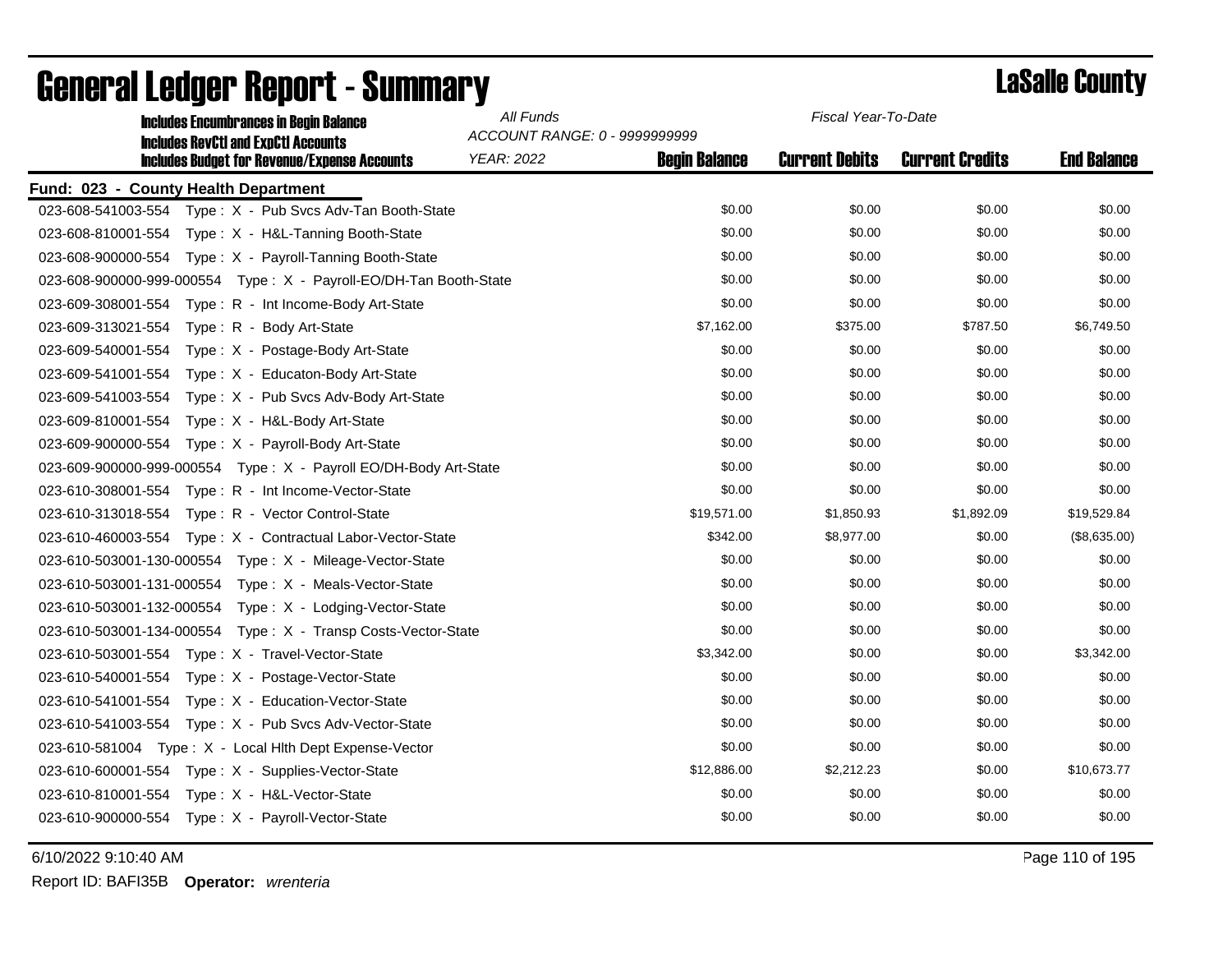| All Funds<br><b>Includes Encumbrances in Begin Balance</b>                                        |                                                    | Fiscal Year-To-Date  |                       |                        |                    |  |
|---------------------------------------------------------------------------------------------------|----------------------------------------------------|----------------------|-----------------------|------------------------|--------------------|--|
| <b>Includes RevCtI and ExpCtI Accounts</b><br><b>Includes Budget for Revenue/Expense Accounts</b> | ACCOUNT RANGE: 0 - 9999999999<br><b>YEAR: 2022</b> | <b>Begin Balance</b> | <b>Current Debits</b> | <b>Current Credits</b> | <b>End Balance</b> |  |
| Fund: 023 - County Health Department                                                              |                                                    |                      |                       |                        |                    |  |
|                                                                                                   |                                                    | \$0.00               | \$0.00                | \$0.00                 | \$0.00             |  |
| 023-611-308001-554    Type: R - Int Income-ITFC State                                             |                                                    | \$0.00               | \$0.00                | \$0.00                 | \$0.00             |  |
| 023-611-313014-554 Type: R - Ill Tobacco Free Comm-State                                          |                                                    | \$10,000.00          | \$2,500.00            | \$4,993.02             | \$7,506.98         |  |
| 023-611-390019 Type: R - Smoking Fines                                                            |                                                    | \$1,500.00           | \$0.00                | \$2,128.59             | (\$628.59)         |  |
|                                                                                                   |                                                    | \$0.00               | \$0.00                | \$0.00                 | \$0.00             |  |
| 023-611-503001-130-000554    Type: X - Mileage-ITFC-State                                         |                                                    | \$0.00               | \$0.00                | \$0.00                 | \$0.00             |  |
|                                                                                                   |                                                    | \$0.00               | \$0.00                | \$0.00                 | \$0.00             |  |
| 023-611-503001-132-000554    Type: X - Lodging-ITFC-State                                         |                                                    | \$0.00               | \$0.00                | \$0.00                 | \$0.00             |  |
| 023-611-503001-134-000554    Type: X - Transp Costs-ITFC-State                                    |                                                    | \$0.00               | \$0.00                | \$0.00                 | \$0.00             |  |
|                                                                                                   |                                                    | \$406.00             | \$232.46              | \$13.61                | \$187.15           |  |
|                                                                                                   |                                                    | \$0.00               | \$0.00                | \$0.00                 | \$0.00             |  |
|                                                                                                   |                                                    | \$0.00               | \$0.00                | \$0.00                 | \$0.00             |  |
| 023-611-541003-554 Type: X - Pub Svcs Adv-ITFC-State                                              |                                                    | \$0.00               | \$0.00                | \$0.00                 | \$0.00             |  |
| 023-611-551001 Type: X - Reimb State-Smoking Fines                                                |                                                    | \$750.00             | \$125.00              | \$0.00                 | \$625.00           |  |
| 023-611-581004 Type: X - Local Hith Dept Expense-ITFC                                             |                                                    | \$0.00               | \$0.00                | \$0.00                 | \$0.00             |  |
|                                                                                                   |                                                    | \$57.00              | \$0.00                | \$0.00                 | \$57.00            |  |
|                                                                                                   |                                                    | \$0.00               | \$0.00                | \$0.00                 | \$0.00             |  |
|                                                                                                   |                                                    | \$0.00               | \$0.00                | \$0.00                 | \$0.00             |  |
|                                                                                                   |                                                    | \$0.00               | \$0.00                | \$0.00                 | \$0.00             |  |
| 023-612-308001-554 Type: R - Int Income-IBCCP-State                                               |                                                    | \$0.00               | \$0.00                | \$0.00                 | \$0.00             |  |
| Type: R - Int Income-IBCCP-Fed<br>023-612-308001-555                                              |                                                    | \$0.00               | \$0.00                | \$0.00                 | \$0.00             |  |
| 023-612-313017-554 Type: R - III Brst & Crycl Cancer-State                                        |                                                    | \$117,648.00         | \$2,312.62            | \$35,425.71            | \$84,534.91        |  |
| 023-612-313017-555    Type: R - III Brst & Crvcl Cancer-Fed                                       |                                                    | \$0.00               | \$12,902.03           | \$12,902.03            | \$0.00             |  |
| 023-612-313018-554 Type: R - Vector Control State Grant Fun                                       |                                                    | \$0.00               | \$0.00                | \$0.00                 | \$0.00             |  |
| 023-612-313037-554 Type: R - RTTA Rev-State                                                       |                                                    | \$200.00             | \$0.00                | \$0.00                 | \$200.00           |  |
| 023-612-313038    Type: R - Donations                                                             |                                                    | \$500.00             | \$0.00                | \$0.00                 | \$500.00           |  |
|                                                                                                   |                                                    | \$200.00             | \$0.00                | \$0.00                 | \$200.00           |  |
|                                                                                                   |                                                    |                      |                       |                        |                    |  |

## General Ledger Report - Summary LaSalle County

6/10/2022 9:10:40 AM Page 111 of 195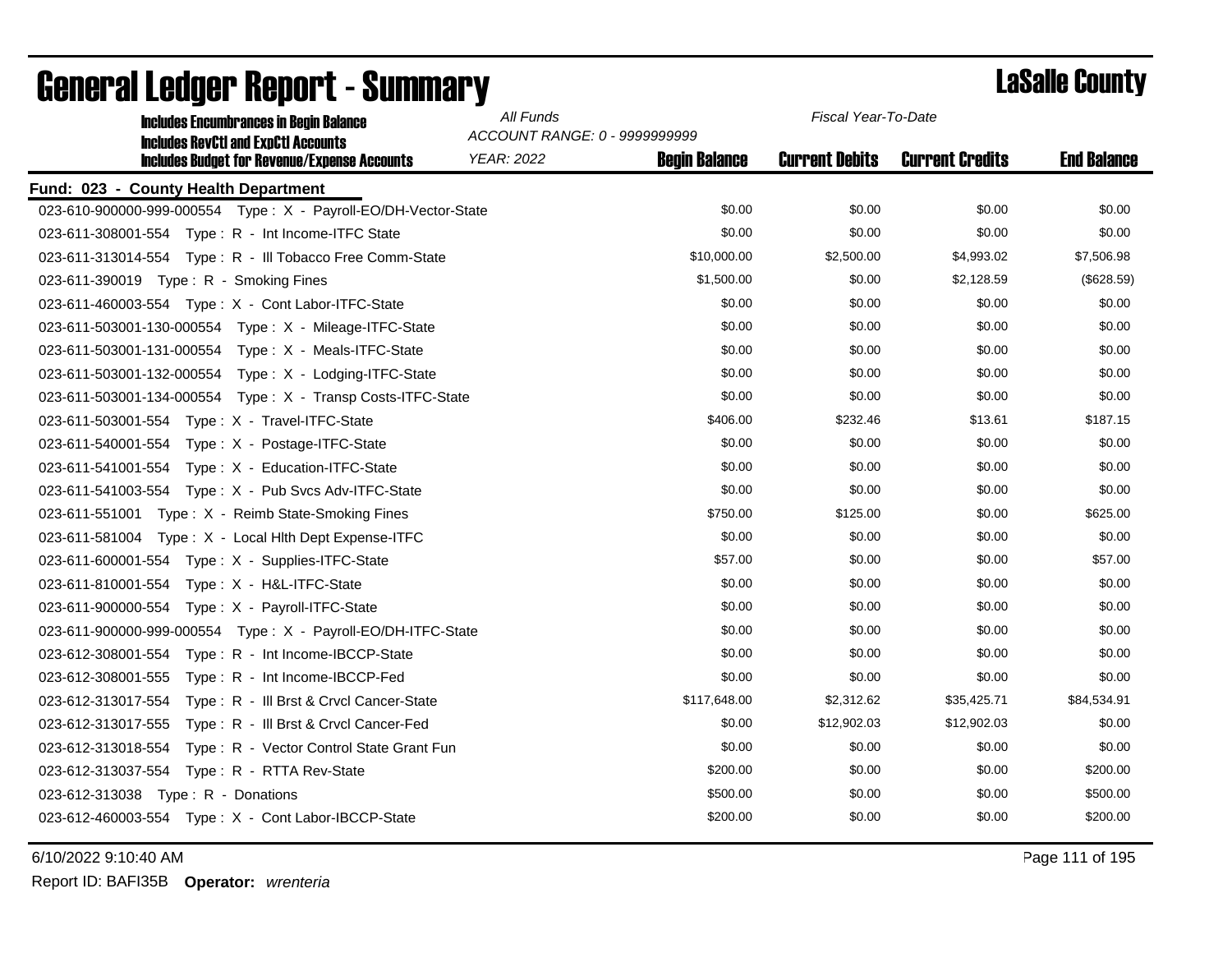| <b>Includes Encumbrances in Begin Balance</b>                   | All Funds<br>Fiscal Year-To-Date |                      |                       |                        |                    |
|-----------------------------------------------------------------|----------------------------------|----------------------|-----------------------|------------------------|--------------------|
| <b>Includes RevCtI and ExpCtI Accounts</b>                      | ACCOUNT RANGE: 0 - 9999999999    |                      |                       |                        |                    |
| <b>Includes Budget for Revenue/Expense Accounts</b>             | <b>YEAR: 2022</b>                | <b>Begin Balance</b> | <b>Current Debits</b> | <b>Current Credits</b> | <b>End Balance</b> |
| Fund: 023 - County Health Department                            |                                  |                      |                       |                        |                    |
|                                                                 |                                  | \$0.00               | \$0.00                | \$0.00                 | \$0.00             |
| 023-612-503001-130-000554    Type: X - Mileage-IBCCP-State      |                                  | \$0.00               | \$0.00                | \$0.00                 | \$0.00             |
| Type: X - Mileage-IBCCP-Fed<br>023-612-503001-130-000555        |                                  | \$0.00               | \$0.00                | \$0.00                 | \$0.00             |
| Type: X - Meals-IBCCP-State<br>023-612-503001-131-000554        |                                  | \$0.00               | \$0.00                | \$0.00                 | \$0.00             |
| 023-612-503001-131-000555<br>Type: X - Meals-IBCCP-Fed          |                                  | \$0.00               | \$0.00                | \$0.00                 | \$0.00             |
| 023-612-503001-132-000554<br>Type: X - Lodging-IBCCP-State      |                                  | \$0.00               | \$0.00                | \$0.00                 | \$0.00             |
| 023-612-503001-132-000555<br>Type: X - Lodging-IBCCP-Fed        |                                  | \$0.00               | \$0.00                | \$0.00                 | \$0.00             |
| Type: X - Transp Costs-IBCCP-State<br>023-612-503001-134-000554 |                                  | \$0.00               | \$0.00                | \$0.00                 | \$0.00             |
| 023-612-503001-134-000555    Type: X - Transp Costs-IBCCP-Fed   |                                  | \$0.00               | \$0.00                | \$0.00                 | \$0.00             |
|                                                                 |                                  | \$433.00             | \$6.53                | \$0.00                 | \$426.47           |
|                                                                 |                                  | \$0.00               | \$4.00                | \$0.00                 | (\$4.00)           |
| 023-612-515005 Type: X - IBCCP Patient Care                     |                                  | \$0.00               | \$389.26              | \$0.00                 | (\$389.26)         |
| 023-612-515005-554    Type: X - IBCCP    Patient Care-State     |                                  | \$65,573.00          | \$7,172.19            | \$0.00                 | \$58,400.81        |
| Type: X - IBCCP Patient Care-Federal<br>023-612-515005-555      |                                  | \$0.00               | \$13,732.91           | \$0.00                 | (\$13,732.91)      |
| 023-612-515006-554<br>Type: X - NAVIGATION Insured-State        |                                  | \$750.00             | \$0.00                | \$0.00                 | \$750.00           |
| 023-612-515006-555<br>Type: X - NAVIGATION Insured-Federal      |                                  | \$0.00               | \$0.00                | \$0.00                 | \$0.00             |
| 023-612-515014-554<br>Type: X - RTTA Exp-State                  |                                  | \$0.00               | \$0.00                | \$0.00                 | \$0.00             |
| Type: X - Postage-IBCCP-State<br>023-612-540001-554             |                                  | \$0.00               | \$0.00                | \$0.00                 | \$0.00             |
| 023-612-540001-555<br>Type: X - Postage-IBCCP-Fed               |                                  | \$0.00               | \$0.00                | \$0.00                 | \$0.00             |
| 023-612-541001-554<br>Type: X - Education-IBCCP-State           |                                  | \$135.00             | \$0.00                | \$0.00                 | \$135.00           |
| Type: X - Education-IBCCP-Fed<br>023-612-541001-555             |                                  | \$0.00               | \$0.00                | \$0.00                 | \$0.00             |
| Type: X - Pub Svcs Adv-IBCCP-State<br>023-612-541003-554        |                                  | \$0.00               | \$0.00                | \$0.00                 | \$0.00             |
| Type: X - Pub Svcs Adv-IBCCP-Fed<br>023-612-541003-555          |                                  | \$0.00               | \$0.00                | \$0.00                 | \$0.00             |
| 023-612-581004 Type: X - Local Hith Dept Expense-IBCCP          |                                  | \$0.00               | \$0.00                | \$0.00                 | \$0.00             |
|                                                                 |                                  | \$1,155.00           | \$244.50              | \$0.00                 | \$910.50           |
| Type: X - Supplies-IBCCP-Fed<br>023-612-600001-555              |                                  | \$0.00               | \$149.86              | \$0.00                 | (\$149.86)         |
| 023-612-810001-554 Type: X - H&L-IBCCP-State                    |                                  | \$0.00               | \$0.00                | \$0.00                 | \$0.00             |
|                                                                 |                                  |                      |                       |                        |                    |

6/10/2022 9:10:40 AM Page 112 of 195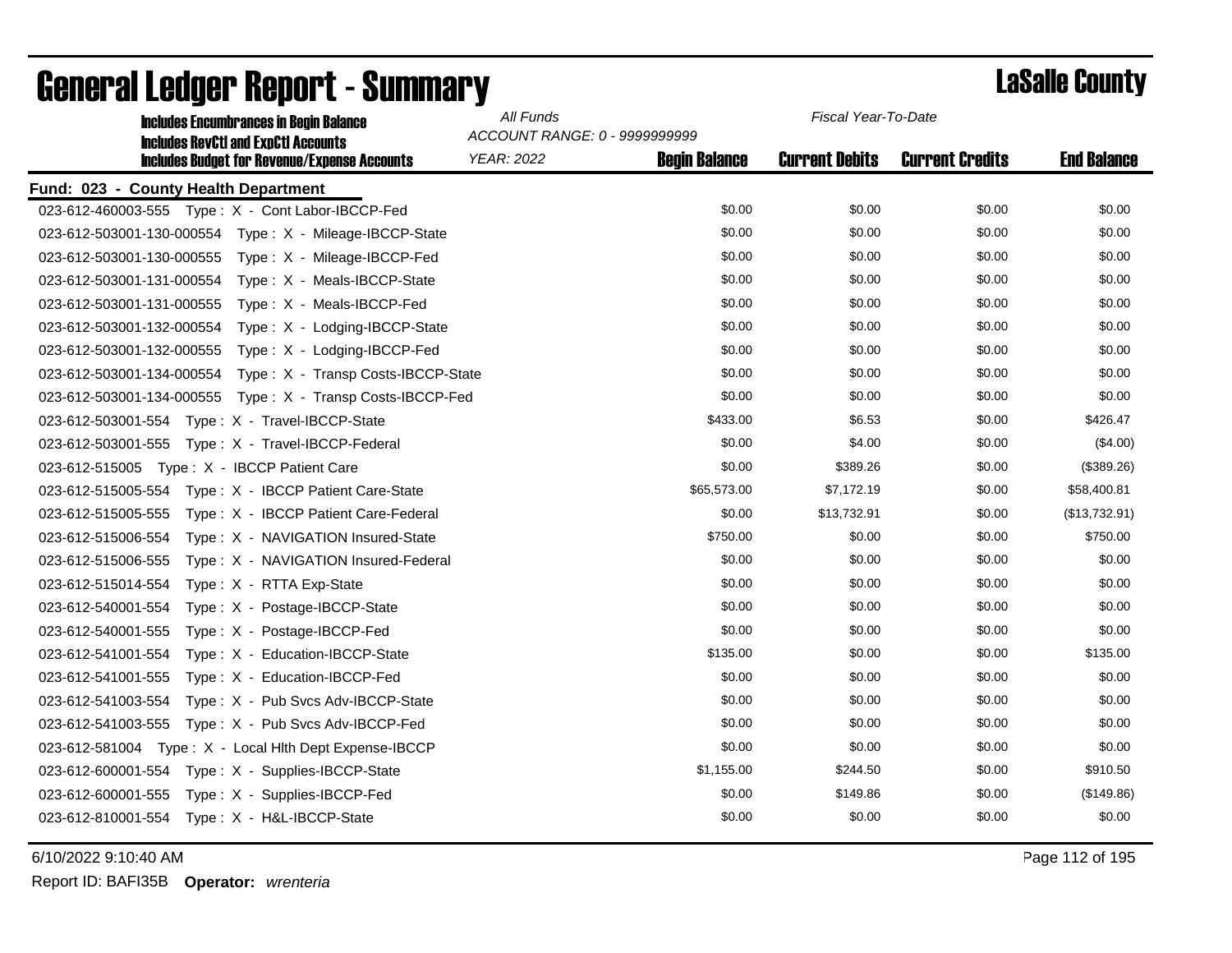| <b>Includes Encumbrances in Begin Balance</b>                                                     | All Funds         | Fiscal Year-To-Date<br>ACCOUNT RANGE: 0 - 9999999999 |                       |                        |                    |  |
|---------------------------------------------------------------------------------------------------|-------------------|------------------------------------------------------|-----------------------|------------------------|--------------------|--|
| <b>Includes RevCtI and ExpCtI Accounts</b><br><b>Includes Budget for Revenue/Expense Accounts</b> | <b>YEAR: 2022</b> | <b>Begin Balance</b>                                 | <b>Current Debits</b> | <b>Current Credits</b> | <b>End Balance</b> |  |
| Fund: 023 - County Health Department                                                              |                   |                                                      |                       |                        |                    |  |
|                                                                                                   |                   | \$0.00                                               | \$0.00                | \$0.00                 | \$0.00             |  |
|                                                                                                   |                   | \$0.00                                               | \$0.00                | \$0.00                 | \$0.00             |  |
|                                                                                                   |                   | \$0.00                                               | \$0.00                | \$0.00                 | \$0.00             |  |
| 023-612-900000-999-000554    Type: X - Payroll EO/DH-IBCCP-State                                  |                   | \$0.00                                               | \$0.00                | \$0.00                 | \$0.00             |  |
| 023-612-900000-999-000555    Type: X - Payroll-EO/DH-IBCCP-Fed                                    |                   | \$0.00                                               | \$0.00                | \$0.00                 | \$0.00             |  |
| Type: R - Int Income-Safe Dkg Water-Fed<br>023-613-308001-555                                     |                   | \$0.00                                               | \$0.00                | \$0.00                 | \$0.00             |  |
| Type: R - Safe Drinking Water-Fed<br>023-613-313024-555                                           |                   | \$9,750.00                                           | \$2,300.00            | \$7,062.50             | \$4,987.50         |  |
| 023-613-540001-555<br>Type: X - Postage-Safe Dkg Water-Fed                                        |                   | \$0.00                                               | \$0.00                | \$0.00                 | \$0.00             |  |
| 023-613-541001-555<br>Type: X - Edcuation-Safe Dkg Water-Fed                                      |                   | \$0.00                                               | \$0.00                | \$0.00                 | \$0.00             |  |
| 023-613-541003-555<br>Type: X - Pub Svcs Adv-Safe Dkg Wat-Fed                                     |                   | \$0.00                                               | \$0.00                | \$0.00                 | \$0.00             |  |
| 023-613-810001-555<br>Type: X - H&L-Safe Dkg Water-Fed                                            |                   | \$0.00                                               | \$0.00                | \$0.00                 | \$0.00             |  |
| 023-613-900000-555<br>Type: X - Payroll-Safe Dkg Water-Fed                                        |                   | \$0.00                                               | \$0.00                | \$0.00                 | \$0.00             |  |
| 023-613-900000-999-000555    Type: X - Payroll-EO/DH-Safe Dkg Wat-Fed                             |                   | \$0.00                                               | \$0.00                | \$0.00                 | \$0.00             |  |
| Type: R - Int Income-Dental Seal-Fed<br>023-614-308001-555                                        |                   | \$0.00                                               | \$0.00                | \$0.00                 | \$0.00             |  |
| 023-614-313012-555<br>Type: R - Dental Sealant-Fed                                                |                   | \$0.00                                               | \$0.00                | \$0.00                 | \$0.00             |  |
| Type: X - Contract Labor-Dental Seal-Fed<br>023-614-460003-555                                    |                   | \$0.00                                               | \$0.00                | \$0.00                 | \$0.00             |  |
| 023-614-540001-555<br>Type: X - Postage-Dental Seal-Fed                                           |                   | \$0.00                                               | \$0.00                | \$0.00                 | \$0.00             |  |
| Type: X - Education-Dental Seal-Fed<br>023-614-541001-555                                         |                   | \$0.00                                               | \$0.00                | \$0.00                 | \$0.00             |  |
| Type: X - Pub Svcs Adv-Dental Seal-Fed<br>023-614-541003-555                                      |                   | \$0.00                                               | \$0.00                | \$0.00                 | \$0.00             |  |
| Type: X - H&L-Dental Sealant-Fed<br>023-614-810001-555                                            |                   | \$0.00                                               | \$0.00                | \$0.00                 | \$0.00             |  |
| 023-614-900000-555<br>Type: X - Payroll-Dental Sealant-Fed                                        |                   | \$0.00                                               | \$0.00                | \$0.00                 | \$0.00             |  |
| 023-614-900000-999-000555    Type: X - Payroll EO/DH-Dental Seal-Fed                              |                   | \$0.00                                               | \$0.00                | \$0.00                 | \$0.00             |  |
| 023-615-308001-555    Type: R - Int Income-Overdose-Fed                                           |                   | \$0.00                                               | \$0.00                | \$0.00                 | \$0.00             |  |
| 023-615-313030-555<br>Type: R - Overdose Surveillance-Fed                                         |                   | \$0.00                                               | \$1,183.37            | \$1,183.37             | \$0.00             |  |
|                                                                                                   |                   | \$0.00                                               | \$0.00                | \$0.00                 | \$0.00             |  |
| 023-615-503001-130-000555    Type: X - Mileage-Overdose-Fed                                       |                   | \$0.00                                               | \$0.00                | \$0.00                 | \$0.00             |  |
| 023-615-503001-131-000555    Type: X - Meals-Overdose-Fed                                         |                   | \$0.00                                               | \$0.00                | \$0.00                 | \$0.00             |  |

6/10/2022 9:10:41 AM Page 113 of 195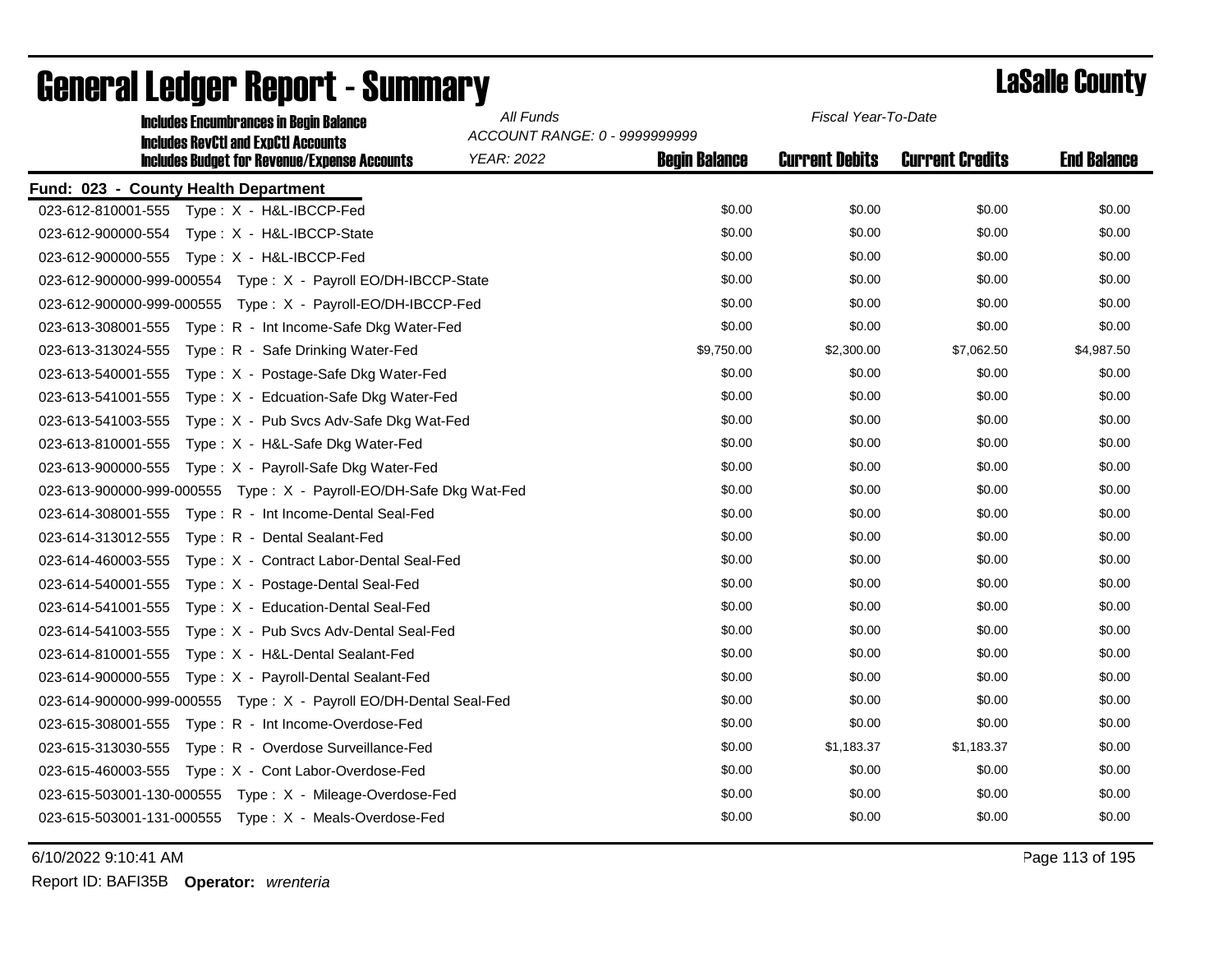| <b>Includes Encumbrances in Begin Balance</b>                                                     | All Funds                                          | Fiscal Year-To-Date  |                       |                        |                    |
|---------------------------------------------------------------------------------------------------|----------------------------------------------------|----------------------|-----------------------|------------------------|--------------------|
| <b>Includes RevCtI and ExpCtI Accounts</b><br><b>Includes Budget for Revenue/Expense Accounts</b> | ACCOUNT RANGE: 0 - 9999999999<br><b>YEAR: 2022</b> | <b>Begin Balance</b> | <b>Current Debits</b> | <b>Current Credits</b> | <b>End Balance</b> |
|                                                                                                   |                                                    |                      |                       |                        |                    |
| Fund: 023 - County Health Department                                                              |                                                    |                      |                       |                        |                    |
| 023-615-503001-132-000555    Type: X - Lodging-Overdose-Fed                                       |                                                    | \$0.00               | \$0.00                | \$0.00                 | \$0.00             |
| 023-615-503001-134-000555    Type: X - Transp Costs-Overdose-Fed                                  |                                                    | \$0.00               | \$0.00                | \$0.00                 | \$0.00             |
|                                                                                                   |                                                    | \$0.00               | \$0.00                | \$0.00                 | \$0.00             |
| 023-615-510001-555<br>Type: X - Utilities-Overdose-Fed                                            |                                                    | \$0.00               | \$0.00                | \$0.00                 | \$0.00             |
| 023-615-510002-555<br>Type: X - Water/Sewer-Overdose-Fed                                          |                                                    | \$0.00               | \$0.00                | \$0.00                 | \$0.00             |
| 023-615-510003-555<br>Type: X - Gas-Overdose-Fed                                                  |                                                    | \$0.00               | \$0.00                | \$0.00                 | \$0.00             |
| 023-615-511001-555<br>Type: X - Rent-Overdose-Fed                                                 |                                                    | \$0.00               | \$0.00                | \$0.00                 | \$0.00             |
| Type: X - Postage-Overdose-Fed<br>023-615-540001-555                                              |                                                    | \$0.00               | \$0.00                | \$0.00                 | \$0.00             |
| 023-615-541001-555<br>Type: X - Edcuation-Overdose-Fed                                            |                                                    | \$0.00               | \$0.00                | \$0.00                 | \$0.00             |
| 023-615-541003-555<br>Type: X - Pub Svcs Adv-Overdose-Fed                                         |                                                    | \$0.00               | \$0.00                | \$0.00                 | \$0.00             |
| 023-615-600001-555<br>Type: X - Supplies-Overdose-Fed                                             |                                                    | \$0.00               | \$0.00                | \$0.00                 | \$0.00             |
| 023-615-810001-555<br>Type: X - H&L-Overdose-Fed                                                  |                                                    | \$0.00               | \$0.00                | \$0.00                 | \$0.00             |
|                                                                                                   |                                                    | \$0.00               | \$0.00                | \$0.00                 | \$0.00             |
| 023-615-900000-999-000555    Type: X - Payroll-EO/DH-Overdose-Fed                                 |                                                    | \$0.00               | \$0.00                | \$0.00                 | \$0.00             |
| 023-616-308001-555    Type: R - Int Income-Peri Hep B-Fed                                         |                                                    | \$0.00               | \$0.00                | \$0.00                 | \$0.00             |
| Type: R - Perinatal Hep B-Fed<br>023-616-390022-555                                               |                                                    | \$3,000.00           | \$110.98              | \$190.36               | \$2,920.62         |
|                                                                                                   |                                                    | \$0.00               | \$0.00                | \$0.00                 | \$0.00             |
| 023-616-541001-555    Type: X - Education-Peri Hep B-Fed                                          |                                                    | \$0.00               | \$0.00                | \$0.00                 | \$0.00             |
| 023-616-541003-555 Type: X - Pub Svcs Adv-Peri Hep B-Fed                                          |                                                    | \$0.00               | \$0.00                | \$0.00                 | \$0.00             |
| 023-616-581004 Type: X - Local Hith Dept Exp-Perinatal                                            |                                                    | \$0.00               | \$0.00                | \$0.00                 | \$0.00             |
|                                                                                                   |                                                    | \$0.00               | \$0.00                | \$0.00                 | \$0.00             |
|                                                                                                   |                                                    | \$0.00               | \$0.00                | \$0.00                 | \$0.00             |
| 023-616-900000-999-000555    Type: X - Payroll-EO/DH-Peri Hep B-Fed                               |                                                    | \$0.00               | \$0.00                | \$0.00                 | \$0.00             |
|                                                                                                   |                                                    | \$0.00               | \$0.00                | \$0.00                 | \$0.00             |
| 023-617-390023-554 Type: R - Narcan Distribution-State                                            |                                                    | \$6,000.00           | \$0.00                | \$1,800.00             | \$4,200.00         |
| 023-617-540001-554<br>Type: X - Postage-Narcan-State                                              |                                                    | \$0.00               | \$0.00                | \$0.00                 | \$0.00             |
|                                                                                                   |                                                    | \$0.00               | \$0.00                | \$0.00                 | \$0.00             |
|                                                                                                   |                                                    |                      |                       |                        |                    |

6/10/2022 9:10:41 AM Page 114 of 195

Report ID: BAFI35B **Operator:** *wrenteria*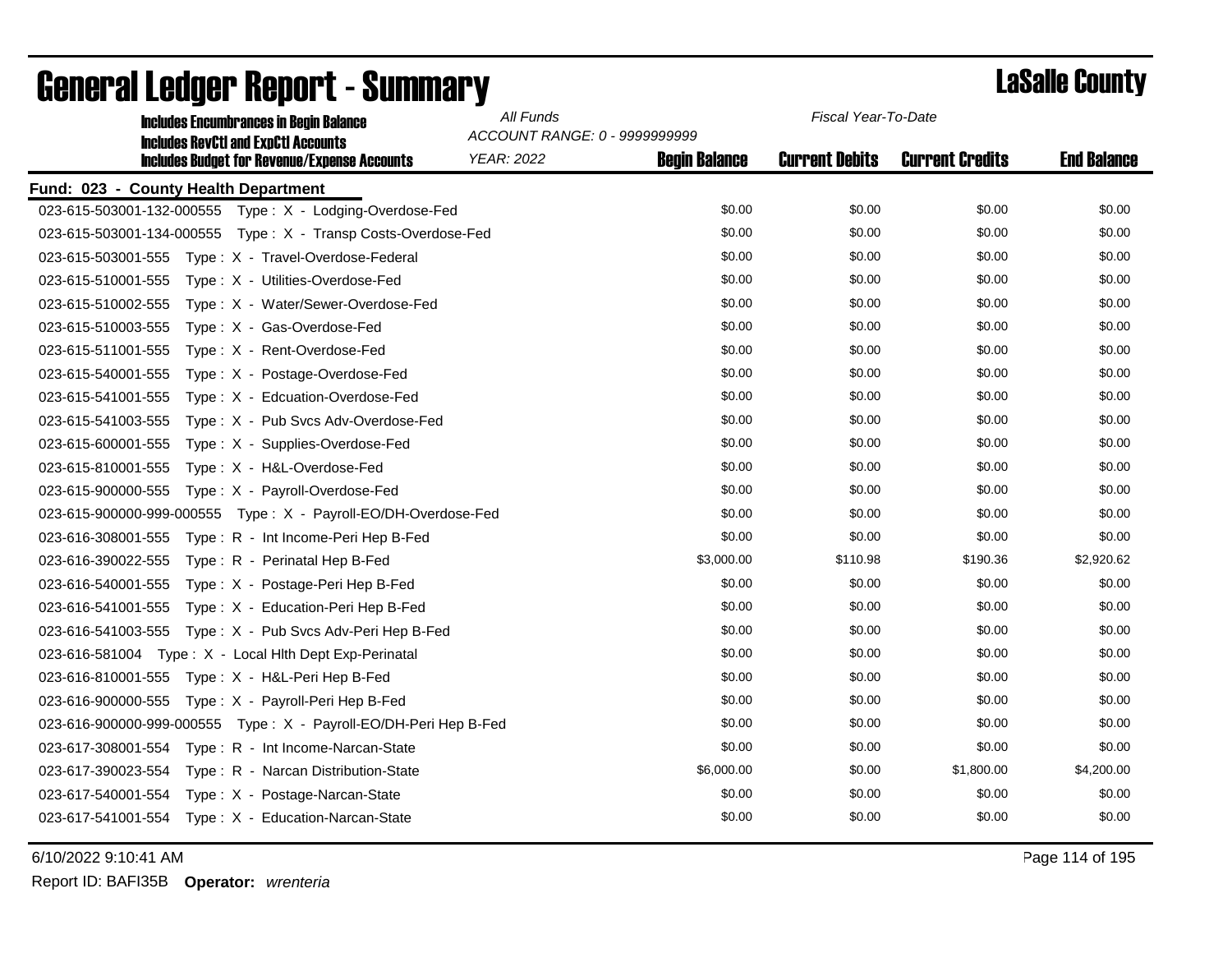| <b>Includes Encumbrances in Begin Balance</b>                         | All Funds                     | Fiscal Year-To-Date  |                       |                        |                    |
|-----------------------------------------------------------------------|-------------------------------|----------------------|-----------------------|------------------------|--------------------|
| <b>Includes RevCtI and ExpCtI Accounts</b>                            | ACCOUNT RANGE: 0 - 9999999999 |                      |                       |                        |                    |
| <b>Includes Budget for Revenue/Expense Accounts</b>                   | <b>YEAR: 2022</b>             | <b>Begin Balance</b> | <b>Current Debits</b> | <b>Current Credits</b> | <b>End Balance</b> |
| Fund: 023 - County Health Department                                  |                               |                      |                       |                        |                    |
| 023-617-541003-554 Type: X - Pub Svcs Adv-Narcan-State                |                               | \$0.00               | \$0.00                | \$0.00                 | \$0.00             |
|                                                                       |                               | \$6,000.00           | \$3,420.00            | \$0.00                 | \$2,580.00         |
| 023-617-810001-554 Type: X - H&L-Narcan-State                         |                               | \$0.00               | \$0.00                | \$0.00                 | \$0.00             |
|                                                                       |                               | \$0.00               | \$0.00                | \$0.00                 | \$0.00             |
| 023-617-900000-999-000554    Type: X - Payroll-EO/DH-Peri Hep B-State |                               | \$0.00               | \$0.00                | \$0.00                 | \$0.00             |
|                                                                       |                               | \$0.00               | \$0.00                | \$0.00                 | \$0.00             |
|                                                                       |                               | \$4,800.00           | \$1,324.05            | \$1,324.05             | \$4,800.00         |
| 023-618-503001-130-000555    Type: X - Mileage-Radon-Fed              |                               | \$0.00               | \$0.00                | \$0.00                 | \$0.00             |
| 023-618-503001-131-000555    Type: X - Meals-Radon-Fed                |                               | \$0.00               | \$0.00                | \$0.00                 | \$0.00             |
| 023-618-503001-132-000555    Type: X - Lodging-Radon-Fed              |                               | \$0.00               | \$0.00                | \$0.00                 | \$0.00             |
| 023-618-503001-134-000555    Type: X - Transp Costs-Radon-Fed         |                               | \$0.00               | \$0.00                | \$0.00                 | \$0.00             |
|                                                                       |                               | \$550.00             | \$0.00                | \$0.00                 | \$550.00           |
| 023-618-540001-555    Type: X - Postage-Radon-Fed                     |                               | \$0.00               | \$0.00                | \$0.00                 | \$0.00             |
|                                                                       |                               | \$0.00               | \$95.00               | \$0.00                 | (\$95.00)          |
| 023-618-541003-555    Type: X - Pub Svcs Adv-Radon-Fed                |                               | \$0.00               | \$0.00                | \$0.00                 | \$0.00             |
| 023-618-581004 Type: X - Local Hith Dept Expense-Radon                |                               | \$0.00               | \$0.00                | \$0.00                 | \$0.00             |
| 023-618-600001-555    Type: X - Supplies-Radon-Fed                    |                               | \$3,470.00           | \$1,350.00            | \$0.00                 | \$2,120.00         |
|                                                                       |                               | \$0.00               | \$0.00                | \$0.00                 | \$0.00             |
|                                                                       |                               | \$0.00               | \$0.00                | \$0.00                 | \$0.00             |
|                                                                       |                               | \$0.00               | \$0.00                | \$0.00                 | \$0.00             |
| Type: R - Int Income-Genetics-State<br>023-619-308001-554             |                               | \$0.00               | \$0.00                | \$0.00                 | \$0.00             |
| 023-619-313015-554 Type: R - Genetic Clinic-State                     |                               | \$0.00               | \$0.00                | \$0.00                 | \$0.00             |
| Type: X - Postage-Genetics-State<br>023-619-540001-554                |                               | \$0.00               | \$0.00                | \$0.00                 | \$0.00             |
| 023-619-541001-554<br>Type: X - Education-Genetics-State              |                               | \$0.00               | \$0.00                | \$0.00                 | \$0.00             |
| 023-619-541003-554 Type: X - Pub Svcs Adv-Genetics-State              |                               | \$0.00               | \$0.00                | \$0.00                 | \$0.00             |
| 023-619-600001-554<br>Type: X - Supplies-Genetics-State               |                               | \$0.00               | \$0.00                | \$0.00                 | \$0.00             |
|                                                                       |                               | \$0.00               | \$0.00                | \$0.00                 | \$0.00             |
|                                                                       |                               |                      |                       |                        |                    |

6/10/2022 9:10:41 AM Page 115 of 195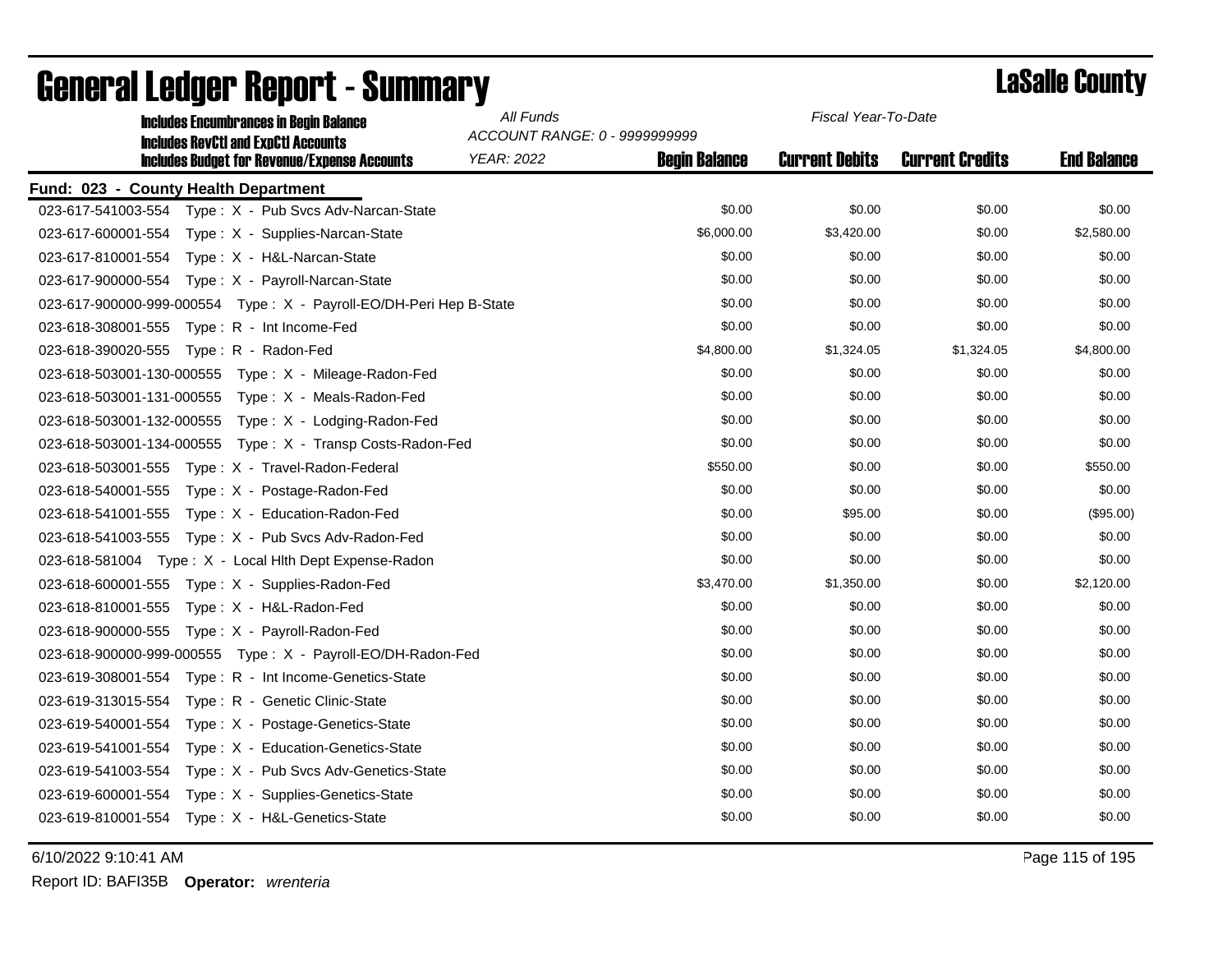| <b>Includes Encumbrances in Begin Balance</b>                       | All Funds                                    |                             | Fiscal Year-To-Date   |                                  |                    |
|---------------------------------------------------------------------|----------------------------------------------|-----------------------------|-----------------------|----------------------------------|--------------------|
| <b>Includes RevCtI and ExpCtI Accounts</b>                          | ACCOUNT RANGE: 0 - 9999999999                |                             |                       |                                  |                    |
| <b>Includes Budget for Revenue/Expense Accounts</b>                 | YEAR: 2022                                   | <b>Begin Balance</b>        | <b>Current Debits</b> | <b>Current Credits</b>           | <b>End Balance</b> |
| Fund: 023 - County Health Department                                |                                              |                             |                       |                                  |                    |
|                                                                     |                                              | \$0.00                      | \$0.00                | \$0.00                           | \$0.00             |
| 023-619-900000-999-000554    Type: X - Payroll-EO/DH-Genetics-State |                                              | \$0.00                      | \$0.00                | \$0.00                           | \$0.00             |
|                                                                     |                                              | \$0.00                      | \$0.00                | \$0.00                           | \$0.00             |
|                                                                     |                                              | \$0.00                      | \$0.00                | \$0.00                           | \$0.00             |
|                                                                     |                                              | \$0.00                      | \$0.00                | \$0.00                           | \$0.00             |
|                                                                     |                                              | \$0.00                      | \$0.00                | \$0.00                           | \$0.00             |
|                                                                     |                                              | \$0.00                      | \$0.00                | \$0.00                           | \$0.00             |
|                                                                     |                                              | \$0.00                      | \$0.00                | \$0.00                           | \$0.00             |
|                                                                     |                                              | \$0.00                      | \$0.00                | \$0.00                           | \$0.00             |
| 023-620-900000-999-000555    Type: X - Payroll-EO/DH-PRELINK-Fed    |                                              | \$0.00                      | \$0.00                | \$0.00                           | \$0.00             |
| 023-621-308001-555    Type: R - Int Income-EF&S-Fed                 |                                              | \$0.00                      | \$0.00                | \$0.00                           | \$0.00             |
| 023-621-390021-555 Type: R - Emergency Food & Shelter-Fed           |                                              | \$0.00                      | \$0.00                | \$0.00                           | \$0.00             |
|                                                                     |                                              | \$0.00                      | \$0.00                | \$0.00                           | \$0.00             |
| Type: X - Education-EF&S-Fed<br>023-621-541001-555                  |                                              | \$0.00                      | \$0.00                | \$0.00                           | \$0.00             |
| 023-621-541003-555    Type: X - Pub Svcs Adv-EF&S-Fed               |                                              | \$0.00                      | \$0.00                | \$0.00                           | \$0.00             |
| $023-621-600001-555$ Type: X - Supplies-EF&S-Federal                |                                              | \$0.00                      | \$0.00                | \$0.00                           | \$0.00             |
|                                                                     |                                              | \$0.00                      | \$0.00                | \$0.00                           | \$0.00             |
|                                                                     |                                              | \$0.00                      | \$0.00                | \$0.00                           | \$0.00             |
| 023-621-900000-999-000555    Type: X - Payroll-EO/DH-EF&S-Fed       |                                              | \$0.00                      | \$0.00                | \$0.00                           | \$0.00             |
|                                                                     | Fund: 023 - County Health Department Totals: | \$6,186,772.00              | \$5,781,495.22        | \$5,579,000.61                   | \$3,617,630.89     |
| <b>Total Fund Revenues:</b>                                         | \$1,183,323.25                               | <b>Total Fund Expenses:</b> | \$1,385,817.86        | <b>Net Revenue Over Expense:</b> | (\$202,494.61)     |

## General Ledger Report - Summary **Lassing Service Report - Summary**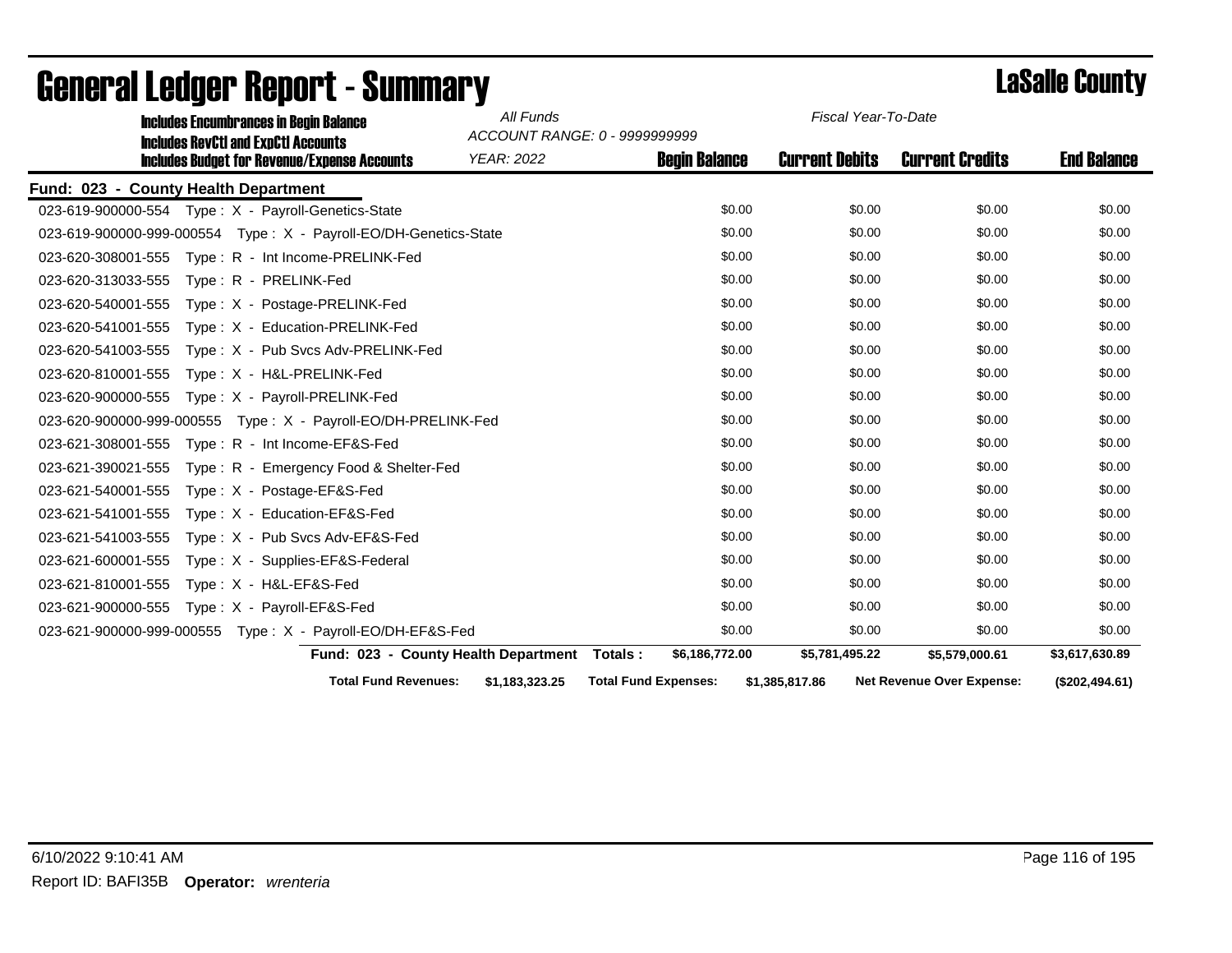| <b>Includes Encumbrances in Begin Balance</b><br><b>Includes RevCtI and ExpCtI Accounts</b> |                                                     | All Funds<br>Fiscal Year-To-Date<br>ACCOUNT RANGE: 0 - 9999999999 |                      |                       |                        |                    |
|---------------------------------------------------------------------------------------------|-----------------------------------------------------|-------------------------------------------------------------------|----------------------|-----------------------|------------------------|--------------------|
|                                                                                             | <b>Includes Budget for Revenue/Expense Accounts</b> | <b>YEAR: 2022</b>                                                 | <b>Begin Balance</b> | <b>Current Debits</b> | <b>Current Credits</b> | <b>End Balance</b> |
|                                                                                             | Fund: 024 - Child Support Administration            |                                                                   |                      |                       |                        |                    |
| 024-000-101001                                                                              | Type: A - Cash Account                              |                                                                   | \$8,956.22           | \$5,423.47            | \$9,146.43             | \$5,233.26         |
| 024-000-102006                                                                              | Type: A - Cash-cir Clerk                            |                                                                   | \$0.00               | \$0.00                | \$0.00                 | \$0.00             |
| 024-000-121001                                                                              | Type: A - Investments                               |                                                                   | \$0.00               | \$0.00                | \$0.00                 | \$0.00             |
| 024-000-122001                                                                              | Type: A - Accrued Interest-Investments              |                                                                   | \$39.67              | \$0.00                | \$0.00                 | \$39.67            |
| 024-000-145001                                                                              | Type: A - Other Accts Receivable                    |                                                                   | (\$1,575.00)         | \$0.00                | \$0.00                 | (\$1,575.00)       |
| 024-000-200001                                                                              | Type: L - Compensated Abscences                     |                                                                   | \$0.00               | \$0.00                | \$0.00                 | \$0.00             |
| 024-000-201001                                                                              | Type: L - Accounts Payable                          |                                                                   | \$396.53             | \$1,728.72            | \$1,728.72             | \$396.53           |
| 024-000-203001                                                                              | Type : L - Payroll Payable                          |                                                                   | (\$871.86)           | \$871.86              | \$0.00                 | \$0.00             |
| 024-000-203002                                                                              | Type: L - Benefits Payable                          |                                                                   | \$0.00               | \$14,829.01           | \$14,829.01            | \$0.00             |
| 024-000-203003                                                                              | Type: L - Deductions Payable                        |                                                                   | \$0.00               | \$0.00                | \$0.00                 | \$0.00             |
| 024-000-231001                                                                              | Type: L - Deferred Revenue                          |                                                                   | \$0.00               | \$0.00                | \$0.00                 | \$0.00             |
| 024-000-270001                                                                              | Type: L - Due To Other Funds                        |                                                                   | \$0.00               | \$0.00                | \$0.00                 | \$0.00             |
| 024-000-270004                                                                              | Type: L - Due To Imrf                               |                                                                   | \$0.00               | \$0.00                | \$0.00                 | \$0.00             |
| 024-000-270016                                                                              | Type: L - Due To Insurance Fund                     |                                                                   | \$0.00               | \$0.00                | \$0.00                 | \$0.00             |
| 024-000-293001                                                                              | Type: L - Revenue Control                           |                                                                   | \$0.00               | \$1,344.03            | \$5,423.47             | (\$4,079.44)       |
| 024-000-294001                                                                              | Type: L - Expense Control                           |                                                                   | \$0.00               | \$7,802.40            | \$871.86               | \$6,930.54         |
| 024-000-295001                                                                              | Type: L - Fund Balance                              |                                                                   | (\$6,945.56)         | \$0.00                | \$0.00                 | (\$6,945.56)       |
| 024-000-308001                                                                              | Type: R - Interest Income                           |                                                                   | \$200.00             | \$0.03                | \$12.19                | \$187.84           |
| 024-000-321002                                                                              | Type: R - Maint & Chld Support Coll Fee             |                                                                   | \$13,000.00          | \$0.00                | \$1,064.28             | \$11,935.72        |
| 024-000-321009                                                                              | Type: R - Federal Child Support                     |                                                                   | \$8,000.00           | \$1,344.00            | \$4,347.00             | \$4,997.00         |
| 024-000-350001                                                                              | Type: R - Miscellaneous Income                      |                                                                   | \$0.00               | \$0.00                | \$0.00                 | \$0.00             |
| 024-000-399001                                                                              | Type: R - Fund Balance Use                          |                                                                   | \$0.00               | \$0.00                | \$0.00                 | \$0.00             |
| 024-000-404001                                                                              | Type: X - Professional Services                     |                                                                   | \$500.00             | \$0.00                | \$0.00                 | \$500.00           |
| 024-000-502001                                                                              | Type: X - Maintenance & Repair-Equipment            |                                                                   | \$0.00               | \$0.00                | \$0.00                 | \$0.00             |
| 024-000-502006                                                                              | Type: X - Maintenance-Software                      |                                                                   | \$4,000.00           | \$1,728.72            | \$0.00                 | \$2,271.28         |
| 024-000-527001                                                                              | Type: X - Child Support Admin Expense               |                                                                   | \$0.00               | \$0.00                | \$0.00                 | \$0.00             |
| 024-000-541001                                                                              | Type: $X -$ Education                               |                                                                   | \$100.00             | \$0.00                | \$0.00                 | \$100.00           |

## General Ledger Report - Summary **Lassing County**

6/10/2022 9:10:41 AM Page 117 of 195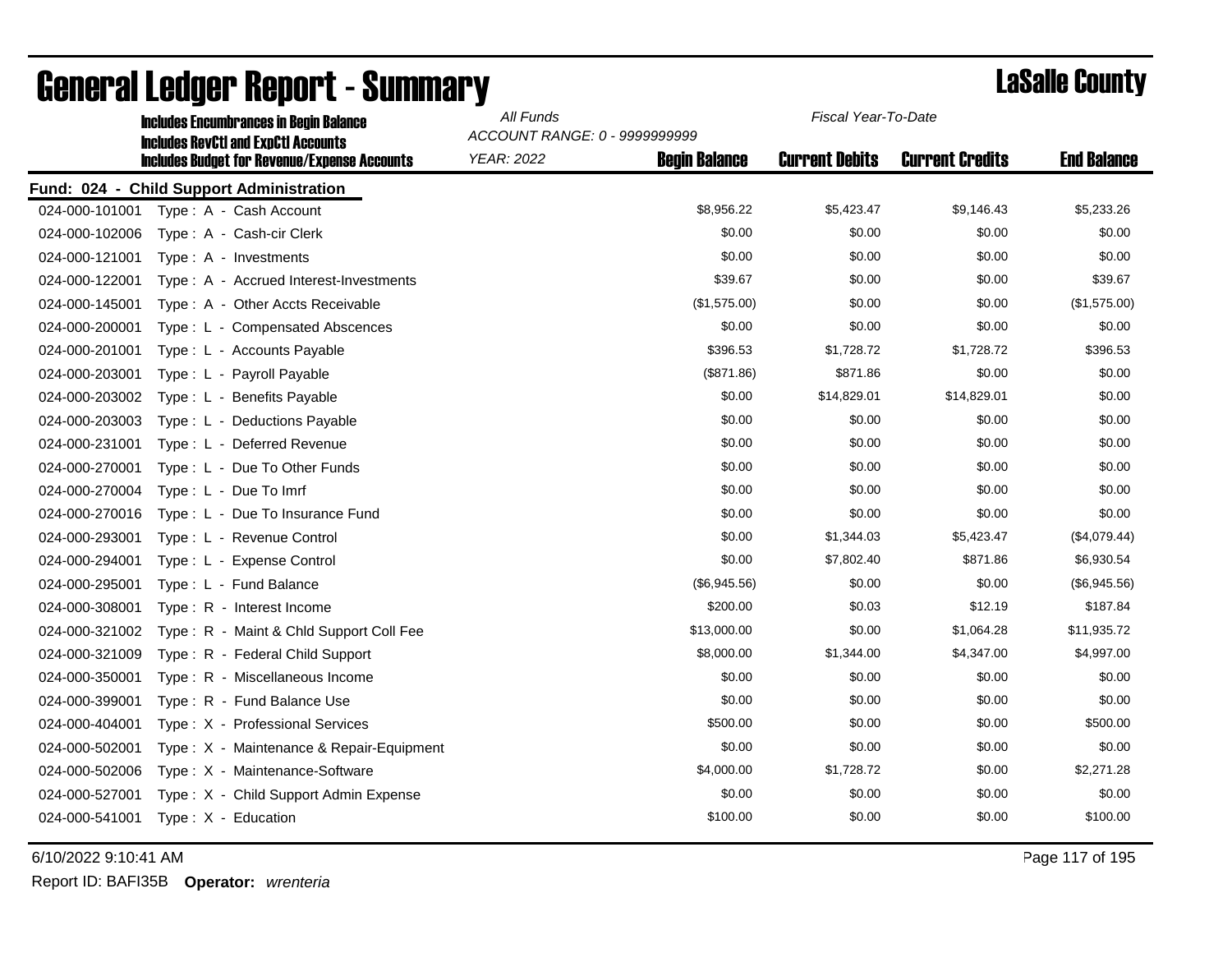| <b>Includes Encumbrances in Begin Balance</b> |                                                                                            | All Funds         | ACCOUNT RANGE: 0 - 9999999999 | Fiscal Year-To-Date   |                                  |                    |
|-----------------------------------------------|--------------------------------------------------------------------------------------------|-------------------|-------------------------------|-----------------------|----------------------------------|--------------------|
|                                               | Includes RevCtI and ExpCtI Accounts<br><b>Includes Budget for Revenue/Expense Accounts</b> | <b>YEAR: 2022</b> | <b>Begin Balance</b>          | <b>Current Debits</b> | <b>Current Credits</b>           | <b>End Balance</b> |
|                                               | <b>Fund: 024 - Child Support Administration</b>                                            |                   |                               |                       |                                  |                    |
| 024-000-598001                                | Type: X - Misc Expense                                                                     |                   | \$0.00                        | \$0.00                | \$0.00                           | \$0.00             |
| 024-000-601001                                | Type: X - Office Supplies & Expense                                                        |                   | \$100.00                      | \$0.00                | \$0.00                           | \$100.00           |
| 024-000-701001                                | Type: X - Office Equipment Expense                                                         |                   | \$0.00                        | \$0.00                | \$0.00                           | \$0.00             |
| 024-000-810001                                | $Type: X - Health & Life Insurance$                                                        |                   | \$0.00                        | \$0.00                | \$0.00                           | \$0.00             |
| 024-000-860000                                | $Type: X - NSF Chargeback$                                                                 |                   | \$0.00                        | \$0.00                | \$0.00                           | \$0.00             |
| 024-000-900000                                | $Type: X - Payroll$                                                                        |                   | \$11,500.00                   | \$6,073.68            | \$871.86                         | \$6,298.18         |
| 024-000-900100                                | Type: X - Part Time No Benefits                                                            |                   | \$0.00                        | \$0.00                | \$0.00                           | \$0.00             |
| 024-000-900101                                | Type: X - Temp/Seasonal Help                                                               |                   | \$0.00                        | \$0.00                | \$0.00                           | \$0.00             |
| 024-000-910000                                | $Type: X - Overtime$                                                                       |                   | \$0.00                        | \$0.00                | \$0.00                           | \$0.00             |
| 024-000-910001                                | Type: X - Holiday OT                                                                       |                   | \$0.00                        | \$0.00                | \$0.00                           | \$0.00             |
|                                               | Fund: 024 - Child Support Administration                                                   |                   | \$37,400.00<br>Totals :       | \$41,145.92           | \$38,294.82                      | \$26,390.02        |
|                                               | <b>Total Fund Revenues:</b>                                                                | \$4,079.44        | <b>Total Fund Expenses:</b>   | \$6,930.54            | <b>Net Revenue Over Expense:</b> | (\$2,851.10)       |

## General Ledger Report - Summary LaSalle County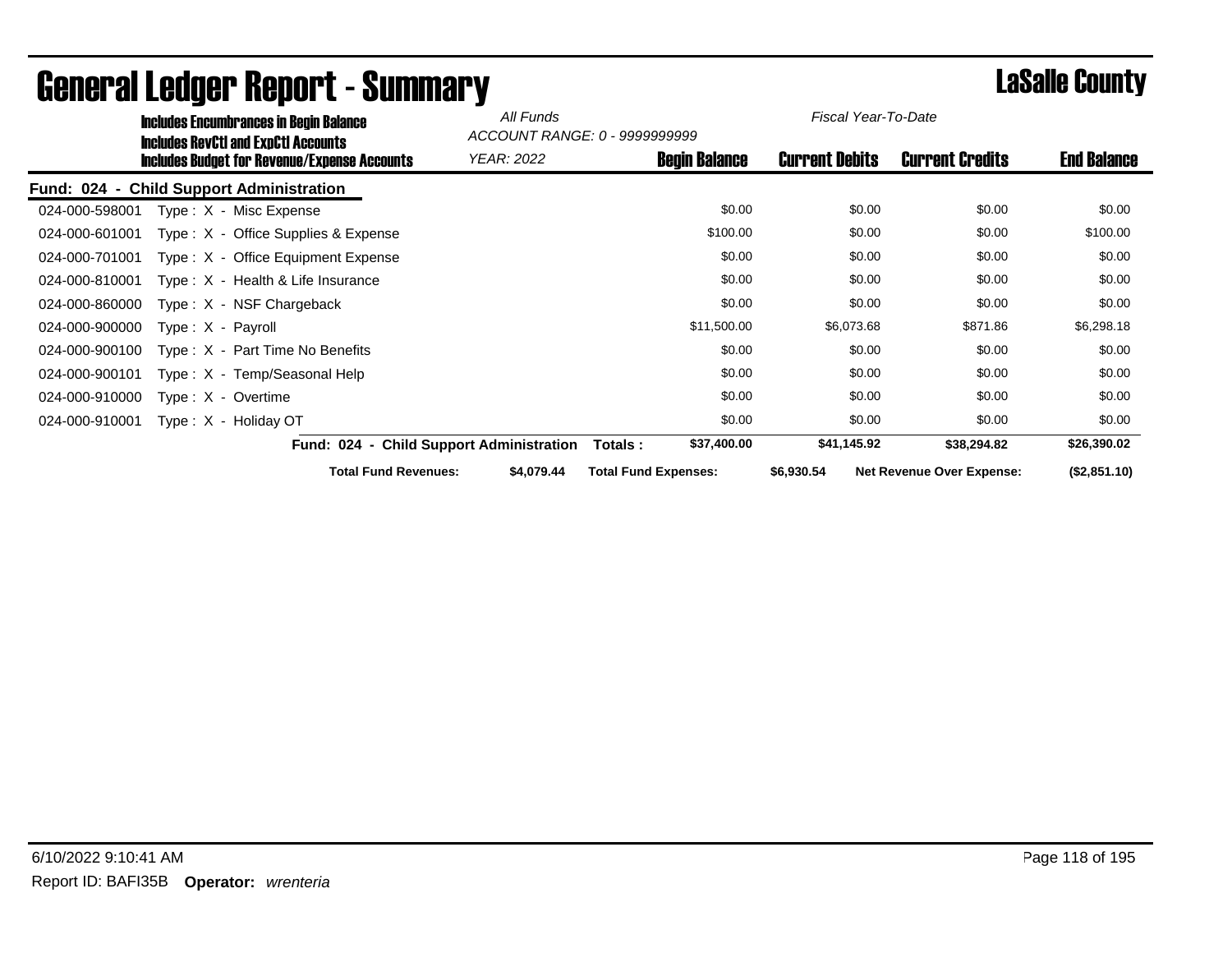|                               | <b>Includes Encumbrances in Begin Balance</b>       | All Funds<br>Fiscal Year-To-Date<br>ACCOUNT RANGE: 0 - 9999999999 |                      |                       |                        |                    |
|-------------------------------|-----------------------------------------------------|-------------------------------------------------------------------|----------------------|-----------------------|------------------------|--------------------|
|                               | <b>Includes RevCtI and ExpCtI Accounts</b>          |                                                                   |                      |                       |                        |                    |
|                               | <b>Includes Budget for Revenue/Expense Accounts</b> | <b>YEAR: 2022</b>                                                 | <b>Begin Balance</b> | <b>Current Debits</b> | <b>Current Credits</b> | <b>End Balance</b> |
| Fund: 025 - St Atty Drug Fund |                                                     |                                                                   |                      |                       |                        |                    |
| 025-000-101001                | Type: A - Cash Account                              |                                                                   | \$185,659.43         | \$9,430.82            | \$5,438.99             | \$189,651.26       |
| 025-000-103007                | Type: A - Cash In Bank-sec 1505 Funds               |                                                                   | \$63,173.77          | \$0.00                | \$0.00                 | \$63,173.77        |
| 025-000-103008                | Type: A - Cash In Bank-cost Bond Trust              |                                                                   | \$0.00               | \$0.00                | \$0.00                 | \$0.00             |
| 025-000-121001                | Type: A - Investments                               |                                                                   | \$0.00               | \$0.00                | \$0.00                 | \$0.00             |
| 025-000-122001                | Type: A - Accrued Interest-Investments              |                                                                   | \$317.32             | \$0.00                | \$0.00                 | \$317.32           |
| 025-000-145001                | Type: A - Other Accts Receivable                    |                                                                   | \$0.00               | \$0.00                | \$0.00                 | \$0.00             |
| 025-000-145014                | Type: A - A/R Circuit Clerk                         |                                                                   | \$0.00               | \$0.00                | \$0.00                 | \$0.00             |
| 025-000-146001                | Type: A - Prepaid Expense                           |                                                                   | \$0.00               | \$0.00                | \$0.00                 | \$0.00             |
| 025-000-170001                | Type: R - Due From Other Funds                      |                                                                   | \$0.00               | \$0.00                | \$0.00                 | \$0.00             |
| 025-000-200001                | Type: L - Compensated Abscences                     |                                                                   | \$0.00               | \$0.00                | \$0.00                 | \$0.00             |
| 025-000-201001                | Type: L - Accounts Payable                          |                                                                   | \$0.00               | \$0.00                | \$0.00                 | \$0.00             |
| 025-000-203001                | Type: L - Payroll Payable                           |                                                                   | (\$388.46)           | \$388.46              | \$0.00                 | \$0.00             |
| 025-000-203002                | Type: L - Benefits Payable                          |                                                                   | \$0.00               | \$0.00                | \$0.00                 | \$0.00             |
| 025-000-203003                | Type: L - Deductions Payable                        |                                                                   | \$0.00               | \$0.00                | \$0.00                 | \$0.00             |
| 025-000-231001                | Type: L - Deferred Revenue                          |                                                                   | \$0.00               | \$0.00                | \$0.00                 | \$0.00             |
| 025-000-270001                | Type: L - Due To Other Funds                        |                                                                   | \$0.00               | \$0.00                | \$0.00                 | \$0.00             |
| 025-000-270004                | Type: L - Due To Imrf                               |                                                                   | \$0.00               | \$0.00                | \$0.00                 | \$0.00             |
| 025-000-270016                | Type: L - Due To Insurance Fund                     |                                                                   | \$0.00               | \$0.00                | \$0.00                 | \$0.00             |
| 025-000-293001                | Type: L - Revenue Control                           |                                                                   | \$0.00               | \$0.55                | \$9,430.82             | (\$9,430.27)       |
| 025-000-294001                | Type: L - Expense Control                           |                                                                   | \$0.00               | \$5,438.44            | \$388.46               | \$5,049.98         |
| 025-000-295001                | Type: L - Fund Balance                              |                                                                   | (\$248,762.06)       | \$0.00                | \$0.00                 | (\$248,762.06)     |
| 025-000-308001                | Type: R - Interest Income                           |                                                                   | \$1,200.00           | \$0.55                | \$431.58               | \$768.97           |
| 025-000-315003                | Type: R - Drug Traffic Law Enforcmnt Rev            |                                                                   | \$36,000.00          | \$0.00                | \$8,999.24             | \$27,000.76        |
| 025-000-315005                | Type: R - Investigator Salary Reimb                 |                                                                   | \$0.00               | \$0.00                | \$0.00                 | \$0.00             |
| 025-000-323014                | Type: R - Federal Drug Seizure Revenue              |                                                                   | \$0.00               | \$0.00                | \$0.00                 | \$0.00             |
| 025-000-350001                | Type: R - Miscellaneous Income                      |                                                                   | \$0.00               | \$0.00                | \$0.00                 | \$0.00             |
| 025-000-399001                | Type: R - Fund Balance Use                          |                                                                   | \$0.00               | \$0.00                | \$0.00                 | \$0.00             |
|                               |                                                     |                                                                   |                      |                       |                        |                    |

6/10/2022 9:10:41 AM Page 119 of 195

Report ID: BAFI35B **Operator:** *wrenteria*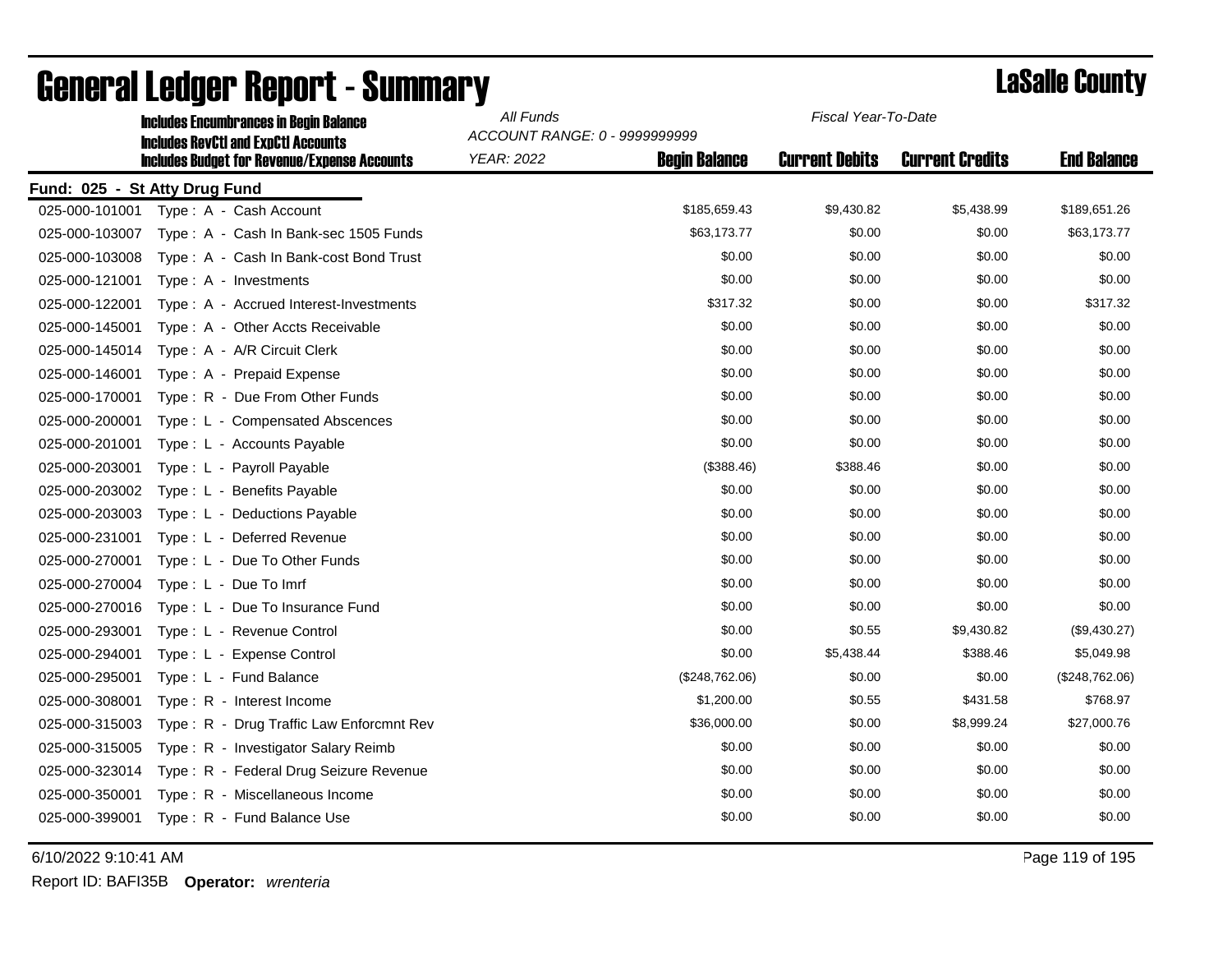| <b>Includes Encumbrances in Begin Balance</b>                                                     | All Funds                     | Fiscal Year-To-Date<br>ACCOUNT RANGE: 0 - 9999999999 |                       |                                  |                    |
|---------------------------------------------------------------------------------------------------|-------------------------------|------------------------------------------------------|-----------------------|----------------------------------|--------------------|
| <b>Includes RevCtI and ExpCtI Accounts</b><br><b>Includes Budget for Revenue/Expense Accounts</b> | YEAR: 2022                    | <b>Begin Balance</b>                                 | <b>Current Debits</b> | <b>Current Credits</b>           | <b>End Balance</b> |
| Fund: 025 - St Atty Drug Fund                                                                     |                               |                                                      |                       |                                  |                    |
| Type: X - Transfer to 063 Drug Court<br>025-000-490000-227                                        |                               | \$0.00                                               | \$0.00                | \$0.00                           | \$0.00             |
| Type: X - State Drug Enforc Expense<br>025-000-522006                                             |                               | \$3,000.00                                           | \$0.00                | \$0.00                           | \$3,000.00         |
| 025-000-522007<br>Type: X - Federal Drug Enforc Expense                                           |                               | \$0.00                                               | \$0.00                | \$0.00                           | \$0.00             |
| 025-000-598001<br>Type: X - Misc Expense                                                          |                               | \$1,000.00                                           | \$0.00                | \$0.00                           | \$1,000.00         |
| 025-000-601001<br>Type : $X -$ Office Supplies & Expense                                          |                               | \$100.00                                             | \$0.00                | \$0.00                           | \$100.00           |
| 025-000-701001<br>Type: X - Office Equipment Expense                                              |                               | \$1,500.00                                           | \$0.00                | \$0.00                           | \$1,500.00         |
| 025-000-810001<br>Type : $X -$ Health & Life Insurance                                            |                               | \$0.00                                               | \$0.00                | \$0.00                           | \$0.00             |
| 025-000-860000<br>Type: X - NSF Chargeback                                                        |                               | \$0.00                                               | \$0.00                | \$0.00                           | \$0.00             |
| 025-000-900000<br>$Type: X - Payroll$                                                             |                               | \$10,403.00                                          | \$5,438.44            | \$388.46                         | \$5,353.02         |
| 025-000-900100<br>$Type: X - Part Time No Benefits$                                               |                               | \$0.00                                               | \$0.00                | \$0.00                           | \$0.00             |
| 025-000-900101<br>Type: X - Temp/Seasonal Help                                                    |                               | \$0.00                                               | \$0.00                | \$0.00                           | \$0.00             |
|                                                                                                   | Fund: 025 - St Atty Drug Fund | \$53,203.00<br>Totals :                              | \$20,697.26           | \$25,077.55                      | \$38,722.75        |
| <b>Total Fund Revenues:</b>                                                                       | \$9,430.27                    | <b>Total Fund Expenses:</b>                          | \$5,049.98            | <b>Net Revenue Over Expense:</b> | \$4,380.29         |

## General Ledger Report - Summary **Lassing County**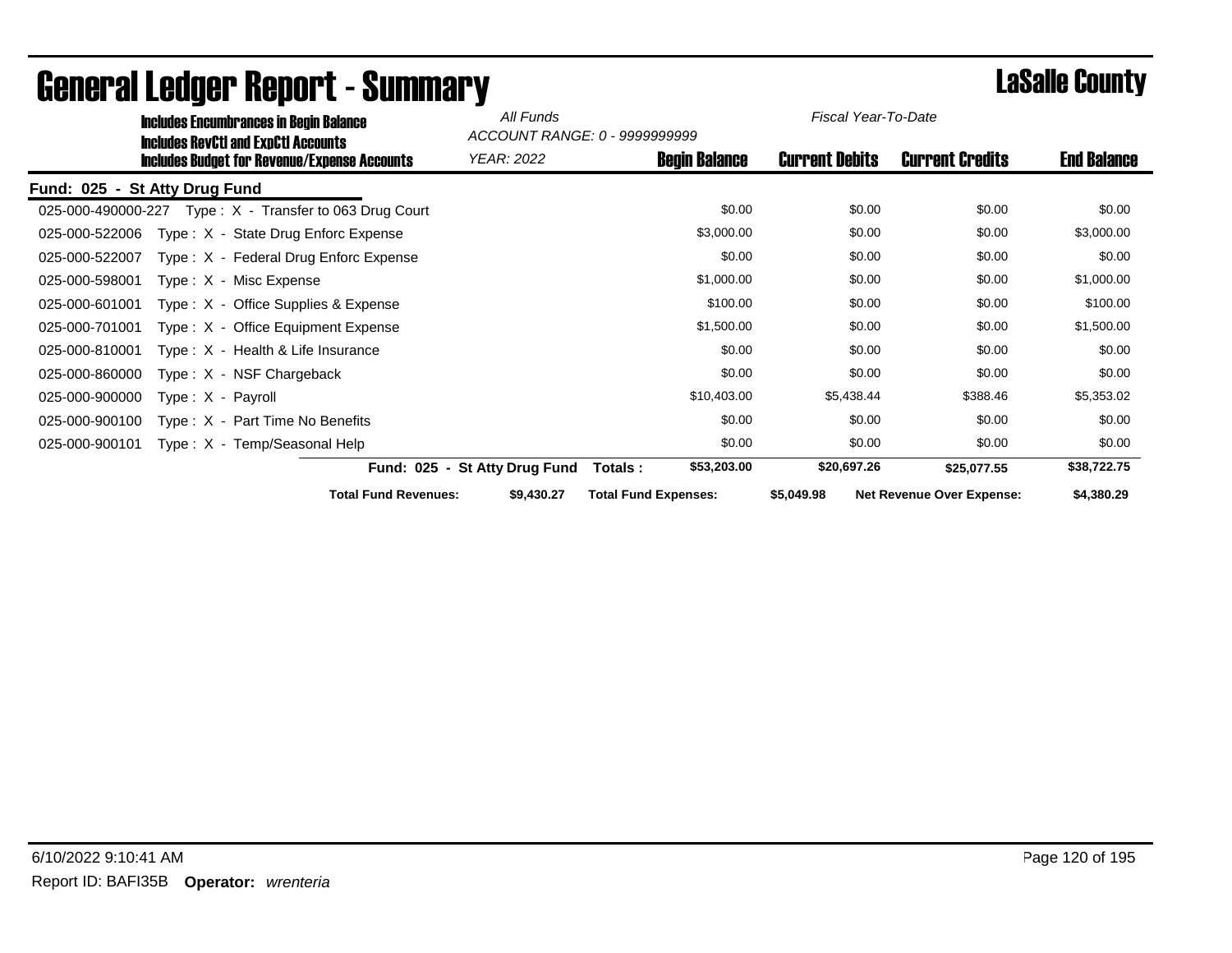| All Funds<br>Fiscal Year-To-Date<br><b>Includes Encumbrances in Begin Balance</b> |                                                     |                               |                      |                       |                        |                    |
|-----------------------------------------------------------------------------------|-----------------------------------------------------|-------------------------------|----------------------|-----------------------|------------------------|--------------------|
|                                                                                   | <b>Includes RevCtI and ExpCtI Accounts</b>          | ACCOUNT RANGE: 0 - 9999999999 |                      |                       |                        |                    |
|                                                                                   | <b>Includes Budget for Revenue/Expense Accounts</b> | <b>YEAR: 2022</b>             | <b>Begin Balance</b> | <b>Current Debits</b> | <b>Current Credits</b> | <b>End Balance</b> |
|                                                                                   | Fund: 026 - Probation Services Fund                 |                               |                      |                       |                        |                    |
| 026-000-101001                                                                    | Type: A - Cash Account                              |                               | \$327,566.04         | \$52,594.73           | \$46,561.07            | \$333,599.70       |
| 026-000-121001                                                                    | $Type: A - Investments$                             |                               | \$0.00               | \$0.00                | \$0.00                 | \$0.00             |
| 026-000-122001                                                                    | Type: A - Accrued Interest-Investments              |                               | \$902.39             | \$0.00                | \$0.00                 | \$902.39           |
| 026-000-145001                                                                    | Type: A - Other Accts Receivable                    |                               | \$0.00               | \$0.00                | \$0.00                 | \$0.00             |
| 026-000-145014                                                                    | Type: A - A/R Circuit Clerk                         |                               | \$0.00               | \$0.00                | \$0.00                 | \$0.00             |
| 026-000-201001                                                                    | Type: L - Accounts Payable                          |                               | \$3,119.19           | \$46,560.07           | \$43,994.56            | \$5,684.70         |
| 026-000-231001                                                                    | Type: L - Deferred Revenue                          |                               | \$0.00               | \$0.00                | \$0.00                 | \$0.00             |
| 026-000-270001                                                                    | Type: L - Due To Other Funds                        |                               | \$0.00               | \$0.00                | \$0.00                 | \$0.00             |
| 026-000-270005                                                                    | Type: L - Due To Highway Fund                       |                               | \$0.00               | \$0.00                | \$0.00                 | \$0.00             |
| 026-000-270016                                                                    | Type: L - Due To Insurance Fund                     |                               | \$0.00               | \$0.00                | \$0.00                 | \$0.00             |
| 026-000-293001                                                                    | Type: L - Revenue Control                           |                               | \$0.00               | \$1.00                | \$52,497.93            | (\$52,496.93)      |
| 026-000-294001                                                                    | Type: L - Expense Control                           |                               | \$0.00               | \$43,994.56           | \$96.80                | \$43,897.76        |
| 026-000-295001                                                                    | Type: L - Fund Balance                              |                               | (\$331,587.62)       | \$0.00                | \$0.00                 | (\$331,587.62)     |
| 026-000-308001                                                                    | Type: R - Interest Income                           |                               | \$3,000.00           | \$1.00                | \$712.42               | \$2,288.58         |
| 026-000-316005                                                                    | Type: R - Probation Service Fees                    |                               | \$150,000.00         | \$0.00                | \$50,905.51            | \$99,094.49        |
| 026-000-316015                                                                    | Type: R - Probation Court Operation Fee             |                               | \$0.00               | \$0.00                | \$0.00                 | \$0.00             |
| 026-000-350001                                                                    | Type: R - Miscellaneous Income                      |                               | \$5,000.00           | \$0.00                | \$880.00               | \$4,120.00         |
| 026-000-390049                                                                    | Type: R - Reimb From Grant Fund                     |                               | \$0.00               | \$0.00                | \$0.00                 | \$0.00             |
| 026-000-399001                                                                    | Tvpe : R - Fund Balance Use                         |                               | \$0.00               | \$0.00                | \$0.00                 | \$0.00             |
| 026-000-404007                                                                    | Type: X - Prof Services-physicals/drug              |                               | \$15,000.00          | \$2,136.34            | \$0.00                 | \$12,863.66        |
| 026-000-404016                                                                    | Type: X - Prof Serv -counceling                     |                               | \$850.00             | \$0.00                | \$0.00                 | \$850.00           |
| 026-000-420001                                                                    | Type: X - Emergency Shelter                         |                               | \$500.00             | \$500.00              | \$0.00                 | \$0.00             |
| 026-000-420002                                                                    | Type: X - Evaluation-substance Abuse                |                               | \$850.00             | \$0.00                | \$0.00                 | \$850.00           |
| 026-000-420003                                                                    | Type: X - Evaluation-mental Health                  |                               | \$10,000.00          | \$1,650.00            | \$0.00                 | \$8,350.00         |
| 026-000-502002                                                                    | Type: X - Maintenance & Repair- Vehicles            |                               | \$2,000.00           | \$525.84              | \$57.76                | \$1,531.92         |
| 026-000-502006                                                                    | Type: X - Maintenance-Software                      |                               | \$30,000.00          | \$15,795.44           | \$0.00                 | \$14,204.56        |
| 026-000-503001                                                                    | Type: X - Travel                                    |                               | \$8,500.00           | \$209.99              | \$0.00                 | \$8,290.01         |
|                                                                                   |                                                     |                               |                      |                       |                        |                    |

6/10/2022 9:10:41 AM Page 121 of 195

Report ID: BAFI35B **Operator:** *wrenteria*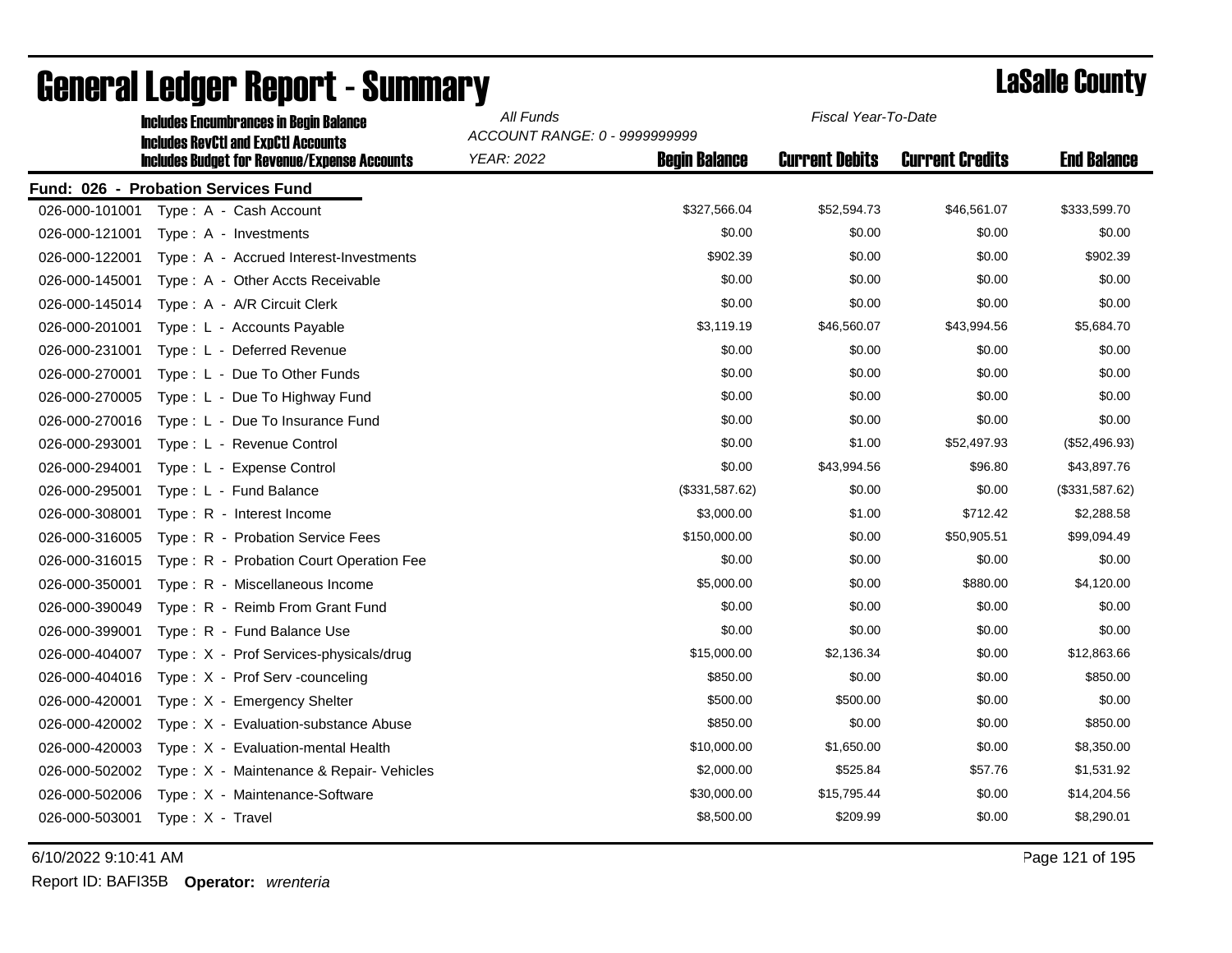| <b>Includes Encumbrances in Begin Balance</b>                                                     | All Funds                           | Fiscal Year-To-Date<br>ACCOUNT RANGE: 0 - 9999999999 |                       |                                  |                    |
|---------------------------------------------------------------------------------------------------|-------------------------------------|------------------------------------------------------|-----------------------|----------------------------------|--------------------|
| <b>Includes RevCtI and ExpCtI Accounts</b><br><b>Includes Budget for Revenue/Expense Accounts</b> | YEAR: 2022                          | <b>Begin Balance</b>                                 | <b>Current Debits</b> | <b>Current Credits</b>           | <b>End Balance</b> |
| Fund: 026 - Probation Services Fund                                                               |                                     |                                                      |                       |                                  |                    |
| 026-000-503001-130    Type: X - Mileage                                                           |                                     | \$0.00                                               | \$1,059.85            | \$14.04                          | (\$1,045.81)       |
| 026-000-503001-131<br>Type: X - Meals                                                             |                                     | \$0.00                                               | \$0.00                | \$0.00                           | \$0.00             |
| 026-000-503001-132<br>Type: X - Lodging                                                           |                                     | \$0.00                                               | \$0.00                | \$0.00                           | \$0.00             |
| 026-000-503001-133<br>Type: X - Airfare                                                           |                                     | \$0.00                                               | \$0.00                | \$0.00                           | \$0.00             |
|                                                                                                   |                                     | \$0.00                                               | \$0.00                | \$0.00                           | \$0.00             |
| 026-000-510004<br>Type: X - Telephone                                                             |                                     | \$10,000.00                                          | \$4,827.27            | \$0.00                           | \$5,172.73         |
| 026-000-522012<br>$Type: X - Jsop$                                                                |                                     | \$0.00                                               | \$0.00                | \$0.00                           | \$0.00             |
| 026-000-522013<br>Type: X - Sex Offender Testing                                                  |                                     | \$3,500.00                                           | \$0.00                | \$0.00                           | \$3,500.00         |
| 026-000-541001<br>Type: $X -$ Education                                                           |                                     | \$5,000.00                                           | \$0.00                | \$0.00                           | \$5,000.00         |
| 026-000-541004<br>Type: X - Dues & Subscriptions                                                  |                                     | \$1,000.00                                           | \$1,500.00            | \$0.00                           | (\$500.00)         |
| 026-000-542001<br>$Type: X - Incentives$                                                          |                                     | \$1,500.00                                           | \$376.53              | \$25.00                          | \$1,148.47         |
| 026-000-598001<br>Type: X - Misc Expense                                                          |                                     | \$1,500.00                                           | \$227.68              | \$0.00                           | \$1,272.32         |
| 026-000-601001<br>Type: X - Office Supplies & Expense                                             |                                     | \$15,000.00                                          | \$2,851.90            | \$0.00                           | \$12,148.10        |
| 026-000-701001<br>Type: X - Office Equipment Expense                                              |                                     | \$0.00                                               | \$0.00                | \$0.00                           | \$0.00             |
| 026-000-703001<br>Type: X - Lease Expense - Vehicles                                              |                                     | \$15,000.00                                          | \$12,333.72           | \$0.00                           | \$2,666.28         |
| 026-000-704001<br>Type: X - Software Purchase/licenses                                            |                                     | \$0.00                                               | \$0.00                | \$0.00                           | \$0.00             |
| 026-000-836028<br>Type: X - Transfer to Const & Improv                                            |                                     | \$0.00                                               | \$0.00                | \$0.00                           | \$0.00             |
| 026-000-836049<br>Type: X - TRANSFER TO GRANT FUND                                                |                                     | \$0.00                                               | \$0.00                | \$0.00                           | \$0.00             |
| 026-000-860000<br>Type: X - NSF Chargeback                                                        |                                     | \$0.00                                               | \$0.00                | \$0.00                           | \$0.00             |
|                                                                                                   | Fund: 026 - Probation Services Fund | \$278,200.00<br>Totals:                              | \$187,145.92          | \$195,745.09                     | \$181,805.31       |
| <b>Total Fund Revenues:</b>                                                                       | \$52,496.93                         | <b>Total Fund Expenses:</b>                          | \$43,897.76           | <b>Net Revenue Over Expense:</b> | \$8,599.17         |

# **General Ledger Report - Summary Lassalle County**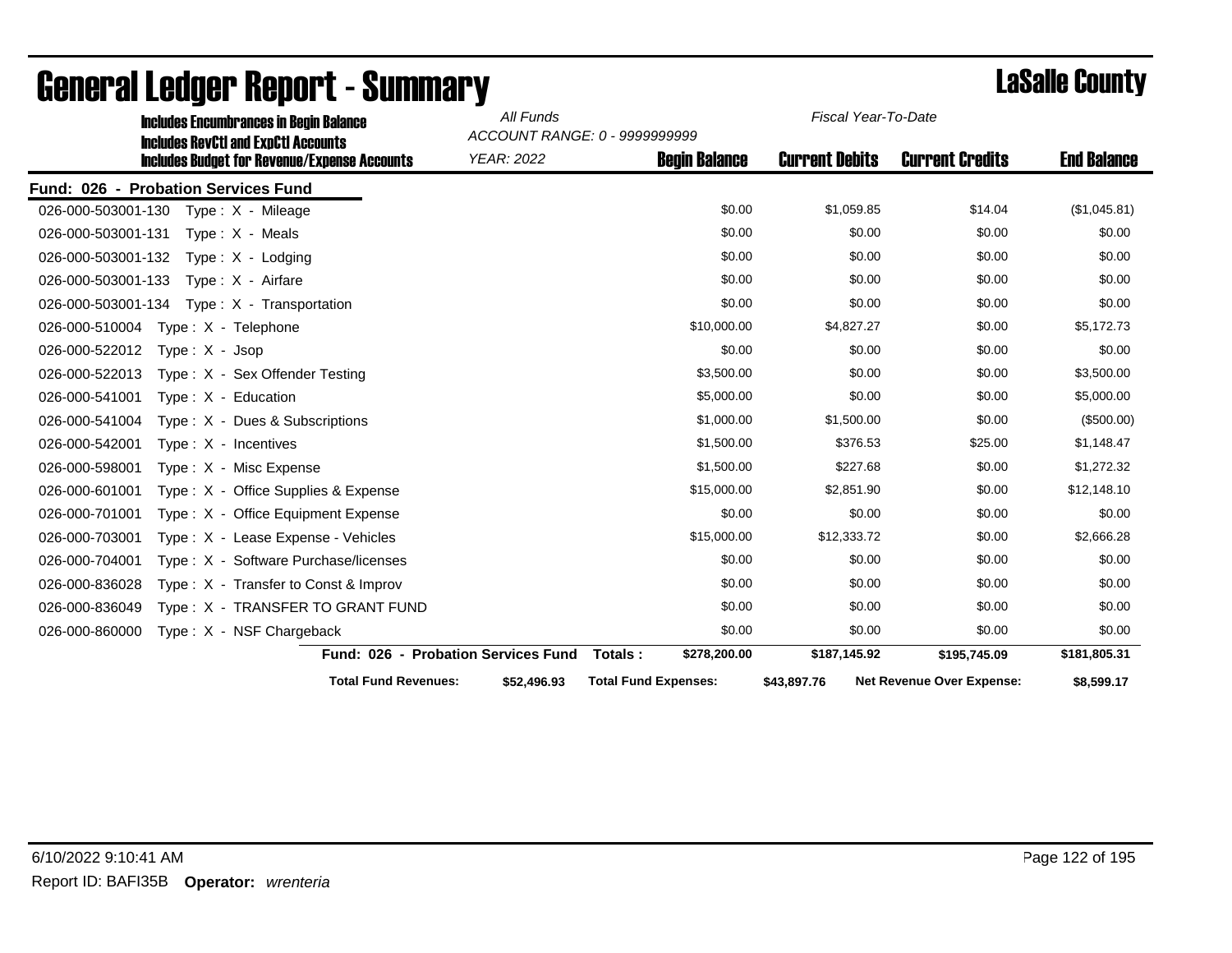| <b>Includes Encumbrances in Begin Balance</b>                                                     | All Funds                                          | Fiscal Year-To-Date  |                       |                        |                    |
|---------------------------------------------------------------------------------------------------|----------------------------------------------------|----------------------|-----------------------|------------------------|--------------------|
| <b>Includes RevCtI and ExpCtI Accounts</b><br><b>Includes Budget for Revenue/Expense Accounts</b> | ACCOUNT RANGE: 0 - 9999999999<br><b>YEAR: 2022</b> | <b>Begin Balance</b> | <b>Current Debits</b> | <b>Current Credits</b> | <b>End Balance</b> |
| Fund: 027 - County Clerk Records Fund                                                             |                                                    |                      |                       |                        |                    |
| 027-000-101001<br>Type: A - Cash Account                                                          |                                                    | \$193,124.30         | \$36,249.84           | \$31,744.68            | \$197,629.46       |
| 027-000-121001<br>Type: A - Investments                                                           |                                                    | \$0.00               | \$0.00                | \$0.00                 | \$0.00             |
| 027-000-122001<br>Type: A - Accrued Interest-Investments                                          |                                                    | \$505.74             | \$0.00                | \$0.00                 | \$505.74           |
| 027-000-145001<br>Type: A - Other Accts Receivable                                                |                                                    | \$0.00               | \$0.00                | \$0.00                 | \$0.00             |
| 027-000-201001<br>Type: L - Accounts Payable                                                      |                                                    | (\$1,291.99)         | \$31,744.09           | \$30,452.10            | \$0.00             |
| 027-000-293001<br>Type: L - Revenue Control                                                       |                                                    | \$0.00               | \$0.59                | \$14,598.84            | (\$14,598.25)      |
| 027-000-294001<br>Type: L - Expense Control                                                       |                                                    | \$0.00               | \$30,452.10           | \$21,651.00            | \$8,801.10         |
| 027-000-295001<br>Type: L - Fund Balance                                                          |                                                    | (\$192,338.05)       | \$0.00                | \$0.00                 | (\$192,338.05)     |
| 027-000-308001<br>Type: R - Interest Income                                                       |                                                    | \$2,000.00           | \$0.59                | \$416.84               | \$1,583.75         |
| 027-000-320001<br>Type: R - Co Clerk-marriage Licenses                                            |                                                    | \$3,750.00           | \$0.00                | \$1,445.00             | \$2,305.00         |
| 027-000-320002<br>Type: R - Death Certificate Fees/State                                          |                                                    | \$3,500.00           | \$0.00                | \$1,964.00             | \$1,536.00         |
| 027-000-320005<br>Type: R - County Clerk-civil Union Fees                                         |                                                    | \$50.00              | \$0.00                | \$0.00                 | \$50.00            |
| 027-000-320007<br>Type: R - County Clerk Records Fees                                             |                                                    | \$25,000.00          | \$0.00                | \$10,773.00            | \$14,227.00        |
| 027-000-350001<br>Type: R - Miscellaneous Income                                                  |                                                    | \$0.00               | \$0.00                | \$0.00                 | \$0.00             |
| 027-000-350002<br>Type: R - NSF Payback                                                           |                                                    | \$0.00               | \$0.00                | \$0.00                 | \$0.00             |
| Type: R - Fund Balance Use<br>027-000-399001                                                      |                                                    | \$0.00               | \$0.00                | \$0.00                 | \$0.00             |
| 027-000-502001<br>Type: X - Maintenance & Repair-Equipment                                        |                                                    | \$500.00             | \$404.00              | \$0.00                 | \$96.00            |
| Type: X - Travel<br>027-000-503001                                                                |                                                    | \$500.00             | \$589.06              | \$0.00                 | (\$89.06)          |
| 027-000-503001-130    Type: X - Mileage                                                           |                                                    | \$0.00               | \$0.00                | \$0.00                 | \$0.00             |
| 027-000-503001-131<br>Type: X - Meals                                                             |                                                    | \$0.00               | \$0.00                | \$0.00                 | \$0.00             |
| 027-000-503001-132<br>Type: X - Lodging                                                           |                                                    | \$0.00               | \$0.00                | \$0.00                 | \$0.00             |
| 027-000-503001-133<br>Type: X - Airfare                                                           |                                                    | \$0.00               | \$0.00                | \$0.00                 | \$0.00             |
| 027-000-503001-134<br>Type: X - Transportation                                                    |                                                    | \$0.00               | \$0.00                | \$0.00                 | \$0.00             |
| 027-000-541001<br>$Type: X - Education$                                                           |                                                    | \$500.00             | \$22,168.52           | \$21,651.00            | (\$17.52)          |
| 027-000-541013<br>Type: X - Restoration                                                           |                                                    | \$500.00             | \$0.00                | \$0.00                 | \$500.00           |
| 027-000-550002<br>Type: X - Civil Union Fees                                                      |                                                    | \$50.00              | \$5.00                | \$0.00                 | \$45.00            |
| 027-000-550003<br>Type: X - Marriage License Fees                                                 |                                                    | \$3,750.00           | \$990.00              | \$0.00                 | \$2,760.00         |

# **General Ledger Report - Summary Lassalle County**

6/10/2022 9:10:41 AM Page 123 of 195

Report ID: BAFI35B **Operator:** *wrenteria*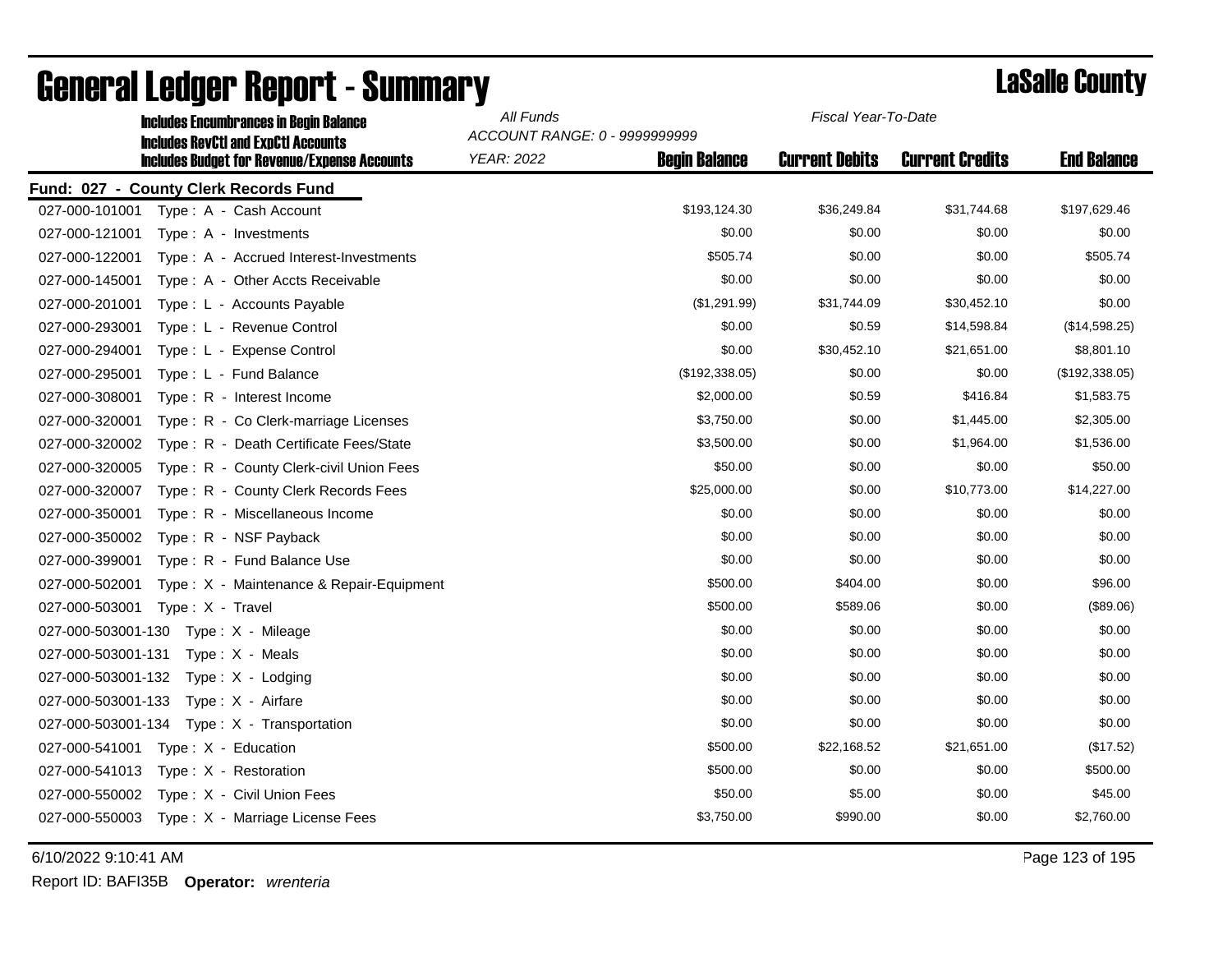|                  | <b>Includes Encumbrances in Begin Balance</b><br>Includes RevCtI and ExpCtI Accounts |                   | ACCOUNT RANGE: 0 - 9999999999 |                       | Fiscal Year-To-Date              |                    |  |  |
|------------------|--------------------------------------------------------------------------------------|-------------------|-------------------------------|-----------------------|----------------------------------|--------------------|--|--|
|                  | <b>Includes Budget for Revenue/Expense Accounts</b>                                  | <b>YEAR: 2022</b> | <b>Begin Balance</b>          | <b>Current Debits</b> | <b>Current Credits</b>           | <b>End Balance</b> |  |  |
| <b>Fund: 027</b> | - County Clerk Records Fund                                                          |                   |                               |                       |                                  |                    |  |  |
| 027-000-557001   | Type: X - State Death Cert Reimb                                                     |                   | \$3,750.00                    | \$1,424.00            | \$0.00                           | \$2,326.00         |  |  |
| 027-000-598001   | Type: X - Misc Expense                                                               |                   | \$0.00                        | \$0.00                | \$0.00                           | \$0.00             |  |  |
| 027-000-601001   | Type: X - Office Supplies & Expense                                                  |                   | \$18,000.00                   | \$2,291.52            | \$0.00                           | \$15,708.48        |  |  |
| 027-000-701001   | Type: X - Office Equipment Expense                                                   |                   | \$0.00                        | \$0.00                | \$0.00                           | \$0.00             |  |  |
| 027-000-704001   | Type: X - Software Purchase/licenses                                                 |                   | \$3,000.00                    | \$2,580.00            | \$0.00                           | \$420.00           |  |  |
| 027-000-836028   | Type: X - Transfer to Const & Improv                                                 |                   | \$0.00                        | \$0.00                | \$0.00                           | \$0.00             |  |  |
| 027-000-860000   | $Type: X - NSF Chargeback$                                                           |                   | \$0.00                        | \$0.00                | \$0.00                           | \$0.00             |  |  |
|                  | Fund: 027 - County Clerk Records Fund                                                |                   | \$64,850.00<br>Totals :       | \$128,899.31          | \$134,696.46                     | \$41,450.65        |  |  |
|                  | <b>Total Fund Revenues:</b>                                                          | \$14,598.25       | <b>Total Fund Expenses:</b>   | \$8,801.10            | <b>Net Revenue Over Expense:</b> | \$5,797.15         |  |  |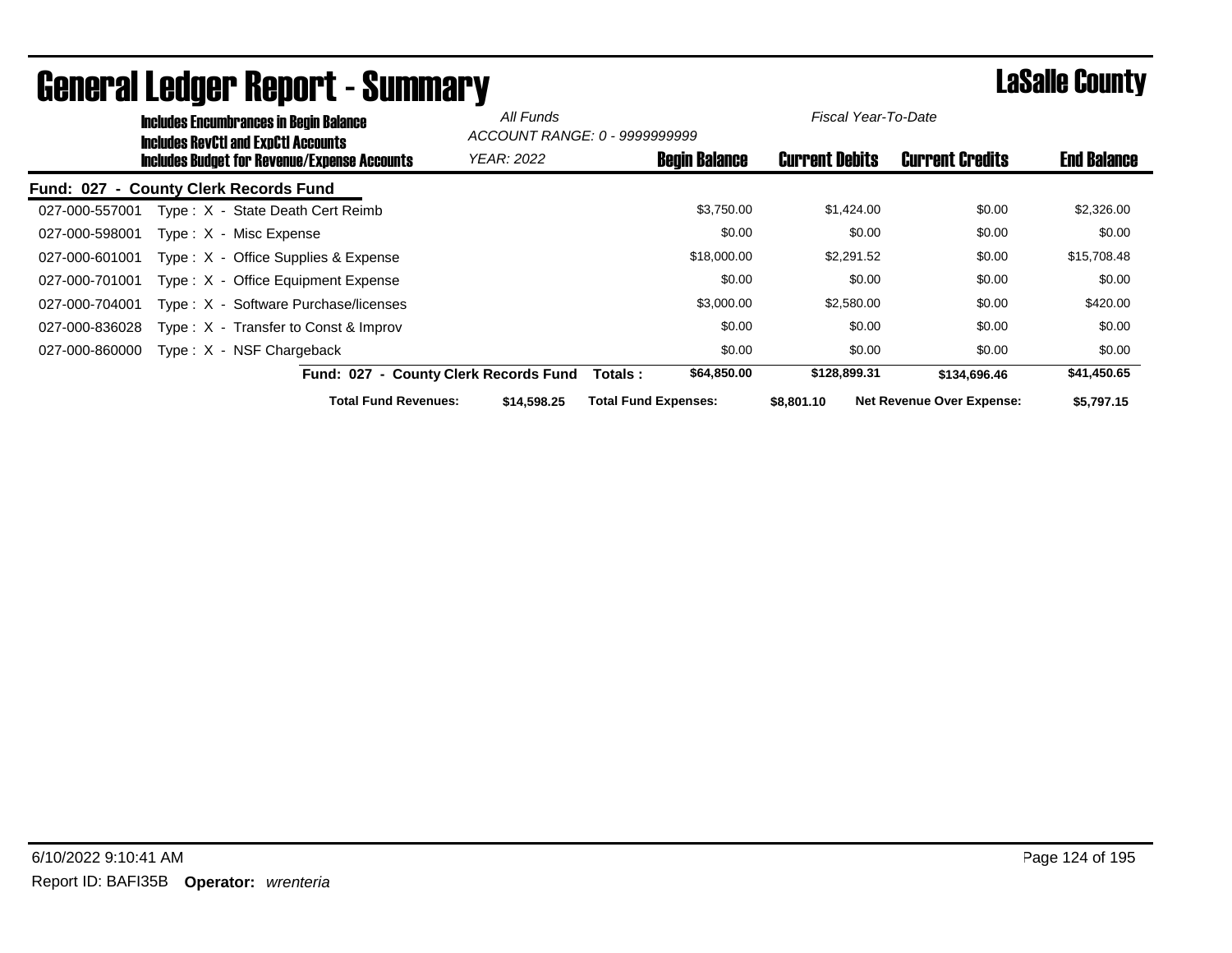|                    | <b>Includes Encumbrances in Begin Balance</b>       | All Funds                     | Fiscal Year-To-Date  |                       |                        |                    |
|--------------------|-----------------------------------------------------|-------------------------------|----------------------|-----------------------|------------------------|--------------------|
|                    | <b>Includes RevCtI and ExpCtI Accounts</b>          | ACCOUNT RANGE: 0 - 9999999999 |                      |                       |                        |                    |
|                    | <b>Includes Budget for Revenue/Expense Accounts</b> | YEAR: 2022                    | <b>Begin Balance</b> | <b>Current Debits</b> | <b>Current Credits</b> | <b>End Balance</b> |
|                    | Fund: 028 - Capital Improv, Repair & Equip          |                               |                      |                       |                        |                    |
| 028-000-101001     | Type: A - Cash Account                              |                               | \$1,756,098.96       | \$824,922.05          | \$483,313.42           | \$2,097,707.59     |
| 028-000-121001     | Type: A - Investments                               |                               | \$0.00               | \$0.00                | \$0.00                 | \$0.00             |
| 028-000-122001     | Type: A - Accrued Interest-Investments              |                               | \$4,016.14           | \$0.00                | \$0.00                 | \$4,016.14         |
| 028-000-140002     | Type: A - A/R-State Income Tax                      |                               | \$0.00               | \$0.00                | \$0.00                 | \$0.00             |
| 028-000-145001     | Type: A - Other Accts Receivable                    |                               | \$568,192.63         | \$0.00                | \$0.00                 | \$568,192.63       |
| 028-000-146001     | Type: A - Extended Warranties                       |                               | \$956.00             | \$0.00                | \$0.00                 | \$956.00           |
| 028-000-170001     | Type: A - Due From Other Funds                      |                               | \$0.00               | \$0.00                | \$0.00                 | \$0.00             |
| 028-000-170013     | Type: A - Due From Nursing Home                     |                               | \$0.00               | \$0.00                | \$0.00                 | \$0.00             |
| 028-000-201001     | Type: L - Accounts Payable                          |                               | (\$15,739.00)        | \$359,772.02          | \$348,140.77           | (\$4,107.75)       |
| 028-000-231001     | Type: L - Deferred Revenue                          |                               | \$0.00               | \$0.00                | \$0.00                 | \$0.00             |
| 028-000-293001     | Type: L - Revenue Control                           |                               | \$0.00               | \$133,137.53          | \$774,386.18           | (\$641, 248.65)    |
| 028-000-294001     | Type: L - Expense Control                           |                               | \$0.00               | \$348,140.77          | \$60,132.00            | \$288,008.77       |
| 028-000-295001     | Type: L - Fund Balance                              |                               | (\$2,313,524.73)     | \$0.00                | \$0.00                 | (\$2,313,524.73)   |
| 028-000-308001     | Type: R - Interest Income                           |                               | \$13,000.00          | \$5.37                | \$4,131.59             | \$8,873.78         |
| 028-000-335001     | Type: R - Rental Income-co Health Dept              |                               | \$17,000.00          | \$0.00                | \$0.00                 | \$17,000.00        |
| 028-000-335004     | Type: R - Income From Tif's-Distribution            |                               | \$730,000.00         | \$122,961.68          | \$192,345.93           | \$660,615.75       |
| 028-000-335005     | Type: R - Tif Administrative                        |                               | \$22,250.00          | \$10,170.48           | \$19,930.48            | \$12,490.00        |
| 028-000-335006     | Type: R - Grant Income                              |                               | \$0.00               | \$0.00                | \$0.00                 | \$0.00             |
| 028-000-335014     | Type: R - Income from Tifs - Surplus                |                               | \$335,000.00         | \$0.00                | \$331,892.66           | \$3,107.34         |
| 028-000-350001     | Type: R - Miscellaneous Income                      |                               | \$0.00               | \$0.00                | \$0.00                 | \$0.00             |
| 028-000-390000     | Type: R - Transfer from other Funds                 |                               | \$0.00               | \$0.00                | \$0.00                 | \$0.00             |
| 028-000-390000-180 | Type: R - Transfer from 001 General Fund            |                               | \$400,000.00         | \$0.00                | \$37,809.52            | \$362,190.48       |
| 028-000-390000-181 | Type: R - Transfer from 002 Det Home                |                               | \$0.00               | \$0.00                | \$0.00                 | \$0.00             |
| 028-000-390000-183 | Type: R - Transfer from 005 Highway                 |                               | \$580,000.00         | \$0.00                | \$188,276.00           | \$391,724.00       |
| 028-000-390000-184 | Type: R - Transfer from 006 Special Tax             |                               | \$0.00               | \$0.00                | \$0.00                 | \$0.00             |
| 028-000-390000-186 | Type: R - Transfer from 007 Bridges                 |                               | \$0.00               | \$0.00                | \$0.00                 | \$0.00             |
|                    |                                                     |                               | \$0.00               | \$0.00                | \$0.00                 | \$0.00             |
|                    |                                                     |                               |                      |                       |                        |                    |

# General Ledger Report - Summary **Lassing Report - Summary**

6/10/2022 9:10:41 AM Page 125 of 195

Report ID: BAFI35B **Operator:** *wrenteria*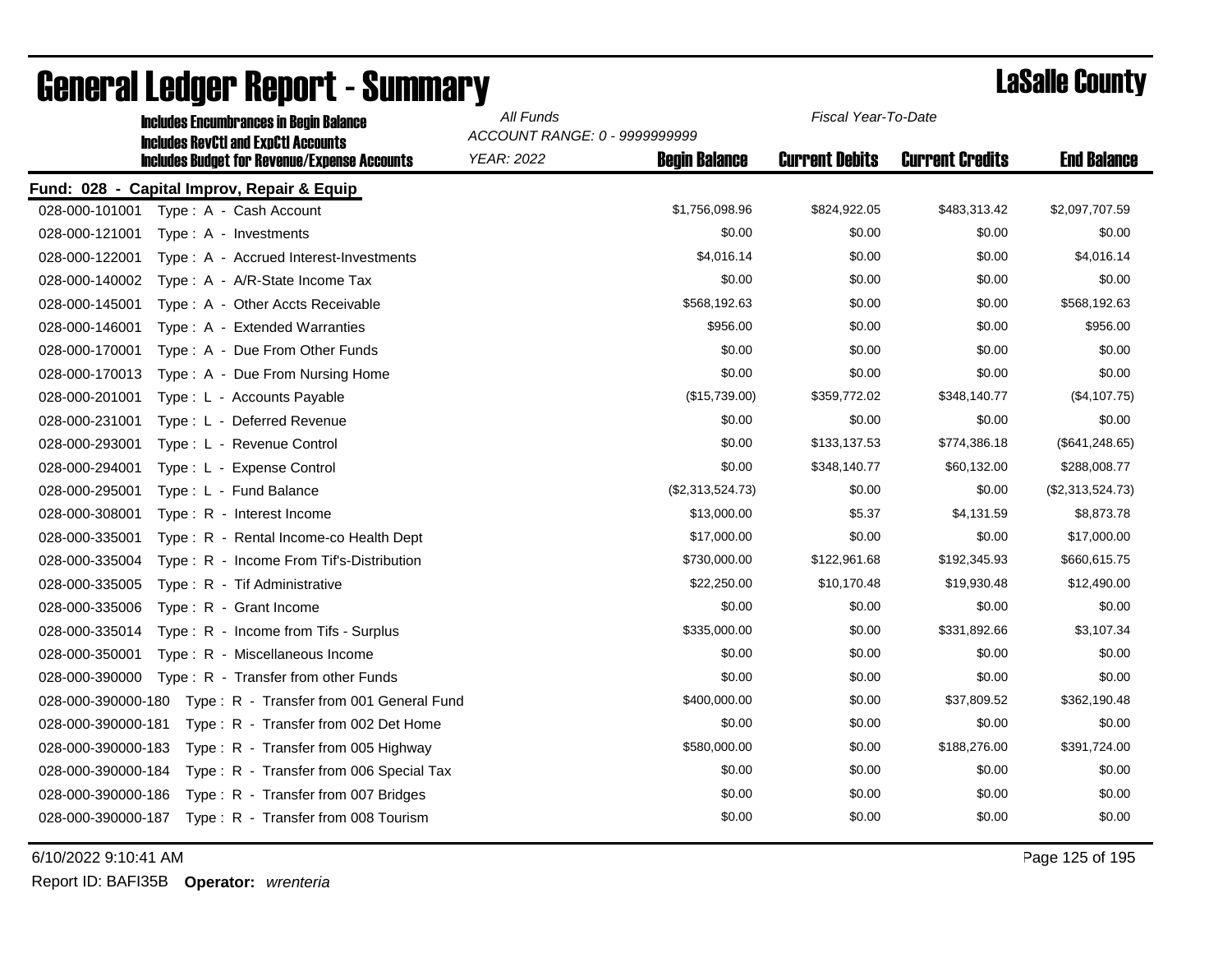| <b>Includes Encumbrances in Begin Balance</b>                  | All Funds                                          |                      | Fiscal Year-To-Date   |                        |                    |
|----------------------------------------------------------------|----------------------------------------------------|----------------------|-----------------------|------------------------|--------------------|
| <b>Includes RevCtI and ExpCtI Accounts</b>                     | ACCOUNT RANGE: 0 - 9999999999<br><b>YEAR: 2022</b> | <b>Begin Balance</b> | <b>Current Debits</b> | <b>Current Credits</b> | <b>End Balance</b> |
| <b>Includes Budget for Revenue/Expense Accounts</b>            |                                                    |                      |                       |                        |                    |
| Fund: 028 - Capital Improv, Repair & Equip                     |                                                    |                      |                       |                        |                    |
| Type: R - Transfer from 012 Cir Clrk Doc<br>028-000-390000-191 |                                                    | \$0.00               | \$0.00                | \$0.00                 | \$0.00             |
| 028-000-390000-192<br>Type: R - Transfer from 013 Nursing Home |                                                    | \$0.00               | \$0.00                | \$0.00                 | \$0.00             |
| 028-000-390000-196<br>Type: R - Transfer from 020 VAC          |                                                    | \$0.00               | \$0.00                | \$0.00                 | \$0.00             |
| 028-000-390000-197<br>Type: R - Transfer from 021 Cir Clrk Rec |                                                    | \$0.00               | \$0.00                | \$0.00                 | \$0.00             |
| 028-000-390000-198<br>Type: R - Transfer from 022 Record Equip |                                                    | \$0.00               | \$0.00                | \$0.00                 | \$0.00             |
| 028-000-390000-202<br>Type: R - Transfer from 026 Probation    |                                                    | \$0.00               | \$0.00                | \$0.00                 | \$0.00             |
| 028-000-390000-203<br>Type: R - Transfer from 027 Cty Clrk Rec |                                                    | \$0.00               | \$0.00                | \$0.00                 | \$0.00             |
| 028-000-390000-205<br>Type: R - Transfer from 029 Sheriff Drug |                                                    | \$0.00               | \$0.00                | \$0.00                 | \$0.00             |
| 028-000-390000-207<br>Type: R - Transfer from 031 Env Svcs     |                                                    | \$0.00               | \$0.00                | \$0.00                 | \$0.00             |
| 028-000-390000-209<br>Type: R - Transfer from 033 Public Safe  |                                                    | \$0.00               | \$0.00                | \$0.00                 | \$0.00             |
| 028-000-390000-210<br>Type: R - Transfer from 034 DUI          |                                                    | \$0.00               | \$0.00                | \$0.00                 | \$0.00             |
| 028-000-390000-211<br>Type: R - Transfer from 035 GIS          |                                                    | \$0.00               | \$0.00                | \$0.00                 | \$0.00             |
| 028-000-390000-213<br>Type: R - Transfer from 040 Cty Clrk Aut |                                                    | \$0.00               | \$0.00                | \$0.00                 | \$0.00             |
| 028-000-390000-215<br>Type: R - Transfer from 047 Cir Clrk Adm |                                                    | \$0.00               | \$0.00                | \$0.00                 | \$0.00             |
| 028-000-390000-216<br>Type: R - Transfer from 048 Sherrif Veh  |                                                    | \$0.00               | \$0.00                | \$0.00                 | \$0.00             |
| 028-000-390000-217<br>Type: R - Transfer from 049 Ct Svcs Grt  |                                                    | \$0.00               | \$0.00                | \$0.00                 | \$0.00             |
| Type: R - Transfer from 051 Coroner Fees<br>028-000-390000-218 |                                                    | \$0.00               | \$0.00                | \$0.00                 | \$0.00             |
| 028-000-390000-219<br>Type: R - Transfer from 052 Cir Clrk Cit |                                                    | \$0.00               | \$0.00                | \$0.00                 | \$0.00             |
| 028-000-390000-220<br>Type: R - Transfer from 053 Sheriff Cit  |                                                    | \$0.00               | \$0.00                | \$0.00                 | \$0.00             |
| 028-000-390000-222<br>Type: R - Transfer from 055 Animal Pop   |                                                    | \$0.00               | \$0.00                | \$0.00                 | \$0.00             |
| 028-000-390000-231<br>Type: R - Transfer from 045 HAVA         |                                                    | \$0.00               | \$0.00                | \$0.00                 | \$0.00             |
| Type: R - Transfer from 099 Ins Trust<br>028-000-390000-243    |                                                    | \$0.00               | \$0.00                | \$0.00                 | \$0.00             |
| 028-000-399001<br>Type: R - Fund Balance Use                   |                                                    | \$62,750.00          | \$0.00                | \$0.00                 | \$62,750.00        |
| 028-000-399002<br>Type: X - Fund Balance Use - TIF             |                                                    | \$0.00               | \$0.00                | \$0.00                 | \$0.00             |
| 028-000-404001 Type: X - Professional Services                 |                                                    | \$60,000.00          | \$130,523.00          | \$59,192.00            | (\$11,331.00)      |
| 028-000-404001-118 Type: X - Professional Services ADA         |                                                    | \$0.00               | \$0.00                | \$0.00                 | \$0.00             |
| 028-000-404001-119 Type: X - Professional Services Roof Rep    |                                                    | \$0.00               | \$0.00                | \$0.00                 | \$0.00             |
|                                                                |                                                    |                      |                       |                        |                    |

6/10/2022 9:10:41 AM Page 126 of 195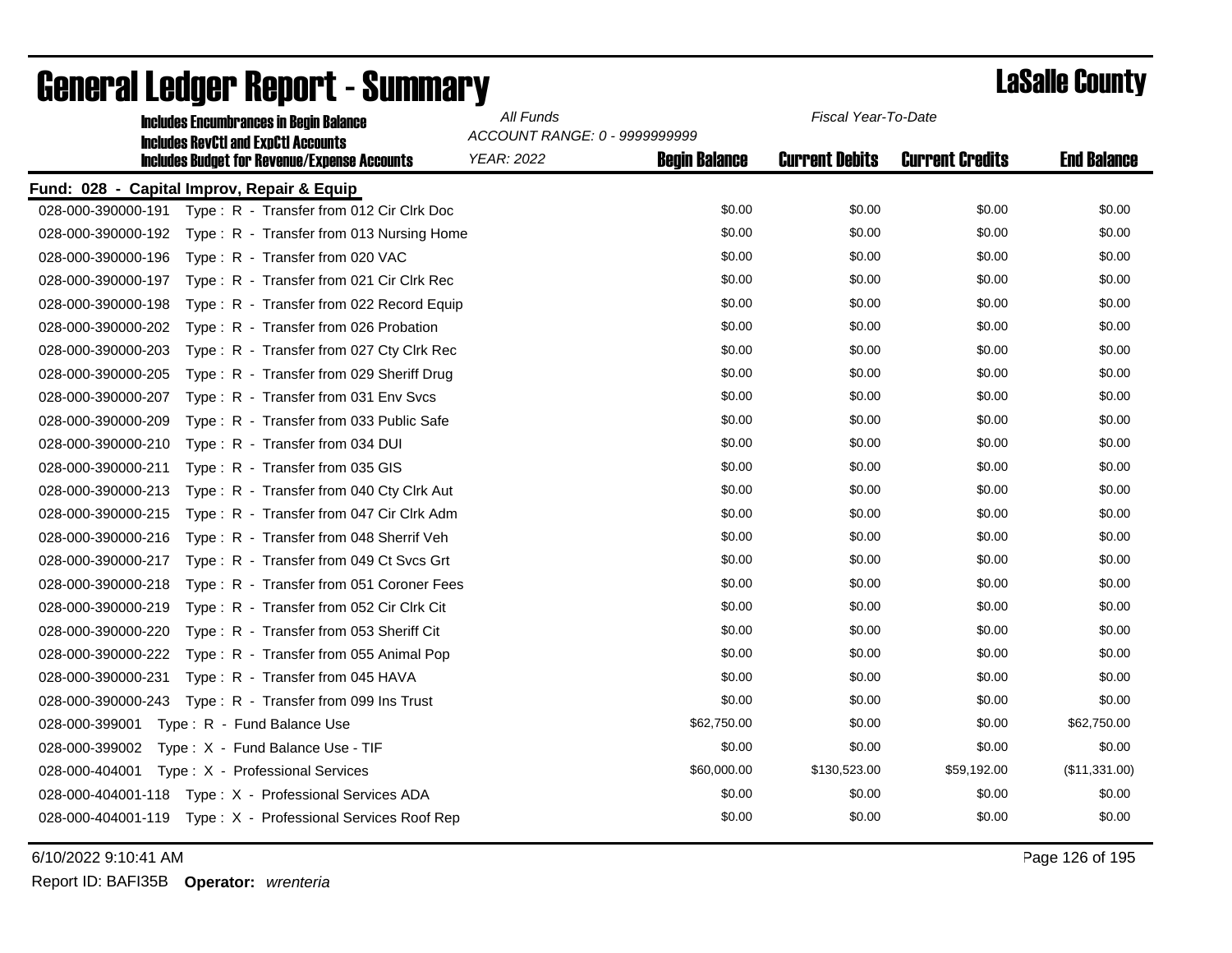| <b>Includes Encumbrances in Begin Balance</b>                                                     | All Funds<br>ACCOUNT RANGE: 0 - 9999999999 |                      | Fiscal Year-To-Date   |                        |                    |  |  |
|---------------------------------------------------------------------------------------------------|--------------------------------------------|----------------------|-----------------------|------------------------|--------------------|--|--|
| <b>Includes RevCtI and ExpCtI Accounts</b><br><b>Includes Budget for Revenue/Expense Accounts</b> | <b>YEAR: 2022</b>                          | <b>Begin Balance</b> | <b>Current Debits</b> | <b>Current Credits</b> | <b>End Balance</b> |  |  |
| Fund: 028 - Capital Improv, Repair & Equip                                                        |                                            |                      |                       |                        |                    |  |  |
| 028-000-404001-120    Type: X - Prof Serv Boiler Repair                                           |                                            | \$0.00               | \$0.00                | \$0.00                 | \$0.00             |  |  |
| 028-000-404001-122 Type: X - Profl Serv Telephone                                                 |                                            | \$0.00               | \$0.00                | \$0.00                 | \$0.00             |  |  |
| 028-000-404001-126 Type: X - Prof Serv Safety Compliance                                          |                                            | \$0.00               | \$0.00                | \$0.00                 | \$0.00             |  |  |
| 028-000-598002 Type: $X -$ Warranty Expense                                                       |                                            | \$0.00               | \$0.00                | \$0.00                 | \$0.00             |  |  |
| 028-000-701002 Type: X - Equipment Expense                                                        |                                            | \$0.00               | \$0.00                | \$0.00                 | \$0.00             |  |  |
| 028-000-701002-122 Type: X - New Equipment Telephone system                                       |                                            | \$0.00               | \$0.00                | \$0.00                 | \$0.00             |  |  |
| 028-000-799998 Type: X - Capital Assets/Imp-TIF                                                   |                                            | \$190,000.00         | \$0.00                | \$0.00                 | \$190,000.00       |  |  |
|                                                                                                   |                                            | \$1,000,000.00       | \$0.00                | \$0.00                 | \$1,000,000.00     |  |  |
| 028-000-799999 Type: X - Capital Assets/Improvements                                              |                                            | \$50,000.00          | \$0.00                | \$0.00                 | \$50,000.00        |  |  |
| 028-000-799999-150<br>Type: X - Moveable Property                                                 |                                            | \$280,000.00         | \$28,401.77           | \$0.00                 | \$251,598.23       |  |  |
| 028-000-799999-151<br>Type: X - Computer Software                                                 |                                            | \$0.00               | \$0.00                | \$0.00                 | \$0.00             |  |  |
| Type: X - Building/Improvements<br>028-000-799999-152                                             |                                            | \$0.00               | \$0.00                | \$0.00                 | \$0.00             |  |  |
| 028-000-799999-153<br>Type: X - Leasehold Improvements                                            |                                            | \$0.00               | \$0.00                | \$0.00                 | \$0.00             |  |  |
| 028-000-799999-154<br>Type: X - Land/Non-Depr Land Imp                                            |                                            | \$0.00               | \$0.00                | \$0.00                 | \$0.00             |  |  |
| 028-000-799999-155<br>Type: X - Depreciable Land Improvments                                      |                                            | \$0.00               | \$0.00                | \$0.00                 | \$0.00             |  |  |
| Type: X - Infrastructure/Site Improv<br>028-000-799999-157                                        |                                            | \$0.00               | \$0.00                | \$0.00                 | \$0.00             |  |  |
| 028-000-799999-157-201041    Type: X - Sheriff-Repeater                                           |                                            | \$0.00               | \$0.00                | \$0.00                 | \$0.00             |  |  |
| 028-000-799999-160<br>Type: X - Moveable Prop-Other Fundin                                        |                                            | \$580,000.00         | \$189,216.00          | \$940.00               | \$391,724.00       |  |  |
| 028-000-799999-161<br>Type: X - Computer SW-Other Funding                                         |                                            | \$0.00               | \$0.00                | \$0.00                 | \$0.00             |  |  |
| 028-000-799999-162 Type: X - Building/Improv-Other Funding                                        |                                            | \$0.00               | \$0.00                | \$0.00                 | \$0.00             |  |  |
| 028-000-799999-162-201411    Type: X - Nursing Home-Ceiling Tiles                                 |                                            | \$0.00               | \$0.00                | \$0.00                 | \$0.00             |  |  |
| 028-000-799999-163 Type: X - Leasehold Imp-Other Funding                                          |                                            | \$0.00               | \$0.00                | \$0.00                 | \$0.00             |  |  |
| 028-000-799999-164<br>Type: X - Land/Non-Dpr Imp-Other Funding                                    |                                            | \$0.00               | \$0.00                | \$0.00                 | \$0.00             |  |  |
| Type: X - Hist Treas/Art-Other Funding<br>028-000-799999-166                                      |                                            | \$0.00               | \$0.00                | \$0.00                 | \$0.00             |  |  |
| 028-000-799999-167  Type: X - Infra/Site Imprv-Other Funding                                      |                                            | \$0.00               | \$0.00                | \$0.00                 | \$0.00             |  |  |
| 028-000-799999-167-202519    Type: X - Highway-Parking Lot                                        |                                            | \$0.00               | \$0.00                | \$0.00                 | \$0.00             |  |  |
| 028-503-390000-199    Type: R - Transfer from 023 Health Dept                                     |                                            | \$0.00               | \$0.00                | \$0.00                 | \$0.00             |  |  |

6/10/2022 9:10:41 AM Page 127 of 195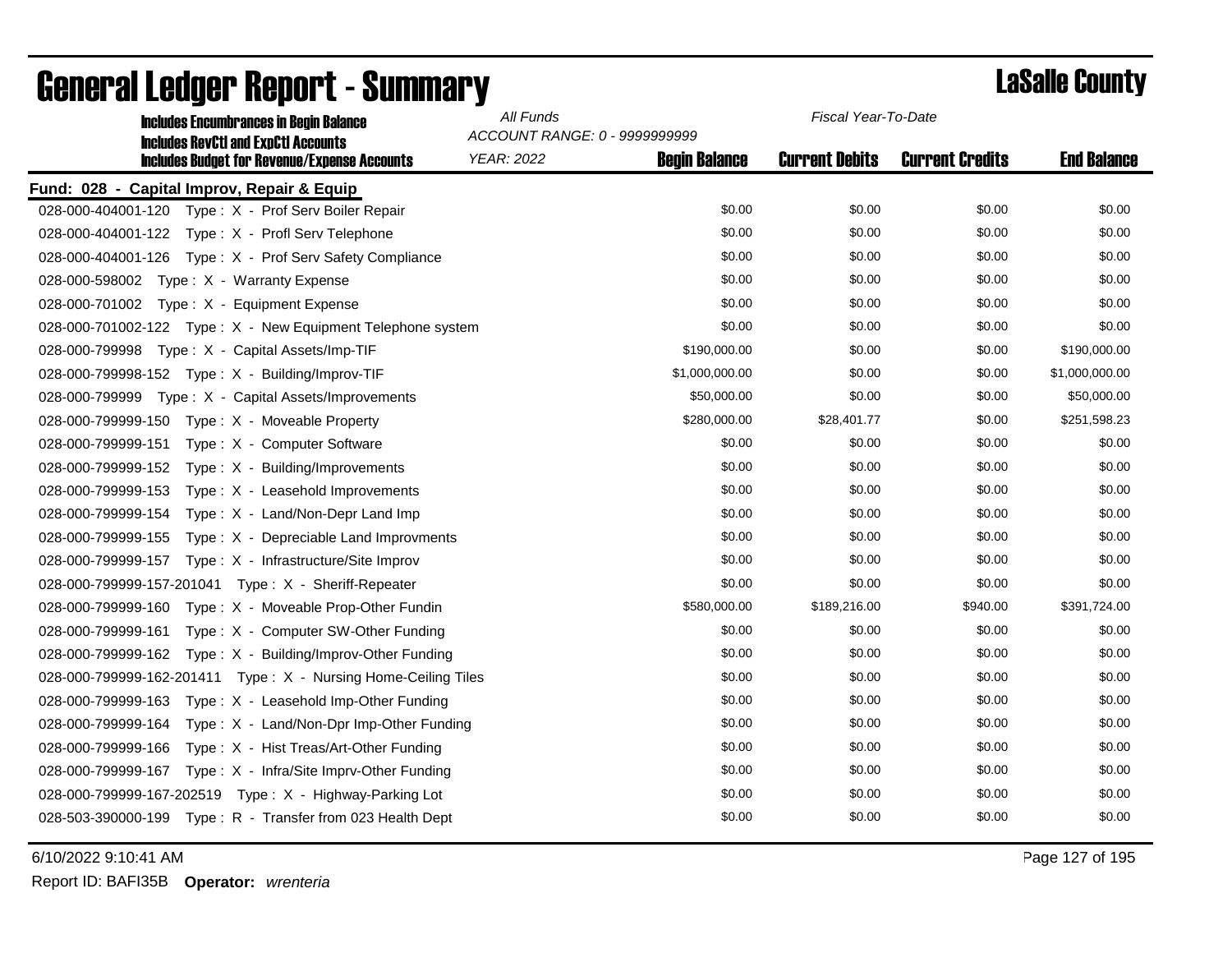| General Leuger Report - Summary                                                             |                   |                                                      |                             |                       |                                  | <b>L'ADAILE GUUILLY</b> |
|---------------------------------------------------------------------------------------------|-------------------|------------------------------------------------------|-----------------------------|-----------------------|----------------------------------|-------------------------|
| <b>Includes Encumbrances in Begin Balance</b><br><b>Includes RevCtI and ExpCtI Accounts</b> | All Funds         | Fiscal Year-To-Date<br>ACCOUNT RANGE: 0 - 9999999999 |                             |                       |                                  |                         |
| <b>Includes Budget for Revenue/Expense Accounts</b>                                         | <b>YEAR: 2022</b> |                                                      | <b>Begin Balance</b>        | <b>Current Debits</b> | <b>Current Credits</b>           | <b>End Balance</b>      |
| Fund: 028 - Capital Improv, Repair & Equip                                                  |                   |                                                      |                             |                       |                                  |                         |
| Type: R - Transfer from 097-504 VBM<br>028-504-390000-244                                   |                   |                                                      | \$50,000,00                 | \$0.00                | \$0.00                           | \$50,000.00             |
| Fund: 028 - Capital Improv, Repair & Equip                                                  |                   | Totals:                                              | \$4,370,000,00              | \$2,147,250.67        | \$2,500,490.55                   | \$3,440,742.58          |
| <b>Total Fund Revenues:</b>                                                                 | \$641.248.65      |                                                      | <b>Total Fund Expenses:</b> | \$288,008.77          | <b>Net Revenue Over Expense:</b> | \$353,239.88            |

### General Ledger Report - Summary LaSalle County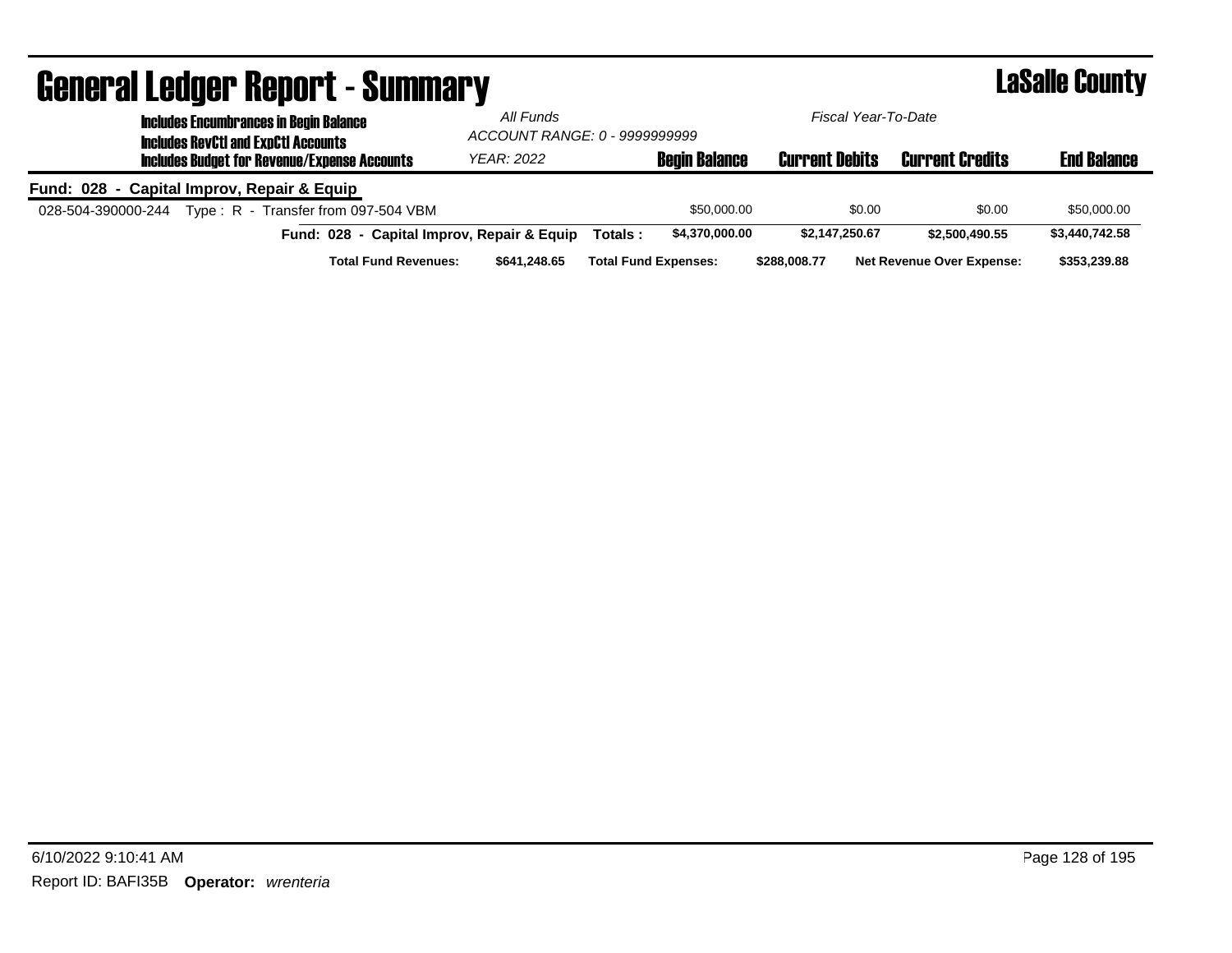|                    | <b>Includes Encumbrances in Begin Balance</b>       | All Funds                     |                      | Fiscal Year-To-Date   |                        |                    |
|--------------------|-----------------------------------------------------|-------------------------------|----------------------|-----------------------|------------------------|--------------------|
|                    | <b>Includes RevCtI and ExpCtI Accounts</b>          | ACCOUNT RANGE: 0 - 9999999999 |                      |                       |                        |                    |
|                    | <b>Includes Budget for Revenue/Expense Accounts</b> | <b>YEAR: 2022</b>             | <b>Begin Balance</b> | <b>Current Debits</b> | <b>Current Credits</b> | <b>End Balance</b> |
|                    | Fund: 029 - Sheriff Drug Enforcement Fnd            |                               |                      |                       |                        |                    |
| 029-000-101001     | Type: A - Cash Account                              |                               | \$503,300.42         | \$15,044.83           | \$122,208.57           | \$396,136.68       |
| 029-000-102005     | Type: A - Cash On Hand-investigation                |                               | \$3,914.30           | \$0.00                | \$0.00                 | \$3,914.30         |
| 029-000-102011     | Type: A - Narc Imprest-petty Cash                   |                               | \$0.00               | \$0.00                | \$0.00                 | \$0.00             |
| 029-000-103006     | Type: A - Narcotics Imprest                         |                               | \$0.00               | \$0.00                | \$0.00                 | \$0.00             |
| 029-000-121001     | $Type: A - Investments$                             |                               | \$0.00               | \$0.00                | \$0.00                 | \$0.00             |
| 029-000-122001     | Type: A - Accrued Interest-Investments              |                               | \$158.66             | \$0.00                | \$0.00                 | \$158.66           |
| 029-000-145001     | Type: A - Other Accts Receivable                    |                               | \$0.00               | \$0.00                | \$0.00                 | \$0.00             |
| 029-000-201001     | Type: L - Accounts Payable                          |                               | (\$19,723.73)        | \$120,530.58          | \$102,441.53           | (\$1,634.68)       |
| 029-000-203001     | Type: L - Payroll Payable                           |                               | (\$119.75)           | \$119.75              | \$0.00                 | \$0.00             |
| 029-000-203002     | Type: L - Benefits Payable                          |                               | \$0.00               | \$0.00                | \$0.00                 | \$0.00             |
| 029-000-203003     | Type: L - Deductions Payable                        |                               | \$0.00               | \$0.00                | \$0.00                 | \$0.00             |
| 029-000-231001     | Type: L - Deferred Revenue                          |                               | \$0.00               | \$0.00                | \$0.00                 | \$0.00             |
| 029-000-270001     | Type: L - Due To Other Funds                        |                               | \$0.00               | \$0.00                | \$0.00                 | \$0.00             |
| 029-000-293001     | Type: L - Revenue Control                           |                               | \$0.00               | \$1.49                | \$12,286.58            | (\$12,285.09)      |
| 029-000-294001     | Type: L - Expense Control                           |                               | \$0.00               | \$119,487.57          | \$18,247.54            | \$101,240.03       |
| 029-000-295001     | Type: L - Fund Balance                              |                               | (\$487,529.90)       | \$0.00                | \$0.00                 | (\$487,529.90)     |
| 029-000-308001     | Type: R - Interest Income                           |                               | \$1,500.00           | \$1.49                | \$1,022.97             | \$478.52           |
| 029-000-323013     | Type: R - State Drug Enforcement Revenue            |                               | \$22,500.00          | \$0.00                | \$7,815.00             | \$14,685.00        |
| 029-000-323014     | Type: R - Federal Drug Seizure Revenue              |                               | \$0.00               | \$0.00                | \$0.00                 | \$0.00             |
| 029-000-323026     | Type: R - Tri-Dent                                  |                               | \$0.00               | \$0.00                | \$0.00                 | \$0.00             |
| 029-000-323029     | Type: R - State Forfeiture Percentage               |                               | \$0.00               | \$0.00                | \$3,448.61             | (\$3,448.61)       |
| 029-000-350001     | Type: R - Miscellaneous Income                      |                               | \$0.00               | \$0.00                | \$0.00                 | \$0.00             |
| 029-000-399001     | Type: R - Fund Balance Use                          |                               | \$11,814.00          | \$0.00                | \$0.00                 | \$11,814.00        |
| 029-000-490000-204 | Type: X - Transfer to 028 Cap Improv                |                               | \$0.00               | \$0.00                | \$0.00                 | \$0.00             |
| 029-000-505001     | Type: X - Vehicle Expense                           |                               | \$10,000.00          | \$6,614.89            | \$458.25               | \$3,843.36         |
| 029-000-522002     | Type: X - Crime Investigation-Petty Cash            |                               | \$2,000.00           | \$2,000.00            | \$0.00                 | \$0.00             |
| 029-000-522006     | Type: X - State Drug Enforc Expense                 |                               | \$20,000.00          | \$93,778.18           | \$17,669.54            | (\$56,108.64)      |
|                    |                                                     |                               |                      |                       |                        |                    |

# General Ledger Report - Summary **Lassing Report - Summary**

6/10/2022 9:10:41 AM Page 129 of 195

Report ID: BAFI35B **Operator:** *wrenteria*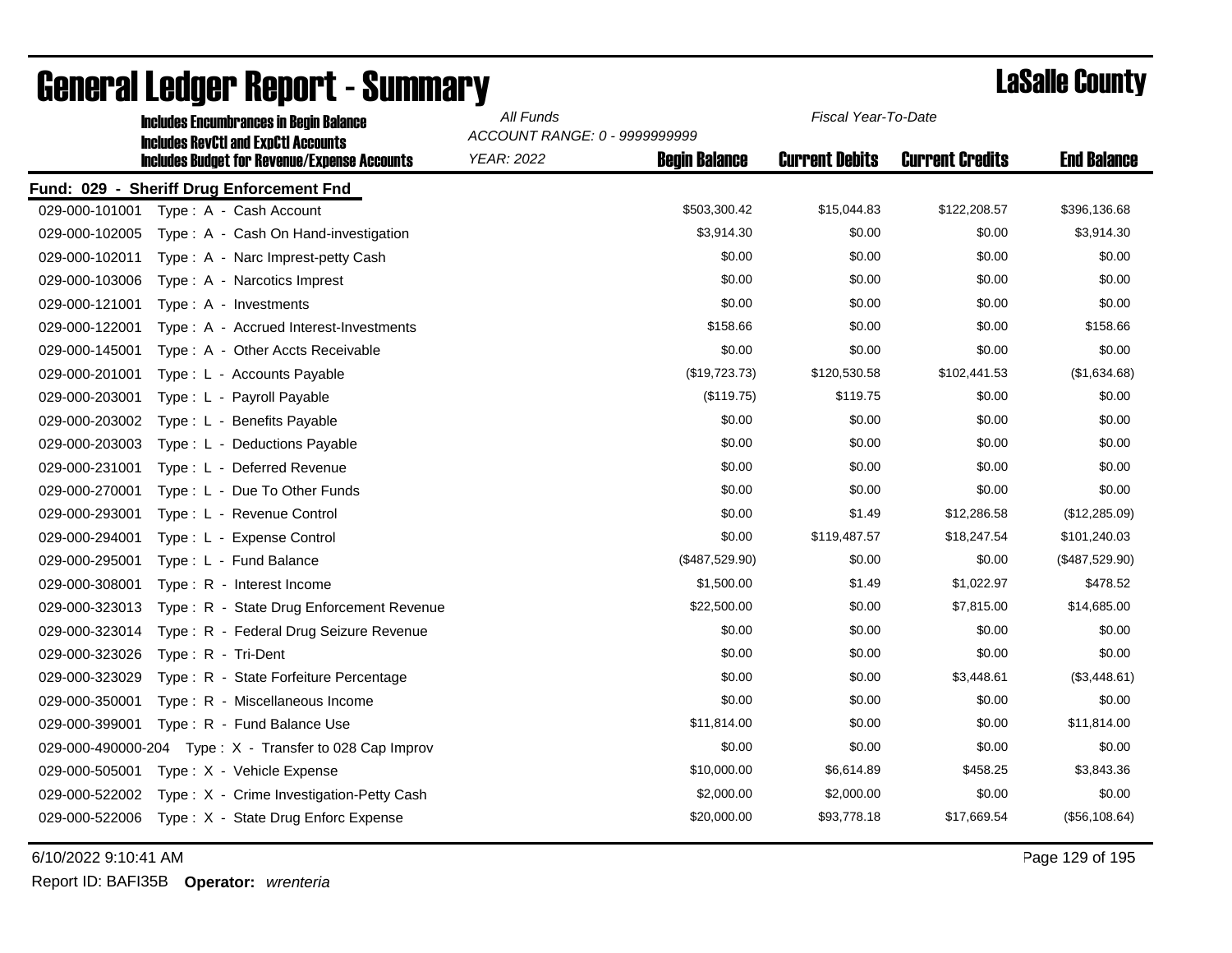|                | <b>Includes Encumbrances in Begin Balance</b>                                       | All Funds                                | Fiscal Year-To-Date<br>ACCOUNT RANGE: 0 - 9999999999 |                       |                                  |                    |
|----------------|-------------------------------------------------------------------------------------|------------------------------------------|------------------------------------------------------|-----------------------|----------------------------------|--------------------|
|                | Includes RevCtI and ExpCtI Accounts<br>Includes Budget for Revenue/Expense Accounts | YEAR: 2022                               | <b>Begin Balance</b>                                 | <b>Current Debits</b> | <b>Current Credits</b>           | <b>End Balance</b> |
|                | Fund: 029 - Sheriff Drug Enforcement Fnd                                            |                                          |                                                      |                       |                                  |                    |
| 029-000-522007 | Type: X - Federal Drug Enforc Expense                                               |                                          | \$500.00                                             | \$0.00                | \$0.00                           | \$500.00           |
| 029-000-522008 | Type: $X - K-9$ Expense                                                             |                                          | \$0.00                                               | \$15,369.54           | \$0.00                           | (\$15,369.54)      |
| 029-000-598001 | Type: X - Misc Expense                                                              |                                          | \$100.00                                             | \$42.04               | \$0.00                           | \$57.96            |
| 029-000-600001 | $Type: X - Supplies$                                                                |                                          | \$100.00                                             | \$6.42                | \$0.00                           | \$93.58            |
| 029-000-701001 | Type: X - Office Equipment Expense                                                  |                                          | \$0.00                                               | \$0.00                | \$0.00                           | \$0.00             |
| 029-000-703001 | Type: X - Vehicles                                                                  |                                          | \$0.00                                               | \$0.00                | \$0.00                           | \$0.00             |
| 029-000-805001 | Type: X - Vehicle Insurance                                                         |                                          | \$0.00                                               | \$0.00                | \$0.00                           | \$0.00             |
| 029-000-860000 | Type: X - NSF Chargeback                                                            |                                          | \$0.00                                               | \$0.00                | \$0.00                           | \$0.00             |
| 029-000-900000 | Type: X - Payroll                                                                   |                                          | \$3,114.00                                           | \$1,676.50            | \$119.75                         | \$1,557.25         |
| 029-000-900100 | $Type: X - Part Time No Benefits$                                                   |                                          | \$0.00                                               | \$0.00                | \$0.00                           | \$0.00             |
| 029-000-900101 | Type: X - Temp/Seasonal Help                                                        |                                          | \$0.00                                               | \$0.00                | \$0.00                           | \$0.00             |
|                |                                                                                     | Fund: 029 - Sheriff Drug Enforcement Fnd | \$71,628.00<br>Totals :                              | \$374,673.28          | \$285,718.34                     | (\$41,897.12)      |
|                | <b>Total Fund Revenues:</b>                                                         | \$12,285.09                              | <b>Total Fund Expenses:</b>                          | \$101,240.03          | <b>Net Revenue Over Expense:</b> | (\$88,954.94)      |

## General Ledger Report - Summary LaSalle County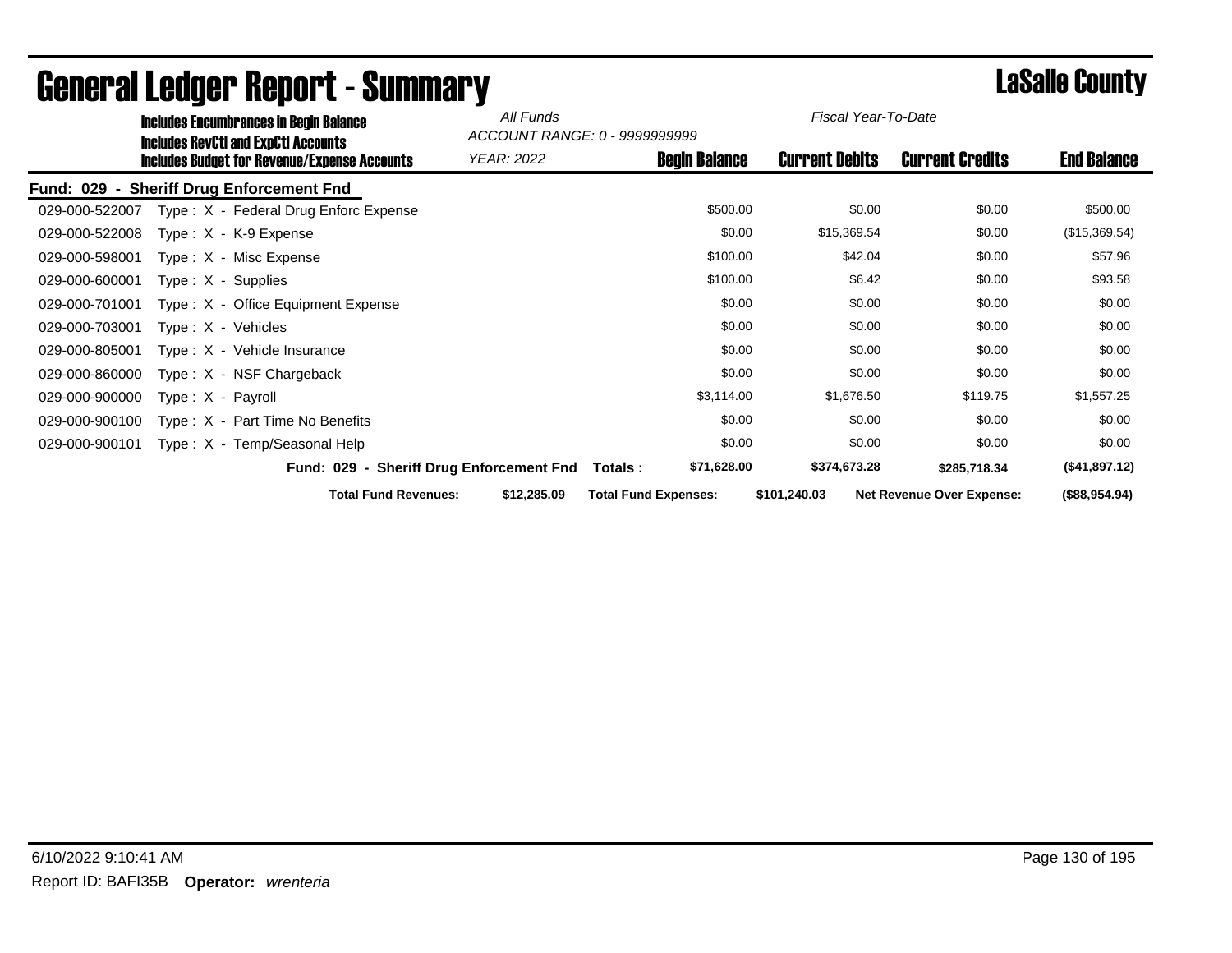|                | <b>Includes Encumbrances in Begin Balance</b>                                                     | All Funds<br>ACCOUNT RANGE: 0 - 9999999999 |                             | Fiscal Year-To-Date   |                           |                    |
|----------------|---------------------------------------------------------------------------------------------------|--------------------------------------------|-----------------------------|-----------------------|---------------------------|--------------------|
|                | <b>Includes RevCtI and ExpCtI Accounts</b><br><b>Includes Budget for Revenue/Expense Accounts</b> | <b>YEAR: 2022</b>                          | <b>Begin Balance</b>        | <b>Current Debits</b> | <b>Current Credits</b>    | <b>End Balance</b> |
|                | Fund: 030 - Tax Sale Automation Fund                                                              |                                            |                             |                       |                           |                    |
| 030-000-101001 | Type: A - Cash Account                                                                            |                                            | \$254,607.21                | \$8,314.56            | \$16,570.80               | \$246,350.97       |
| 030-000-121001 | Type: A - Investments                                                                             |                                            | \$0.00                      | \$0.00                | \$0.00                    | \$0.00             |
| 030-000-122001 | Type: A - Accrued Interest-Investments                                                            |                                            | \$614.82                    | \$0.00                | \$0.00                    | \$614.82           |
| 030-000-200001 | Type: L - Compensated Abscences                                                                   |                                            | \$0.00                      | \$0.00                | \$0.00                    | \$0.00             |
| 030-000-201001 | Type: L - Accounts Payable                                                                        |                                            | \$0.00                      | \$1,098.00            | \$1,098.00                | \$0.00             |
| 030-000-203001 | Type: L - Payroll Payable                                                                         |                                            | (\$1,105.15)                | \$1,105.15            | \$0.00                    | \$0.00             |
| 030-000-203002 | Type : L - Benefits Payable                                                                       |                                            | \$0.00                      | \$0.00                | \$0.00                    | \$0.00             |
| 030-000-203003 | Type: L - Deductions Payable                                                                      |                                            | \$0.00                      | \$0.00                | \$0.00                    | \$0.00             |
| 030-000-293001 | Type: L - Revenue Control                                                                         |                                            | \$0.00                      | \$0.70                | \$8,314.56                | (\$8,313.86)       |
| 030-000-294001 | Type: L - Expense Control                                                                         |                                            | \$0.00                      | \$16,570.10           | \$1,105.15                | \$15,464.95        |
| 030-000-295001 | Type: L - Fund Balance                                                                            |                                            | (\$254, 116.88)             | \$0.00                | \$0.00                    | (\$254, 116.88)    |
| 030-000-308001 | Type: R - Interest Income                                                                         |                                            | \$2,875.00                  | \$0.70                | \$529.56                  | \$2,346.14         |
| 030-000-318001 | Type: R - Tax Sale Automation Fee                                                                 |                                            | \$38,800.00                 | \$0.00                | \$7,400.00                | \$31,400.00        |
| 030-000-318002 | Type: R - Sale Of Duplicate Tax Bill                                                              |                                            | \$7,500.00                  | \$0.00                | \$385.00                  | \$7,115.00         |
| 030-000-399001 | Type: R - Fund Balance Use                                                                        |                                            | \$0.00                      | \$0.00                | \$0.00                    | \$0.00             |
| 030-000-502001 | Type: X - Maintenance & Repair-Equipment                                                          |                                            | \$350.00                    | \$0.00                | \$0.00                    | \$350.00           |
| 030-000-563001 | Type: X - Tax Sale Automation Expense                                                             |                                            | \$5,000.00                  | \$1,098.00            | \$0.00                    | \$3,902.00         |
| 030-000-598001 | Type: X - Misc Expense                                                                            |                                            | \$250.00                    | \$0.00                | \$0.00                    | \$250.00           |
| 030-000-601001 | Type: X - Office Supplies & Expense                                                               |                                            | \$0.00                      | \$0.00                | \$0.00                    | \$0.00             |
| 030-000-701001 | Type: X - Office Equipment Expense                                                                |                                            | \$0.00                      | \$0.00                | \$0.00                    | \$0.00             |
| 030-000-704001 | Type: X - Software Purchase/licenses                                                              |                                            | \$0.00                      | \$0.00                | \$0.00                    | \$0.00             |
| 030-000-860000 | Type: X - NSF Chargeback                                                                          |                                            | \$0.00                      | \$0.00                | \$0.00                    | \$0.00             |
| 030-000-900000 | Type: X - Payroll                                                                                 |                                            | \$29,520.00                 | \$15,472.10           | \$1,105.15                | \$15,153.05        |
| 030-000-900100 | Type: X - Part Time No Benefits                                                                   |                                            | \$0.00                      | \$0.00                | \$0.00                    | \$0.00             |
| 030-000-900101 | Type: X - Temp/Seasonal Help                                                                      |                                            | \$0.00                      | \$0.00                | \$0.00                    | \$0.00             |
|                | Fund: 030 - Tax Sale Automation Fund                                                              |                                            | \$84,295.00<br>Totals:      | \$43,659.31           | \$36,508.22               | \$60,516.19        |
|                | <b>Total Fund Revenues:</b>                                                                       | \$8,313.86                                 | <b>Total Fund Expenses:</b> | \$15,464.95           | Net Revenue Over Expense: | (\$7,151.09)       |

Report ID: BAFI35B **Operator:** *wrenteria*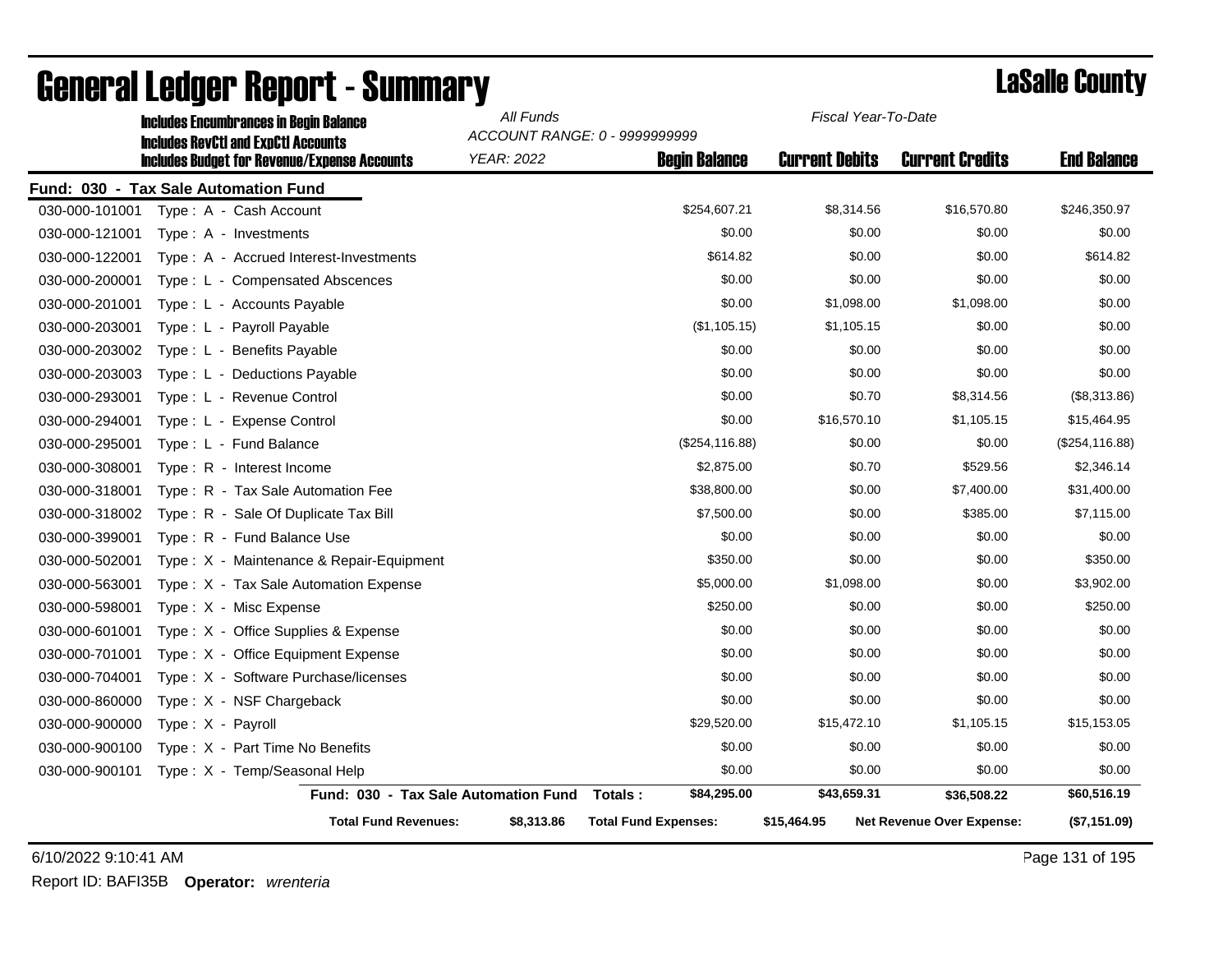|                | All Funds<br>Fiscal Year-To-Date<br><b>Includes Encumbrances in Begin Balance</b> |                               |                      |                       |                        |                    |
|----------------|-----------------------------------------------------------------------------------|-------------------------------|----------------------|-----------------------|------------------------|--------------------|
|                | <b>Includes RevCtI and ExpCtI Accounts</b>                                        | ACCOUNT RANGE: 0 - 9999999999 |                      |                       |                        |                    |
|                | <b>Includes Budget for Revenue/Expense Accounts</b>                               | <b>YEAR: 2022</b>             | <b>Begin Balance</b> | <b>Current Debits</b> | <b>Current Credits</b> | <b>End Balance</b> |
|                | Fund: 031 - Enviromental Service & Land                                           |                               |                      |                       |                        |                    |
| 031-000-101001 | Type: A - Cash Account                                                            |                               | \$592,955.72         | \$520,503.75          | \$219,941.51           | \$893,517.96       |
| 031-000-104001 | Type: A - Prepaid Walmart Card                                                    |                               | \$200.00             | \$0.00                | \$0.00                 | \$200.00           |
| 031-000-121001 | Type: A - Investments                                                             |                               | \$0.00               | \$0.00                | \$0.00                 | \$0.00             |
| 031-000-122001 | Type: A - Accrued Interest-Investments                                            |                               | \$1,913.87           | \$0.00                | \$0.00                 | \$1,913.87         |
| 031-000-145001 | Type: A - Other Accts Receivable                                                  |                               | \$309,046.31         | \$0.00                | \$0.00                 | \$309,046.31       |
| 031-000-170001 | Type: A - Due From Other Funds                                                    |                               | \$0.00               | \$0.00                | \$0.00                 | \$0.00             |
| 031-000-200001 | Type: L - Compensated Abscences                                                   |                               | \$0.00               | \$0.00                | \$0.00                 | \$0.00             |
| 031-000-201001 | Type: L - Accounts Payable                                                        |                               | (\$22,346.77)        | \$83,221.32           | \$60,874.55            | \$0.00             |
| 031-000-203001 | Type: L - Payroll Payable                                                         |                               | (\$8,422.54)         | \$8,422.54            | \$0.00                 | \$0.00             |
| 031-000-203002 | Type: L - Benefits Payable                                                        |                               | \$0.00               | \$28,265.82           | \$28,265.82            | \$0.00             |
| 031-000-203003 | Type: L - Deductions Payable                                                      |                               | \$0.00               | \$0.00                | \$0.00                 | \$0.00             |
| 031-000-231001 | Type: L - Deferred Revenue                                                        |                               | \$0.00               | \$0.00                | \$0.00                 | \$0.00             |
| 031-000-270001 | Type: L - Due To Other Funds                                                      |                               | \$0.00               | \$0.00                | \$0.00                 | \$0.00             |
| 031-000-270004 | Type: L - Due To Imrf                                                             |                               | \$0.00               | \$0.00                | \$0.00                 | \$0.00             |
| 031-000-293001 | Type: L - Revenue Control                                                         |                               | \$0.00               | \$1.78                | \$520,219.26           | (\$520, 217.48)    |
| 031-000-294001 | Type: L - Expense Control                                                         |                               | \$0.00               | \$198,592.96          | \$9,707.03             | \$188,885.93       |
| 031-000-295001 | Type: L - Fund Balance                                                            |                               | (\$873,346.59)       | \$0.00                | \$0.00                 | (\$873,346.59)     |
| 031-000-297001 | Type: L - Contributed Capital                                                     |                               | \$0.00               | \$0.00                | \$0.00                 | \$0.00             |
| 031-000-308001 | Type: R - Interest Income                                                         |                               | \$5,500.00           | \$1.78                | \$1,769.51             | \$3,732.27         |
|                | 031-000-308001-554 Type: R - Interest Income - State                              |                               | \$50.00              | \$0.00                | \$0.00                 | \$50.00            |
|                | 031-000-331001-554 Type: R - IEPA Designation Rev - State                         |                               | \$96,147.00          | \$0.00                | \$72,111.00            | \$24,036.00        |
|                | 031-000-331002 Type: R - Tipping Fees                                             |                               | \$700,000.00         | \$0.00                | \$356,407.23           | \$343,592.77       |
| 031-000-331003 | Type: R - Enforcement Fines                                                       |                               | \$2,250.00           | \$0.00                | \$4,500.00             | (\$2,250.00)       |
| 031-000-331004 | Type: R - Contract Building Inspection                                            |                               | \$100,000.00         | \$0.00                | \$57,181.52            | \$42,818.48        |
| 031-000-331007 | Type: R - General Permit Fees                                                     |                               | \$950,000.00         | \$0.00                | \$28,250.00            | \$921,750.00       |
| 031-000-350001 | Type: R - Miscellaneous Income                                                    |                               | \$0.00               | \$0.00                | \$0.00                 | \$0.00             |
| 031-000-350002 | Type: R - NSF Payback                                                             |                               | \$0.00               | \$0.00                | \$0.00                 | \$0.00             |
|                |                                                                                   |                               |                      |                       |                        |                    |

# **General Ledger Report - Summary Lassalle County**

6/10/2022 9:10:41 AM Page 132 of 195

Report ID: BAFI35B **Operator:** *wrenteria*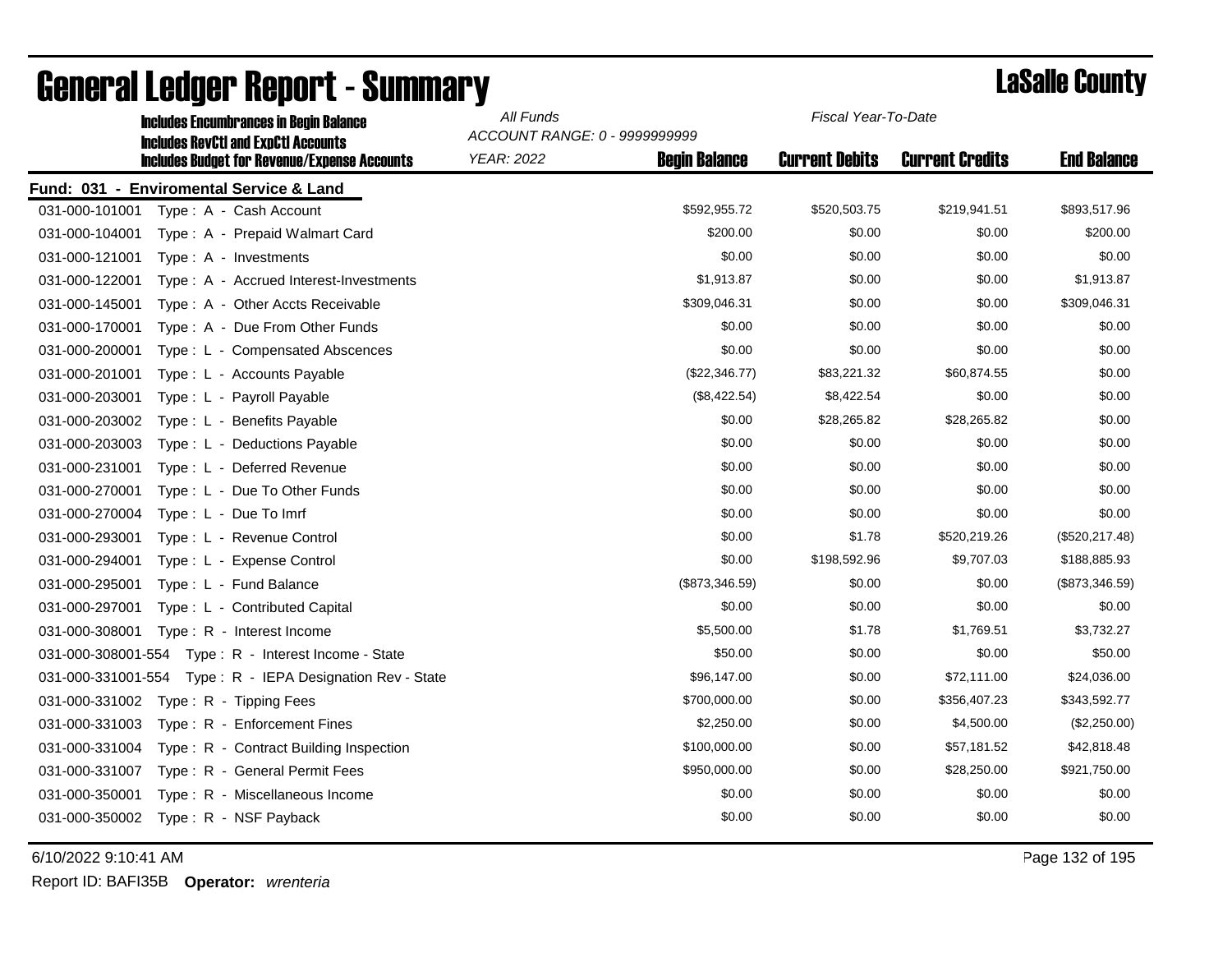| <b>Includes Encumbrances in Begin Balance</b>                                                     | All Funds<br>Fiscal Year-To-Date                                           |                       |                        |                    |  |
|---------------------------------------------------------------------------------------------------|----------------------------------------------------------------------------|-----------------------|------------------------|--------------------|--|
| <b>Includes RevCtI and ExpCtI Accounts</b><br><b>Includes Budget for Revenue/Expense Accounts</b> | ACCOUNT RANGE: 0 - 9999999999<br><b>YEAR: 2022</b><br><b>Begin Balance</b> | <b>Current Debits</b> | <b>Current Credits</b> | <b>End Balance</b> |  |
| Fund: 031 - Enviromental Service & Land                                                           |                                                                            |                       |                        |                    |  |
|                                                                                                   | \$26,910.00                                                                | \$0.00                | \$0.00                 | \$26,910.00        |  |
| 031-000-399001 Type: R - Fund Balance Use                                                         | \$0.00                                                                     | \$0.00                | \$0.00                 | \$0.00             |  |
| 031-000-404001 Type: X - Professional Services                                                    | \$93,100.00                                                                | \$1,000.00            | \$0.00                 | \$92,100.00        |  |
| 031-000-404001-554 Type: X - Professional Services-State                                          | \$0.00                                                                     | \$0.00                | \$0.00                 | \$0.00             |  |
| 031-000-404009 Type: X - Prof Services Hired-eng/consul                                           | \$0.00                                                                     | \$0.00                | \$0.00                 | \$0.00             |  |
| 031-000-411001<br>Type: X - Building Inspector                                                    | \$90,000.00                                                                | \$39,818.10           | \$0.00                 | \$50,181.90        |  |
| Type: X - Transfer to 001 General Fund<br>031-000-490000-180                                      | \$800,000.00                                                               | \$0.00                | \$0.00                 | \$800,000.00       |  |
| 031-000-490000-183<br>Type : $X -$ Transfer to 004 IMRF                                           | \$6,500.00                                                                 | \$0.00                | \$0.00                 | \$6,500.00         |  |
| 031-000-490000-188<br>Type: X - Transfer to 009 Soc Security                                      | \$5,400.00                                                                 | \$0.00                | \$0.00                 | \$5,400.00         |  |
| 031-000-490000-194<br>Type $: X -$ Transfer to 016 Insurance                                      | \$3,300.00                                                                 | \$0.00                | \$0.00                 | \$3,300.00         |  |
| 031-000-490000-204<br>Type: X - Transfer to 028 Cap Improv                                        | \$0.00                                                                     | \$0.00                | \$0.00                 | \$0.00             |  |
| Type: X - Transfer to 098 Health Ins<br>031-000-490000-242                                        | \$1,800.00                                                                 | \$0.00                | \$0.00                 | \$1,800.00         |  |
| 031-000-502002 Type: X - Maintenance & Repair- Vehicles                                           | \$750.00                                                                   | \$75.14               | \$0.00                 | \$674.86           |  |
| 031-000-502002-554 Type: X - Maint & Repair- Vehicles-State                                       | \$1,500.00                                                                 | \$0.00                | \$0.00                 | \$1,500.00         |  |
| 031-000-503001 Type: X - Travel                                                                   | \$500.00                                                                   | \$0.00                | \$0.00                 | \$500.00           |  |
| 031-000-503001-130    Type: X - Mileage                                                           | \$0.00                                                                     | \$0.00                | \$0.00                 | \$0.00             |  |
| 031-000-503001-131<br>Type: X - Meals                                                             | \$0.00                                                                     | \$0.00                | \$0.00                 | \$0.00             |  |
| 031-000-503001-132    Type: X - Lodging                                                           | \$0.00                                                                     | \$0.00                | \$0.00                 | \$0.00             |  |
| 031-000-503001-133<br>Type: X - Airfare                                                           | \$0.00                                                                     | \$0.00                | \$0.00                 | \$0.00             |  |
|                                                                                                   | \$0.00                                                                     | \$0.00                | \$0.00                 | \$0.00             |  |
| 031-000-503001-554-000130 Type: X - Mileage - State                                               | \$500.00                                                                   | \$0.00                | \$0.00                 | \$500.00           |  |
| 031-000-510004 Type: X - Telephone                                                                | \$1,300.00                                                                 | \$592.72              | \$0.00                 | \$707.28           |  |
| 031-000-510006<br>Type: X - Recycling Collection                                                  | \$22,000.00                                                                | \$11,705.80           | \$1,000.00             | \$11,294.20        |  |
| 031-000-540001<br>Type: X - Postage                                                               | \$500.00                                                                   | \$825.85              | \$0.00                 | (\$325.85)         |  |
| 031-000-540001-554 Type: X - Postage - State                                                      | \$0.00                                                                     | \$0.00                | \$0.00                 | \$0.00             |  |
| 031-000-541001    Type: X - Education                                                             | \$1,500.00                                                                 | \$171.76              | \$0.00                 | \$1,328.24         |  |
| 031-000-541001-554    Type: X - Education - State                                                 | \$600.00                                                                   | \$0.00                | \$0.00                 | \$600.00           |  |

## General Ledger Report - Summary LaSalle County

6/10/2022 9:10:41 AM Page 133 of 195

Report ID: BAFI35B **Operator:** *wrenteria*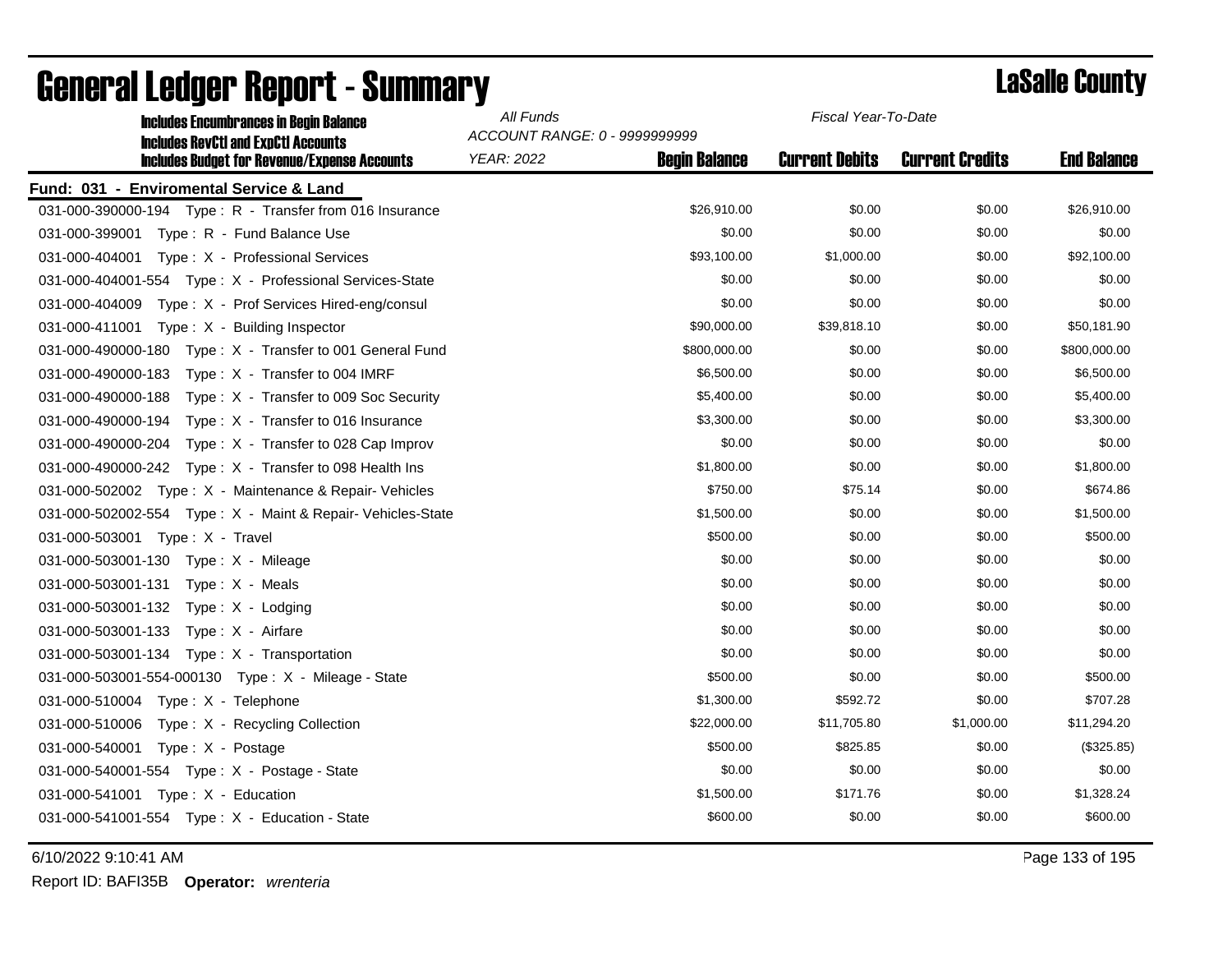| <b>Includes Encumbrances in Begin Balance</b>                                                     | All Funds         | Fiscal Year-To-Date<br>ACCOUNT RANGE: 0 - 9999999999 |                       |                                  |                    |
|---------------------------------------------------------------------------------------------------|-------------------|------------------------------------------------------|-----------------------|----------------------------------|--------------------|
| <b>Includes RevCtI and ExpCtI Accounts</b><br><b>Includes Budget for Revenue/Expense Accounts</b> | <b>YEAR: 2022</b> | <b>Begin Balance</b>                                 | <b>Current Debits</b> | <b>Current Credits</b>           | <b>End Balance</b> |
| Fund: 031 - Enviromental Service & Land                                                           |                   |                                                      |                       |                                  |                    |
| Type: X - Publications<br>031-000-541003                                                          |                   | \$0.00                                               | \$0.00                | \$0.00                           | \$0.00             |
| Type: X - Dues & Subscriptions<br>031-000-541004                                                  |                   | \$1,500.00                                           | \$240.00              | \$100.00                         | \$1,360.00         |
| 031-000-541006<br>Type: $X -$ Printing                                                            |                   | \$200.00                                             | \$0.00                | \$0.00                           | \$200.00           |
| Type: X - Enforcement Fine Refund<br>031-000-541025                                               |                   | \$0.00                                               | \$0.00                | \$0.00                           | \$0.00             |
| 031-000-601001<br>Type: X - Office Supplies & Expense                                             |                   | \$0.00                                               | \$545.71              | \$104.25                         | (\$441.46)         |
| 031-000-601001-554    Type: X - Office Supp & Expense-State                                       |                   | \$1,750.00                                           | \$519.28              | \$80.24                          | \$1,310.96         |
| 031-000-701001 Type: X - Office Equipment Expense                                                 |                   | \$6,800.00                                           | \$6,484.44            | \$0.00                           | \$315.56           |
| Type: X - Software Purchase/licenses<br>031-000-704001                                            |                   | \$45,000.00                                          | \$0.00                | \$0.00                           | \$45,000.00        |
| 031-000-810001 Type: X - Health & Life Insurance                                                  |                   | \$48,000.00                                          | \$25,454.08           | \$0.00                           | \$22,545.92        |
| 031-000-810001-554 Type: X - Health & Life Insurance-State                                        |                   | \$0.00                                               | \$0.00                | \$0.00                           | \$0.00             |
| Type: X - Health & Life Ins-Retirees<br>031-000-810002                                            |                   | \$19,500.00                                          | \$9,589.66            | \$0.00                           | \$9,910.34         |
| 031-000-860000<br>Type: X - NSF Chargeback                                                        |                   | \$0.00                                               | \$0.00                | \$0.00                           | \$0.00             |
| 031-000-900000<br>Type: X - Payroll                                                               |                   | \$120,000.00                                         | \$34,094.22           | \$3,912.92                       | \$89,818.70        |
| 031-000-900000-554<br>Type: X - Payroll - State                                                   |                   | \$0.00                                               | \$0.00                | \$0.00                           | \$0.00             |
| 031-000-900000-998 Type: X - State Attorney Salaries                                              |                   | \$10,000.00                                          | \$5,384.68            | \$384.62                         | \$4,999.94         |
| 031-000-900000-999<br>Type: X - Payroll Elected off/dept head                                     |                   | \$72,550.00                                          | \$38,711.51           | \$2,685.00                       | \$36,523.49        |
| 031-000-900000-999-000554    Type: X - Payroll - Elect Off - State                                |                   | \$0.00                                               | \$0.00                | \$0.00                           | \$0.00             |
| 031-000-900100 Type: X - Part Time No Benefits                                                    |                   | \$0.00                                               | \$0.00                | \$0.00                           | \$0.00             |
| 031-000-900101<br>Type: X - Temp/Seasonal Help                                                    |                   | \$0.00                                               | \$0.00                | \$0.00                           | \$0.00             |
| Type: X - Overtime<br>031-000-910000                                                              |                   | \$500.00                                             | \$0.00                | \$0.00                           | \$500.00           |
| 031-002-900000<br>Type: X - Payroll                                                               |                   | \$0.00                                               | \$0.00                | \$0.00                           | \$0.00             |
| 031-010-900000<br>Type: X - Payroll                                                               |                   | \$0.00                                               | \$23,380.01           | \$1,440.00                       | (\$21,940.01)      |
| Fund: 031 - Enviromental Service & Land                                                           |                   | \$3,235,907.00<br>Totals:                            | \$1,037,602.91        | \$1,368,934.46                   | \$2,526,803.59     |
| <b>Total Fund Revenues:</b>                                                                       | \$520,217.48      | <b>Total Fund Expenses:</b>                          | \$188,885.93          | <b>Net Revenue Over Expense:</b> | \$331,331.55       |

# **General Ledger Report - Summary Lassalle County**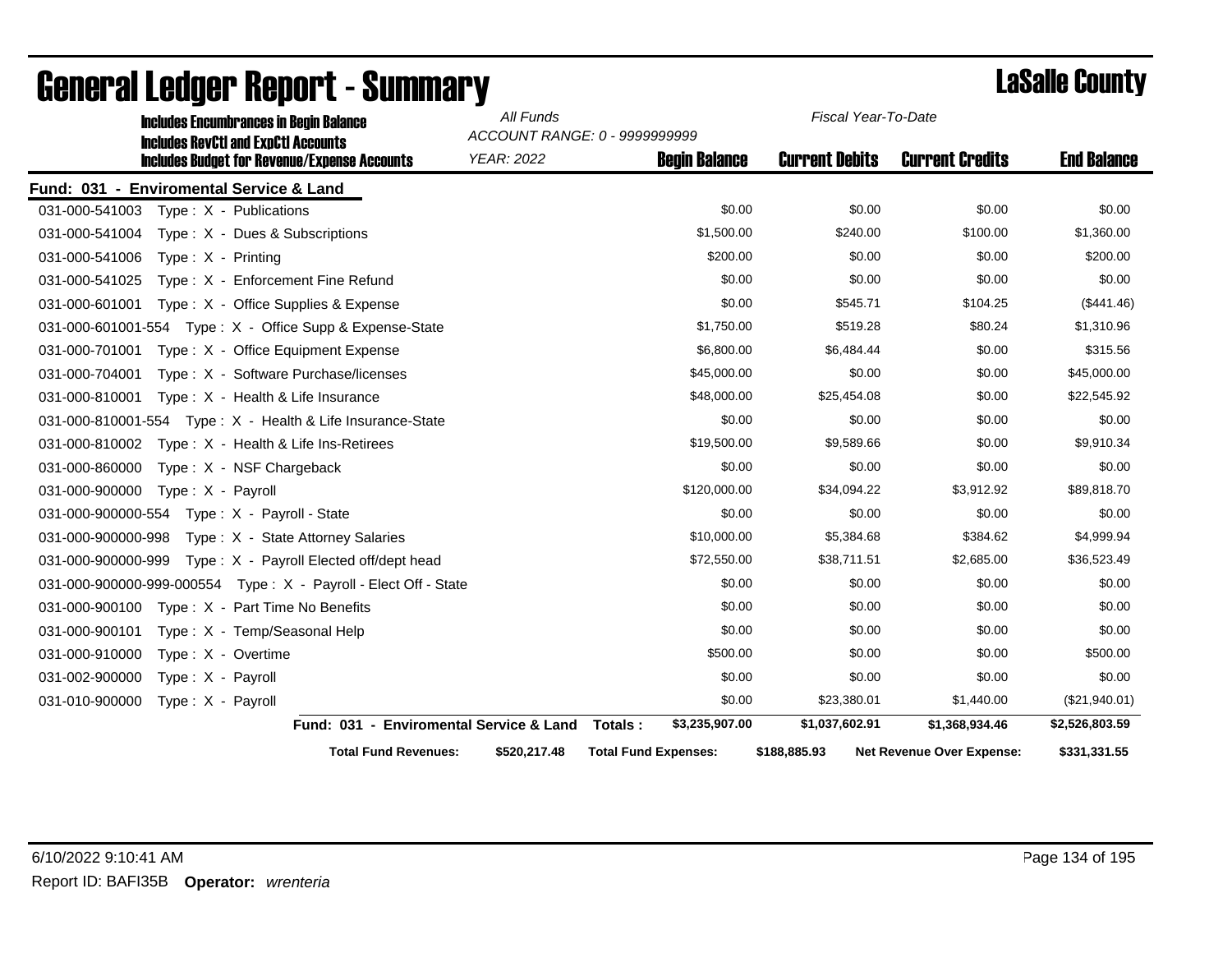|                | <b>Includes Encumbrances in Begin Balance</b>                                                     | All Funds         | ACCOUNT RANGE: 0 - 9999999999 | Fiscal Year-To-Date   |                                  |                    |
|----------------|---------------------------------------------------------------------------------------------------|-------------------|-------------------------------|-----------------------|----------------------------------|--------------------|
|                | <b>Includes RevCtI and ExpCtI Accounts</b><br><b>Includes Budget for Revenue/Expense Accounts</b> | <b>YEAR: 2022</b> | <b>Begin Balance</b>          | <b>Current Debits</b> | <b>Current Credits</b>           | <b>End Balance</b> |
|                | Fund: 032 - Crime Victim Witness Coord                                                            |                   |                               |                       |                                  |                    |
| 032-000-101001 | Type: A - Cash Account                                                                            |                   | (\$2,384.79)                  | \$22,125.00           | \$15,884.68                      | \$3,855.53         |
| 032-000-103009 | Type: A - Cash In Bank-cr Vic Assist Cas                                                          |                   | \$0.00                        | \$0.00                | \$0.00                           | \$0.00             |
| 032-000-145001 | Type: A - Other Accts Receivable                                                                  |                   | \$0.00                        | \$0.00                | \$0.00                           | \$0.00             |
| 032-000-145017 | Type: A - Grants Receivable                                                                       |                   | \$0.00                        | \$0.00                | \$0.00                           | \$0.00             |
| 032-000-200001 | Type: L - Compensated Abscences                                                                   |                   | \$0.00                        | \$0.00                | \$0.00                           | \$0.00             |
| 032-000-201001 | Type: L - Accounts Payable                                                                        |                   | \$0.00                        | \$0.00                | \$0.00                           | \$0.00             |
| 032-000-203001 | Type: L - Payroll Payable                                                                         |                   | (\$1,134.62)                  | \$1,134.62            | \$0.00                           | \$0.00             |
| 032-000-203002 | Type: L - Benefits Payable                                                                        |                   | \$0.00                        | \$4,771.79            | \$4,771.79                       | \$0.00             |
| 032-000-203003 | Type: L - Deductions Payable                                                                      |                   | \$0.00                        | \$0.00                | \$0.00                           | \$0.00             |
| 032-000-231001 | Type: L - Deferred Revenue                                                                        |                   | \$0.00                        | \$0.00                | \$0.00                           | \$0.00             |
| 032-000-270001 | Type: L - Due To Other Funds                                                                      |                   | \$0.00                        | \$0.00                | \$0.00                           | \$0.00             |
| 032-000-270004 | Type: L - Due To Imrf                                                                             |                   | \$0.00                        | \$0.00                | \$0.00                           | \$0.00             |
| 032-000-270016 | Type: L - Due To Insurance Fund                                                                   |                   | \$0.00                        | \$0.00                | \$0.00                           | \$0.00             |
| 032-000-293001 | Type: L - Revenue Control                                                                         |                   | \$0.00                        | \$0.00                | \$22,125.00                      | (\$22,125.00)      |
| 032-000-294001 | Type: L - Expense Control                                                                         |                   | \$0.00                        | \$15,884.68           | \$1,134.62                       | \$14,750.06        |
| 032-000-295001 | Type: L - Fund Balance                                                                            |                   | \$3,519.41                    | \$0.00                | \$0.00                           | \$3,519.41         |
| 032-000-315007 | Type: R - Sal Reimb Crime Vit/wit Coord                                                           |                   | \$30,385.00                   | \$0.00                | \$22,125.00                      | \$8,260.00         |
| 032-000-900000 | Type: X - Payroll                                                                                 |                   | \$0.00                        | \$0.00                | \$0.00                           | \$0.00             |
|                | 032-000-900000-116    Type: X - Payroll St Atty Salary grant                                      |                   | \$30,385.00                   | \$15,884.68           | \$1,134.62                       | \$15,634.94        |
|                | Fund: 032 - Crime Victim Witness Coord                                                            |                   | \$60,770.00<br>Totals:        | \$59,800.77           | \$67,175.71                      | \$23,894.94        |
|                | <b>Total Fund Revenues:</b>                                                                       | \$22,125.00       | <b>Total Fund Expenses:</b>   | \$14,750.06           | <b>Net Revenue Over Expense:</b> | \$7,374.94         |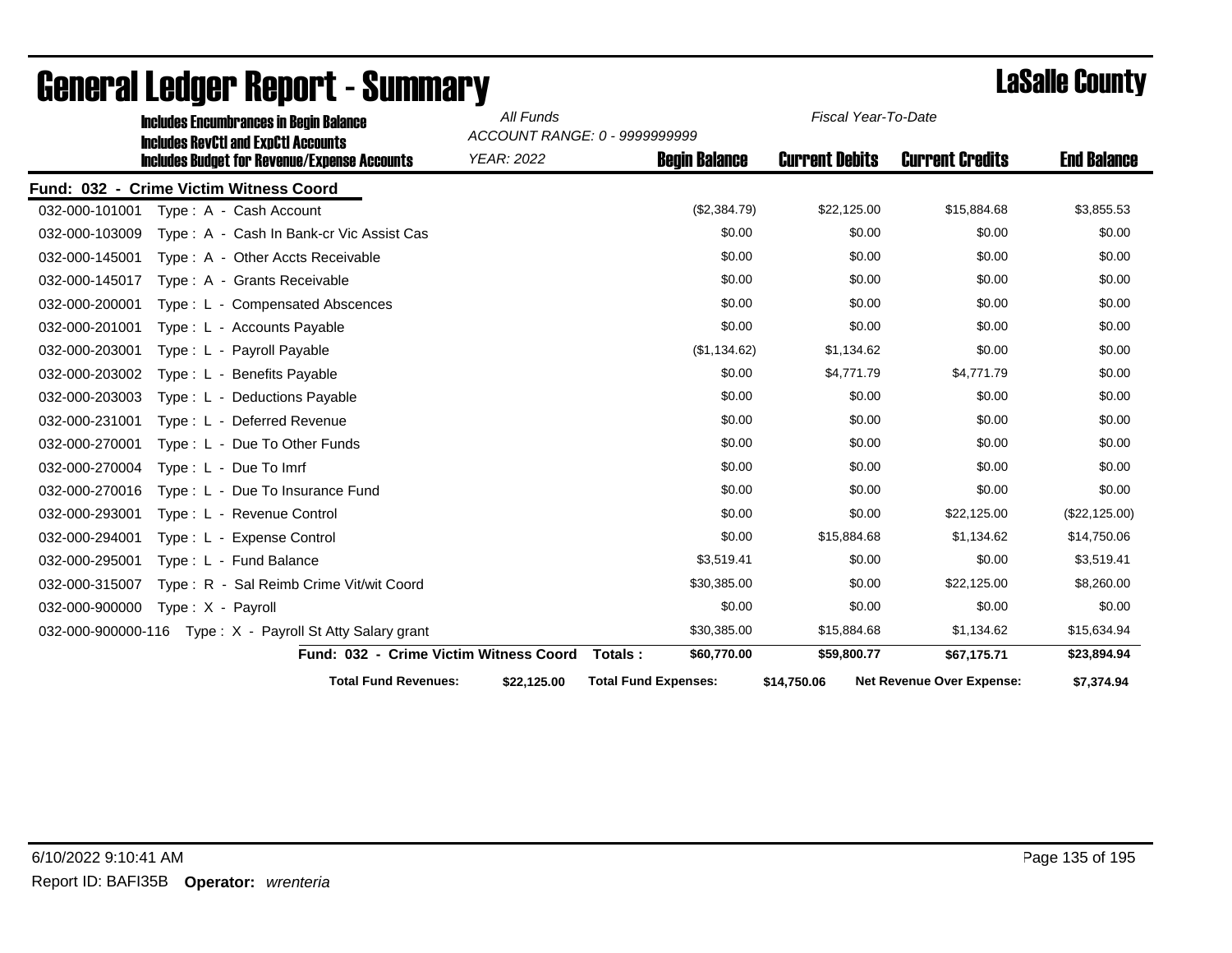|                           | <b>Includes Encumbrances in Begin Balance</b>                                                     | All Funds                 | ACCOUNT RANGE: 0 - 9999999999 | Fiscal Year-To-Date   |                                  |                    |
|---------------------------|---------------------------------------------------------------------------------------------------|---------------------------|-------------------------------|-----------------------|----------------------------------|--------------------|
|                           | <b>Includes RevCtI and ExpCtI Accounts</b><br><b>Includes Budget for Revenue/Expense Accounts</b> | <b>YEAR: 2022</b>         | <b>Begin Balance</b>          | <b>Current Debits</b> | <b>Current Credits</b>           | <b>End Balance</b> |
| Fund: 033 - Public Safety |                                                                                                   |                           |                               |                       |                                  |                    |
| 033-000-101001            | Type: A - Cash Account                                                                            |                           | \$4,363,924.81                | \$1,819,415.50        | \$302,547.69                     | \$5,880,792.62     |
| 033-000-121001            | Type: A - Investments                                                                             |                           | \$0.00                        | \$0.00                | \$0.00                           | \$0.00             |
| 033-000-122001            | Type: A - Accrued Interest-Investments                                                            |                           | \$0.00                        | \$0.00                | \$0.00                           | \$0.00             |
| 033-000-145001            | Type: A - Other Accts Receivable                                                                  |                           | \$479,460.79                  | \$0.00                | \$0.00                           | \$479,460.79       |
| 033-000-146001            | Type: A - Prepaid Expense                                                                         |                           | \$0.00                        | \$0.00                | \$0.00                           | \$0.00             |
| 033-000-200001            | Type: L - Compensated Abscences                                                                   |                           | \$0.00                        | \$0.00                | \$0.00                           | \$0.00             |
| 033-000-201001            | Type: L - Accounts Payable                                                                        |                           | \$0.00                        | \$0.00                | \$0.00                           | \$0.00             |
| 033-000-203001            | Type: L - Accrued Payroll                                                                         |                           | \$0.00                        | \$0.00                | \$0.00                           | \$0.00             |
| 033-000-270001            | Type: L - Due To Other Funds                                                                      |                           | \$0.00                        | \$0.00                | \$0.00                           | \$0.00             |
| 033-000-270004            | Type: L - Due To Imrf                                                                             |                           | \$0.00                        | \$0.00                | \$0.00                           | \$0.00             |
| 033-000-270016            | Type: L - Due To Insurance Fund                                                                   |                           | \$0.00                        | \$0.00                | \$0.00                           | \$0.00             |
| 033-000-293001            | Type: L - Revenue Control                                                                         |                           | \$0.00                        | \$302,547.69          | \$1,819,415.50                   | (\$1,516,867.81)   |
| 033-000-294001            | Type: L - Expense Control                                                                         |                           | \$0.00                        | \$0.00                | \$0.00                           | \$0.00             |
| 033-000-295001            | Type: L - Fund Balance                                                                            |                           | (\$4,843,385.60)              | \$0.00                | \$0.00                           | (\$4,843,385.60)   |
| 033-000-301010            | Type: R - Public Safety Tax                                                                       |                           | \$2,400,000.00                | \$302,462.14          | \$1,814,409.68                   | \$888,052.46       |
| 033-000-308001            | Type: R - Interest Income                                                                         |                           | \$4,000.00                    | \$85.55               | \$5,005.82                       | (\$920.27)         |
| 033-000-350001            | Type: R - Miscellaneous Income                                                                    |                           | \$0.00                        | \$0.00                | \$0.00                           | \$0.00             |
| 033-000-399001            | Type: R - Fund Balance Use                                                                        |                           | \$596,000.00                  | \$0.00                | \$0.00                           | \$596,000.00       |
| 033-000-490000-180        | Type: X - Transfer to 001 General Fund                                                            |                           | \$3,000,000.00                | \$0.00                | \$0.00                           | \$3,000,000.00     |
| 033-000-490000-204        | Type: X - Transfer to Other Funds Trsf t                                                          |                           | \$0.00                        | \$0.00                | \$0.00                           | \$0.00             |
| 033-000-598001            | Type: X - Misc Expense                                                                            |                           | \$0.00                        | \$0.00                | \$0.00                           | \$0.00             |
| 033-000-600001            | $Type: X - Supplies$                                                                              |                           | \$0.00                        | \$0.00                | \$0.00                           | \$0.00             |
| 033-000-701001            | Type: X - Office Equipment Expense                                                                |                           | \$0.00                        | \$0.00                | \$0.00                           | \$0.00             |
| 033-000-701002            | Type: X - Equipment Expense                                                                       |                           | \$0.00                        | \$0.00                | \$0.00                           | \$0.00             |
|                           |                                                                                                   | Fund: 033 - Public Safety | \$6,000,000.00<br>Totals:     | \$2,424,510.88        | \$3,941,378.69                   | \$4,483,132.19     |
|                           | <b>Total Fund Revenues:</b>                                                                       | \$1,516,867.81            | <b>Total Fund Expenses:</b>   | \$0.00                | <b>Net Revenue Over Expense:</b> | \$1,516,867.81     |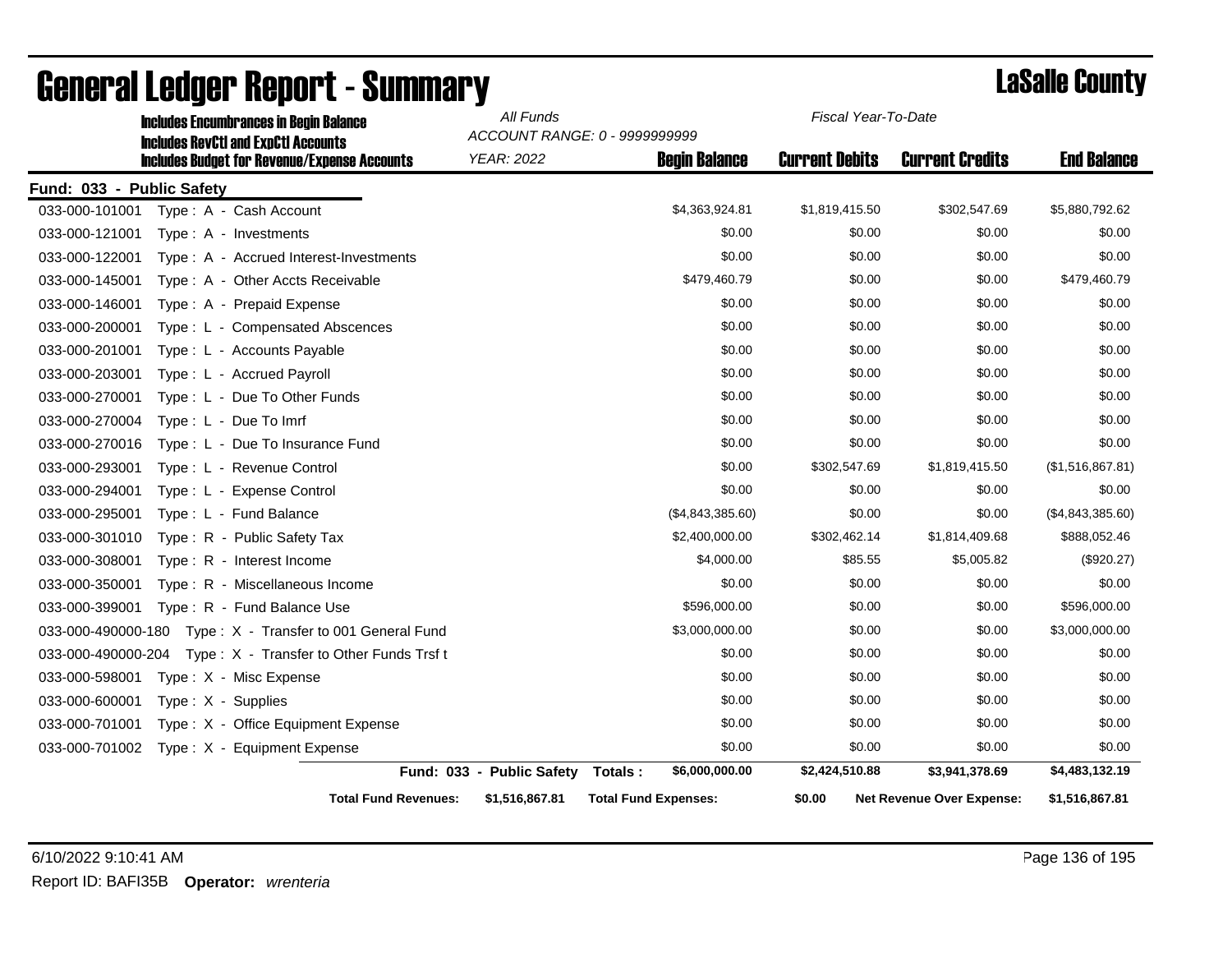|                    | <b>Includes Encumbrances in Begin Balance</b>                                                     | All Funds          | ACCOUNT RANGE: 0 - 9999999999 | Fiscal Year-To-Date   |                                  |                    |
|--------------------|---------------------------------------------------------------------------------------------------|--------------------|-------------------------------|-----------------------|----------------------------------|--------------------|
|                    | <b>Includes RevCtI and ExpCtI Accounts</b><br><b>Includes Budget for Revenue/Expense Accounts</b> | <b>YEAR: 2022</b>  | <b>Begin Balance</b>          | <b>Current Debits</b> | <b>Current Credits</b>           | <b>End Balance</b> |
| Fund: 034 - D.U.I. |                                                                                                   |                    |                               |                       |                                  |                    |
| 034-000-101001     | Type: A - Cash Account                                                                            |                    | \$88,396.90                   | \$13,854.37           | \$11,862.26                      | \$90,389.01        |
| 034-000-121001     | Type: A - Investments                                                                             |                    | \$0.00                        | \$0.00                | \$0.00                           | \$0.00             |
| 034-000-122001     | Type: A - Accrued Interest-Investments                                                            |                    | \$218.16                      | \$0.00                | \$0.00                           | \$218.16           |
| 034-000-145001     | Type: A - Other Accts Receivable                                                                  |                    | \$0.00                        | \$0.00                | \$0.00                           | \$0.00             |
| 034-000-201001     | Type: L - Accounts Payable                                                                        |                    | \$0.00                        | \$11,862.00           | \$11,862.00                      | \$0.00             |
| 034-000-293001     | Type: L - Revenue Control                                                                         |                    | \$0.00                        | \$0.26                | \$13,854.37                      | (\$13,854.11)      |
| 034-000-294001     | Type: L - Expense Control                                                                         |                    | \$0.00                        | \$11,862.00           | \$0.00                           | \$11,862.00        |
| 034-000-295001     | Type: L - Fund Balance                                                                            |                    | (\$88,615.06)                 | \$0.00                | \$0.00                           | (\$88,615.06)      |
| 034-000-308001     | Type: R - Interest Income                                                                         |                    | \$800.00                      | \$0.26                | \$188.98                         | \$611.28           |
| 034-000-323010     | Type: R - Dui Fines                                                                               |                    | \$35,000.00                   | \$0.00                | \$13,665.39                      | \$21,334.61        |
|                    | 034-000-490000-204 Type: $X -$ Transfer to 028 Cap Improv                                         |                    | \$25,000.00                   | \$0.00                | \$0.00                           | \$25,000.00        |
| 034-000-598001     | Type: X - Misc Expense                                                                            |                    | \$0.00                        | \$0.00                | \$0.00                           | \$0.00             |
| 034-000-600001     | Type: X - Supplies                                                                                |                    | \$5,000.00                    | \$11,862.00           | \$0.00                           | (\$6,862.00)       |
| 034-000-701001     | Type: X - Office Equipment Expense                                                                |                    | \$0.00                        | \$0.00                | \$0.00                           | \$0.00             |
| 034-000-860000     | Type: X - NSF Chargeback                                                                          |                    | \$0.00                        | \$0.00                | \$0.00                           | \$0.00             |
|                    |                                                                                                   | Fund: 034 - D.U.I. | \$65,800.00<br>Totals:        | \$49,440.89           | \$51,433.00                      | \$40,083.89        |
|                    | <b>Total Fund Revenues:</b>                                                                       | \$13,854.11        | <b>Total Fund Expenses:</b>   | \$11,862.00           | <b>Net Revenue Over Expense:</b> | \$1,992.11         |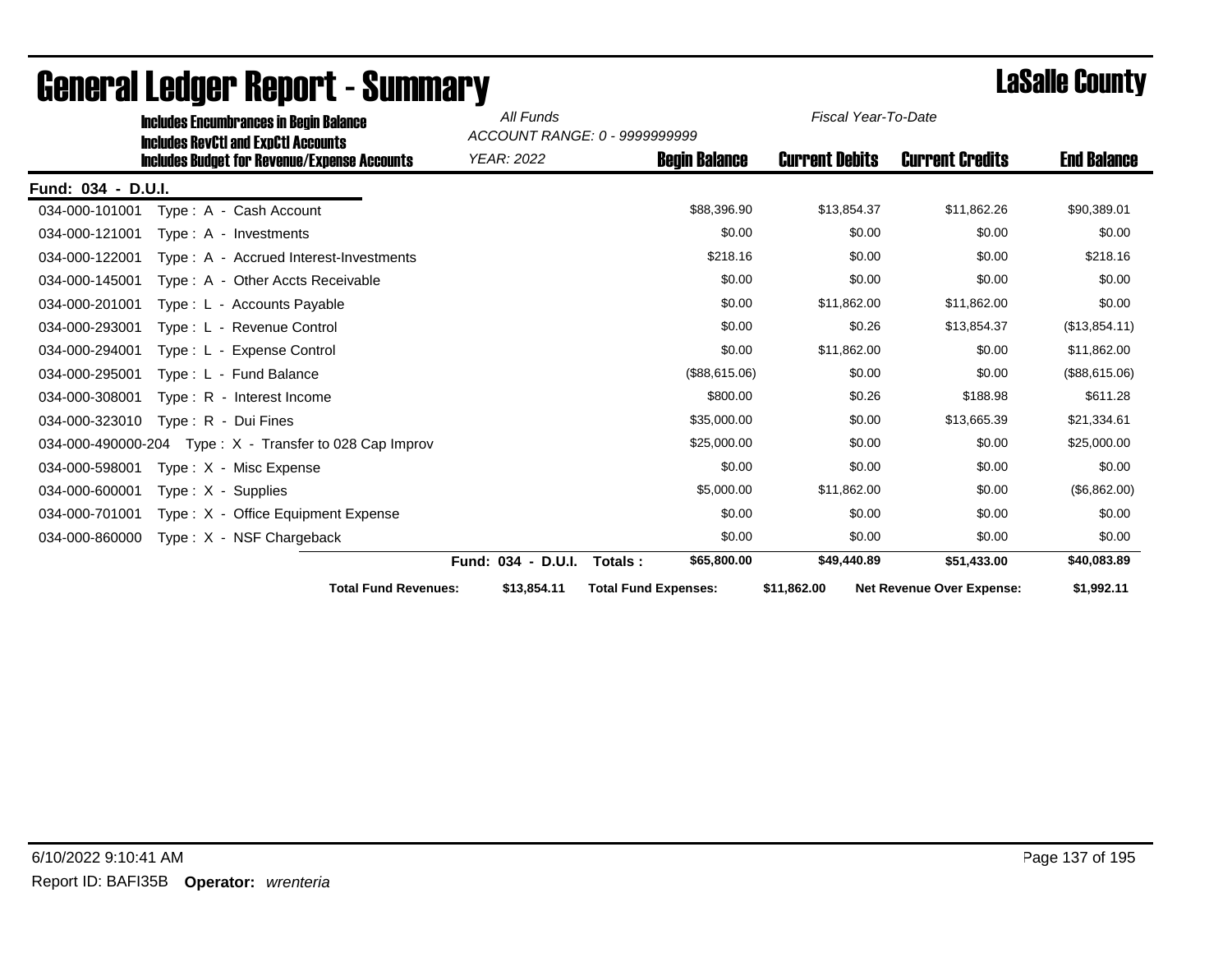| <b>Includes Encumbrances in Begin Balance</b> |                                                                                                   | All Funds<br>Fiscal Year-To-Date<br>ACCOUNT RANGE: 0 - 9999999999 |                      |                       |                        |                    |
|-----------------------------------------------|---------------------------------------------------------------------------------------------------|-------------------------------------------------------------------|----------------------|-----------------------|------------------------|--------------------|
|                                               | <b>Includes RevCtI and ExpCtI Accounts</b><br><b>Includes Budget for Revenue/Expense Accounts</b> | <b>YEAR: 2022</b>                                                 | <b>Begin Balance</b> | <b>Current Debits</b> | <b>Current Credits</b> | <b>End Balance</b> |
| Fund: 035 - G.I.S.                            |                                                                                                   |                                                                   |                      |                       |                        |                    |
| 035-000-101001                                | Type: A - Cash Account                                                                            |                                                                   | \$710,819.84         | \$320,250.31          | \$392,663.01           | \$638,407.14       |
| 035-000-121001                                | $Type: A - Investments$                                                                           |                                                                   | \$0.00               | \$0.00                | \$0.00                 | \$0.00             |
| 035-000-122001                                | Type: A - Accrued Interest-Investments                                                            |                                                                   | \$1,209.80           | \$0.00                | \$0.00                 | \$1,209.80         |
| 035-000-145001                                | Type: A - Other Accts Receivable                                                                  |                                                                   | \$0.00               | \$0.00                | \$0.00                 | \$0.00             |
| 035-000-170022                                | Type: A - Due From Rec Equip                                                                      |                                                                   | \$0.00               | \$0.00                | \$0.00                 | \$0.00             |
| 035-000-200001                                | Type: L - Compensated Abscences                                                                   |                                                                   | \$0.00               | \$0.00                | \$0.00                 | \$0.00             |
| 035-000-201001                                | Type: L - Accounts Payable                                                                        |                                                                   | (\$20.02)            | \$273,978.87          | \$273,958.85           | \$0.00             |
| 035-000-203001                                | Type: L - Payroll Payable                                                                         |                                                                   | (\$7,418.88)         | \$7,418.88            | \$0.00                 | \$0.00             |
| 035-000-203002                                | Type: L - Benefits Payable                                                                        |                                                                   | \$0.00               | \$24,258.35           | \$24,258.35            | \$0.00             |
| 035-000-203003                                | Type : L - Deductions Payable                                                                     |                                                                   | \$0.00               | \$0.00                | \$0.00                 | \$0.00             |
| 035-000-231001                                | Type: L - Deferred Revenue                                                                        |                                                                   | \$0.00               | \$0.00                | \$0.00                 | \$0.00             |
| 035-000-270001                                | Type: L - Due To Other Funds                                                                      |                                                                   | \$0.00               | \$0.00                | \$0.00                 | \$0.00             |
| 035-000-270022                                | Type: L - Due To Rcd Equip Fnd                                                                    |                                                                   | \$0.00               | \$0.00                | \$0.00                 | \$0.00             |
| 035-000-293001                                | Type: L - Revenue Control                                                                         |                                                                   | \$0.00               | \$1,892.08            | \$320,185.32           | (\$318, 293.24)    |
| 035-000-294001                                | Type: L - Expense Control                                                                         |                                                                   | \$0.00               | \$390,750.91          | \$7,483.87             | \$383,267.04       |
| 035-000-295001                                | Type: L - Fund Balance                                                                            |                                                                   | $(\$704,590.74)$     | \$0.00                | \$0.00                 | (\$704,590.74)     |
| 035-000-308001                                | Type: R - Interest Income                                                                         |                                                                   | \$4,200.00           | \$2.08                | \$1,407.32             | \$2,794.76         |
| 035-000-322005                                | Type: R - Gis Recording Fees                                                                      |                                                                   | \$700,000.00         | \$1,890.00            | \$318,715.00           | \$383,175.00       |
| 035-000-322007                                | Type: R - Data Fees                                                                               |                                                                   | \$0.00               | \$0.00                | \$0.00                 | \$0.00             |
| 035-000-350001                                | Type: R - Miscellaneous Income                                                                    |                                                                   | \$4,500.00           | \$0.00                | \$63.00                | \$4,437.00         |
| 035-000-350002                                | Type: R - NSF Payback                                                                             |                                                                   | \$0.00               | \$0.00                | \$0.00                 | \$0.00             |
| 035-000-399001                                | Type: R - Fund Balance Use                                                                        |                                                                   | \$0.00               | \$0.00                | \$0.00                 | \$0.00             |
| 035-000-404001                                | Type: X - Professional Services                                                                   |                                                                   | \$286,616.00         | \$81,040.50           | \$0.00                 | \$205,575.50       |
| 035-000-490000-180                            | Type: X - Transfer to 001 Gen Fd                                                                  |                                                                   | \$3,600.00           | \$0.00                | \$0.00                 | \$3,600.00         |
| 035-000-490000-242                            | Type : $X -$ Transfer to 098 Health Ins                                                           |                                                                   | \$2,100.00           | \$0.00                | \$0.00                 | \$2,100.00         |
| 035-000-502006                                | Type: X - Maintenance-Software                                                                    |                                                                   | \$102,100.00         | \$187,726.00          | \$0.00                 | (\$85,626.00)      |
| 035-000-541001                                | Type: X - Education                                                                               |                                                                   | \$5,000.00           | \$0.00                | \$0.00                 | \$5,000.00         |

6/10/2022 9:10:41 AM Page 138 of 195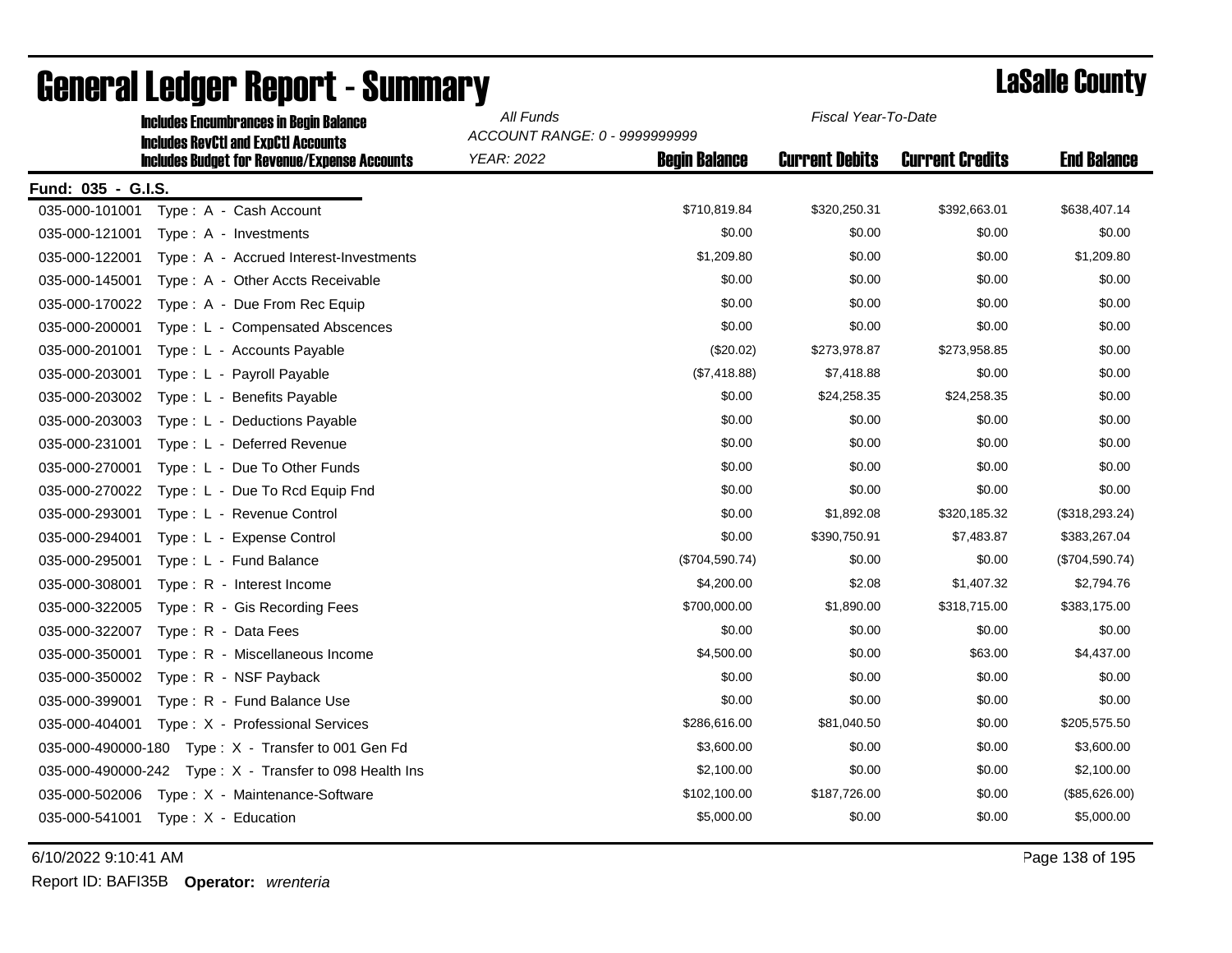| <b>Includes Encumbrances in Begin Balance</b><br>Includes RevCtI and ExpCtI Accounts |                                                     | All Funds<br>ACCOUNT RANGE: 0 - 9999999999 |                             | Fiscal Year-To-Date   |                                  |                    |
|--------------------------------------------------------------------------------------|-----------------------------------------------------|--------------------------------------------|-----------------------------|-----------------------|----------------------------------|--------------------|
|                                                                                      | <b>Includes Budget for Revenue/Expense Accounts</b> | YEAR: 2022                                 | <b>Begin Balance</b>        | <b>Current Debits</b> | <b>Current Credits</b>           | <b>End Balance</b> |
| Fund: 035 - G.I.S.                                                                   |                                                     |                                            |                             |                       |                                  |                    |
| 035-000-598001                                                                       | Type : X - Misc Expense                             |                                            | \$1,000.00                  | \$0.00                | \$0.00                           | \$1,000.00         |
| 035-000-601001                                                                       | Type: X - Office Supplies & Expense                 |                                            | \$15,500.00                 | \$3,692.35            | \$64.99                          | \$11,872.64        |
| 035-000-701001                                                                       | Type: X - Office Equipment Expense                  |                                            | \$0.00                      | \$0.00                | \$0.00                           | \$0.00             |
| 035-000-704001                                                                       | Type: X - Software Purchase/licenses                |                                            | \$8,400.00                  | \$1,500.00            | \$0.00                           | \$6,900.00         |
| 035-000-810001                                                                       | Type : $X -$ Health & Life Insurance                |                                            | \$48,000.00                 | \$22,121.28           | \$0.00                           | \$25,878.72        |
| 035-000-810002                                                                       | Type : $X -$ Health & Life Ins-Retirees             |                                            | \$9,600.00                  | \$4,794.83            | \$0.00                           | \$4,805.17         |
| 035-000-860000                                                                       | Type: X - NSF Chargeback                            |                                            | \$0.00                      | \$0.00                | \$0.00                           | \$0.00             |
| 035-000-900000                                                                       | Type: X - Payroll                                   |                                            | \$166,004.00                | \$88,575.77           | \$7,418.88                       | \$84,847.11        |
| 035-000-900100                                                                       | Type : $X - Part$ Time No Benefits                  |                                            | \$0.00                      | \$0.00                | \$0.00                           | \$0.00             |
| 035-000-900101                                                                       | Type: X - Temp/Seasonal Help                        |                                            | \$0.00                      | \$0.00                | \$0.00                           | \$0.00             |
| 035-000-910000                                                                       | $Type: X - Overtime$                                |                                            | \$0.00                      | \$1,300.18            | \$0.00                           | (\$1,300.18)       |
|                                                                                      |                                                     | Fund: 035 - G.I.S.                         | \$1,356,620.00<br>Totals:   | \$1,411,192.39        | \$1,346,218.59                   | \$655,059.72       |
|                                                                                      | <b>Total Fund Revenues:</b>                         | \$318,293.24                               | <b>Total Fund Expenses:</b> | \$383,267.04          | <b>Net Revenue Over Expense:</b> | (\$64,973.80)      |

# General Ledger Report - Summary **Lassing Report - Summary**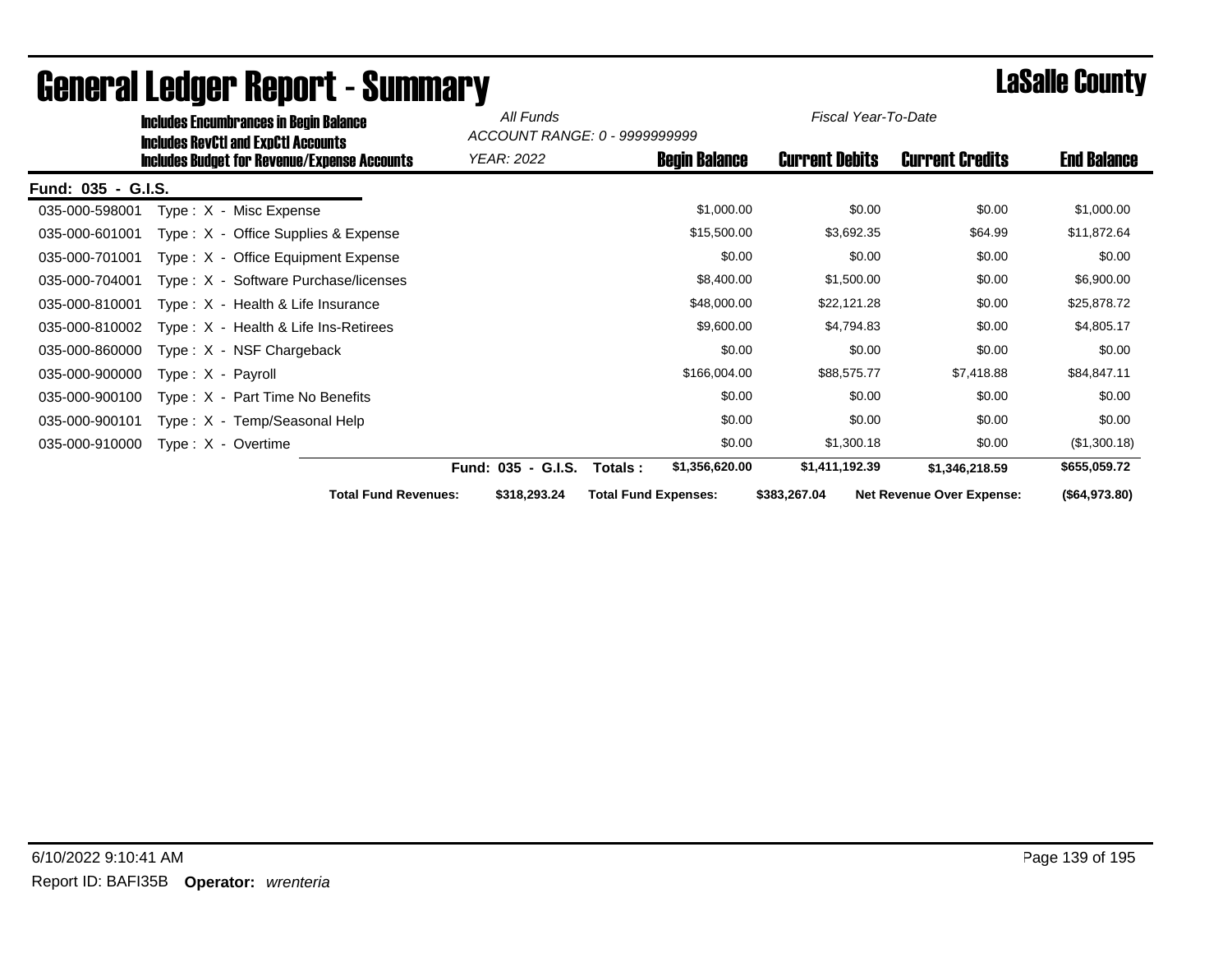| <b>Includes Encumbrances in Begin Balance</b>                                                     | All Funds<br>Fiscal Year-To-Date<br>ACCOUNT RANGE: 0 - 9999999999 |                      |                       |                        |                    |
|---------------------------------------------------------------------------------------------------|-------------------------------------------------------------------|----------------------|-----------------------|------------------------|--------------------|
| <b>Includes RevCtI and ExpCtI Accounts</b><br><b>Includes Budget for Revenue/Expense Accounts</b> | <b>YEAR: 2022</b>                                                 | <b>Begin Balance</b> | <b>Current Debits</b> | <b>Current Credits</b> | <b>End Balance</b> |
| Fund: 037 - Animal Disease Control                                                                |                                                                   |                      |                       |                        |                    |
| 037-000-101001<br>Type: A - Cash Account                                                          |                                                                   | \$198,406.04         | \$83,166.95           | \$122,716.41           | \$158,856.58       |
| 037-000-121001<br>Type: A - Investments                                                           |                                                                   | \$0.00               | \$0.00                | \$0.00                 | \$0.00             |
| 037-000-122001<br>Type: A - Accrued Interest-Investments                                          |                                                                   | \$565.23             | \$0.00                | \$0.00                 | \$565.23           |
| 037-000-145001<br>Type: A - Other Accts Receivable                                                |                                                                   | \$0.00               | \$0.00                | \$0.00                 | \$0.00             |
| 037-000-201001<br>Type: L - Accounts Payable                                                      |                                                                   | (\$8,810.32)         | \$34,825.81           | \$26,015.49            | \$0.00             |
| 037-000-203001<br>Type: L - Payroll Payable                                                       |                                                                   | (\$4,961.77)         | \$4,961.77            | \$0.00                 | \$0.00             |
| 037-000-203002<br>Type: L - Benefits Payable                                                      |                                                                   | \$0.00               | \$7,405.18            | \$7,405.18             | \$0.00             |
| 037-000-203003<br>Type: L - Deductions Payable                                                    |                                                                   | \$0.00               | \$0.00                | \$0.00                 | \$0.00             |
| 037-000-293001<br>Type: L - Revenue Control                                                       |                                                                   | \$0.00               | \$0.56                | \$81,477.19            | (\$81,476.63)      |
| 037-000-294001<br>Type: L - Expense Control                                                       |                                                                   | \$0.00               | \$113,905.53          | \$6,651.53             | \$107,254.00       |
| 037-000-295001<br>Type: L - Fund Balance                                                          |                                                                   | (\$185, 199.18)      | \$0.00                | \$0.00                 | (\$185, 199.18)    |
| 037-000-308001<br>Type: R - Interest Income                                                       |                                                                   | \$1,800.00           | \$0.56                | \$399.19               | \$1,401.37         |
| 037-000-311001<br>Type: R - Dog License                                                           |                                                                   | \$180,000.00         | \$0.00                | \$81,078.00            | \$98,922.00        |
| 037-000-311002<br>Type: R - Animal Control Fines                                                  |                                                                   | \$160.00             | \$0.00                | \$0.00                 | \$160.00           |
| 037-000-350001<br>Type: R - Miscellaneous Income                                                  |                                                                   | \$0.00               | \$0.00                | \$0.00                 | \$0.00             |
| 037-000-399001<br>Type: R - Fund Balance Use                                                      |                                                                   | \$16,155.00          | \$0.00                | \$0.00                 | \$16,155.00        |
| 037-000-404001<br>Type: X - Professional Services                                                 |                                                                   | \$25,000.00          | \$7,243.33            | \$0.00                 | \$17,756.67        |
| 037-000-490000-222 Type: X - Transfer to 055 Animal Pop                                           |                                                                   | \$10,000.00          | \$0.00                | \$0.00                 | \$10,000.00        |
|                                                                                                   |                                                                   | \$525.00             | \$0.00                | \$0.00                 | \$525.00           |
| 037-000-499001<br>Type: X - Administrator Animal Control                                          |                                                                   | \$22,750.00          | \$11,524.98           | \$0.00                 | \$11,225.02        |
| 037-000-502002<br>Type: X - Maintenance & Repair- Vehicles                                        |                                                                   | \$5,000.00           | \$4,483.68            | \$0.00                 | \$516.32           |
| 037-000-503001    Type: X - Travel                                                                |                                                                   | \$300.00             | \$0.00                | \$0.00                 | \$300.00           |
| 037-000-503001-130    Type: X - Mileage                                                           |                                                                   | \$0.00               | \$0.00                | \$0.00                 | \$0.00             |
| 037-000-503001-131<br>Type: X - Mileage                                                           |                                                                   | \$0.00               | \$0.00                | \$0.00                 | \$0.00             |
| 037-000-503001-132<br>Type: X - Lodging                                                           |                                                                   | \$0.00               | \$0.00                | \$0.00                 | \$0.00             |
| 037-000-503001-133<br>Type: X - Airfare                                                           |                                                                   | \$0.00               | \$0.00                | \$0.00                 | \$0.00             |
|                                                                                                   |                                                                   | \$0.00               | \$0.00                | \$0.00                 | \$0.00             |

6/10/2022 9:10:41 AM Page 140 of 195

Report ID: BAFI35B **Operator:** *wrenteria*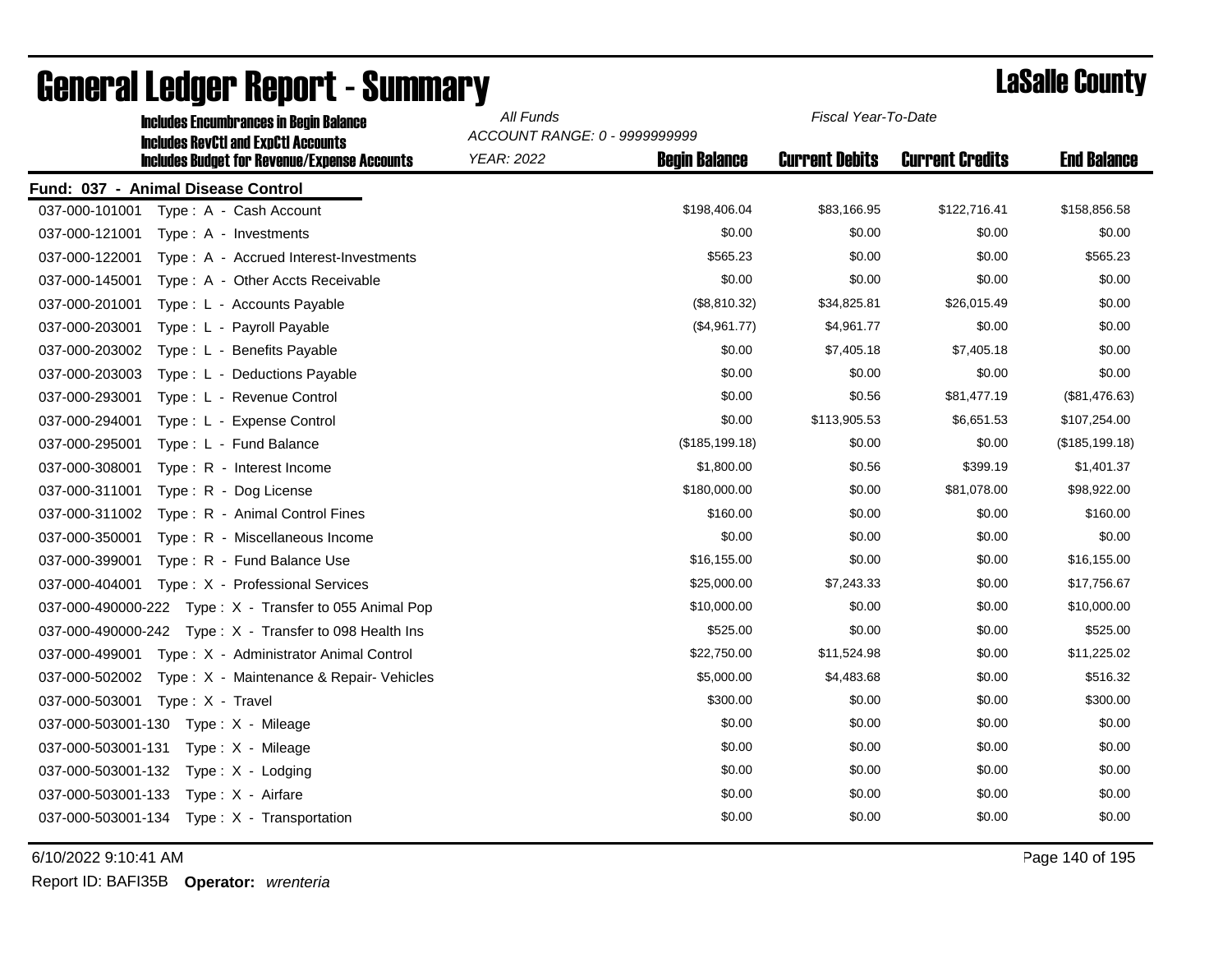|                | <b>Includes Encumbrances in Begin Balance</b>                                                     | All Funds                          | ACCOUNT RANGE: 0 - 9999999999 | Fiscal Year-To-Date   |                                  |                    |
|----------------|---------------------------------------------------------------------------------------------------|------------------------------------|-------------------------------|-----------------------|----------------------------------|--------------------|
|                | <b>Includes RevCtI and ExpCtI Accounts</b><br><b>Includes Budget for Revenue/Expense Accounts</b> | YEAR: 2022                         | <b>Begin Balance</b>          | <b>Current Debits</b> | <b>Current Credits</b>           | <b>End Balance</b> |
|                | Fund: 037 - Animal Disease Control                                                                |                                    |                               |                       |                                  |                    |
| 037-000-510004 | $Type: X - Telephone$                                                                             |                                    | \$1,440.00                    | \$641.73              | \$0.00                           | \$798.27           |
| 037-000-541001 | Type: X - Education                                                                               |                                    | \$300.00                      | \$75.00               | \$0.00                           | \$225.00           |
| 037-000-541004 | Type: X - Dues & Subscriptions                                                                    |                                    | \$500.00                      | \$0.00                | \$0.00                           | \$500.00           |
| 037-000-543001 | Type: X - Misc Claims                                                                             |                                    | \$200.00                      | \$121.41              | \$0.00                           | \$78.59            |
| 037-000-601001 | Type: X - Office Supplies & Expense                                                               |                                    | \$1,250.00                    | \$1,925.36            | \$0.00                           | (\$675.36)         |
| 037-000-612001 | $Type: X - Rabies Taqs$                                                                           |                                    | \$2,500.00                    | \$0.00                | \$0.00                           | \$2,500.00         |
| 037-000-613005 | Type: X - Uniforms                                                                                |                                    | \$0.00                        | \$0.00                | \$0.00                           | \$0.00             |
| 037-000-701001 | Type: X - Office Equipment Expense                                                                |                                    | \$0.00                        | \$0.00                | \$0.00                           | \$0.00             |
| 037-000-703001 | Type: X - Vehicles                                                                                |                                    | \$0.00                        | \$0.00                | \$0.00                           | \$0.00             |
| 037-000-721001 | $Type: X - Construction$                                                                          |                                    | \$0.00                        | \$0.00                | \$0.00                           | \$0.00             |
| 037-000-810001 | Type : $X -$ Health & Life Insurance                                                              |                                    | \$19,050.00                   | \$10,563.48           | \$0.00                           | \$8,486.52         |
| 037-000-810002 | Type : $X -$ Health & Life Ins-Retirees                                                           |                                    | \$0.00                        | \$0.00                | \$1,689.76                       | \$1,689.76         |
| 037-000-860000 | Type: X - NSF Chargeback                                                                          |                                    | \$0.00                        | \$0.00                | \$0.00                           | \$0.00             |
| 037-000-900000 | $Type: X - Payroll$                                                                               |                                    | \$108,300.00                  | \$77,326.56           | \$4,961.77                       | \$35,935.21        |
| 037-000-900100 | Type: X - Part Time No Benefits                                                                   |                                    | \$1,000.00                    | \$0.00                | \$0.00                           | \$1,000.00         |
| 037-000-900101 | Type: X - Temp/Seasonal Help                                                                      |                                    | \$0.00                        | \$0.00                | \$0.00                           | \$0.00             |
|                |                                                                                                   | Fund: 037 - Animal Disease Control | \$396,230.00<br>Totals:       | \$358,171.89          | \$332,394.52                     | \$207,499.37       |
|                | <b>Total Fund Revenues:</b>                                                                       | \$81,476.63                        | <b>Total Fund Expenses:</b>   | \$107,254.00          | <b>Net Revenue Over Expense:</b> | (\$25,777.37)      |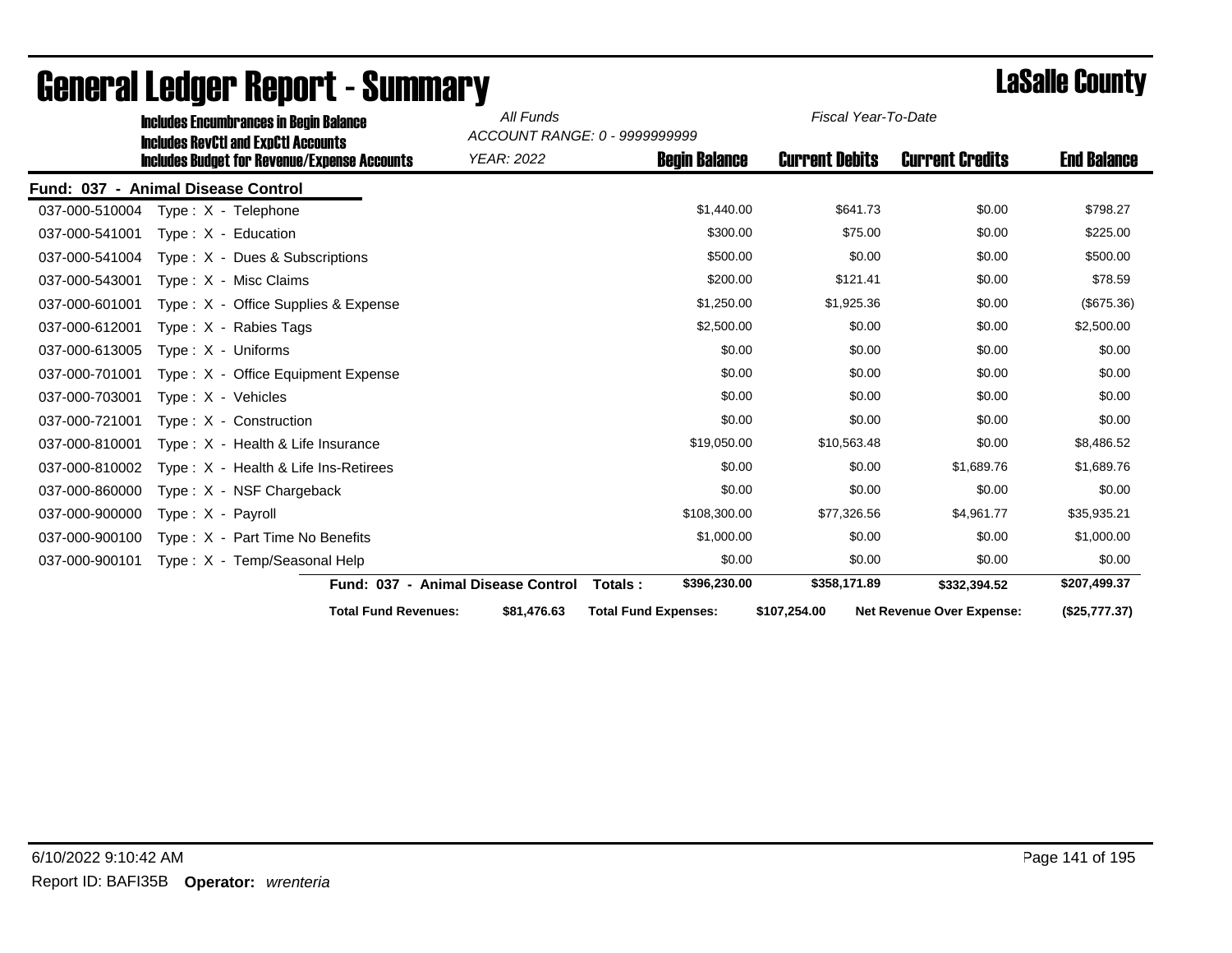|                | <b>Includes Encumbrances in Begin Balance</b>                                                     | All Funds  | ACCOUNT RANGE: 0 - 9999999999 | Fiscal Year-To-Date   |                                  |                    |
|----------------|---------------------------------------------------------------------------------------------------|------------|-------------------------------|-----------------------|----------------------------------|--------------------|
|                | <b>Includes RevCtI and ExpCtI Accounts</b><br><b>Includes Budget for Revenue/Expense Accounts</b> | YEAR: 2022 | <b>Begin Balance</b>          | <b>Current Debits</b> | <b>Current Credits</b>           | <b>End Balance</b> |
|                | Fund: 040 - County Clerk Automation Fund                                                          |            |                               |                       |                                  |                    |
| 040-000-101001 | Type: A - Cash Account                                                                            |            | \$130,585.56                  | \$306.06              | \$0.35                           | \$130,891.27       |
| 040-000-121001 | Type: A - Investments                                                                             |            | \$0.00                        | \$0.00                | \$0.00                           | \$0.00             |
| 040-000-122001 | Type: A - Accrued Interest-Investments                                                            |            | \$311.86                      | \$0.00                | \$0.00                           | \$311.86           |
| 040-000-145001 | Type: A - Other Accts Receivable                                                                  |            | \$0.00                        | \$0.00                | \$0.00                           | \$0.00             |
| 040-000-201001 | Type: L - Accounts Payable                                                                        |            | \$0.00                        | \$0.00                | \$0.00                           | \$0.00             |
| 040-000-203002 | Type: L - Benefits Payable                                                                        |            | \$0.00                        | \$0.00                | \$0.00                           | \$0.00             |
| 040-000-293001 | Type: L - Revenue Control                                                                         |            | \$0.00                        | \$0.35                | \$306.06                         | (\$305.71)         |
| 040-000-294001 | Type: L - Expense Control                                                                         |            | \$0.00                        | \$0.00                | \$0.00                           | \$0.00             |
| 040-000-295001 | Type: L - Fund Balance                                                                            |            | (\$130,897.42)                | \$0.00                | \$0.00                           | (\$130,897.42)     |
| 040-000-308001 | Type: R - Interest Income                                                                         |            | \$750.00                      | \$0.35                | \$276.06                         | \$474.29           |
| 040-000-320003 | Type: R - County Clerk Processing Fees                                                            |            | \$0.00                        | \$0.00                | \$0.00                           | \$0.00             |
| 040-000-320006 | Type: R - County Clerk Automation Fee                                                             |            | \$0.00                        | \$0.00                | \$30.00                          | (\$30.00)          |
| 040-000-399001 | Type: R - Fund Balance Use                                                                        |            | \$7,250.00                    | \$0.00                | \$0.00                           | \$7,250.00         |
| 040-000-502001 | Type: X - Maintenance & Repair-Equipment                                                          |            | \$0.00                        | \$0.00                | \$0.00                           | \$0.00             |
| 040-000-541018 | Type: X - Automation Expense                                                                      |            | \$3,000.00                    | \$0.00                | \$0.00                           | \$3,000.00         |
| 040-000-598001 | Type: X - Miscellaneous Expense                                                                   |            | \$0.00                        | \$0.00                | \$0.00                           | \$0.00             |
| 040-000-601001 | Type: X - Office Supplies & Expense                                                               |            | \$5,000.00                    | \$0.00                | \$0.00                           | \$5,000.00         |
| 040-000-701001 | Type: X - Office Equipment Expense                                                                |            | \$0.00                        | \$0.00                | \$0.00                           | \$0.00             |
| 040-000-860000 | Type: X - NSF Chargeback                                                                          |            | \$0.00                        | \$0.00                | \$0.00                           | \$0.00             |
|                | Fund: 040 - County Clerk Automation Fund                                                          |            | \$16,000.00<br>Totals:        | \$306.76              | \$612.47                         | \$15,694.29        |
|                | <b>Total Fund Revenues:</b>                                                                       | \$305.71   | <b>Total Fund Expenses:</b>   | \$0.00                | <b>Net Revenue Over Expense:</b> | \$305.71           |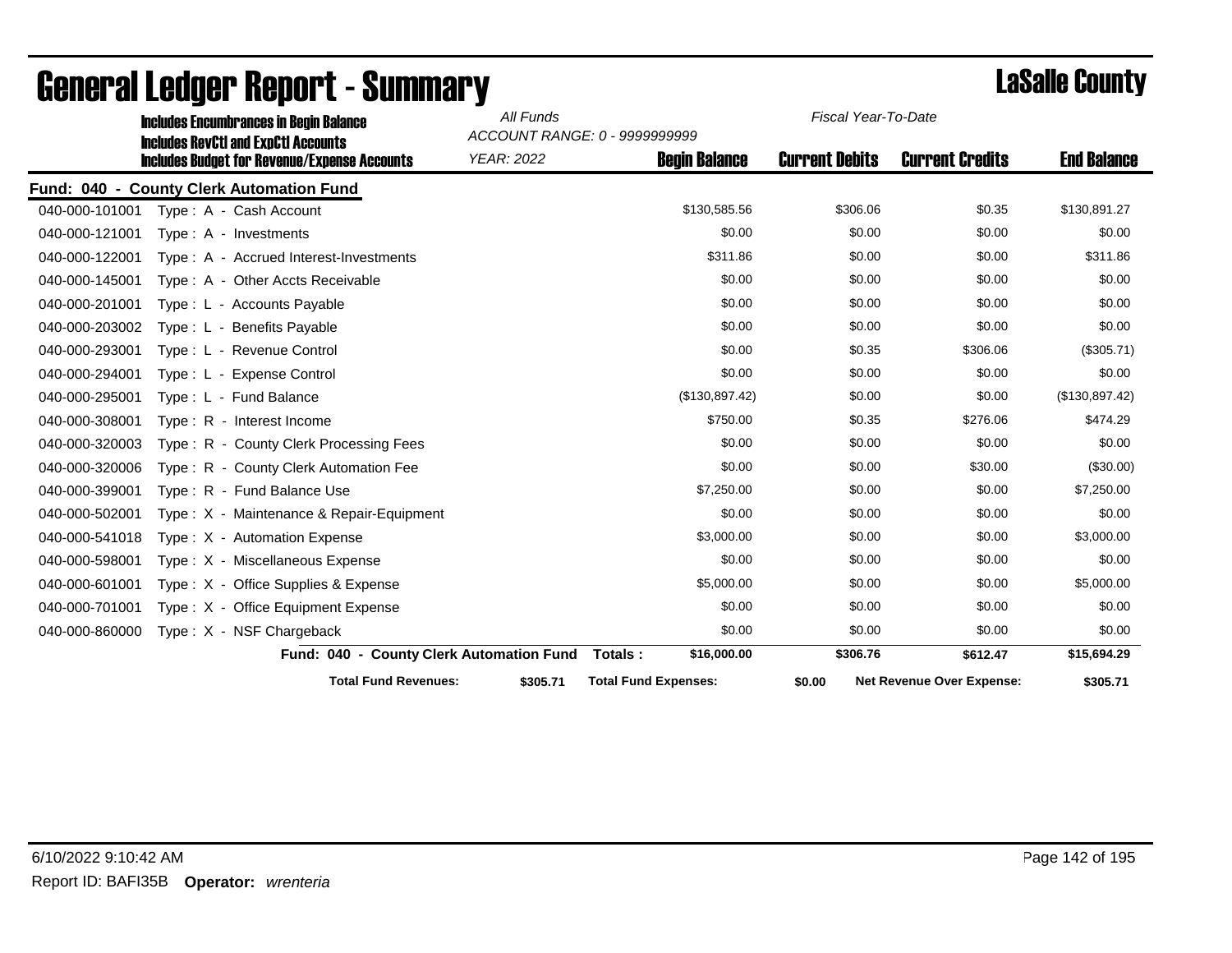|                | <b>Includes Encumbrances in Begin Balance</b>                                                     | All Funds<br>ACCOUNT RANGE: 0 - 9999999999 |                             | Fiscal Year-To-Date   |                                  |                    |
|----------------|---------------------------------------------------------------------------------------------------|--------------------------------------------|-----------------------------|-----------------------|----------------------------------|--------------------|
|                | <b>Includes RevCtI and ExpCtI Accounts</b><br><b>Includes Budget for Revenue/Expense Accounts</b> | YEAR: 2022                                 | <b>Begin Balance</b>        | <b>Current Debits</b> | <b>Current Credits</b>           | <b>End Balance</b> |
| Fund: 041 -    | <b>Debt Service Fund</b>                                                                          |                                            |                             |                       |                                  |                    |
| 041-000-101001 | Type: A - Cash Account                                                                            |                                            | \$0.00                      | \$0.00                | \$0.00                           | \$0.00             |
| 041-000-201001 | Type: L - Accounts Payable                                                                        |                                            | \$0.00                      | \$0.00                | \$0.00                           | \$0.00             |
| 041-000-293001 | Type: L - Revenue Control                                                                         |                                            | \$0.00                      | \$0.00                | \$0.00                           | \$0.00             |
| 041-000-294001 | Type: L - Expense Control                                                                         |                                            | \$0.00                      | \$0.00                | \$0.00                           | \$0.00             |
| 041-000-295001 | Type: L - Fund Balance                                                                            |                                            | \$0.00                      | \$0.00                | \$0.00                           | \$0.00             |
| 041-000-308001 | Type: R - Interest Income                                                                         |                                            | \$0.00                      | \$0.00                | \$0.00                           | \$0.00             |
| 041-000-350001 | Type: R - Miscellaneous Income                                                                    |                                            | \$0.00                      | \$0.00                | \$0.00                           | \$0.00             |
| 041-000-390033 | Type: R - REIMB FROM PUBLIC SAFETY FUND                                                           |                                            | \$0.00                      | \$0.00                | \$0.00                           | \$0.00             |
| 041-000-851001 | Type: X - Bond Fees                                                                               |                                            | \$0.00                      | \$0.00                | \$0.00                           | \$0.00             |
| 041-000-852002 | Type: X - Bond Principal Series 2002                                                              |                                            | \$0.00                      | \$0.00                | \$0.00                           | \$0.00             |
| 041-000-852003 | Type: X - Bond Principal Series 2003                                                              |                                            | \$0.00                      | \$0.00                | \$0.00                           | \$0.00             |
|                | 041-000-853002 Type: X - Bond Interest Series 2002                                                |                                            | \$0.00                      | \$0.00                | \$0.00                           | \$0.00             |
|                | 041-000-853003 Type: X - Bond Interest Series 2003                                                |                                            | \$0.00                      | \$0.00                | \$0.00                           | \$0.00             |
| 041-000-860000 | Type: X - NSF Chargeback                                                                          |                                            | \$0.00                      | \$0.00                | \$0.00                           | \$0.00             |
|                |                                                                                                   | Fund: 041 - Debt Service Fund              | \$0.00<br>Totals:           | \$0.00                | \$0.00                           | \$0.00             |
|                | <b>Total Fund Revenues:</b>                                                                       | \$0.00                                     | <b>Total Fund Expenses:</b> | \$0.00                | <b>Net Revenue Over Expense:</b> | \$0.00             |

## General Ledger Report - Summary **Lassing Service Report - Summary**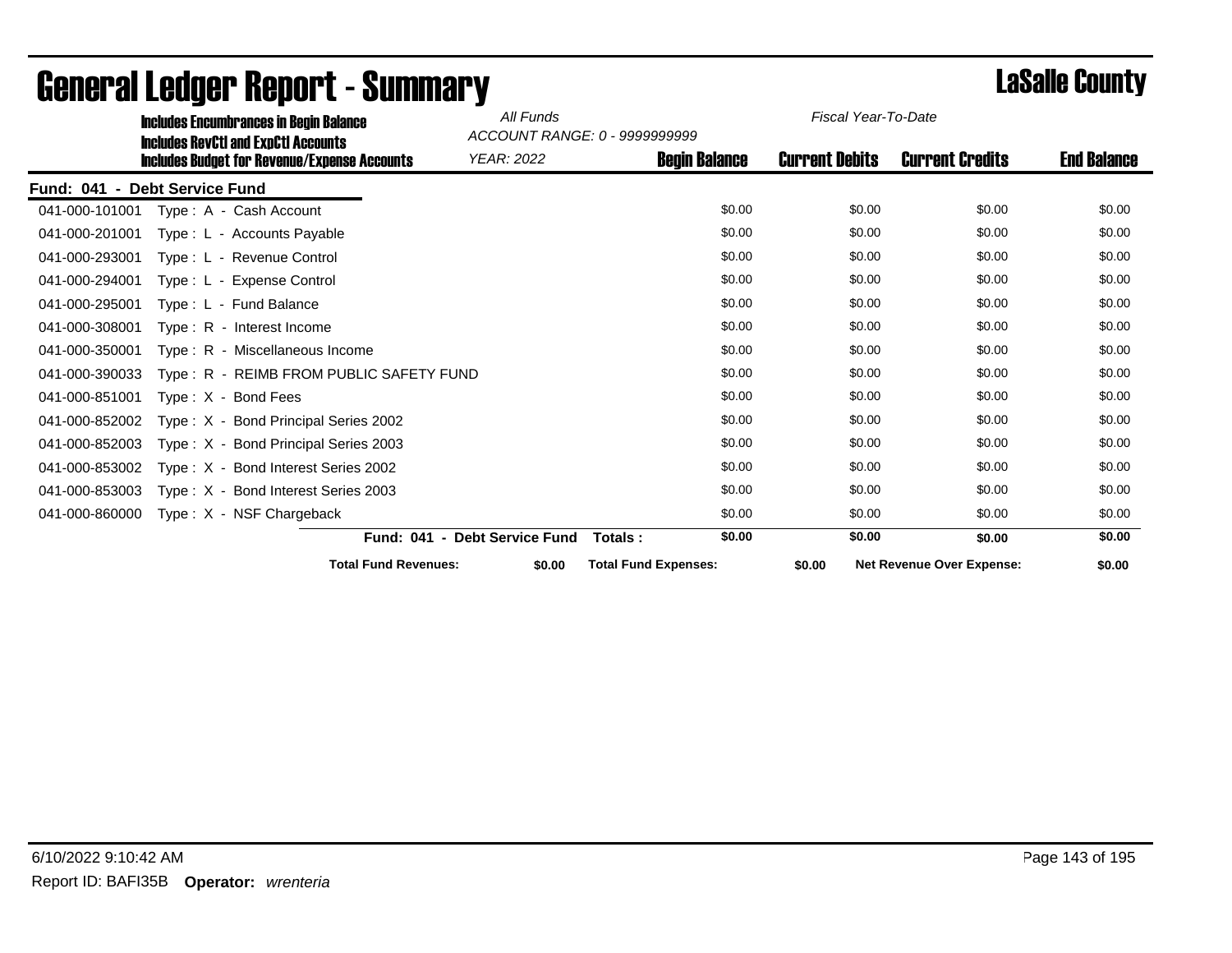|                | <b>Includes Encumbrances in Begin Balance</b>                                                     |                                       | ACCOUNT RANGE: 0 - 9999999999 | Fiscal Year-To-Date   |                                  |                    |
|----------------|---------------------------------------------------------------------------------------------------|---------------------------------------|-------------------------------|-----------------------|----------------------------------|--------------------|
|                | <b>Includes RevCtI and ExpCtI Accounts</b><br><b>Includes Budget for Revenue/Expense Accounts</b> | <b>YEAR: 2022</b>                     | <b>Begin Balance</b>          | <b>Current Debits</b> | <b>Current Credits</b>           | <b>End Balance</b> |
|                | Fund: 042 - Death Cert Surcharge Fund                                                             |                                       |                               |                       |                                  |                    |
| 042-000-101001 | Type: A - Cash Account                                                                            |                                       | \$754.65                      | \$5,130.00            | \$0.00                           | \$5,884.65         |
| 042-000-121001 | $Type: A - Investments$                                                                           |                                       | \$0.00                        | \$0.00                | \$0.00                           | \$0.00             |
| 042-000-122001 | Type: A - Accrued Interest-Investments                                                            |                                       | \$0.00                        | \$0.00                | \$0.00                           | \$0.00             |
| 042-000-145001 | Type: A - Other Accts Receivable                                                                  |                                       | \$0.00                        | \$0.00                | \$0.00                           | \$0.00             |
| 042-000-201001 | Type: L - Accounts Payable                                                                        |                                       | \$0.00                        | \$0.00                | \$0.00                           | \$0.00             |
| 042-000-293001 | Type: L - Revenue Control                                                                         |                                       | \$0.00                        | \$0.00                | \$0.00                           | \$0.00             |
| 042-000-294001 | Type: L - Expense Control                                                                         |                                       | \$0.00                        | \$0.00                | \$5,130.00                       | (\$5,130.00)       |
| 042-000-295001 | Type: L - Fund Balance                                                                            |                                       | (\$754.65)                    | \$0.00                | \$0.00                           | (\$754.65)         |
| 042-000-308001 | Type: R - Interest Income                                                                         |                                       | \$40.00                       | \$0.00                | \$0.00                           | \$40.00            |
| 042-000-320002 | Type: R - Death Certificate Fees/State                                                            |                                       | \$3,922.00                    | \$0.00                | \$0.00                           | \$3,922.00         |
| 042-000-399001 | Type: R - Fund Balance Use                                                                        |                                       | \$107.00                      | \$0.00                | \$0.00                           | \$107.00           |
| 042-000-600001 | Type: X - Supplies                                                                                |                                       | \$4,069.00                    | \$0.00                | \$5,130.00                       | \$9,199.00         |
| 042-000-601001 | Type: X - Office Supplies & Expense                                                               |                                       | \$0.00                        | \$0.00                | \$0.00                           | \$0.00             |
| 042-000-701001 | Type: X - Office Equipment Expense                                                                |                                       | \$0.00                        | \$0.00                | \$0.00                           | \$0.00             |
| 042-000-860000 | Type: X - NSF Chargeback                                                                          |                                       | \$0.00                        | \$0.00                | \$0.00                           | \$0.00             |
|                |                                                                                                   | Fund: 042 - Death Cert Surcharge Fund | \$8,138.00<br>Totals:         | \$5,130.00            | \$10,260.00                      | \$13,268.00        |
|                | <b>Total Fund Revenues:</b>                                                                       | \$0.00                                | <b>Total Fund Expenses:</b>   | (\$5,130.00)          | <b>Net Revenue Over Expense:</b> | \$5,130.00         |

## General Ledger Report - Summary **Lassing Service Report - Summary**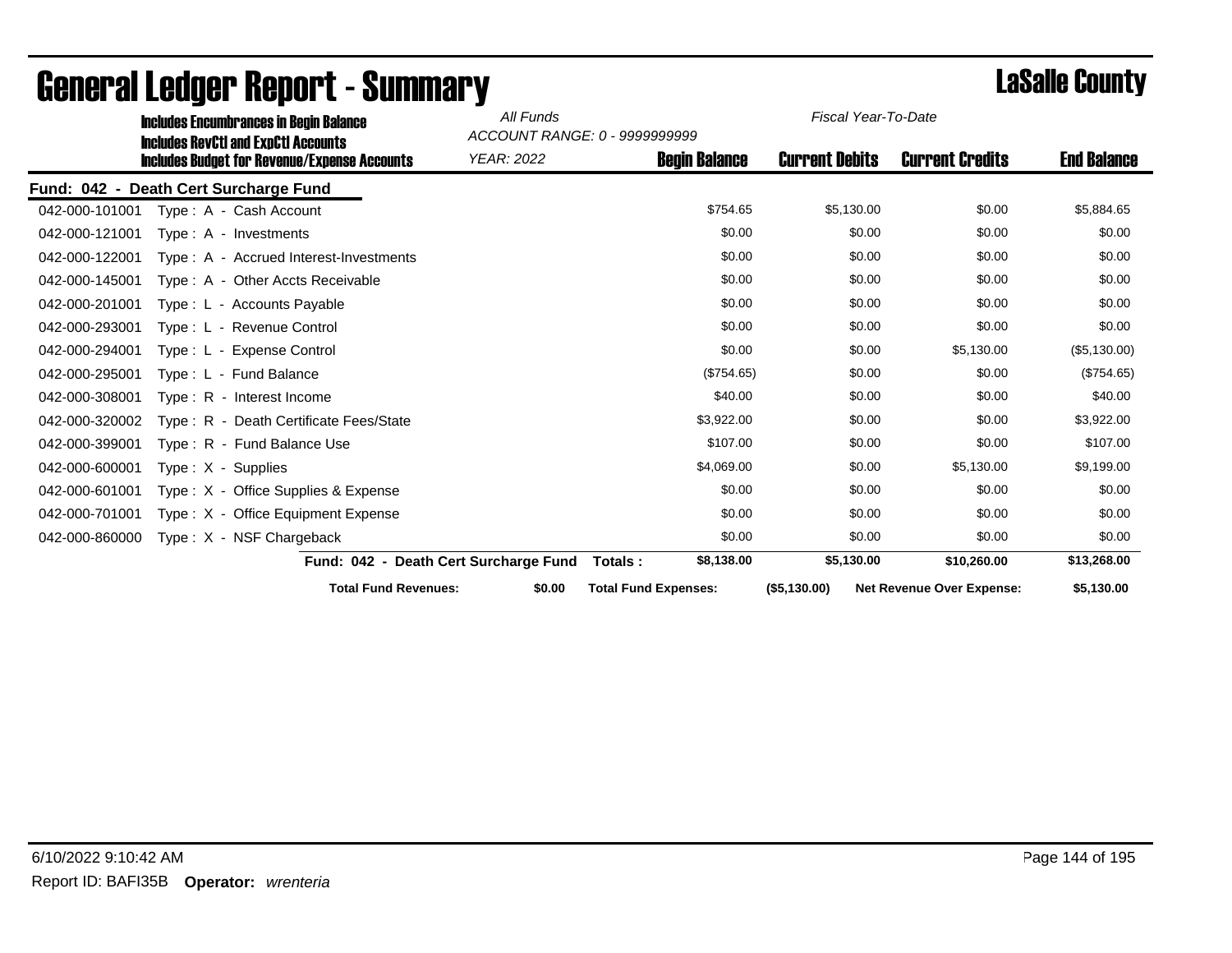| <b>Includes Encumbrances in Begin Balance</b>                                                     | All Funds                               | ACCOUNT RANGE: 0 - 9999999999 | Fiscal Year-To-Date   |                                  |                    |
|---------------------------------------------------------------------------------------------------|-----------------------------------------|-------------------------------|-----------------------|----------------------------------|--------------------|
| <b>Includes RevCtI and ExpCtI Accounts</b><br><b>Includes Budget for Revenue/Expense Accounts</b> | <b>YEAR: 2022</b>                       | <b>Begin Balance</b>          | <b>Current Debits</b> | <b>Current Credits</b>           | <b>End Balance</b> |
| Fund: 045 - County Clerk H.A.V.A. Grant                                                           |                                         |                               |                       |                                  |                    |
| 045-000-101001<br>Type: A - Cash Account                                                          |                                         | (\$2,232.65)                  | \$0.00                | \$82,612.40                      | (\$84, 845.05)     |
| 045-000-145001<br>Type: A - Other Accts Receivable                                                |                                         | \$0.00                        | \$0.00                | \$0.00                           | \$0.00             |
| 045-000-201001<br>Type: L - Accounts Payable                                                      |                                         | \$0.00                        | \$82,612.40           | \$82,612.40                      | \$0.00             |
| 045-000-270001<br>Type: L - Due To Other Funds                                                    |                                         | \$0.00                        | \$0.00                | \$0.00                           | \$0.00             |
| 045-000-293001<br>Type: L - Revenue Control                                                       |                                         | \$0.00                        | \$0.00                | \$0.00                           | \$0.00             |
| 045-000-294001<br>Type: L - Expense Control                                                       |                                         | \$0.00                        | \$82,612.40           | \$0.00                           | \$82,612.40        |
| 045-000-295001<br>Type: L - Fund Balance                                                          |                                         | \$2,232.65                    | \$0.00                | \$0.00                           | \$2,232.65         |
| 045-000-308001<br>$Type: R - Interest Income$                                                     |                                         | \$0.00                        | \$0.00                | \$0.00                           | \$0.00             |
| 045-000-320011<br>Type: R - Hava Grant Rev                                                        |                                         | \$22,000.00                   | \$0.00                | \$0.00                           | \$22,000.00        |
| 045-000-490000-204<br>Type $: X -$ Transfer to 028 Cap Improv                                     |                                         | \$0.00                        | \$0.00                | \$0.00                           | \$0.00             |
| 045-000-502007<br>Type: X - Maintenance-contracts                                                 |                                         | \$19,816.00                   | \$82,612.40           | \$0.00                           | (\$62,796.40)      |
| 045-000-598001<br>Type: X - Misc Expense                                                          |                                         | \$0.00                        | \$0.00                | \$0.00                           | \$0.00             |
| 045-000-701001<br>Type: X - Office Equipment Expense                                              |                                         | \$2,184.00                    | \$0.00                | \$0.00                           | \$2,184.00         |
| 045-000-860000<br>Type: X - NSF Chargeback                                                        |                                         | \$0.00                        | \$0.00                | \$0.00                           | \$0.00             |
|                                                                                                   | Fund: 045 - County Clerk H.A.V.A. Grant | \$44,000.00<br>Totals :       | \$247,837.20          | \$165,224.80                     | (\$38,612.40)      |
| <b>Total Fund Revenues:</b>                                                                       | \$0.00                                  | <b>Total Fund Expenses:</b>   | \$82,612.40           | <b>Net Revenue Over Expense:</b> | (\$82,612.40)      |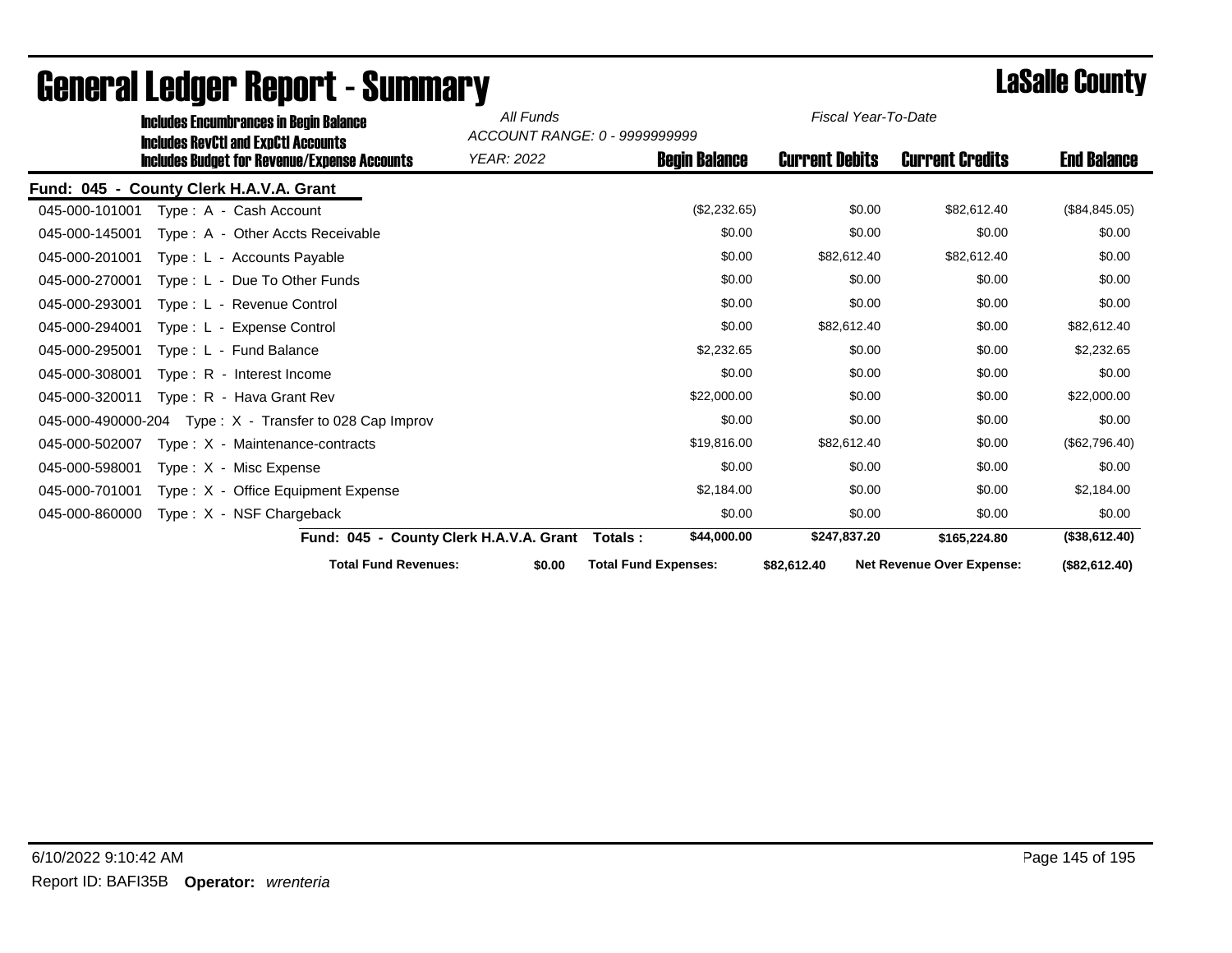| <b>Includes Encumbrances in Begin Balance</b>                                                     |                                         | All Funds         | ACCOUNT RANGE: 0 - 9999999999 | Fiscal Year-To-Date   |                           |                    |
|---------------------------------------------------------------------------------------------------|-----------------------------------------|-------------------|-------------------------------|-----------------------|---------------------------|--------------------|
| <b>Includes RevCtI and ExpCtI Accounts</b><br><b>Includes Budget for Revenue/Expense Accounts</b> |                                         | <b>YEAR: 2022</b> | <b>Begin Balance</b>          | <b>Current Debits</b> | <b>Current Credits</b>    | <b>End Balance</b> |
| Fund: 046 - E-911                                                                                 |                                         |                   |                               |                       |                           |                    |
| 046-000-101001<br>Type: A - Cash Account                                                          |                                         |                   | \$0.00                        | \$46,107.95           | \$49,297.22               | (\$3,189.27)       |
| 046-000-145001<br>Type: A - Other Accts Receivable                                                |                                         |                   | \$0.00                        | \$0.00                | \$0.00                    | \$0.00             |
| 046-000-200001<br>Type: L - Compensated Abscences                                                 |                                         |                   | \$0.00                        | \$0.00                | \$0.00                    | \$0.00             |
| 046-000-201001<br>Type: L - Accounts Payable                                                      |                                         |                   | \$0.00                        | \$0.00                | \$0.00                    | \$0.00             |
| 046-000-203001<br>Type: L - Payroll Payable                                                       |                                         |                   | (\$3,514.14)                  | \$3,514.14            | \$0.00                    | \$0.00             |
| 046-000-203002<br>Type: L - Benefits Payable                                                      |                                         |                   | \$0.00                        | \$4,771.79            | \$4,771.79                | \$0.00             |
| 046-000-203003<br>Type: L - Deductions Payable                                                    |                                         |                   | \$0.00                        | \$0.00                | \$0.00                    | \$0.00             |
| 046-000-270001<br>Type: L - Due To Other Funds                                                    |                                         |                   | \$0.00                        | \$0.00                | \$0.00                    | \$0.00             |
| 046-000-270004<br>Type: L - Due To Imrf                                                           |                                         |                   | \$0.00                        | \$0.00                | \$0.00                    | \$0.00             |
| 046-000-293001<br>Type: L - Revenue Control                                                       |                                         |                   | \$0.00                        | \$0.00                | \$46,107.95               | (\$46,107.95)      |
| 046-000-294001<br>Type: L - Expense Control                                                       |                                         |                   | \$0.00                        | \$49,297.22           | \$3,514.14                | \$45,783.08        |
| 046-000-295001<br>Type: L - Fund Balance                                                          |                                         |                   | \$146,711.14                  | \$0.00                | \$0.00                    | \$146,711.14       |
| 046-000-297001<br>Type: L - Contributed Capital                                                   |                                         |                   | (\$143, 197.00)               | \$0.00                | \$0.00                    | (\$143, 197.00)    |
| 046-000-323022<br>Type: R - Salary Reimb                                                          |                                         |                   | \$82,140.00                   | \$0.00                | \$41,792.07               | \$40,347.93        |
| 046-000-323023<br>Type: R - Benefit Reimb                                                         |                                         |                   | \$8,900.00                    | \$0.00                | \$4,315.88                | \$4,584.12         |
| 046-000-350001<br>Type: R - Miscellaneous Income                                                  |                                         |                   | \$0.00                        | \$0.00                | \$0.00                    | \$0.00             |
|                                                                                                   |                                         |                   | \$0.00                        | \$0.00                | \$0.00                    | \$0.00             |
| 046-000-701002<br>Type: X - Office Equipment Expense                                              |                                         |                   | \$0.00                        | \$0.00                | \$0.00                    | \$0.00             |
| 046-000-810001<br>Type: X - Health & Life Insurance                                               |                                         |                   | \$8,900.00                    | \$4,315.88            | \$0.00                    | \$4,584.12         |
| Type: X - NSF Chargeback<br>046-000-860000                                                        |                                         |                   | \$0.00                        | \$0.00                | \$0.00                    | \$0.00             |
| 046-000-900000<br>Type: X - Payroll                                                               |                                         |                   | \$10,000.00                   | \$5,863.24            | \$778.61                  | \$4,915.37         |
| 046-000-900000-999                                                                                | Type: X - Payroll Elected off/dept head |                   | \$72,140.00                   | \$39,118.10           | \$2,735.53                | \$35,757.43        |
|                                                                                                   |                                         | Fund: 046 - E-911 | Totals:<br>\$182,080.00       | \$152,988.32          | \$153,313.19              | \$90,188.97        |
|                                                                                                   | <b>Total Fund Revenues:</b>             | \$46,107.95       | <b>Total Fund Expenses:</b>   | \$45,783.08           | Net Revenue Over Expense: | \$324.87           |

### General Ledger Report - Summary **County County** LaSalle County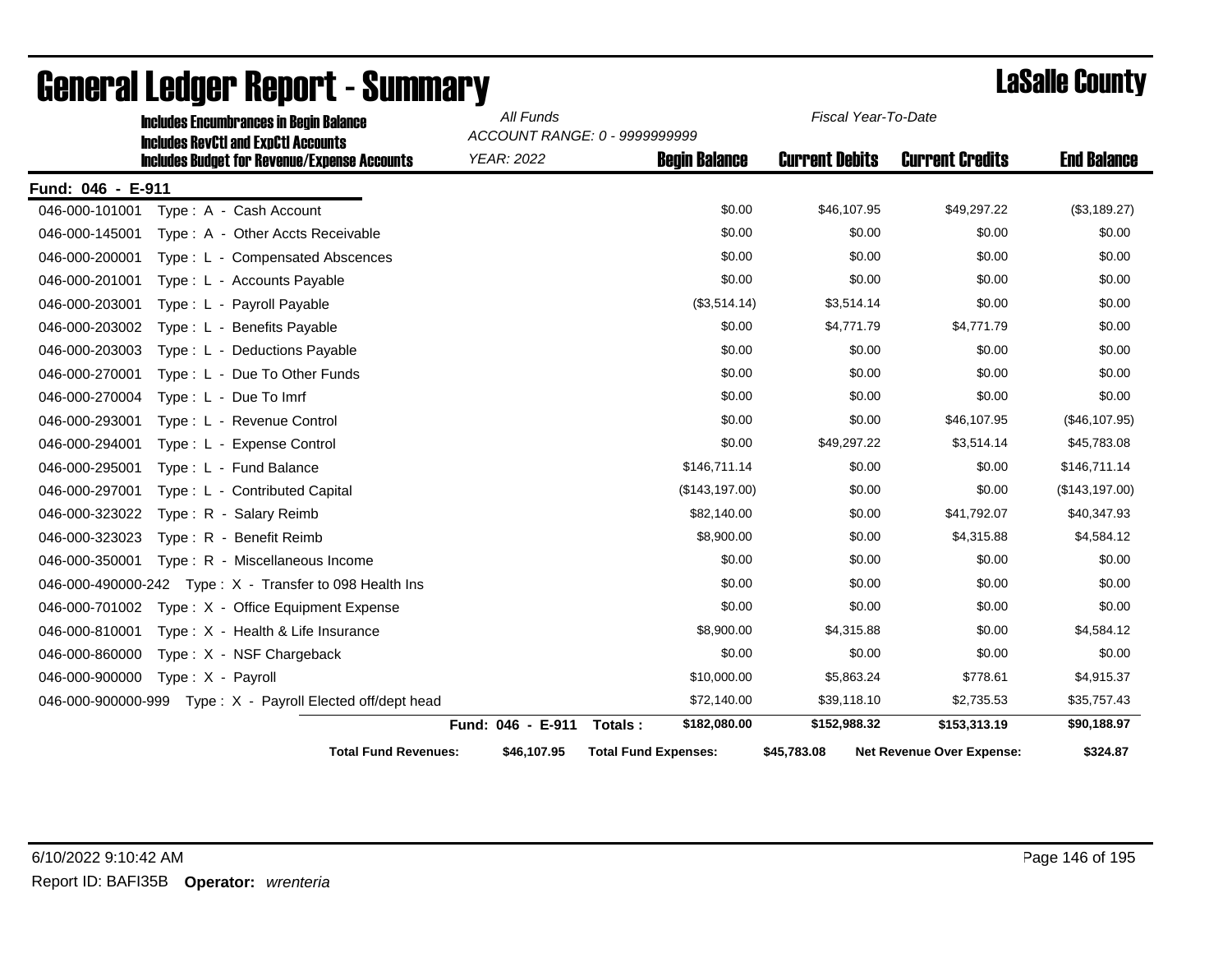| <b>Includes Encumbrances in Begin Balance</b><br><b>Includes RevCtI and ExpCtI Accounts</b> | All Funds<br>Fiscal Year-To-Date<br>ACCOUNT RANGE: 0 - 9999999999 |                      |                       |                        |                    |
|---------------------------------------------------------------------------------------------|-------------------------------------------------------------------|----------------------|-----------------------|------------------------|--------------------|
| <b>Includes Budget for Revenue/Expense Accounts</b>                                         | <b>YEAR: 2022</b>                                                 | <b>Begin Balance</b> | <b>Current Debits</b> | <b>Current Credits</b> | <b>End Balance</b> |
| Fund: 047 - Circ Clk Operations & Adm Fund                                                  |                                                                   |                      |                       |                        |                    |
| 047-000-101001<br>Type: A - Cash Account                                                    |                                                                   | \$264,377.99         | \$44,158.65           | \$57,600.84            | \$250,935.80       |
| 047-000-102003<br>Type: A - Petty Cash-circuit Clerk                                        |                                                                   | \$100.00             | \$0.00                | \$0.00                 | \$100.00           |
| 047-000-121001<br>$Type: A - Investments$                                                   |                                                                   | \$0.00               | \$0.00                | \$0.00                 | \$0.00             |
| 047-000-122001<br>Type: A - Accrued Interest-Investments                                    |                                                                   | \$753.65             | \$0.00                | \$0.00                 | \$753.65           |
| 047-000-145001<br>Type: A - Other Accts Receivable                                          |                                                                   | \$0.00               | \$0.00                | \$0.00                 | \$0.00             |
| 047-000-201001<br>Type: L - Accounts Payable                                                |                                                                   | \$454.66             | \$6,083.44            | \$4,008.75             | \$2,529.35         |
| 047-000-203001<br>Type: L - Payroll Payable                                                 |                                                                   | (\$3,215.43)         | \$3,215.43            | \$0.00                 | \$0.00             |
| 047-000-293001<br>Type: L - Revenue Control                                                 |                                                                   | \$0.00               | \$0.79                | \$44,108.65            | (\$44,107.86)      |
| 047-000-294001<br>Type: L - Expense Control                                                 |                                                                   | \$0.00               | \$55,525.36           | \$3,265.43             | \$52,259.93        |
| 047-000-295001<br>Type: L - Fund Balance                                                    |                                                                   | (\$262,470.87)       | \$0.00                | \$0.00                 | (\$262,470.87)     |
| 047-000-308001<br>Type: R - Interest Income                                                 |                                                                   | \$2,600.00           | \$0.79                | \$573.90               | \$2,026.89         |
| 047-000-321010<br>Type: R - Clerk Op Add Ons                                                |                                                                   | \$134,000.00         | \$0.00                | \$43,534.75            | \$90,465.25        |
| 047-000-399001<br>Type: R - Fund Balance Use                                                |                                                                   | \$46,407.00          | \$0.00                | \$0.00                 | \$46,407.00        |
| 047-000-404001<br>Type: X - Professional Services                                           |                                                                   | \$5,000.00           | \$249.93              | \$0.00                 | \$4,750.07         |
| 047-000-490000-204    Type: X - Transfer to 028 Cap Improv                                  |                                                                   | \$0.00               | \$0.00                | \$0.00                 | \$0.00             |
| 047-000-490000-242<br>Type: X - Transfer to 098 Health Ins                                  |                                                                   | \$807.39             | \$0.00                | \$0.00                 | \$807.39           |
| 047-000-502001 Type: X - Maintenance & Repair-Equipment                                     |                                                                   | \$1,000.00           | \$0.00                | \$0.00                 | \$1,000.00         |
| 047-000-502006<br>Type: X - Maintenance-Software                                            |                                                                   | \$4,000.00           | \$0.00                | \$0.00                 | \$4,000.00         |
| 047-000-503001<br>Type: X - Travel                                                          |                                                                   | \$4,500.00           | \$27.37               | \$0.00                 | \$4,472.63         |
| 047-000-503001-130    Type: X - Mileage                                                     |                                                                   | \$0.00               | \$105.30              | \$0.00                 | (\$105.30)         |
| 047-000-503001-131<br>Type: X - Meals                                                       |                                                                   | \$0.00               | \$101.25              | \$0.00                 | (\$101.25)         |
| 047-000-503001-132<br>Type: X - Lodging                                                     |                                                                   | \$0.00               | \$888.06              | \$0.00                 | (\$888.06)         |
| 047-000-503001-133<br>Type: X - Airfare                                                     |                                                                   | \$0.00               | \$0.00                | \$0.00                 | \$0.00             |
| 047-000-503001-134<br>Type: X - Transportation                                              |                                                                   | \$0.00               | \$0.00                | \$0.00                 | \$0.00             |
| 047-000-510005<br>Type $: X -$ Internet                                                     |                                                                   | \$2,000.00           | \$611.60              | \$0.00                 | \$1,388.40         |
| 047-000-541001<br>Type: X - Education                                                       |                                                                   | \$2,500.00           | \$760.00              | \$50.00                | \$1,790.00         |
| 047-000-541008<br>Type: X - Administrative Expense                                          |                                                                   | \$0.00               | \$0.00                | \$0.00                 | \$0.00             |

## General Ledger Report - Summary **Lassing County**

6/10/2022 9:10:42 AM Page 147 of 195

Report ID: BAFI35B **Operator:** *wrenteria*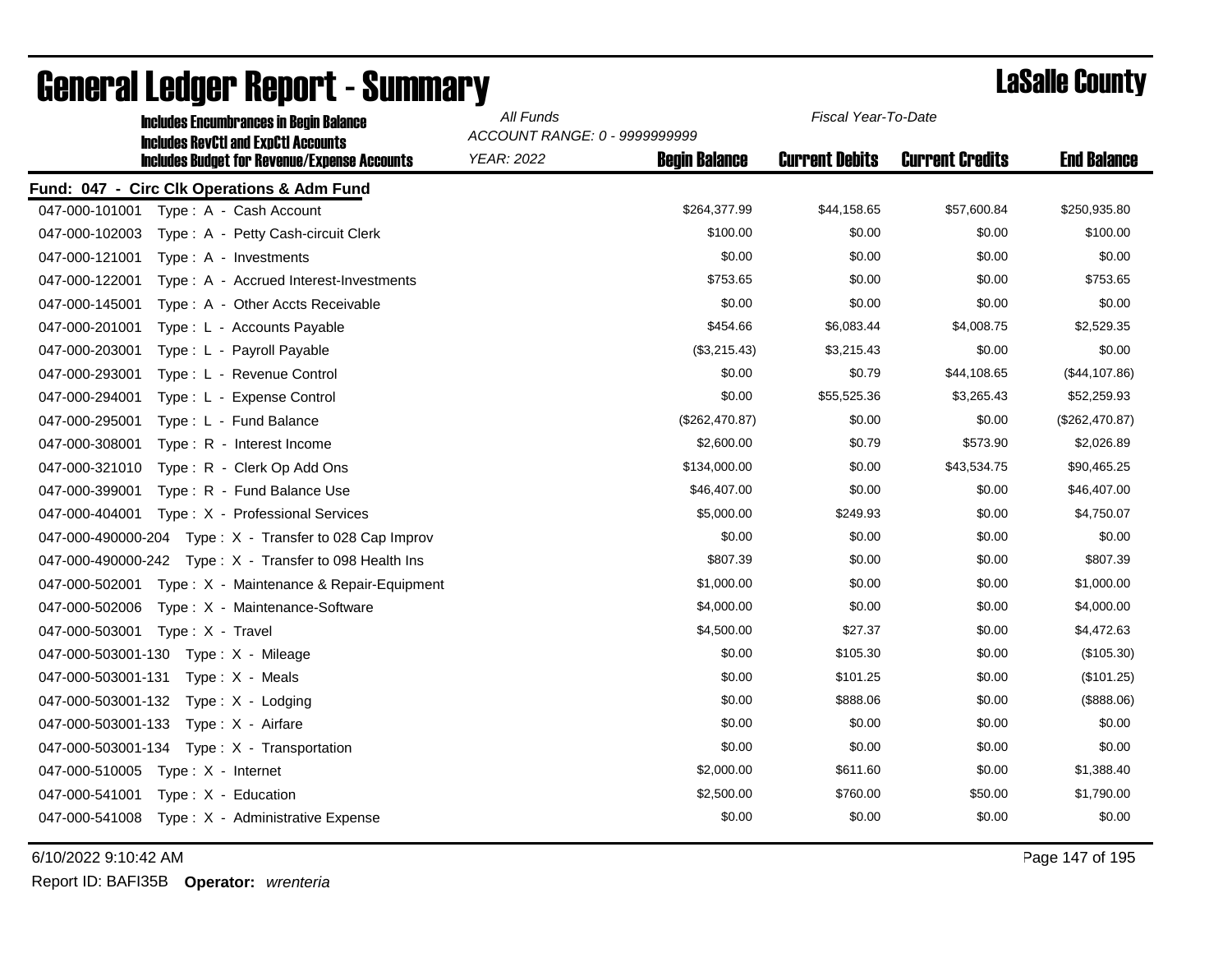|                | <b>Includes Encumbrances in Begin Balance</b>                                              | All Funds   | ACCOUNT RANGE: 0 - 9999999999 | Fiscal Year-To-Date   |                                  |                    |
|----------------|--------------------------------------------------------------------------------------------|-------------|-------------------------------|-----------------------|----------------------------------|--------------------|
|                | Includes RevCtI and ExpCtI Accounts<br><b>Includes Budget for Revenue/Expense Accounts</b> | YEAR: 2022  | <b>Begin Balance</b>          | <b>Current Debits</b> | <b>Current Credits</b>           | <b>End Balance</b> |
|                | Fund: 047 - Circ Clk Operations & Adm Fund                                                 |             |                               |                       |                                  |                    |
| 047-000-597001 | Type: X - Set Up Expense                                                                   |             | \$3,000.00                    | \$0.00                | \$0.00                           | \$3,000.00         |
| 047-000-598001 | Type: X - Misc Expense                                                                     |             | \$500.00                      | \$0.00                | \$0.00                           | \$500.00           |
| 047-000-601001 | Type: X - Office Supplies & Expense                                                        |             | \$35,200.00                   | \$982.24              | \$0.00                           | \$34,217.76        |
| 047-000-701001 | Type: X - Office Equipment Expense                                                         |             | \$1,500.00                    | \$333.00              | \$0.00                           | \$1,167.00         |
| 047-000-704001 | Type: X - Software Purchase/licenses                                                       |             | \$5,000.00                    | \$0.00                | \$0.00                           | \$5,000.00         |
| 047-000-810001 | Type : $X -$ Health & Life Insurance                                                       |             | \$28,000.00                   | \$13,594.92           | \$0.00                           | \$14,405.08        |
| 047-000-860000 | Type: X - NSF Chargeback                                                                   |             | \$0.00                        | \$0.00                | \$0.00                           | \$0.00             |
| 047-000-900000 | Type: X - Payroll                                                                          |             | \$85,000.00                   | \$37,871.69           | \$3,215.43                       | \$50,343.74        |
| 047-000-900100 | Type: X - Part Time No Benefits                                                            |             | \$5,000.00                    | \$0.00                | \$0.00                           | \$5,000.00         |
|                | Fund: 047 - Circ Clk Operations & Adm Fund                                                 |             | \$366,014.39<br>Totals :      | \$164,509.82          | \$156,357.75                     | \$269,646.60       |
|                | <b>Total Fund Revenues:</b>                                                                | \$44,107.86 | <b>Total Fund Expenses:</b>   | \$52,259.93           | <b>Net Revenue Over Expense:</b> | (\$8,152.07)       |

### General Ledger Report - Summary **Constants County** LaSalle County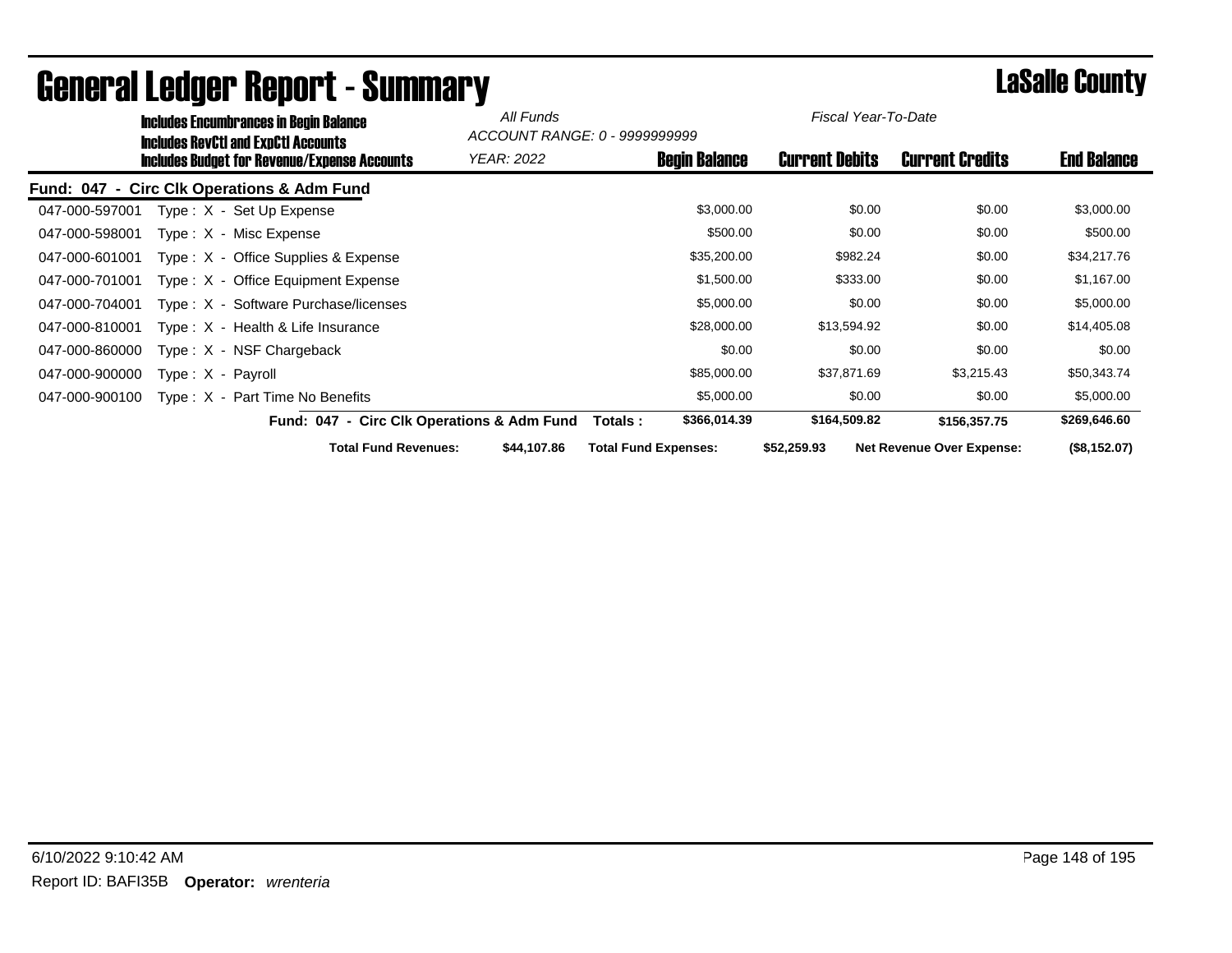|                | <b>Includes Encumbrances in Begin Balance</b>                                                     | All Funds  | ACCOUNT RANGE: 0 - 9999999999 | Fiscal Year-To-Date   |                                  |                    |
|----------------|---------------------------------------------------------------------------------------------------|------------|-------------------------------|-----------------------|----------------------------------|--------------------|
|                | <b>Includes RevCtI and ExpCtI Accounts</b><br><b>Includes Budget for Revenue/Expense Accounts</b> | YEAR: 2022 | <b>Begin Balance</b>          | <b>Current Debits</b> | <b>Current Credits</b>           | <b>End Balance</b> |
|                | <b>Fund: 048 - County Sheriff Vehicle Fund</b>                                                    |            |                               |                       |                                  |                    |
| 048-000-101001 | Type: A - Cash Account                                                                            |            | \$1,284.50                    | \$60.00               | \$0.00                           | \$1,344.50         |
| 048-000-121001 | $Type: A - Investments$                                                                           |            | \$0.00                        | \$0.00                | \$0.00                           | \$0.00             |
| 048-000-122001 | Type: A - Accrued Interest-Investments                                                            |            | \$0.00                        | \$0.00                | \$0.00                           | \$0.00             |
| 048-000-145001 | Type: A - Other Accts Receivable                                                                  |            | \$0.00                        | \$0.00                | \$0.00                           | \$0.00             |
| 048-000-201001 | Type: L - Accounts Payable                                                                        |            | \$0.00                        | \$0.00                | \$0.00                           | \$0.00             |
| 048-000-293001 | Type: L - Revenue Control                                                                         |            | \$0.00                        | \$0.00                | \$60.00                          | $(\$60.00)$        |
| 048-000-294001 | Type: L - Expense Control                                                                         |            | \$0.00                        | \$0.00                | \$0.00                           | \$0.00             |
| 048-000-295001 | Type: L - Fund Balance                                                                            |            | (\$1,284.50)                  | \$0.00                | \$0.00                           | (\$1,284.50)       |
| 048-000-308001 | Type: R - Interest Income                                                                         |            | \$25.00                       | \$0.00                | \$0.00                           | \$25.00            |
| 048-000-323015 | Type: R - Vehicle Fines                                                                           |            | \$1,000.00                    | \$0.00                | \$60.00                          | \$940.00           |
| 048-000-399001 | Type: R - Fund Balance Use                                                                        |            | \$0.00                        | \$0.00                | \$0.00                           | \$0.00             |
| 048-000-502002 | Type: X - Maintenance & Repair- Vehicles                                                          |            | \$1,000.00                    | \$0.00                | \$0.00                           | \$1,000.00         |
| 048-000-860000 | Type : $X - NSF$ Chargeback                                                                       |            | \$0.00                        | \$0.00                | \$0.00                           | \$0.00             |
|                | Fund: 048 - County Sheriff Vehicle Fund                                                           |            | \$2,025.00<br>Totals:         | \$60.00               | \$120.00                         | \$1,965.00         |
|                | <b>Total Fund Revenues:</b>                                                                       | \$60.00    | <b>Total Fund Expenses:</b>   | \$0.00                | <b>Net Revenue Over Expense:</b> | \$60.00            |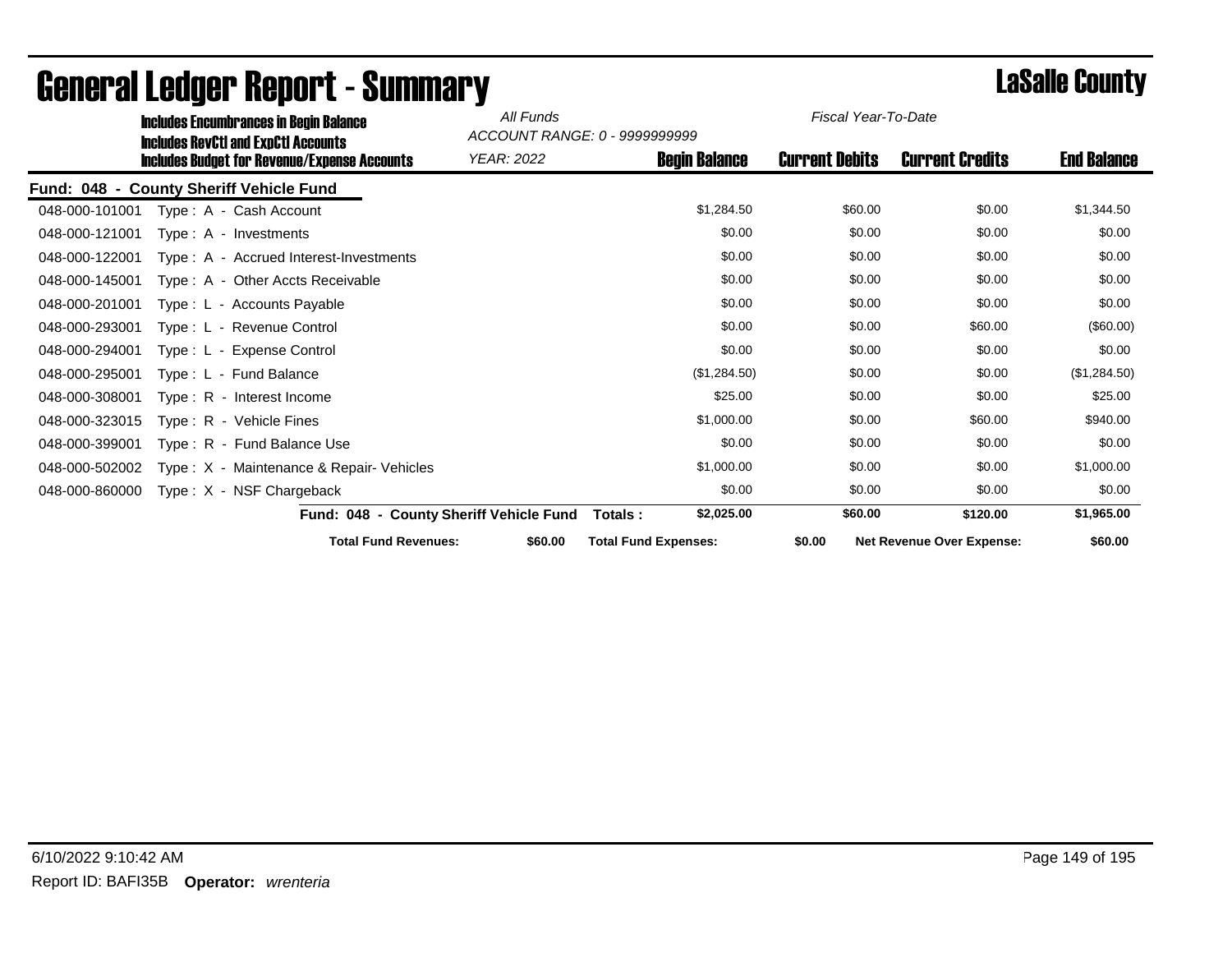| <b>Includes Encumbrances in Begin Balance</b>                 | All Funds                                          | Fiscal Year-To-Date  |                       |                        |                    |
|---------------------------------------------------------------|----------------------------------------------------|----------------------|-----------------------|------------------------|--------------------|
| <b>Includes RevCtI and ExpCtI Accounts</b>                    | ACCOUNT RANGE: 0 - 9999999999<br><b>YEAR: 2022</b> | <b>Begin Balance</b> | <b>Current Debits</b> | <b>Current Credits</b> | <b>End Balance</b> |
| <b>Includes Budget for Revenue/Expense Accounts</b>           |                                                    |                      |                       |                        |                    |
| Fund: 049 - Court Services Grants                             |                                                    |                      |                       |                        |                    |
| 049-000-101001<br>Type: A - Cash Account                      |                                                    | \$185,785.35         | \$472,245.96          | \$555,223.44           | \$102,807.87       |
| 049-000-145001<br>Type: A - Other Accts Receivable            |                                                    | \$152,922.53         | \$0.00                | \$0.00                 | \$152,922.53       |
| 049-000-201001<br>Type: L - Accounts Payable                  |                                                    | (\$121,214.66)       | \$318,994.49          | \$214,886.34           | (\$17,106.51)      |
| 049-000-203001<br>Type: L - Payroll Payable                   |                                                    | (\$10,506.43)        | \$10,506.43           | \$0.00                 | \$0.00             |
| 049-000-203002<br>Type : L - Benefits Payable                 |                                                    | \$0.00               | \$9,035.12            | \$9,035.12             | \$0.00             |
| 049-000-203003<br>Type: L - Deductions Payable                |                                                    | \$0.00               | \$0.00                | \$0.00                 | \$0.00             |
| 049-000-270001<br>Type: L - Due To Other Funds                |                                                    | \$0.00               | \$0.00                | \$0.00                 | \$0.00             |
| 049-000-293001<br>Type: L - Revenue Control                   |                                                    | \$0.00               | \$138,286.52          | \$471,745.96           | (\$333,459.44)     |
| Type: L - Expense Control<br>049-000-294001                   |                                                    | \$0.00               | \$312,828.77          | \$11,006.43            | \$301,822.34       |
| 049-000-295001<br>Type: L - Fund Balance                      |                                                    | (\$206,986.79)       | \$0.00                | \$0.00                 | (\$206,986.79)     |
| 049-055-308001-554<br>Type: R - Interest Income-State         |                                                    | \$0.00               | \$0.00                | \$0.00                 | \$0.00             |
| 049-055-316003-554<br>Type: R - Adult Reploy IL Rev-State     |                                                    | \$228,482.00         | \$22,988.33           | \$88,971.74            | \$162,498.59       |
| Type: X - Professional Services-State<br>049-055-404001-554   |                                                    | \$24,618.00          | \$15,892.41           | \$0.00                 | \$8,725.59         |
| 049-055-404007-554<br>Type: X - Prof Services-phys/drug-State |                                                    | \$24,420.00          | \$3,181.36            | \$0.00                 | \$21,238.64        |
| 049-055-490000-183<br>Type : $X -$ Transfer to 004 IMRF       |                                                    | \$14,949.00          | \$0.00                | \$0.00                 | \$14,949.00        |
| Type: X - Transfer to 009 Soc Security<br>049-055-490000-188  |                                                    | \$9,348.00           | \$0.00                | \$0.00                 | \$9,348.00         |
| 049-055-490000-194<br>Type : $X -$ Transfer to 016 Insurance  |                                                    | \$3,162.00           | \$0.00                | \$0.00                 | \$3,162.00         |
| 049-055-503001 Type: X - Travel                               |                                                    | \$0.00               | \$0.00                | \$0.00                 | \$0.00             |
| 049-055-503001-130-000554<br>Type: X - Mileage-State          |                                                    | \$0.00               | \$0.00                | \$0.00                 | \$0.00             |
| 049-055-503001-131-000554<br>Type: X - Meals-State            |                                                    | \$0.00               | \$0.00                | \$0.00                 | \$0.00             |
| 049-055-503001-132-000554<br>Type: X - Lodging-State          |                                                    | \$0.00               | \$0.00                | \$0.00                 | \$0.00             |
| Type: X - Airfare-State<br>049-055-503001-133-000554          |                                                    | \$0.00               | \$0.00                | \$0.00                 | \$0.00             |
| 049-055-503001-134-000554<br>Type: X - Transportation-State   |                                                    | \$0.00               | \$0.00                | \$0.00                 | \$0.00             |
| 049-055-503001-554 Type: X - Travel - State                   |                                                    | \$3,559.00           | \$753.92              | \$0.00                 | \$2,805.08         |
|                                                               |                                                    | \$2,080.00           | \$0.00                | \$0.00                 | \$2,080.00         |
| Type: X - Incentives-State<br>049-055-542001-554              |                                                    | \$12,010.00          | \$2,101.75            | \$0.00                 | \$9,908.25         |
| Type: X - Office Supp & Expense-State<br>049-055-601001-554   |                                                    | \$780.00             | \$0.00                | \$0.00                 | \$780.00           |
|                                                               |                                                    |                      |                       |                        |                    |

# **General Ledger Report - Summary Lassalle County**

6/10/2022 9:10:42 AM Page 150 of 195

Report ID: BAFI35B **Operator:** *wrenteria*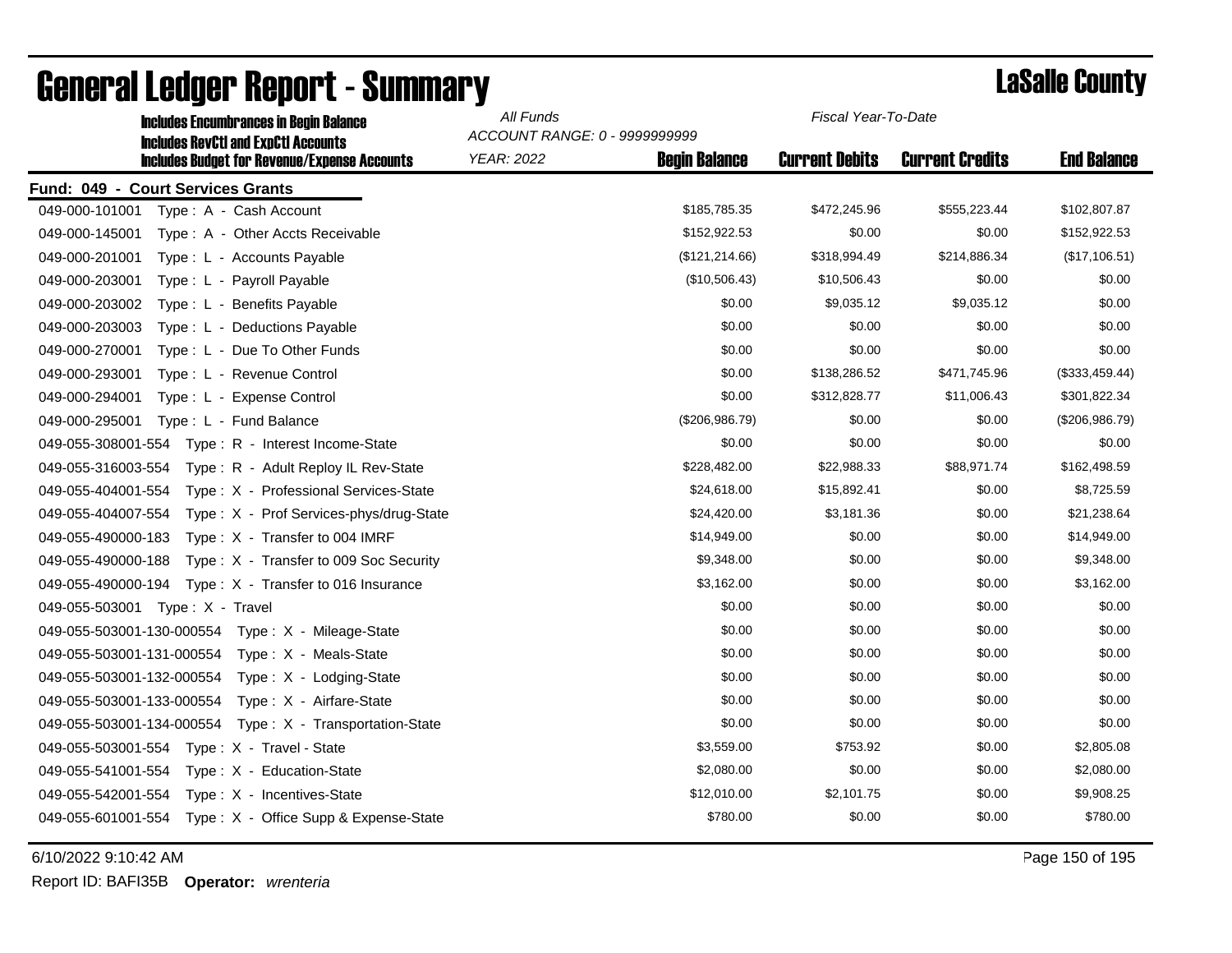| <b>Includes Encumbrances in Begin Balance</b>                 | All Funds                                 | Fiscal Year-To-Date   |                        |                    |
|---------------------------------------------------------------|-------------------------------------------|-----------------------|------------------------|--------------------|
| <b>Includes RevCtI and ExpCtI Accounts</b>                    | ACCOUNT RANGE: 0 - 9999999999             |                       |                        |                    |
| <b>Includes Budget for Revenue/Expense Accounts</b>           | <b>YEAR: 2022</b><br><b>Begin Balance</b> | <b>Current Debits</b> | <b>Current Credits</b> | <b>End Balance</b> |
| Fund: 049 - Court Services Grants                             |                                           |                       |                        |                    |
| 049-055-810001 Type: X - Health & Life Insurance              | \$0.00                                    | \$7,935.38            | \$0.00                 | (\$7,935.38)       |
| 049-055-810001-554 Type: X - Health & Life Insurance State    | \$8,357.00                                | \$0.00                | \$0.00                 | \$8,357.00         |
| 049-055-900000-554 Type: X - Payroll-State                    | \$117,699.00                              | \$63,784.01           | \$8,196.48             | \$62,111.47        |
| 049-055-900100 Type: X - Part Time No Benefits                | \$0.00                                    | \$0.00                | \$0.00                 | \$0.00             |
| 049-055-900100-554<br>Type: X - Part Time No Benefits State   | \$7,500.00                                | \$0.00                | \$0.00                 | \$7,500.00         |
| 049-056-308001-554<br>Type: R - Interest Income-State         | \$0.00                                    | \$0.00                | \$0.00                 | \$0.00             |
| 049-056-316002-554<br>Type: R - Redeploy IL Rev-State         | \$692,444.00                              | \$102,130.59          | \$349,346.89           | \$445,227.70       |
| 049-056-404016-554<br>Type: X - Prof Serv-Counseling-State    | \$692,444.00                              | \$186,727.07          | \$0.00                 | \$505,716.93       |
| 049-057-308001-554<br>Type: R - Interest Income-State         | \$0.00                                    | \$0.00                | \$0.00                 | \$0.00             |
| 049-057-316006-554<br>Type: R - ARI Mental Health Court-State | \$142,926.00                              | \$13,167.60           | \$33,427.33            | \$122,666.27       |
| 049-057-404001-554<br>Type: X - Professional Services State   | \$36,020.00                               | \$0.00                | \$0.00                 | \$36,020.00        |
| 049-057-404007-554<br>Type: X - Prof Services-Phys/Drug-State | \$24,420.00                               | \$330.64              | \$0.00                 | \$24,089.36        |
| Type: X - Prof Serv-Counseling-State<br>049-057-404016-554    | \$0.00                                    | \$365.00              | \$0.00                 | (\$365.00)         |
| Type: X - Transfer to 004 IMRF<br>049-057-490000-183          | \$5,546.00                                | \$0.00                | \$0.00                 | \$5,546.00         |
| Type: X - Transfer to 009 Soc Security<br>049-057-490000-188  | \$3,577.00                                | \$0.00                | \$0.00                 | \$3,577.00         |
| 049-057-490000-194    Type: X - Transfer to 016 Insurance     | \$1,181.00                                | \$0.00                | \$0.00                 | \$1,181.00         |
| 049-057-503001 Type: X - Travel                               | \$0.00                                    | \$0.00                | \$0.00                 | \$0.00             |
| 049-057-503001-130-000554 Type: X - Mileage-State             | \$0.00                                    | \$0.00                | \$0.00                 | \$0.00             |
| 049-057-503001-131-000554 Type: X - Meals-State               | \$0.00                                    | \$0.00                | \$0.00                 | \$0.00             |
| 049-057-503001-132-000554    Type: X - Lodging-State          | \$0.00                                    | \$0.00                | \$0.00                 | \$0.00             |
| 049-057-503001-133-000554    Type: X - Airfare-State          | \$0.00                                    | \$0.00                | \$0.00                 | \$0.00             |
| 049-057-503001-134-000554    Type: X - Transportation-State   | \$0.00                                    | \$0.00                | \$0.00                 | \$0.00             |
| 049-057-503001-554 Type: X - Travel State                     | \$1,862.00                                | \$1,019.30            | \$0.00                 | \$842.70           |
| 049-057-510004-554<br>Type: X - Telephone-State               | \$600.00                                  | \$154.56              | \$0.00                 | \$445.44           |
| 049-057-541001-554<br>Type: X - Education-State               | \$1,295.00                                | \$460.00              | \$0.00                 | \$835.00           |
| 049-057-542001-554<br>Type: X - Incentives-State              | \$19,352.00                               | \$3,900.33            | \$500.00               | \$15,951.67        |
| 049-057-601001-554    Type: X - Office Supp & Expense-State   | \$820.00                                  | \$0.00                | \$0.00                 | \$820.00           |
|                                                               |                                           |                       |                        |                    |

## General Ledger Report - Summary LaSalle County

6/10/2022 9:10:42 AM Page 151 of 195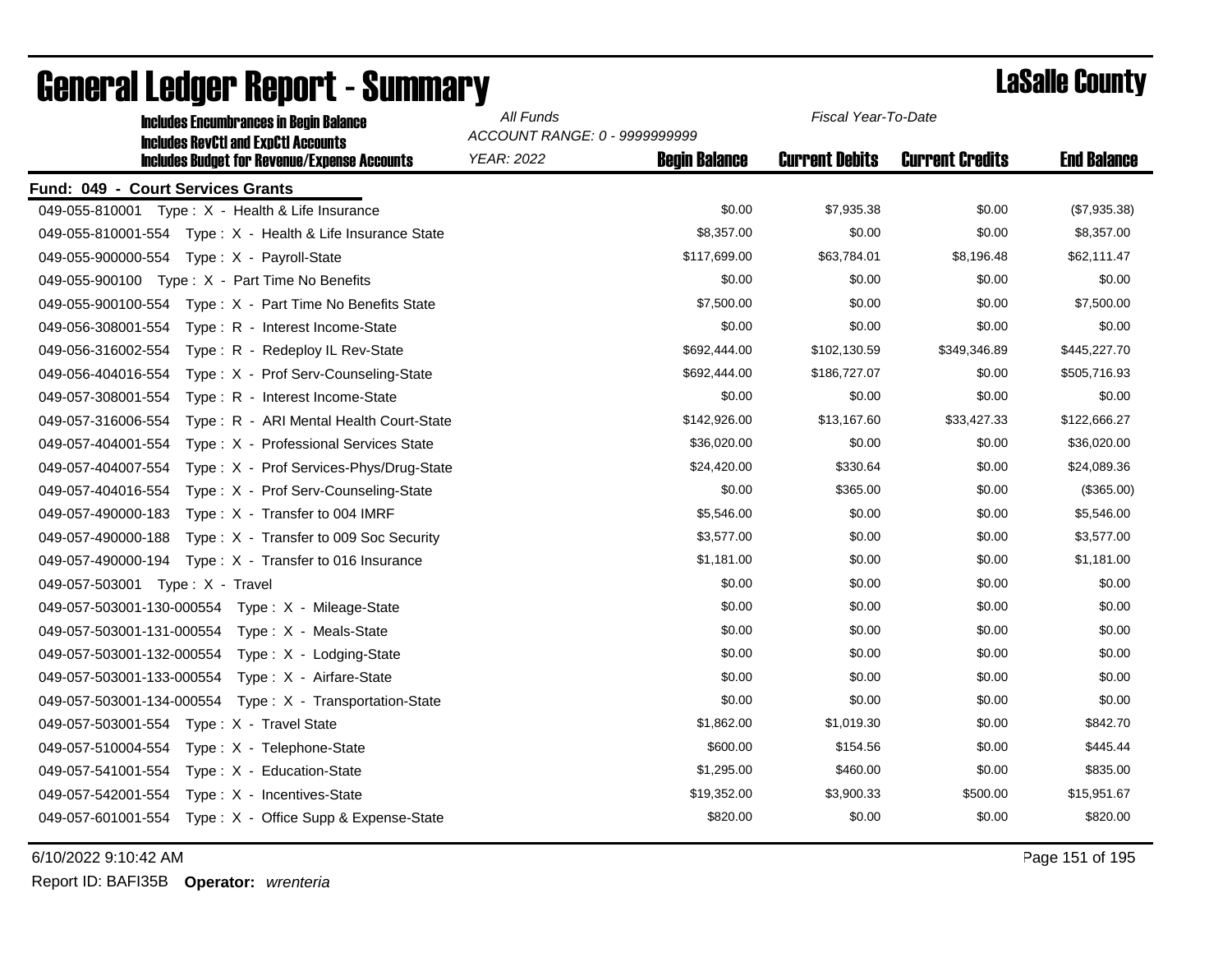| <b>Includes Encumbrances in Begin Balance</b><br><b>Includes RevCtI and ExpCtI Accounts</b> |                                                          | All Funds                         | Fiscal Year-To-Date<br>ACCOUNT RANGE: 0 - 9999999999 |                       |                                  |                    |
|---------------------------------------------------------------------------------------------|----------------------------------------------------------|-----------------------------------|------------------------------------------------------|-----------------------|----------------------------------|--------------------|
|                                                                                             | <b>Includes Budget for Revenue/Expense Accounts</b>      | <b>YEAR: 2022</b>                 | <b>Begin Balance</b>                                 | <b>Current Debits</b> | <b>Current Credits</b>           | <b>End Balance</b> |
| Fund: 049 - Court Services Grants                                                           |                                                          |                                   |                                                      |                       |                                  |                    |
| 049-057-810001-554                                                                          | Type: X - Health & Life Insurance-State                  |                                   | \$0.00                                               | \$0.00                | \$0.00                           | \$0.00             |
| 049-057-900000-554                                                                          | $Type: X - Payroll-State$                                |                                   | \$44,503.00                                          | \$26,223,04           | \$2,309.95                       | \$20,589.91        |
|                                                                                             | 049-057-900100-554 Type: X - Part Time No Benefits State |                                   | \$3.750.00                                           | \$0.00                | \$0.00                           | \$3,750.00         |
|                                                                                             |                                                          | Fund: 049 - Court Services Grants | \$2,127,704.00<br>Totals :                           | \$1,713,012.58        | \$1.744.649.68                   | \$1,492,422.22     |
|                                                                                             | <b>Total Fund Revenues:</b>                              | \$333,459.44                      | <b>Total Fund Expenses:</b>                          | \$301.822.34          | <b>Net Revenue Over Expense:</b> | \$31,637.10        |

### General Ledger Report - Summary LaSalle County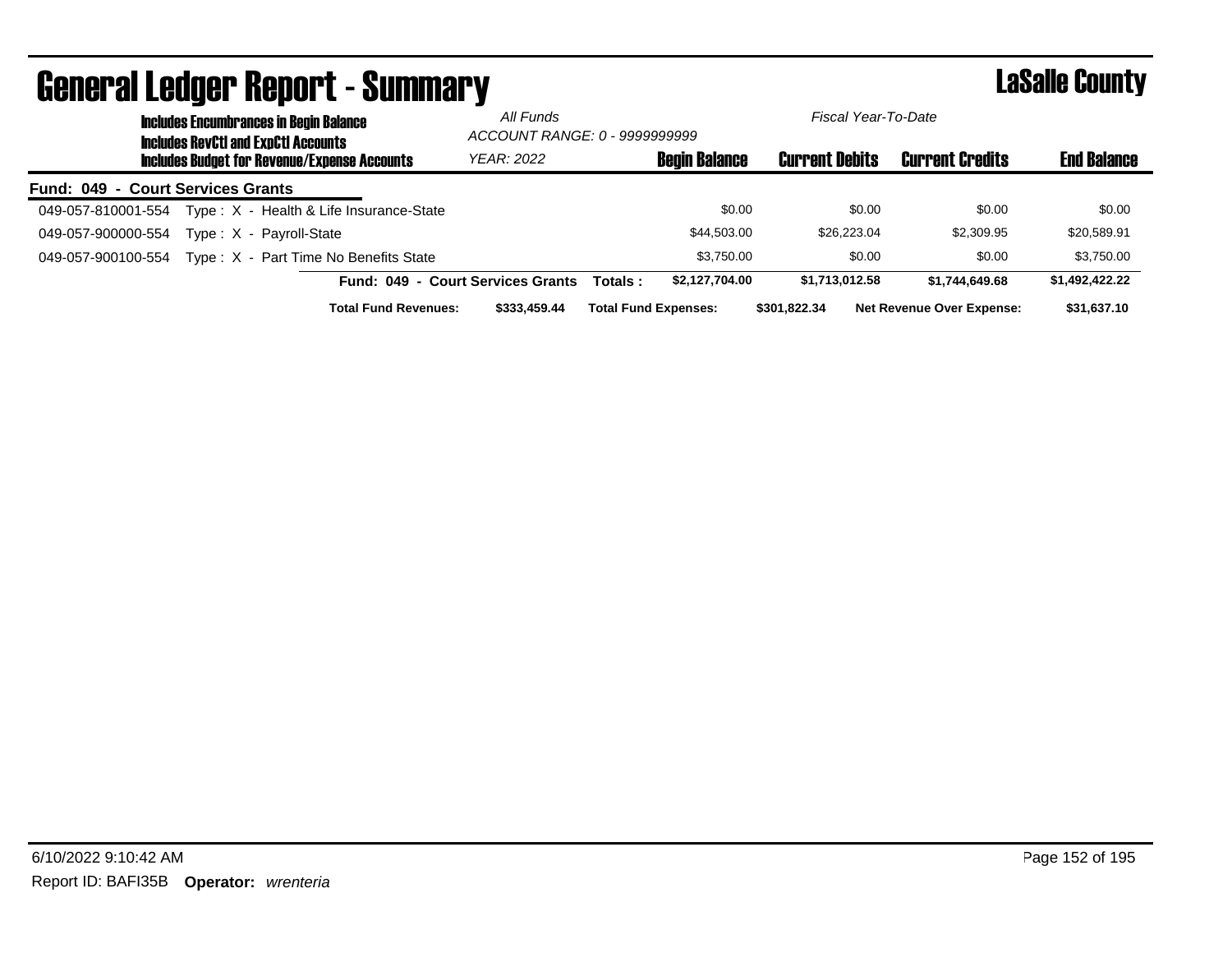|                | <b>Includes Encumbrances in Begin Balance</b>       | All Funds                     |                      | Fiscal Year-To-Date   |                        |                    |
|----------------|-----------------------------------------------------|-------------------------------|----------------------|-----------------------|------------------------|--------------------|
|                | <b>Includes RevCtI and ExpCtI Accounts</b>          | ACCOUNT RANGE: 0 - 9999999999 |                      |                       |                        |                    |
|                | <b>Includes Budget for Revenue/Expense Accounts</b> | <b>YEAR: 2022</b>             | <b>Begin Balance</b> | <b>Current Debits</b> | <b>Current Credits</b> | <b>End Balance</b> |
|                | Fund: 050 - Minors In Possession                    |                               |                      |                       |                        |                    |
| 050-000-101001 | Type: A - Cash Account                              |                               | \$0.00               | \$0.00                | \$0.00                 | \$0.00             |
| 050-000-121001 | Type: A - Investments                               |                               | \$0.00               | \$0.00                | \$0.00                 | \$0.00             |
| 050-000-122001 | Type: A - Accrued Interest-Investments              |                               | \$0.00               | \$0.00                | \$0.00                 | \$0.00             |
| 050-000-201001 | Type: L - Accounts Payable                          |                               | \$0.00               | \$0.00                | \$0.00                 | \$0.00             |
| 050-000-203001 | Type: L - Payroll Payable                           |                               | \$0.00               | \$0.00                | \$0.00                 | \$0.00             |
| 050-000-203002 | Type: L - Benefits Payable                          |                               | \$0.00               | \$0.00                | \$0.00                 | \$0.00             |
| 050-000-203003 | Type: L - Deductions Payable                        |                               | \$0.00               | \$0.00                | \$0.00                 | \$0.00             |
| 050-000-293001 | Type: L - Revenue Control                           |                               | \$0.00               | \$0.00                | \$0.00                 | \$0.00             |
| 050-000-294001 | Type: L - Expense Control                           |                               | \$0.00               | \$0.00                | \$0.00                 | \$0.00             |
| 050-000-295001 | Type: L - Fund Balance                              |                               | \$0.00               | \$0.00                | \$0.00                 | \$0.00             |
| 050-000-308001 | Type: R - Interest Income                           |                               | \$0.00               | \$0.00                | \$0.00                 | \$0.00             |
| 050-000-315001 | Type: R - Fines & Fees - St. Attorney               |                               | \$0.00               | \$0.00                | \$0.00                 | \$0.00             |
| 050-000-350001 | Type: R - Miscellaneous Income                      |                               | \$0.00               | \$0.00                | \$0.00                 | \$0.00             |
| 050-000-404001 | Type: X - Professional Services                     |                               | \$0.00               | \$0.00                | \$0.00                 | \$0.00             |
| 050-000-503001 | Type: X - Mileage                                   |                               | \$0.00               | \$0.00                | \$0.00                 | \$0.00             |
| 050-000-541001 | Type: X - Education                                 |                               | \$0.00               | \$0.00                | \$0.00                 | \$0.00             |
| 050-000-541003 | Type: X - Publications                              |                               | \$0.00               | \$0.00                | \$0.00                 | \$0.00             |
| 050-000-541004 | $Type: X - Dues & Subscripts$                       |                               | \$0.00               | \$0.00                | \$0.00                 | \$0.00             |
| 050-000-596001 | Type : $X - New Programs$                           |                               | \$0.00               | \$0.00                | \$0.00                 | \$0.00             |
| 050-000-598001 | Type: X - Misc Expense                              |                               | \$0.00               | \$0.00                | \$0.00                 | \$0.00             |
| 050-000-601001 | Type: X - Office Supplies & Expense                 |                               | \$0.00               | \$0.00                | \$0.00                 | \$0.00             |
| 050-000-810001 | Type: X - Health & Life Insurance                   |                               | \$0.00               | \$0.00                | \$0.00                 | \$0.00             |
| 050-000-836001 | Type: X - TRANSFER TO GENERAL FUND                  |                               | \$0.00               | \$0.00                | \$0.00                 | \$0.00             |
| 050-000-860000 | Type: X - NSF Chargeback                            |                               | \$0.00               | \$0.00                | \$0.00                 | \$0.00             |
| 050-000-900000 | Type: X - Payroll                                   |                               | \$0.00               | \$0.00                | \$0.00                 | \$0.00             |
| 050-000-900100 | Type: X - Part Time No Benefits                     |                               | \$0.00               | \$0.00                | \$0.00                 | \$0.00             |
| 050-000-900101 | Type: X - Temp/Seasonal Help                        |                               | \$0.00               | \$0.00                | \$0.00                 | \$0.00             |
|                |                                                     |                               |                      |                       |                        |                    |

6/10/2022 9:10:42 AM Page 153 of 195

Report ID: BAFI35B **Operator:** *wrenteria*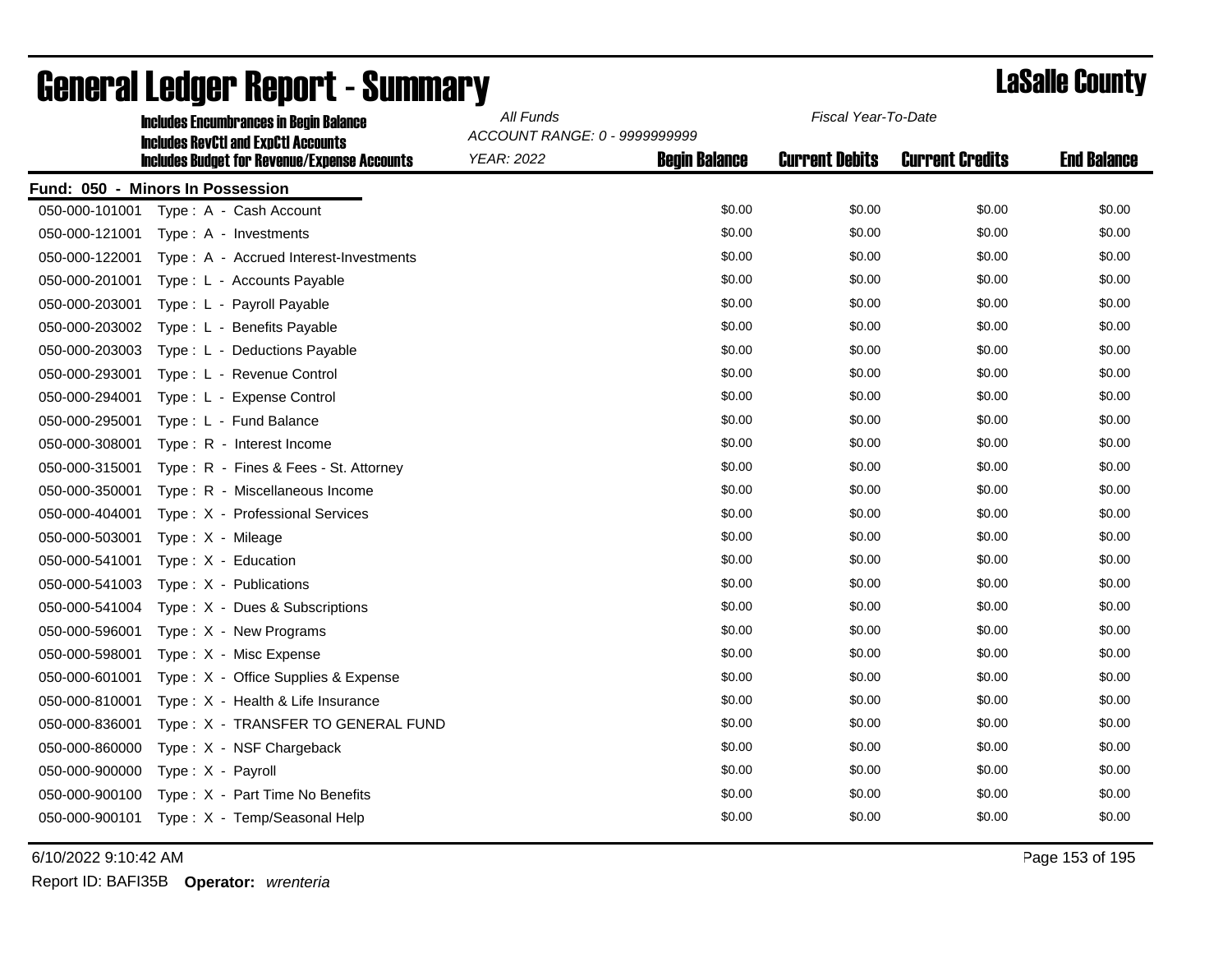| <b>General Ledger Report - Summary</b>                                                      |                                  |                               |                       |                                  | <b>LaSalle County</b> |
|---------------------------------------------------------------------------------------------|----------------------------------|-------------------------------|-----------------------|----------------------------------|-----------------------|
| <b>Includes Encumbrances in Begin Balance</b><br><b>Includes RevCtI and ExpCtI Accounts</b> | All Funds                        | ACCOUNT RANGE: 0 - 9999999999 | Fiscal Year-To-Date   |                                  |                       |
| Includes Budget for Revenue/Expense Accounts                                                | <b>YEAR: 2022</b>                | <b>Begin Balance</b>          | <b>Current Debits</b> | <b>Current Credits</b>           | <b>End Balance</b>    |
| Fund: 050 - Minors In Possession                                                            |                                  |                               |                       |                                  |                       |
|                                                                                             | Fund: 050 - Minors In Possession | \$0.00<br>Totals:             | \$0.00                | \$0.00                           | \$0.00                |
| <b>Total Fund Revenues:</b>                                                                 | \$0.00                           | <b>Total Fund Expenses:</b>   | \$0.00                | <b>Net Revenue Over Expense:</b> | \$0.00                |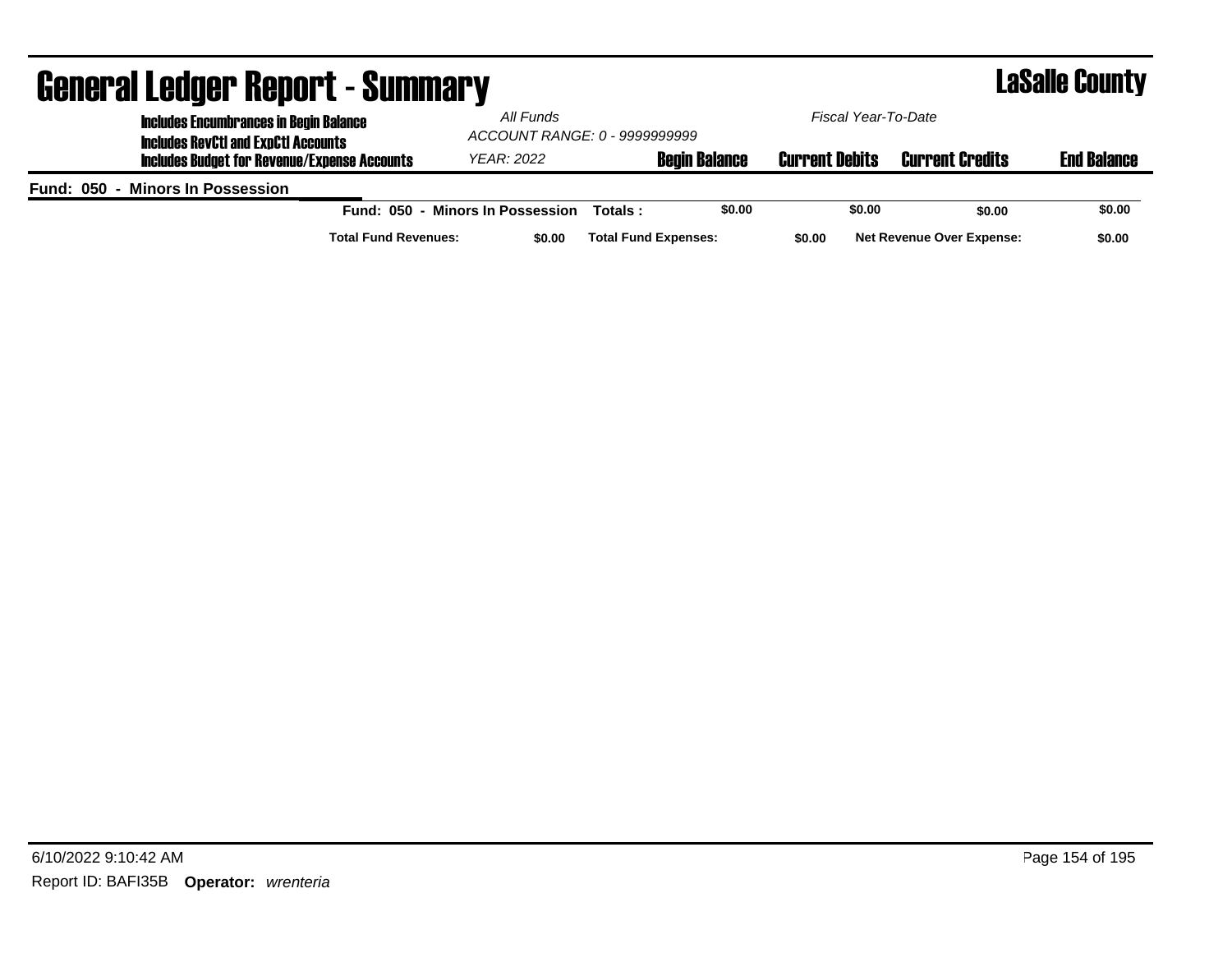|                          | <b>Includes Encumbrances in Begin Balance</b><br><b>Includes RevCtI and ExpCtI Accounts</b> | All Funds                | ACCOUNT RANGE: 0 - 9999999999 | Fiscal Year-To-Date   |                           |                    |
|--------------------------|---------------------------------------------------------------------------------------------|--------------------------|-------------------------------|-----------------------|---------------------------|--------------------|
|                          | <b>Includes Budget for Revenue/Expense Accounts</b>                                         | <b>YEAR: 2022</b>        | <b>Begin Balance</b>          | <b>Current Debits</b> | <b>Current Credits</b>    | <b>End Balance</b> |
| Fund: 051 - Coroner Fees |                                                                                             |                          |                               |                       |                           |                    |
| 051-000-101001           | Type: A - Cash Account                                                                      |                          | \$43,589.43                   | \$20,078.09           | \$24,776.66               | \$38,890.86        |
| 051-000-121001           | Type: A - Investments                                                                       |                          | \$0.00                        | \$0.00                | \$0.00                    | \$0.00             |
| 051-000-122001           | Type: A - Accrued Interest-Investments                                                      |                          | \$89.25                       | \$0.00                | \$0.00                    | \$89.25            |
| 051-000-145001           | Type: A - Other Accts Receivable                                                            |                          | \$0.00                        | \$0.00                | \$0.00                    | \$0.00             |
| 051-000-201001           | Type: L - Accounts Payable                                                                  |                          | (\$7,237.27)                  | \$24,678.57           | \$17,441.30               | \$0.00             |
| 051-000-203001           | Type: L - Payroll Payable                                                                   |                          | \$0.00                        | \$0.00                | \$0.00                    | \$0.00             |
| 051-000-203002           | Type: L - Benefits Payable                                                                  |                          | \$0.00                        | \$0.00                | \$0.00                    | \$0.00             |
| 051-000-203003           | Type: L - Deductions Payable                                                                |                          | \$0.00                        | \$0.00                | \$0.00                    | \$0.00             |
| 051-000-293001           | Type: L - Revenue Control                                                                   |                          | \$0.00                        | \$0.12                | \$19,429.09               | (\$19,428.97)      |
| 051-000-294001           | Type: L - Expense Control                                                                   |                          | \$0.00                        | \$17,539.27           | \$649.00                  | \$16,890.27        |
| 051-000-295001           | Type: L - Fund Balance                                                                      |                          | (\$36,441.41)                 | \$0.00                | \$0.00                    | (\$36,441.41)      |
| 051-000-308001           | Type: R - Interest Income                                                                   |                          | \$500.00                      | \$0.12                | \$82.09                   | \$418.03           |
| 051-000-324001           | Type: R - Coroner's Fees                                                                    |                          | \$28,500.00                   | \$0.00                | \$19,347.00               | \$9,153.00         |
| 051-000-350001           | Type: R - Miscellaneous Income                                                              |                          | \$0.00                        | \$0.00                | \$0.00                    | \$0.00             |
| 051-000-399001           | Type: R - Fund Balance Use                                                                  |                          | \$38,000.00                   | \$0.00                | \$0.00                    | \$38,000.00        |
| 051-000-490000-204       | Type: X - Transfer to 028 Cap Improv                                                        |                          | \$0.00                        | \$0.00                | \$0.00                    | \$0.00             |
| 051-000-598001           | Type: X - Misc Expense                                                                      |                          | \$0.00                        | \$0.00                | \$0.00                    | \$0.00             |
| 051-000-600001           | Type: X - Supplies - Equipment                                                              |                          | \$20,000.00                   | \$16,348.02           | \$649.00                  | \$4,300.98         |
| 051-000-601001           | Type: X - Office Supplies & Expense                                                         |                          | \$5,000.00                    | \$747.05              | \$0.00                    | \$4,252.95         |
| 051-000-601012           | Type: X - Supplies-safety                                                                   |                          | \$5,000.00                    | \$444.20              | \$0.00                    | \$4,555.80         |
| 051-000-701001           | Type: X - Office Equipment Expense                                                          |                          | \$0.00                        | \$0.00                | \$0.00                    | \$0.00             |
| 051-000-703001           | Type: X - Vehicles                                                                          |                          | \$37,000.00                   | \$0.00                | \$0.00                    | \$37,000.00        |
| 051-000-860000           | Type: X - NSF Chargeback                                                                    |                          | \$0.00                        | \$0.00                | \$0.00                    | \$0.00             |
|                          |                                                                                             | Fund: 051 - Coroner Fees | Totals:<br>\$134,000.00       | \$79,835.44           | \$82,374.14               | \$97,680.76        |
|                          | <b>Total Fund Revenues:</b>                                                                 | \$19,428.97              | <b>Total Fund Expenses:</b>   | \$16,890.27           | Net Revenue Over Expense: | \$2,538.70         |

### General Ledger Report - Summary **County County** LaSalle County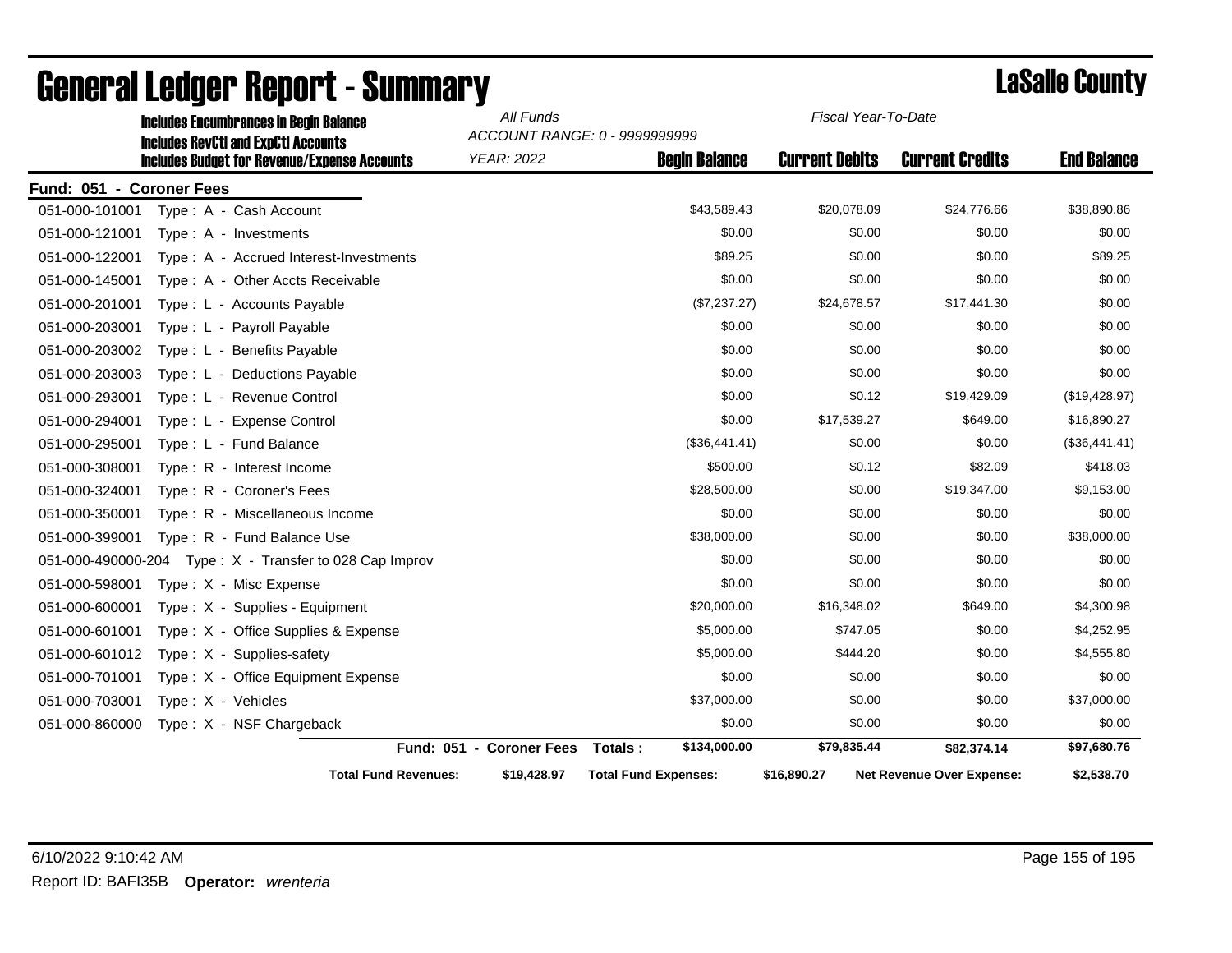|                | <b>Includes Encumbrances in Begin Balance</b><br><b>Includes RevCtI and ExnCtI Accounts</b> | All Funds         | ACCOUNT RANGE: 0 - 9999999999 | Fiscal Year-To-Date   |                           |                    |
|----------------|---------------------------------------------------------------------------------------------|-------------------|-------------------------------|-----------------------|---------------------------|--------------------|
|                | <b>Includes Budget for Revenue/Expense Accounts</b>                                         | <b>YEAR: 2022</b> | <b>Begin Balance</b>          | <b>Current Debits</b> | <b>Current Credits</b>    | <b>End Balance</b> |
|                | Fund: 052 - Crc Court Clerk Electronic Cit                                                  |                   |                               |                       |                           |                    |
| 052-000-101001 | Type: A - Cash Account                                                                      |                   | \$108,937.51                  | \$20,588.34           | \$35,217.92               | \$94,307.93        |
| 052-000-121001 | Type: A - Investments                                                                       |                   | \$0.00                        | \$0.00                | \$0.00                    | \$0.00             |
| 052-000-122001 | Type: A - Accrued Interest-Investments                                                      |                   | \$158.66                      | \$0.00                | \$0.00                    | \$158.66           |
| 052-000-145001 | Type: A - Other Accts Receivable                                                            |                   | \$0.00                        | \$0.00                | \$0.00                    | \$0.00             |
| 052-000-201001 | Type: L - Accounts Payable                                                                  |                   | \$0.00                        | \$35,217.60           | \$35,217.60               | \$0.00             |
| 052-000-293001 | Type: L - Revenue Control                                                                   |                   | \$0.00                        | \$0.32                | \$20,588.34               | (\$20,588.02)      |
| 052-000-294001 | Type: L - Expense Control                                                                   |                   | \$0.00                        | \$35,217.60           | \$0.00                    | \$35,217.60        |
| 052-000-295001 | Type: L - Fund Balance                                                                      |                   | (\$109,096.17)                | \$0.00                | \$0.00                    | (\$109,096.17)     |
| 052-000-308001 | Type: R - Interest Income                                                                   |                   | \$600.00                      | \$0.32                | \$226.84                  | \$373.48           |
| 052-000-323020 | Type: R - Electronic Citation Fees                                                          |                   | \$58,000.00                   | \$0.00                | \$20,361.50               | \$37,638.50        |
| 052-000-399001 | Type: R - Fund Balance Use                                                                  |                   | \$0.00                        | \$0.00                | \$0.00                    | \$0.00             |
| 052-000-404001 | Type: X - Professional Services                                                             |                   | \$25,000.00                   | \$35,217.60           | \$0.00                    | (\$10,217.60)      |
| 052-000-502001 | Type: X - Maintenance & Repair-Equipment                                                    |                   | \$0.00                        | \$0.00                | \$0.00                    | \$0.00             |
| 052-000-541008 | Type: X - Administrative Expense                                                            |                   | \$0.00                        | \$0.00                | \$0.00                    | \$0.00             |
| 052-000-597001 | Type: X - Set Up Expense                                                                    |                   | \$0.00                        | \$0.00                | \$0.00                    | \$0.00             |
| 052-000-598001 | Type: X - Misc Expense                                                                      |                   | \$0.00                        | \$0.00                | \$0.00                    | \$0.00             |
| 052-000-601001 | Type: X - Office Supplies & Expense                                                         |                   | \$0.00                        | \$0.00                | \$0.00                    | \$0.00             |
| 052-000-701001 | Type: X - Office Equipment Expense                                                          |                   | \$0.00                        | \$0.00                | \$0.00                    | \$0.00             |
| 052-000-810001 | Type: X - Health & Life Insurance                                                           |                   | \$28,000.00                   | \$0.00                | \$0.00                    | \$28,000.00        |
| 052-000-860000 | Type: X - NSF Chargeback                                                                    |                   | \$0.00                        | \$0.00                | \$0.00                    | \$0.00             |
|                | Fund: 052 - Crc Court Clerk Electronic Cit                                                  |                   | \$111,600.00<br>Totals:       | \$126,241.78          | \$111,612.20              | \$55,794.38        |
|                | <b>Total Fund Revenues:</b>                                                                 | \$20,588.02       | <b>Total Fund Expenses:</b>   | \$35,217.60           | Net Revenue Over Expense: | (\$14,629.58)      |

### General Ledger Report - Summary **County County** LaSalle County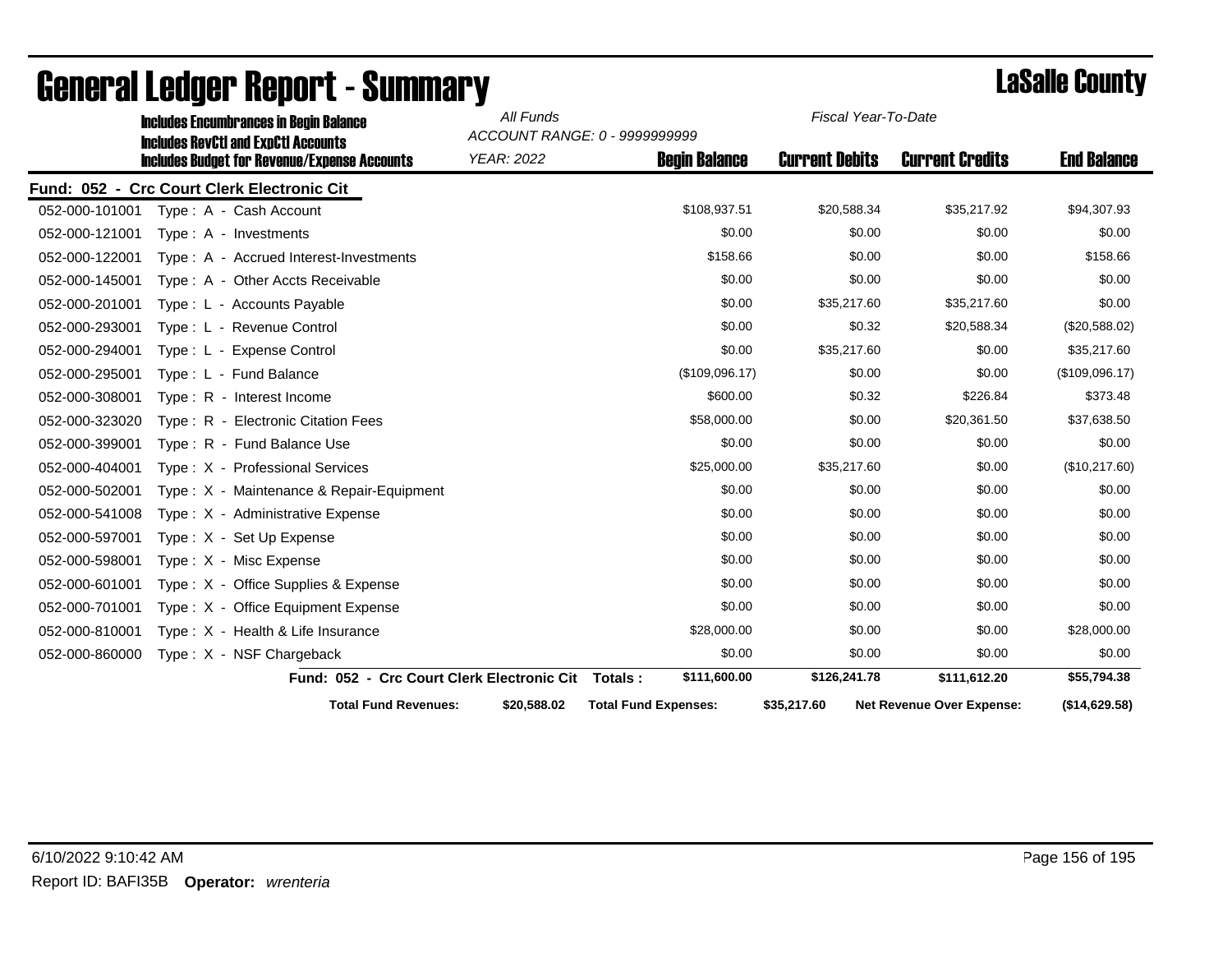|                                    | <b>Includes Encumbrances in Begin Balance</b>                                                     |                                    | ACCOUNT RANGE: 0 - 9999999999 | Fiscal Year-To-Date   |                                  |                    |
|------------------------------------|---------------------------------------------------------------------------------------------------|------------------------------------|-------------------------------|-----------------------|----------------------------------|--------------------|
|                                    | <b>Includes RevCtI and ExpCtI Accounts</b><br><b>Includes Budget for Revenue/Expense Accounts</b> | YEAR: 2022                         | <b>Begin Balance</b>          | <b>Current Debits</b> | <b>Current Credits</b>           | <b>End Balance</b> |
| <b>Fund: 053</b><br>$\blacksquare$ | <b>Sheriff Electronic Citation</b>                                                                |                                    |                               |                       |                                  |                    |
| 053-000-101001                     | Type: A - Cash Account                                                                            |                                    | \$11,250.76                   | \$1,336.07            | \$0.03                           | \$12,586.80        |
| 053-000-122001                     | Type: A - Accrued Interest-Investments                                                            |                                    | \$19.83                       | \$0.00                | \$0.00                           | \$19.83            |
| 053-000-145001                     | Type: A - Other Accts Receivable                                                                  |                                    | \$0.00                        | \$0.00                | \$0.00                           | \$0.00             |
| 053-000-201001                     | Type: L - Accounts Payable                                                                        |                                    | \$0.00                        | \$0.00                | \$0.00                           | \$0.00             |
| 053-000-293001                     | Type: L - Revenue Control                                                                         |                                    | \$0.00                        | \$0.03                | \$1,336.07                       | (\$1,336.04)       |
| 053-000-294001                     | Type: L - Expense Control                                                                         |                                    | \$0.00                        | \$0.00                | \$0.00                           | \$0.00             |
| 053-000-295001                     | Type: L - Fund Balance                                                                            |                                    | (\$11,270.59)                 | \$0.00                | \$0.00                           | (\$11,270.59)      |
| 053-000-308001                     | Type: R - Interest Income                                                                         |                                    | \$100.00                      | \$0.03                | \$24.07                          | \$75.96            |
| 053-000-323020                     | <b>Electronic Citation Fees</b><br>Tvpe: R -                                                      |                                    | \$5,000.00                    | \$0.00                | \$1,312.00                       | \$3,688.00         |
| 053-000-399001                     | Type: R - Fund Balance Use                                                                        |                                    | \$0.00                        | \$0.00                | \$0.00                           | \$0.00             |
| 053-000-511003                     | Type: X - Rent-equipment                                                                          |                                    | \$0.00                        | \$0.00                | \$0.00                           | \$0.00             |
| 053-000-701001                     | Type: X - Office Equipment Expense                                                                |                                    | \$1,500.00                    | \$0.00                | \$0.00                           | \$1,500.00         |
| 053-000-860000                     | Type: X - NSF Chargeback                                                                          |                                    | \$0.00                        | \$0.00                | \$0.00                           | \$0.00             |
|                                    | <b>Fund: 053 -</b>                                                                                | <b>Sheriff Electronic Citation</b> | \$6,600.00<br>Totals:         | \$1,336.13            | \$2,672.17                       | \$5,263.96         |
|                                    | <b>Total Fund Revenues:</b>                                                                       | \$1,336.04                         | <b>Total Fund Expenses:</b>   | \$0.00                | <b>Net Revenue Over Expense:</b> | \$1,336.04         |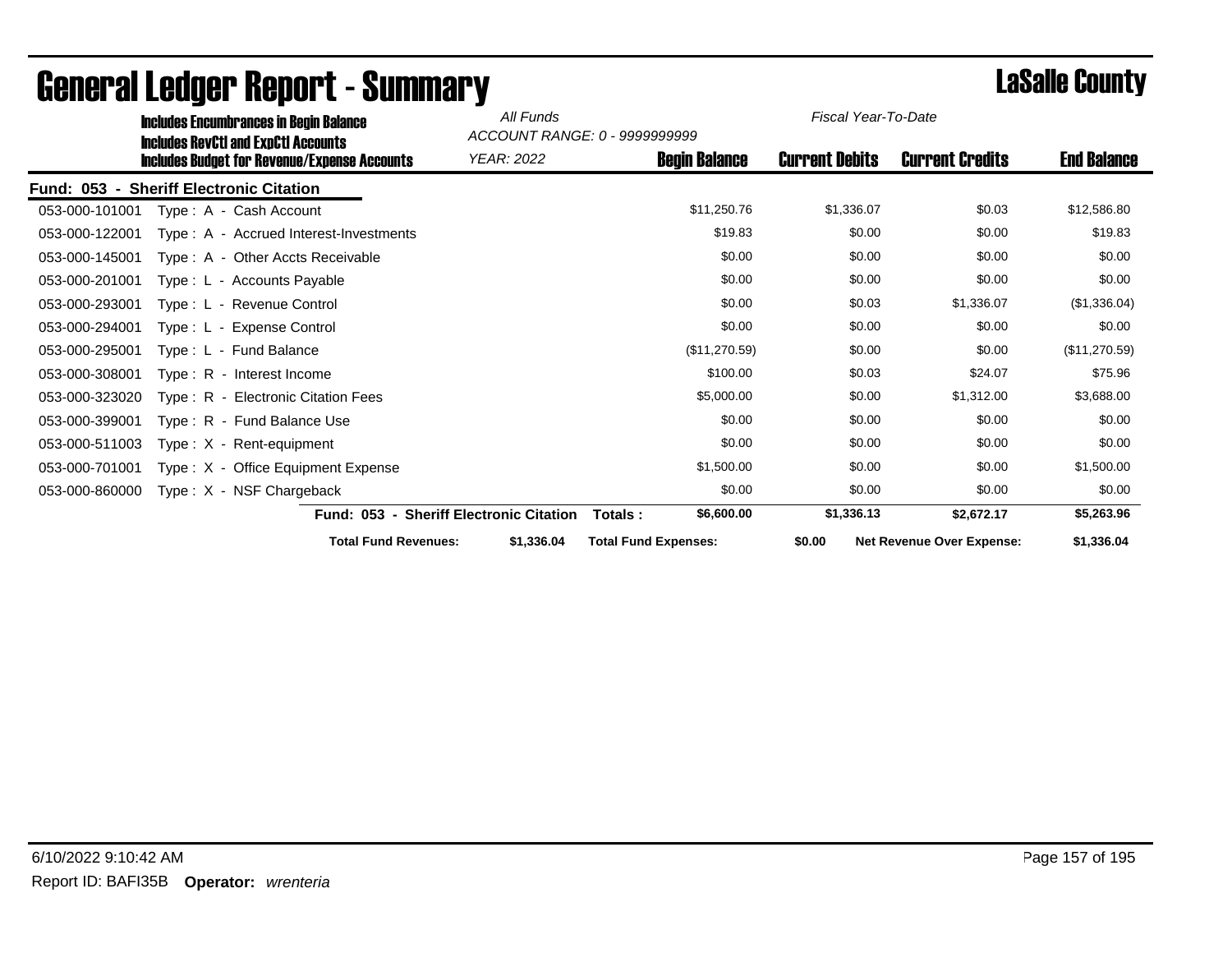|                | <b>Includes Encumbrances in Begin Balance</b>                                                     | All Funds<br>Fiscal Year-To-Date<br>ACCOUNT RANGE: 0 - 9999999999 |                             |                       |                                  |                    |
|----------------|---------------------------------------------------------------------------------------------------|-------------------------------------------------------------------|-----------------------------|-----------------------|----------------------------------|--------------------|
|                | <b>Includes RevCtI and ExpCtI Accounts</b><br><b>Includes Budget for Revenue/Expense Accounts</b> | <b>YEAR: 2022</b>                                                 | <b>Begin Balance</b>        | <b>Current Debits</b> | <b>Current Credits</b>           | <b>End Balance</b> |
|                | Fund: 054 - St Atty Records Automation                                                            |                                                                   |                             |                       |                                  |                    |
| 054-000-101001 | Type: A - Cash Account                                                                            |                                                                   | \$1,849.02                  | \$2,794.10            | \$10,225.05                      | (\$5,581.93)       |
| 054-000-121001 | Type: A - Investments                                                                             |                                                                   | \$0.00                      | \$0.00                | \$0.00                           | \$0.00             |
| 054-000-122001 | Type: A - Accrued Interest-Investments                                                            |                                                                   | \$9.92                      | \$0.00                | \$0.00                           | \$9.92             |
| 054-000-145001 | Type: A - Other Accts Receivable                                                                  |                                                                   | \$0.00                      | \$0.00                | \$0.00                           | \$0.00             |
| 054-000-145017 | Type: A - Grants Receivable                                                                       |                                                                   | \$0.00                      | \$0.00                | \$0.00                           | \$0.00             |
| 054-000-201001 | Type: L - Accounts Payable                                                                        |                                                                   | \$0.00                      | \$10,225.05           | \$10,225.05                      | \$0.00             |
| 054-000-293001 | Type: L - Revenue Control                                                                         |                                                                   | \$0.00                      | \$0.00                | \$2,794.10                       | (\$2,794.10)       |
| 054-000-294001 | Type: L - Expense Control                                                                         |                                                                   | \$0.00                      | \$10,225.05           | \$0.00                           | \$10,225.05        |
| 054-000-295001 | Type: L - Fund Balance                                                                            |                                                                   | (\$1,858.94)                | \$0.00                | \$0.00                           | (\$1,858.94)       |
| 054-000-308001 | Type: R - Interest Income                                                                         |                                                                   | \$50.00                     | \$0.00                | \$1.92                           | \$48.08            |
| 054-000-315002 | Type: R - Fines & Fees-St Atty                                                                    |                                                                   | \$8,000.00                  | \$0.00                | \$2,792.18                       | \$5,207.82         |
| 054-000-315004 | Type: R - St Atty - Contributions                                                                 |                                                                   | \$426.00                    | \$0.00                | \$0.00                           | \$426.00           |
| 054-000-399001 | Type: R - Fund Balance Use                                                                        |                                                                   | \$1.849.00                  | \$0.00                | \$0.00                           | \$1,849.00         |
| 054-000-502001 | Type: X - Maintenance & Repair-Equipment                                                          |                                                                   | \$0.00                      | \$0.00                | \$0.00                           | \$0.00             |
| 054-000-502007 | Type: X - Maintenance-contracts                                                                   |                                                                   | \$10,325.00                 | \$10,225.05           | \$0.00                           | \$99.95            |
| 054-000-601001 | Type: X - Office Supplies & Expense                                                               |                                                                   | \$0.00                      | \$0.00                | \$0.00                           | \$0.00             |
| 054-000-701001 | Type: X - Office Equipment Expense                                                                |                                                                   | \$0.00                      | \$0.00                | \$0.00                           | \$0.00             |
| 054-000-860000 | Type: X - NSF Chargeback                                                                          |                                                                   | \$0.00                      | \$0.00                | \$0.00                           | \$0.00             |
|                | Fund: 054 - St Atty Records Automation                                                            |                                                                   | \$20,650.00<br>Totals:      | \$33,469.25           | \$26,038.30                      | \$7,630.85         |
|                | <b>Total Fund Revenues:</b>                                                                       | \$2,794.10                                                        | <b>Total Fund Expenses:</b> | \$10,225.05           | <b>Net Revenue Over Expense:</b> | (\$7,430.95)       |

### General Ledger Report - Summary **County County** LaSalle County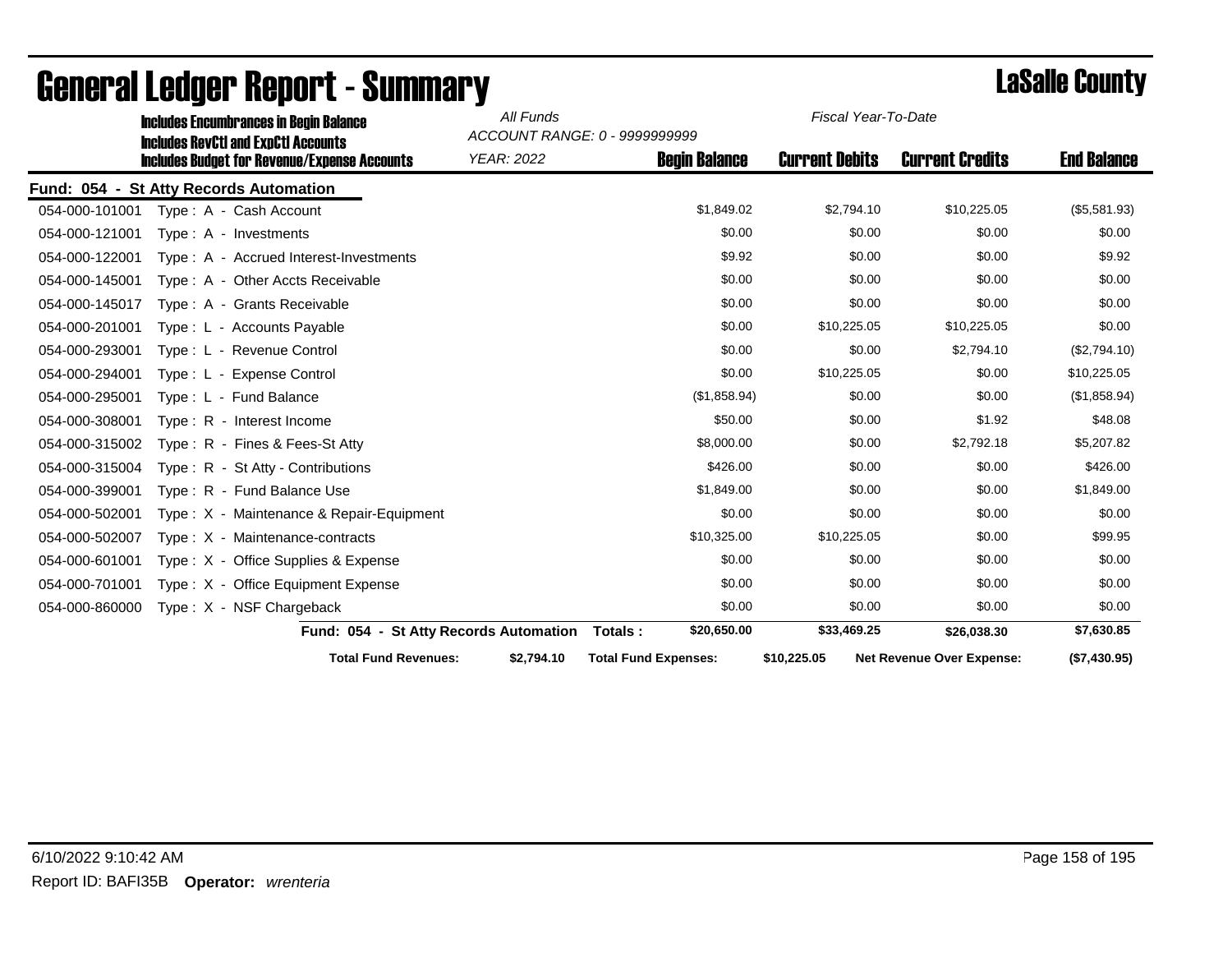| <b>Includes Encumbrances in Begin Balance</b><br><b>Includes RevCtI and ExpCtI Accounts</b> |                                                     | All Funds  | ACCOUNT RANGE: 0 - 9999999999 | Fiscal Year-To-Date   |                                  |                    |
|---------------------------------------------------------------------------------------------|-----------------------------------------------------|------------|-------------------------------|-----------------------|----------------------------------|--------------------|
|                                                                                             | <b>Includes Budget for Revenue/Expense Accounts</b> | YEAR: 2022 | <b>Begin Balance</b>          | <b>Current Debits</b> | <b>Current Credits</b>           | <b>End Balance</b> |
| <b>Fund: 055</b>                                                                            | - Animal Population Control Fund                    |            |                               |                       |                                  |                    |
| 055-000-101001                                                                              | Type: A - Cash Account                              |            | \$14,924.45                   | \$9,201.35            | \$18,959.88                      | \$5,165.92         |
| 055-000-121001                                                                              | $Type: A - Investments$                             |            | \$0.00                        | \$0.00                | \$0.00                           | \$0.00             |
| 055-000-122001                                                                              | Type: A - Accrued Interest-Investments              |            | \$9.92                        | \$0.00                | \$0.00                           | \$9.92             |
| 055-000-201001                                                                              | Type: L - Accounts Payable                          |            | (\$6,230.73)                  | \$18,959.83           | \$13,602.10                      | (\$873.00)         |
| 055-000-293001                                                                              | - Revenue Control<br>Type: L                        |            | \$0.00                        | \$0.05                | \$9,201.35                       | (\$9,201.30)       |
| 055-000-294001                                                                              | <b>Expense Control</b><br>Type: L -                 |            | \$0.00                        | \$13,602.10           | \$0.00                           | \$13,602.10        |
| 055-000-295001                                                                              | Type: L - Fund Balance                              |            | (\$8,703.64)                  | \$0.00                | \$0.00                           | (\$8,703.64)       |
| 055-000-308001                                                                              | $Type: R - Interest Income$                         |            | \$50.00                       | \$0.05                | \$22.35                          | \$27.70            |
| 055-000-311003                                                                              | Type: R - Intact Pet Fees                           |            | \$21,000.00                   | \$0.00                | \$9,179.00                       | \$11,821.00        |
| 055-000-390037                                                                              | Type: R - TRAN FROM ANIMAL CONTROL                  |            | \$10,000.00                   | \$0.00                | \$0.00                           | \$10,000.00        |
| 055-000-550008                                                                              | Type: X - Intact Fees Paid Out                      |            | \$21,000.00                   | \$13,602.10           | \$0.00                           | \$7,397.90         |
| 055-000-860000                                                                              | Type: X - NSF Chargeback                            |            | \$0.00                        | \$0.00                | \$0.00                           | \$0.00             |
|                                                                                             | Fund: 055 - Animal Population Control Fund          |            | \$52,050.00<br>Totals:        | \$55,365.48           | \$50,964.68                      | \$29,246.60        |
|                                                                                             | <b>Total Fund Revenues:</b>                         | \$9,201.30 | <b>Total Fund Expenses:</b>   | \$13,602.10           | <b>Net Revenue Over Expense:</b> | (\$4,400.80)       |

## General Ledger Report - Summary LaSalle County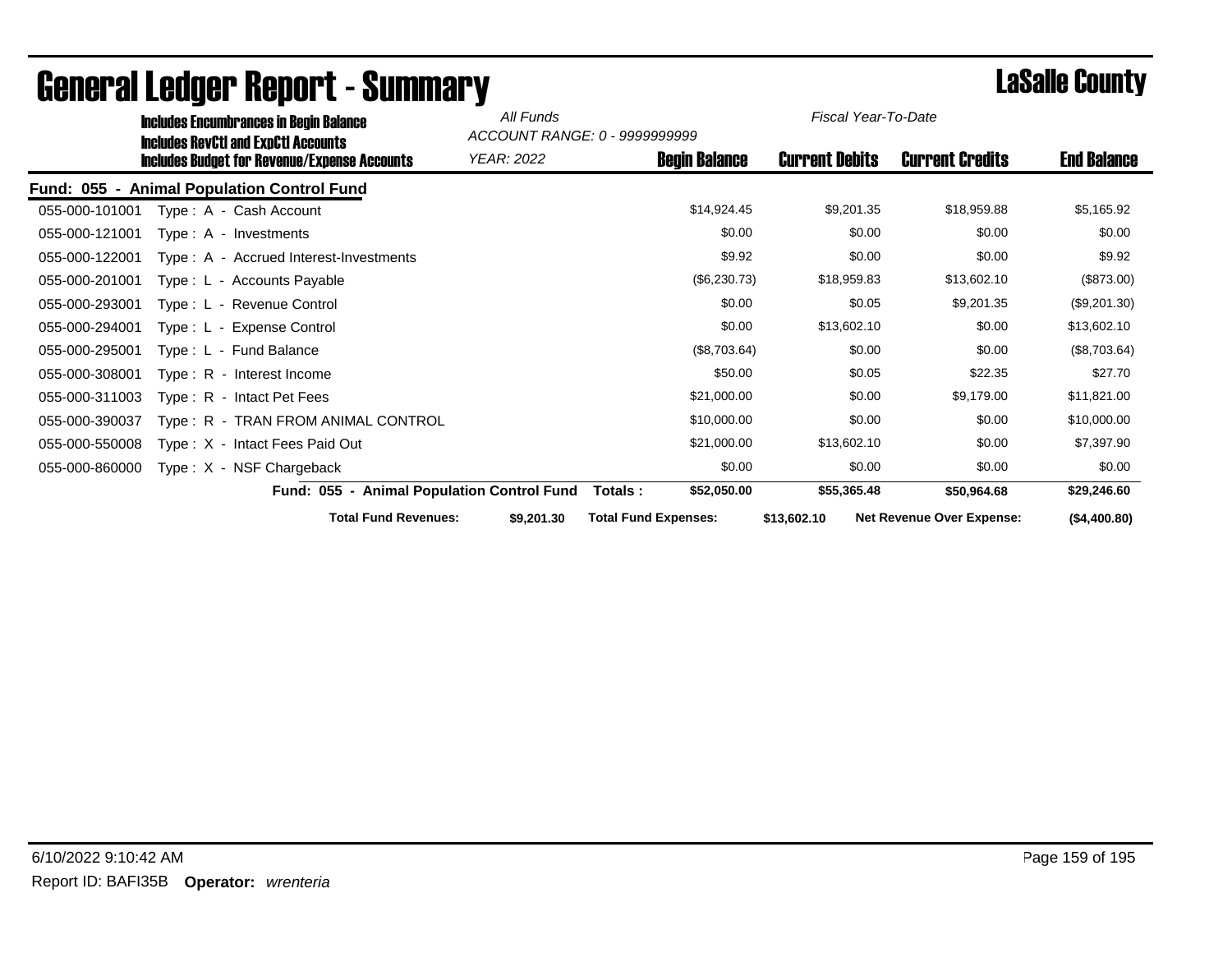| <b>Includes Encumbrances in Begin Balance</b> |                                                                                                   | All Funds                                  | ACCOUNT RANGE: 0 - 9999999999 | Fiscal Year-To-Date   |                                  |                    |
|-----------------------------------------------|---------------------------------------------------------------------------------------------------|--------------------------------------------|-------------------------------|-----------------------|----------------------------------|--------------------|
|                                               | <b>Includes RevCtI and ExpCtI Accounts</b><br><b>Includes Budget for Revenue/Expense Accounts</b> | <b>YEAR: 2022</b>                          | <b>Begin Balance</b>          | <b>Current Debits</b> | <b>Current Credits</b>           | <b>End Balance</b> |
| <b>Fund: 056</b>                              | - Sex Offender Registration Fund                                                                  |                                            |                               |                       |                                  |                    |
| 056-000-101001                                | Type: A - Cash Account                                                                            |                                            | \$0.00                        | \$0.00                | \$0.00                           | \$0.00             |
| 056-000-201001                                | Type: L - Accounts Payable                                                                        |                                            | \$0.00                        | \$0.00                | \$0.00                           | \$0.00             |
| 056-000-293001                                | Type: L - Revenue Control                                                                         |                                            | \$0.00                        | \$0.00                | \$0.00                           | \$0.00             |
| 056-000-294001                                | Type: L - Expense Control                                                                         |                                            | \$0.00                        | \$0.00                | \$0.00                           | \$0.00             |
| 056-000-295001                                | Type: L - Fund Balance                                                                            |                                            | \$0.00                        | \$0.00                | \$0.00                           | \$0.00             |
| 056-000-323012                                | Type: R - Sex Offender Registration Fees                                                          |                                            | \$0.00                        | \$0.00                | \$0.00                           | \$0.00             |
| 056-000-550000                                | $Type: X - Fees$                                                                                  |                                            | \$0.00                        | \$0.00                | \$0.00                           | \$0.00             |
| 056-000-550009                                | Type: X - Registration Fees                                                                       |                                            | \$0.00                        | \$0.00                | \$0.00                           | \$0.00             |
| 056-000-860000                                | Type: X - NSF Chargeback                                                                          |                                            | \$0.00                        | \$0.00                | \$0.00                           | \$0.00             |
|                                               |                                                                                                   | Fund: 056 - Sex Offender Registration Fund | \$0.00<br>Totals :            | \$0.00                | \$0.00                           | \$0.00             |
|                                               | <b>Total Fund Revenues:</b>                                                                       | \$0.00                                     | <b>Total Fund Expenses:</b>   | \$0.00                | <b>Net Revenue Over Expense:</b> | \$0.00             |

### General Ledger Report - Summary **Constants County** LaSalle County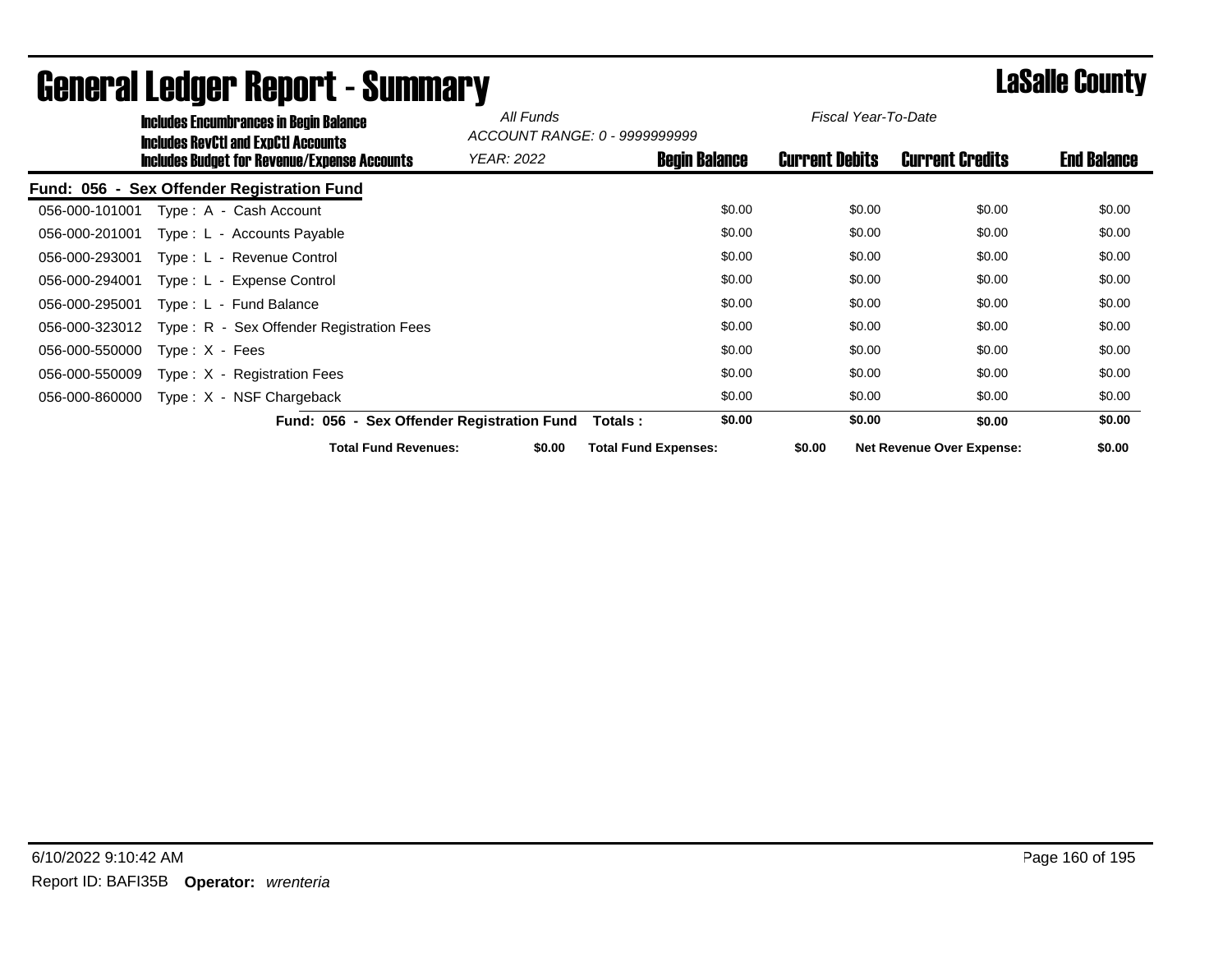|                | <b>Includes Encumbrances in Begin Balance</b>                                                     | All Funds                                  | ACCOUNT RANGE: 0 - 9999999999 | Fiscal Year-To-Date   |                                  |                    |
|----------------|---------------------------------------------------------------------------------------------------|--------------------------------------------|-------------------------------|-----------------------|----------------------------------|--------------------|
|                | <b>Includes RevCtI and ExpCtI Accounts</b><br><b>Includes Budget for Revenue/Expense Accounts</b> | <b>YEAR: 2022</b>                          | <b>Begin Balance</b>          | <b>Current Debits</b> | <b>Current Credits</b>           | <b>End Balance</b> |
|                | Fund: 057 - Court Appointed Speciall Advoc                                                        |                                            |                               |                       |                                  |                    |
| 057-000-101001 | Type: A - Cash Account                                                                            |                                            | (\$14,220.45)                 | \$390.00              | \$7,710.00                       | (\$21,540.45)      |
| 057-000-121001 | $Type: A - Investments$                                                                           |                                            | \$0.00                        | \$0.00                | \$0.00                           | \$0.00             |
| 057-000-122001 | Type: A - Accrued Interest-Investments                                                            |                                            | \$0.00                        | \$0.00                | \$0.00                           | \$0.00             |
| 057-000-145001 | Type: A - Other Accts Receivable                                                                  |                                            | \$0.00                        | \$0.00                | \$0.00                           | \$0.00             |
| 057-000-201001 | Type: L - Accounts Payable                                                                        |                                            | (\$1,250.00)                  | \$7,710.00            | \$6,460.00                       | \$0.00             |
| 057-000-279999 | Type: L - Accrued Accounts Payable                                                                |                                            | \$0.00                        | \$0.00                | \$0.00                           | \$0.00             |
| 057-000-293001 | Type: L - Revenue Control                                                                         |                                            | \$0.00                        | \$0.00                | \$390.00                         | (\$390.00)         |
| 057-000-294001 | Type: L - Expense Control                                                                         |                                            | \$0.00                        | \$6,460.00            | \$0.00                           | \$6,460.00         |
| 057-000-295001 | Type: L - Fund Balance                                                                            |                                            | \$15,470.45                   | \$0.00                | \$0.00                           | \$15,470.45        |
| 057-000-308001 | Type: R - Interest Income                                                                         |                                            | \$0.00                        | \$0.00                | \$0.00                           | \$0.00             |
| 057-000-321015 | Type: R - Casa Fines                                                                              |                                            | \$4,000.00                    | \$0.00                | \$390.00                         | \$3,610.00         |
| 057-000-350001 | Type: R - Miscellaneous Income                                                                    |                                            | \$0.00                        | \$0.00                | \$0.00                           | \$0.00             |
|                | 057-000-390000-180 Type: R - Transfer from 001 Gen Fd                                             |                                            | \$11,500.00                   | \$0.00                | \$0.00                           | \$11,500.00        |
| 057-000-480011 | Type: X - Casa                                                                                    |                                            | \$15,500.00                   | \$6,460.00            | \$0.00                           | \$9,040.00         |
| 057-000-598001 | Type: X - Misc Expense                                                                            |                                            | \$0.00                        | \$0.00                | \$0.00                           | \$0.00             |
| 057-000-860000 | Type: X - NSF Chargeback                                                                          |                                            | \$0.00                        | \$0.00                | \$0.00                           | \$0.00             |
|                |                                                                                                   | Fund: 057 - Court Appointed Speciall Advoc | \$31,000.00<br>Totals :       | \$21,020.00           | \$14,950.00                      | \$24,150.00        |
|                | <b>Total Fund Revenues:</b>                                                                       | \$390.00                                   | <b>Total Fund Expenses:</b>   | \$6,460.00            | <b>Net Revenue Over Expense:</b> | (\$6,070.00)       |

# **General Ledger Report - Summary Lassalle County**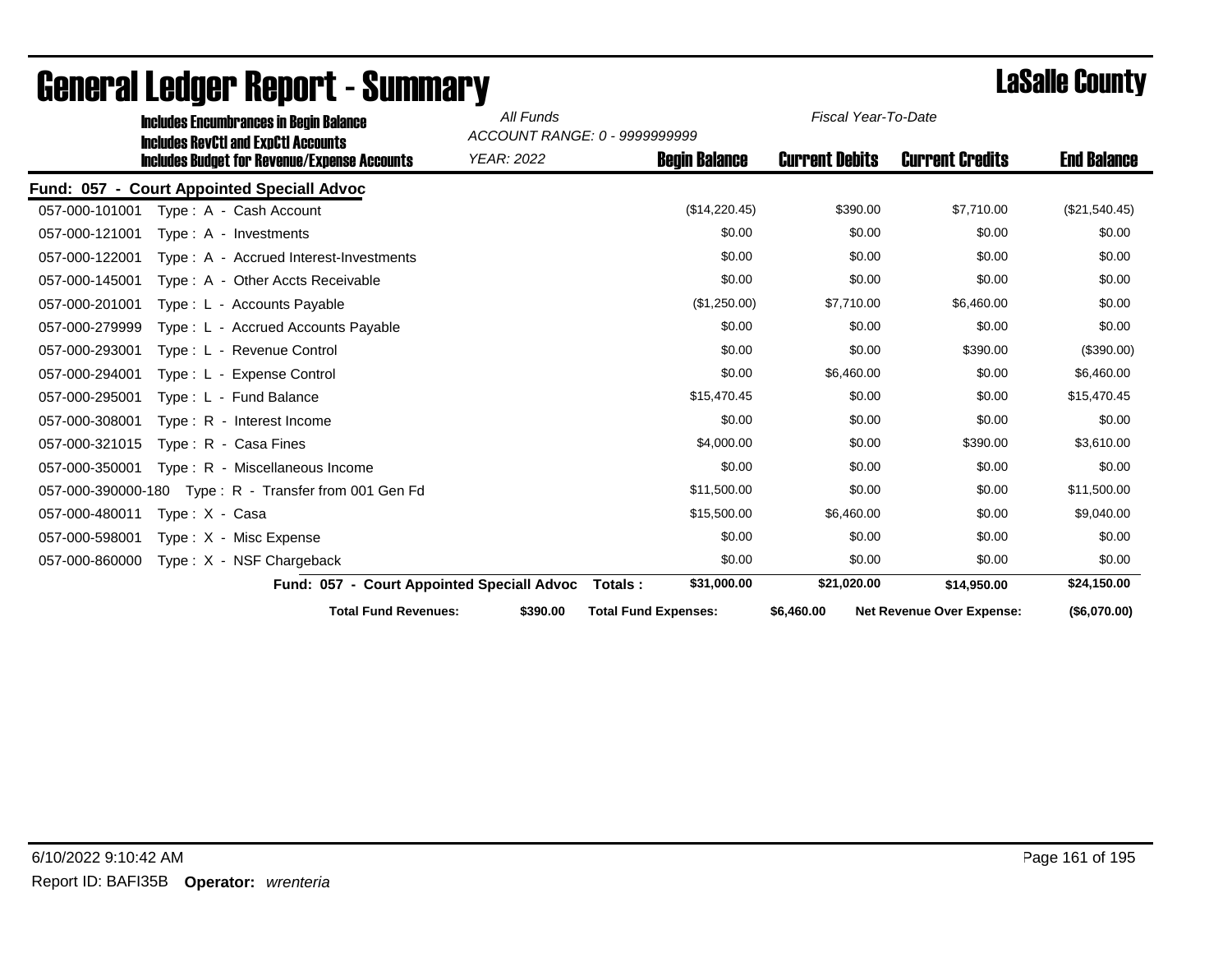| <b>Includes Encumbrances in Begin Balance</b> |                                                                                     | All Funds                                  | ACCOUNT RANGE: 0 - 9999999999 | Fiscal Year-To-Date   |                                  |                    |
|-----------------------------------------------|-------------------------------------------------------------------------------------|--------------------------------------------|-------------------------------|-----------------------|----------------------------------|--------------------|
|                                               | Includes RevCtI and ExpCtI Accounts<br>Includes Budget for Revenue/Expense Accounts | YEAR: 2022                                 | <b>Begin Balance</b>          | <b>Current Debits</b> | <b>Current Credits</b>           | <b>End Balance</b> |
| <b>Fund: 058</b><br>$\blacksquare$            | <b>Mediation Services Fund</b>                                                      |                                            |                               |                       |                                  |                    |
| 058-000-101001                                | Type: A - Cash Account                                                              |                                            | \$7,800.00                    | \$7,800.00            | \$5,850.00                       | \$9,750.00         |
| 058-000-145001                                | Type: A - Other Accts Receivable                                                    |                                            | \$0.00                        | \$0.00                | \$0.00                           | \$0.00             |
| 058-000-201001                                | Type: L - Accounts Payable                                                          |                                            | \$1,500.00                    | \$5,850.00            | \$5,850.00                       | \$1,500.00         |
| 058-000-293001                                | Type: L - Revenue Control                                                           |                                            | \$0.00                        | \$0.00                | \$7,800.00                       | (\$7,800.00)       |
| 058-000-294001                                | Type: L - Expense Control                                                           |                                            | \$0.00                        | \$5,850.00            | \$0.00                           | \$5,850.00         |
| 058-000-295001                                | Type: L - Fund Balance                                                              |                                            | (\$9,300.00)                  | \$0.00                | \$0.00                           | (\$9,300.00)       |
| 058-000-308001                                | Type: R - Interest Income                                                           |                                            | \$0.00                        | \$0.00                | \$0.00                           | \$0.00             |
| 058-000-321016                                | Type: R - Mediation Fees                                                            |                                            | \$27,600.00                   | \$0.00                | \$7,800.00                       | \$19,800.00        |
| 058-000-404001                                | Type: X - Professional Services                                                     |                                            | \$27,600.00                   | \$5,850.00            | \$0.00                           | \$21,750.00        |
| 058-000-598001                                | Type: X - Misc Expense                                                              |                                            | \$0.00                        | \$0.00                | \$0.00                           | \$0.00             |
| 058-000-860000                                | $Type: X - NSF Chargeback$                                                          |                                            | \$0.00                        | \$0.00                | \$0.00                           | \$0.00             |
|                                               |                                                                                     | <b>Fund: 058 - Mediation Services Fund</b> | \$55,200.00<br>Totals :       | \$25,350.00           | \$27,300.00                      | \$41,550.00        |
|                                               | <b>Total Fund Revenues:</b>                                                         | \$7,800.00                                 | <b>Total Fund Expenses:</b>   | \$5,850.00            | <b>Net Revenue Over Expense:</b> | \$1,950.00         |

## General Ledger Report - Summary LaSalle County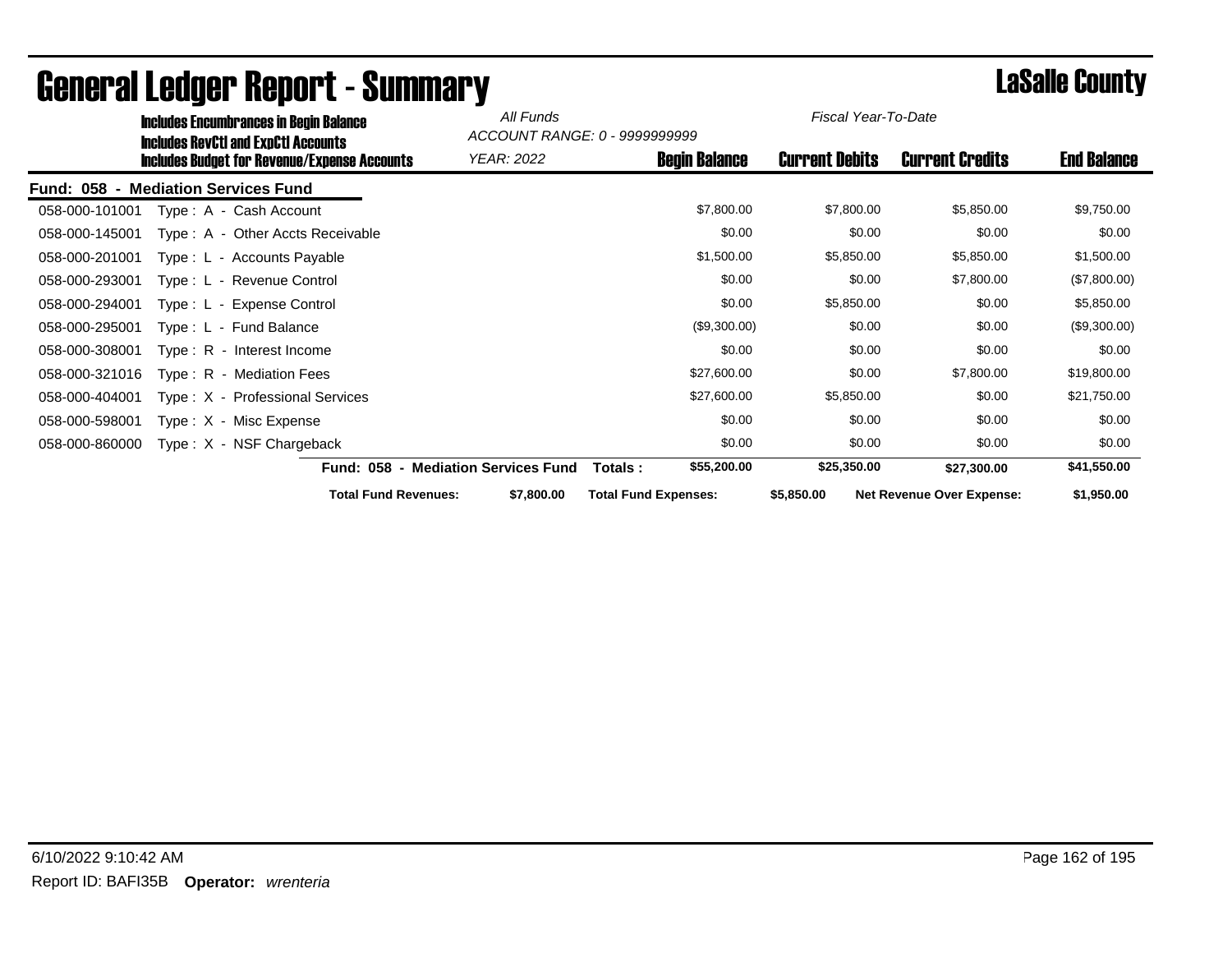|                | <b>Includes Encumbrances in Begin Balance</b>                                              | All Funds                                  | ACCOUNT RANGE: 0 - 9999999999 | Fiscal Year-To-Date   |                                  |                    |
|----------------|--------------------------------------------------------------------------------------------|--------------------------------------------|-------------------------------|-----------------------|----------------------------------|--------------------|
|                | <b>Includes RevCtI and ExpCtI Accounts</b><br>Includes Budget for Revenue/Expense Accounts | YEAR: 2022                                 | <b>Begin Balance</b>          | <b>Current Debits</b> | <b>Current Credits</b>           | <b>End Balance</b> |
| Fund: 059 -    | <b>DRUG ADDICTION SERVICES</b>                                                             |                                            |                               |                       |                                  |                    |
| 059-000-101001 | Type: A - Cash Account                                                                     |                                            | \$15,407.10                   | \$102.00              | \$0.05                           | \$15,509.05        |
| 059-000-121001 | Type: A - Investments                                                                      |                                            | \$0.00                        | \$0.00                | \$0.00                           | \$0.00             |
| 059-000-122001 | Type: A - Accrued Interest-Investments                                                     |                                            | \$39.67                       | \$0.00                | \$0.00                           | \$39.67            |
| 059-000-145001 | Type: A - Other Accts Receivable                                                           |                                            | \$0.00                        | \$0.00                | \$0.00                           | \$0.00             |
| 059-000-201001 | Type: L - Accounts Payable                                                                 |                                            | \$0.00                        | \$0.00                | \$0.00                           | \$0.00             |
| 059-000-293001 | Type: L - Revenue Control                                                                  |                                            | \$0.00                        | \$0.05                | \$102.00                         | (\$101.95)         |
| 059-000-294001 | Type: L - Expenditure Control                                                              |                                            | \$0.00                        | \$0.00                | \$0.00                           | \$0.00             |
| 059-000-295001 | Type: L - Fund Balance                                                                     |                                            | (\$15,446.77)                 | \$0.00                | \$0.00                           | (\$15,446.77)      |
| 059-000-308001 | Type: R - Interest Income                                                                  |                                            | \$75.00                       | \$0.05                | \$34.79                          | \$40.26            |
| 059-000-316014 | Type: R - Drug Addiction Fees                                                              |                                            | \$3,000.00                    | \$0.00                | \$67.21                          | \$2,932.79         |
| 059-000-399001 | Type: R - Fund Balance Use                                                                 |                                            | \$0.00                        | \$0.00                | \$0.00                           | \$0.00             |
| 059-000-404001 | Type: X - Professional Services                                                            |                                            | \$0.00                        | \$0.00                | \$0.00                           | \$0.00             |
|                |                                                                                            | <b>Fund: 059 - DRUG ADDICTION SERVICES</b> | \$3,075.00<br>Totals:         | \$102.10              | \$204.05                         | \$2,973.05         |
|                | <b>Total Fund Revenues:</b>                                                                | \$101.95                                   | <b>Total Fund Expenses:</b>   | \$0.00                | <b>Net Revenue Over Expense:</b> | \$101.95           |

## General Ledger Report - Summary **Lassing County**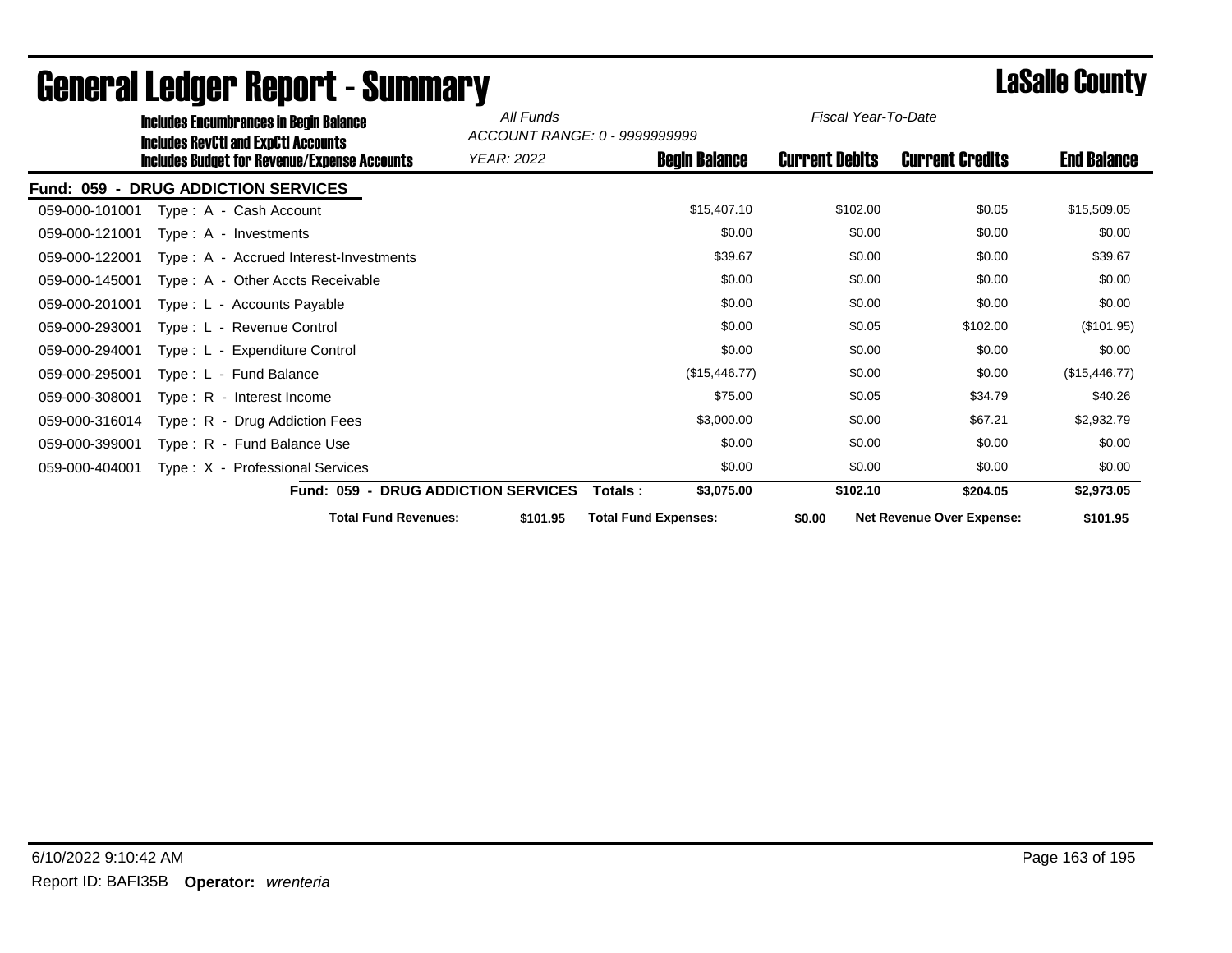| <b>Includes Encumbrances in Begin Balance</b><br><b>Includes RevCtI and ExpCtI Accounts</b> | All Funds                                           | ACCOUNT RANGE: 0 - 9999999999    | Fiscal Year-To-Date         |                       |                                  |                    |
|---------------------------------------------------------------------------------------------|-----------------------------------------------------|----------------------------------|-----------------------------|-----------------------|----------------------------------|--------------------|
|                                                                                             | <b>Includes Budget for Revenue/Expense Accounts</b> | YEAR: 2022                       | <b>Begin Balance</b>        | <b>Current Debits</b> | <b>Current Credits</b>           | <b>End Balance</b> |
| Fund: 060                                                                                   | - Forfeiture/SAFE                                   |                                  |                             |                       |                                  |                    |
| 060-000-101001                                                                              | Type: A - Cash Account                              |                                  | \$52,726.73                 | \$0.00                | \$0.00                           | \$52,726.73        |
| 060-000-201001                                                                              | Type: L - Accounts Payable                          |                                  | \$0.00                      | \$0.00                | \$0.00                           | \$0.00             |
| 060-000-293001                                                                              | Type: L - Revenue Control                           |                                  | \$0.00                      | \$0.00                | \$0.00                           | \$0.00             |
| 060-000-294001                                                                              | Type: L - Expense Control                           |                                  | \$0.00                      | \$0.00                | \$0.00                           | \$0.00             |
| 060-000-295001                                                                              | Type: L - Fund Balance                              |                                  | (\$52,726.73)               | \$0.00                | \$0.00                           | (\$52,726.73)      |
| 060-000-308001                                                                              | Type: R - Interest Income                           |                                  | \$0.00                      | \$0.00                | \$0.00                           | \$0.00             |
| 060-000-315010                                                                              | Type: R - Refund from Arresting Agencies            |                                  | \$0.00                      | \$0.00                | \$0.00                           | \$0.00             |
| 060-000-541024                                                                              | Type: X - Refunds                                   |                                  | \$0.00                      | \$0.00                | \$0.00                           | \$0.00             |
|                                                                                             | <b>Fund: 060</b>                                    | <b>Forfeiture/SAFE</b><br>$\sim$ | \$0.00<br>Totals :          | \$0.00                | \$0.00                           | \$0.00             |
|                                                                                             | <b>Total Fund Revenues:</b>                         | \$0.00                           | <b>Total Fund Expenses:</b> | \$0.00                | <b>Net Revenue Over Expense:</b> | \$0.00             |

### General Ledger Report - Summary **Constants County** LaSalle County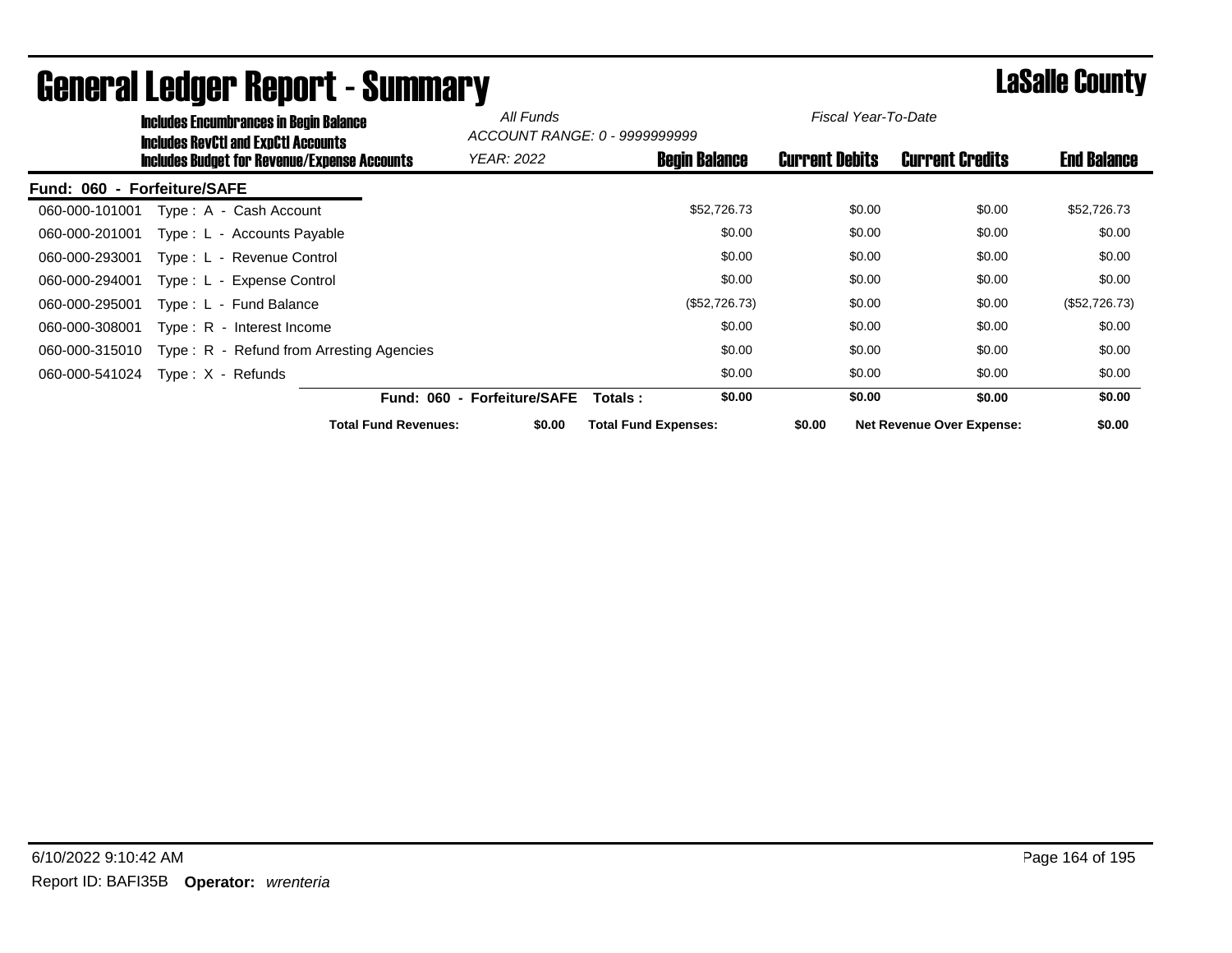| <b>Includes Encumbrances in Begin Balance</b> | All Funds                                                                                         | ACCOUNT RANGE: 0 - 9999999999          | Fiscal Year-To-Date         |                       |                                  |                    |
|-----------------------------------------------|---------------------------------------------------------------------------------------------------|----------------------------------------|-----------------------------|-----------------------|----------------------------------|--------------------|
|                                               | <b>Includes RevCtI and ExpCtI Accounts</b><br><b>Includes Budget for Revenue/Expense Accounts</b> | YEAR: 2022                             | <b>Begin Balance</b>        | <b>Current Debits</b> | <b>Current Credits</b>           | <b>End Balance</b> |
|                                               | Fund: 061 - Drunk Driving Impact Panel                                                            |                                        |                             |                       |                                  |                    |
| 061-000-101001                                | Type: A - Cash Account                                                                            |                                        | (\$9,448.10)                | \$0.00                | \$0.00                           | (\$9,448.10)       |
| 061-000-201001                                | Type: L - Accounts Payable                                                                        |                                        | \$0.00                      | \$0.00                | \$0.00                           | \$0.00             |
| 061-000-203001                                | Type: L - Payroll Payable                                                                         |                                        | \$0.00                      | \$0.00                | \$0.00                           | \$0.00             |
| 061-000-203002                                | Type: L - Benefits Payable                                                                        |                                        | \$0.00                      | \$0.00                | \$0.00                           | \$0.00             |
| 061-000-293001                                | Type: L - Revenue Control                                                                         |                                        | \$0.00                      | \$0.00                | \$0.00                           | \$0.00             |
| 061-000-294001                                | Type: L - Expense Control                                                                         |                                        | \$0.00                      | \$0.00                | \$0.00                           | \$0.00             |
| 061-000-295001                                | Type: L - Fund Balance                                                                            |                                        | \$9,448.10                  | \$0.00                | \$0.00                           | \$9,448.10         |
| 061-000-315011                                | Type: R - Drunk Driving Reimbursements                                                            |                                        | \$16,854.00                 | \$0.00                | \$0.00                           | \$16,854.00        |
| 061-000-350001                                | Type: R - Miscellaneous Income                                                                    |                                        | \$0.00                      | \$0.00                | \$0.00                           | \$0.00             |
| 061-000-900000                                | $Type: X - Payroll$                                                                               |                                        | \$5,000.00                  | \$0.00                | \$0.00                           | \$5,000.00         |
| 061-000-900101                                | Type: X - Temp/Seasonal Help                                                                      |                                        | \$0.00                      | \$0.00                | \$0.00                           | \$0.00             |
|                                               |                                                                                                   | Fund: 061 - Drunk Driving Impact Panel | \$21,854.00<br>Totals :     | \$0.00                | \$0.00                           | \$21,854.00        |
|                                               | <b>Total Fund Revenues:</b>                                                                       | \$0.00                                 | <b>Total Fund Expenses:</b> | \$0.00                | <b>Net Revenue Over Expense:</b> | \$0.00             |

## General Ledger Report - Summary **Lassing County**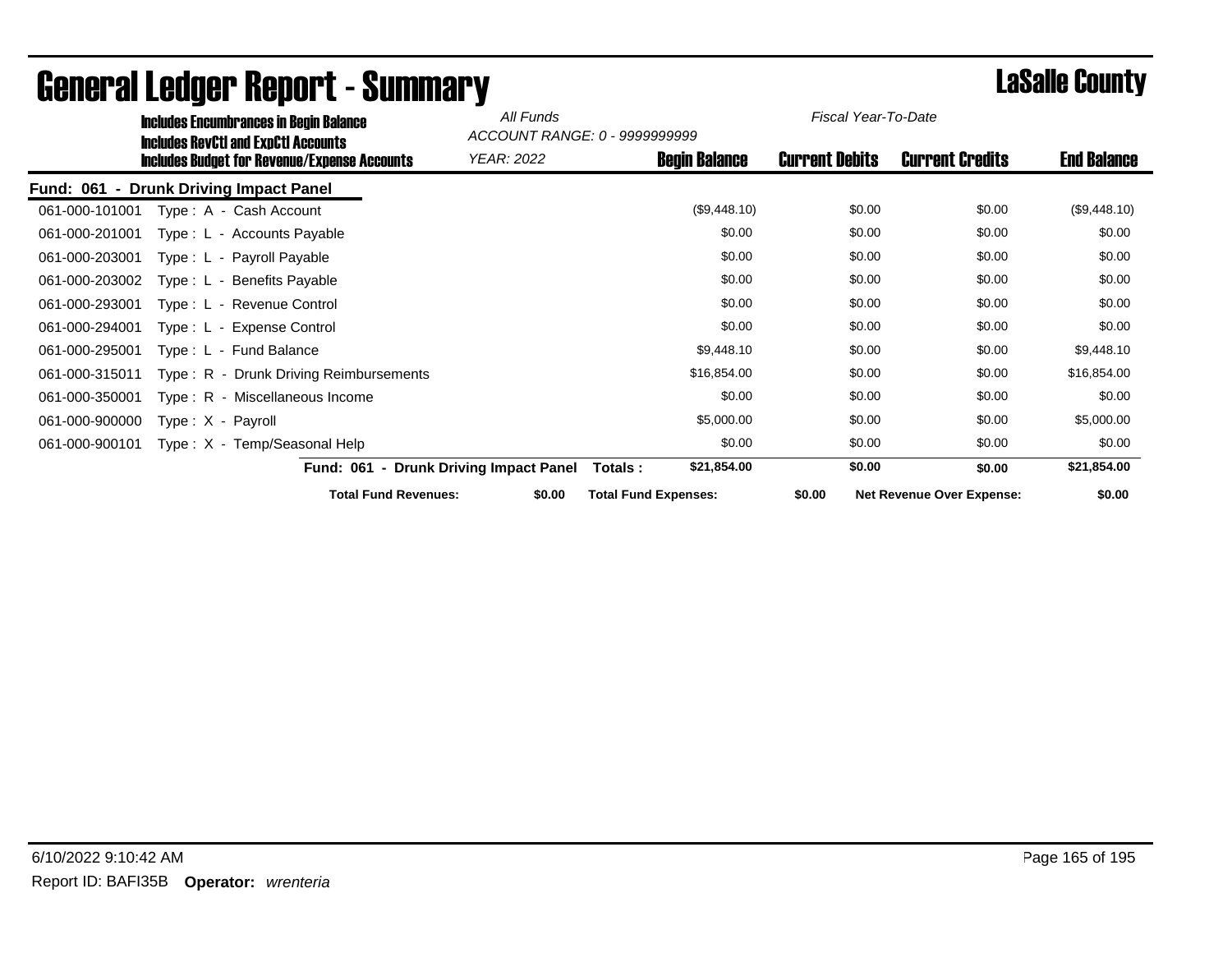|                | <b>Includes Encumbrances in Begin Balance</b>                                                     | All Funds  | ACCOUNT RANGE: 0 - 9999999999 | Fiscal Year-To-Date   |                                  |                    |
|----------------|---------------------------------------------------------------------------------------------------|------------|-------------------------------|-----------------------|----------------------------------|--------------------|
|                | <b>Includes RevCtI and ExpCtI Accounts</b><br><b>Includes Budget for Revenue/Expense Accounts</b> | YEAR: 2022 | <b>Begin Balance</b>          | <b>Current Debits</b> | <b>Current Credits</b>           | <b>End Balance</b> |
|                | <b>Fund: 062 - County Clerk Processing Fee</b>                                                    |            |                               |                       |                                  |                    |
| 062-000-101001 | Type: A - Cash Account                                                                            |            | \$0.00                        | \$0.00                | \$0.00                           | \$0.00             |
| 062-000-121001 | Type: A - Investments                                                                             |            | \$0.00                        | \$0.00                | \$0.00                           | \$0.00             |
| 062-000-122001 | Type: A - Accrued Interest-Investments                                                            |            | \$0.00                        | \$0.00                | \$0.00                           | \$0.00             |
| 062-000-145001 | Type: A - Other Accts Receivable                                                                  |            | \$0.00                        | \$0.00                | \$0.00                           | \$0.00             |
| 062-000-201001 | Type: L - Accounts Payable                                                                        |            | \$0.00                        | \$0.00                | \$0.00                           | \$0.00             |
| 062-000-293001 | Type: L - Revenue Control                                                                         |            | \$0.00                        | \$0.00                | \$0.00                           | \$0.00             |
| 062-000-294001 | Type: L - Expenditure Control                                                                     |            | \$0.00                        | \$0.00                | \$0.00                           | \$0.00             |
| 062-000-295001 | Type: L - Fund Balance                                                                            |            | \$0.00                        | \$0.00                | \$0.00                           | \$0.00             |
| 062-000-308001 | Type: $R - Int$ Inte-Moved to 040                                                                 |            | \$0.00                        | \$0.00                | \$0.00                           | \$0.00             |
| 062-000-320003 | Type: R - CC Fees-Moved to 040                                                                    |            | \$0.00                        | \$0.00                | \$0.00                           | \$0.00             |
| 062-000-502001 | Type: X - Maintenance & Repair-Equipment                                                          |            | \$0.00                        | \$0.00                | \$0.00                           | \$0.00             |
| 062-000-598001 | Type: X - Misc Expense                                                                            |            | \$0.00                        | \$0.00                | \$0.00                           | \$0.00             |
| 062-000-601001 | Type: X - Off Supp & Exp-Moved to 040                                                             |            | \$0.00                        | \$0.00                | \$0.00                           | \$0.00             |
| 062-000-701001 | Type: X - New Office Equipment                                                                    |            | \$0.00                        | \$0.00                | \$0.00                           | \$0.00             |
|                | Fund: 062 - County Clerk Processing Fee                                                           |            | \$0.00<br>Totals :            | \$0.00                | \$0.00                           | \$0.00             |
|                | <b>Total Fund Revenues:</b>                                                                       | \$0.00     | <b>Total Fund Expenses:</b>   | \$0.00                | <b>Net Revenue Over Expense:</b> | \$0.00             |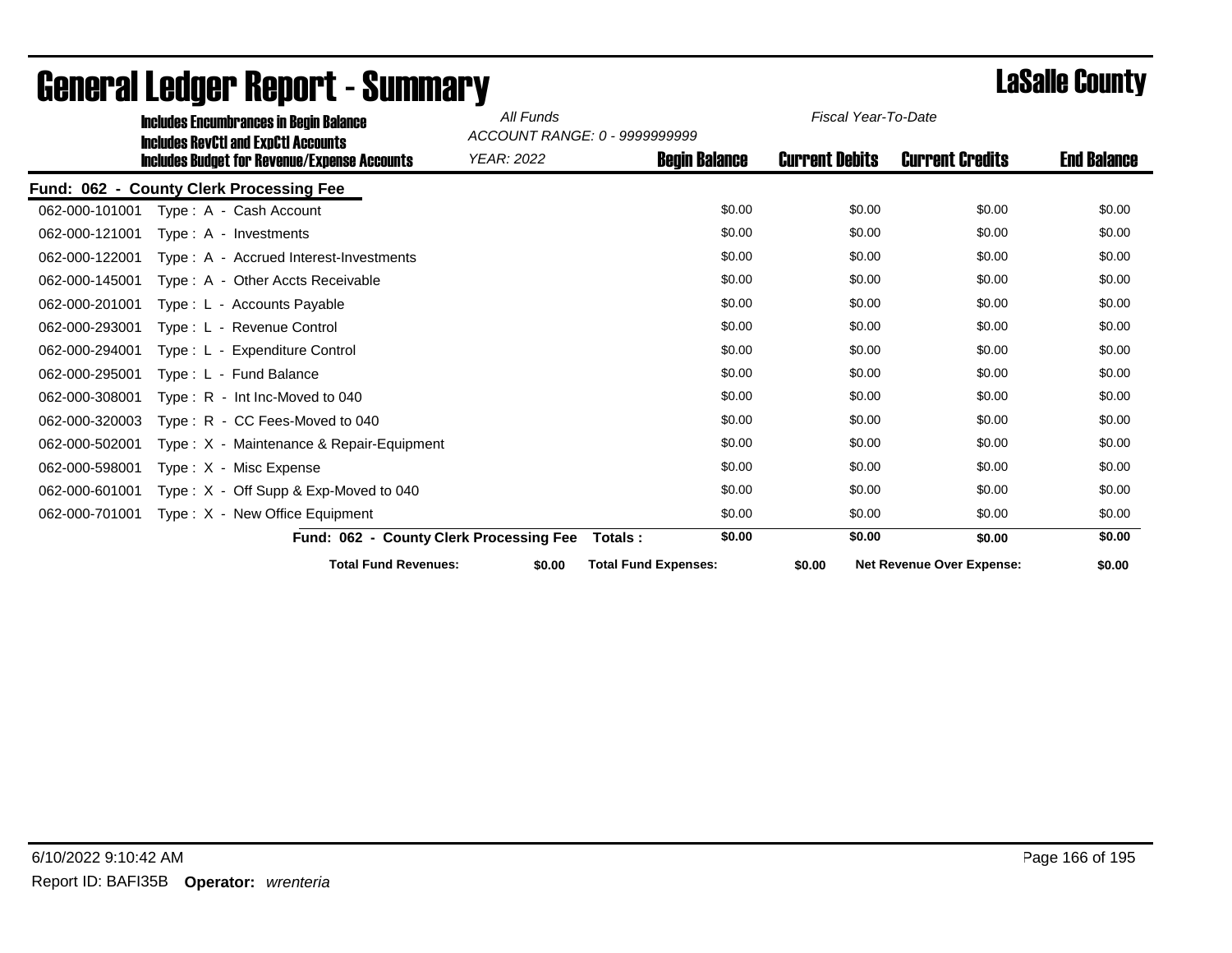| <b>Includes Encumbrances in Begin Balance</b>                                                     | All Funds<br>Fiscal Year-To-Date<br>ACCOUNT RANGE: 0 - 9999999999 |                      |                       |                        |                    |
|---------------------------------------------------------------------------------------------------|-------------------------------------------------------------------|----------------------|-----------------------|------------------------|--------------------|
| <b>Includes RevCtI and ExpCtI Accounts</b><br><b>Includes Budget for Revenue/Expense Accounts</b> | <b>YEAR: 2022</b>                                                 | <b>Begin Balance</b> | <b>Current Debits</b> | <b>Current Credits</b> | <b>End Balance</b> |
| Fund: 063 - Drug Court                                                                            |                                                                   |                      |                       |                        |                    |
| 063-000-101001<br>Type: A - Cash Account                                                          |                                                                   | \$117,145.62         | \$35,832.44           | \$44,686.41            | \$108,291.65       |
| 063-000-122001<br>Type: A - Accrued Interest-Investments                                          |                                                                   | \$188.41             | \$0.00                | \$0.00                 | \$188.41           |
| 063-000-145001<br>Type: A - Other Accts Receivable                                                |                                                                   | \$24,837.98          | \$0.00                | \$0.00                 | \$24,837.98        |
| 063-000-145017<br>Type: A - Grants Receivable                                                     |                                                                   | \$17,150.56          | \$0.00                | \$0.00                 | \$17,150.56        |
| 063-000-201001<br>Type: L - Accounts Payable                                                      |                                                                   | (\$287.66)           | \$7,503.78            | \$7,060.12             | \$156.00           |
| 063-000-203001<br>Type: L - Payroll Payable                                                       |                                                                   | (\$2,309.95)         | \$2,309.95            | \$0.00                 | \$0.00             |
| 063-000-293001<br>Type: L - Revenue Control                                                       |                                                                   | \$0.00               | \$13,959.59           | \$35,832.44            | (\$21,872.85)      |
| 063-000-294001<br>Type: L - Expense Control                                                       |                                                                   | \$0.00               | \$30,283.16           | \$2,309.95             | \$27,973.21        |
| 063-000-295001<br>Type: L - Fund Balance                                                          |                                                                   | (\$156, 724.96)      | \$0.00                | \$0.00                 | (\$156, 724.96)    |
| 063-000-308001<br>Type: R - Interest Income                                                       |                                                                   | \$0.00               | \$0.27                | \$199.31               | (\$199.04)         |
| 063-000-308001-554    Type: R - Interest Income - State                                           |                                                                   | \$0.00               | \$0.00                | \$0.00                 | \$0.00             |
| 063-000-315001<br>Type: R - Fines & Fees - St. Attorney                                           |                                                                   | \$0.00               | \$0.00                | \$0.00                 | \$0.00             |
| 063-000-315009<br>Type: R - Sec 1505 Drug Forf Fund                                               |                                                                   | \$0.00               | \$0.00                | \$0.00                 | \$0.00             |
| 063-000-335003<br>Type: R - Misc Income-desig. Gifts                                              |                                                                   | \$0.00               | \$0.00                | \$0.00                 | \$0.00             |
|                                                                                                   |                                                                   | \$142,926.00         | \$13,959.32           | \$35,633.13            | \$121,252.19       |
| 063-000-350001<br>Type: R - Miscellaneous Income                                                  |                                                                   | \$0.00               | \$0.00                | \$0.00                 | \$0.00             |
| 063-000-399001<br>Type: R - Fund Balance Use                                                      |                                                                   | \$0.00               | \$0.00                | \$0.00                 | \$0.00             |
| Type: X - Professional Services<br>063-000-404001                                                 |                                                                   | \$0.00               | \$0.00                | \$0.00                 | \$0.00             |
| 063-000-404001-554<br>Type: X - Professional Services-State                                       |                                                                   | \$36,020.00          | \$2,036.50            | \$0.00                 | \$33,983.50        |
| 063-000-404007-554<br>Type: X - Prof Services-physicals/drug                                      |                                                                   | \$24,420.00          | \$2,600.14            | \$0.00                 | \$21,819.86        |
| 063-000-490000-183<br>Type: X - Transfer to 004 IMRF                                              |                                                                   | \$5,546.00           | \$0.00                | \$0.00                 | \$5,546.00         |
| Type: X - Transfer to 009 Soc Security<br>063-000-490000-188                                      |                                                                   | \$3,577.00           | \$0.00                | \$0.00                 | \$3,577.00         |
| 063-000-490000-194<br>Type : $X -$ Transfer to 016 Insurance                                      |                                                                   | \$1,181.00           | \$0.00                | \$0.00                 | \$1,181.00         |
| 063-000-502001 Type: X - Maintenance & Repair-Equipment                                           |                                                                   | \$0.00               | \$0.00                | \$0.00                 | \$0.00             |
| 063-000-503001 Type: X - Travel                                                                   |                                                                   | \$0.00               | \$0.00                | \$0.00                 | \$0.00             |
| 063-000-503001-554 Type: X - Travel - State                                                       |                                                                   | \$1,862.00           | \$642.30              | \$0.00                 | \$1,219.70         |
| 063-000-503001-554-000130 Type: X - Mileage-State                                                 |                                                                   | \$0.00               | \$0.00                | \$0.00                 | \$0.00             |

### General Ledger Report - Summary **County County LaSalle County**

6/10/2022 9:10:42 AM Page 167 of 195

Report ID: BAFI35B **Operator:** *wrenteria*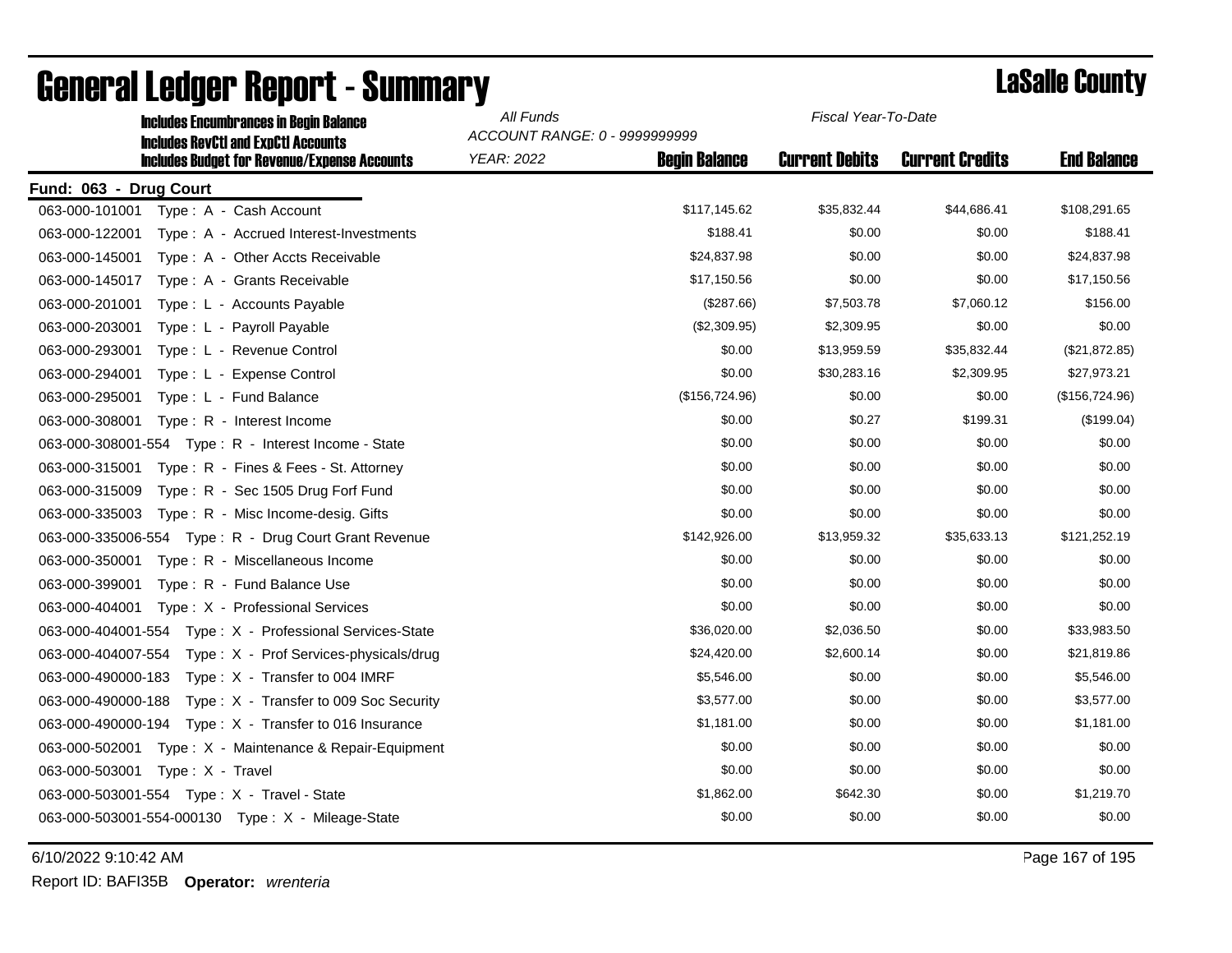| <b>Includes Encumbrances in Begin Balance</b>                                                     | All Funds              | ACCOUNT RANGE: 0 - 9999999999 | Fiscal Year-To-Date   |                                  |                    |  |
|---------------------------------------------------------------------------------------------------|------------------------|-------------------------------|-----------------------|----------------------------------|--------------------|--|
| <b>Includes RevCtI and ExpCtI Accounts</b><br><b>Includes Budget for Revenue/Expense Accounts</b> | <b>YEAR: 2022</b>      | <b>Begin Balance</b>          | <b>Current Debits</b> | <b>Current Credits</b>           | <b>End Balance</b> |  |
| Fund: 063 - Drug Court                                                                            |                        |                               |                       |                                  |                    |  |
| 063-000-503001-554-000131 Type: X - Meals - State                                                 |                        | \$0.00                        | \$0.00                | \$0.00                           | \$0.00             |  |
| 063-000-503001-554-000132 Type: X - Lodging - State                                               |                        | \$0.00                        | \$0.00                | \$0.00                           | \$0.00             |  |
| 063-000-503001-554-000133 Type: X - Airfare-State                                                 |                        | \$0.00                        | \$0.00                | \$0.00                           | \$0.00             |  |
| 063-000-503001-554-000134    Type: X - Transportation - State                                     |                        | \$0.00                        | \$0.00                | \$0.00                           | \$0.00             |  |
| 063-000-510004-554 Type: X - Telephone - State                                                    |                        | \$600.00                      | \$154.56              | \$0.00                           | \$445.44           |  |
| 063-000-541001-554    Type: X - Education - State                                                 |                        | \$1,295.00                    | \$460.00              | \$0.00                           | \$835.00           |  |
|                                                                                                   |                        | \$19,352.00                   | \$1,166.62            | \$0.00                           | \$18,185.38        |  |
| 063-000-598001 Type: X - Misc Expense                                                             |                        | \$0.00                        | \$0.00                | \$0.00                           | \$0.00             |  |
| 063-000-601001-554 Type: X - Office Supp & Expense - State                                        |                        | \$820.00                      | \$0.00                | \$0.00                           | \$820.00           |  |
| 063-000-701001 Type: X - Office Equipment Expense                                                 |                        | \$0.00                        | \$0.00                | \$0.00                           | \$0.00             |  |
| 063-000-701001-554 Type: X - Office Equipment Expense-State                                       |                        | \$0.00                        | \$0.00                | \$0.00                           | \$0.00             |  |
| 063-000-810001 Type: $X -$ Health & Life Insurance                                                |                        | \$0.00                        | \$0.00                | \$0.00                           | \$0.00             |  |
|                                                                                                   |                        | \$0.00                        | \$0.00                | \$0.00                           | \$0.00             |  |
| 063-000-900000-554 Type: X - Payroll - State                                                      |                        | \$44,503.00                   | \$23,223.04           | \$2,309.95                       | \$23,589.91        |  |
|                                                                                                   |                        | \$3,750.00                    | \$0.00                | \$0.00                           | \$3,750.00         |  |
|                                                                                                   | Fund: 063 - Drug Court | \$285,852.00<br>Totals :      | \$134,131.67          | \$128,031.31                     | \$236,005.94       |  |
| <b>Total Fund Revenues:</b>                                                                       | \$21,872.85            | <b>Total Fund Expenses:</b>   | \$27,973.21           | <b>Net Revenue Over Expense:</b> | (S6, 100.36)       |  |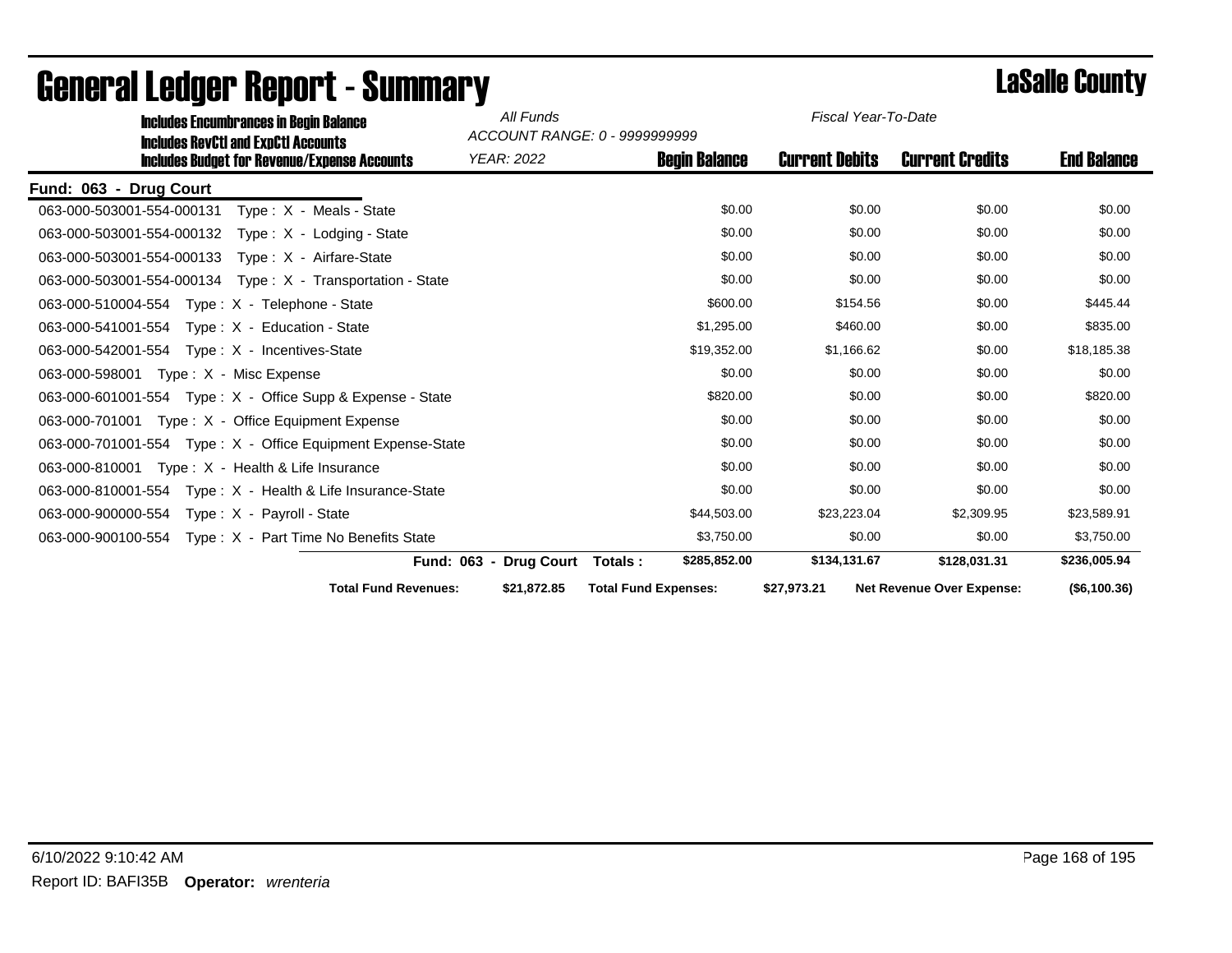|                | <b>Includes Encumbrances in Begin Balance</b>                                              | All Funds                              | ACCOUNT RANGE: 0 - 9999999999 | Fiscal Year-To-Date   |                                  |                    |
|----------------|--------------------------------------------------------------------------------------------|----------------------------------------|-------------------------------|-----------------------|----------------------------------|--------------------|
|                | Includes RevCtI and ExpCtI Accounts<br><b>Includes Budget for Revenue/Expense Accounts</b> | YEAR: 2022                             | <b>Begin Balance</b>          | <b>Current Debits</b> | <b>Current Credits</b>           | <b>End Balance</b> |
|                | <b>Fund: 064 - Transportation Safety Fund</b>                                              |                                        |                               |                       |                                  |                    |
| 064-000-101001 | Type: A - Cash Account                                                                     |                                        | \$250.00                      | \$0.00                | \$0.00                           | \$250.00           |
| 064-000-201001 | Type: L - Accounts Payable                                                                 |                                        | \$0.00                        | \$0.00                | \$0.00                           | \$0.00             |
| 064-000-293001 | Type: L - Revenue Control                                                                  |                                        | \$0.00                        | \$0.00                | \$0.00                           | \$0.00             |
| 064-000-294001 | Type: L - Expenditure Control                                                              |                                        | \$0.00                        | \$0.00                | \$0.00                           | \$0.00             |
| 064-000-295001 | Type: L - Fund Balance                                                                     |                                        | (\$250.00)                    | \$0.00                | \$0.00                           | (\$250.00)         |
| 064-000-308001 | Type: R - Interest Income                                                                  |                                        | \$0.00                        | \$0.00                | \$0.00                           | \$0.00             |
| 064-000-323024 | Type: R - Conditional Assessment Revenue                                                   |                                        | \$500.00                      | \$0.00                | \$0.00                           | \$500.00           |
| 064-000-601001 | Type: X - Office Supplies & Expense                                                        |                                        | \$0.00                        | \$0.00                | \$0.00                           | \$0.00             |
| 064-000-900000 | $Type: X - Payroll$                                                                        |                                        | \$500.00                      | \$0.00                | \$0.00                           | \$500.00           |
|                |                                                                                            | Fund: 064 - Transportation Safety Fund | \$1,000.00<br>Totals :        | \$0.00                | \$0.00                           | \$1,000.00         |
|                | <b>Total Fund Revenues:</b>                                                                | \$0.00                                 | <b>Total Fund Expenses:</b>   | \$0.00                | <b>Net Revenue Over Expense:</b> | \$0.00             |

### General Ledger Report - Summary **Constants County** LaSalle County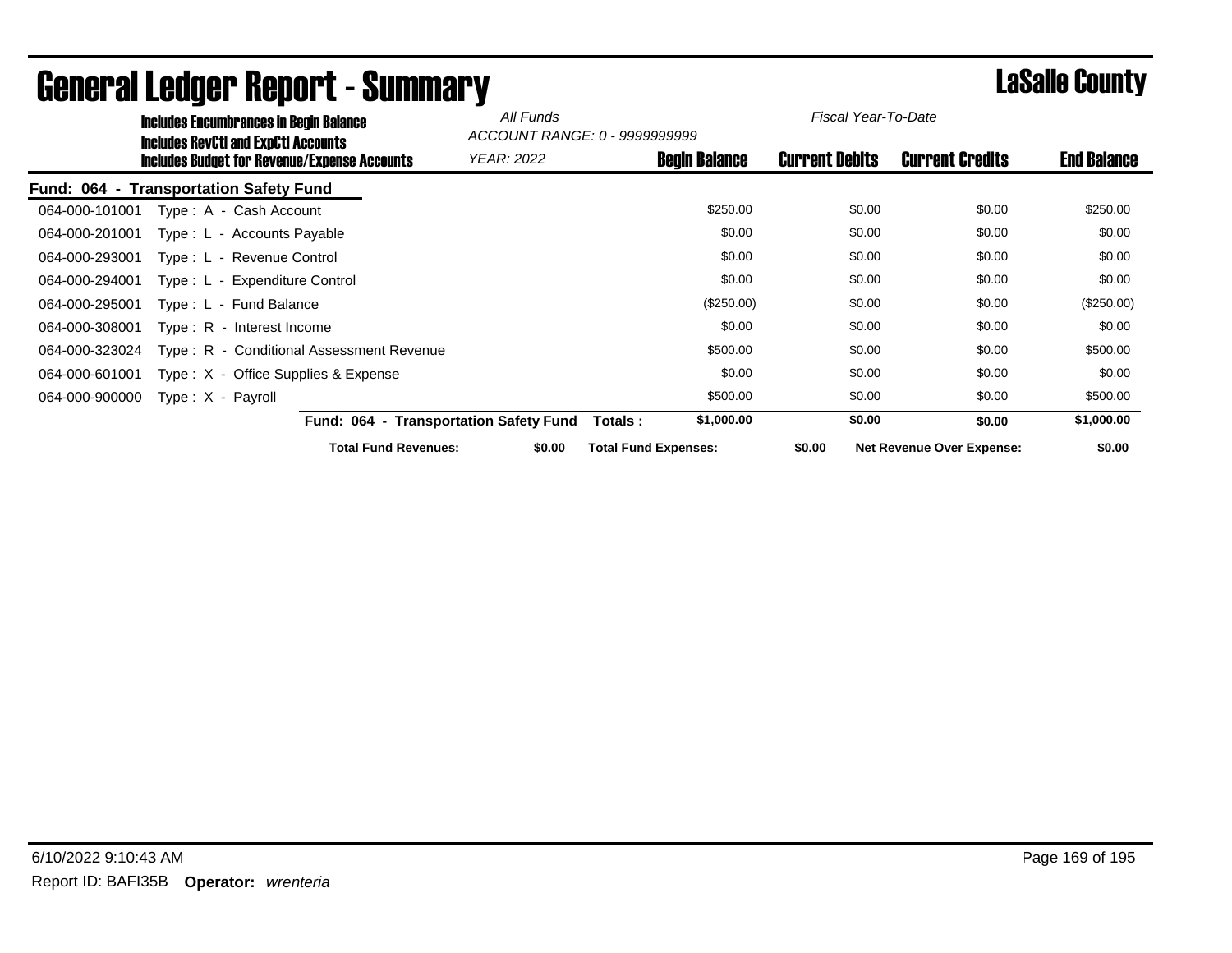|                | <b>Includes Encumbrances in Begin Balance</b>                                                     | All Funds                       |                                                       | Fiscal Year-To-Date   |                                  |                    |
|----------------|---------------------------------------------------------------------------------------------------|---------------------------------|-------------------------------------------------------|-----------------------|----------------------------------|--------------------|
|                | <b>Includes RevCtI and ExpCtI Accounts</b><br><b>Includes Budget for Revenue/Expense Accounts</b> | <b>YEAR: 2022</b>               | ACCOUNT RANGE: 0 - 9999999999<br><b>Begin Balance</b> | <b>Current Debits</b> | <b>Current Credits</b>           | <b>End Balance</b> |
|                | Fund: 065 - Child Advocacy Fund                                                                   |                                 |                                                       |                       |                                  |                    |
| 065-000-101001 | Type: A - Cash Account                                                                            |                                 | \$2,590.00                                            | \$4,341.07            | \$4,738.07                       | \$2,193.00         |
| 065-000-145001 | Type: A - Other Accounts Receivable                                                               |                                 | \$0.00                                                | \$0.00                | \$0.00                           | \$0.00             |
| 065-000-201001 | Type: L - Accounts Payable                                                                        |                                 | (\$3,795.51)                                          | \$4,738.07            | \$3,392.21                       | (\$2,449.65)       |
| 065-000-279999 | Type: L - Accrued Accounts Payable                                                                |                                 | \$0.00                                                | \$0.00                | \$0.00                           | \$0.00             |
| 065-000-293001 | Type: L - Revenue Control                                                                         |                                 | \$0.00                                                | \$0.00                | \$4,341.07                       | (\$4,341.07)       |
| 065-000-294001 | Type: L - Expenditure Control                                                                     |                                 | \$0.00                                                | \$3,392.21            | \$0.00                           | \$3,392.21         |
| 065-000-295001 | Type: L - Fund Balance                                                                            |                                 | \$1,205.51                                            | \$0.00                | \$0.00                           | \$1,205.51         |
| 065-000-321015 | Type: R - Chid Adv Assessm                                                                        |                                 | \$18,000.00                                           | \$0.00                | \$4,341.07                       | \$13,658.93        |
| 065-000-480011 | Type: X - Child Adv Cent                                                                          |                                 | \$18,000.00                                           | \$3,392.21            | \$0.00                           | \$14,607.79        |
|                |                                                                                                   | Fund: 065 - Child Advocacy Fund | \$36,000.00<br>Totals :                               | \$15,863.56           | \$16,812.42                      | \$28,266.72        |
|                | <b>Total Fund Revenues:</b>                                                                       | \$4,341.07                      | <b>Total Fund Expenses:</b>                           | \$3,392.21            | <b>Net Revenue Over Expense:</b> | \$948.86           |

### General Ledger Report - Summary **Constants County** LaSalle County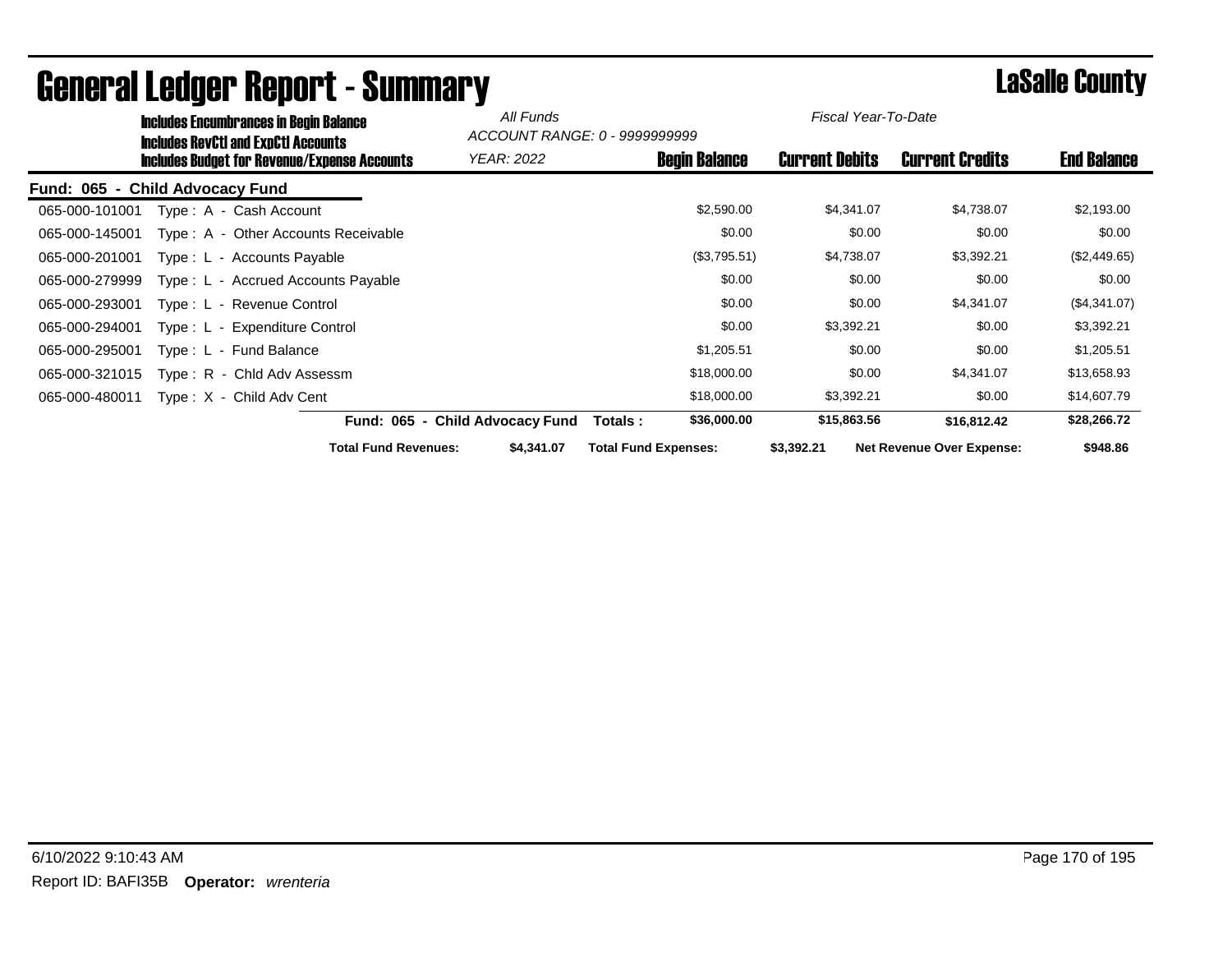| <b>Includes Encumbrances in Begin Balance</b> |                                                                                            | All Funds  | ACCOUNT RANGE: 0 - 9999999999 | Fiscal Year-To-Date   |                                  |                    |  |
|-----------------------------------------------|--------------------------------------------------------------------------------------------|------------|-------------------------------|-----------------------|----------------------------------|--------------------|--|
|                                               | <b>Includes RevCtI and ExpCtI Accounts</b><br>Includes Budget for Revenue/Expense Accounts | YEAR: 2022 | <b>Begin Balance</b>          | <b>Current Debits</b> | <b>Current Credits</b>           | <b>End Balance</b> |  |
|                                               | Fund: 066 - Public Defender Records Auto                                                   |            |                               |                       |                                  |                    |  |
| 066-000-101001                                | Type: A - Cash Account                                                                     |            | \$2,761.98                    | \$769.77              | \$0.02                           | \$3,531.73         |  |
| 066-000-145001                                | Type: A - Other Accounts Receivable                                                        |            | \$0.00                        | \$0.00                | \$0.00                           | \$0.00             |  |
| 066-000-201001                                | Type: L - Accounts Payable                                                                 |            | \$0.00                        | \$0.00                | \$0.00                           | \$0.00             |  |
| 066-000-293001                                | Type: L - Revenue Control                                                                  |            | \$0.00                        | \$0.02                | \$769.77                         | (\$769.75)         |  |
| 066-000-294001                                | Type: L - Expenditure Control                                                              |            | \$0.00                        | \$0.00                | \$0.00                           | \$0.00             |  |
| 066-000-295001                                | Type: L - Fund Balance                                                                     |            | (\$2,761.98)                  | \$0.00                | \$0.00                           | (\$2,761.98)       |  |
| 066-000-308001                                | Type: R - Interest Income Federal Grant                                                    |            | \$0.00                        | \$0.02                | \$9.16                           | (\$9.14)           |  |
| 066-000-315002                                | Type: R - Public Defender Rec Auto                                                         |            | \$1,500.00                    | \$0.00                | \$760.61                         | \$739.39           |  |
| 066-000-321017                                | Type: R - Circuit Clerk Criminal Assessm                                                   |            | \$0.00                        | \$0.00                | \$0.00                           | \$0.00             |  |
| 066-000-321018                                | Type: R - Circuit Clerk Civil Assessment                                                   |            | \$0.00                        | \$0.00                | \$0.00                           | \$0.00             |  |
| 066-000-601001                                | Type: X - Office Supplies & Expense                                                        |            | \$0.00                        | \$0.00                | \$0.00                           | \$0.00             |  |
| 066-000-836001                                | Type: X - TRANSFER TO GENERAL FUND                                                         |            | \$0.00                        | \$0.00                | \$0.00                           | \$0.00             |  |
| 066-000-836006                                | Type: X - TRANSFER TO CIRCUIT CLERK                                                        |            | \$0.00                        | \$0.00                | \$0.00                           | \$0.00             |  |
|                                               | Fund: 066 - Public Defender Records Auto                                                   |            | \$1,500.00<br>Totals :        | \$769.81              | \$1,539.56                       | \$730.25           |  |
|                                               | <b>Total Fund Revenues:</b>                                                                | \$769.75   | <b>Total Fund Expenses:</b>   | \$0.00                | <b>Net Revenue Over Expense:</b> | \$769.75           |  |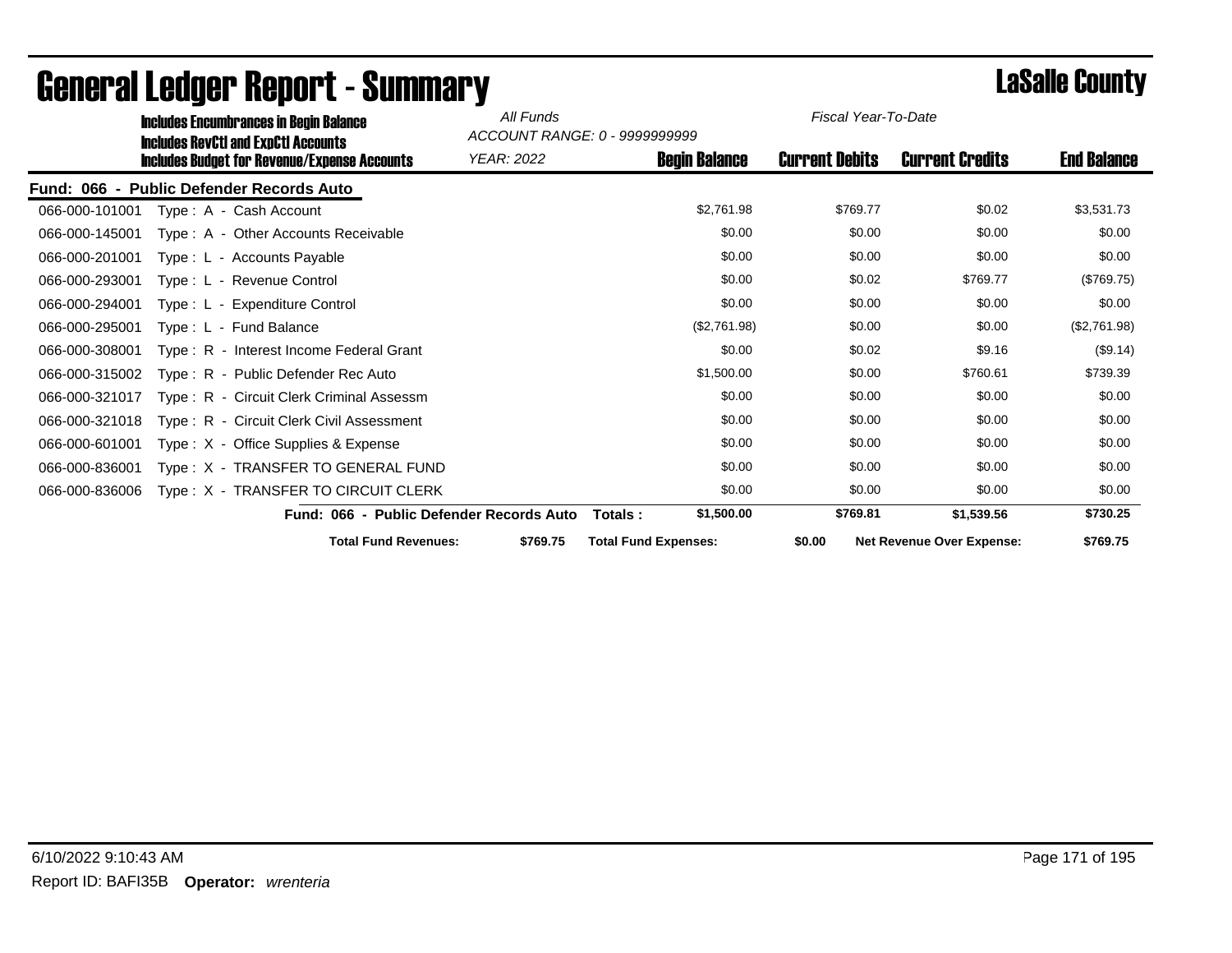| <b>Includes Encumbrances in Begin Balance</b> |                                                                                                   | All Funds<br>Fiscal Year-To-Date<br>ACCOUNT RANGE: 0 - 9999999999 |                             |                       |                                  |                    |
|-----------------------------------------------|---------------------------------------------------------------------------------------------------|-------------------------------------------------------------------|-----------------------------|-----------------------|----------------------------------|--------------------|
|                                               | <b>Includes RevCtI and ExpCtI Accounts</b><br><b>Includes Budget for Revenue/Expense Accounts</b> | YEAR: 2022                                                        | <b>Begin Balance</b>        | <b>Current Debits</b> | <b>Current Credits</b>           | <b>End Balance</b> |
| Fund: 067 - LEPC                              |                                                                                                   |                                                                   |                             |                       |                                  |                    |
| 067-000-101001                                | Type: A - Cash Account                                                                            |                                                                   | \$13,458.88                 | \$1.35                | \$0.00                           | \$13,460.23        |
| 067-000-201001                                | Type: L - Accounts Payable                                                                        |                                                                   | \$0.00                      | \$0.00                | \$0.00                           | \$0.00             |
| 067-000-293001                                | Type: L - Revenue Control                                                                         |                                                                   | \$0.00                      | \$0.00                | \$1.35                           | (\$1.35)           |
| 067-000-294001                                | <b>Expenditure Control</b><br>$Type: L -$                                                         |                                                                   | \$0.00                      | \$0.00                | \$0.00                           | \$0.00             |
| 067-000-295001                                | Type: L - Fund Balance                                                                            |                                                                   | (\$13,458.88)               | \$0.00                | \$0.00                           | (\$13,458.88)      |
| 067-000-308001                                | Type: R - Interest Income                                                                         |                                                                   | \$0.00                      | \$0.00                | \$1.35                           | (\$1.35)           |
| 067-000-330009                                | Type: R - LEPC Donations                                                                          |                                                                   | \$4,500.00                  | \$0.00                | \$0.00                           | \$4,500.00         |
| 067-000-404001                                | Type: X - Professional Services                                                                   |                                                                   | \$0.00                      | \$0.00                | \$0.00                           | \$0.00             |
| 067-000-531009                                | Type: X - Exercise Expense                                                                        |                                                                   | \$0.00                      | \$0.00                | \$0.00                           | \$0.00             |
| 067-000-541001                                | Type: $X -$ Education                                                                             |                                                                   | \$0.00                      | \$0.00                | \$0.00                           | \$0.00             |
| 067-000-541003                                | $Type: X - Publications$                                                                          |                                                                   | \$0.00                      | \$0.00                | \$0.00                           | \$0.00             |
| 067-000-541004                                | Type : $X - Dues & Subscripts$                                                                    |                                                                   | \$0.00                      | \$0.00                | \$0.00                           | \$0.00             |
| 067-000-601001                                | Type: X - Office Supplies & Expense                                                               |                                                                   | \$250.00                    | \$0.00                | \$0.00                           | \$250.00           |
|                                               |                                                                                                   | <b>Fund: 067 - LEPC</b>                                           | \$4,750.00<br>Totals:       | \$1.35                | \$2.70                           | \$4,748.65         |
|                                               | <b>Total Fund Revenues:</b>                                                                       | \$1.35                                                            | <b>Total Fund Expenses:</b> | \$0.00                | <b>Net Revenue Over Expense:</b> | \$1.35             |

# **General Ledger Report - Summary Lassalle County**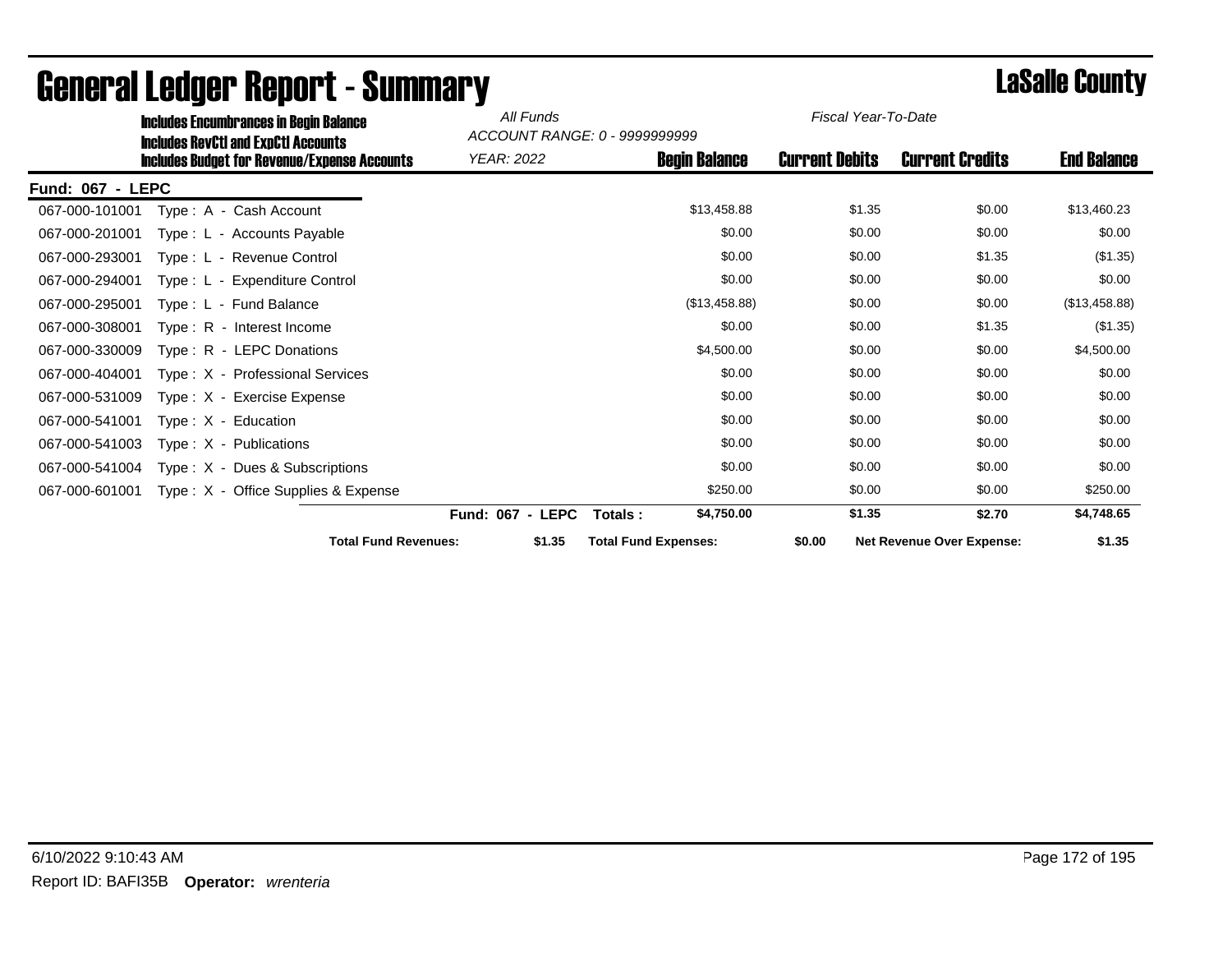| <b>Includes Encumbrances in Begin Balance</b> |                                                                                            | All Funds                    | ACCOUNT RANGE: 0 - 9999999999 | Fiscal Year-To-Date   |                                  |                    |  |
|-----------------------------------------------|--------------------------------------------------------------------------------------------|------------------------------|-------------------------------|-----------------------|----------------------------------|--------------------|--|
|                                               | <b>Includes RevCtI and ExpCtI Accounts</b><br>Includes Budget for Revenue/Expense Accounts | YEAR: 2022                   | <b>Begin Balance</b>          | <b>Current Debits</b> | <b>Current Credits</b>           | <b>End Balance</b> |  |
| Fund: 068<br>$\sim$                           | <b>Designated Gifts</b>                                                                    |                              |                               |                       |                                  |                    |  |
| 068-000-101001                                | Type: A - Cash Account                                                                     |                              | \$2,372.00                    | \$0.00                | \$155.00                         | \$2,217.00         |  |
| 068-000-201001                                | Type: L - Accounts Payable                                                                 |                              | \$0.00                        | \$0.00                | \$0.00                           | \$0.00             |  |
| 068-000-293001                                | Type: L - Revenue Control                                                                  |                              | \$0.00                        | \$0.00                | \$0.00                           | \$0.00             |  |
| 068-000-294001                                | Type: L - Expenditure Control                                                              |                              | \$0.00                        | \$155.00              | \$0.00                           | \$155.00           |  |
| 068-000-295001                                | Tvpe : L - Fund Balance                                                                    |                              | (\$2,372.00)                  | \$0.00                | \$0.00                           | (\$2,372.00)       |  |
| 068-000-313029                                | Type: R - Eyeglass Purchases Revenue                                                       |                              | \$0.00                        | \$0.00                | \$0.00                           | \$0.00             |  |
| 068-000-399001                                | Type: R - Fund Balance Use                                                                 |                              | \$1,000.00                    | \$0.00                | \$0.00                           | \$1,000.00         |  |
| 068-000-404001                                | Type: X - Professional Services                                                            |                              | \$1,000.00                    | \$0.00                | \$0.00                           | \$1,000.00         |  |
| 068-000-525001                                | Type: X - Eyeglass Expenses                                                                |                              | \$0.00                        | \$155.00              | \$0.00                           | (\$155.00)         |  |
|                                               |                                                                                            | Fund: 068 - Designated Gifts | \$2,000.00<br>Totals :        | \$310.00              | \$155.00                         | \$1,845.00         |  |
|                                               | <b>Total Fund Revenues:</b>                                                                | \$0.00                       | <b>Total Fund Expenses:</b>   | \$155.00              | <b>Net Revenue Over Expense:</b> | (\$155.00)         |  |

## General Ledger Report - Summary LaSalle County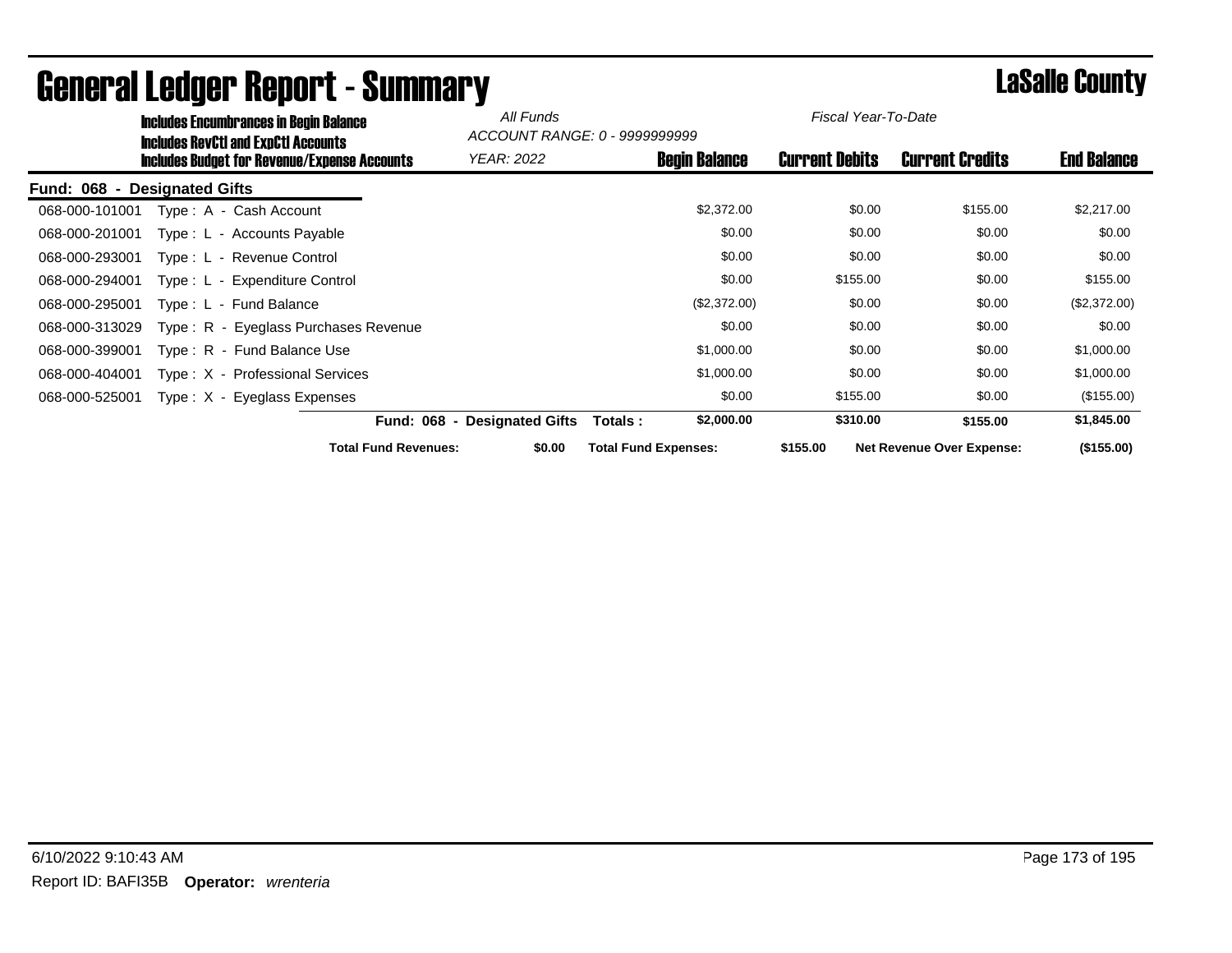| <b>Includes Encumbrances in Begin Balance</b> |                                                                                            | All Funds<br>Fiscal Year-To-Date<br>ACCOUNT RANGE: 0 - 9999999999 |                             |                       |                                  |                    |
|-----------------------------------------------|--------------------------------------------------------------------------------------------|-------------------------------------------------------------------|-----------------------------|-----------------------|----------------------------------|--------------------|
|                                               | <b>Includes RevCtI and ExpCtI Accounts</b><br>Includes Budget for Revenue/Expense Accounts | YEAR: 2022                                                        | <b>Begin Balance</b>        | <b>Current Debits</b> | <b>Current Credits</b>           | <b>End Balance</b> |
| Fund: 069 -                                   | <b>State Attorney-Admin &amp; Oper</b>                                                     |                                                                   |                             |                       |                                  |                    |
| 069-000-101001                                | Type: A - Cash Account                                                                     |                                                                   | \$11,059.22                 | \$4,278.34            | \$0.03                           | \$15,337.53        |
| 069-000-145001                                | Type: A - Other Accts Receivable                                                           |                                                                   | \$29.75                     | \$0.00                | \$0.00                           | \$29.75            |
| 069-000-201001                                | Type: L - Accounts Payable                                                                 |                                                                   | \$0.00                      | \$0.00                | \$0.00                           | \$0.00             |
| 069-000-293001                                | Type: L - Revenue Control                                                                  |                                                                   | \$0.00                      | \$0.03                | \$4,278.34                       | (\$4,278.31)       |
| 069-000-294001                                | Type: L - Expenditure Control                                                              |                                                                   | \$0.00                      | \$0.00                | \$0.00                           | \$0.00             |
| 069-000-295001                                | Type: L - Fund Balance                                                                     |                                                                   | (\$11,088.97)               | \$0.00                | \$0.00                           | (\$11,088.97)      |
| 069-000-308001                                | $Type: R - Interest Income$                                                                |                                                                   | \$50.00                     | \$0.03                | \$27.85                          | \$22.18            |
| 069-000-315011                                | Type: R - St Atty - Collection Fees                                                        |                                                                   | \$10,000.00                 | \$0.00                | \$4,250.49                       | \$5,749.51         |
| 069-000-399001                                | Type: R - Fund Balance Use                                                                 |                                                                   | \$0.00                      | \$0.00                | \$0.00                           | \$0.00             |
| 069-000-490000-180                            | Type: X - Transfer to 001 Gen Fd                                                           |                                                                   | \$0.00                      | \$0.00                | \$0.00                           | \$0.00             |
| 069-000-541010                                | Type: X - Trial Expense                                                                    |                                                                   | \$5,000.00                  | \$0.00                | \$0.00                           | \$5,000.00         |
| 069-000-601001                                | Type: X - Office Supplies & Expense                                                        |                                                                   | \$0.00                      | \$0.00                | \$0.00                           | \$0.00             |
|                                               | Fund: 069 - State Attorney-Admin & Oper                                                    |                                                                   | \$15,050.00<br>Totals :     | \$4,278.40            | \$8,556.71                       | \$10,771.69        |
|                                               | <b>Total Fund Revenues:</b>                                                                | \$4,278.31                                                        | <b>Total Fund Expenses:</b> | \$0.00                | <b>Net Revenue Over Expense:</b> | \$4,278.31         |

## General Ledger Report - Summary **Lassing County**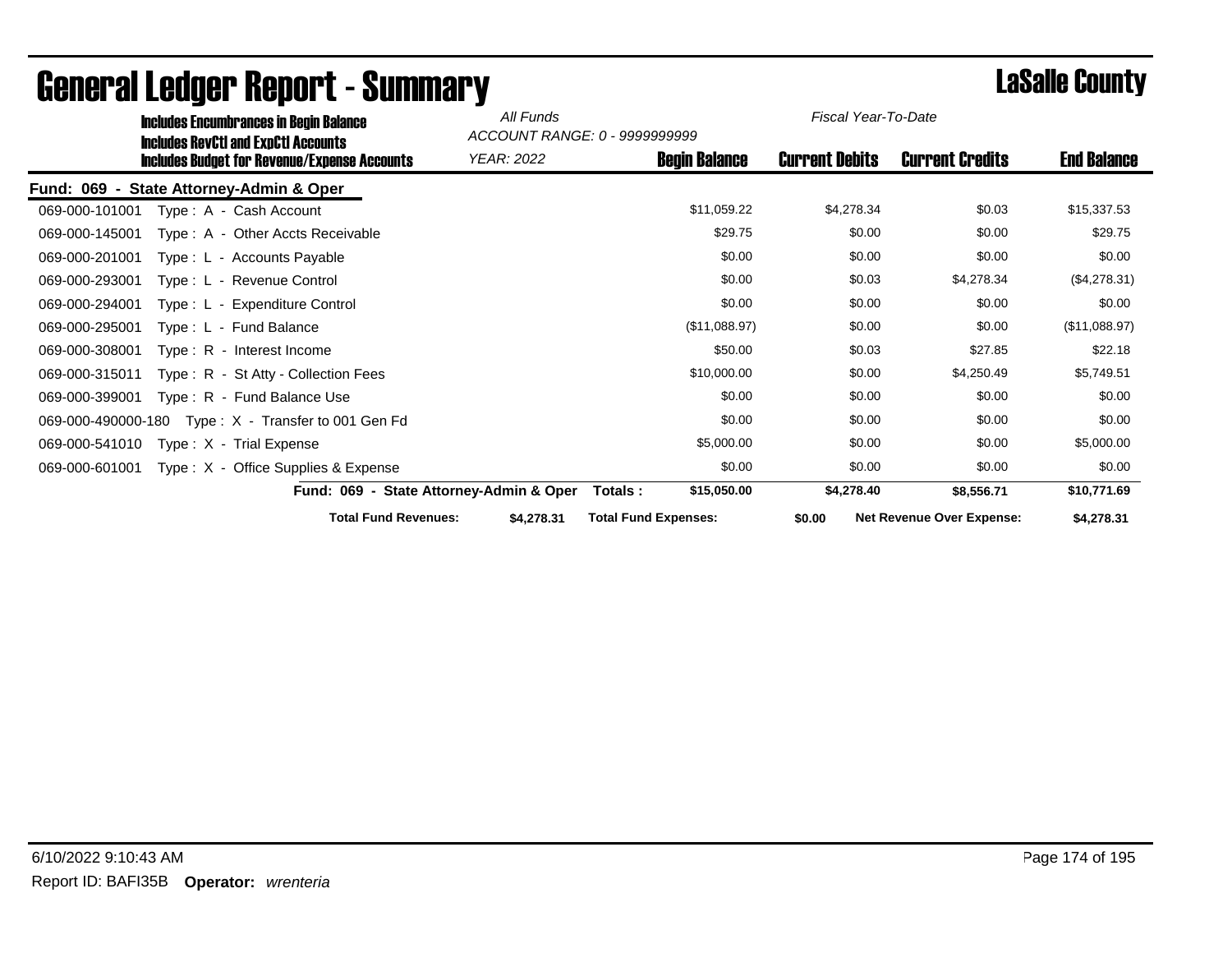|                | <b>Includes Encumbrances in Begin Balance</b>                                       | All Funds  | Fiscal Year-To-Date<br>ACCOUNT RANGE: 0 - 9999999999 |                       |                                  |                    |
|----------------|-------------------------------------------------------------------------------------|------------|------------------------------------------------------|-----------------------|----------------------------------|--------------------|
|                | Includes RevCtI and ExpCtI Accounts<br>Includes Budget for Revenue/Expense Accounts | YEAR: 2022 | <b>Begin Balance</b>                                 | <b>Current Debits</b> | <b>Current Credits</b>           | <b>End Balance</b> |
|                | Fund: 070 - SA Justice Assistance Grant                                             |            |                                                      |                       |                                  |                    |
| 070-000-101001 | Type: A - Cash Account                                                              |            | \$27,852.41                                          | \$74,120.75           | \$60,235.41                      | \$41,737.75        |
| 070-000-201001 | Type: L - Accounts Payable                                                          |            | \$0.00                                               | \$0.00                | \$0.00                           | \$0.00             |
| 070-000-293001 | Type: L - Revenue Control                                                           |            | \$0.00                                               | \$0.00                | \$0.00                           | \$0.00             |
| 070-000-294001 | Type: L - Expenditure Control                                                       |            | \$0.00                                               | \$60,235.41           | \$76,428.44                      | (\$16,193.03)      |
| 070-000-295001 | Type: L - Fund Balance                                                              |            | $(\$25,544.72)$                                      | \$0.00                | \$0.00                           | (\$25,544.72)      |
| 070-622-203001 | Type: L - Payroll Payable                                                           |            | (\$2,307.69)                                         | \$2,307.69            | \$0.00                           | \$0.00             |
| 070-622-203002 | Type: L - Benefits Payable                                                          |            | \$0.00                                               | \$4,070.16            | \$4,070.16                       | \$0.00             |
| 070-622-319003 | Type: R - SA Just Assist Grant Rev                                                  |            | \$60,000.00                                          | \$0.00                | \$0.00                           | \$60,000.00        |
| 070-622-503001 | $Type: X - Travel$                                                                  |            | \$0.00                                               | \$0.00                | \$0.00                           | \$0.00             |
| 070-622-812001 | Type: L - Unemployment Ins                                                          |            | \$0.00                                               | \$0.00                | \$0.00                           | \$0.00             |
| 070-622-900000 | $Type: X - Payroll$                                                                 |            | \$60,000.00                                          | \$60,235.41           | \$76,428.44                      | \$76,193.03        |
|                | Fund: 070 - SA Justice Assistance Grant                                             |            | \$120,000.00<br>Totals :                             | \$200,969.42          | \$217,162.45                     | \$136,193.03       |
|                | <b>Total Fund Revenues:</b>                                                         | \$0.00     | <b>Total Fund Expenses:</b>                          | (\$16,193.03)         | <b>Net Revenue Over Expense:</b> | \$16,193.03        |

## General Ledger Report - Summary **Lasale County**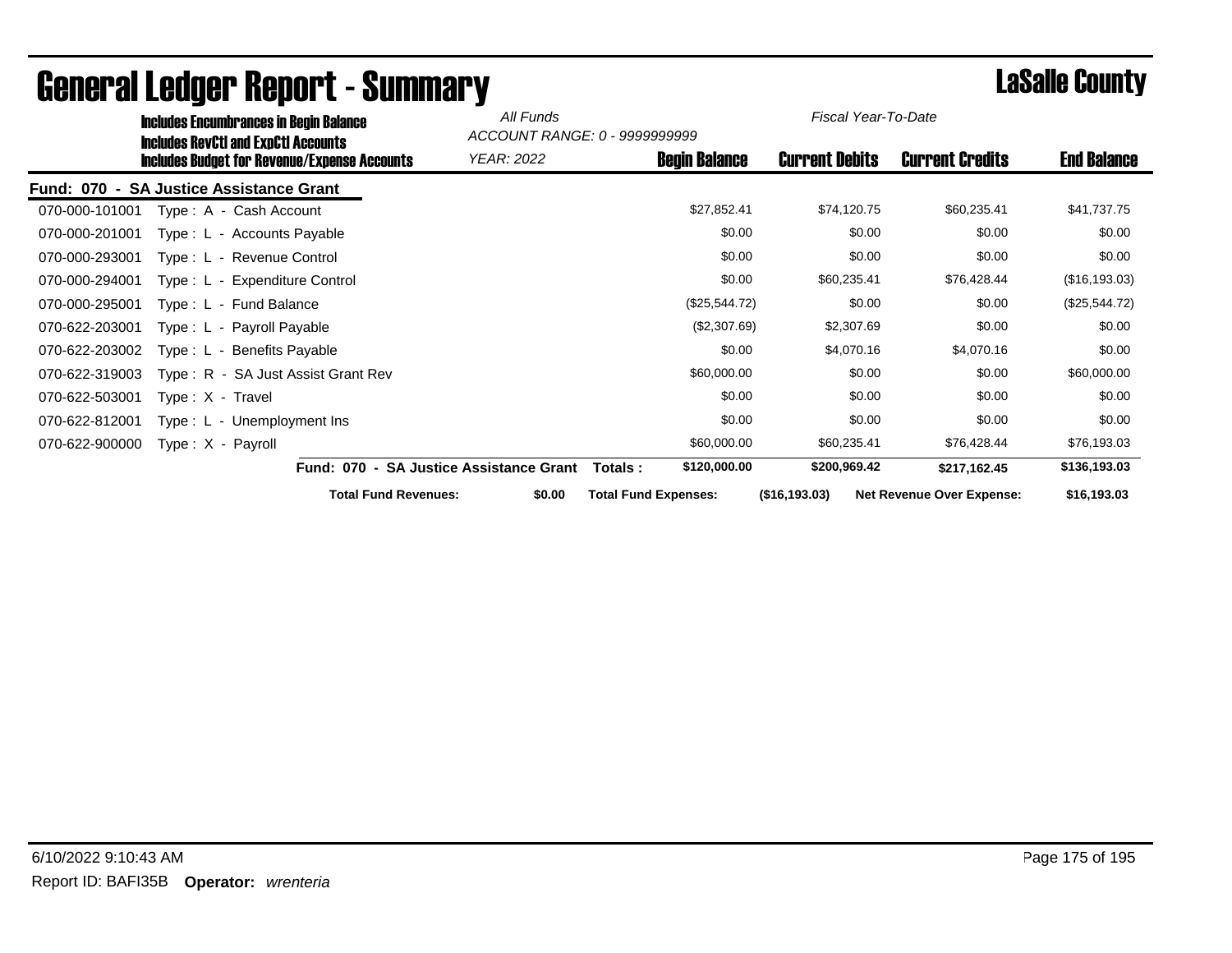|                           | <b>Includes Encumbrances in Begin Balance</b>       | All Funds<br>Fiscal Year-To-Date |                      |                       |                        |                    |
|---------------------------|-----------------------------------------------------|----------------------------------|----------------------|-----------------------|------------------------|--------------------|
|                           | <b>Includes RevCtI and ExpCtI Accounts</b>          | ACCOUNT RANGE: 0 - 9999999999    |                      |                       |                        |                    |
|                           | <b>Includes Budget for Revenue/Expense Accounts</b> | <b>YEAR: 2022</b>                | <b>Begin Balance</b> | <b>Current Debits</b> | <b>Current Credits</b> | <b>End Balance</b> |
| Fund: 097 - Disaster Fund |                                                     |                                  |                      |                       |                        |                    |
| 097-000-101001            | Type: A - Cash Account                              |                                  | \$4,095.00           | \$0.00                | \$4,095.00             | \$0.00             |
| 097-000-145001            | Type: A - Other Accts Receivable                    |                                  | \$107,022.42         | \$0.00                | \$0.00                 | \$107,022.42       |
| 097-000-201001            | Type: L - Accounts Payable                          |                                  | (\$4,095.00)         | \$4,095.00            | \$0.00                 | \$0.00             |
| 097-000-293001            | Type: L - Revenue Control                           |                                  | \$0.00               | \$0.00                | \$0.00                 | \$0.00             |
| 097-000-294001            | Type: L - Expense Control                           |                                  | \$0.00               | \$0.00                | \$0.00                 | \$0.00             |
| 097-000-295001            | Type: L - Fund Balance                              |                                  | (\$107,022.42)       | \$0.00                | \$0.00                 | (\$107,022.42)     |
| 097-000-325003            | Type: R - Reimb-Ins Disaster Claims                 |                                  | \$0.00               | \$0.00                | \$0.00                 | \$0.00             |
| 097-000-350001            | Type: R - Miscellaneous Income                      |                                  | \$0.00               | \$0.00                | \$0.00                 | \$0.00             |
| 097-000-390000            | Type: R - Transfer from other Funds                 |                                  | \$0.00               | \$0.00                | \$0.00                 | \$0.00             |
| 097-000-390100            | Type: R - REIMB FROM GF                             |                                  | \$0.00               | \$0.00                | \$0.00                 | \$0.00             |
| 097-000-836000            | Type: X - Transfer to Other Funds                   |                                  | \$0.00               | \$0.00                | \$0.00                 | \$0.00             |
| 097-000-836001            | Type: X - TRANSFER TO GENERAL FUND                  |                                  | \$0.00               | \$0.00                | \$0.00                 | \$0.00             |
| 097-000-900000            | Type: X - Payroll                                   |                                  | \$0.00               | \$0.00                | \$0.00                 | \$0.00             |
| 097-105-404001            | Type: X - Professional Services                     |                                  | \$0.00               | \$0.00                | \$0.00                 | \$0.00             |
| 097-105-502001            | Type: X - Maintenance & Repair-Equipment            |                                  | \$0.00               | \$0.00                | \$0.00                 | \$0.00             |
| 097-105-502002            | Type: X - Maintenance & Repair- Vehicles            |                                  | \$0.00               | \$0.00                | \$0.00                 | \$0.00             |
| 097-105-502003            | Type: X - Maintenance & Repair-Bldg                 |                                  | \$0.00               | \$0.00                | \$0.00                 | \$0.00             |
| 097-105-511003            | Type: $X -$ Rent-equipment                          |                                  | \$0.00               | \$0.00                | \$0.00                 | \$0.00             |
| 097-105-598001            | Type: X - Misc Expense                              |                                  | \$0.00               | \$0.00                | \$0.00                 | \$0.00             |
| 097-105-600001            | Type: X - Supplies                                  |                                  | \$0.00               | \$0.00                | \$0.00                 | \$0.00             |
| 097-105-701001            | Type: X - New Office Equipment                      |                                  | \$0.00               | \$0.00                | \$0.00                 | \$0.00             |
| 097-105-703001            | Type: X - Vehicles                                  |                                  | \$0.00               | \$0.00                | \$0.00                 | \$0.00             |
| 097-105-721001            | Type: X - Construction                              |                                  | \$0.00               | \$0.00                | \$0.00                 | \$0.00             |
| 097-105-900000            | Type: X - Payroll                                   |                                  | \$0.00               | \$0.00                | \$0.00                 | \$0.00             |
| 097-105-910000            | Type: X - Overtime                                  |                                  | \$0.00               | \$0.00                | \$0.00                 | \$0.00             |
| 097-113-404001            | Type: X - Professional Services                     |                                  | \$0.00               | \$0.00                | \$0.00                 | \$0.00             |
| 097-113-502001            | Type: X - Maintenance & Repair-Equipment            |                                  | \$0.00               | \$0.00                | \$0.00                 | \$0.00             |
|                           |                                                     |                                  |                      |                       |                        |                    |

# **General Ledger Report - Summary Lassalle County**

6/10/2022 9:10:43 AM Page 176 of 195

Report ID: BAFI35B **Operator:** *wrenteria*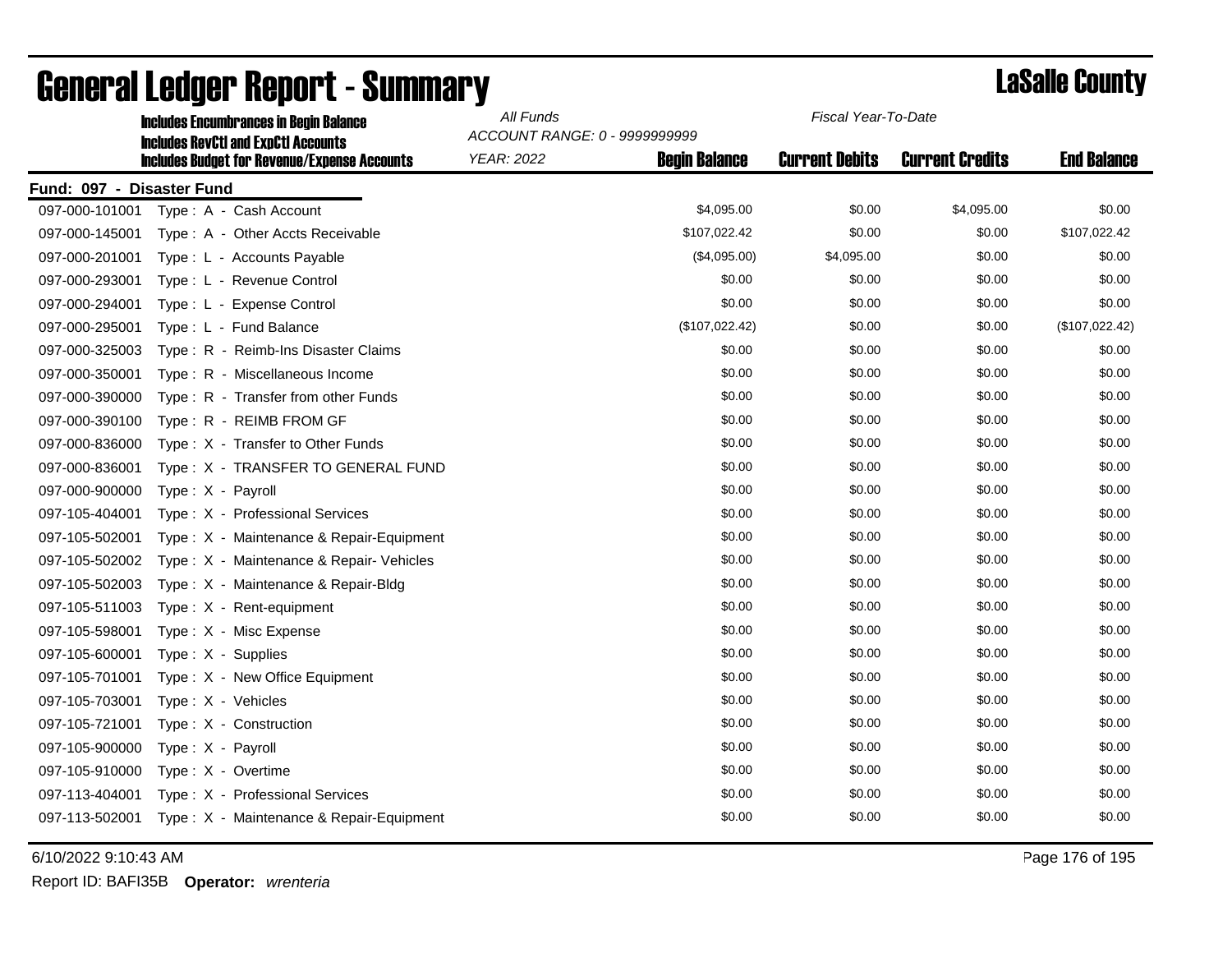| <b>Includes Encumbrances in Begin Balance</b><br><b>Includes RevCtI and ExpCtI Accounts</b> | All Funds<br>ACCOUNT RANGE: 0 - 9999999999 |                      | Fiscal Year-To-Date   |                        |                    |  |
|---------------------------------------------------------------------------------------------|--------------------------------------------|----------------------|-----------------------|------------------------|--------------------|--|
| <b>Includes Budget for Revenue/Expense Accounts</b>                                         | <b>YEAR: 2022</b>                          | <b>Begin Balance</b> | <b>Current Debits</b> | <b>Current Credits</b> | <b>End Balance</b> |  |
| Fund: 097 - Disaster Fund                                                                   |                                            |                      |                       |                        |                    |  |
| 097-113-502002<br>Type: X - Maintenance & Repair- Vehicles                                  |                                            | \$0.00               | \$0.00                | \$0.00                 | \$0.00             |  |
| 097-113-502003<br>Type: X - Maintenance & Repair-Bldg                                       |                                            | \$0.00               | \$0.00                | \$0.00                 | \$0.00             |  |
| 097-113-511003<br>Type: X - Rent-equipment                                                  |                                            | \$0.00               | \$0.00                | \$0.00                 | \$0.00             |  |
| 097-113-598001<br>Type: X - Misc Expense                                                    |                                            | \$0.00               | \$0.00                | \$0.00                 | \$0.00             |  |
| Type: X - Supplies<br>097-113-600001                                                        |                                            | \$0.00               | \$0.00                | \$0.00                 | \$0.00             |  |
| 097-113-701001<br>Type: X - New Office Equipment                                            |                                            | \$0.00               | \$0.00                | \$0.00                 | \$0.00             |  |
| 097-113-703001<br>Type: X - Vehicles                                                        |                                            | \$0.00               | \$0.00                | \$0.00                 | \$0.00             |  |
| 097-113-721001<br>Type: X - Construction                                                    |                                            | \$0.00               | \$0.00                | \$0.00                 | \$0.00             |  |
| 097-500-404001-029<br>Type: X - Prof Svcs-Cty Buildings                                     |                                            | \$0.00               | \$0.00                | \$0.00                 | \$0.00             |  |
| 097-500-404003-020<br>Type: X - Prof Svcs-Trans Fees-Coroner                                |                                            | \$0.00               | \$0.00                | \$0.00                 | \$0.00             |  |
| 097-500-404006-020<br>Type: X - Prof Svcs-Post Mortem-Coroner                               |                                            | \$0.00               | \$0.00                | \$0.00                 | \$0.00             |  |
| 097-500-404007-040<br>Type: X - Prof Services-Phys/Drug-Sher                                |                                            | \$0.00               | \$0.00                | \$0.00                 | \$0.00             |  |
| 097-500-404007-052<br>Type: X - Prof Svcs-Phys/Drugs-Corr                                   |                                            | \$0.00               | \$0.00                | \$0.00                 | \$0.00             |  |
| 097-500-404007-126<br>Type: X - Prof Svcs-Phys/Drugs-Probation                              |                                            | \$0.00               | \$0.00                | \$0.00                 | \$0.00             |  |
| Type: X - Prof Svcs-Tox Lab-Coroner<br>097-500-404010-020                                   |                                            | \$0.00               | \$0.00                | \$0.00                 | \$0.00             |  |
| 097-500-414001-050<br>Type: X - Add'l Hdw/Lic-Election                                      |                                            | \$0.00               | \$0.00                | \$0.00                 | \$0.00             |  |
| 097-500-453001-050<br>Type: X - Election Judges-Election                                    |                                            | \$0.00               | \$0.00                | \$0.00                 | \$0.00             |  |
| 097-500-498001-113<br>Type: X - Extra Help-Nursing Home                                     |                                            | \$0.00               | \$0.00                | \$0.00                 | \$0.00             |  |
| 097-500-502001-029<br>Type: X - Maint & Rpr-Equip-Cty Bldgs                                 |                                            | \$0.00               | \$0.00                | \$0.00                 | \$0.00             |  |
| 097-500-502002-020<br>Type: X - Maint & Rpr-Vehicles-Coroner                                |                                            | \$0.00               | \$0.00                | \$0.00                 | \$0.00             |  |
| 097-500-502003-029<br>Type: X - Maint & Rpr-Cty Bldgs                                       |                                            | \$0.00               | \$0.00                | \$0.00                 | \$0.00             |  |
| 097-500-502003-102<br>Type: X - Maint & Rpr-Bldg-Dhome                                      |                                            | \$0.00               | \$0.00                | \$0.00                 | \$0.00             |  |
| 097-500-502007-029<br>Type: X - Maint-contracts-Cty Bldgs                                   |                                            | \$0.00               | \$0.00                | \$0.00                 | \$0.00             |  |
| 097-500-503006-020<br>Type: X - Mileage-Deputies-Coroner                                    |                                            | \$0.00               | \$0.00                | \$0.00                 | \$0.00             |  |
| 097-500-510007-113<br>Type: X - Waste Disposal-Nursing Home                                 |                                            | \$0.00               | \$0.00                | \$0.00                 | \$0.00             |  |
| 097-500-510009-029<br>Type: X - Janitorial-Cty Bldgs                                        |                                            | \$0.00               | \$0.00                | \$0.00                 | \$0.00             |  |
| 097-500-510009-105<br>Type: X - Janitorial-Highway                                          |                                            | \$0.00               | \$0.00                | \$0.00                 | \$0.00             |  |

6/10/2022 9:10:43 AM Page 177 of 195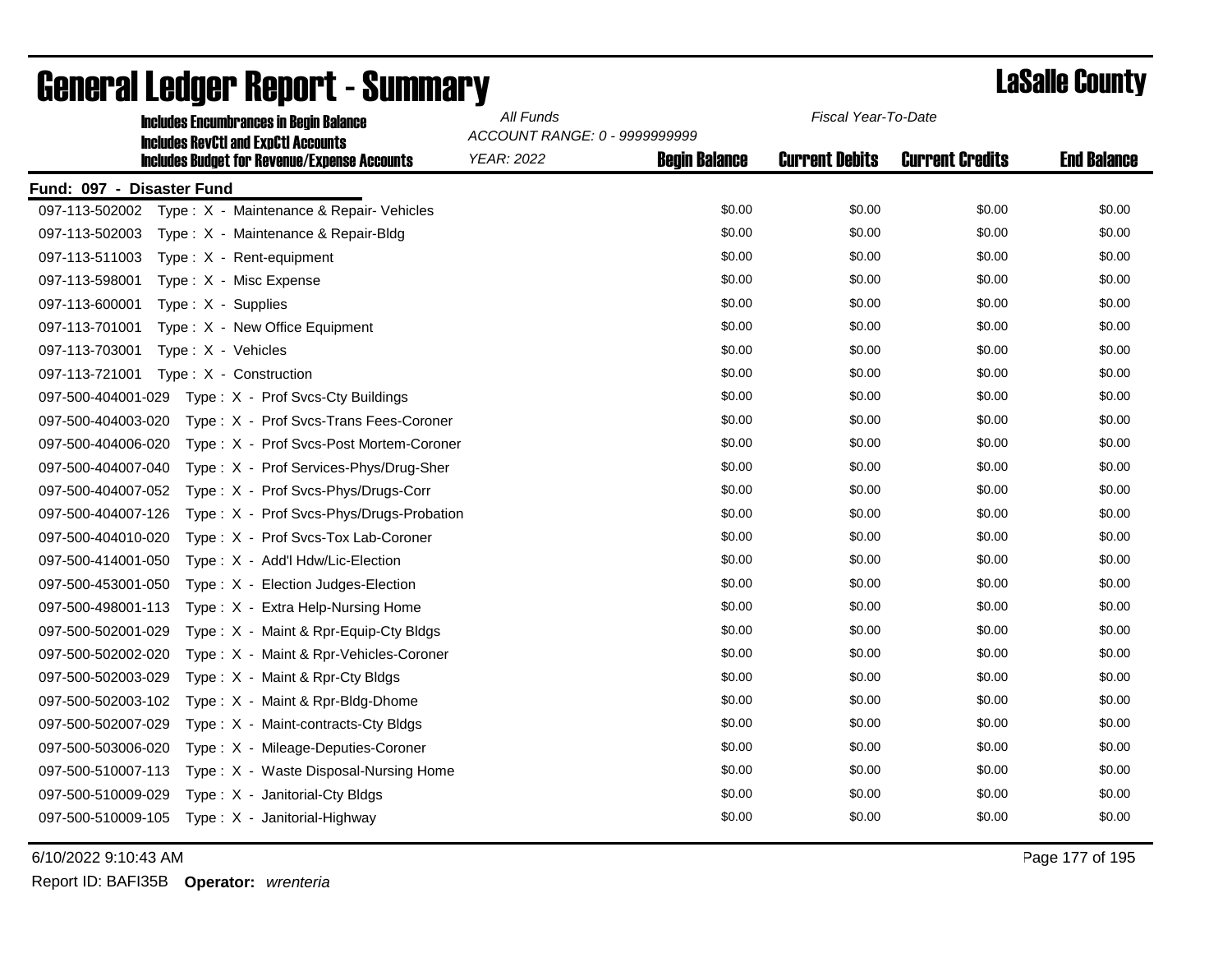| <b>Includes Encumbrances in Begin Balance</b><br><b>Includes RevCtI and ExpCtI Accounts</b> | All Funds<br>ACCOUNT RANGE: 0 - 9999999999 |                      | Fiscal Year-To-Date   |                        |                    |  |
|---------------------------------------------------------------------------------------------|--------------------------------------------|----------------------|-----------------------|------------------------|--------------------|--|
| <b>Includes Budget for Revenue/Expense Accounts</b>                                         | <b>YEAR: 2022</b>                          | <b>Begin Balance</b> | <b>Current Debits</b> | <b>Current Credits</b> | <b>End Balance</b> |  |
| Fund: 097 - Disaster Fund                                                                   |                                            |                      |                       |                        |                    |  |
| Type: X - Rent-Polling Places-Election<br>097-500-511002-050                                |                                            | \$0.00               | \$0.00                | \$0.00                 | \$0.00             |  |
| 097-500-528002-102 Type: X - Crt Ordered Monitoring-Dhome                                   |                                            | \$0.00               | \$0.00                | \$0.00                 | \$0.00             |  |
| 097-500-528002-126<br>Type: X - Crt Ordered Monitoring-Prob                                 |                                            | \$0.00               | \$0.00                | \$0.00                 | \$0.00             |  |
| 097-500-531002-048<br>Type: X - Disaster Expense-EMA                                        |                                            | \$0.00               | \$0.00                | \$0.00                 | \$0.00             |  |
| 097-500-540001-047<br>Type: X - Postage-Central Svcs                                        |                                            | \$0.00               | \$0.00                | \$0.00                 | \$0.00             |  |
| 097-500-540001-123<br>Type: X - Postage-Health Dept                                         |                                            | \$0.00               | \$0.00                | \$0.00                 | \$0.00             |  |
| 097-500-540003-047<br>Type: X - Postage-election Central Servi                              |                                            | \$0.00               | \$0.00                | \$0.00                 | \$0.00             |  |
| 097-500-541003 Type: X - Election Publications-COVID                                        |                                            | \$0.00               | \$0.00                | \$0.00                 | \$0.00             |  |
| 097-500-541030-113<br>Type: X - Laundry-Nursing Home                                        |                                            | \$0.00               | \$0.00                | \$0.00                 | \$0.00             |  |
| Type: X - Misc Expense-Auditor<br>097-500-598001-003                                        |                                            | \$0.00               | \$0.00                | \$0.00                 | \$0.00             |  |
| 097-500-598001-004<br>Type: X - Misc Expense-Cty Board                                      |                                            | \$0.00               | \$0.00                | \$0.00                 | \$0.00             |  |
| Type: X - Misc Expense-IT<br>097-500-598001-005                                             |                                            | \$0.00               | \$0.00                | \$0.00                 | \$0.00             |  |
| Type: X - Misc Expense-Zoning<br>097-500-598001-007                                         |                                            | \$0.00               | \$0.00                | \$0.00                 | \$0.00             |  |
| 097-500-598001-013<br>Type: X - Misc Expense-Cir Ct & Jury                                  |                                            | \$0.00               | \$0.00                | \$0.00                 | \$0.00             |  |
| 097-500-598001-014<br>Type: X - Misc Expense - Public Defender                              |                                            | \$0.00               | \$0.00                | \$0.00                 | \$0.00             |  |
| Type: X - Misc Expense - Bd of Rev<br>097-500-598001-015                                    |                                            | \$0.00               | \$0.00                | \$0.00                 | \$0.00             |  |
| 097-500-598001-017<br>Type: X - Misc Expense-Circuit Clerk                                  |                                            | \$0.00               | \$0.00                | \$0.00                 | \$0.00             |  |
| 097-500-598001-018<br>Type: X - Misc Expense-County Clerk                                   |                                            | \$0.00               | \$0.00                | \$0.00                 | \$0.00             |  |
| Type: X - Misc Expense-Coroner<br>097-500-598001-020                                        |                                            | \$0.00               | \$0.00                | \$0.00                 | \$0.00             |  |
| 097-500-598001-026<br>Type: X - Misc Expense-Supt of Sch                                    |                                            | \$0.00               | \$0.00                | \$0.00                 | \$0.00             |  |
| 097-500-598001-029<br>Type: X - Misc Expense-Cty Buildings                                  |                                            | \$0.00               | \$0.00                | \$0.00                 | \$0.00             |  |
| 097-500-598001-036<br>Type: X - Misc Expense-Cty Parks                                      |                                            | \$0.00               | \$0.00                | \$0.00                 | \$0.00             |  |
| 097-500-598001-039<br>Type: X - Misc Expense-Recorder                                       |                                            | \$0.00               | \$0.00                | \$0.00                 | \$0.00             |  |
| 097-500-598001-040<br>Type: X - Misc Expense-Sheriff                                        |                                            | \$0.00               | \$0.00                | \$0.00                 | \$0.00             |  |
| Type: X - Misc Expense-St Atty<br>097-500-598001-041                                        |                                            | \$0.00               | \$0.00                | \$0.00                 | \$0.00             |  |
| 097-500-598001-042<br>Type: X - Misc Expense-Sal & Lab                                      |                                            | \$0.00               | \$0.00                | \$0.00                 | \$0.00             |  |
| Type: X - Misc Expense-Treasurer<br>097-500-598001-043                                      |                                            | \$0.00               | \$0.00                | \$0.00                 | \$0.00             |  |

## General Ledger Report - Summary **Lassing County**

6/10/2022 9:10:43 AM Page 178 of 195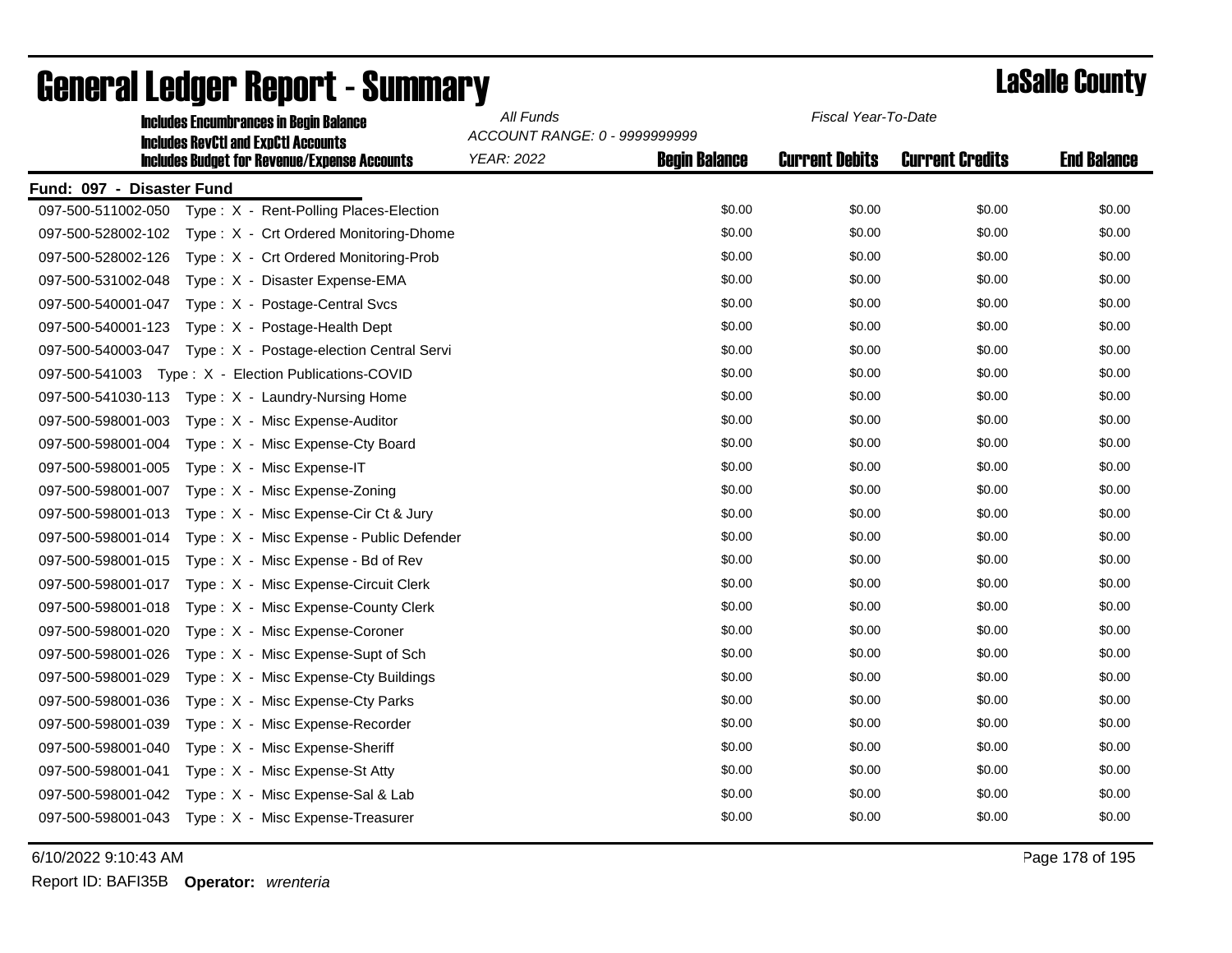| <b>Includes Encumbrances in Begin Balance</b><br><b>Includes RevCtI and ExpCtI Accounts</b> | All Funds<br>ACCOUNT RANGE: 0 - 9999999999 |                      | Fiscal Year-To-Date   |                        |                    |  |
|---------------------------------------------------------------------------------------------|--------------------------------------------|----------------------|-----------------------|------------------------|--------------------|--|
| <b>Includes Budget for Revenue/Expense Accounts</b>                                         | <b>YEAR: 2022</b>                          | <b>Begin Balance</b> | <b>Current Debits</b> | <b>Current Credits</b> | <b>End Balance</b> |  |
| Fund: 097 - Disaster Fund                                                                   |                                            |                      |                       |                        |                    |  |
| 097-500-598001-044<br>Type: X - Misc Expense-Fin & Fees                                     |                                            | \$0.00               | \$0.00                | \$0.00                 | \$0.00             |  |
| 097-500-598001-047<br>Type: X - Misc Expense-Cent Svcs                                      |                                            | \$0.00               | \$0.00                | \$0.00                 | \$0.00             |  |
| 097-500-598001-048<br>Type: X - Misc Expense-EMA                                            |                                            | \$0.00               | \$0.00                | \$0.00                 | \$0.00             |  |
| 097-500-598001-049<br>Type: X - Misc Expense-Supr of Assess                                 |                                            | \$0.00               | \$0.00                | \$0.00                 | \$0.00             |  |
| 097-500-598001-050<br>Type: X - Misc Expense-Election                                       |                                            | \$0.00               | \$0.00                | \$0.00                 | \$0.00             |  |
| 097-500-598001-052<br>Type: X - Misc Expense-Corrections                                    |                                            | \$0.00               | \$0.00                | \$0.00                 | \$0.00             |  |
| 097-500-598001-105<br>Type: X - Misc Expense-Highway                                        |                                            | \$0.00               | \$0.00                | \$0.00                 | \$0.00             |  |
| Type: X - Misc Expense-Mental Health<br>097-500-598001-110                                  |                                            | \$0.00               | \$0.00                | \$0.00                 | \$0.00             |  |
| 097-500-598001-113<br>Type: X - Misc Expense-Nursing Home                                   |                                            | \$0.00               | \$0.00                | \$0.00                 | \$0.00             |  |
| 097-500-598001-120<br>Type: X - Misc Expense-VAC                                            |                                            | \$0.00               | \$0.00                | \$0.00                 | \$0.00             |  |
|                                                                                             |                                            | \$0.00               | \$0.00                | \$0.00                 | \$0.00             |  |
| 097-500-598001-123-000022    Type: X - Misc Expense-Sch Svcs                                |                                            | \$0.00               | \$0.00                | \$0.00                 | \$0.00             |  |
| 097-500-598001-126    Type: X - Misc Expense-Probation                                      |                                            | \$0.00               | \$0.00                | \$0.00                 | \$0.00             |  |
| 097-500-598001-127<br>Type: X - Misc Expense-Cty Clrk Recs                                  |                                            | \$0.00               | \$0.00                | \$0.00                 | \$0.00             |  |
| 097-500-598001-131<br>Type: X - Misc Expense-Env Svcs                                       |                                            | \$0.00               | \$0.00                | \$0.00                 | \$0.00             |  |
| Type: X - Misc Expense-CC Opr & Admin<br>097-500-598001-147                                 |                                            | \$0.00               | \$0.00                | \$0.00                 | \$0.00             |  |
| 097-500-600001-036<br>Type: X - Supplies-Cty Parks                                          |                                            | \$0.00               | \$0.00                | \$0.00                 | \$0.00             |  |
| 097-500-600001-102<br>Type: X - Supplies-Dhome                                              |                                            | \$0.00               | \$0.00                | \$0.00                 | \$0.00             |  |
|                                                                                             |                                            | \$0.00               | \$0.00                | \$0.00                 | \$0.00             |  |
| 097-500-600001-123-000022 Type: X - Supplies-Sch Svcs                                       |                                            | \$0.00               | \$0.00                | \$0.00                 | \$0.00             |  |
| 097-500-601001-003<br>Type: X - Off Suppl & Exp-Auditor                                     |                                            | \$0.00               | \$0.00                | \$0.00                 | \$0.00             |  |
| 097-500-601001-004<br>Type: X - Off Supp & Exp-Cty Board                                    |                                            | \$0.00               | \$0.00                | \$0.00                 | \$0.00             |  |
| Type: X - Off Supp & Exp-IT<br>097-500-601001-005                                           |                                            | \$0.00               | \$0.00                | \$0.00                 | \$0.00             |  |
| 097-500-601001-007<br>Type: X - Off Supp & Exp-Zoning                                       |                                            | \$0.00               | \$0.00                | \$0.00                 | \$0.00             |  |
| Type: X - Off Supp & Exp-Ct Crt & Jury<br>097-500-601001-013                                |                                            | \$0.00               | \$0.00                | \$0.00                 | \$0.00             |  |
| Type: X - Off Supp & Exp-Pub Defender<br>097-500-601001-014                                 |                                            | \$0.00               | \$0.00                | \$0.00                 | \$0.00             |  |
| 097-500-601001-015    Type: X - Off Supp & Exp-Bd of Rev                                    |                                            | \$0.00               | \$0.00                | \$0.00                 | \$0.00             |  |

## General Ledger Report - Summary **Lassing County**

6/10/2022 9:10:43 AM Page 179 of 195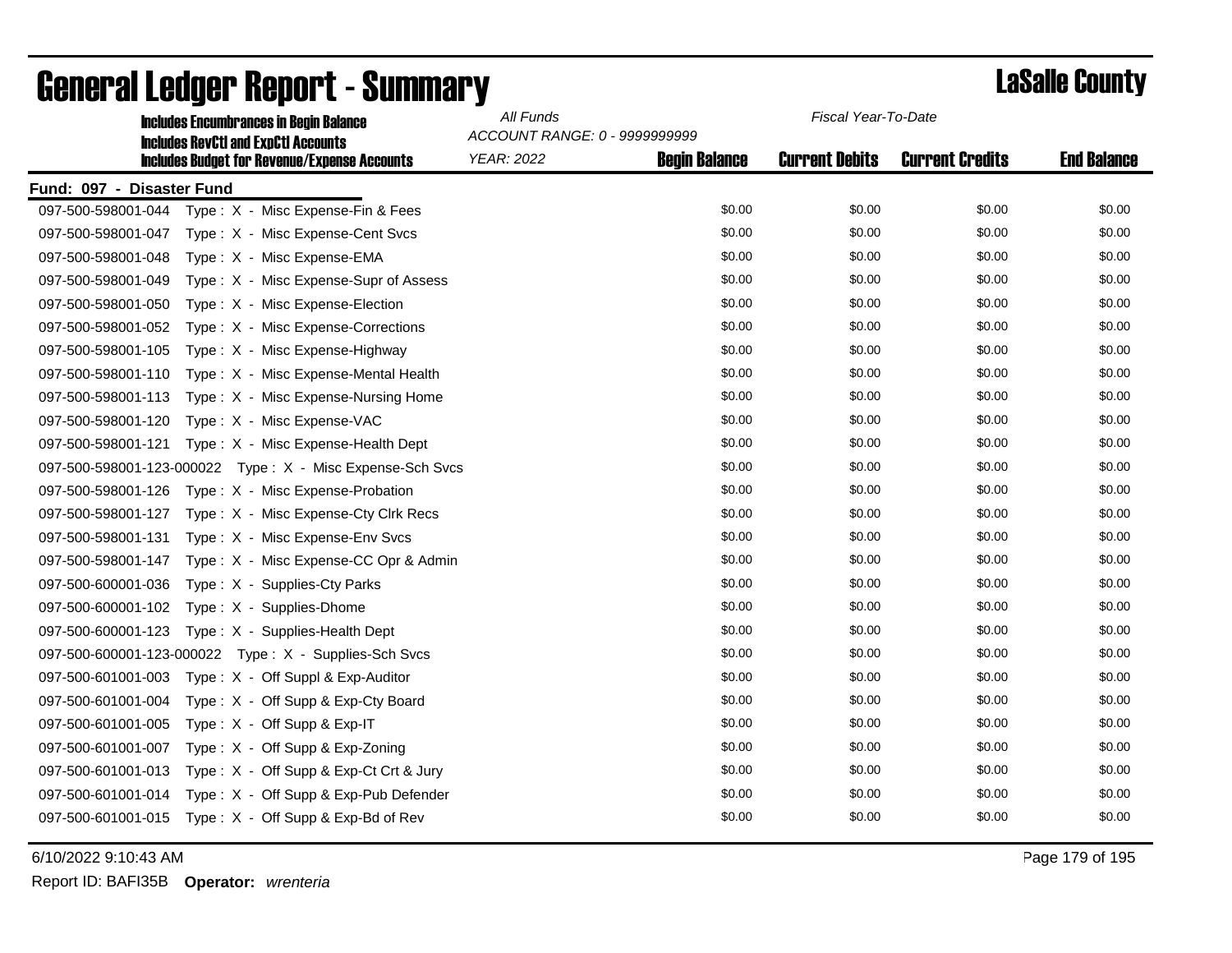| <b>Includes Encumbrances in Begin Balance</b><br><b>Includes RevCtI and ExpCtI Accounts</b> | All Funds<br>ACCOUNT RANGE: 0 - 9999999999 |                      | Fiscal Year-To-Date   |                        |                    |  |
|---------------------------------------------------------------------------------------------|--------------------------------------------|----------------------|-----------------------|------------------------|--------------------|--|
| <b>Includes Budget for Revenue/Expense Accounts</b>                                         | <b>YEAR: 2022</b>                          | <b>Begin Balance</b> | <b>Current Debits</b> | <b>Current Credits</b> | <b>End Balance</b> |  |
| Fund: 097 - Disaster Fund                                                                   |                                            |                      |                       |                        |                    |  |
| 097-500-601001-017<br>Type: X - Off Supp & Exp-Circuit Clerk                                |                                            | \$0.00               | \$0.00                | \$0.00                 | \$0.00             |  |
| 097-500-601001-018<br>Type: X - Off Supp & Exp-County Clerk                                 |                                            | \$0.00               | \$0.00                | \$0.00                 | \$0.00             |  |
| 097-500-601001-020<br>Type: X - Office Supplies-Coroner                                     |                                            | \$0.00               | \$0.00                | \$0.00                 | \$0.00             |  |
| 097-500-601001-026<br>Type: X - Off Supp & Exp-Supt of Sch                                  |                                            | \$0.00               | \$0.00                | \$0.00                 | \$0.00             |  |
| 097-500-601001-029<br>Type: X - Off Supp & Exp-Cty Bldgs                                    |                                            | \$0.00               | \$0.00                | \$0.00                 | \$0.00             |  |
| 097-500-601001-039<br>Type: X - Off Supp & Exp-Recorder                                     |                                            | \$0.00               | \$0.00                | \$0.00                 | \$0.00             |  |
| 097-500-601001-040<br>Type: X - Off Supp & Exp-Sheriff                                      |                                            | \$0.00               | \$0.00                | \$0.00                 | \$0.00             |  |
| Type: X - Off Supp & Exp-St Atty<br>097-500-601001-041                                      |                                            | \$0.00               | \$0.00                | \$0.00                 | \$0.00             |  |
| 097-500-601001-042<br>Type: X - Off Supp & Exp-Sal & Lab                                    |                                            | \$0.00               | \$0.00                | \$0.00                 | \$0.00             |  |
| 097-500-601001-043<br>Type: X - Off Supp & Exp-Treasurer                                    |                                            | \$0.00               | \$0.00                | \$0.00                 | \$0.00             |  |
| 097-500-601001-047<br>Type: X - Off Supp & Exp-Cent Svcs                                    |                                            | \$0.00               | \$0.00                | \$0.00                 | \$0.00             |  |
| 097-500-601001-048-000102 Type: X - Off Supp & Exp-EMA                                      |                                            | \$0.00               | \$0.00                | \$0.00                 | \$0.00             |  |
| 097-500-601001-049<br>Type: X - Off Supp & Exp-Supr of Assess                               |                                            | \$0.00               | \$0.00                | \$0.00                 | \$0.00             |  |
| 097-500-601001-050<br>Type: X - Off Supp & Exp-Election                                     |                                            | \$0.00               | \$0.00                | \$0.00                 | \$0.00             |  |
| 097-500-601001-052<br>Type : $X -$ Off Supp & Exp-Corrections                               |                                            | \$0.00               | \$0.00                | \$0.00                 | \$0.00             |  |
| Type: X - Off Supp & Exp-Highway<br>097-500-601001-105                                      |                                            | \$0.00               | \$0.00                | \$0.00                 | \$0.00             |  |
| 097-500-601001-110<br>Type: X - Off Supp & Exp-Mental Health                                |                                            | \$0.00               | \$0.00                | \$0.00                 | \$0.00             |  |
| 097-500-601001-113<br>Type: X - Off Supp & Exp-Nursing Home                                 |                                            | \$0.00               | \$0.00                | \$0.00                 | \$0.00             |  |
| 097-500-601001-120<br>$Type: X - Off Supp & Exp-VAC$                                        |                                            | \$0.00               | \$0.00                | \$0.00                 | \$0.00             |  |
| Type: X - Off Supp & Exp-Court Auto<br>097-500-601001-121                                   |                                            | \$0.00               | \$0.00                | \$0.00                 | \$0.00             |  |
| 097-500-601001-123<br>Type: X - Off Supp & Exp-Health Dept                                  |                                            | \$0.00               | \$0.00                | \$0.00                 | \$0.00             |  |
| 097-500-601001-123-000022    Type: X - Off Supp & Exp-Sch Svcs                              |                                            | \$0.00               | \$0.00                | \$0.00                 | \$0.00             |  |
| 097-500-601001-126<br>Type: X - Off Supp & Exp-Probation                                    |                                            | \$0.00               | \$0.00                | \$0.00                 | \$0.00             |  |
| 097-500-601001-127<br>Type: X - Off Supp & Exp-Cty Clerk Recs                               |                                            | \$0.00               | \$0.00                | \$0.00                 | \$0.00             |  |
| Type: X - Off Supp & Exp-Env Svcs<br>097-500-601001-131                                     |                                            | \$0.00               | \$0.00                | \$0.00                 | \$0.00             |  |
| Type: X - Off Supp & Exp-Animal Disease<br>097-500-601001-137                               |                                            | \$0.00               | \$0.00                | \$0.00                 | \$0.00             |  |
|                                                                                             |                                            | \$0.00               | \$0.00                | \$0.00                 | \$0.00             |  |

6/10/2022 9:10:43 AM Page 180 of 195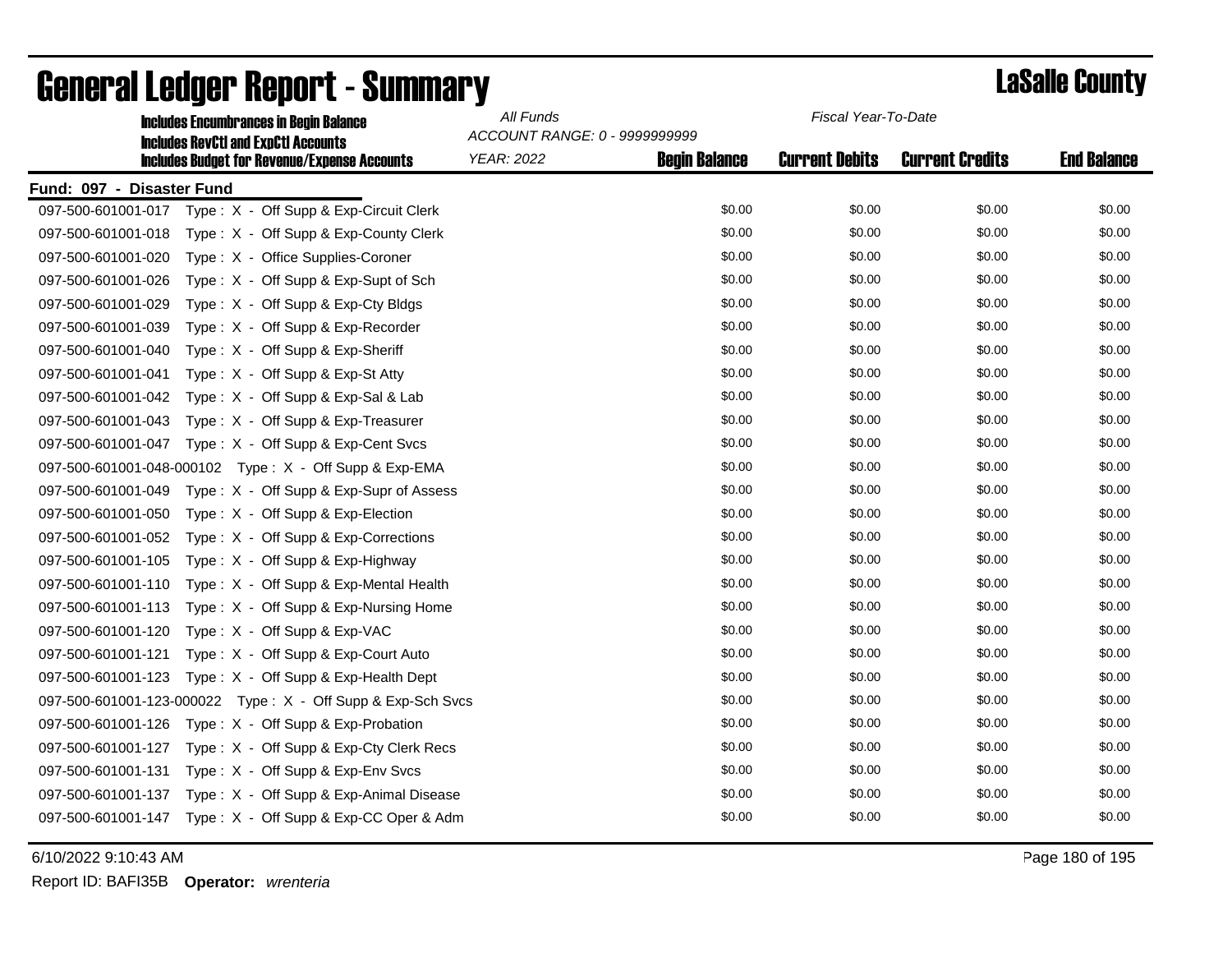| <b>Includes Encumbrances in Begin Balance</b>                                                     | All Funds<br>Fiscal Year-To-Date<br>ACCOUNT RANGE: 0 - 9999999999 |                      |                       |                        |                    |
|---------------------------------------------------------------------------------------------------|-------------------------------------------------------------------|----------------------|-----------------------|------------------------|--------------------|
| <b>Includes RevCtI and ExpCtI Accounts</b><br><b>Includes Budget for Revenue/Expense Accounts</b> | <b>YEAR: 2022</b>                                                 | <b>Begin Balance</b> | <b>Current Debits</b> | <b>Current Credits</b> | <b>End Balance</b> |
| Fund: 097 - Disaster Fund                                                                         |                                                                   |                      |                       |                        |                    |
| 097-500-601003-029<br>Type: X - Supplies-Cty Buildings                                            |                                                                   | \$0.00               | \$0.00                | \$0.00                 | \$0.00             |
| 097-500-601008-052<br>Type: X - Supplies-Corrections                                              |                                                                   | \$0.00               | \$0.00                | \$0.00                 | \$0.00             |
| 097-500-601010-113<br>Type: X - Supplies-Nursing Home                                             |                                                                   | \$0.00               | \$0.00                | \$0.00                 | \$0.00             |
| 097-500-601012-029<br>Type: X - Supplies-Safety-Cty Bldgs                                         |                                                                   | \$0.00               | \$0.00                | \$0.00                 | \$0.00             |
| 097-500-601013-050<br>Type: X - Supp-Misc Elec Exp-Election                                       |                                                                   | \$0.00               | \$0.00                | \$0.00                 | \$0.00             |
| 097-500-601015-052<br>Type: X - Supplies-Laundry/Clean-Corr                                       |                                                                   | \$0.00               | \$0.00                | \$0.00                 | \$0.00             |
| 097-500-601017-020<br>Type: X - Supplies-Coroner                                                  |                                                                   | \$0.00               | \$0.00                | \$0.00                 | \$0.00             |
| 097-500-721001-029<br>Type: X - Construction Expense-Cty Bldgs                                    |                                                                   | \$0.00               | \$0.00                | \$0.00                 | \$0.00             |
| 097-500-910000-003<br>Type: X - Overtime-Auditor                                                  |                                                                   | \$0.00               | \$0.00                | \$0.00                 | \$0.00             |
| 097-500-910000-018<br>Type: X - Overtime-County Clerk                                             |                                                                   | \$0.00               | \$0.00                | \$0.00                 | \$0.00             |
| Type: X - Overtime-Coroner<br>097-500-910000-020                                                  |                                                                   | \$0.00               | \$0.00                | \$0.00                 | \$0.00             |
| 097-500-910000-029<br>Type: X - Overtime-Cty Buildings                                            |                                                                   | \$0.00               | \$0.00                | \$0.00                 | \$0.00             |
| 097-500-910000-039<br>Type: X - Overtime-Recorder                                                 |                                                                   | \$0.00               | \$0.00                | \$0.00                 | \$0.00             |
| 097-500-910000-040<br>Type: X - Overtime-Sheriff                                                  |                                                                   | \$0.00               | \$0.00                | \$0.00                 | \$0.00             |
| Type: X - Overtime-St Atty<br>097-500-910000-041                                                  |                                                                   | \$0.00               | \$0.00                | \$0.00                 | \$0.00             |
| 097-500-910000-043<br>Type: X - Overtime-Treasurer                                                |                                                                   | \$0.00               | \$0.00                | \$0.00                 | \$0.00             |
| 097-500-910000-047<br>Type: X - Overtime-Cent Svcs                                                |                                                                   | \$0.00               | \$0.00                | \$0.00                 | \$0.00             |
| 097-500-910000-049<br>Type: X - Overtime-Supr of Assess                                           |                                                                   | \$0.00               | \$0.00                | \$0.00                 | \$0.00             |
| 097-500-910000-050<br>Type: X - Overtime-Election                                                 |                                                                   | \$0.00               | \$0.00                | \$0.00                 | \$0.00             |
| 097-500-910000-051<br>Type: X - Overtime-Court Security                                           |                                                                   | \$0.00               | \$0.00                | \$0.00                 | \$0.00             |
| Type: X - Overtime-Corrections<br>097-500-910000-052                                              |                                                                   | \$0.00               | \$0.00                | \$0.00                 | \$0.00             |
| Type: X - Overtime-Dhome<br>097-500-910000-102                                                    |                                                                   | \$0.00               | \$0.00                | \$0.00                 | \$0.00             |
| Type: X - Overtime-Highway<br>097-500-910000-105                                                  |                                                                   | \$0.00               | \$0.00                | \$0.00                 | \$0.00             |
| 097-500-910000-113<br>Type: X - Overtime-Nursing Home                                             |                                                                   | \$0.00               | \$0.00                | \$0.00                 | \$0.00             |
| 097-500-910000-123<br>Type: X - Overtime-Health Dept                                              |                                                                   | \$0.00               | \$0.00                | \$0.00                 | \$0.00             |
| 097-501-325003 Type: R - Reimb-Ins Cyber Event                                                    |                                                                   | \$0.00               | \$0.00                | \$0.00                 | \$0.00             |
| 097-501-404001 Type: X - Prof Svcs-Cyber Event                                                    |                                                                   | \$0.00               | \$0.00                | \$0.00                 | \$0.00             |

# General Ledger Report - Summary **Lassing Report - Summary**

6/10/2022 9:10:43 AM Page 181 of 195

Report ID: BAFI35B **Operator:** *wrenteria*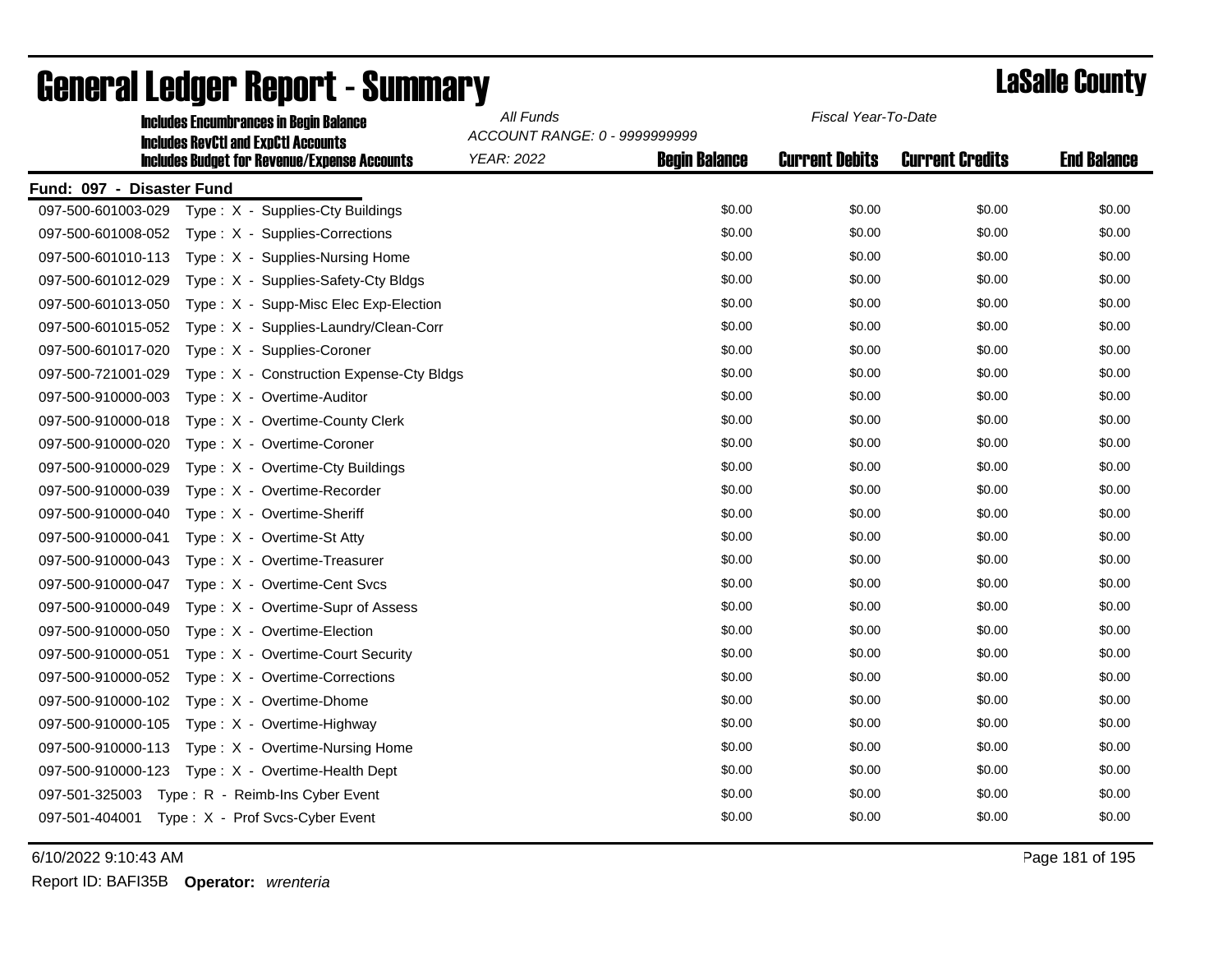| <b>Includes Encumbrances in Begin Balance</b><br><b>Includes RevCtI and ExpCtI Accounts</b> | All Funds         | Fiscal Year-To-Date<br>ACCOUNT RANGE: 0 - 9999999999 |                       |                        |                    |  |
|---------------------------------------------------------------------------------------------|-------------------|------------------------------------------------------|-----------------------|------------------------|--------------------|--|
| <b>Includes Budget for Revenue/Expense Accounts</b>                                         | <b>YEAR: 2022</b> | <b>Begin Balance</b>                                 | <b>Current Debits</b> | <b>Current Credits</b> | <b>End Balance</b> |  |
| Fund: 097 - Disaster Fund                                                                   |                   |                                                      |                       |                        |                    |  |
| Type: X - Telephone-Cyber Event<br>097-501-510004                                           |                   | \$0.00                                               | \$0.00                | \$0.00                 | \$0.00             |  |
| 097-501-600001<br>Type: X - Supplies-Cyber Event                                            |                   | \$0.00                                               | \$0.00                | \$0.00                 | \$0.00             |  |
| 097-501-701002 Type: X - Equip Expense-Cyber Event                                          |                   | \$0.00                                               | \$0.00                | \$0.00                 | \$0.00             |  |
| 097-501-900000-005    Type: X - Payroll-IT-Cyber Event                                      |                   | \$0.00                                               | \$0.00                | \$0.00                 | \$0.00             |  |
| 097-501-900000-040<br>Type: X - Payroll-Sheriff-Cyber Event                                 |                   | \$0.00                                               | \$0.00                | \$0.00                 | \$0.00             |  |
| 097-501-900000-042<br>Type: X - Payroll-S&L-Cyber Event                                     |                   | \$0.00                                               | \$0.00                | \$0.00                 | \$0.00             |  |
| Type: X - Payroll-EMA-Cyber Event<br>097-501-900000-048                                     |                   | \$0.00                                               | \$0.00                | \$0.00                 | \$0.00             |  |
| 097-501-900000-116    Type: X - Payroll-Ins-Cyber Event                                     |                   | \$0.00                                               | \$0.00                | \$0.00                 | \$0.00             |  |
| 097-504-360050 Type: R - Election-VBM-Grant Rev                                             |                   | \$30,589.25                                          | \$0.00                | \$0.00                 | \$30,589.25        |  |
| Type: X - Add'l Hardware/license-VBM<br>097-504-414001                                      |                   | \$0.00                                               | \$0.00                | \$0.00                 | \$0.00             |  |
| 097-504-453001<br>Type: X - Election Judge-Exp-VBM                                          |                   | \$0.00                                               | \$0.00                | \$0.00                 | \$0.00             |  |
| 097-504-490000-204    Type: X - Transfer to 028 Cap Improv                                  |                   | \$0.00                                               | \$0.00                | \$0.00                 | \$0.00             |  |
| Type: X - Postage-VBM-Voter Informtion<br>097-504-540005                                    |                   | \$0.00                                               | \$0.00                | \$0.00                 | \$0.00             |  |
| 097-504-541003<br>Type: X - Publications-VBM                                                |                   | \$0.00                                               | \$0.00                | \$0.00                 | \$0.00             |  |
| 097-504-541006<br>Type: X - Printing-VBM                                                    |                   | \$0.00                                               | \$0.00                | \$0.00                 | \$0.00             |  |
| 097-504-598001<br>Type: X - Misc Expense-VBM                                                |                   | \$0.00                                               | \$0.00                | \$0.00                 | \$0.00             |  |
| 097-504-601013<br>Type: X - Supplies-VBM                                                    |                   | \$0.00                                               | \$0.00                | \$0.00                 | \$0.00             |  |
| 097-504-704001<br>Type: X - Software purchases/Licenses                                     |                   | \$0.00                                               | \$0.00                | \$0.00                 | \$0.00             |  |
| 097-504-900101<br>Type: X - Temp/Seasonal Help-VBM                                          |                   | \$0.00                                               | \$0.00                | \$0.00                 | \$0.00             |  |
| 097-505-308001<br>Type: R - Int Income-CARES Act-Postage                                    |                   | \$0.00                                               | \$0.00                | \$0.00                 | \$0.00             |  |
| 097-505-360050<br>Type: R - Election Postage-CARES Act                                      |                   | \$0.00                                               | \$0.00                | \$0.00                 | \$0.00             |  |
| 097-505-540005<br>Type: X - Postage-CARES Act                                               |                   | \$0.00                                               | \$0.00                | \$0.00                 | \$0.00             |  |
|                                                                                             |                   | \$0.00                                               | \$0.00                | \$0.00                 | \$0.00             |  |
| Type: R - CURE(2) Program-County-Fed<br>097-508-313035-555                                  |                   | \$1,323,273.00                                       | \$0.00                | \$0.00                 | \$1,323,273.00     |  |
|                                                                                             |                   | \$100,000.00                                         | \$0.00                | \$0.00                 | \$100,000.00       |  |
|                                                                                             |                   | \$0.00                                               | \$0.00                | \$0.00                 | \$0.00             |  |
| 097-508-503001-130-000555    Type: X - Mileage-CURE(2)-Cty-Fed                              |                   | \$0.00                                               | \$0.00                | \$0.00                 | \$0.00             |  |

## General Ledger Report - Summary **Lassing Service Report - Summary**

6/10/2022 9:10:43 AM Page 182 of 195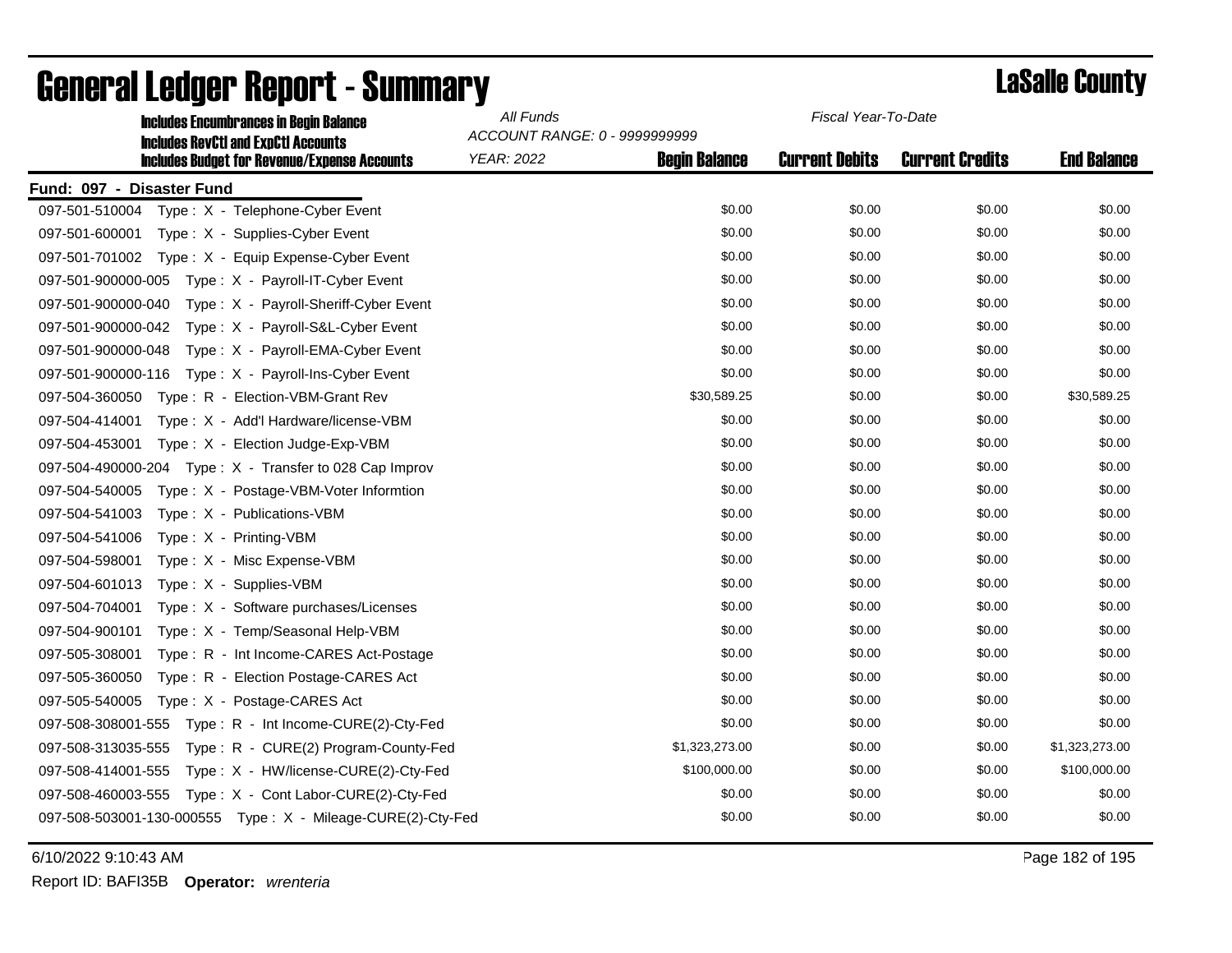| <b>Includes Encumbrances in Begin Balance</b>                    | All Funds            |                               | Fiscal Year-To-Date   |                           |                    |
|------------------------------------------------------------------|----------------------|-------------------------------|-----------------------|---------------------------|--------------------|
| <b>Includes RevCtI and ExpCtI Accounts</b>                       |                      | ACCOUNT RANGE: 0 - 9999999999 |                       |                           |                    |
| <b>Includes Budget for Revenue/Expense Accounts</b>              | <b>YEAR: 2022</b>    | <b>Begin Balance</b>          | <b>Current Debits</b> | <b>Current Credits</b>    | <b>End Balance</b> |
| Fund: 097 - Disaster Fund                                        |                      |                               |                       |                           |                    |
| Type: X - Utilities-CURE(2)-Cty-Fed<br>097-508-510001-555        |                      | \$0.00                        | \$0.00                | \$0.00                    | \$0.00             |
| Type: X - Telecom-CURE(2)-Cty-Fed<br>097-508-510004-555          |                      | \$0.00                        | \$0.00                | \$0.00                    | \$0.00             |
| Type: $X - Postage-CURE(2)-Cty-Fed$<br>097-508-540001-555        |                      | \$0.00                        | \$0.00                | \$0.00                    | \$0.00             |
| Type: X - Education-CURE(2)-Cty-Fed<br>097-508-541001-555        |                      | \$0.00                        | \$0.00                | \$0.00                    | \$0.00             |
|                                                                  |                      | \$0.00                        | \$0.00                | \$0.00                    | \$0.00             |
| 097-508-541004 Type: X - Dues & Subscriptions                    |                      | \$0.00                        | \$0.00                | \$0.00                    | \$0.00             |
| Type: $X -$ Supplies-CURE(2)-Cty-Fed<br>097-508-600001-555       |                      | \$0.00                        | \$0.00                | \$0.00                    | \$0.00             |
| Type: $X - Software/Lic-CURE(2)-Cty-Fed$<br>097-508-704001-555   |                      | \$0.00                        | \$0.00                | \$0.00                    | \$0.00             |
|                                                                  |                      | \$0.00                        | \$0.00                | \$0.00                    | \$0.00             |
|                                                                  |                      | \$0.00                        | \$0.00                | \$0.00                    | \$0.00             |
| 097-508-900000-999-000555    Type: X - Payroll EO/DH-CURE(2)-Fed |                      | \$0.00                        | \$0.00                | \$0.00                    | \$0.00             |
| <b>Fund: 097 -</b>                                               | <b>Disaster Fund</b> | \$1,453,862.25<br>Totals:     | \$4,095.00            | \$4,095.00                | \$1,453,862.25     |
| <b>Total Fund Revenues:</b>                                      | \$0.00               | <b>Total Fund Expenses:</b>   | \$0.00                | Net Revenue Over Expense: | \$0.00             |

## General Ledger Report - Summary **Lassing County**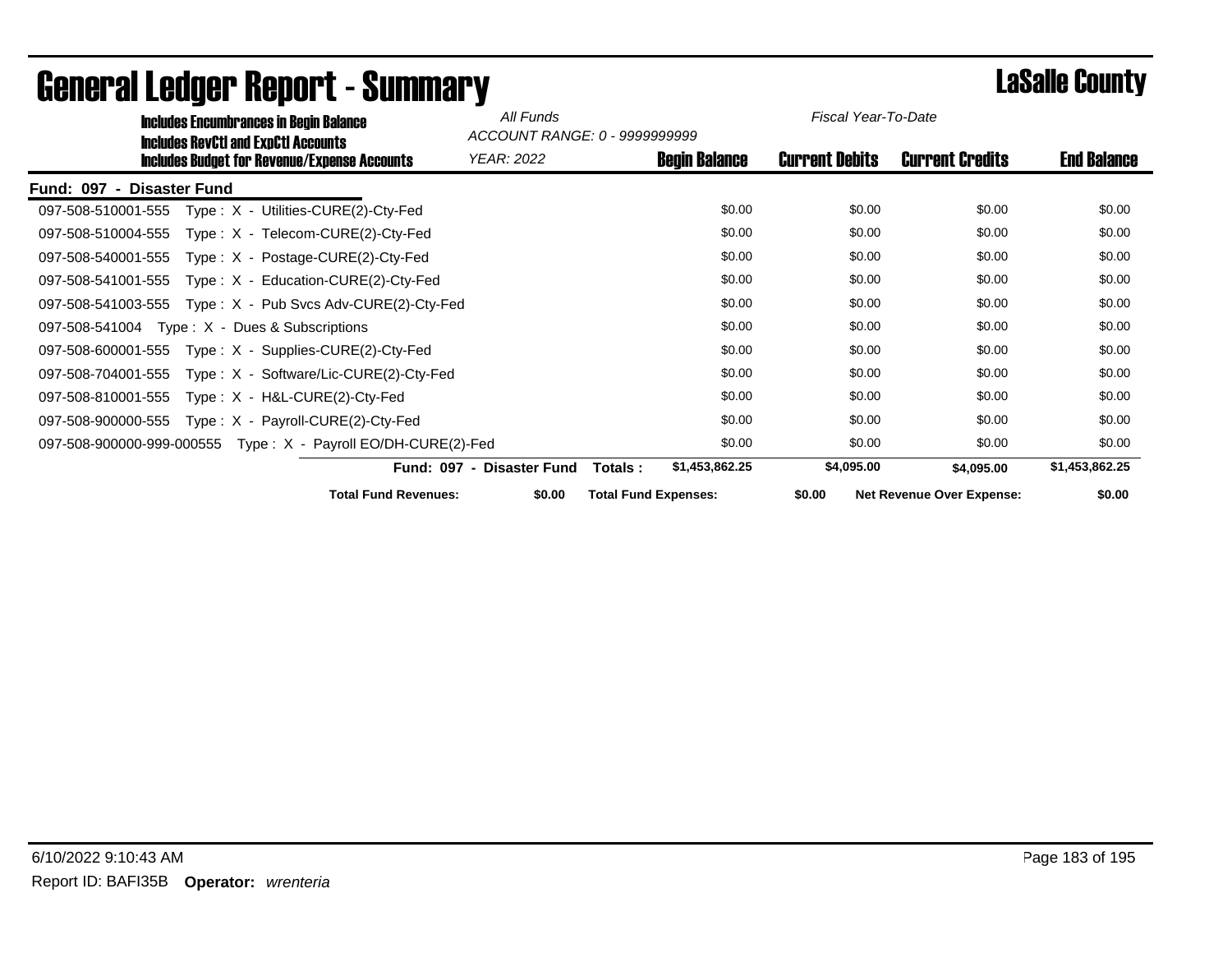| <b>Includes Encumbrances in Begin Balance</b> |                                                     | All Funds<br>Fiscal Year-To-Date |                      |                       |                        |                    |
|-----------------------------------------------|-----------------------------------------------------|----------------------------------|----------------------|-----------------------|------------------------|--------------------|
|                                               | <b>Includes RevCtI and ExpCtI Accounts</b>          | ACCOUNT RANGE: 0 - 9999999999    |                      |                       |                        |                    |
|                                               | <b>Includes Budget for Revenue/Expense Accounts</b> | <b>YEAR: 2022</b>                | <b>Begin Balance</b> | <b>Current Debits</b> | <b>Current Credits</b> | <b>End Balance</b> |
|                                               | Fund: 098 - Health Insurance Internal Agnt          |                                  |                      |                       |                        |                    |
| 098-000-101001                                | Type: A - Cash Account                              |                                  | \$547,255.07         | \$4,988,325.77        | \$5,356,495.37         | \$179,085.47       |
| 098-000-145001                                | Type: A - Other Accts Receivable                    |                                  | \$158.74             | \$0.00                | \$0.00                 | \$158.74           |
| 098-000-146001                                | Type: A - Prepaid Expense                           |                                  | \$0.00               | \$0.00                | \$0.00                 | \$0.00             |
| 098-000-170001                                | Type: A - Due From Other Funds                      |                                  | \$0.00               | \$0.00                | \$0.00                 | \$0.00             |
| 098-000-201001                                | Type: L - Accounts Payable                          |                                  | (\$274,685.53)       | \$5,356,399.62        | \$4,970,239.01         | \$111,475.08       |
| 098-000-293001                                | Type: L - Revenue Control                           |                                  | \$0.00               | \$95.75               | \$4,988,325.77         | (\$4,988,230.02)   |
| 098-000-294001                                | Type: L - Expense Control                           |                                  | \$0.00               | \$4,970,239.01        | \$0.00                 | \$4,970,239.01     |
| 098-000-295001                                | Type: L - Fund Balance                              |                                  | (\$272,728.28)       | \$0.00                | \$0.00                 | (\$272,728.28)     |
| 098-000-325005                                | Type: R - Reimb. Health Insur Activeemp             |                                  | \$1,263,588.00       | \$95.75               | \$661,827.28           | \$601,856.47       |
| 098-000-325006                                | Type: R - Reimb Emp Hith Ins (single)               |                                  | \$0.00               | \$0.00                | \$0.00                 | \$0.00             |
| 098-000-325007                                | Type: R - Reimb Dental Premium                      |                                  | \$213,489.00         | \$0.00                | \$93,717.66            | \$119,771.34       |
| 098-000-325008                                | Type: R - Reimb Vison Premium                       |                                  | \$42,870.00          | \$0.00                | \$18,202.99            | \$24,667.01        |
| 098-000-325009                                | Type: R - Reimb Highway Empl Health                 |                                  | \$88,699.00          | \$0.00                | \$47,795.93            | \$40,903.07        |
| 098-000-325011                                | Type: R - Reim Frm Nursng Hme Hith-life             |                                  | \$762,843.00         | \$0.00                | \$390,235.57           | \$372,607.43       |
| 098-000-325015                                | Type: R - Reim Frm Det Home Hlth & Life             |                                  | \$243,438.00         | \$0.00                | \$119,353.86           | \$124,084.14       |
| 098-000-325016                                | Type: R - Reim Frm Hwy Dpt Hith & Life              |                                  | \$801,473.00         | \$0.00                | \$396,045.91           | \$405,427.09       |
| 098-000-325018                                | Type: R - Reim Frm Boh Hlth & Life                  |                                  | \$659,857.00         | \$0.00                | \$327,925.24           | \$331,931.76       |
| 098-000-325019                                | Type: R - E911 Health & Life                        |                                  | \$8,687.00           | \$0.00                | \$4,315.88             | \$4,371.12         |
| 098-000-325021                                | Type: R - Circuit Clerk Fd 24-01 H & L              |                                  | \$54,726.00          | \$0.00                | \$13,594.92            | \$41,131.08        |
| 098-000-325022                                | Type: R - COBRA Premium Dental                      |                                  | \$0.00               | \$0.00                | \$4,136.84             | (\$4,136.84)       |
| 098-000-325023                                | Type: R - COBRA Premium Vision                      |                                  | \$0.00               | \$0.00                | \$1,887.77             | (\$1,887.77)       |
| 098-000-325026                                | Type: R - COBRA Premium Reimb                       |                                  | \$0.00               | \$0.00                | \$0.00                 | \$0.00             |
| 098-000-325027                                | Type: R - Reim Frm V A Comm Hlth & Life             |                                  | \$64,026.00          | \$0.00                | \$29,098.02            | \$34,927.98        |
| 098-000-325028                                | Type: R - Reimb Retired Act Health                  |                                  | \$405,600.00         | \$0.00                | \$248,593.82           | \$157,006.18       |
| 098-000-325031                                | Type: R - Reimb Frm Mental Health & Life            |                                  | \$24,465.00          | \$0.00                | \$12,159.56            | \$12,305.44        |
| 098-000-325038                                | Type: R - Reimb Frm Animal Con Hlth & Lf            |                                  | \$17,374.00          | \$0.00                | \$8,873.72             | \$8,500.28         |
| 098-000-325039                                | Type: R - Reimb From Medicare Drug Subsi            |                                  | \$0.00               | \$0.00                | \$0.00                 | \$0.00             |
|                                               |                                                     |                                  |                      |                       |                        |                    |

## General Ledger Report - Summary LaSalle County

6/10/2022 9:10:43 AM Page 184 of 195

Report ID: BAFI35B **Operator:** *wrenteria*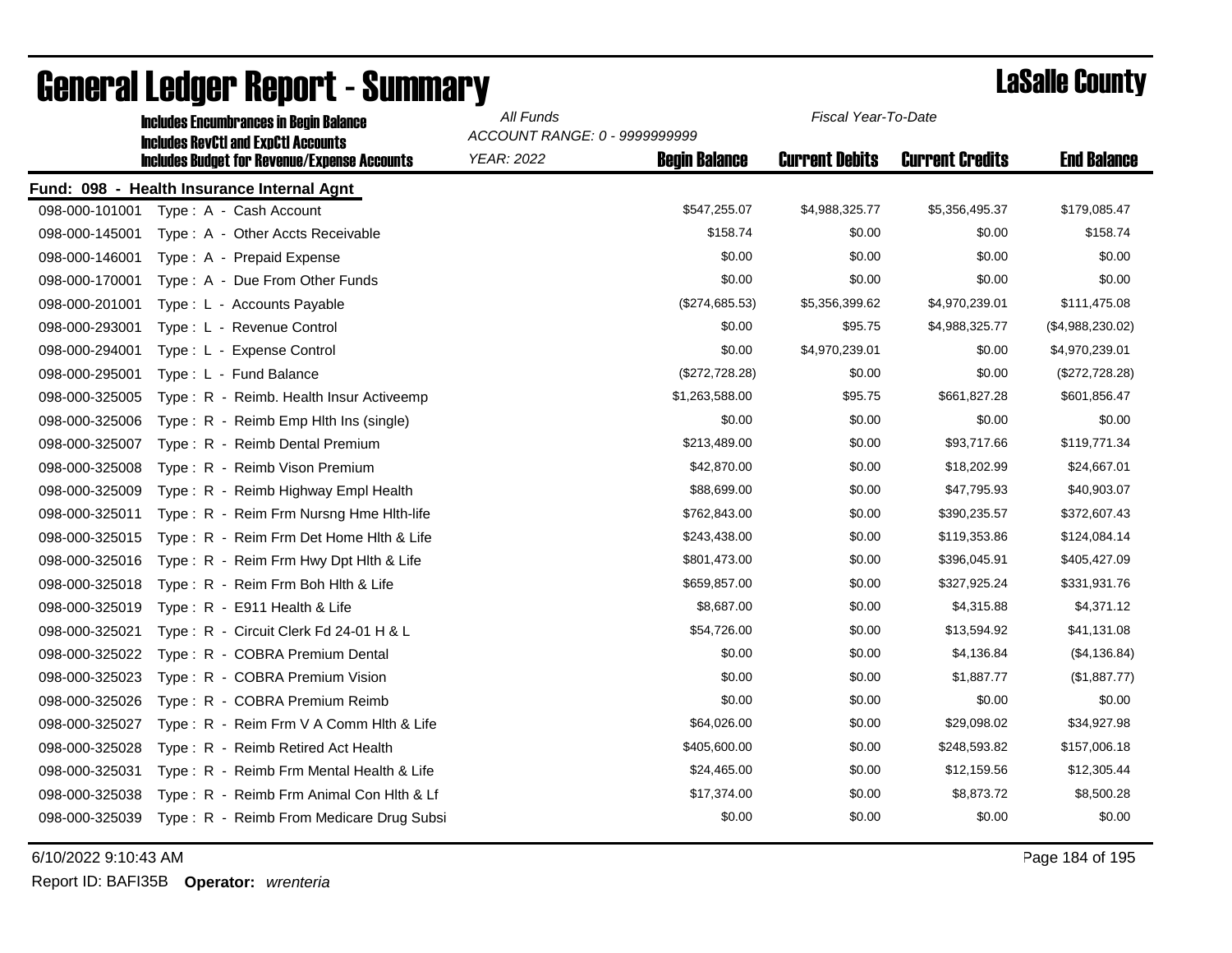| <b>Includes Encumbrances in Begin Balance</b> |                                                                                                   | All Funds<br>Fiscal Year-To-Date<br>ACCOUNT RANGE: 0 - 9999999999 |                       |                        |                    |  |
|-----------------------------------------------|---------------------------------------------------------------------------------------------------|-------------------------------------------------------------------|-----------------------|------------------------|--------------------|--|
|                                               | <b>Includes RevCtI and ExpCtI Accounts</b><br><b>Includes Budget for Revenue/Expense Accounts</b> | <b>YEAR: 2022</b><br><b>Begin Balance</b>                         | <b>Current Debits</b> | <b>Current Credits</b> | <b>End Balance</b> |  |
|                                               | Fund: 098 - Health Insurance Internal Agnt                                                        |                                                                   |                       |                        |                    |  |
| 098-000-325040                                | Type: R - Reimb St Atty Hlth/life (25-01                                                          | \$0.00                                                            | \$0.00                | \$0.00                 | \$0.00             |  |
| 098-000-325041                                | Type: R - Reimb Frm Gis Health & Life                                                             | \$54,183.00                                                       | \$0.00                | \$26,916.11            | \$27,266.89        |  |
| 098-000-325042                                | Type: R - St Atty Hith/life Reimb (32-01)                                                         | \$8,687.00                                                        | \$0.00                | \$4,315.88             | \$4,371.12         |  |
| 098-000-325043                                | Type: R - St Atty Hith/life Reimb (38-01                                                          | \$0.00                                                            | \$0.00                | \$0.00                 | \$0.00             |  |
| 098-000-325044                                | Type: R - St Atty Hith/life Reimb (38-02)                                                         | \$0.00                                                            | \$0.00                | \$0.00                 | \$0.00             |  |
| 098-000-325050                                | Type: R - Reimb from other co                                                                     | \$4,000.00                                                        | \$0.00                | \$0.00                 | \$4,000.00         |  |
| 098-000-325070                                | Type: R - Reimb From Env Serv H & L                                                               | \$70,295.00                                                       | \$0.00                | \$35,043.74            | \$35,251.26        |  |
| 098-000-325071                                | Type: R - Reimb Frm Recorder H & L 22-01                                                          | \$0.00                                                            | \$0.00                | \$0.00                 | \$0.00             |  |
| 098-000-325072                                | Type: R - Reimb From Ct Secur H&I 01-51                                                           | \$8,687.00                                                        | \$0.00                | \$7,935.38             | \$751.62           |  |
| 098-000-325076                                | Type: R - Reimb Minor Posses H-I 50-01                                                            | \$0.00                                                            | \$0.00                | \$0.00                 | \$0.00             |  |
| 098-000-325077                                | Type: R - Reimb From General Fund H&I                                                             | \$5,251,238.00                                                    | \$0.00                | \$2,522,754.77         | \$2,728,483.23     |  |
| 098-000-325078                                | Type: R - Reimb from Specialty Court                                                              | \$8,716.00                                                        | \$0.00                | \$0.00                 | \$8,716.00         |  |
| 098-000-325079                                | Type: R - Reimb from 047 Court Auto                                                               | \$0.00                                                            | \$0.00                | \$13,594.92            | (\$13,594.92)      |  |
| 098-000-325081                                | Type: R - Reimburse from 016                                                                      | \$650,000.00                                                      | \$0.00                | \$0.00                 | \$650,000.00       |  |
| 098-000-350001                                | Type: R - Miscellaneous Income                                                                    | \$0.00                                                            | \$0.00                | \$0.00                 | \$0.00             |  |
| 098-000-350002                                | Type: R - NSF Payback                                                                             | \$0.00                                                            | \$0.00                | \$0.00                 | \$0.00             |  |
| 098-000-390000                                | Type: R - Transfer from Other Depts                                                               | \$300,000.00                                                      | \$0.00                | \$0.00                 | \$300,000.00       |  |
| 098-000-399001                                | Type: R - Fund Balance Use                                                                        | \$0.00                                                            | \$0.00                | \$0.00                 | \$0.00             |  |
| 098-000-541008                                | Type: X - Administrative Expense                                                                  | (\$112,644.00)                                                    | (\$151,623.78)        | \$0.00                 | \$38,979.78        |  |
| 098-000-598001                                | Type: X - Misc Expense                                                                            | \$5,000.00                                                        | \$2,400.00            | \$0.00                 | \$2,600.00         |  |
| 098-000-808001                                | Type: X - Stop Loss Insurance-aggregate                                                           | \$0.00                                                            | \$0.00                | \$0.00                 | \$0.00             |  |
| 098-000-808002                                | Type: X - Group Life Insurance                                                                    | \$15,633.00                                                       | \$8,779.57            | \$0.00                 | \$6,853.43         |  |
| 098-000-808003                                | Type: X - Active Employees Over 70                                                                | \$0.00                                                            | \$0.00                | \$0.00                 | \$0.00             |  |
| 098-000-809001                                | Type: X - Stop Loss Insurance-specific                                                            | \$1,075,464.00                                                    | \$515,180.76          | \$0.00                 | \$560,283.24       |  |
| 098-000-809002                                | Type: X - Claims Expense-employees                                                                | \$7,510,266.00                                                    | \$3,716,844.12        | \$0.00                 | \$3,793,421.88     |  |
| 098-000-809003                                | Type: X - Premium Expense Dental                                                                  | \$213,489.00                                                      | \$114,703.12          | \$0.00                 | \$98,785.88        |  |
| 098-000-809004                                | Type: X - Premium Expense Vision                                                                  | \$42,870.00                                                       | \$22,981.51           | \$0.00                 | \$19,888.49        |  |
|                                               |                                                                                                   |                                                                   |                       |                        |                    |  |

6/10/2022 9:10:43 AM Page 185 of 195

Report ID: BAFI35B **Operator:** *wrenteria*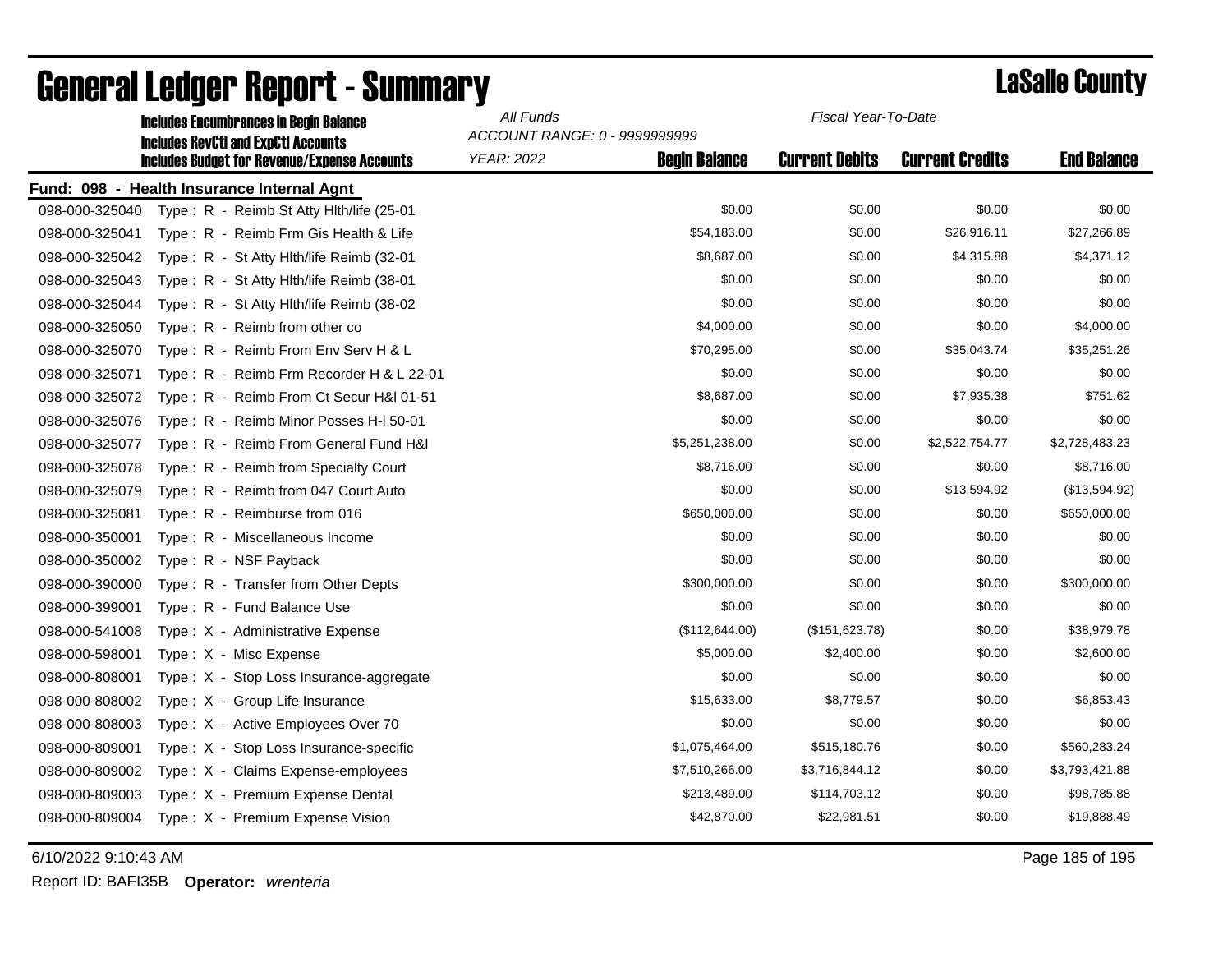| <b>Includes Encumbrances in Begin Balance</b><br>Includes RevCtI and ExpCtI Accounts |                                                     | All Funds      | ACCOUNT RANGE: 0 - 9999999999 | Fiscal Year-To-Date   |                                  |                    |
|--------------------------------------------------------------------------------------|-----------------------------------------------------|----------------|-------------------------------|-----------------------|----------------------------------|--------------------|
|                                                                                      | <b>Includes Budget for Revenue/Expense Accounts</b> | YEAR: 2022     | <b>Begin Balance</b>          | <b>Current Debits</b> | <b>Current Credits</b>           | <b>End Balance</b> |
|                                                                                      | Fund: 098 - Health Insurance Internal Agnt          |                |                               |                       |                                  |                    |
| 098-000-809005                                                                       | Type: X - Premium Retirees                          |                | \$885,422.00                  | \$433,050.47          | \$0.00                           | \$452,371.53       |
| 098-000-809006                                                                       | Type: X - Voluntary Benefits                        |                | \$0.00                        | \$0.00                | \$0.00                           | \$0.00             |
| 098-000-809007                                                                       | Type $: X -$ Retiree opt-out incentive              |                | \$15,000.00                   | \$15,125.00           | \$0.00                           | (\$125.00)         |
| 098-000-809008                                                                       | Type: X - Highway Laborers Premium                  |                | \$443,492.00                  | \$291,730.82          | \$0.00                           | \$151,761.18       |
| 098-000-817009                                                                       | Type: X - Ins Premium Reimbursement                 |                | \$3,000.00                    | \$1,067.42            | \$0.00                           | \$1,932.58         |
| 098-000-840001                                                                       | Type: X - Health Taxes & Fees                       |                | \$2,500.00                    | \$0.00                | \$0.00                           | \$2,500.00         |
| 098-000-860000                                                                       | Type: X - NSF Chargeback                            |                | \$0.00                        | \$0.00                | \$0.00                           | \$0.00             |
| 098-622-325051                                                                       | Type: R - Reimb Hlth 070 SA Just Assist             |                | \$0.00                        | \$0.00                | \$0.00                           | \$0.00             |
|                                                                                      | Fund: 098 - Health Insurance Internal Agnt          |                | \$21,106,433.00<br>Totals:    | \$20,285,394.91       | \$20,303,385.92                  | \$11,147,963.97    |
|                                                                                      | <b>Total Fund Revenues:</b>                         | \$4,988,230.02 | <b>Total Fund Expenses:</b>   | \$4,970,239.01        | <b>Net Revenue Over Expense:</b> | \$17,991.01        |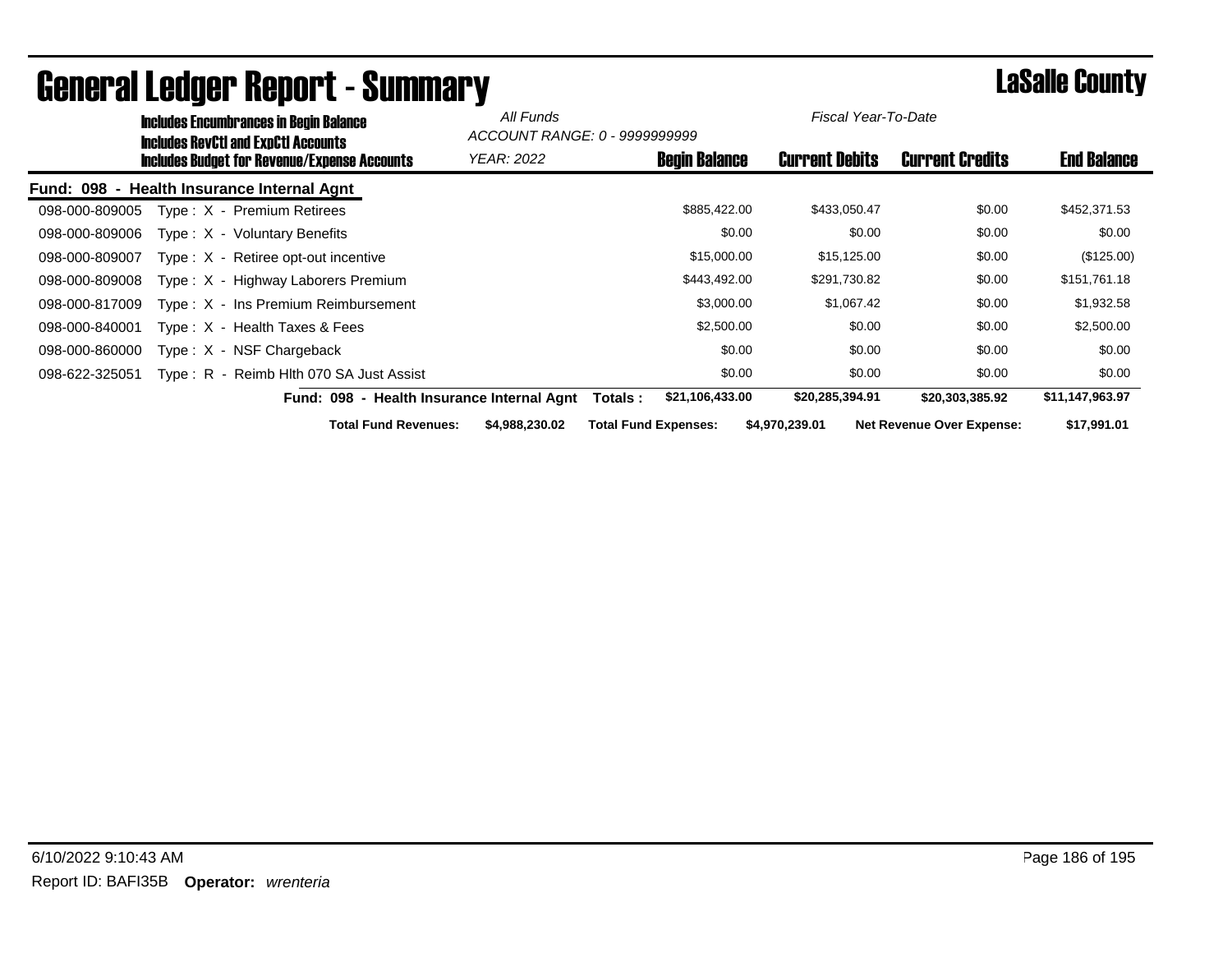| <b>Includes Encumbrances in Begin Balance</b>                                                     | All Funds<br>Fiscal Year-To-Date<br>ACCOUNT RANGE: 0 - 9999999999 |                      |                       |                        |                    |
|---------------------------------------------------------------------------------------------------|-------------------------------------------------------------------|----------------------|-----------------------|------------------------|--------------------|
| <b>Includes RevCtI and ExpCtI Accounts</b><br><b>Includes Budget for Revenue/Expense Accounts</b> | <b>YEAR: 2022</b>                                                 | <b>Begin Balance</b> | <b>Current Debits</b> | <b>Current Credits</b> | <b>End Balance</b> |
| Fund: 099 - Insurance Trust                                                                       |                                                                   |                      |                       |                        |                    |
| 099-000-101001 Type: A - Cash Account                                                             |                                                                   | \$5,998,304.49       | \$378,486.04          | \$4,135,751.97         | \$2,241,038.56     |
| 099-000-101001-300-201912 Type: A - Cash-2019 Bonds-Prin(2011)                                    |                                                                   | \$4,057,006.04       | \$0.00                | \$0.00                 | \$4,057,006.04     |
| 099-000-101001-300-201927<br>Type: A - Cash-2019 Bonds-Levy Abate                                 |                                                                   | \$563,960.00         | \$0.00                | \$0.00                 | \$563,960.00       |
| 099-000-101001-300-201938<br>Type: A - Cash-2019 Bonds-Principal                                  |                                                                   | \$5,253,823.90       | \$0.00                | \$0.00                 | \$5,253,823.90     |
| 099-000-101001-300-201948<br>Type: A - Cash-2019 Bonds-Prem Reserve                               |                                                                   | \$490,000.00         | \$0.00                | \$0.00                 | \$490,000.00       |
| Type: A - Cash-2019 Bonds-Earnings<br>099-000-101001-300-201958                                   |                                                                   | \$0.00               | \$0.00                | \$0.00                 | \$0.00             |
| 099-000-103017 Type: A - Cash In Bank-payroll Cirg                                                |                                                                   | \$0.00               | \$0.00                | \$0.00                 | \$0.00             |
| 099-000-121001<br>Type: A - Investments                                                           |                                                                   | \$0.00               | \$0.00                | \$0.00                 | \$0.00             |
| 099-000-121002<br>Type: A - Invest-prem Reserv                                                    |                                                                   | \$0.00               | \$0.00                | \$0.00                 | \$0.00             |
| 099-000-121003<br>Type: A - Invest-levy Abate                                                     |                                                                   | \$0.00               | \$0.00                | \$0.00                 | \$0.00             |
| 099-000-121004<br>Type: A - Invest-earnings                                                       |                                                                   | \$0.00               | \$0.00                | \$0.00                 | \$0.00             |
| 099-000-121005<br>Type: A - Invest-2011 Prin                                                      |                                                                   | \$0.00               | \$0.00                | \$0.00                 | \$0.00             |
| 099-000-121006<br>Type: A - Inv-2011 Prem Resv                                                    |                                                                   | \$0.00               | \$0.00                | \$0.00                 | \$0.00             |
| 099-000-121007<br>Type: A - Invest-2011 Levy Abate                                                |                                                                   | \$0.00               | \$0.00                | \$0.00                 | \$0.00             |
| 099-000-121008<br>Type: A - Invest-2011 Earnings                                                  |                                                                   | \$0.00               | \$0.00                | \$0.00                 | \$0.00             |
| 099-000-121009<br>Type: A - Invest-2013 Princ                                                     |                                                                   | \$0.00               | \$0.00                | \$0.00                 | \$0.00             |
| 099-000-121010<br>Type: A - Invest-2013 Prem Resv                                                 |                                                                   | \$0.00               | \$0.00                | \$0.00                 | \$0.00             |
| 099-000-121011<br>Type: A - Invest-2013 Levy Abate                                                |                                                                   | \$0.00               | \$0.00                | \$0.00                 | \$0.00             |
| 099-000-121012<br>Type: A - Invest-2013 Earnings                                                  |                                                                   | \$0.00               | \$0.00                | \$0.00                 | \$0.00             |
| 099-000-146001<br>Type: A - Prepaid Expense                                                       |                                                                   | \$0.00               | \$0.00                | \$0.00                 | \$0.00             |
| Type: A - Due From Other Funds<br>099-000-170001                                                  |                                                                   | \$0.00               | \$0.00                | \$0.00                 | \$0.00             |
| 099-000-170002<br>Type: A - Due From Det Home                                                     |                                                                   | \$0.00               | \$0.00                | \$0.00                 | \$0.00             |
| 099-000-170013<br>Type: A - Due From Nursing Home                                                 |                                                                   | \$0.00               | \$0.00                | \$0.00                 | \$0.00             |
| 099-000-170023<br>Type: A - Due From Health Dept                                                  |                                                                   | \$0.00               | \$0.00                | \$0.00                 | \$0.00             |
| 099-000-170025<br>Type: A - Due From St Atty                                                      |                                                                   | \$0.00               | \$0.00                | \$0.00                 | \$0.00             |
| 099-000-201001<br>Type: L - Accounts Payable                                                      |                                                                   | (\$1,323,930.00)     | \$0.00                | \$0.00                 | (\$1,323,930.00)   |
| 099-000-201004<br>Type: L - Bonds Payable                                                         |                                                                   | \$10,364,790.00      | \$0.00                | \$0.00                 | \$10,364,790.00    |

6/10/2022 9:10:43 AM Page 187 of 195

Report ID: BAFI35B **Operator:** *wrenteria*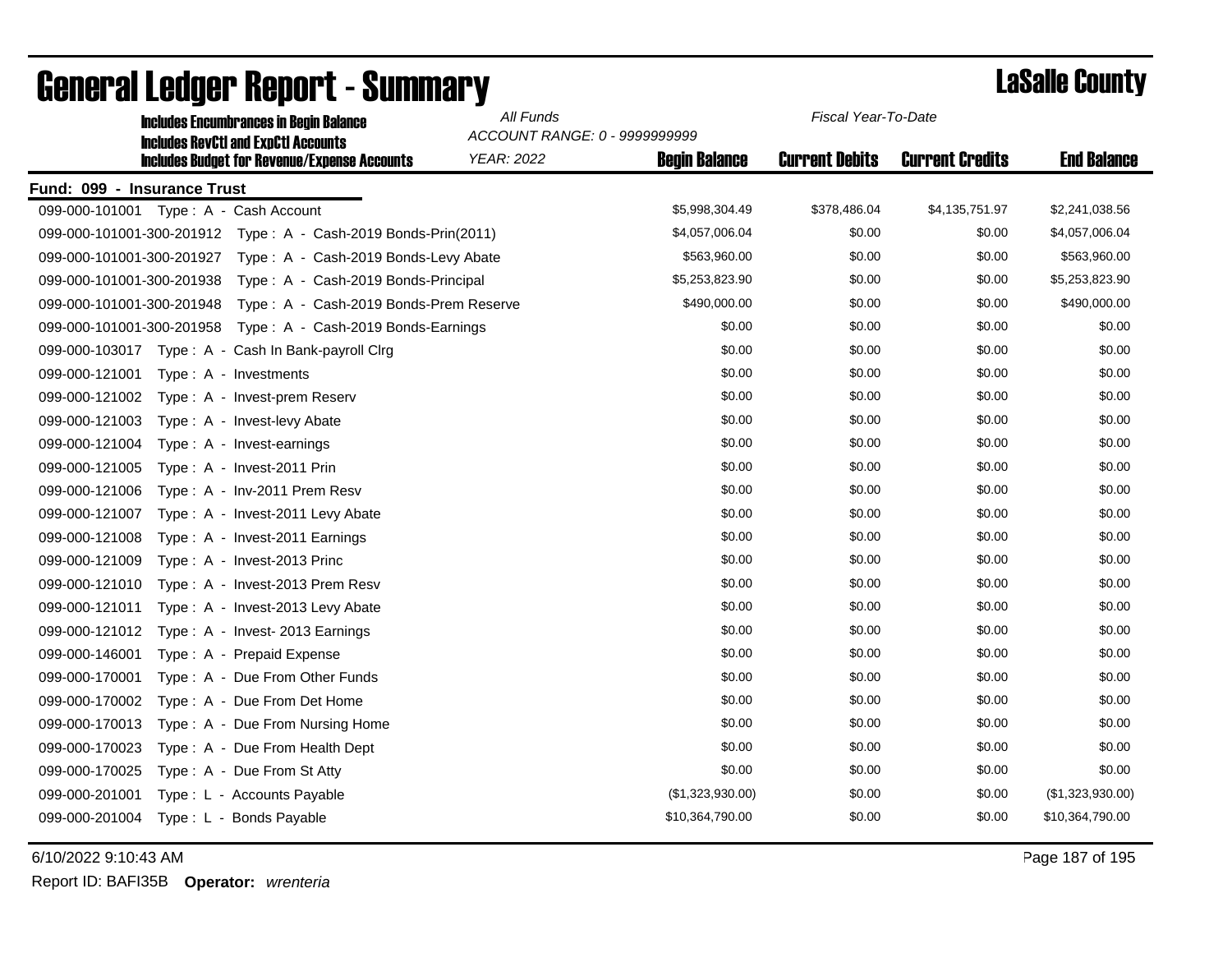| <b>Includes Encumbrances in Begin Balance</b>                         |                               | All Funds<br>Fiscal Year-To-Date |                       |                        |                    |  |
|-----------------------------------------------------------------------|-------------------------------|----------------------------------|-----------------------|------------------------|--------------------|--|
| <b>Includes RevCtI and ExpCtI Accounts</b>                            | ACCOUNT RANGE: 0 - 9999999999 |                                  |                       |                        |                    |  |
| <b>Includes Budget for Revenue/Expense Accounts</b>                   | <b>YEAR: 2022</b>             | <b>Begin Balance</b>             | <b>Current Debits</b> | <b>Current Credits</b> | <b>End Balance</b> |  |
| Fund: 099 - Insurance Trust                                           |                               |                                  |                       |                        |                    |  |
| 099-000-201004-300-201912 Type: L - Bonds Payable-Principal(2011)     |                               | (\$4,057,006.04)                 | \$0.00                | \$0.00                 | (\$4,057,006.04)   |  |
| 099-000-201004-300-201927<br>Type: L - 2019-Levy Abate                |                               | (\$563,960.00)                   | \$0.00                | \$0.00                 | (\$563,960.00)     |  |
| 099-000-201004-300-201938<br>Type: L - 2019-Principal                 |                               | (\$5,253,823.90)                 | \$0.00                | \$0.00                 | (\$5,253,823.90)   |  |
| Type: L - 2019-Premium Reserve<br>099-000-201004-300-201948           |                               | (\$490,000.00)                   | \$0.00                | \$0.00                 | (\$490,000.00)     |  |
| 099-000-201004-300-201958<br>Type: L - 2019-Earnings                  |                               | \$0.00                           | \$0.00                | \$0.00                 | \$0.00             |  |
| 099-000-293001    Type: L - Revenue Control                           |                               | \$0.00                           | \$0.00                | \$194,586.04           | (\$194,586.04)     |  |
| 099-000-294001<br>Type: L - Expense Control                           |                               | \$0.00                           | \$4,135,751.97        | \$183,900.00           | \$3,951,851.97     |  |
| 099-000-295001<br>Type: L - Fund Balance                              |                               | (\$15,039,164.49)                | \$0.00                | \$0.00                 | (\$15,039,164.49)  |  |
| 099-000-308001<br>Type: R - Interest Income                           |                               | \$0.00                           | \$0.00                | \$0.00                 | \$0.00             |  |
| 099-000-308001-300-201927  Type: R - Interest Income - 2019 Levy Ab   |                               | \$50.00                          | \$0.00                | \$80.62                | (\$30.62)          |  |
| 099-000-308001-300-201938<br>Type: R - Interest Income-2019 Principal |                               | \$151,000.00                     | \$0.00                | \$72,144.22            | \$78,855.78        |  |
| Type: R - Interest Income - 2019 Prem Rs<br>099-000-308001-300-201948 |                               | \$11,000.00                      | \$0.00                | \$8,004.90             | \$2,995.10         |  |
| 099-000-308001-300-201958<br>Type: R - Interest Income 2019 Earnings  |                               | \$0.00                           | \$0.00                | \$0.33                 | (\$0.33)           |  |
| 099-000-308002<br>Type: R - Interest Income-prin                      |                               | \$0.00                           | \$0.00                | \$0.00                 | \$0.00             |  |
| 099-000-308003<br>Type: R - Interest Income-premium                   |                               | \$0.00                           | \$0.00                | \$1.87                 | (\$1.87)           |  |
| 099-000-308005<br>Type: R - Interest Income-earnings                  |                               | \$0.00                           | \$0.00                | \$0.00                 | \$0.00             |  |
| 099-000-308006<br>Type: R - Interest Income-levy                      |                               | \$0.00                           | \$0.00                | \$0.00                 | \$0.00             |  |
| 099-000-308007<br>Type: $R - Int$ Inte-2011 Prin                      |                               | \$2,500.00                       | \$0.00                | \$0.00                 | \$2,500.00         |  |
| 099-000-308008<br>Type: R - Int Income-2011 Levy Abate                |                               | \$0.00                           | \$0.00                | \$0.00                 | \$0.00             |  |
| 099-000-308009<br>Type: R - Int Income-2011 Earn Acct                 |                               | \$0.00                           | \$0.00                | \$0.00                 | \$0.00             |  |
| 099-000-308010<br>Type: R - Int Income-2011 Prem Resv                 |                               | \$250.00                         | \$0.00                | \$0.00                 | \$250.00           |  |
| 099-000-308011<br>Type: $R - Int$ Inte-2013 Prin                      |                               | \$190,500.00                     | \$0.00                | \$62,604.72            | \$127,895.28       |  |
| 099-000-308012<br>Type: R - Int Income-2013 Prem Resv                 |                               | \$50,400.00                      | \$0.00                | \$21,112.16            | \$29,287.84        |  |
| 099-000-308013<br>Type: R - Int Income-2013 Levy Abate                |                               | \$30.00                          | \$0.00                | \$35.96                | (\$5.96)           |  |
| 099-000-308014<br>Type: R - Int Income-2013 Earn Acct                 |                               | \$0.00                           | \$0.00                | \$0.20                 | (\$0.20)           |  |
| 099-000-308017<br>Type: R - Int Income-2017 refunding bon             |                               | \$10.00                          | \$0.00                | \$11.26                | (\$1.26)           |  |
| 099-000-325035<br>Type: R - Work Comp Reimb                           |                               | \$0.00                           | \$0.00                | \$0.00                 | \$0.00             |  |
|                                                                       |                               |                                  |                       |                        |                    |  |

# General Ledger Report - Summary **Lassing Report - Summary**

6/10/2022 9:10:43 AM Page 188 of 195

Report ID: BAFI35B **Operator:** *wrenteria*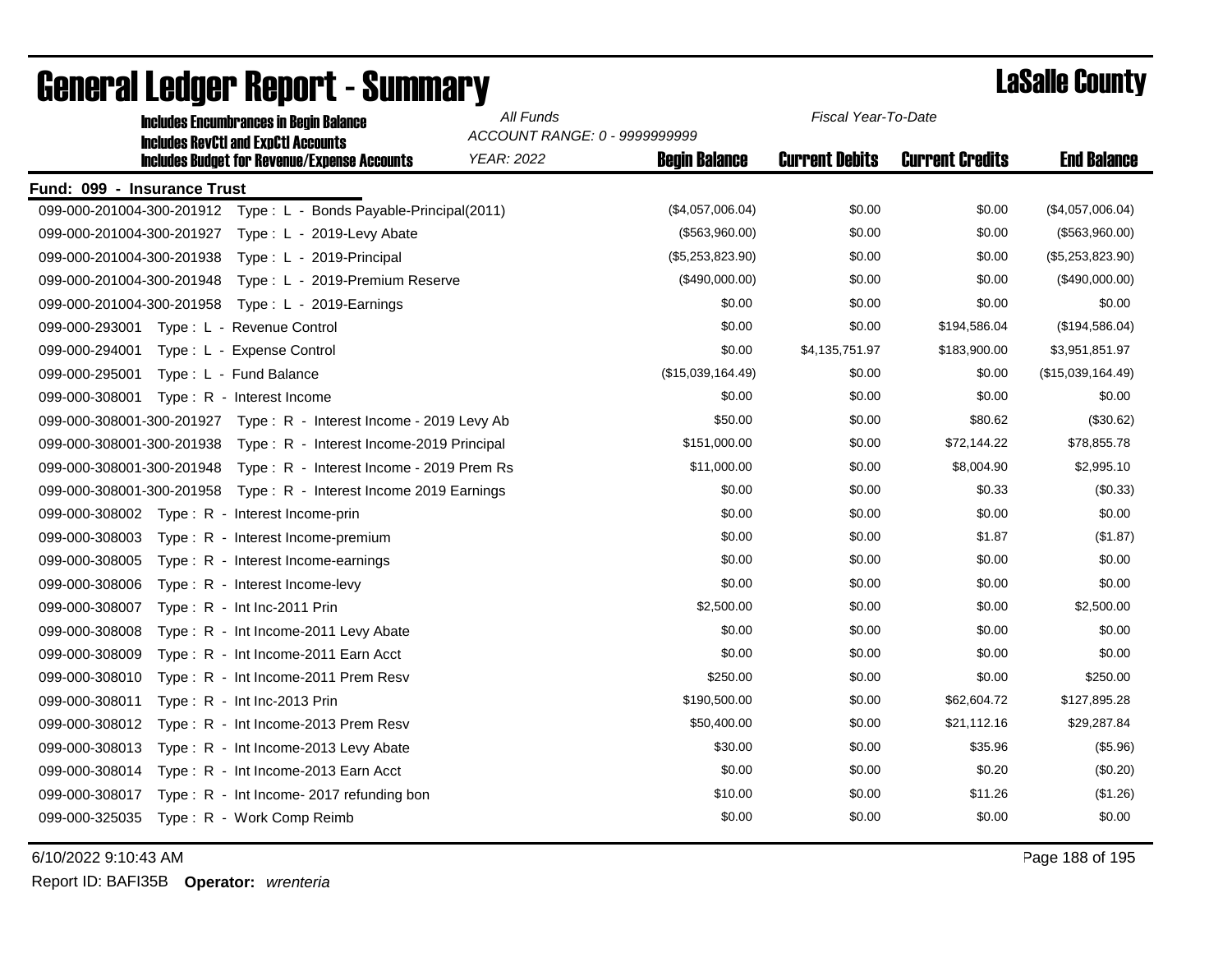| <b>Includes Encumbrances in Begin Balance</b>              | All Funds                                 | Fiscal Year-To-Date    |                        |                    |
|------------------------------------------------------------|-------------------------------------------|------------------------|------------------------|--------------------|
| <b>Includes RevCtI and ExpCtI Accounts</b>                 | ACCOUNT RANGE: 0 - 9999999999             |                        |                        |                    |
| <b>Includes Budget for Revenue/Expense Accounts</b>        | <b>Begin Balance</b><br><b>YEAR: 2022</b> | <b>Current Debits</b>  | <b>Current Credits</b> | <b>End Balance</b> |
| Fund: 099 - Insurance Trust                                |                                           |                        |                        |                    |
| 099-000-325036<br>Type: R - Restitution-liability          | \$20,000.00                               | \$0.00                 | \$22,089.80            | (\$2,089.80)       |
| 099-000-325037<br>Type: R - Restitution-w/comp             |                                           | \$6,500.00<br>\$0.00   | \$8,500.00             | (\$2,000.00)       |
| 099-000-325060<br>Type: R - REINSURANCE REIMB-GL           |                                           | \$0.00<br>\$0.00       | \$0.00                 | \$0.00             |
| 099-000-325061<br>Type: R - REINSURANCE REIMB-WC           |                                           | \$0.00<br>\$0.00       | \$0.00                 | \$0.00             |
| 099-000-350001<br>Type: R - Miscellaneous Income           |                                           | \$0.00<br>\$0.00       | \$0.00                 | \$0.00             |
| Type: R - 2013 Bond Proceeds<br>099-000-390002             |                                           | \$0.00<br>\$0.00       | \$0.00                 | \$0.00             |
| 099-000-390101<br>Type: R - 2017 Bond Proceeds             |                                           | \$0.00<br>\$0.00       | \$0.00                 | \$0.00             |
| 099-000-390105<br>Type: R - Recpt for 13 bond pmt frm 016  | \$885,000.00                              | \$0.00                 | \$0.00                 | \$885,000.00       |
| 099-000-390106<br>Type: R - Recpt for 17 bond pmt from 016 | \$695,000.00                              | \$0.00                 | \$0.00                 | \$695,000.00       |
| 099-000-390107<br>Type: R - Recpt for 19 bond pmt frm 016  | \$367,800.00                              | \$0.00                 | \$0.00                 | \$367,800.00       |
| 099-000-395001<br>Type: R - Unrealized Gain On Investment  |                                           | \$0.00<br>\$0.00       | \$0.00                 | \$0.00             |
| 099-000-395002<br>Type: R - Unrealized Gain-inv            |                                           | \$0.00<br>\$0.00       | \$0.00                 | \$0.00             |
| 099-000-397001<br>Type: R - Gain(loss) Realized            |                                           | \$0.00<br>\$0.00       | \$0.00                 | \$0.00             |
| 099-000-399001<br>Type: R - Fund Balance Use               | \$3,173,008.00                            | \$0.00                 | \$0.00                 | \$3,173,008.00     |
| 099-000-404004<br>Type: X - Prof Serv-Appraisal Svcs       |                                           | \$0.00<br>\$223.73     | \$0.00                 | $(\$223.73)$       |
| 099-000-503001<br>Type: X - Travel                         |                                           | \$2,000.00<br>\$895.88 | \$0.00                 | \$1,104.12         |
| 099-000-503001-130<br>Type: X - Mileage                    |                                           | \$0.00<br>\$0.00       | \$0.00                 | \$0.00             |
| 099-000-503001-131<br>Type: X - Meals                      |                                           | \$0.00<br>\$0.00       | \$0.00                 | \$0.00             |
| 099-000-503001-132<br>Type: X - Lodging                    |                                           | \$0.00<br>\$0.00       | \$0.00                 | \$0.00             |
| 099-000-503001-133<br>Type: X - Airfare                    |                                           | \$0.00<br>\$0.00       | \$0.00                 | \$0.00             |
| 099-000-503001-134<br>Type: X - Transportation             |                                           | \$0.00<br>\$0.00       | \$0.00                 | \$0.00             |
| 099-000-541001    Type: X - Education                      |                                           | \$0.00<br>\$0.00       | \$0.00                 | \$0.00             |
| 099-000-541008<br>Type: X - Administrative Expense         | \$178,000.00                              | \$70,713.96            | \$0.00                 | \$107,286.04       |
| 099-000-598001<br>Type: X - Misc Expense                   |                                           | \$2,000.00<br>\$0.00   | \$0.00                 | \$2,000.00         |
| Type: X - Reinsurance Premiums<br>099-000-810003           | \$1,387,365.00                            | \$1,335,074.00         | \$0.00                 | \$52,291.00        |
| 099-000-811002<br>Type: X - Workmen Comp From Medical      | \$300,000.00                              | \$206,433.47           | \$0.00                 | \$93,566.53        |
| 099-000-811003<br>Type: X - Workmen Comp Indemnity         | \$300,000.00                              | \$188,336.54           | \$0.00                 | \$111,663.46       |
|                                                            |                                           |                        |                        |                    |

6/10/2022 9:10:43 AM Page 189 of 195

Report ID: BAFI35B **Operator:** *wrenteria*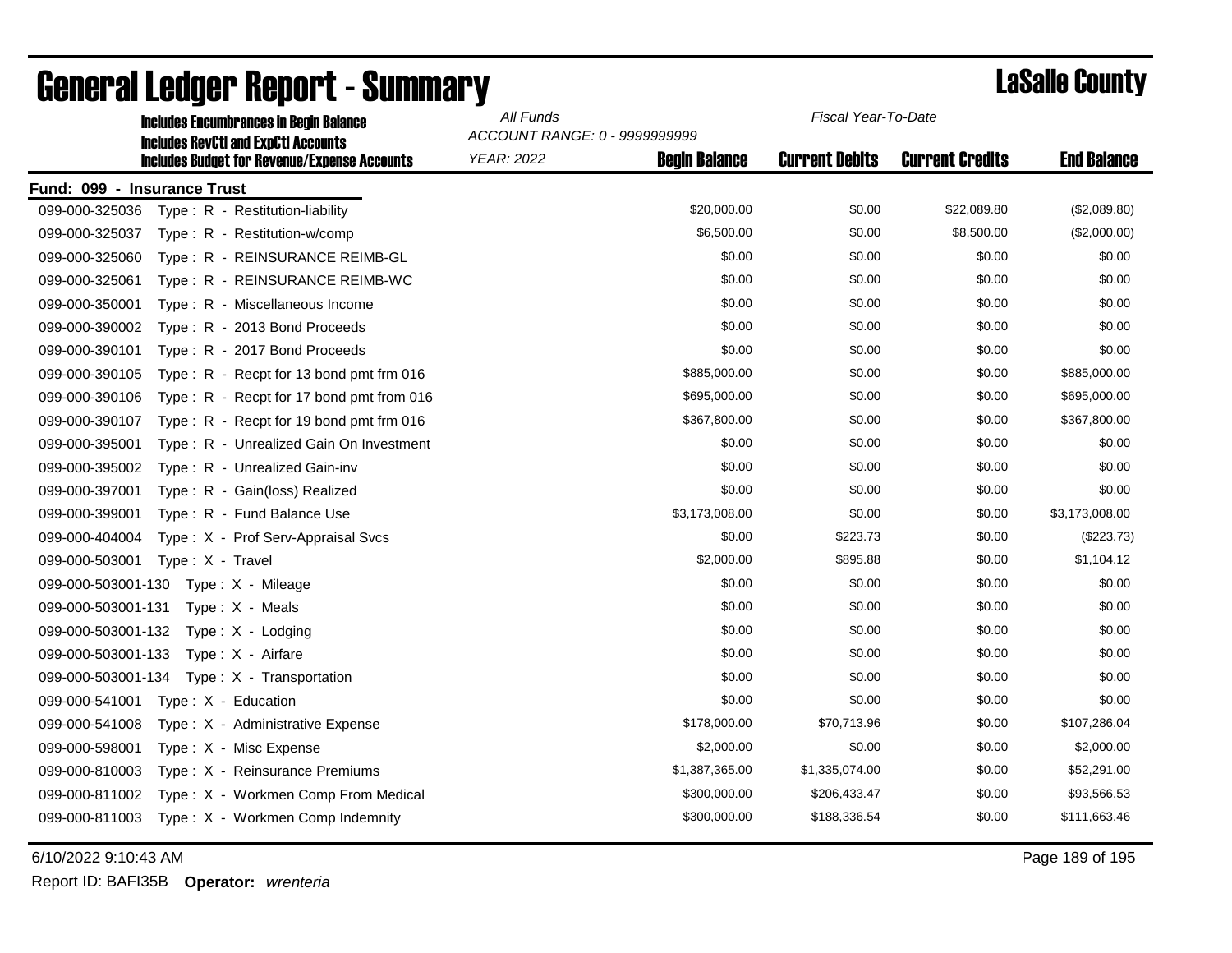|                             | <b>Includes Encumbrances in Begin Balance</b>                                                     | All Funds<br>Fiscal Year-To-Date<br>ACCOUNT RANGE: 0 - 9999999999 |                             |                       |                                  |                    |
|-----------------------------|---------------------------------------------------------------------------------------------------|-------------------------------------------------------------------|-----------------------------|-----------------------|----------------------------------|--------------------|
|                             | <b>Includes RevCtI and ExpCtI Accounts</b><br><b>Includes Budget for Revenue/Expense Accounts</b> | <b>YEAR: 2022</b>                                                 | <b>Begin Balance</b>        | <b>Current Debits</b> | <b>Current Credits</b>           | <b>End Balance</b> |
| Fund: 099 - Insurance Trust |                                                                                                   |                                                                   |                             |                       |                                  |                    |
| 099-000-811005              | Type: X - Workmen Comp Professional                                                               |                                                                   | \$200,000.00                | \$35,222.50           | \$0.00                           | \$164,777.50       |
| 099-000-811006              | Type: X - Workmen Comp Misc                                                                       |                                                                   | \$0.00                      | \$0.00                | \$0.00                           | \$0.00             |
| 099-000-817001              | Type: X - Claims General                                                                          |                                                                   | \$500,000.00                | \$75,404.82           | \$0.00                           | \$424,595.18       |
| 099-000-817002              | Type: X - Claims Equipment                                                                        |                                                                   | \$0.00                      | \$0.00                | \$0.00                           | \$0.00             |
| 099-000-817003              | Type: X - Claims Personnel                                                                        |                                                                   | \$0.00                      | \$0.00                | \$0.00                           | \$0.00             |
| 099-000-817004              | Type: X - Claims Professional Service                                                             |                                                                   | \$500,000.00                | \$82,137.77           | \$0.00                           | \$417,862.23       |
| 099-000-833001              | Type: X - General & Prof Liability Ins                                                            |                                                                   | \$0.00                      | \$0.00                | \$0.00                           | \$0.00             |
| 099-000-851001              | Type: X - Bond Fees                                                                               |                                                                   | \$0.00                      | \$0.00                | \$0.00                           | \$0.00             |
| 099-000-860000              | Type: X - NSF Chargeback                                                                          |                                                                   | \$0.00                      | \$0.00                | \$0.00                           | \$0.00             |
| 099-000-900000              | Type: X - Payroll                                                                                 |                                                                   | \$0.00                      | \$0.00                | \$0.00                           | \$0.00             |
| 099-012-598001              | Type: X - Misc Expense                                                                            |                                                                   | \$0.00                      | \$0.00                | \$0.00                           | \$0.00             |
| 099-012-851002              | Type: X - Management Fees                                                                         |                                                                   | \$70,000.00                 | \$61,149.81           | \$0.00                           | \$8,850.19         |
| 099-012-851003              | Type $: X - Net loss$                                                                             |                                                                   | \$110,000.00                | \$29,504.49           | \$0.00                           | \$80,495.51        |
| 099-012-852006              | Type: X - Bond Principal Series 2013                                                              |                                                                   | \$885,000.00                | \$885,000.00          | \$0.00                           | \$0.00             |
| 099-012-852007              | Type: X - Bond Principal Series 2017                                                              |                                                                   | \$695,000.00                | \$695,000.00          | \$0.00                           | \$0.00             |
| 099-012-852008              | Type: X - 2019 PRINCIPAL DEBT SVC PMT                                                             |                                                                   | \$0.00                      | \$367,800.00          | \$183,900.00                     | (\$183,900.00)     |
| 099-012-853004              | Type: X - Bond Interest Series 2004                                                               |                                                                   | \$0.00                      | \$0.00                | \$0.00                           | \$0.00             |
| 099-012-853006              | Type: X - Bond Interest Series 2013                                                               |                                                                   | \$105,960.00                | \$60,367.50           | \$0.00                           | \$45,592.50        |
| 099-012-853007              | Type: X - Bond Interest Series 2017                                                               |                                                                   | \$75,288.00                 | \$41,987.50           | \$0.00                           | \$33,300.50        |
| 099-012-853008              | Type: X - Bond Interest Series 2019                                                               |                                                                   | \$367,800.00                | \$500.00              | \$0.00                           | \$367,300.00       |
|                             |                                                                                                   | Fund: 099 - Insurance Trust                                       | \$11,231,461.00<br>Totals:  | \$8,649,989.98        | \$4,892,724.05                   | \$7,085,022.99     |
|                             | <b>Total Fund Revenues:</b>                                                                       | \$194,586.04                                                      | <b>Total Fund Expenses:</b> | \$3,951,851.97        | <b>Net Revenue Over Expense:</b> | (\$3,757,265.93)   |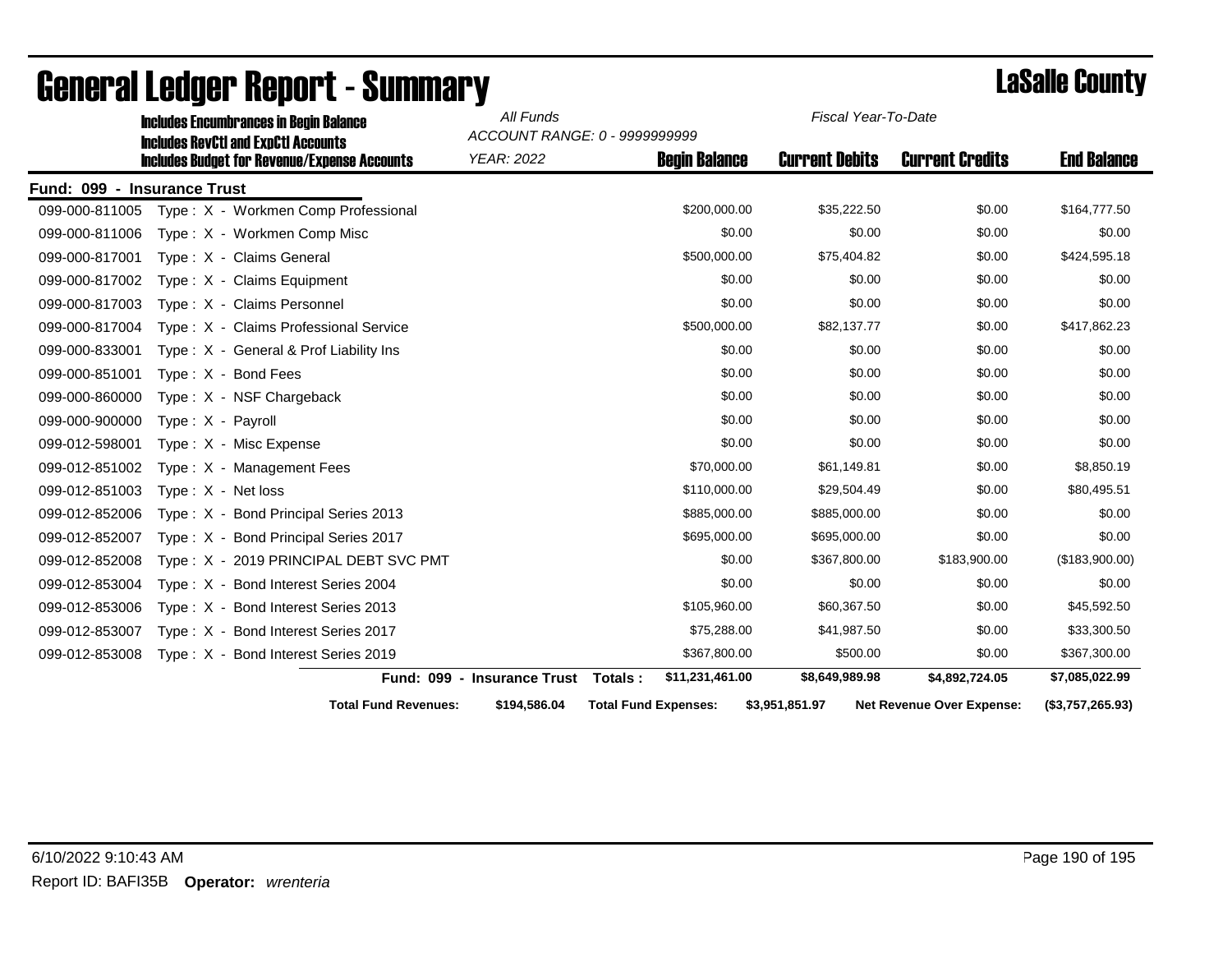| <b>Includes Encumbrances in Begin Balance</b>                                                     | All Funds                        | Fiscal Year-To-Date<br>ACCOUNT RANGE: 0 - 9999999999 |                       |                                  |                    |  |
|---------------------------------------------------------------------------------------------------|----------------------------------|------------------------------------------------------|-----------------------|----------------------------------|--------------------|--|
| <b>Includes RevCtI and ExpCtI Accounts</b><br><b>Includes Budget for Revenue/Expense Accounts</b> | YEAR: 2022                       | <b>Begin Balance</b>                                 | <b>Current Debits</b> | <b>Current Credits</b>           | <b>End Balance</b> |  |
| Fund: 101 - American Rescue Plan                                                                  |                                  |                                                      |                       |                                  |                    |  |
| Type: A - Cash Account<br>101-000-101001                                                          |                                  | \$10,453,389.58                                      | \$3,885.33            | \$24,371.28                      | \$10,432,903.63    |  |
| 101-000-201001<br>Type: L - Accounts Payable                                                      |                                  | (\$3,372.28)                                         | \$24,371.28           | \$23,583.10                      | (\$2,584.10)       |  |
| 101-000-293001<br>Type: L - Revenue Control                                                       |                                  | \$0.00                                               | \$0.00                | \$3,885.33                       | (\$3,885.33)       |  |
| 101-000-294001<br>Type: L - Expenditure Control                                                   |                                  | \$0.00                                               | \$23,583.10           | \$0.00                           | \$23,583.10        |  |
| 101-000-295001<br>Type: L - Fund Balance                                                          |                                  | (\$10,450,017.30)                                    | \$0.00                | \$0.00                           | (\$10,450,017.30)  |  |
| Type: X - Professional/consultant Servic<br>101-000-404008-555                                    |                                  | \$0.00                                               | \$20,000.00           | \$0.00                           | (\$20,000.00)      |  |
| Type: X - Travel Co Board ARP<br>101-004-503001-555                                               |                                  | \$0.00                                               | \$0.00                | \$0.00                           | \$0.00             |  |
| Type: X - Payroll Federal ARP Funds<br>101-004-900000-555                                         |                                  | \$0.00                                               | \$0.00                | \$0.00                           | \$0.00             |  |
| 101-004-900200-555<br>Type: X - Co Board Pay ARP Funds                                            |                                  | \$0.00                                               | \$0.00                | \$0.00                           | \$0.00             |  |
| Type: X - Office Supplies & Expense Fede<br>101-017-601001-555                                    |                                  | \$0.00                                               | \$3,583.10            | \$0.00                           | (\$3,583.10)       |  |
| 101-020-601001-555<br>Type: X - Office Supplies & Expense Fede                                    |                                  | \$0.00                                               | \$0.00                | \$0.00                           | \$0.00             |  |
| Type: X - Office Supplies & Expense Fede<br>101-041-601001-555                                    |                                  | \$0.00                                               | \$0.00                | \$0.00                           | \$0.00             |  |
| Type: X - Office Supplies & Expense Fede<br>101-043-601001-555                                    |                                  | \$0.00                                               | \$0.00                | \$0.00                           | \$0.00             |  |
| Type: R - Interest Income Federal Grant<br>101-999-308001-555                                     |                                  | \$0.00                                               | \$0.00                | \$3,885.33                       | (\$3,885.33)       |  |
| Type: R - American Rescue Plan Grant Fed<br>101-999-313050-555                                    |                                  | \$0.00                                               | \$0.00                | \$0.00                           | \$0.00             |  |
|                                                                                                   | Fund: 101 - American Rescue Plan | \$0.00<br>Totals:                                    | \$75,422.81           | \$55,725.04                      | (\$27,468.43)      |  |
| <b>Total Fund Revenues:</b>                                                                       | \$3,885.33                       | <b>Total Fund Expenses:</b>                          | \$23,583.10           | <b>Net Revenue Over Expense:</b> | (\$19,697.77)      |  |

# General Ledger Report - Summary **Lassing Report - Summary**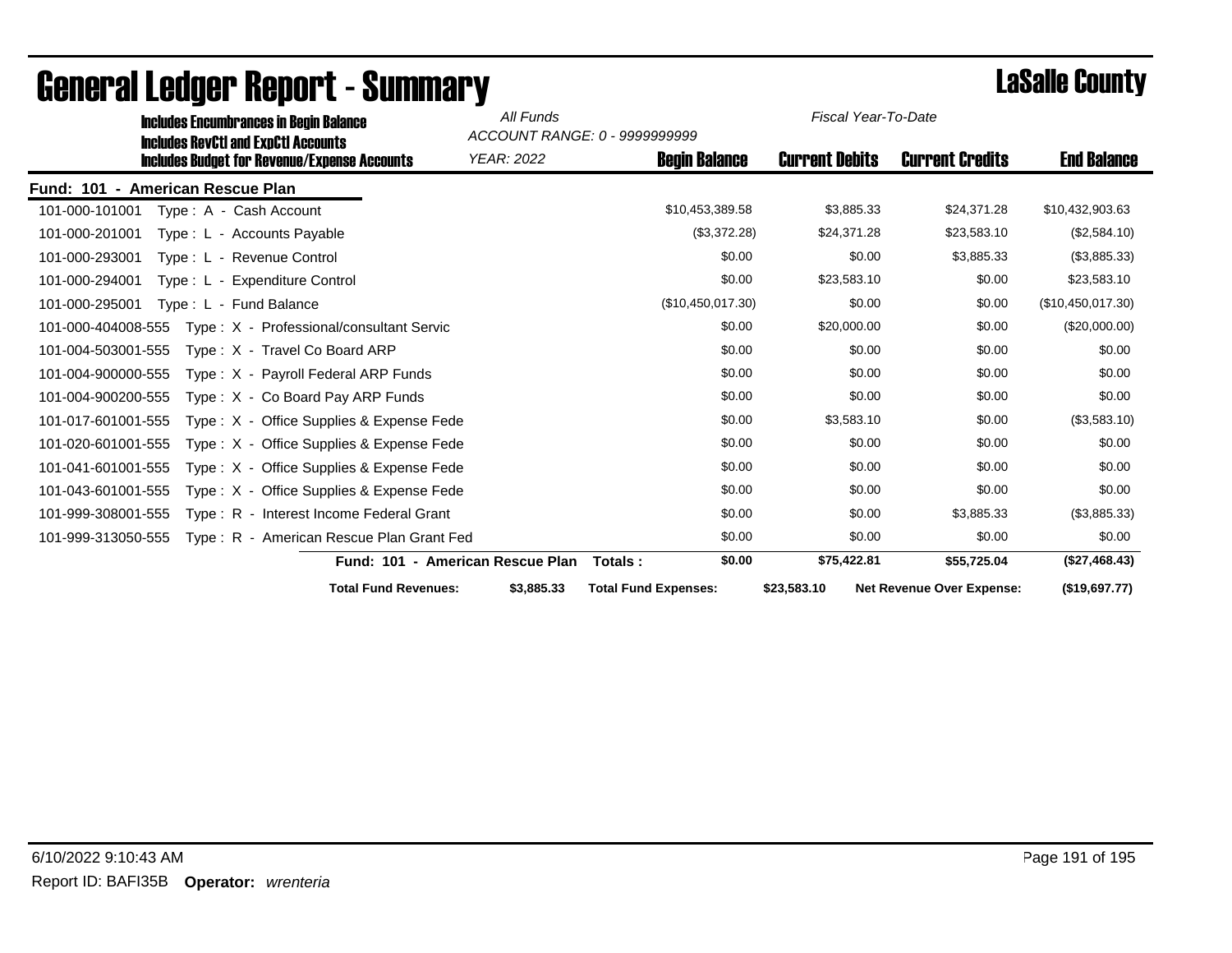|                          | <b>Includes Encumbrances in Begin Balance</b>                                                     | All Funds                | Fiscal Year-To-Date<br>ACCOUNT RANGE: 0 - 9999999999 |                       |                           |                    |
|--------------------------|---------------------------------------------------------------------------------------------------|--------------------------|------------------------------------------------------|-----------------------|---------------------------|--------------------|
|                          | <b>Includes RevCtI and ExpCtI Accounts</b><br><b>Includes Budget for Revenue/Expense Accounts</b> | YEAR: 2022               | <b>Begin Balance</b>                                 | <b>Current Debits</b> | <b>Current Credits</b>    | <b>End Balance</b> |
| Fund: 917 - Township MFT |                                                                                                   |                          |                                                      |                       |                           |                    |
| 917-000-101001           | Type: A - Cash Account                                                                            |                          | \$5,254,365.34                                       | \$2,454,393.61        | \$436,233.74              | \$7,272,525.21     |
| 917-000-145001           | Type: A - Other Accts Receivable                                                                  |                          | \$0.00                                               | \$0.00                | \$0.00                    | \$0.00             |
| 917-000-201001           | Type: L - Accounts Payable                                                                        |                          | \$0.00                                               | \$0.00                | \$0.00                    | \$0.00             |
| 917-000-293001           | Type: L - Revenue Control                                                                         |                          | \$0.00                                               | \$254,832.60          | \$2,454,393.61            | (\$2,199,561.01)   |
| 917-000-294001           | Type: L - Expense Control                                                                         |                          | \$0.00                                               | \$181,401.14          | \$0.00                    | \$181,401.14       |
| 917-000-295001           | Type: L - Fund Balance                                                                            |                          | (\$5,254,365.34)                                     | \$0.00                | \$0.00                    | (\$5,254,365.34)   |
| 917-000-301008           | Type: R - Motor Fuel Tax Receipts                                                                 |                          | \$0.00                                               | \$254,815.45          | \$1,427,682.26            | (\$1,172,866.81)   |
| 917-000-308001           | Type: R - Interest Income                                                                         |                          | \$0.00                                               | \$17.15               | \$7,802.80                | (\$7,785.65)       |
| 917-000-328002           | Type: R - Federal/state Funds                                                                     |                          | \$0.00                                               | \$0.00                | \$0.00                    | \$0.00             |
| 917-000-328003           | Type: R - State Funds                                                                             |                          | \$0.00                                               | \$0.00                | \$221,164.57              | (\$221, 164.57)    |
| 917-000-328004           | Type: R - State Tarp Funds                                                                        |                          | \$0.00                                               | \$0.00                | \$0.00                    | \$0.00             |
| 917-000-328005           | Type: R - Reimb Income Co Eng                                                                     |                          | \$0.00                                               | \$0.00                | \$0.00                    | \$0.00             |
| 917-000-328020           | Type: R - Rebuild Illinois                                                                        |                          | \$0.00                                               | \$0.00                | \$797,743.98              | (\$797,743.98)     |
| 917-000-350001           | Type: R - Miscellaneous Income                                                                    |                          | \$0.00                                               | \$0.00                | \$0.00                    | \$0.00             |
| 917-000-598001           | Type: X - Misc Expense                                                                            |                          | \$0.00                                               | \$0.00                | \$0.00                    | \$0.00             |
| 917-000-723001           | Type: X - New Construction Projects                                                               |                          | \$0.00                                               | \$181,401.14          | \$0.00                    | (\$181,401.14)     |
| 917-000-860000           | Type: X - NSF Chargeback                                                                          |                          | \$0.00                                               | \$0.00                | \$0.00                    | \$0.00             |
|                          |                                                                                                   | Fund: 917 - Township MFT | \$0.00<br>Totals:                                    | \$3,326,861.09        | \$5,345,020.96            | (\$2,380,962.15)   |
|                          | <b>Total Fund Revenues:</b>                                                                       | \$2,199,561.01           | <b>Total Fund Expenses:</b>                          | \$181,401.14          | Net Revenue Over Expense: | \$2,018,159.87     |

### General Ledger Report - Summary **County County Lasse** East Lasse County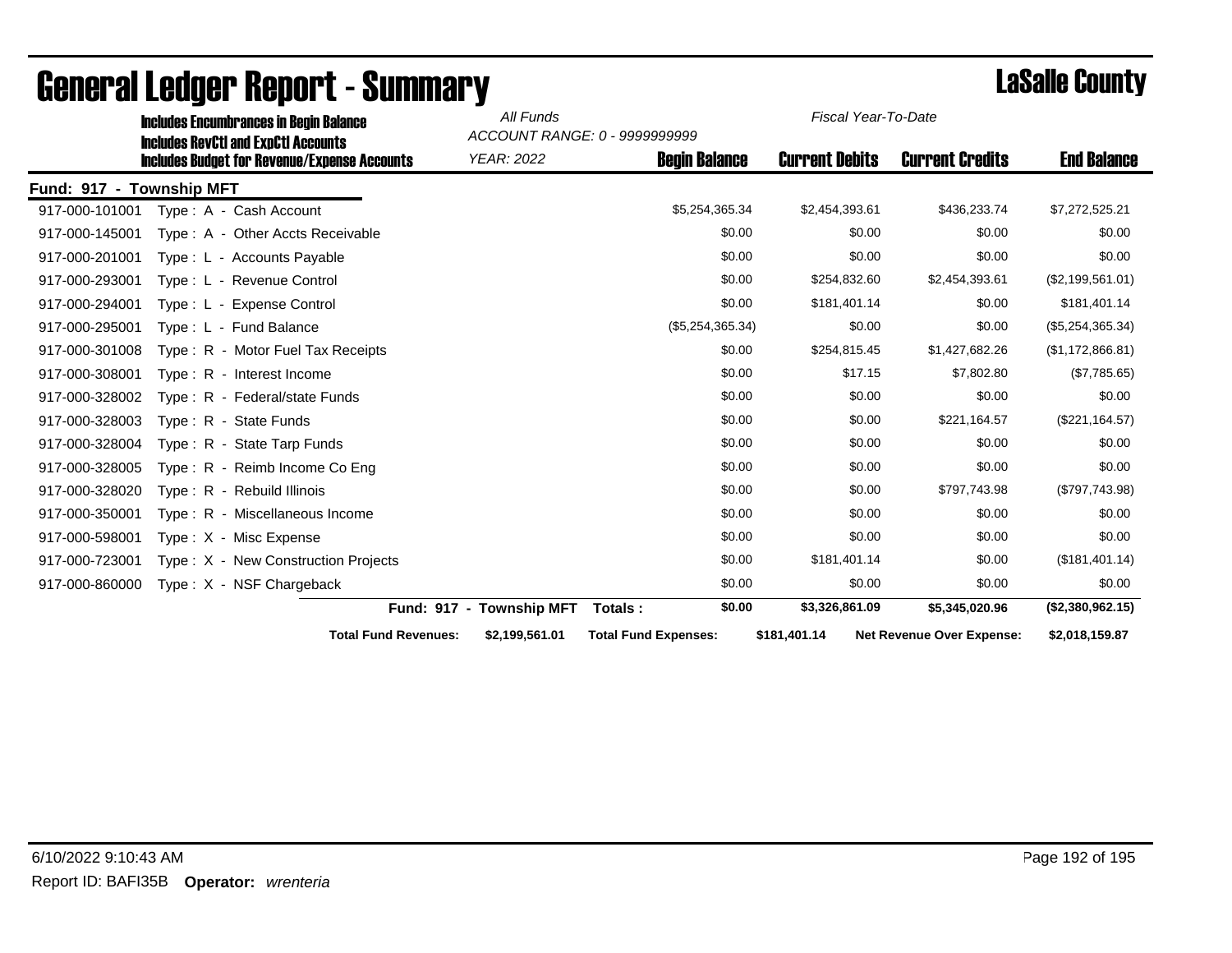|                             | <b>Includes Encumbrances in Begin Balance</b>                                                     | All Funds<br>Fiscal Year-To-Date<br>ACCOUNT RANGE: 0 - 9999999999 |                             |                       |                                  |                    |
|-----------------------------|---------------------------------------------------------------------------------------------------|-------------------------------------------------------------------|-----------------------------|-----------------------|----------------------------------|--------------------|
|                             | <b>Includes RevCtI and ExpCtI Accounts</b><br><b>Includes Budget for Revenue/Expense Accounts</b> | YEAR: 2022                                                        | <b>Begin Balance</b>        | <b>Current Debits</b> | <b>Current Credits</b>           | <b>End Balance</b> |
| Fund: 919 - Township Bridge |                                                                                                   |                                                                   |                             |                       |                                  |                    |
| 919-000-101001              | Type: A - Cash Account                                                                            |                                                                   | \$150,443.67                | \$104,381.10          | \$0.00                           | \$254,824.77       |
| 919-000-201001              | Type: L - Accounts Payable                                                                        |                                                                   | \$0.00                      | \$0.00                | \$0.00                           | \$0.00             |
| 919-000-293001              | Type: L - Revenue Control                                                                         |                                                                   | \$0.00                      | \$0.00                | \$104,381.10                     | (\$104,381.10)     |
| 919-000-294001              | Type: L - Expense Control                                                                         |                                                                   | \$0.00                      | \$0.00                | \$0.00                           | \$0.00             |
| 919-000-295001              | Type: L - Fund Balance                                                                            |                                                                   | (\$150,443.67)              | \$0.00                | \$0.00                           | (\$150, 443.67)    |
| 919-000-301011              | Type: R - Bridge Fuel Tax Receipts                                                                |                                                                   | \$0.00                      | \$0.00                | \$0.00                           | \$0.00             |
| 919-000-308001              | Type: R - Interest Income                                                                         |                                                                   | \$0.00                      | \$0.00                | \$22.49                          | (\$22.49)          |
| 919-000-328002              | Type: R - Federal/state Funds                                                                     |                                                                   | \$0.00                      | \$0.00                | \$0.00                           | \$0.00             |
| 919-000-328003              | Type: R - State Funds                                                                             |                                                                   | \$0.00                      | \$0.00                | \$104,358.61                     | (\$104,358.61)     |
| 919-000-328004              | Type: R - State Tarp Funds                                                                        |                                                                   | \$0.00                      | \$0.00                | \$0.00                           | \$0.00             |
| 919-000-350001              | Type: R - Miscellaneous Income                                                                    |                                                                   | \$0.00                      | \$0.00                | \$0.00                           | \$0.00             |
| 919-000-598001              | Type: X - Misc Expense                                                                            |                                                                   | \$0.00                      | \$0.00                | \$0.00                           | \$0.00             |
| 919-000-723001              | Type: X - New Construction Projects                                                               |                                                                   | \$0.00                      | \$0.00                | \$0.00                           | \$0.00             |
| 919-000-860000              | Type: X - NSF Chargeback                                                                          |                                                                   | \$0.00                      | \$0.00                | \$0.00                           | \$0.00             |
|                             |                                                                                                   | Fund: 919 - Township Bridge<br>Totals:                            | \$0.00                      | \$104,381.10          | \$208,762.20                     | (\$104,381.10)     |
|                             | <b>Total Fund Revenues:</b>                                                                       | \$104,381.10                                                      | <b>Total Fund Expenses:</b> | \$0.00                | <b>Net Revenue Over Expense:</b> | \$104,381.10       |

## General Ledger Report - Summary **Lassing County** Lassing County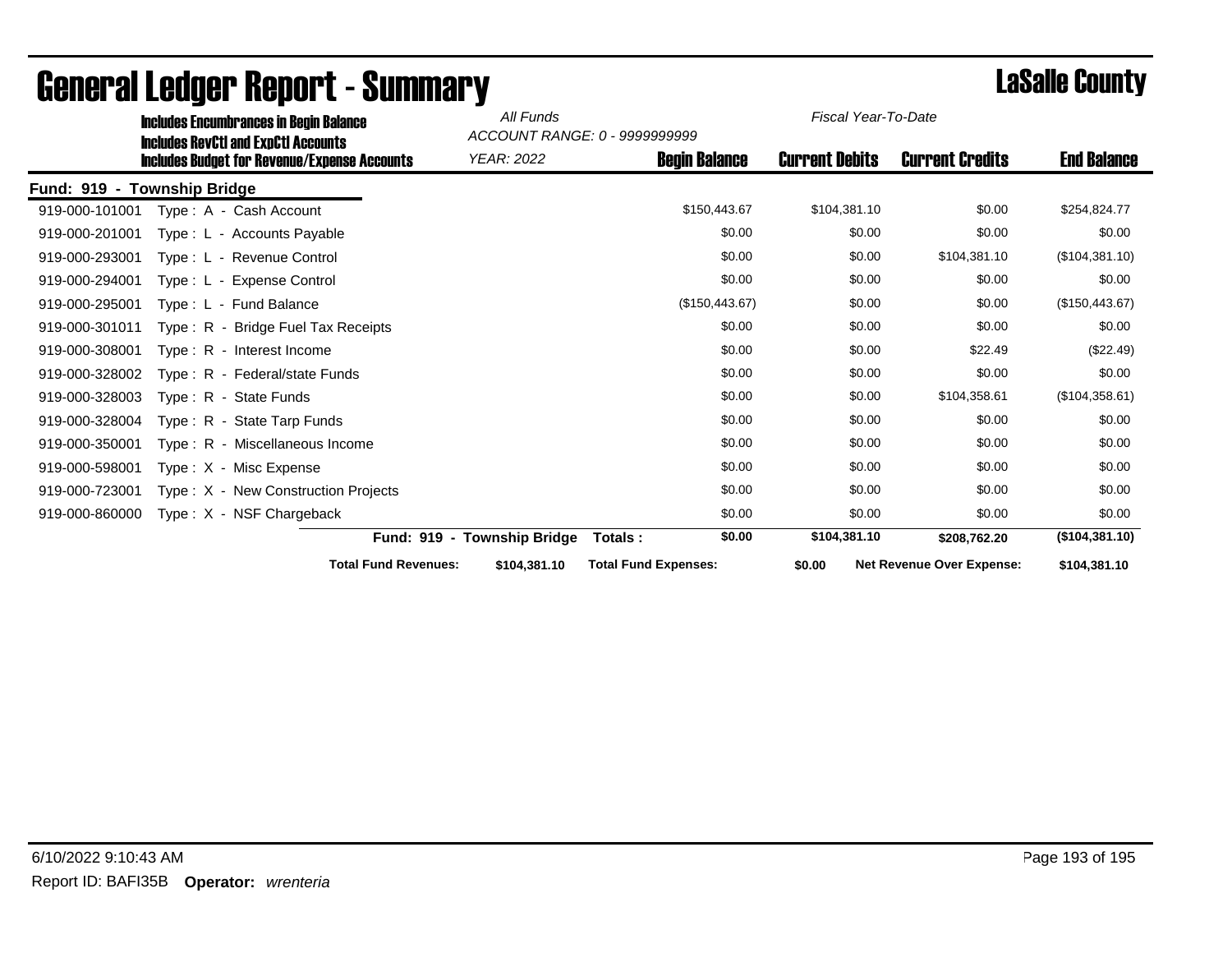|                | <b>Includes Encumbrances in Begin Balance</b>                                                     | All Funds<br>ACCOUNT RANGE: 0 - 9999999999 |                             |                      | Fiscal Year-To-Date   |                                  |                    |
|----------------|---------------------------------------------------------------------------------------------------|--------------------------------------------|-----------------------------|----------------------|-----------------------|----------------------------------|--------------------|
|                | <b>Includes RevCtI and ExpCtI Accounts</b><br><b>Includes Budget for Revenue/Expense Accounts</b> | YEAR: 2022                                 |                             | <b>Begin Balance</b> | <b>Current Debits</b> | <b>Current Credits</b>           | <b>End Balance</b> |
|                | Fund: 999 - Payroll Deductible Clearing                                                           |                                            |                             |                      |                       |                                  |                    |
| 999-000-101001 | Type: A - Cash Account                                                                            |                                            |                             | \$134,266.50         | \$5,506,348.24        | \$5,574,298.35                   | \$66,316.39        |
| 999-000-201001 | Type : L - Accounts Payable                                                                       |                                            |                             | (\$136,373.65)       | \$5,574,010.96        | \$5,437,637.31                   | \$0.00             |
| 999-000-203003 | Type: L - Deductions Payable                                                                      |                                            |                             | \$4,602.45           | \$5,437,924.70        | \$5,506,300.24                   | (\$63,773.09)      |
| 999-000-293001 | Type: L - Revenue Control                                                                         |                                            |                             | \$0.00               | \$0.00                | \$48.00                          | (\$48.00)          |
| 999-000-294001 | Type: L - Expenditure Control                                                                     |                                            |                             | \$0.00               | \$0.00                | \$0.00                           | \$0.00             |
| 999-000-295001 | Type: L - Fund Balance                                                                            |                                            |                             | (\$2,495.30)         | \$0.00                | \$0.00                           | (\$2,495.30)       |
| 999-000-350001 | Type: R - Miscellaneous Income                                                                    |                                            |                             | \$0.00               | \$0.00                | \$48.00                          | (\$48.00)          |
| 999-000-350002 | Type: R - NSF Payback                                                                             |                                            |                             | \$0.00               | \$0.00                | \$0.00                           | \$0.00             |
| 999-000-860000 | Type: $X - NSF$ Chargeback                                                                        |                                            |                             | \$0.00               | \$0.00                | \$0.00                           | \$0.00             |
|                |                                                                                                   | Fund: 999 - Payroll Deductible Clearing    | Totals :                    | \$0.00               | \$16,518,283.90       | \$16,518,331.90                  | (\$48.00)          |
|                | <b>Total Fund Revenues:</b>                                                                       | \$48.00                                    | <b>Total Fund Expenses:</b> |                      | \$0.00                | <b>Net Revenue Over Expense:</b> | \$48.00            |